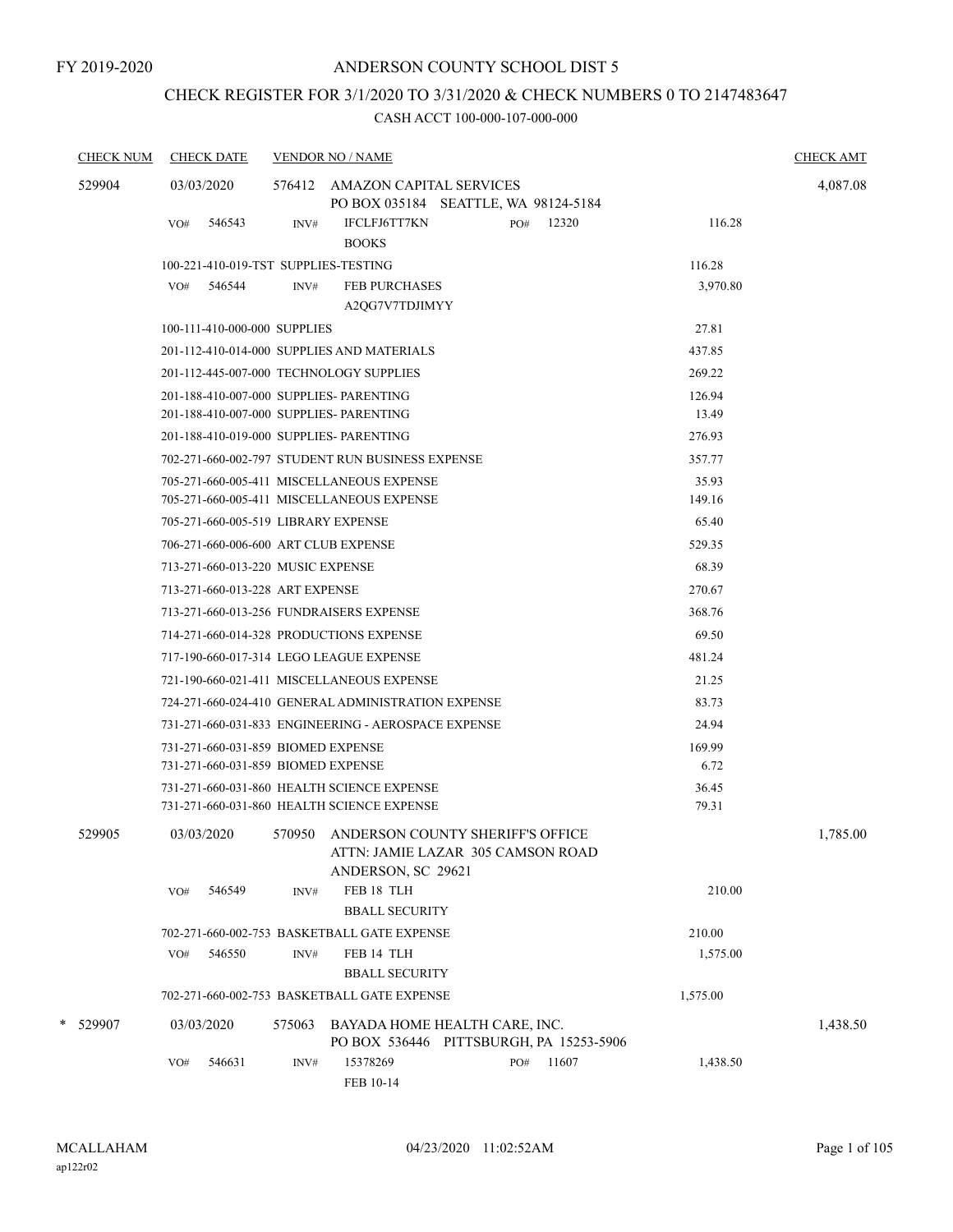# CHECK REGISTER FOR 3/1/2020 TO 3/31/2020 & CHECK NUMBERS 0 TO 2147483647

|            | <b>CHECK NUM</b> |     | <b>CHECK DATE</b>                |        | <b>VENDOR NO / NAME</b><br>283-126-312-017-000 CONTRACTED SERVICES                             |     |       | 1,438.50  | <b>CHECK AMT</b> |
|------------|------------------|-----|----------------------------------|--------|------------------------------------------------------------------------------------------------|-----|-------|-----------|------------------|
| $*$ 529910 |                  |     | 03/03/2020                       | 569437 | CHASTAIN, DENNIS L<br>CHASTAIN'S HEATING & AIR 3553 KEYS STREET<br>ANDERSON, SC 29624          |     |       |           | 195.00           |
|            |                  | VO# | 546559                           | INV#   | 829452<br><b>RENTAL</b>                                                                        |     |       | 195.00    |                  |
|            |                  |     |                                  |        | 100-255-323-000-000 CONTRACTED SERVICES                                                        |     |       | 195.00    |                  |
|            | 529911           |     | 03/03/2020                       | 570581 | CITY OF ANDERSON POLICE DEPT<br>401 SOUTH MAIN ST ATTN: TESSA FREDERICKS<br>ANDERSON, SC 29624 |     |       |           | 18,548.40        |
|            |                  | VO# | 546560                           | INV#   | OCT-DEC<br><b>CROSSING GUARDS</b>                                                              | PO# | 11449 | 18,548.40 |                  |
|            |                  |     |                                  |        | 100-258-690-000-000 CROSSING GUARDS                                                            |     |       | 18,548.40 |                  |
|            | 529912           |     | 03/03/2020                       | 566220 | COLLEGE ENTRANCE EXAM BOARD<br>PSAT/NMSQT 12192 COLLECTION CENTER DRIVE<br>CHICAGO, IL 60693   |     |       |           | 790.00           |
|            |                  | VO# | 546561                           | INV#   | 382039188A<br><b>SOUTHWOOD</b>                                                                 |     |       | 790.00    |                  |
|            |                  |     |                                  |        | 721-190-660-021-411 MISCELLANEOUS EXPENSE                                                      |     |       | 25.00     |                  |
|            |                  |     |                                  |        | 721-190-660-021-522 PSAT TESTING EXPENSE                                                       |     |       | 765.00    |                  |
|            | 529913           |     | 03/03/2020                       | 571748 | <b>COLONIAL LIFE</b><br>PREMIUM PROCESSING PO BOX 903 COLUMBIA, SC<br>29202-0903               |     |       |           | 7,402.52         |
|            |                  | VO# | 546562                           | INV#   | <b>FEB 2020</b><br>#E4041711                                                                   |     |       | 7,402.52  |                  |
|            |                  |     |                                  |        | 100-000-469-000-000 LIFE INSURANCE PAYABLE                                                     |     |       | 7,402.52  |                  |
|            | * 529915         |     | 03/03/2020                       | 575636 | ELECTRIC CITY EXTREME, INC<br>400 E. RIVER STREET, SUITE A ANDERSON, SC 29624                  |     |       |           | 154.08           |
|            |                  | VO# | 546565                           | INV#   | 1284<br><b>AIT HOSA</b>                                                                        |     |       | 154.08    |                  |
|            |                  |     | 731-271-660-031-857 HOSA EXPENSE |        |                                                                                                |     |       | 154.08    |                  |
|            | * 529917         |     | 03/03/2020                       |        | 576436 GRADUATION SOLUTIONS LLC<br>200 PEMEBERWICK RD GREENWICH, CT 06831                      |     |       |           | 270.72           |
|            |                  | VO# | 546639                           | INV#   | C249394<br>CUST #157712                                                                        | PO# | 12365 | 270.72    |                  |
|            |                  |     |                                  |        | 100-221-410-002-TST SUPPLIES-TESTING                                                           |     |       | 135.36    |                  |
|            |                  |     |                                  |        | 100-221-410-003-TST SUPPLIES-TESTING                                                           |     |       | 135.36    |                  |
|            | 529918           |     | 03/03/2020                       |        | 573802 HYATT PLACE CHARLESTON AIRPORT<br>3234 W. MONTAGUE AVE NORTH CHARLESTON, SC<br>29418    |     |       |           | 3,093.48         |
|            |                  | VO# | 546573                           | INV#   | <b>SC HOSA</b><br>3/20-3/25 RM#9007                                                            | PO# | 12357 | 3,093.48  |                  |
|            |                  |     |                                  |        | 207-271-333-031-001 INTEGRATION TRAVEL                                                         |     |       | 3,093.48  |                  |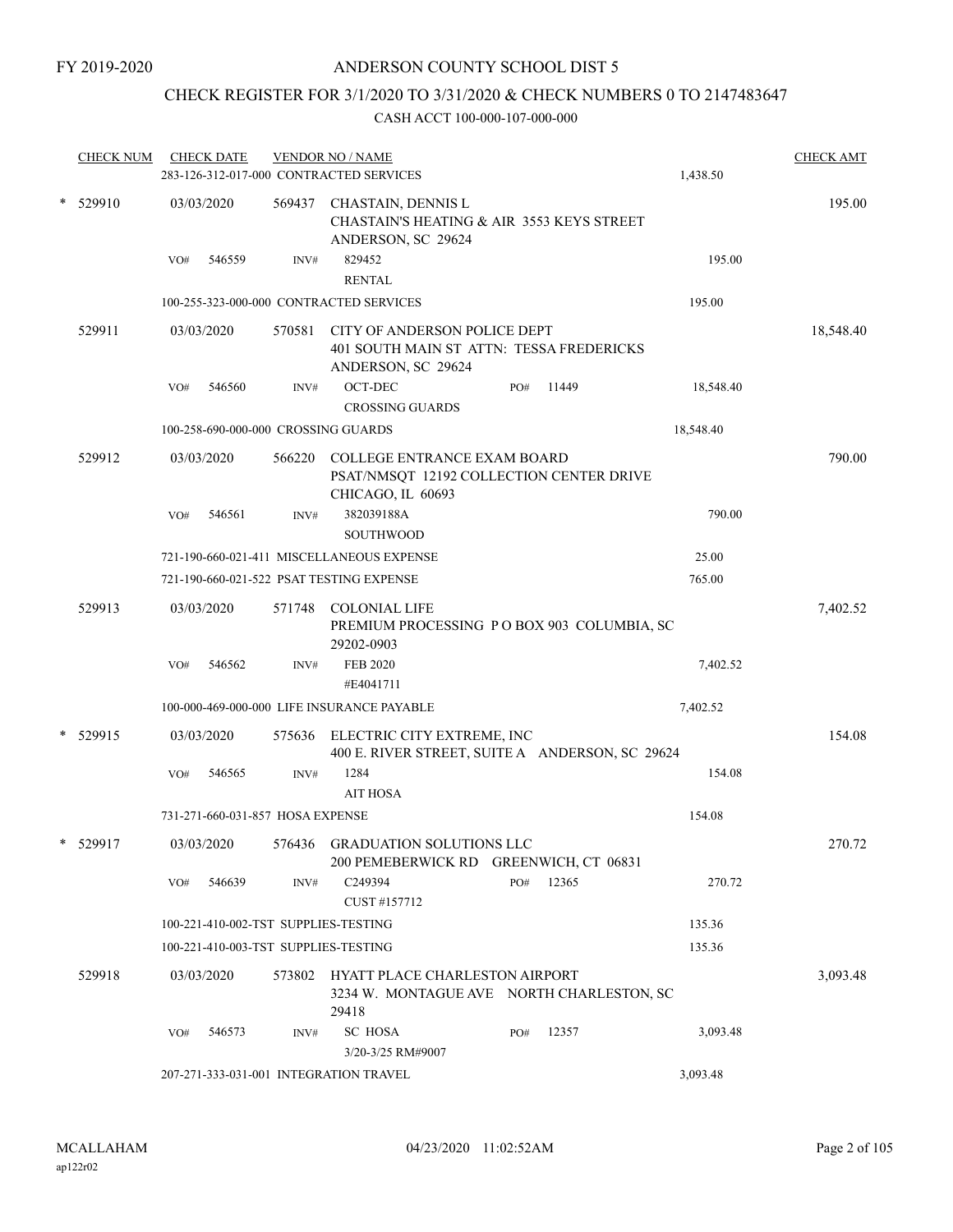# CHECK REGISTER FOR 3/1/2020 TO 3/31/2020 & CHECK NUMBERS 0 TO 2147483647

|   | <b>CHECK NUM</b> |     | <b>CHECK DATE</b> |        | <b>VENDOR NO / NAME</b>                                                                                           |           | <b>CHECK AMT</b> |
|---|------------------|-----|-------------------|--------|-------------------------------------------------------------------------------------------------------------------|-----------|------------------|
|   | 529919           |     | 03/03/2020        | 569972 | JENNIFER JOHNSON<br>109 SOREN LANE ANDERSON, SC 29621                                                             |           | 152.00           |
|   |                  | VO# | 546600            | INV#   | <b>FIELD TRIP</b><br><b>REFUND</b>                                                                                | 152.00    |                  |
|   |                  |     |                   |        | 720-271-660-020-586 FIELD TRIPS- GR.7 EXPENSE                                                                     | 152.00    |                  |
|   | 529922           |     | 03/03/2020        |        | 564827 MAC'S TIRE SERVICE<br>POBOX 78 ATT: ACCOUNTS RECEIVABLE<br>ANDERSON, SC 29622                              |           | 102.56           |
|   |                  | VO# | 546643            | INV#   | 97453<br><b>TURF TIRE</b>                                                                                         | 102.56    |                  |
|   |                  |     |                   |        | 100-254-410-003-001 SUPPLIES - MAINTENANCE                                                                        | 102.56    |                  |
|   | 529923           |     | 03/03/2020        |        | 576277 MENDEZ, KIYA**<br>285 JETER RD GILBERT, SC 29054                                                           |           | 115.00           |
|   |                  | VO# | 546651            | INV#   | FEB 11-20<br><b>AIT INTERNSHIP</b>                                                                                | 115.00    |                  |
|   |                  |     |                   |        | 131-115-312-031-000 PURCHASED SERVICES                                                                            | 115.00    |                  |
|   | 529924           |     | 03/03/2020        | 366700 | MUTUAL OF OMAHA<br>PO BOX 2147 OMAHA, NE 68103-2147                                                               |           | 27,428.23        |
|   |                  | VO# | 546575            | INV#   | <b>MARCH 2020</b><br>#G00018B5                                                                                    | 27,428.23 |                  |
|   |                  |     |                   |        | 100-000-450-000-000 MISC. DEDUCTIONS                                                                              | 7,964.23  |                  |
|   |                  |     |                   |        | 100-000-456-000-000 INSURANCE PAYABLE                                                                             | 19,464.00 |                  |
|   | 529925           |     | 03/03/2020        |        | 569423 NATIONAL STUDENT CLEARINGHOUSE<br>POBOX 826576 PHILADELPHIA, PA 19182-6576                                 |           | 425.00           |
|   |                  | VO# | 546652            | INV#   | HS2004038<br>CUST#10025107                                                                                        | 425.00    |                  |
|   |                  |     |                   |        | 124-114-312-024-000 PURCHASED SERVICE                                                                             | 425.00    |                  |
|   | 529928           |     | 03/03/2020        |        | 576016 PIVOT POINT INTERNATIONAL, INC<br>DEPT 20-1055 PO BOX 5940 CAROL STREAM, IL<br>60197-5940                  |           | 1,794.39         |
|   |                  | VO# | 546580            | INV#   | 16406232<br>PO#<br>12337<br><b>MANNEOUINS</b>                                                                     | 1,794.39  |                  |
|   |                  |     |                   |        | 329-115-410-031-000 SUPPLIES-STATE EQUIPMENT                                                                      | 1,794.39  |                  |
| * | 529930           |     | 03/03/2020        | 448513 | SC DEPT OF EDUC/ TRANSPORTATION<br>1429 SENATE STREET ROOM 1100<br><b>RUTLEDGE</b><br>BUILDING COLUMBIA, SC 29201 |           | 160.65           |
|   |                  | VO# | 546582            | INV#   | 0405-02-20<br><b>BUS REPAIR</b>                                                                                   | 160.65    |                  |
|   |                  |     |                   |        | 100-255-323-000-000 CONTRACTED SERVICES                                                                           | 160.65    |                  |
|   | 529931           |     | 03/03/2020        | 575494 | <b>SCHOOLCHECKIN</b><br>PO BOX 17979 TAMPA, FL 33682-7979                                                         |           | 107.00           |
|   |                  | VO# | 546662            | INV#   | AA7411<br><b>SOUTH FANT</b>                                                                                       | 107.00    |                  |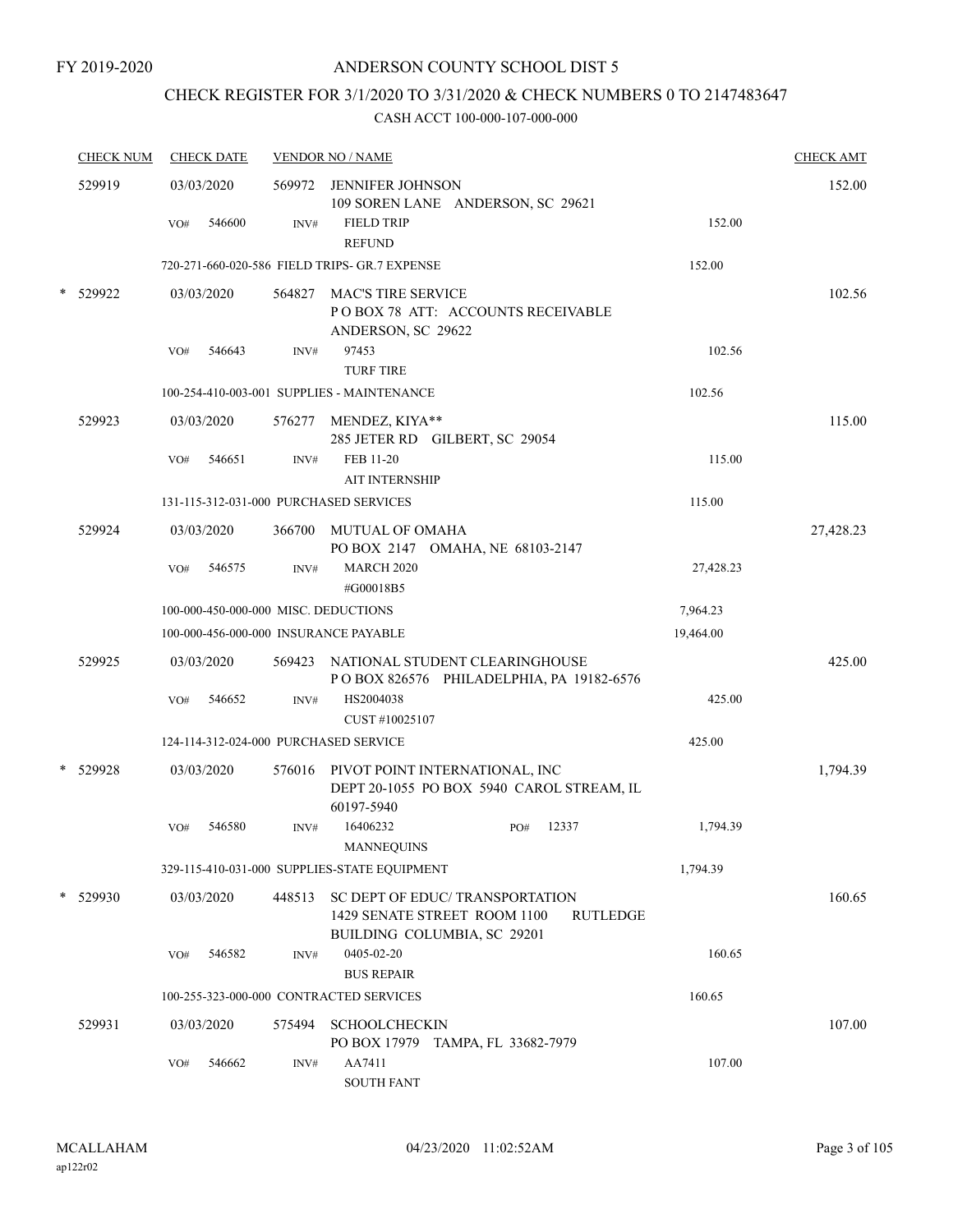# CHECK REGISTER FOR 3/1/2020 TO 3/31/2020 & CHECK NUMBERS 0 TO 2147483647

|        | <b>CHECK NUM</b> |     | <b>CHECK DATE</b> |                                                 | <b>VENDOR NO / NAME</b><br>715-271-660-015-201 MISCELLANEOUS EXPENSE                                     | 107.00   | <b>CHECK AMT</b> |
|--------|------------------|-----|-------------------|-------------------------------------------------|----------------------------------------------------------------------------------------------------------|----------|------------------|
|        | * 529934         |     | 03/03/2020        |                                                 | 451500 SC STATE DEPARTMENT OF EDUCATION<br>1429 SENATE ST ROOM 1101 TRANSPORTATION<br>COLUMBIA, SC 29201 |          | 983.57           |
|        |                  | VO# | 546659            | INV#                                            | <b>JAN 2020</b><br>MILEAGE COST                                                                          | 54.06    |                  |
|        |                  |     |                   |                                                 | 201-251-331-006-000 BUS MILEAGE- EXT DAY/YEAR                                                            | 54.06    |                  |
|        |                  | VO# | 546660            | INV#                                            | <b>JAN 2020</b>                                                                                          | 806.25   |                  |
|        |                  |     |                   |                                                 | MILEAGE COST                                                                                             |          |                  |
|        |                  |     |                   |                                                 | 100-255-330-000-TRP TRANSITIONAL MILEAGE                                                                 | 806.25   |                  |
|        |                  | VO# | 546661            | INV#                                            | <b>JAN 2020</b>                                                                                          | 123.26   |                  |
|        |                  |     |                   |                                                 | MILEAGE COST                                                                                             |          |                  |
|        |                  |     |                   | 100-223-312-002-000 Purchased Services          |                                                                                                          | 123.26   |                  |
|        | 529935           |     | 03/03/2020        |                                                 | 572126 SERVICE ASSOCIATES, INC<br>225 COOK STREET RURAL HALL, NC 27045                                   |          | 187.50           |
|        |                  | VO# | 546663            | INV#                                            | 5371                                                                                                     | 187.50   |                  |
|        |                  |     |                   |                                                 | <b>PROF SERVICES</b>                                                                                     |          |                  |
|        |                  |     |                   |                                                 | 100-266-345-000-000 TECHNOLOGY INFRASTRUCTURE                                                            | 187.50   |                  |
|        | 529936           |     | 03/03/2020        |                                                 | 568954 SHRED A WAY<br>PO BOX 51132 ATT: ACCOUNTS RECEIVABLE                                              |          | 230.00           |
|        |                  | VO# | 546669            | INV#                                            | PIEDMONT, SC 29673<br>35655<br><b>WHITNER ST OFFICE</b>                                                  | 230.00   |                  |
|        |                  |     |                   |                                                 | 100-254-410-000-001 MAINT. SUPPLIES-STRUCTURES                                                           | 230.00   |                  |
| $\ast$ | 529938           |     | 03/03/2020        |                                                 | 575399 SWANK MOVIE LICENSING USA                                                                         |          | 265.50           |
|        |                  |     |                   |                                                 | 2844 PAYSPHERE CIRCLE CHICAGO, IL 60674                                                                  |          |                  |
|        |                  | VO# | 546670            | INV#                                            | 1659624                                                                                                  | 265.50   |                  |
|        |                  |     |                   |                                                 | <b>NEW PROSPECT</b>                                                                                      |          |                  |
|        |                  |     |                   | 100-111-410-010-000 SUPPLIES                    |                                                                                                          | 265.50   |                  |
|        | 529939           |     | 03/03/2020        | 572122                                          | THE ELECTRIC CITY NEWS<br>POBOX 1015 ANDERSON, SC 29622                                                  |          | 600.00           |
|        |                  | VO# | 546593            | INV#                                            | 6971                                                                                                     | 600.00   |                  |
|        |                  |     |                   |                                                 | <b>CONCERT AD</b>                                                                                        |          |                  |
|        |                  |     |                   |                                                 | 100-263-360-000-000 PRINTING AND BINDING                                                                 | 600.00   |                  |
|        | * 529941         |     | 03/03/2020        | 576122                                          | THERE IS HOPE COUNSELING, LLC<br>ROYCE V. MILLER 145 THOMAS GREEN BLVD, SUITE<br>210 CLEMSON, SC 29631   |          | 1,125.00         |
|        |                  | VO# | 546673            | INV#                                            | 161690<br>FEB 26 & 28                                                                                    | 1,125.00 |                  |
|        |                  |     |                   |                                                 | 237-128-313-002-000 STUDENT SERVICES/ COUNSELOR                                                          | 600.00   |                  |
|        |                  |     |                   | 237-128-313-003-000 STUDENT SERVICES/ COUNSELOR | 525.00                                                                                                   |          |                  |
|        | 529942           |     | 03/03/2020        | 575647                                          | YMCA CAMP GREENVILLE<br>PO BOX 9039 GREENVILLE, SC 29604                                                 |          | 1,000.00         |
|        |                  | VO# | 546596            | INV#                                            | <b>APRIL 20-22</b>                                                                                       | 1,000.00 |                  |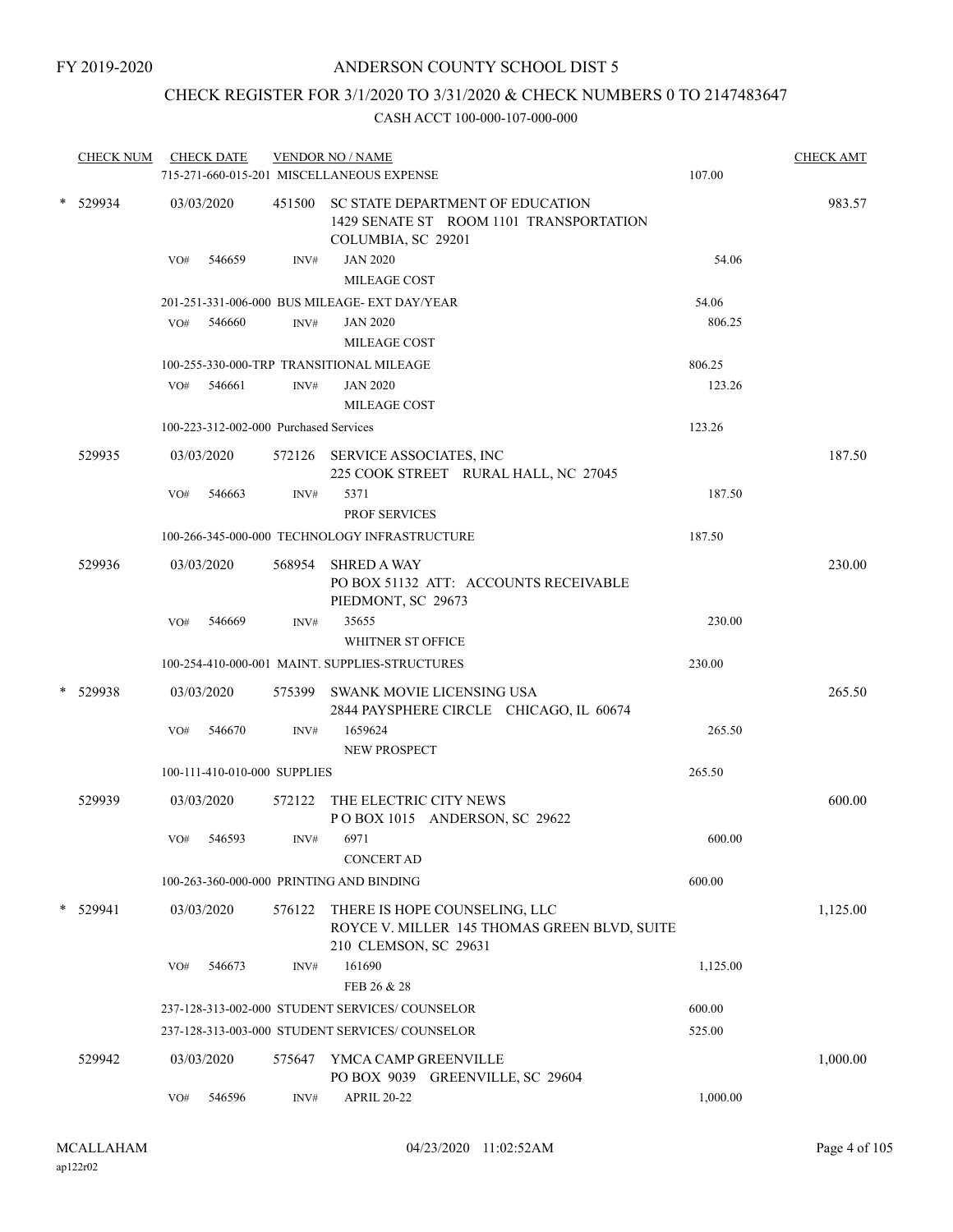## CHECK REGISTER FOR 3/1/2020 TO 3/31/2020 & CHECK NUMBERS 0 TO 2147483647

| <b>CHECK NUM</b> |     | <b>CHECK DATE</b>                              |        | <b>VENDOR NO / NAME</b> |                                                                                                    |     |       |           | <b>CHECK AMT</b> |
|------------------|-----|------------------------------------------------|--------|-------------------------|----------------------------------------------------------------------------------------------------|-----|-------|-----------|------------------|
|                  |     |                                                |        |                         | <b>SOUTHWOOD DEPOSIT</b>                                                                           |     |       |           |                  |
|                  |     | 721-190-660-021-587 FIELD TRIPS- GR. 8 EXPENSE |        |                         |                                                                                                    |     |       | 1,000.00  |                  |
| 529943           |     | 03/05/2020                                     |        |                         | 571975 A3 COMMUNICATIONS<br>P.O. BOX 603037 CHARLOTTE, NC 28260                                    |     |       |           | 2,793.56         |
|                  | VO# | 546692                                         | INV#   | 71664                   |                                                                                                    | PO# | 12323 | 1,740.78  |                  |
|                  |     |                                                |        | <b>CAMERAS</b>          |                                                                                                    |     |       |           |                  |
|                  |     | 100-266-314-000-000 REPAIRS TO EQUIPMENT       |        |                         |                                                                                                    |     |       | 696.31    |                  |
|                  |     | 100-266-314-003-000 REPAIRS TO EQUIPMENT       |        |                         |                                                                                                    |     |       | 1,044.47  |                  |
|                  |     | VO# 546813                                     | INV#   | 71575<br><b>CAMERA</b>  |                                                                                                    | PO# | 12096 | 1,052.78  |                  |
|                  |     |                                                |        |                         | 100-266-345-001-000 TECHNOLOGY PURCHASED SERV                                                      |     |       | 1,052.78  |                  |
| * 529945         |     | 03/05/2020                                     |        |                         | 570950 ANDERSON COUNTY SHERIFF'S OFFICE<br>ATTN: JAMIE LAZAR 305 CAMSON ROAD<br>ANDERSON, SC 29621 |     |       |           | 1,260.00         |
|                  | VO# | 546699                                         | INV#   |                         | FEB 29 TLH<br><b>BASEBALL SECURITY</b>                                                             |     |       | 402.50    |                  |
|                  |     |                                                |        |                         | 702-271-660-002-690 BASEBALL GATE RECEIPTS EXPENSE                                                 |     |       | 402.50    |                  |
|                  | VO# | 546700                                         | INV#   |                         | FEB 28 TLH<br><b>BASEBALL SECURITY</b>                                                             |     |       | 175.00    |                  |
|                  |     |                                                |        |                         | 702-271-660-002-690 BASEBALL GATE RECEIPTS EXPENSE                                                 |     |       | 175.00    |                  |
|                  | VO# | 546701                                         | INV#   |                         | FEB 26 TLH<br><b>LACROSSE SECURITY</b>                                                             |     |       | 175.00    |                  |
|                  |     | 702-271-660-002-742 LACROSSE GATE EXPENSE      |        |                         |                                                                                                    |     |       | 175.00    |                  |
|                  | VO# | 546814                                         | INV#   | <b>FEB 21</b>           | <b>WESTSIDE SECURITY</b>                                                                           |     |       | 175.00    |                  |
|                  |     |                                                |        |                         | 703-271-660-003-753 BASKETBALL GATE EXPENSE                                                        |     |       | 175.00    |                  |
|                  | VO# | 546815                                         | INV#   | 2/25 & 3/3              | <b>CENTERVILLE ELEM</b>                                                                            |     |       | 210.00    |                  |
|                  |     | 707-190-660-007-201 MISCELLANEOUS EXPENSE      |        |                         |                                                                                                    |     |       | 210.00    |                  |
|                  | VO# | 546816                                         | INV#   | <b>FEB 2020</b>         | <b>MARTIN OVERTIME</b>                                                                             |     |       | 122.50    |                  |
|                  |     |                                                |        |                         | 100-113-410-006-VEN SUPPLY-ADDT'L FOR LOST VENDING                                                 |     |       | 122.50    |                  |
| 529946           |     | 03/05/2020                                     | 112250 | 29622-8002              | ANDERSON COUNTY FINANCE DEPT<br>POBOX 8002 ATT: ALEX MCLEES ANDERSON, SC                           |     |       |           | 35,850.03        |
|                  | VO# | 546697                                         | INV#   | <b>JAN 2020</b>         | <b>SRO GRANT</b>                                                                                   | PO# | 11450 | 28,388.29 |                  |
|                  |     |                                                |        |                         | 100-258-312-000-000 CONTRACTED SERVICES - RESOURCE OFFR                                            |     |       | 28,388.29 |                  |
|                  | VO# | 546698                                         | INV#   |                         | <b>JAN 2020 AIT</b><br><b>SRO GRANT</b>                                                            | PO# | 11451 | 7,461.74  |                  |
|                  |     | 131-258-312-031-000 SECURITY CONTRACT -SRO     |        |                         |                                                                                                    |     |       | 7,461.74  |                  |
| * 529948         |     | 03/05/2020                                     | 567907 | AT&T                    | $(864 M10-0346)$<br>POBOX 105503 ATT: ACCOUNTS RECEIVABLE<br>ATLANTA, GA 30348-5503                |     |       |           | 4,277.51         |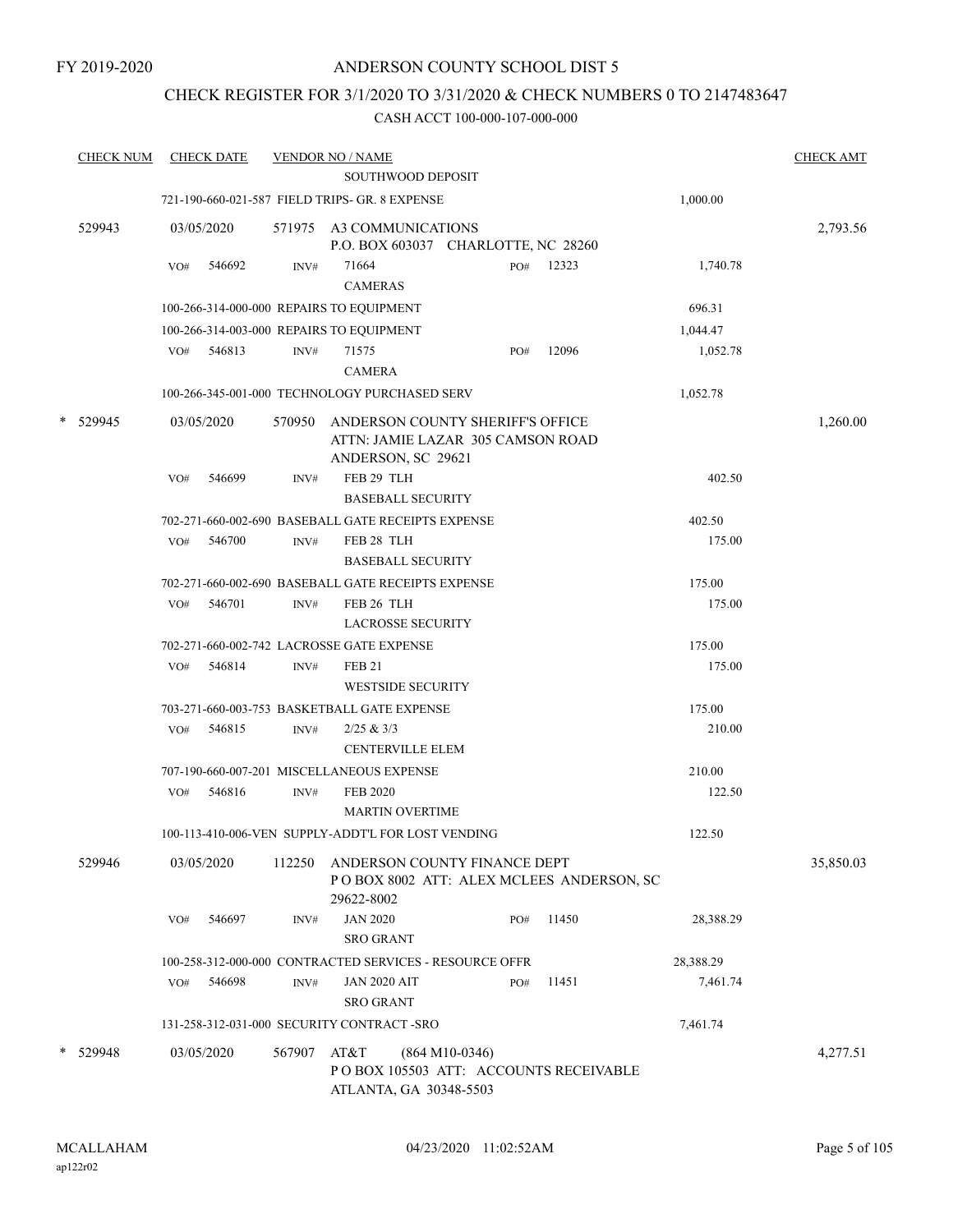## CHECK REGISTER FOR 3/1/2020 TO 3/31/2020 & CHECK NUMBERS 0 TO 2147483647

| <b>CHECK NUM</b> | <b>CHECK DATE</b>                         | <b>VENDOR NO / NAME</b> |                                                                                                    |          | <b>CHECK AMT</b> |
|------------------|-------------------------------------------|-------------------------|----------------------------------------------------------------------------------------------------|----------|------------------|
|                  | 546818<br>VO#                             | INV#                    | 864 M10-0346                                                                                       | 4,277.51 |                  |
|                  |                                           |                         | <b>SERVICE</b>                                                                                     |          |                  |
|                  | 100-266-340-000-000 TELEPHONE             |                         |                                                                                                    | 1,330.67 |                  |
|                  | 100-266-340-000-000 TELEPHONE             |                         |                                                                                                    | 89.59    |                  |
|                  | 100-266-340-000-000 TELEPHONE             |                         |                                                                                                    | 18.14    |                  |
|                  | 100-266-340-000-000 TELEPHONE             |                         |                                                                                                    | 126.69   |                  |
|                  | 100-266-340-001-000 TELEPHONE             |                         |                                                                                                    | 74.91    |                  |
|                  | 100-266-340-002-000 TELEPHONE             |                         |                                                                                                    | 408.05   |                  |
|                  | 100-266-340-003-000 TELEPHONE             |                         |                                                                                                    | 413.50   |                  |
|                  | 100-266-340-005-000 TELEPHONE             |                         |                                                                                                    | 89.59    |                  |
|                  | 100-266-340-006-000 TELEPHONE             |                         |                                                                                                    | 74.62    |                  |
|                  | 100-266-340-007-000 TELEPHONE             |                         |                                                                                                    | 69.09    |                  |
|                  | 100-266-340-008-000 TELEPHONE             |                         |                                                                                                    | 60.50    |                  |
|                  | 100-266-340-009-000 TELEPHONE             |                         |                                                                                                    | 83.92    |                  |
|                  | 100-266-340-010-000 TELEPHONE             |                         |                                                                                                    | 74.62    |                  |
|                  | 100-266-340-011-000 TELEPHONE             |                         |                                                                                                    | 255.82   |                  |
|                  | 100-266-340-012-000 TELEPHONE             |                         |                                                                                                    | 103.82   |                  |
|                  | 100-266-340-013-000 TELEPHONE             |                         |                                                                                                    | 88.74    |                  |
|                  | 100-266-340-014-000 TELEPHONE             |                         |                                                                                                    | 89.59    |                  |
|                  | 100-266-340-015-000 TELEPHONE             |                         |                                                                                                    | 75.33    |                  |
|                  | 100-266-340-016-000 TELEPHONE             |                         |                                                                                                    | 97.24    |                  |
|                  | 100-266-340-017-000 TELEPHONE             |                         |                                                                                                    | 88.74    |                  |
|                  | 100-266-340-018-000 TELEPHONE             |                         |                                                                                                    | 88.74    |                  |
|                  | 100-266-340-019-000 TELEPHONE             |                         |                                                                                                    | 69.66    |                  |
|                  |                                           |                         |                                                                                                    |          |                  |
|                  | 100-266-340-020-000 TELEPHONE             |                         |                                                                                                    | 60.50    |                  |
|                  | 100-266-340-021-000 TELEPHONE             |                         |                                                                                                    | 89.59    |                  |
|                  | 100-266-340-023-000 TELEPHONE             |                         |                                                                                                    | 46.80    |                  |
|                  | 124-266-340-024-000 TELEPHONE             |                         |                                                                                                    | 60.50    |                  |
|                  | 131-266-340-031-000 TELEPHONE             |                         |                                                                                                    | 32.26    |                  |
|                  | 600-256-340-000-000 TELEPHONE             |                         |                                                                                                    | 116.29   |                  |
| $*$ 529950       | 03/05/2020                                |                         | 569356 BATTERIES PLUS - 251<br>3319-D NORTH MAIN ST ATT: ACCOUNTS<br>RECEIVABLE ANDERSON, SC 29621 |          | 234.91           |
|                  | 546820<br>VO#                             | INV#                    | P24626233<br><b>BATTERIES</b>                                                                      | 234.91   |                  |
|                  | 100-254-410-017-001 SUPPLIES - MANTENANCE |                         |                                                                                                    | 234.91   |                  |
| 529951           | 03/05/2020                                | 576109                  | <b>EMPLOYEE VENDOR</b>                                                                             |          | 168.80           |
|                  | 546773<br>VO#                             | INV#                    | <b>FEB 22</b>                                                                                      | 168.80   |                  |
|                  |                                           |                         | <b>COLUMBIA</b>                                                                                    |          |                  |
|                  | 207-224-333-031-004 TRIPS AND CONFERENCES |                         |                                                                                                    | 168.80   |                  |
| 529952           | 03/05/2020                                | 575152                  | BRACKNEY, EVAN^^<br>320 E. BELTLINE BLVD APT D-3 ANDERSON, SC 29621                                |          | 180.00           |
|                  | 546808<br>VO#                             | INV#                    | 2/29 WHS                                                                                           | 180.00   |                  |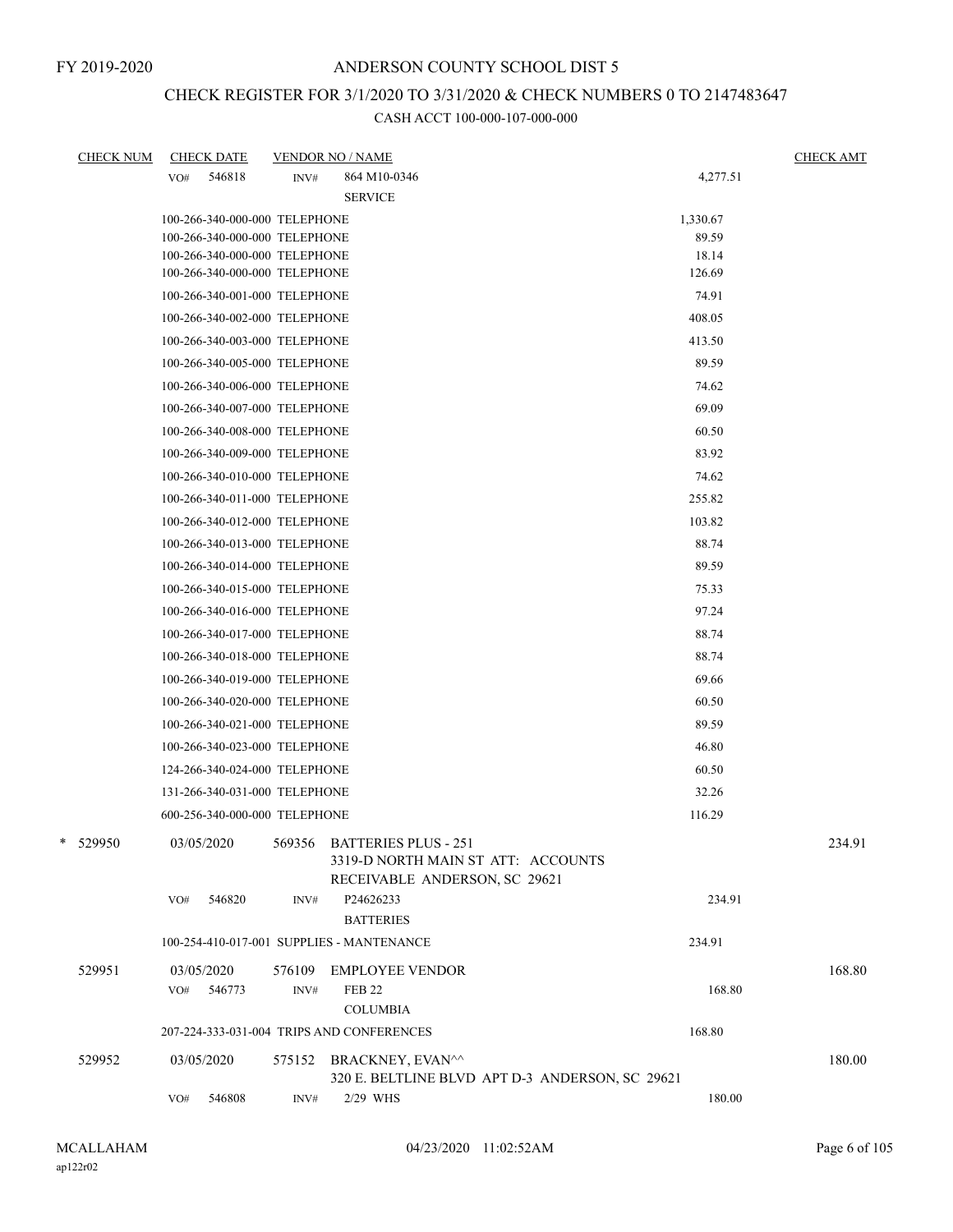## CHECK REGISTER FOR 3/1/2020 TO 3/31/2020 & CHECK NUMBERS 0 TO 2147483647

| <b>CHECK NUM</b> | <b>CHECK DATE</b>                        |        | <b>VENDOR NO / NAME</b>                                                                             |     |       |             | <b>CHECK AMT</b> |
|------------------|------------------------------------------|--------|-----------------------------------------------------------------------------------------------------|-----|-------|-------------|------------------|
|                  |                                          |        | <b>BASEBALL OFFICIAL</b>                                                                            |     |       |             |                  |
|                  |                                          |        | 703-271-660-003-690 BASEBALL GATE RECEIPTS EXPENSE                                                  |     |       | 180.00      |                  |
| 529953           | 03/05/2020                               | 576225 | BROWN, CHRISTINA**<br>124 SEA PALMS DRIVE ANDERSON, SC 29621                                        |     |       |             | 1,335.00         |
|                  | 546766<br>VO#                            | INV#   | <b>DEC</b> 16-20<br><b>TITLE I</b>                                                                  |     |       | 360.00      |                  |
|                  |                                          |        | 201-413-312-000-SJC PS- ST.JOSEPH'S CATHOLIC                                                        |     |       | 360.00      |                  |
|                  | 546767<br>VO#                            | INV#   | FEB 10-21                                                                                           |     |       | 975.00      |                  |
|                  |                                          |        | <b>TITLE I</b>                                                                                      |     |       |             |                  |
|                  |                                          |        | 201-413-312-000-SJC PS- ST.JOSEPH'S CATHOLIC                                                        |     |       | 975.00      |                  |
| 529954           | 03/05/2020                               |        | 152495 CAMCOR, INC<br>POBOX 1899 ATT: ACCOUNTS RECEIVABLE<br>BURLINGTON, NC 27216-1899              |     |       |             | 159.43           |
|                  | 546827<br>VO#                            | INV#   | 2489375<br><b>TECH SUPPLIES</b>                                                                     | PO# | 12383 | 159.43      |                  |
|                  | 100-266-314-019-000 REPAIRS TO EQUIPMENT |        |                                                                                                     |     |       | 159.43      |                  |
| 529955           | 03/05/2020                               |        | 575846 CAMERON, ZACHARY**<br>285 BOUNTYLAND SENECA, SC 29672                                        |     |       |             | 180.00           |
|                  | 546809<br>VO#                            | INV#   | 2/29 WHS                                                                                            |     |       | 180.00      |                  |
|                  |                                          |        | <b>BASEBALL OFFICIAL</b>                                                                            |     |       |             |                  |
|                  |                                          |        | 703-271-660-003-690 BASEBALL GATE RECEIPTS EXPENSE                                                  |     |       | 180.00      |                  |
| 529956           | 03/05/2020                               | 156900 | CAROLINA PRODUCE COMPANY<br>POBOX 3849 ATT: ACCOUNTS RECEIVABLE<br>ANDERSON, SC 29622               |     |       |             | 4,107.10         |
|                  | 546704<br>VO#                            | INV#   | 907384 FFV<br><b>VARENNES</b>                                                                       |     |       | 746.00      |                  |
|                  | 600-256-460-016-FFV FOOD- FFVP           |        |                                                                                                     |     |       | 746.00      |                  |
|                  | 546705<br>VO#                            | INV#   | 907447 FFV<br>NEW PROSPECT                                                                          |     |       | 1,843.75    |                  |
|                  | 600-256-460-010-FFV FOOD-FFVP            |        |                                                                                                     |     |       | 1,843.75    |                  |
|                  | 546706<br>VO#                            | INV#   | 907433 FFV<br>NEVITT FOREST                                                                         |     |       | 1,517.35    |                  |
|                  | 600-256-460-012-FFV FOOD- FFVP           |        |                                                                                                     |     |       | 1,517.35    |                  |
| 529957           | 03/05/2020                               | 160602 | CDW GOVERNMENT<br>75 REMITTANCE DRIVE SUITE 1515 ATT:<br>ACCOUNTS RECEIVABLE CHICAGO, IL 60675-1515 |     |       |             | 355.88           |
|                  | 546707<br>VO#                            | INV#   | WXZ8136<br><b>CABLES</b>                                                                            | PO# | 12385 | 64.20       |                  |
|                  |                                          |        | 100-266-345-000-000 TECHNOLOGY INFRASTRUCTURE                                                       |     |       | 64.20       |                  |
|                  | 546708<br>VO#                            | INV#   | WTG3807<br><b>CREDIT</b>                                                                            |     |       | $-2,478.06$ |                  |
|                  |                                          |        | 505-266-345-000-TEC SMARTBOARD REPLACMENTS                                                          |     |       | $-2,478.06$ |                  |
|                  | 546709<br>VO#                            | INV#   | <b>WQV8280</b><br><b>ADAPTERS</b>                                                                   |     |       | 2,478.06    |                  |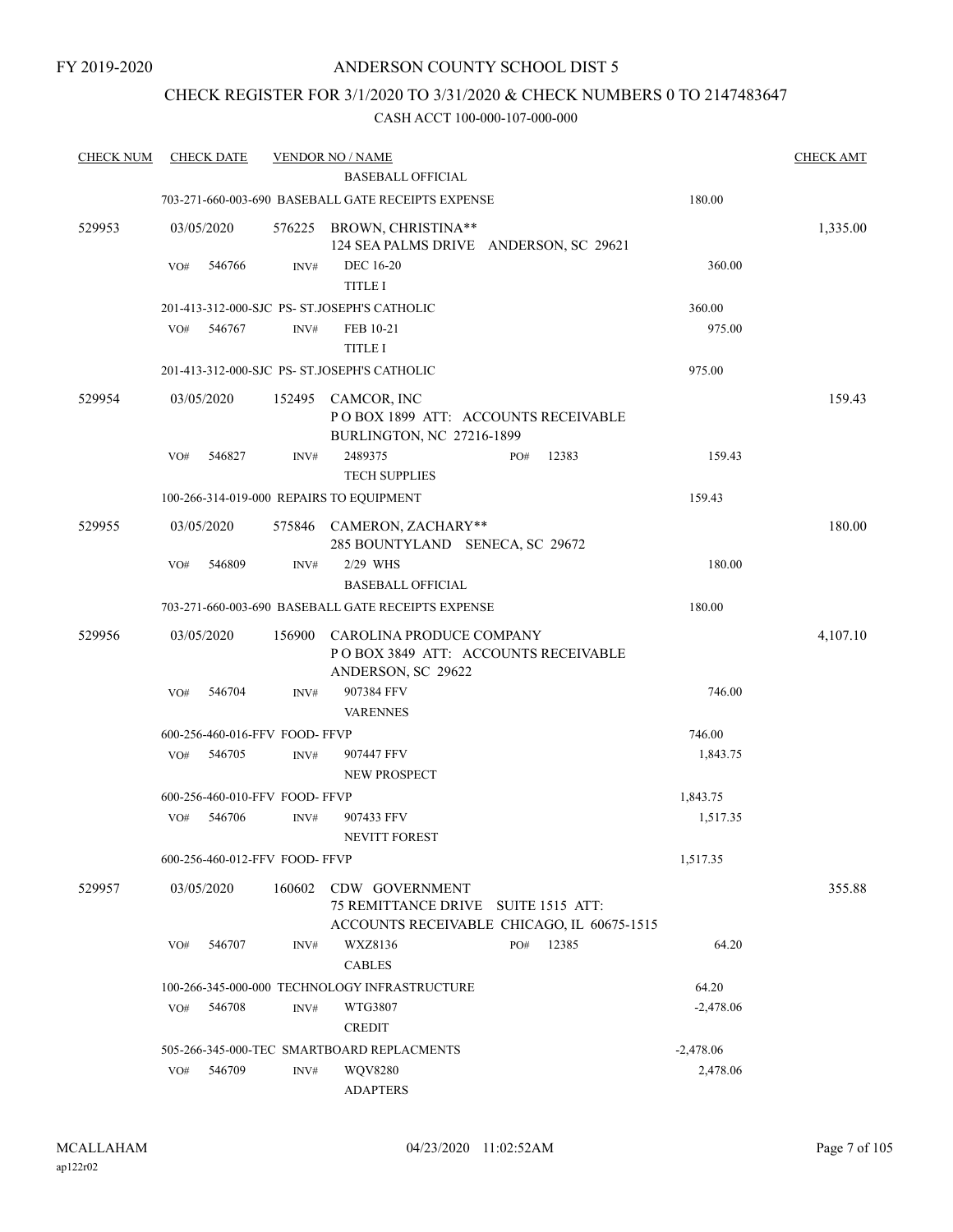## CHECK REGISTER FOR 3/1/2020 TO 3/31/2020 & CHECK NUMBERS 0 TO 2147483647

| <b>CHECK NUM</b> |     | <b>CHECK DATE</b> |        | <b>VENDOR NO / NAME</b>                                                                    |     |       |                      | <b>CHECK AMT</b> |
|------------------|-----|-------------------|--------|--------------------------------------------------------------------------------------------|-----|-------|----------------------|------------------|
|                  |     |                   |        | 505-266-345-000-TEC SMARTBOARD REPLACMENTS                                                 |     |       | 2,478.06             |                  |
|                  | VO# | 546828            | INV#   | WZT0188<br><b>OTTERBOX</b>                                                                 | PO# | 12399 | 119.41               |                  |
|                  |     |                   |        | 100-266-345-000-000 TECHNOLOGY INFRASTRUCTURE                                              |     |       | 119.41               |                  |
|                  | VO# | 546829            | INV#   | WZF5241<br><b>TECH SUPPLIES</b>                                                            | PO# | 12382 | 172.27               |                  |
|                  |     |                   |        | 100-266-314-003-000 REPAIRS TO EQUIPMENT                                                   |     |       | 172.27               |                  |
| * 529959         |     | 03/05/2020        | 571529 | CONTRACT PAPER GROUP<br>2284 PAYSPHERE CIRCLE CHICAGO, IL 60674                            |     |       |                      | 9,166.04         |
|                  | VO# | 546830            | INV#   | 43007703201<br>43007703101                                                                 | PO# | 12304 | 9,166.04             |                  |
|                  |     |                   |        | 100-000-170-000-000 WAREHOUSE INVENTORY<br>100-000-170-000-000 WAREHOUSE INVENTORY         |     |       | 4,583.02<br>4,583.02 |                  |
| 529960           |     | 03/05/2020        | 565205 | COWAN, DARRON**<br>200 BROOK FOREST DRIVE ANDERSON, SC 29621                               |     |       |                      | 175.00           |
|                  | VO# | 546711            | INV#   | DJ SERVICE<br><b>SOUTH FANT</b>                                                            |     |       | 175.00               |                  |
|                  |     |                   |        | 715-271-660-015-201 MISCELLANEOUS EXPENSE                                                  |     |       | 175.00               |                  |
| 529961           |     | 03/05/2020        | 211302 | DUKE ENERGY<br>PO BOX 70516 CHARLOTTE, NC 28272-0516                                       |     |       |                      | 36,580.31        |
|                  | VO# | 546871            | INV#   | <b>DUE 3/12</b><br><b>UTILITIES</b>                                                        |     |       | 36,580.31            |                  |
|                  |     |                   |        | 100-254-470-000-000 ENERGY-ELECTRICITY & WATER                                             |     |       | 3,780.94             |                  |
|                  |     |                   |        | 100-254-470-000-000 ENERGY-ELECTRICITY & WATER                                             |     |       | 75.71                |                  |
|                  |     |                   |        | 100-254-470-001-000 ENERGY-ELECTRICITY & WATER                                             |     |       | 53.82                |                  |
|                  |     |                   |        | 100-254-470-003-000 ENERGY-ELECTRICITY & WATER                                             |     |       | 17,603.22            |                  |
|                  |     |                   |        | 100-254-470-009-000 ENERGY-ELECTRICITY & WATER                                             |     |       | 4,264.07             |                  |
|                  |     |                   |        | 100-254-470-012-000 ENERGY-ELECTRICITY & WATER                                             |     |       | 19.13                |                  |
|                  |     |                   |        | 100-254-470-015-000 ENERGY-ELECTRICITY & WATER                                             |     |       | 45.82                |                  |
|                  |     |                   |        | 100-254-470-016-000 ENERGY-ELECTRICITY & WATER                                             |     |       | 19.51                |                  |
|                  |     |                   |        | 100-254-470-018-000 ENERGY-ELECTRICITY & WATER                                             |     |       | 3,062.53             |                  |
|                  |     |                   |        | 100-254-470-019-000 ENERGY-ELECTRICITY & WATER                                             |     |       | 33.05                |                  |
|                  |     |                   |        | 131-254-470-031-000 ENERGY-ELECTRICITY/WATER                                               |     |       | 7,622.51             |                  |
| 529962           |     | 03/05/2020        |        | 563495 ELECTRIC CITY UTILITIES<br>CITY OF ANDERSON 601 SOUTH MAIN ST<br>ANDERSON, SC 29624 |     |       |                      | 7,838.38         |
|                  | VO# | 546869            | INV#   | <b>DUE 3/17</b><br><b>WATER &amp; SEWER</b>                                                |     |       | 7,838.38             |                  |
|                  |     |                   |        | 100-254-470-000-000 ENERGY-ELECTRICITY & WATER                                             |     |       | 231.41               |                  |
|                  |     |                   |        | 100-254-470-003-000 ENERGY-ELECTRICITY & WATER                                             |     |       | 3,911.08             |                  |
|                  |     |                   |        | 100-254-470-007-000 ENERGY-ELECTRICITY & WATER                                             |     |       | 1,740.69             |                  |
|                  |     |                   |        | 100-254-470-019-000 ENERGY-ELECTRICITY & WATER                                             |     |       | 1,135.05             |                  |
|                  |     |                   |        | 131-254-470-031-000 ENERGY-ELECTRICITY/WATER                                               |     |       | 820.15               |                  |
|                  |     |                   |        |                                                                                            |     |       |                      |                  |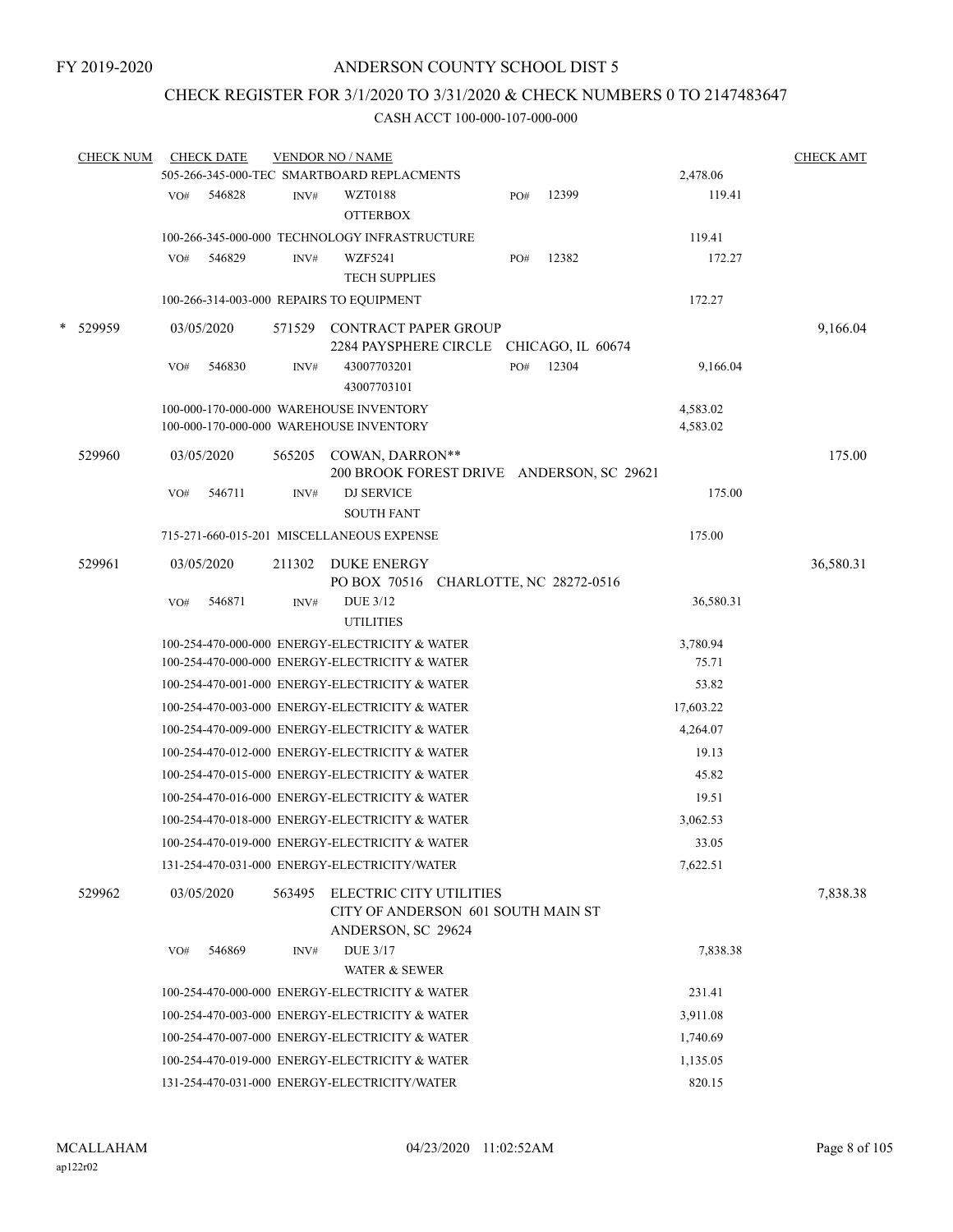# CHECK REGISTER FOR 3/1/2020 TO 3/31/2020 & CHECK NUMBERS 0 TO 2147483647

| <b>CHECK NUM</b> | <b>CHECK DATE</b> |                                  | <b>VENDOR NO / NAME</b>                                                                     |     |       |          | <b>CHECK AMT</b> |
|------------------|-------------------|----------------------------------|---------------------------------------------------------------------------------------------|-----|-------|----------|------------------|
| 529964           | 03/05/2020        |                                  | 576259 EPN TRAVEL SERVICES INC<br>1784 WEST SCHUYLKILL ROAD DOUGLASSVILLE, PA<br>19518      |     |       |          | 3,229.89         |
|                  | 546713<br>VO#     | INV#                             | 11024<br><b>SOUTHWOOD</b>                                                                   |     |       | 3,229.89 |                  |
|                  |                   |                                  | 721-190-660-021-642 CHORUS HIGH EXPENSE                                                     |     |       | 3,229.89 |                  |
| 529965           | 03/05/2020        |                                  | 574009 FUN EXPRESS, LLC<br>PO BOX 14463 DES MOINES, IA 50306                                |     |       |          | 388.31           |
|                  | 546715<br>VO#     | INV#                             | 701644795-01<br><b>NEVITT FOREST</b>                                                        |     |       | 388.31   |                  |
|                  |                   |                                  | 712-271-660-012-324 POSTIVE BEHAVIOR I.S. EXPENSE                                           |     |       | 388.31   |                  |
| 529967           | 03/05/2020        |                                  | 576027 HOME DEPOT USA, INC<br>PO BOX 742604 ATLANTA, GA 30374-2604                          |     |       |          | 174.30           |
|                  | 546837<br>VO#     | INV#                             | 536374473<br>ACCT #703772                                                                   |     |       | 174.30   |                  |
|                  |                   |                                  | 100-254-410-000-001 MAINT. SUPPLIES-STRUCTURES                                              |     |       | 116.20   |                  |
|                  |                   |                                  | 100-254-410-016-001 SUPPLIES - MAINTENANCE                                                  |     |       | 58.10    |                  |
| 529969           | 03/05/2020        |                                  | 573545 HOSA - FUTURE HEALTH PROFESSIONALS<br>548 SILICON DR., SUITE 101 SOUTHLAKE, TX 76092 |     |       |          | 160.00           |
|                  | 546717<br>VO#     | INV#                             | 747368<br><b>AFFILIATION FEES</b>                                                           |     |       | 160.00   |                  |
|                  |                   | 731-271-660-031-857 HOSA EXPENSE |                                                                                             |     |       | 160.00   |                  |
| 529970           | 03/05/2020        |                                  | 282620 IONOSPHERE TOURS<br>307 N. MAIN STREET ANDERSON, SC 29621                            |     |       |          | 3,275.00         |
|                  | 546718<br>VO#     | INV#                             | <b>RSV 18518</b><br><b>MIDWAY ELEM</b>                                                      |     |       | 370.00   |                  |
|                  |                   |                                  | 717-190-660-017-355 FIELD TRIPS GRADE 5 EXPENSE                                             |     |       | 370.00   |                  |
|                  | 546719<br>VO#     | INV#                             | <b>RSV 18727</b><br><b>NEW PROSPECT</b>                                                     |     |       | 2,905.00 |                  |
|                  |                   |                                  | 710-271-660-010-353 FIELD TRIPS GRADE 3 EXPENSE                                             |     |       | 2,905.00 |                  |
| 529972           | 03/05/2020        |                                  | 575946 KEYS INNOVATIVE SOLUTIONS<br>PO BOX 538602 ATLANTA, GA 30353-8602                    |     |       |          | 173.44           |
|                  | 546727<br>VO#     | INV#                             | 139982278<br>CUST# 967359                                                                   |     |       | 173.44   |                  |
|                  |                   |                                  | 708-271-660-008-201 MISCELLANEOUS EXPENSE                                                   |     |       | 173.44   |                  |
| 529974           | 03/05/2020        | 576397                           | LED DIRECT, LLC<br>735 SOUTHWEST BLVD. STE B KANSAS CITY, KS<br>66103                       |     |       |          | 5,951.49         |
|                  | VO#<br>546728     | INV#                             | 404177<br><b>TECH SUPPLIES</b>                                                              | PO# | 12370 | 5,276.49 |                  |
|                  |                   |                                  | 100-266-314-000-000 REPAIRS TO EQUIPMENT                                                    |     |       | 5,276.49 |                  |
|                  | 546729<br>VO#     | $\text{INV}\#$                   | 404178<br>TECH SUPPLIES                                                                     | PO# | 12384 | 675.00   |                  |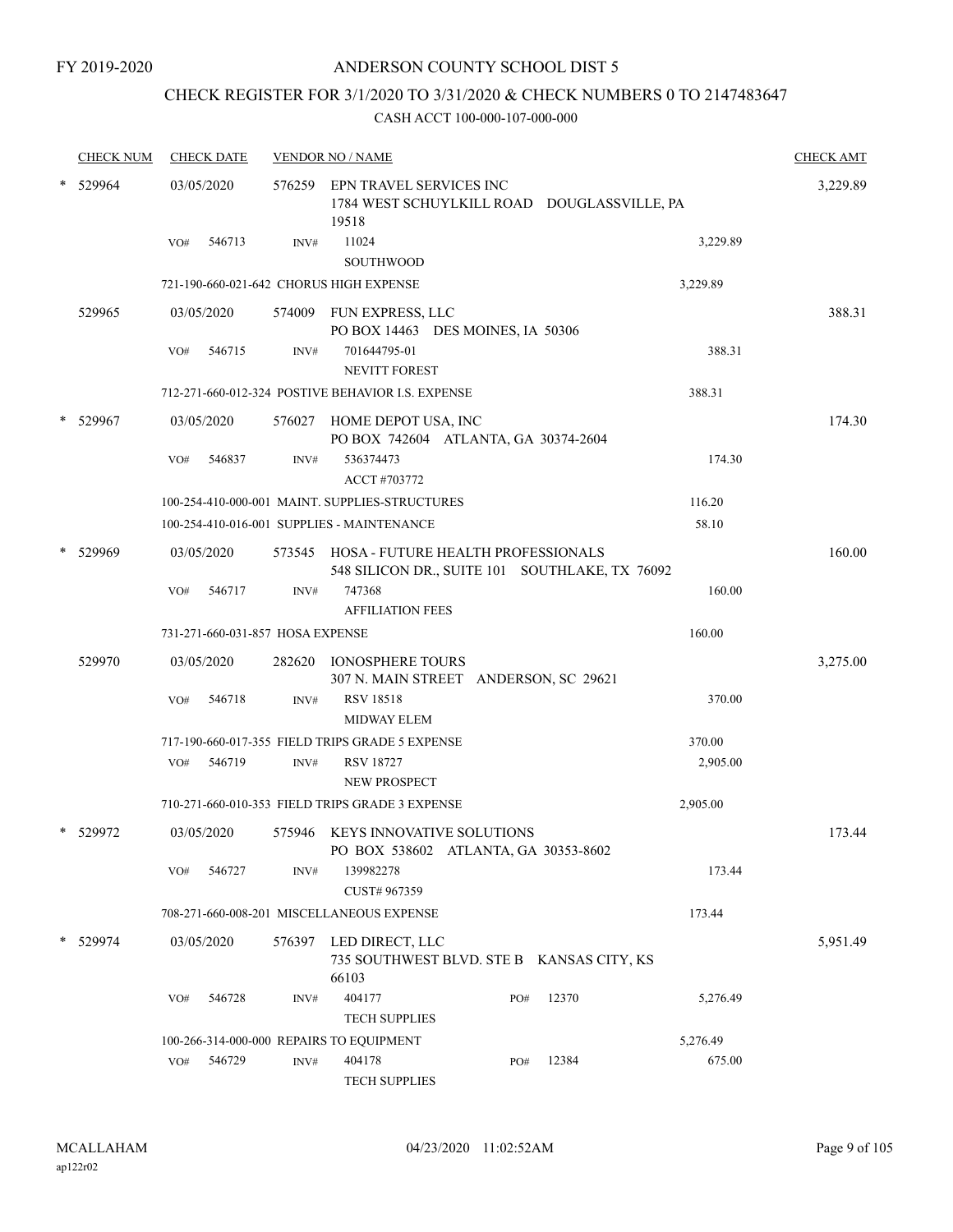# CHECK REGISTER FOR 3/1/2020 TO 3/31/2020 & CHECK NUMBERS 0 TO 2147483647

|   | <b>CHECK NUM</b> |     | <b>CHECK DATE</b>               |        | <b>VENDOR NO / NAME</b><br>100-266-314-000-000 REPAIRS TO EQUIPMENT                       |     |       | 675.00   | <b>CHECK AMT</b> |
|---|------------------|-----|---------------------------------|--------|-------------------------------------------------------------------------------------------|-----|-------|----------|------------------|
|   | 529975           |     | 03/05/2020                      |        | 576448 MATTISON, GLORIA                                                                   |     |       |          | 132.00           |
|   |                  | VO# | 546846                          | INV#   | PO BOX 221 SANDY SPRINGS, SC 29677<br><b>T-SHIRTS</b>                                     |     |       | 132.00   |                  |
|   |                  |     |                                 |        | <b>NEW PROSPECT</b><br>710-271-660-010-320 CHEERLEADER / STEP CLUB EXPENSE                |     |       | 132.00   |                  |
|   |                  |     |                                 |        |                                                                                           |     |       |          |                  |
|   | 529976           |     | 03/05/2020                      | 574358 | MONSTER TECHNOLOGY, LLC<br>8726 S. SEPULVEDA BLVD SUITE D #B-152 LOS<br>ANGELES, CA 90045 |     |       |          | 578.00           |
|   |                  | VO# | 546730                          | INV#   | IJH 5029<br><b>TONER</b>                                                                  | PO# | 12321 | 578.00   |                  |
|   |                  |     |                                 |        | 201-112-445-010-000 TECHNOLOGY SUPPLIES                                                   |     |       | 578.00   |                  |
|   | 529977           |     | 03/05/2020                      | 574909 | NCTIES REGISTRATION<br>1277 UNIVERSITY OF OREGON EUGENE, OR<br>97403-1277                 |     |       |          | 800.00           |
|   |                  | VO# | 546848                          | INV#   | 782286<br><b>REGISTRATION</b>                                                             | PO# | 12258 | 800.00   |                  |
|   |                  |     |                                 |        | 821-221-333-000-000 TRIPS AND CONFERENCES                                                 |     |       | 800.00   |                  |
| * | 529979           |     | 03/05/2020                      |        | 576449 PAYNE, LEAH**<br>145 ABIGAIL LANE ANDERSON, SC 29621                               |     |       |          | 2,500.00         |
|   |                  | VO# | 546812                          | INV#   | FEB-MARCH<br>PROF DEV                                                                     |     |       | 2,500.00 |                  |
|   |                  |     |                                 |        | 267-370-312-000-ACS PS-ANDERSON CHRISTIAN SCH                                             |     |       | 2,500.00 |                  |
|   | 529980           |     | 03/05/2020                      |        | 568036 PIEDMONT NATURAL GAS<br>PO BOX 1246 CHARLOTTE, NC 28201-1246                       |     |       |          | 9,969.49         |
|   |                  | VO# | 546870                          | INV#   | <b>DUE 3/18</b><br><b>UTILITIES</b>                                                       |     |       | 9,969.49 |                  |
|   |                  |     | 100-254-472-000-000 ENERGY-GAS  |        |                                                                                           |     |       | 716.33   |                  |
|   |                  |     | 100-254-472-001-000 ENERGY-GAS  |        |                                                                                           |     |       | 4,213.75 |                  |
|   |                  |     | 100-254-472-005-000 ENERGY-GAS  |        |                                                                                           |     |       | 29.36    |                  |
|   |                  |     | 100-254-472-011-000 ENERGY-GAS  |        |                                                                                           |     |       | 646.12   |                  |
|   |                  |     | 100-254-472-015-000 ENERGY-GAS  |        |                                                                                           |     |       | 760.53   |                  |
|   |                  |     | 100-254-472-016-000 ENERGY-GAS  |        |                                                                                           |     |       | 1,156.71 |                  |
|   |                  |     | 100-254-472-021-000 ENERGY- GAS |        |                                                                                           |     |       | 1,725.83 |                  |
|   |                  |     | 600-256-470-011-000 ENERGY      |        |                                                                                           |     |       | 207.00   |                  |
|   |                  |     | 600-256-470-015-000 ENERGY      |        |                                                                                           |     |       | 135.53   |                  |
|   |                  |     | 600-256-470-016-000 ENERGY      |        |                                                                                           |     |       | 183.42   |                  |
|   |                  |     | 600-256-470-021-000 ENERGY      |        |                                                                                           |     |       | 194.91   |                  |
|   | 529981           |     | 03/05/2020                      | 564099 | <b>PIONEER VALLEY BOOKS</b>                                                               |     |       |          | 2,109.28         |
|   |                  |     |                                 |        | 155A INDUSTRIAL DRIVE ATT: ACCOUNTS<br>RECEIVABLE NORTHAMPTON, MA 01060                   |     |       |          |                  |
|   |                  | VO# | 546738                          | INV#   | I168860<br>HOMELAND PARK                                                                  | PO# | 12194 | 1,945.46 |                  |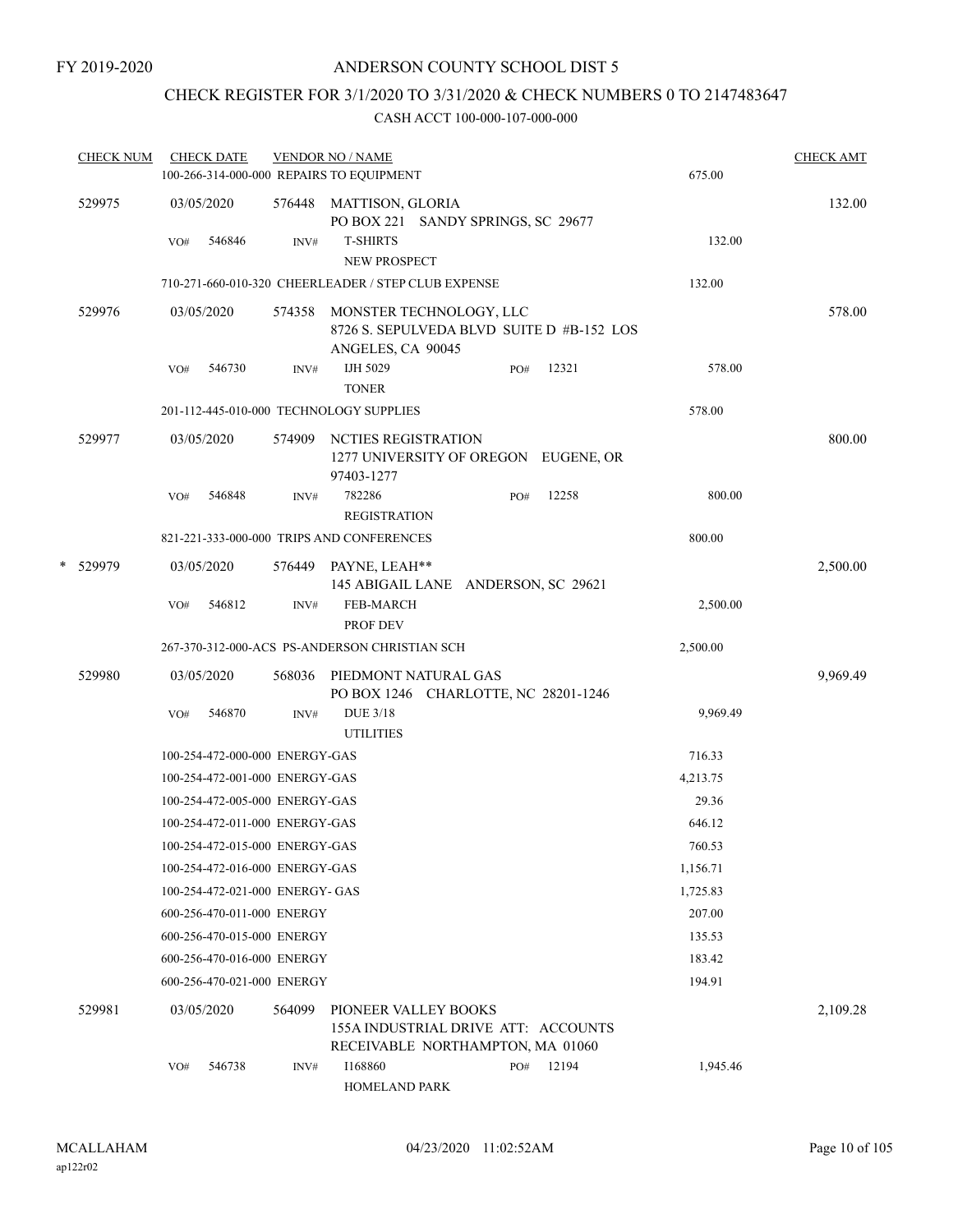## CHECK REGISTER FOR 3/1/2020 TO 3/31/2020 & CHECK NUMBERS 0 TO 2147483647

|   | <b>CHECK NUM</b> |     | <b>CHECK DATE</b>            |        | <b>VENDOR NO / NAME</b>                                                                                      |     |       |                 | <b>CHECK AMT</b> |
|---|------------------|-----|------------------------------|--------|--------------------------------------------------------------------------------------------------------------|-----|-------|-----------------|------------------|
|   |                  |     |                              |        | 201-112-410-011-000 SUPPLIES AND MATERIALS                                                                   |     |       | 1,945.46        |                  |
|   |                  | VO# | 546739                       | INV#   | I170874                                                                                                      |     |       | 130.65          |                  |
|   |                  |     |                              |        | WHITEHALL ELEM                                                                                               |     |       |                 |                  |
|   |                  |     |                              |        | 719-271-660-019-229 DUKE ENERGY GRANT EXPENSE                                                                |     |       | 130.65          |                  |
|   |                  | VO# | 546740                       | INV#   | I171107                                                                                                      |     |       | 33.17           |                  |
|   |                  |     |                              |        | <b>CENTERVILLE</b>                                                                                           |     |       |                 |                  |
|   |                  |     | 100-111-410-007-000 SUPPLIES |        |                                                                                                              |     |       | 33.17           |                  |
|   |                  |     |                              |        |                                                                                                              |     |       |                 |                  |
|   | * 529984         |     | 03/05/2020                   | 573501 | <b>QUALITY CARE PRESSURE CLEANING</b>                                                                        |     |       |                 | 600.00           |
|   |                  |     |                              |        | 210 SPRINGSIDE CIRCLE ANDERSON, SC 29625                                                                     |     |       |                 |                  |
|   |                  | VO# | 546741                       | INV#   | 5475                                                                                                         | PO# | 11200 | 600.00          |                  |
|   |                  |     |                              |        | <b>FEB 2020</b>                                                                                              |     |       |                 |                  |
|   |                  |     |                              |        | 100-255-323-000-000 CONTRACTED SERVICES                                                                      |     |       | 600.00          |                  |
|   |                  |     |                              |        |                                                                                                              |     |       |                 |                  |
|   | 529985           |     | 03/05/2020                   |        | 573390 RESCARE HOMECARE                                                                                      |     |       |                 | 1,649.82         |
|   |                  |     |                              |        | PO BOX 2797 VALDOSTA, GA 31604-2797                                                                          |     |       |                 |                  |
|   |                  | VO# | 546742                       | INV#   | 7606300112361                                                                                                | PO# | 12041 | 1,295.00        |                  |
|   |                  |     |                              |        | FEB 3-14                                                                                                     |     |       |                 |                  |
|   |                  |     |                              |        | 283-126-312-017-000 CONTRACTED SERVICES                                                                      |     |       | 1,295.00        |                  |
|   |                  | VO# | 546743                       | INV#   | 7606300106617                                                                                                | PO# | 12041 | 354.82          |                  |
|   |                  |     |                              |        | <b>JUNE 3-5, 2019</b>                                                                                        |     |       |                 |                  |
|   |                  |     |                              |        | 283-126-312-017-000 CONTRACTED SERVICES                                                                      |     |       | 354.82          |                  |
|   |                  |     |                              |        |                                                                                                              |     |       |                 |                  |
|   | 529986           |     | 03/05/2020                   |        | 567525 ROWLAND MECHANICAL                                                                                    |     |       |                 | 4,334.82         |
|   |                  |     |                              |        | 4035 HWY 24 ANDERSON, SC 29626                                                                               |     |       |                 |                  |
|   |                  | VO# | 546853                       | INV#   | 9851-9854                                                                                                    | PO# | 11201 | 2,287.56        |                  |
|   |                  |     |                              |        | <b>BUS REPAIRS</b>                                                                                           |     |       |                 |                  |
|   |                  |     |                              |        | 100-255-323-000-ACT ACTIVITY BUS CONTRACTED SERVICES                                                         |     |       | 101.78          |                  |
|   |                  |     |                              |        | 100-255-323-000-ACT ACTIVITY BUS CONTRACTED SERVICES                                                         |     |       | 114.07          |                  |
|   |                  |     |                              |        | 100-255-323-000-ACT ACTIVITY BUS CONTRACTED SERVICES                                                         |     |       | 93.59           |                  |
|   |                  |     |                              |        | 100-255-323-000-ACT ACTIVITY BUS CONTRACTED SERVICES                                                         |     |       | 1,978.12        |                  |
|   |                  | VO# | 546854                       | INV#   | 9836-9850                                                                                                    | PO# | 11201 | 2,047.26        |                  |
|   |                  |     |                              |        | <b>REPAIRS</b>                                                                                               |     |       |                 |                  |
|   |                  |     |                              |        | 100-255-323-000-ACT ACTIVITY BUS CONTRACTED SERVICES                                                         |     |       | 575.00          |                  |
|   |                  |     |                              |        | 100-255-323-000-ACT ACTIVITY BUS CONTRACTED SERVICES                                                         |     |       | 115.00          |                  |
|   |                  |     |                              |        | 100-255-323-000-ACT ACTIVITY BUS CONTRACTED SERVICES                                                         |     |       | 57.50           |                  |
|   |                  |     |                              |        | 100-255-323-000-ACT ACTIVITY BUS CONTRACTED SERVICES                                                         |     |       | 490.00          |                  |
|   |                  |     |                              |        | 100-255-323-000-ACT ACTIVITY BUS CONTRACTED SERVICES                                                         |     |       | 46.00           |                  |
|   |                  |     |                              |        | 100-255-323-000-ACT ACTIVITY BUS CONTRACTED SERVICES                                                         |     |       | 46.00           |                  |
|   |                  |     |                              |        | 100-255-323-000-ACT ACTIVITY BUS CONTRACTED SERVICES                                                         |     |       | 46.00           |                  |
|   |                  |     |                              |        | 100-255-323-000-ACT ACTIVITY BUS CONTRACTED SERVICES                                                         |     |       | 101.78          |                  |
|   |                  |     |                              |        | 100-255-323-000-ACT ACTIVITY BUS CONTRACTED SERVICES                                                         |     |       | 93.59           |                  |
|   |                  |     |                              |        | 100-255-323-000-ACT ACTIVITY BUS CONTRACTED SERVICES                                                         |     |       | 46.00           |                  |
|   |                  |     |                              |        | 100-255-323-000-ACT ACTIVITY BUS CONTRACTED SERVICES<br>100-255-323-000-ACT ACTIVITY BUS CONTRACTED SERVICES |     |       | 115.00<br>46.00 |                  |
|   |                  |     |                              |        | 100-255-323-000-ACT ACTIVITY BUS CONTRACTED SERVICES                                                         |     |       | 115.00          |                  |
|   |                  |     |                              |        | 100-255-323-000-ACT ACTIVITY BUS CONTRACTED SERVICES                                                         |     |       | 85.39           |                  |
|   |                  |     |                              |        | 100-255-323-000-ACT ACTIVITY BUS CONTRACTED SERVICES                                                         |     |       | 69.00           |                  |
|   |                  |     |                              |        |                                                                                                              |     |       |                 |                  |
| * | 529988           |     | 03/05/2020                   |        | 575494 SCHOOLCHECKIN                                                                                         |     |       |                 | 107.00           |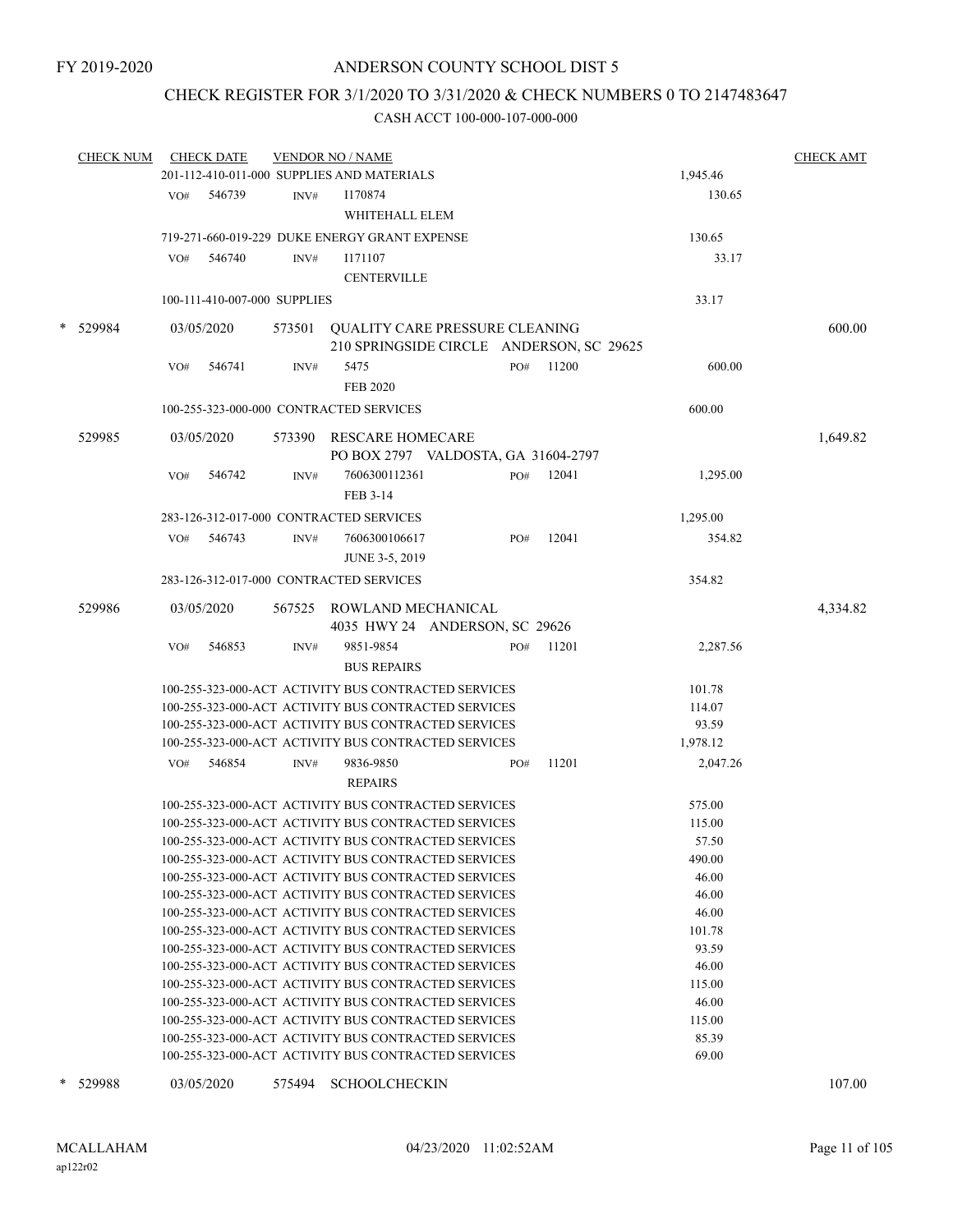# CHECK REGISTER FOR 3/1/2020 TO 3/31/2020 & CHECK NUMBERS 0 TO 2147483647

| <b>CHECK NUM</b> |     | <b>CHECK DATE</b>             |        | <b>VENDOR NO / NAME</b>                     |                                           |        | <b>CHECK AMT</b> |
|------------------|-----|-------------------------------|--------|---------------------------------------------|-------------------------------------------|--------|------------------|
|                  |     |                               |        | PO BOX 17979 TAMPA, FL 33682-7979           |                                           |        |                  |
|                  | VO# | 546745                        | INV#   | 39179                                       |                                           | 107.00 |                  |
|                  |     |                               |        | AA7400                                      |                                           |        |                  |
|                  |     | 100-111-410-010-000 SUPPLIES  |        |                                             |                                           | 107.00 |                  |
| 529989           |     | 03/05/2020                    | 576350 | <b>SEGRA</b>                                |                                           |        | 159.33           |
|                  |     |                               |        |                                             | SC TELECOMMUNICATIONS GROUP PO BOX 603030 |        |                  |
|                  |     |                               |        | CHARLOTTE, NC 28260-3030<br>16629686        |                                           | 159.33 |                  |
|                  | VO# | 546856                        | INV#   | <b>SERVICE</b>                              |                                           |        |                  |
|                  |     | 100-266-340-000-000 TELEPHONE |        |                                             |                                           | 1.58   |                  |
|                  |     | 100-266-340-000-000 TELEPHONE |        |                                             |                                           | 64.17  |                  |
|                  |     | 100-266-340-000-000 TELEPHONE |        |                                             |                                           | 0.93   |                  |
|                  |     | 100-266-340-000-000 TELEPHONE |        |                                             |                                           | 2.49   |                  |
|                  |     | 100-266-340-001-000 TELEPHONE |        |                                             |                                           | 10.22  |                  |
|                  |     | 100-266-340-002-000 TELEPHONE |        |                                             |                                           | 12.41  |                  |
|                  |     | 100-266-340-003-000 TELEPHONE |        |                                             |                                           | 11.32  |                  |
|                  |     | 100-266-340-005-000 TELEPHONE |        |                                             |                                           | 0.06   |                  |
|                  |     | 100-266-340-007-000 TELEPHONE |        |                                             |                                           | 5.89   |                  |
|                  |     | 100-266-340-008-000 TELEPHONE |        |                                             |                                           | 5.08   |                  |
|                  |     | 100-266-340-009-000 TELEPHONE |        |                                             |                                           | 5.70   |                  |
|                  |     | 100-266-340-010-000 TELEPHONE |        |                                             |                                           | 3.72   |                  |
|                  |     | 100-266-340-011-000 TELEPHONE |        |                                             |                                           | 1.76   |                  |
|                  |     | 100-266-340-012-000 TELEPHONE |        |                                             |                                           | 5.44   |                  |
|                  |     | 100-266-340-014-000 TELEPHONE |        |                                             |                                           | 1.66   |                  |
|                  |     | 100-266-340-015-000 TELEPHONE |        |                                             |                                           | 4.59   |                  |
|                  |     | 100-266-340-016-000 TELEPHONE |        |                                             |                                           | 2.45   |                  |
|                  |     |                               |        |                                             |                                           |        |                  |
|                  |     | 100-266-340-017-000 TELEPHONE |        |                                             |                                           | 8.75   |                  |
|                  |     | 100-266-340-018-000 TELEPHONE |        |                                             |                                           | 0.23   |                  |
|                  |     | 100-266-340-019-000 TELEPHONE |        |                                             |                                           | 6.24   |                  |
|                  |     | 100-266-340-021-000 TELEPHONE |        |                                             |                                           | 3.70   |                  |
|                  |     | 124-266-340-024-000 TELEPHONE |        |                                             |                                           | 0.94   |                  |
| 529990           |     | 03/05/2020                    |        | 572976 SENN, MICHAEL <sup>^^</sup>          | 1102 RAVENSWOOD DR ANDERSON, SC 29625     |        | 550.00           |
|                  | VO# | 546810                        | INV#   | DEC-FEB WHS<br><b>BBALL CLOCK</b>           |                                           | 275.00 |                  |
|                  |     |                               |        | 703-271-660-003-753 BASKETBALL GATE EXPENSE |                                           | 275.00 |                  |
|                  | VO# | 546811                        | INV#   | DEC-FEB WHS                                 |                                           | 275.00 |                  |
|                  |     |                               |        | <b>BBALL CLOCK</b>                          |                                           |        |                  |
|                  |     |                               |        | 703-271-660-003-753 BASKETBALL GATE EXPENSE |                                           | 275.00 |                  |
| * 529992         |     | 03/05/2020                    | 571007 | SIMPLIFIED OFFICE SYSTEMS                   |                                           |        | 259.76           |
|                  |     |                               |        |                                             | 6220 BUSH RIVER ROAD COLUMBIA, SC 29212   |        |                  |
|                  | VO# | 546752                        | INV#   | 191209-0035<br><b>COPIES</b>                |                                           | 259.76 |                  |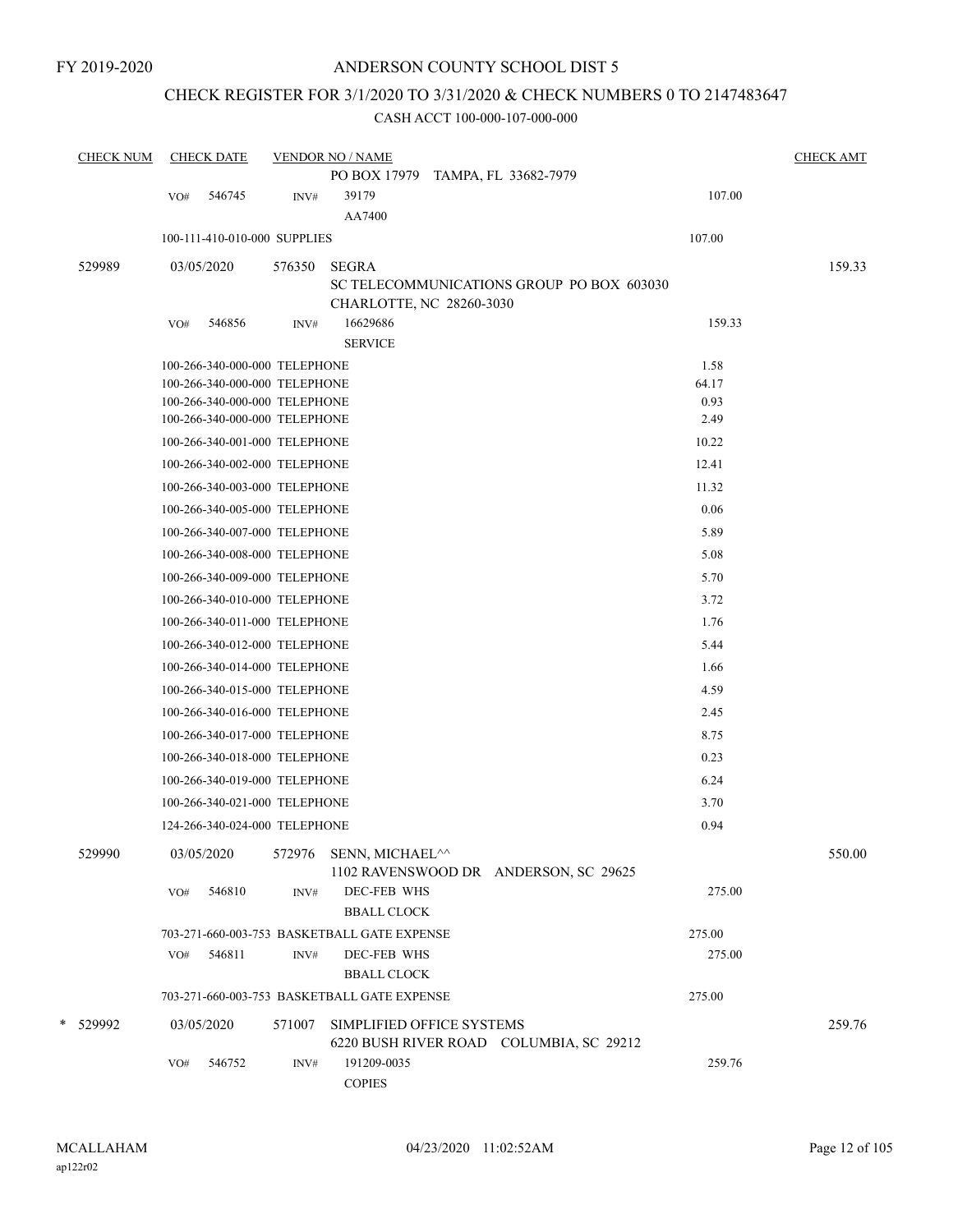## CHECK REGISTER FOR 3/1/2020 TO 3/31/2020 & CHECK NUMBERS 0 TO 2147483647

| <b>CHECK NUM</b> |     | <b>CHECK DATE</b><br>717-190-660-017-362 COPIER EXPENSE |        | <b>VENDOR NO / NAME</b>                                                            |     |       | 259.76   | <b>CHECK AMT</b> |
|------------------|-----|---------------------------------------------------------|--------|------------------------------------------------------------------------------------|-----|-------|----------|------------------|
|                  |     |                                                         |        |                                                                                    |     |       |          |                  |
| 529993           |     | 03/05/2020                                              | 569589 | <b>SREB</b><br>592 TENTH ST, NW ATTN: JAMES LEW ATLANTA, GA<br>30318-5776          |     |       |          | 395.00           |
|                  | VO# | 546859                                                  | INV#   | 129938<br><b>REGISTRATION</b>                                                      | PO# | 12419 | 395.00   |                  |
|                  |     | 329-224-333-000-000 TRIPS - WBL/HSTW                    |        |                                                                                    |     |       | 395.00   |                  |
| * 529996         |     | 03/05/2020                                              |        | 575405 TC EDUCATIONAL CONSULTING LLC<br>219 COUNTRY GLEN LANE PELZER, SC 29669     |     |       |          | 1,750.00         |
|                  | VO# | 546755                                                  | INV#   | <b>VARENNES</b><br>2/26 CONSULTING                                                 |     |       | 250.00   |                  |
|                  |     | 210-224-312-016-000 CONSULTANT FEE                      |        |                                                                                    |     |       | 250.00   |                  |
|                  | VO# | 546756                                                  | INV#   | <b>CENTERVILLE</b><br>FEB CONSULTING                                               |     |       | 1,500.00 |                  |
|                  |     | 210-224-312-007-000 CONSULTANT FEE                      |        |                                                                                    |     |       | 1,500.00 |                  |
| 529997           |     | 03/05/2020                                              |        | 566496 THE PEACE CENTER<br>300 SOUTH MAIN ST GREENVILLE, SC 29601                  |     |       |          | 720.00           |
|                  | VO# | 546757                                                  | INV#   | 1011024<br><b>VARENNES ELEM</b>                                                    |     |       | 720.00   |                  |
|                  |     |                                                         |        | 716-271-660-016-355 FIELD TRIPS GRADE 5 EXPENSE                                    |     |       | 720.00   |                  |
| 529998           |     | 03/05/2020                                              | 576405 | THE POTEET GROUP INCORPORATED<br>1811 SARDIS ROAD NOTH, SUITE 208 CHARLOTTE,       |     |       |          | 121.30           |
|                  |     |                                                         |        | NC 28270                                                                           |     |       |          |                  |
|                  | VO# | 546860                                                  | INV#   | 21875-1                                                                            |     |       | 121.30   |                  |
|                  |     |                                                         |        | <b>WALL PANELS</b>                                                                 |     |       |          |                  |
|                  |     |                                                         |        | 100-254-410-006-001 SUPPLIES - MAINTENANCE                                         |     |       | 121.30   |                  |
| 529999           |     | 03/05/2020                                              | 564240 | THE PRINT HOUSE, LLC<br>PO BOX 564 ATT: ACCOUNTS RECEIVABLE<br>PENDLETON, SC 29670 |     |       |          | 355.00           |
|                  | VO# | 546861                                                  | INV#   | 15470<br><b>WHS T SHIRTS</b>                                                       |     |       | 355.00   |                  |
|                  |     | 100-271-410-003-000 SUPPLIES                            |        |                                                                                    |     |       | 355.00   |                  |
| 530000           |     | 03/05/2020                                              | 567627 | THE UPS STORE #5862<br>713 EAST GREENVILLE STREET STE D ANDERSON, SC<br>29621      |     |       |          | 141.24           |
|                  | VO# | 546863                                                  | INV#   | 8051<br><b>COLOR COPIES</b>                                                        |     |       | 141.24   |                  |
|                  |     |                                                         |        | 201-188-410-014-000 SUPPLIES- PARENTING                                            |     |       | 141.24   |                  |
| 530001           |     | 03/05/2020                                              | 575941 | TRIPLE P AMERICA<br>ATTN: KRISTIN PATTERSON, TRAINING COORDI 1201                  |     |       |          | 172.92           |
|                  |     |                                                         |        | LINCOLN STREET, SUITE 201 COLUMBIA, SC 29201                                       |     |       |          |                  |
|                  | VO# | 546873                                                  | INV#   | <b>INTPA15181</b><br><b>SUPPLIES</b>                                               | PO# | 12427 | 172.92   |                  |
|                  |     | 201-188-410-000-000 SUPPLIES- PAT                       |        |                                                                                    |     |       | 172.92   |                  |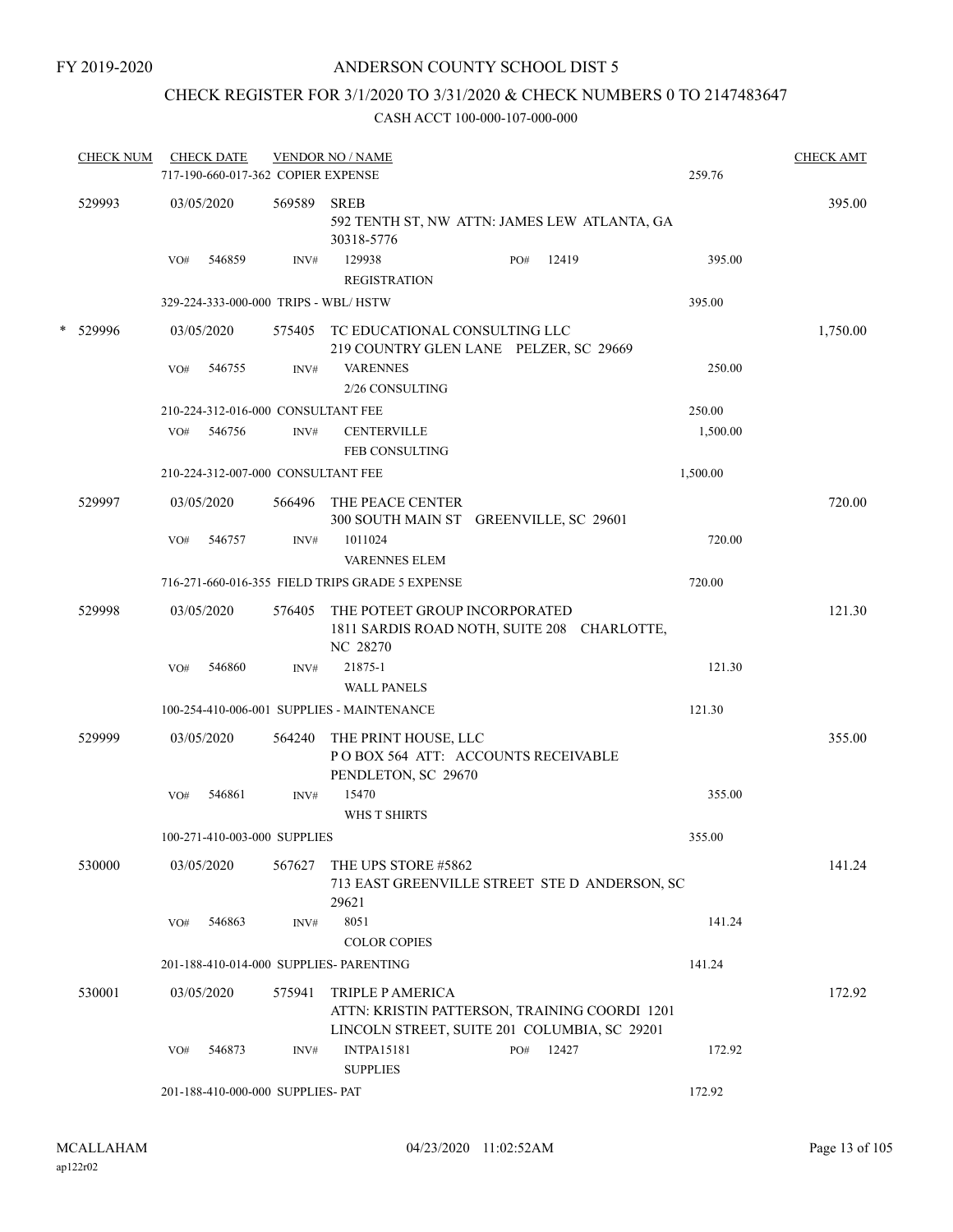# CHECK REGISTER FOR 3/1/2020 TO 3/31/2020 & CHECK NUMBERS 0 TO 2147483647

| <b>CHECK NUM</b> | <b>CHECK DATE</b>                        |        | <b>VENDOR NO / NAME</b>                                                                            |          | <b>CHECK AMT</b> |
|------------------|------------------------------------------|--------|----------------------------------------------------------------------------------------------------|----------|------------------|
| 530002           | 03/05/2020                               |        | 572513 UNITED LASER<br>P.O. BOX 6889 FLORENCE, SC 29501                                            |          | 2,568.26         |
|                  | 546758<br>VO#                            | INV#   | 195188<br>12380<br>PO#<br><b>TONER</b>                                                             | 2,568.26 |                  |
|                  | 201-112-445-019-000 TECHNOLOGY SUPPLIES  |        |                                                                                                    | 2,568.26 |                  |
| 530003           | 03/05/2020                               |        | 573815 UNITED REFRIGERATION, INC<br>PO BOX 740703 ATLANTA, GA 30374-0703                           |          | 131.19           |
|                  | 546759<br>VO#                            | INV#   | 72329224<br><b>SUPPLIES</b>                                                                        | 53.08    |                  |
|                  | 600-256-323-017-000 REPAIRS TO EQUIPMENT |        |                                                                                                    | 53.08    |                  |
|                  | 546862<br>VO#                            | INV#   | 70722985<br><b>SUPPLIES</b>                                                                        | 78.11    |                  |
|                  |                                          |        | 100-254-410-003-400 HVAC/ELECTRICAL/PLUMBING                                                       | 78.11    |                  |
| 530004           | 03/05/2020                               |        | 524353 WAL-MART COMMUNITY/GEMB<br>PO BOX 530934 ATT: ACCOUNTS RECEIVABLE<br>ATLANTA, GA 30353-0934 |          | 237.77           |
|                  | 546761<br>VO#                            | INV#   | 2017 8488<br><b>MCCANTS</b>                                                                        | 237.77   |                  |
|                  | 705-271-660-005-600 ART CLUB EXPENSE     |        |                                                                                                    | 11.75    |                  |
|                  | 705-271-660-005-666 CONCESSIONS EXPENSE  |        |                                                                                                    | 226.02   |                  |
| 530005           | 03/05/2020                               |        | 524353 WAL-MART COMMUNITY/GEMB<br>PO BOX 530934 ATT: ACCOUNTS RECEIVABLE<br>ATLANTA, GA 30353-0934 |          | 269.09           |
|                  | 546763<br>VO#                            | INV#   | 1013 3717<br><b>NEVITT FOREST</b>                                                                  | 269.09   |                  |
|                  | 712-271-660-012-315 HOSPITALITY EXPENSE  |        |                                                                                                    | 52.28    |                  |
|                  |                                          |        | 900-233-416-012-ACR ANGELA RARDON 20/21 SUPPLIES                                                   | 216.81   |                  |
| 530006           | 03/05/2020                               | 524353 | WAL-MART COMMUNITY/GEMB<br>PO BOX 530934 ATT: ACCOUNTS RECEIVABLE<br>ATLANTA, GA 30353-0934        |          | 121.70           |
|                  | 546760<br>VO#                            | INV#   | 1013 3782<br><b>VARENNES ELEM</b>                                                                  | 121.70   |                  |
|                  |                                          |        | 716-271-660-016-201 MISCELLANEOUS EXPENSE                                                          | 121.70   |                  |
| * 530009         | 03/05/2020                               |        | 574533 ZORO TOOLS, INC<br>PO BOX 5233 JANESVILLE, WI 53547-5233                                    |          | 727.66           |
|                  | VO#<br>546765                            | INV#   | 7237806<br>CUST #11032678                                                                          | 727.66   |                  |
|                  | 100-113-410-020-BUD SUPPLIES             |        |                                                                                                    | 727.66   |                  |
| 530010           | 03/10/2020                               |        | 572724 AMERICAN LIBRARY ASSOCIATION<br>50 EAST HURON STREET CHICAGO, IL 60611                      |          | 549.33           |
|                  | 547005<br>VO#                            | INV#   | 12381<br>54376421<br>PO#<br><b>BOOKS</b>                                                           | 549.33   |                  |
|                  | 100-222-410-000-MDA MEDIA EBOOKS         |        |                                                                                                    | 549.33   |                  |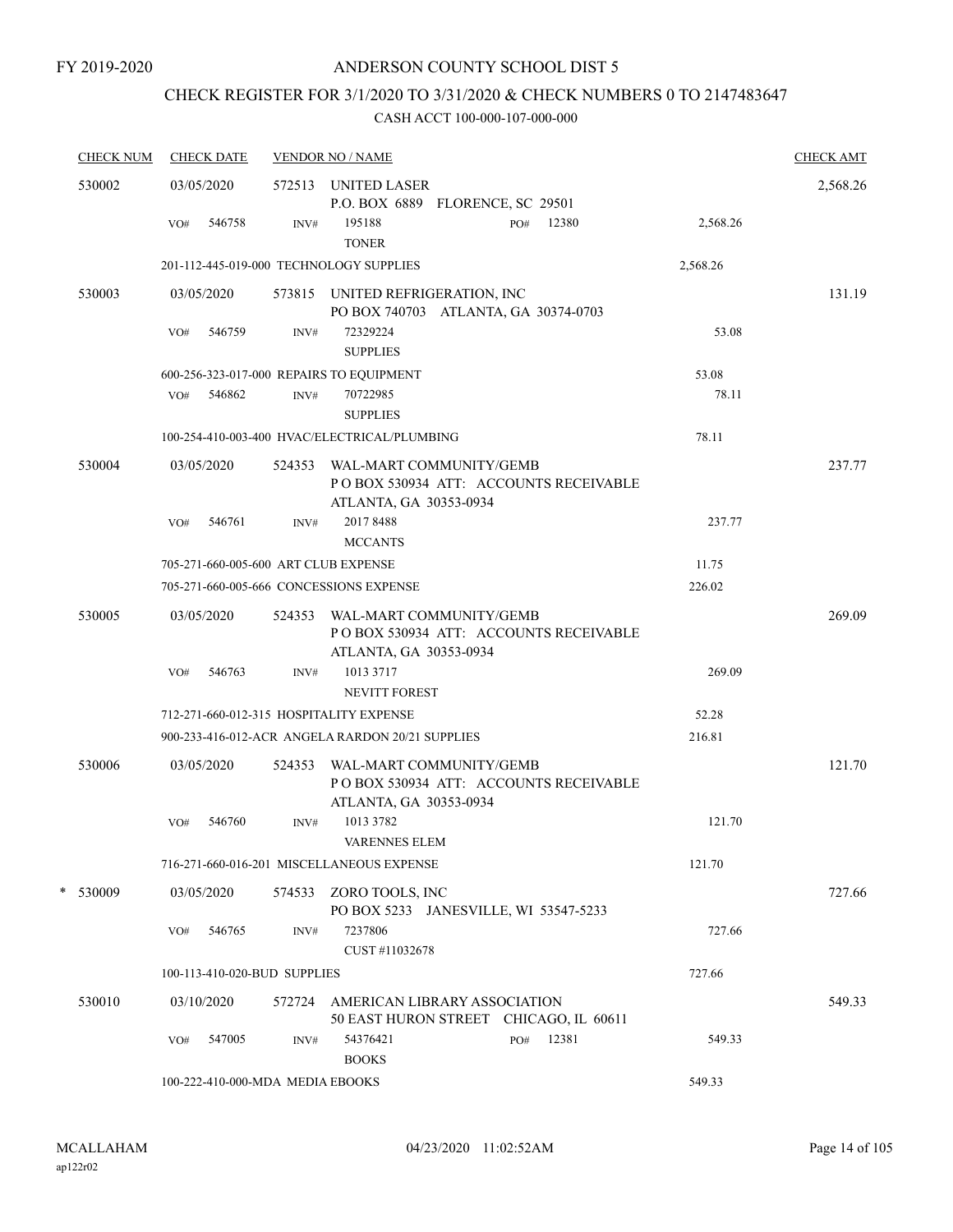FY 2019-2020

## ANDERSON COUNTY SCHOOL DIST 5

# CHECK REGISTER FOR 3/1/2020 TO 3/31/2020 & CHECK NUMBERS 0 TO 2147483647

| <b>CHECK NUM</b> |     | <b>CHECK DATE</b>            |        | <b>VENDOR NO / NAME</b>                                                                            |     |       |          | <b>CHECK AMT</b> |
|------------------|-----|------------------------------|--------|----------------------------------------------------------------------------------------------------|-----|-------|----------|------------------|
| 530011           |     | 03/10/2020                   |        | 570950 ANDERSON COUNTY SHERIFF'S OFFICE<br>ATTN: JAMIE LAZAR 305 CAMSON ROAD<br>ANDERSON, SC 29621 |     |       |          | 752.50           |
|                  | VO# | 546929                       | INV#   | 2/25 WHS<br><b>SECURITY</b>                                                                        |     |       | 157.50   |                  |
|                  |     |                              |        | 703-271-660-003-686 SOFTBALL GATE RECEIPTS EXPENSE                                                 |     |       | 78.75    |                  |
|                  |     |                              |        | 703-271-660-003-690 BASEBALL GATE RECEIPTS EXPENSE                                                 |     |       | 78.75    |                  |
|                  |     | VO# 546930                   | INV#   | $3/2$ TLH<br><b>SECURITY</b>                                                                       |     |       | 157.50   |                  |
|                  |     |                              |        | 702-271-660-002-745 SOCCER GATE RECEIPTS EXPENSE                                                   |     |       | 157.50   |                  |
|                  | VO# | 546931                       | INV#   | $3/3$ TLH<br><b>SECURITY</b>                                                                       |     |       | 105.00   |                  |
|                  |     |                              |        | 702-271-660-002-686 SOFTBALL GATE RECEIPTS EXPENSE                                                 |     |       | 105.00   |                  |
|                  | VO# | 546932                       | INV#   | $3/3$ TLH<br><b>SECURITY</b>                                                                       |     |       | 157.50   |                  |
|                  |     |                              |        | 702-271-660-002-690 BASEBALL GATE RECEIPTS EXPENSE                                                 |     |       | 78.75    |                  |
|                  |     |                              |        | 702-271-660-002-745 SOCCER GATE RECEIPTS EXPENSE                                                   |     |       | 78.75    |                  |
|                  |     | $VO#$ 546933                 | INV#   | 3/4 TLH<br><b>SECURITY</b>                                                                         |     |       | 175.00   |                  |
|                  |     |                              |        | 702-271-660-002-690 BASEBALL GATE RECEIPTS EXPENSE                                                 |     |       | 87.50    |                  |
|                  |     |                              |        | 702-271-660-002-745 SOCCER GATE RECEIPTS EXPENSE                                                   |     |       | 87.50    |                  |
| 530012           |     | 03/10/2020                   |        | 568170 ANDERSON UNIVERSITY<br>316 BOULEVARD ANDERSON, SC 29621                                     |     |       |          | 1,750.00         |
|                  | VO# | 547015                       | INV#   | <b>GOLF TOURNAMENT</b><br><b>ENTRY FEE</b>                                                         |     |       | 1,750.00 |                  |
|                  |     |                              |        | 100-390-410-000-000 SUPPLIES AND MATERIALS                                                         |     |       | 1,750.00 |                  |
| $*$ 530015       |     | 03/10/2020                   | 567918 | BERNHARDT HOUSE OF VIOLINS LLC<br>5 CATEECHEE AVE ATT: ACCOUNTS RECEIVABLE<br>GREENVILLE, SC 29605 |     |       |          | 595.00           |
|                  | VO# | 547013                       | INV#   | 4576<br><b>REPAIRS</b>                                                                             |     |       | 595.00   |                  |
|                  |     |                              |        | 705-271-660-005-616 STRINGS/ ORCHESTRA EXPENSE                                                     |     |       | 595.00   |                  |
| 530016           |     | 03/10/2020                   | 572113 | BULL'S EYE BRANDS, INC.<br>P.O. BOX 638286 CINCINNATI, OH 45263-8286                               |     |       |          | 13,120.99        |
|                  | VO# | 546935                       | INV#   | <b>WESTSIDE HS</b><br>25503,25816                                                                  | PO# | 11556 | 2,085.07 |                  |
|                  |     | 600-256-410-003-000 SUPPLIES |        |                                                                                                    |     |       | 288.61   |                  |
|                  |     | 600-256-460-003-000 FOOD     |        |                                                                                                    |     |       | 1,796.46 |                  |
|                  | VO# | 546936                       | INV#   | <b>MCCANTS</b><br>25497                                                                            | PO# | 11557 | 1,092.19 |                  |
|                  |     | 600-256-410-005-000 SUPPLIES |        |                                                                                                    |     |       | 82.46    |                  |
|                  |     | 600-256-460-005-000 FOOD     |        |                                                                                                    |     |       | 1,009.73 |                  |
|                  | VO# | 546937                       | INV#   | <b>GLENVIEW</b><br>25498,25688                                                                     | PO# | 11559 | 3,027.23 |                  |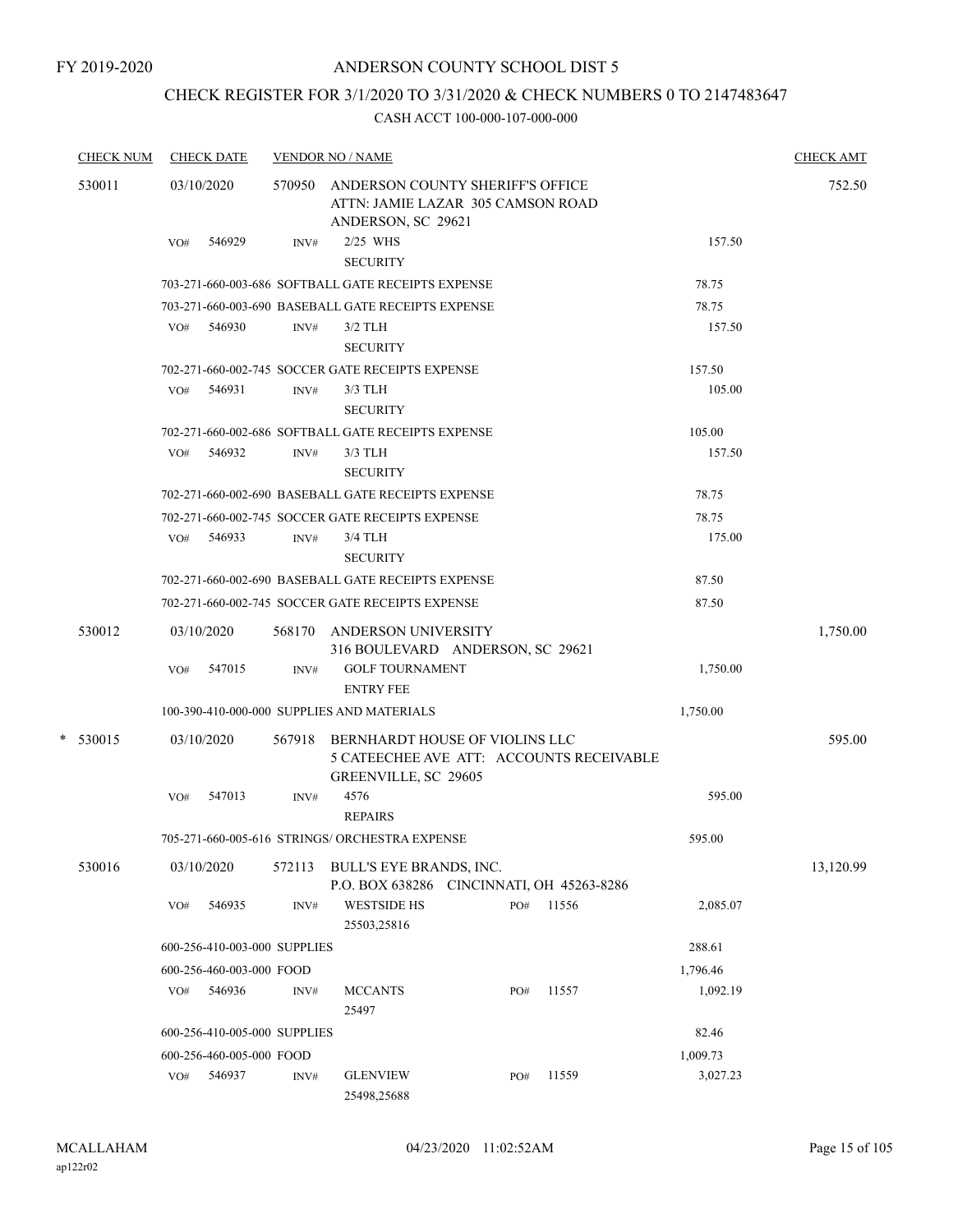## CHECK REGISTER FOR 3/1/2020 TO 3/31/2020 & CHECK NUMBERS 0 TO 2147483647

| <b>CHECK NUM</b> |     | <b>CHECK DATE</b>             |        | <b>VENDOR NO / NAME</b>                                                                                               |     |       |          | <b>CHECK AMT</b> |
|------------------|-----|-------------------------------|--------|-----------------------------------------------------------------------------------------------------------------------|-----|-------|----------|------------------|
|                  |     | 600-256-410-020-000 SUPPLIES  |        |                                                                                                                       |     |       | 489.84   |                  |
|                  |     | 600-256-460-020-000 FOOD      |        |                                                                                                                       |     |       | 2,537.39 |                  |
|                  |     | VO# 546938                    | INV#   | <b>RBT ANDERSON</b><br>25499,25689,25870                                                                              | PO# | 11558 | 3,741.77 |                  |
|                  |     | 600-256-410-006-000 SUPPLIES  |        |                                                                                                                       |     |       | 535.99   |                  |
|                  |     | 600-256-460-006-000 FOOD      |        |                                                                                                                       |     |       | 3,205.78 |                  |
|                  |     | VO# 546939                    | INV#   | TL HANNA<br>25519,25817                                                                                               | PO# | 11555 | 3,174.73 |                  |
|                  |     | 600-256-410-002-000 SUPPLIES  |        |                                                                                                                       |     |       | 451.07   |                  |
|                  |     | 600-256-460-002-000 FOOD      |        |                                                                                                                       |     |       | 2,723.66 |                  |
| 530017           |     | 03/10/2020                    | 156900 | CAROLINA PRODUCE COMPANY<br>POBOX 3849 ATT: ACCOUNTS RECEIVABLE<br>ANDERSON, SC 29622                                 |     |       |          | 5,229.80         |
|                  | VO# | 546940                        | INV#   | 907345<br><b>VARENNES</b>                                                                                             |     |       | 1,053.95 |                  |
|                  |     | 600-256-460-016-FFV FOOD-FFVP |        |                                                                                                                       |     |       | 1,053.95 |                  |
|                  | VO# | 546941                        | INV#   | 907591<br><b>NEVITT FOREST</b>                                                                                        |     |       | 2,059.50 |                  |
|                  |     | 600-256-460-012-FFV FOOD-FFVP |        |                                                                                                                       |     |       | 2,059.50 |                  |
|                  | VO# | 546942                        | INV#   | 907593<br>NEW PROSPECT                                                                                                |     |       | 2,116.35 |                  |
|                  |     | 600-256-460-010-FFV FOOD-FFVP |        |                                                                                                                       |     |       | 2,116.35 |                  |
| 530018           | VO# | 03/10/2020<br>546943          | INV#   | 160602 CDW GOVERNMENT<br>75 REMITTANCE DRIVE SUITE 1515 ATT:<br>ACCOUNTS RECEIVABLE CHICAGO, IL 60675-1515<br>WZM5449 | PO# | 12394 | 855.60   | 855.60           |
|                  |     |                               |        | <b>TONER</b>                                                                                                          |     |       |          |                  |
|                  |     |                               |        | 100-213-410-000-000 SUPPLIES AND MATERIALS                                                                            |     |       | 855.60   |                  |
| $*$ 530020       |     | 03/10/2020                    | 566154 | CHICK-FIL-A ANDERSON PAVILION<br>1641 EAST GREENVILLE STREET ATT: ACCOUNTS<br>RECEIVABLE ANDERSON, SC 29621           |     |       |          | 814.56           |
|                  | VO# | 546945                        | INV#   | <b>BISCUITS 3/17</b><br><b>NORTH POINTE ELEM</b>                                                                      |     |       | 814.56   |                  |
|                  |     |                               |        | 713-271-660-013-397 MARCH OF DIMES EXPENSE                                                                            |     |       | 814.56   |                  |
| 530021           |     | 03/10/2020                    | 573476 | <b>EMPLOYEE VENDOR</b>                                                                                                |     |       |          | 138.00           |
|                  | VO# | 546915                        | INV#   | 2/29 WHS<br><b>BASEBALL OFFICIAL</b>                                                                                  |     |       | 69.00    |                  |
|                  |     |                               |        | 703-271-660-003-690 BASEBALL GATE RECEIPTS EXPENSE                                                                    |     |       | 69.00    |                  |
|                  | VO# | 546916                        | INV#   | $3/3$ WHS<br><b>BASEBALL OFFICIAL</b>                                                                                 |     |       | 69.00    |                  |
|                  |     |                               |        | 703-271-660-003-690 BASEBALL GATE RECEIPTS EXPENSE                                                                    |     |       | 69.00    |                  |
| 530022           |     | 03/10/2020                    | 572922 | EXTREME EQUIPMENT SALES, LLC<br>PO BOX 4664 ATTN: ACCTS RECEIVBLE WEST<br>COLUMBIA, SC 29171                          |     |       |          | 623.23           |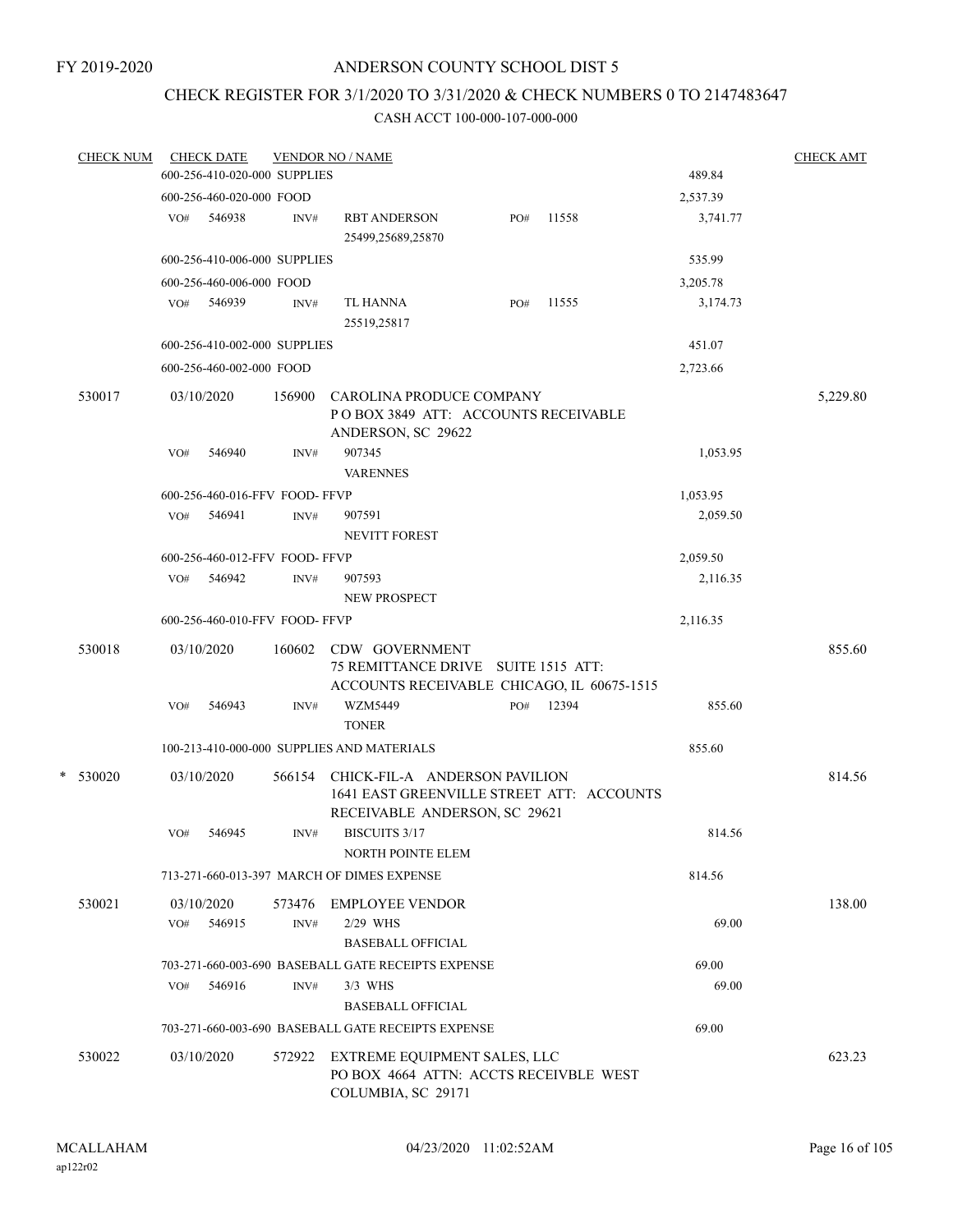# CHECK REGISTER FOR 3/1/2020 TO 3/31/2020 & CHECK NUMBERS 0 TO 2147483647

| <b>CHECK NUM</b> |     | <b>CHECK DATE</b>    |                              | <b>VENDOR NO / NAME</b>                                                                            |            | <b>CHECK AMT</b> |
|------------------|-----|----------------------|------------------------------|----------------------------------------------------------------------------------------------------|------------|------------------|
|                  | VO# | 546946               | INV#                         | 8273<br><b>TL HANNA</b>                                                                            | 623.23     |                  |
|                  |     |                      | 100-271-410-002-000 SUPPLIES |                                                                                                    | 623.23     |                  |
| 530023           |     | 03/10/2020           |                              | 576445 FACT FORWARD<br>1331 ELMWOOD AVENEUE SUITE 300 COLUMBIA, SC<br>29201                        |            | 120.00           |
|                  | VO# | 546947               | INV#                         | SI 2020-3<br>12422<br>PO#<br><b>REGISTRATION</b>                                                   | 120.00     |                  |
|                  |     |                      |                              | 871-224-333-000-000 TRIPS AND CONFERENCES                                                          | 120.00     |                  |
| 530024           |     | 03/10/2020           |                              | 573992 GETTYS MIDDLE SCHOOL<br>510 PENDLETON STREET EASLEY, SC 29640                               |            | 321.47           |
|                  | VO# | 546925               | INV#                         | 2/15 PROFITS<br><b>BBALL TOURNAMENT</b>                                                            | 321.47     |                  |
|                  |     |                      |                              | 706-271-660-006-753 BASKETBALL GATE EXPENSE                                                        | 321.47     |                  |
| $*$ 530026       |     | 03/10/2020           |                              | 284250 JC'S SANDWICH SHOPPE<br>713-B EAST GREENVILLE ST ANDERSON, SC 29621                         |            | 283.40           |
|                  | VO# | 546958               | INV#                         | 151892 3/13<br><b>HOMELAND PARK</b>                                                                | 283.40     |                  |
|                  |     |                      |                              | 711-271-660-011-222 BUSINESS PARTNERSHIP EXPENSE                                                   | 283.40     |                  |
| * 530028         | VO# | 03/10/2020<br>546987 | INV#                         | 576197 EMPLOYEE VENDOR<br>REIMBURSEMENT<br><b>TENNIS</b>                                           | 450.43     | 450.43           |
|                  |     |                      | 100-271-410-003-000 SUPPLIES |                                                                                                    | 450.43     |                  |
| 530029           |     | 03/10/2020           |                              | 576452 KIRKPATRICK, WALKER**<br>316 bOULEVARD ANDERSON, SC 29621                                   |            | 101.00           |
|                  | VO# | 546920               | INV#                         | 3/3 WHS<br><b>SOCCER OFFICIAL</b>                                                                  | 101.00     |                  |
|                  |     |                      |                              | 703-271-660-003-745 SOCCER GATE RECEIPTS EXPENSE                                                   | 101.00     |                  |
| 530030           |     | 03/10/2020           |                              | 564353 LAZER CONSTRUCTION COMPANY INC<br>POBOX 5103 ATT: ACCOUNTS RECEIVABLE<br>ANDERSON, SC 29623 |            | 139,621.45       |
|                  |     | VO# 546960           | INV#                         | APP 7419-08<br><b>TL HANNA</b>                                                                     | 139,621.45 |                  |
|                  |     |                      |                              | 505-253-520-002-STD STADIUM RENOVATIONS                                                            | 139,621.45 |                  |
| 530031           |     | 03/10/2020           |                              | 330225 LUPISELLA, MARIO**<br>7 KETTERING CT EASLEY, SC 29642                                       |            | 114.50           |
|                  | VO# | 546919               | INV#                         | 3/3 WHS<br><b>SOCCER OFFICIAL</b>                                                                  | 114.50     |                  |
|                  |     |                      |                              | 703-271-660-003-745 SOCCER GATE RECEIPTS EXPENSE                                                   | 114.50     |                  |
| * 530035         |     | 03/10/2020           |                              | 397270 PAPA JOHN'S PIZZA<br>401 VARDRY STREET GREENVILLE, SC 29601                                 |            | 443.86           |
|                  | VO# | 546970               | INV#                         | 0001<br>8642605000                                                                                 | 443.86     |                  |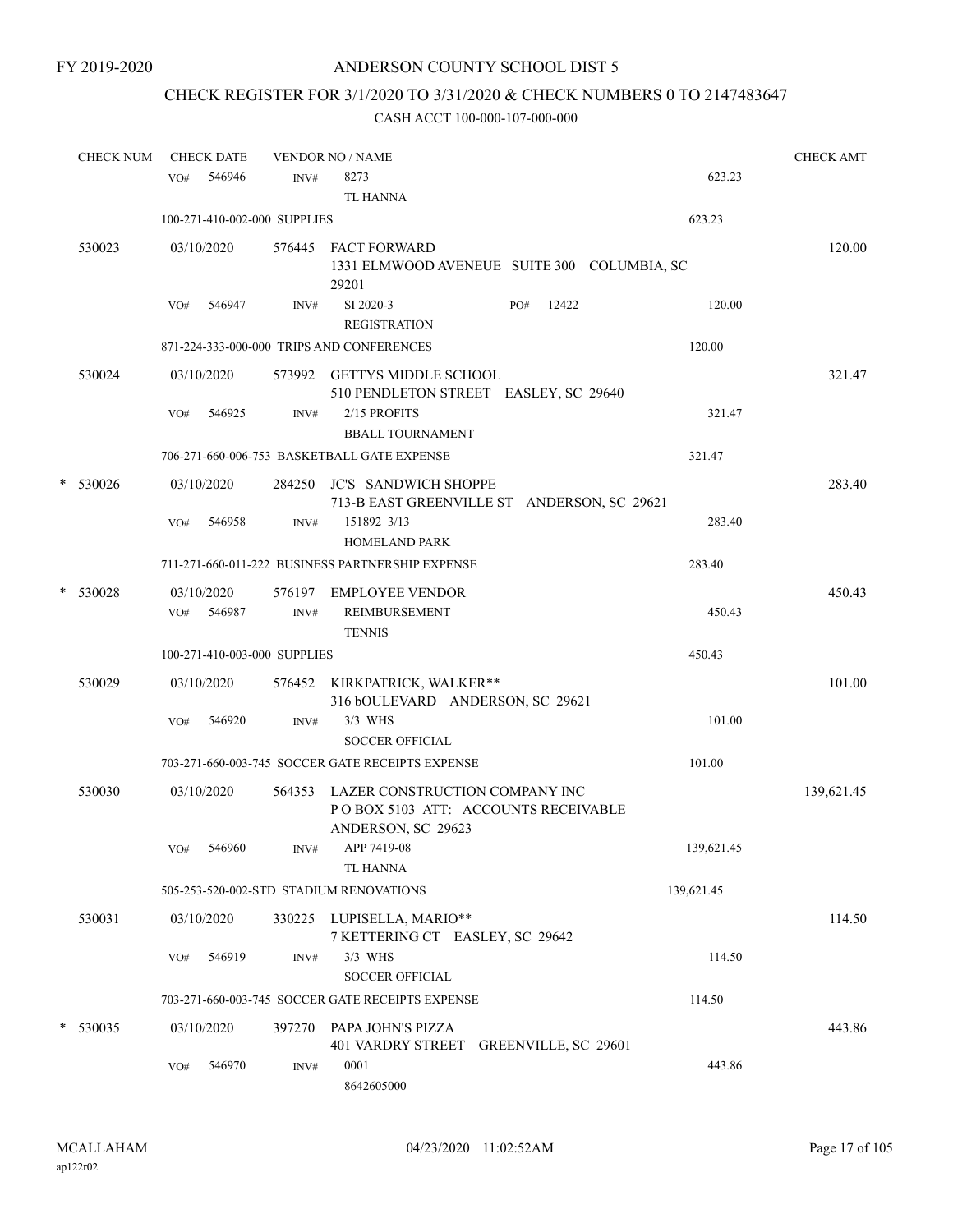FY 2019-2020

## ANDERSON COUNTY SCHOOL DIST 5

# CHECK REGISTER FOR 3/1/2020 TO 3/31/2020 & CHECK NUMBERS 0 TO 2147483647

| <b>CHECK NUM</b> |     | <b>CHECK DATE</b><br>600-256-460-017-000 FOOD |        | <b>VENDOR NO / NAME</b>                                                                           | 443.86     | <b>CHECK AMT</b> |
|------------------|-----|-----------------------------------------------|--------|---------------------------------------------------------------------------------------------------|------------|------------------|
| 530036           |     | 03/10/2020                                    | 573338 | R C EDWARDS MIDDLE SCHOOL<br>1157 MADDEN BRIDGE ROAD ATTN: MARY CATE<br>GARRETT CENTRAL, SC 29630 |            | 321.47           |
|                  | VO# | 546924                                        | INV#   | 2/15 PROFITS<br><b>BBALL TOURNAMENT</b>                                                           | 321.47     |                  |
|                  |     |                                               |        | 706-271-660-006-753 BASKETBALL GATE EXPENSE                                                       | 321.47     |                  |
| 530037           |     | 03/10/2020                                    |        | 572322 READ'S UNIFORMS, INC<br>4128 CLEMSON BLVD ANDERSON, SC 29621                               |            | 1,083.13         |
|                  | VO# | 546971                                        | INV#   | 20200225<br>539-7                                                                                 | 1,083.13   |                  |
|                  |     | 131-115-410-031-000 SUPPLIES                  |        |                                                                                                   | 1,083.13   |                  |
| 530038           |     | 03/10/2020                                    | 451201 | SC SCHOOL BOARDS INSURANCE TRUST<br>111 RESEARCH DRIVE COLUMBIA, SC 29203                         |            | 212,953.00       |
|                  | VO# | 547002                                        | INV#   | 13132<br><b>WORKER'S COMP</b>                                                                     | 5,267.00   |                  |
|                  |     |                                               |        | 131-233-270-031-000 WORKERS COMPENSATION                                                          | 5,267.00   |                  |
|                  |     | VO# 547003                                    | INV#   | 13137<br><b>WORKER'S COMP</b>                                                                     | 207,686.00 |                  |
|                  |     |                                               |        | 100-252-270-000-000 WORKMAN'S COMPENSATION                                                        | 207,686.00 |                  |
| 530039           |     | 03/10/2020                                    |        | 573337 SENECA MIDDLE SCHOOL<br>810 W SOUTH 4TH STREET SENECA, SC 29678                            |            | 321.47           |
|                  | VO# | 546926                                        | INV#   | 2/15 PROFITS<br><b>BBALL TOURNAMENT</b>                                                           | 321.47     |                  |
|                  |     |                                               |        | 706-271-660-006-753 BASKETBALL GATE EXPENSE                                                       | 321.47     |                  |
| 530040           |     | 03/10/2020                                    |        | 572126 SERVICE ASSOCIATES, INC<br>225 COOK STREET RURAL HALL, NC 27045                            |            | 812.50           |
|                  | VO# | 546975                                        | INV#   | 5335<br><b>SERVICE</b>                                                                            | 812.50     |                  |
|                  |     |                                               |        | 100-266-445-000-000 SOFTWARE TECHNOLOGY                                                           | 812.50     |                  |
| 530041           |     | 03/10/2020                                    | 568954 | <b>SHRED A WAY</b><br>PO BOX 51132 ATT: ACCOUNTS RECEIVABLE<br>PIEDMONT, SC 29673                 |            | 126.00           |
|                  | VO# | 546977                                        | INV#   | A77992<br><b>SHREDDING</b>                                                                        | 65.00      |                  |
|                  |     |                                               |        | 100-113-410-006-VEN SUPPLY-ADDT'L FOR LOST VENDING                                                | 65.00      |                  |
|                  | VO# | 546978                                        | INV#   | A15587<br><b>SHREDDING</b>                                                                        | 28.00      |                  |
|                  |     |                                               |        | 723-190-660-023-911 MISCELLANEOUS- ADULT ED EXPENSE                                               | 28.00      |                  |
|                  | VO# | 547007                                        | INV#   | A77925<br><b>SHREDDING</b>                                                                        | 33.00      |                  |
|                  |     |                                               |        | 719-271-660-019-201 MISCELLANEOUS EXPENSE                                                         | 33.00      |                  |
| $\ast$<br>530043 |     | 03/10/2020                                    |        | 568175 SNA EMPORIUM LLC                                                                           |            | 1,794.55         |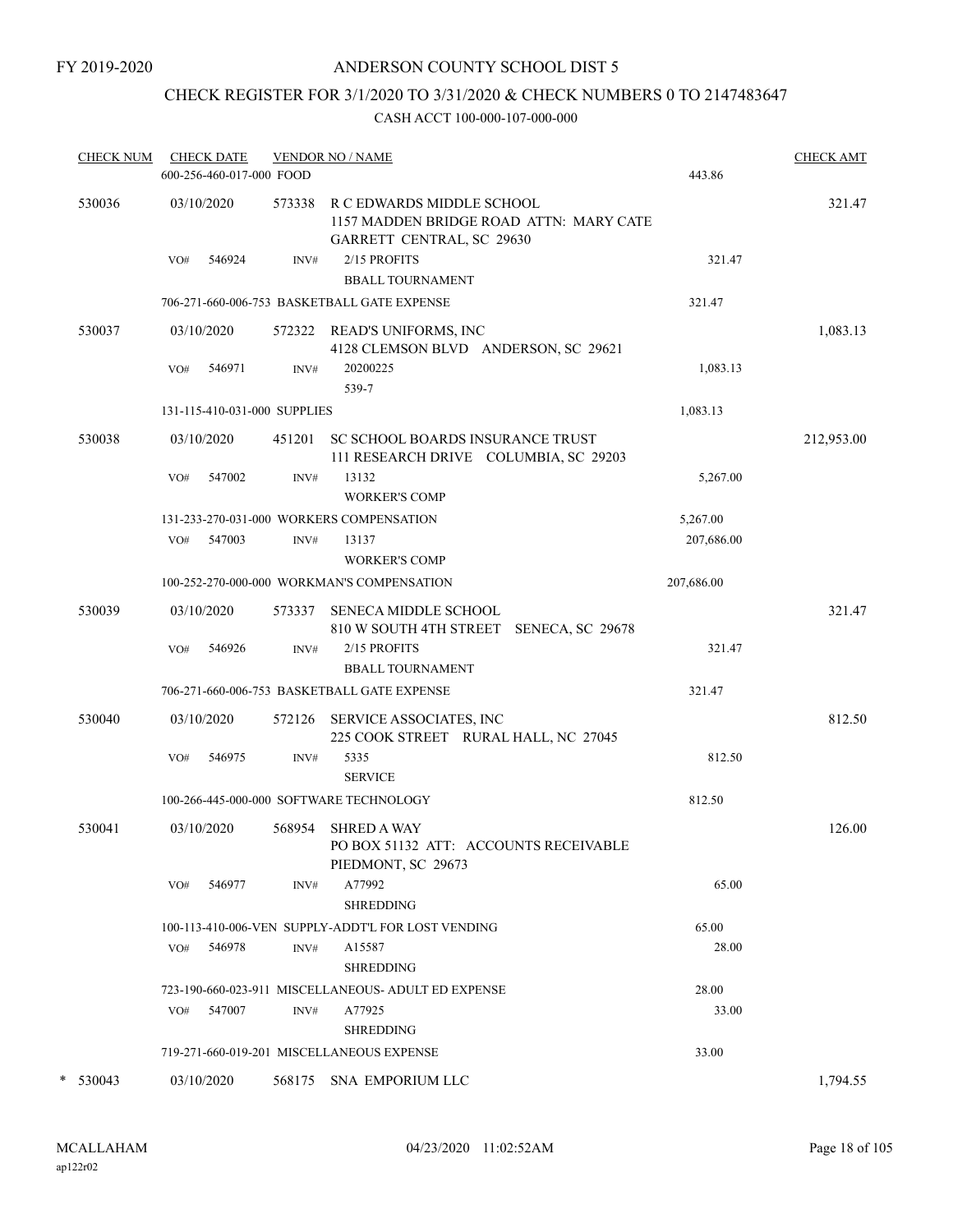FY 2019-2020

### ANDERSON COUNTY SCHOOL DIST 5

## CHECK REGISTER FOR 3/1/2020 TO 3/31/2020 & CHECK NUMBERS 0 TO 2147483647

|        | <b>CHECK NUM</b> |     | <b>CHECK DATE</b> |                                   | <b>VENDOR NO / NAME</b>                                 |                                           |          | <b>CHECK AMT</b> |
|--------|------------------|-----|-------------------|-----------------------------------|---------------------------------------------------------|-------------------------------------------|----------|------------------|
|        |                  |     |                   |                                   | 20736                                                   | 140 W MT HARMONY RD SUITE 101 OWINGS, MD  |          |                  |
|        |                  | VO# | 546980            | INV#                              | 39037<br><b>SUPPLIES</b>                                |                                           | 1,673.65 |                  |
|        |                  |     |                   | 600-256-410-000-000 SUPPLIES      |                                                         |                                           | 1,673.65 |                  |
|        |                  | VO# | 546981            | INV#                              | 39045<br><b>SUPPLIES</b>                                |                                           | 120.90   |                  |
|        |                  |     |                   | 600-256-410-008-000 SUPPLIES      |                                                         |                                           | 120.90   |                  |
|        | * 530045         |     | 03/10/2020        | 570840                            | <b>STONE MOUNTAIN PARK</b><br>30086                     | PO BOX 778 FIELD TRIPS STONE MOUNTAIN, GA |          | 1,288.72         |
|        |                  | VO# | 547000            | INV#                              | 609091                                                  |                                           | 1,288.72 |                  |
|        |                  |     |                   |                                   | WHITEHALL                                               |                                           |          |                  |
|        |                  |     |                   |                                   | 719-271-660-019-353 FIELD TRIPS GRADE 3 EXPENSE         |                                           | 1,288.72 |                  |
|        | 530046           |     | 03/10/2020        | 571368                            | STRAIGHT PATHS LANDSCAPE                                | PO BOX 5542 ANDERSON, SC 29623-0542       |          | 1,687.50         |
|        |                  | VO# | 546992            | INV#                              | 19132<br>AIT                                            | 11231<br>PO#                              | 1,687.50 |                  |
|        |                  |     |                   |                                   | 131-254-323-031-305 CONTRACT SERV.-GROUNDS              |                                           | 1,687.50 |                  |
|        | 530047           |     | 03/10/2020        | 575708                            | THEBOOKPC.COM, INC<br>28270                             | 1811 SARDIS ROAD N, STE 214 CHARLOTTE, NC |          | 1,735.00         |
|        |                  | VO# | 546982            | INV#                              | 19-31107<br><b>SUPPLIES</b>                             | 12057<br>PO#                              | 1,735.00 |                  |
|        |                  |     |                   |                                   | 505-266-345-000-TEC SMARTBOARD REPLACMENTS              |                                           | 1,735.00 |                  |
|        | 530048           |     | 03/10/2020        | 572122                            | THE ELECTRIC CITY NEWS<br>POBOX 1015 ANDERSON, SC 29622 |                                           |          | 675.00           |
|        |                  | VO# | 547014            | INV#                              | 6999<br>AD                                              |                                           | 675.00   |                  |
|        |                  |     |                   |                                   | 100-263-360-000-000 PRINTING AND BINDING                |                                           | 675.00   |                  |
|        | 530049           |     | 03/10/2020        | 566496                            | THE PEACE CENTER                                        | 300 SOUTH MAIN ST GREENVILLE, SC 29601    |          | 790.00           |
|        |                  | VO# | 547012            | INV#                              | 950472<br><b>NORTH POINTE</b>                           |                                           | 790.00   |                  |
|        |                  |     |                   |                                   | 713-271-660-013-351 FIELD TRIPS GRADE 1 EXPENSE         |                                           | 790.00   |                  |
| $\ast$ | 530051           |     | 03/10/2020        | 524353                            | WAL-MART COMMUNITY/GEMB<br>ATLANTA, GA 30353-0934       | POBOX 530934 ATT: ACCOUNTS RECEIVABLE     |          | 223.50           |
|        |                  | VO# | 546984            | INV#                              | 3709<br><b>OPERATIONS CENTER</b>                        |                                           | 223.50   |                  |
|        |                  |     |                   |                                   | 100-254-410-000-000 CUSTODIAL SUPPLIES                  |                                           | 16.00    |                  |
|        |                  |     |                   | 100-255-410-000-000 SUPPLIES      |                                                         |                                           | 144.17   |                  |
|        |                  |     |                   | 600-256-410-000-000 SUPPLIES      |                                                         |                                           | 14.33    |                  |
|        |                  |     |                   | 631-256-460-031-CAT FOOD-CATERING |                                                         |                                           | 49.00    |                  |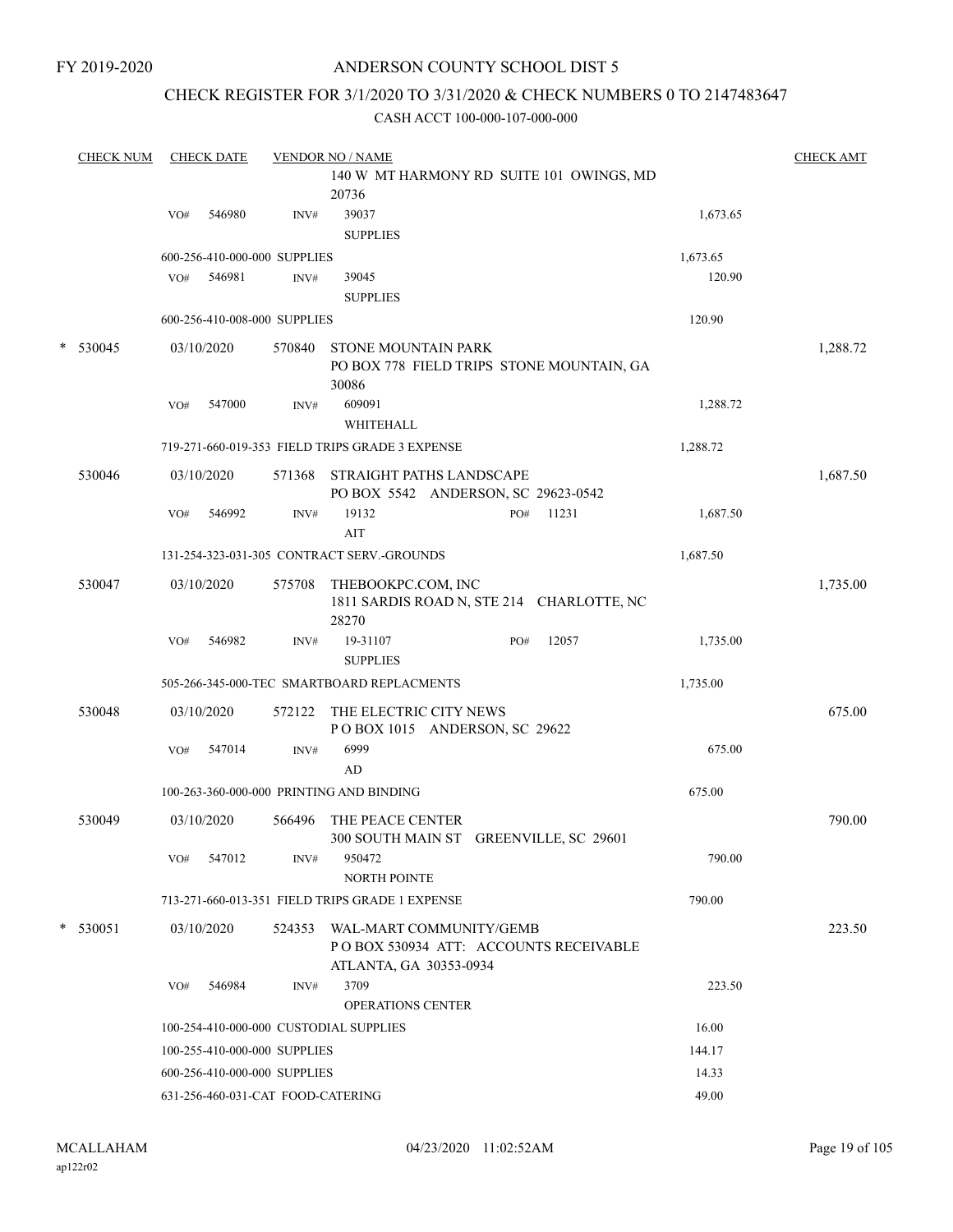# CHECK REGISTER FOR 3/1/2020 TO 3/31/2020 & CHECK NUMBERS 0 TO 2147483647

| <b>CHECK NUM</b> | <b>CHECK DATE</b>                   |                | <b>VENDOR NO / NAME</b>                                                               |          | <b>CHECK AMT</b> |
|------------------|-------------------------------------|----------------|---------------------------------------------------------------------------------------|----------|------------------|
| 530052           | 03/10/2020                          | 573864         | WELLS FARGO VENDOR FIN SERV<br>PO BOX 105710 ATLANTA, GA 30348-5710                   |          | 174.41           |
|                  | 546985<br>VO#                       | INV#           | 5009422138<br><b>ADULT ED</b>                                                         | 174.41   |                  |
|                  | 723-190-660-023-913 COPIER EXPENSE  |                |                                                                                       | 174.41   |                  |
| 530053           | 03/10/2020                          |                | 574962 WESCAD, INC.<br>PO BOX 1085 SIMPSONVILLE, SC 29681                             |          | 7,906.00         |
|                  | 546994<br>VO#                       | $\text{INV}\#$ | 2009-SFANT<br>12052<br>PO#<br><b>SOUTH FANT</b>                                       | 7,906.00 |                  |
|                  |                                     |                | 100-254-323-015-CAP CONTRACTED SERVICES                                               | 7,906.00 |                  |
| 530054           | 03/10/2020                          | 574762         | WONDER WORKSHOP<br>116 E 25TH STREET UNIT C SAN MATEO, CA 94403                       |          | 399.92           |
|                  | 546986<br>VO#                       | INV#           | WON89407<br>BLASTER POWER FOR CUE                                                     | 399.92   |                  |
|                  | 100-113-410-005-BAN BAND EQUIPMENT  |                |                                                                                       | 399.92   |                  |
| 530055           | 03/10/2020                          | 572293         | WRIGHT JR, JOHN B<br><b>BOARD OF TRUSTEES 211 TERRACE DRIVE</b><br>ANDERSON, SC 29621 |          | 1,321.53         |
|                  | 546884<br>VO#                       | INV#           | FEB 20-23<br><b>HILTON HEAD</b>                                                       | 267.00   |                  |
|                  | 100-231-334-000-000 TRUSTEE EXPENSE |                |                                                                                       | 267.00   |                  |
|                  | 546885<br>VO#                       | INV#           | FEB 20-23<br><b>HILTON HEAD</b>                                                       | 1,054.53 |                  |
|                  | 100-231-334-000-000 TRUSTEE EXPENSE |                |                                                                                       | 1,054.53 |                  |
| 530056           | 03/12/2020                          | 573978         | AAA SUPPLY INC<br>PO BOX 17769 GREENVILLE, SC 29606                                   |          | 359.24           |
|                  | 547160<br>VO#                       | INV#           | 04-522320<br><b>SUPPLIES</b>                                                          | 106.44   |                  |
|                  |                                     |                | 100-254-410-001-ALT ALT SCHOOL FACILITY SUPPLIES                                      | 28.03    |                  |
|                  |                                     |                | 100-254-410-003-001 SUPPLIES - MAINTENANCE                                            | 26.14    |                  |
|                  |                                     |                | 100-254-410-006-001 SUPPLIES - MAINTENANCE                                            | 26.14    |                  |
|                  |                                     |                | 100-254-410-017-001 SUPPLIES - MANTENANCE                                             | 26.13    |                  |
|                  | 547161<br>VO#                       | INV#           | 04-522150<br><b>SUPPLIES</b>                                                          | 252.80   |                  |
|                  |                                     |                | 100-254-410-003-400 HVAC/ELECTRICAL/PLUMBING                                          | 50.56    |                  |
|                  |                                     |                | 100-254-410-009-400 HVAC/ELECTRICAL/PLUMBING                                          | 50.56    |                  |
|                  |                                     |                | 100-254-410-012-400 HVAC/ELECTRICAL/PLUMBING                                          | 50.56    |                  |
|                  |                                     |                | 100-254-410-014-400 HVAC/ELECTRICAL/PLUMBING                                          | 50.56    |                  |
|                  |                                     |                | 100-254-410-023-400 SUPPLIES-HVAC/ELECT/PLUMBING                                      | 50.56    |                  |
| 530057           | 03/12/2020                          | 573716         | A BASKET OF BLESSINGS<br>1521 WHITEHALL RD ANDERSON, SC 29625                         |          | 100.25           |
|                  | 547095<br>VO#                       | INV#           | 100003872<br>SOUTHWOOD                                                                | 100.25   |                  |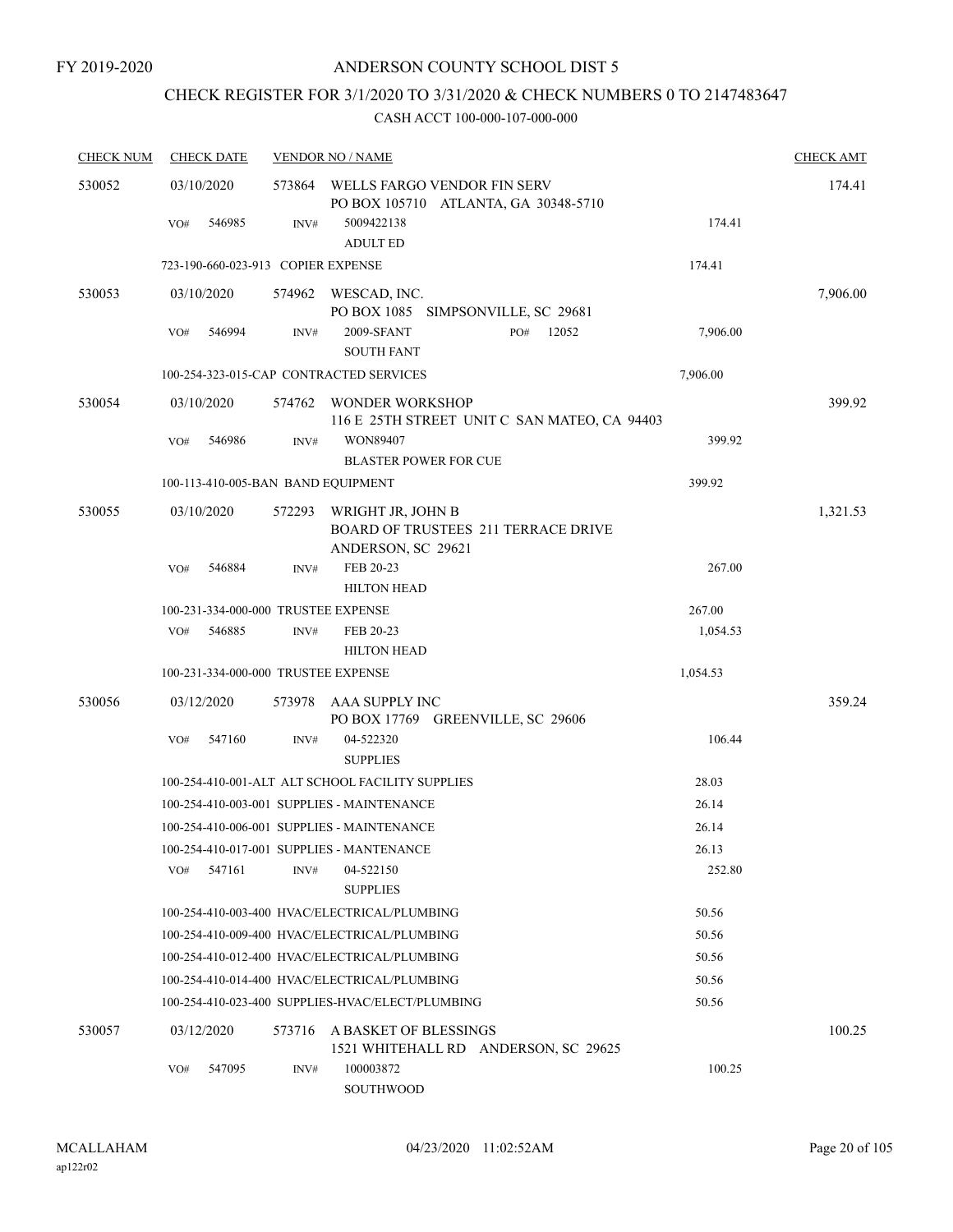# CHECK REGISTER FOR 3/1/2020 TO 3/31/2020 & CHECK NUMBERS 0 TO 2147483647

| <b>CHECK NUM</b> | <b>CHECK DATE</b>                        |                | <b>VENDOR NO / NAME</b>                                                                        |          | <b>CHECK AMT</b> |
|------------------|------------------------------------------|----------------|------------------------------------------------------------------------------------------------|----------|------------------|
|                  |                                          |                | 721-190-660-021-502 STUDENT GOV/COUNCIL EXPENSE                                                | 100.25   |                  |
| 530058           | 03/12/2020                               |                | 572919 ADVANCED SALES & SERVICE<br>PO BOX 205 SANDY SPRINGS, SC 29677-0205                     |          | 300.00           |
|                  | 547231<br>VO#                            | INV#           | 45489                                                                                          | 300.00   |                  |
|                  |                                          |                | NEW PROSPECT                                                                                   |          |                  |
|                  | 600-256-323-010-000 REPAIRS TO EQUIPMENT |                |                                                                                                | 300.00   |                  |
| 530059           | 03/12/2020                               | 570950         | ANDERSON COUNTY SHERIFF'S OFFICE<br>ATTN: JAMIE LAZAR 305 CAMSON ROAD<br>ANDERSON, SC 29621    |          | 437.50           |
|                  | 547162<br>VO#                            | INV#           | MARCH 6 TLH<br><b>SECURITY</b>                                                                 | 280.00   |                  |
|                  |                                          |                | 702-271-660-002-686 SOFTBALL GATE RECEIPTS EXPENSE                                             | 93.33    |                  |
|                  |                                          |                | 702-271-660-002-690 BASEBALL GATE RECEIPTS EXPENSE                                             | 93.33    |                  |
|                  |                                          |                | 702-271-660-002-745 SOCCER GATE RECEIPTS EXPENSE                                               | 93.34    |                  |
|                  | VO#<br>547163                            | INV#           | MARCH 9 TLH<br><b>SECURITY</b>                                                                 | 157.50   |                  |
|                  |                                          |                | 702-271-660-002-690 BASEBALL GATE RECEIPTS EXPENSE                                             | 78.75    |                  |
|                  |                                          |                | 702-271-660-002-745 SOCCER GATE RECEIPTS EXPENSE                                               | 78.75    |                  |
| $*$ 530061       | 03/12/2020                               | 572925         | ATIS ELEVATOR INSPECTIONS, LLC<br>1976 INNERBELT BUSINESS CENTER DR ST LOUIS,<br>MO 63114-5760 |          | 1,250.00         |
|                  | 547165<br>VO#                            | INV#           | IN108389<br><b>INSPECTIONS</b>                                                                 | 1,250.00 |                  |
|                  | 100-254-323-002-600 MAINTENANCE SERVICES |                |                                                                                                | 375.00   |                  |
|                  | 100-254-323-003-600 MAINTENANCE SERVICES |                |                                                                                                | 375.00   |                  |
|                  | 100-254-323-006-600 MAINTENANCE SERVICES |                |                                                                                                | 125.00   |                  |
|                  | 100-254-323-012-600 MAINTENANCE SERVICES |                |                                                                                                | 125.00   |                  |
|                  | 100-254-323-013-600 MAINTENANCE SERVICES |                |                                                                                                | 125.00   |                  |
|                  | 100-254-323-021-600 MAINTENANCE SERVICES |                |                                                                                                | 125.00   |                  |
| 530062           | 03/12/2020                               | 570003         | AT&T<br>$(803 M24-8701)$<br>PO BOX 9011 ATT: ACCOUNTS RECEIVABLE CAROL<br>STREAM, IL 60197     |          | 1,423.40         |
|                  | 547032<br>VO#                            | INV#           | 14413547<br><b>SERVICE</b>                                                                     | 1,423.40 |                  |
|                  | 100-266-340-000-000 TELEPHONE            |                |                                                                                                | 355.85   |                  |
|                  | 100-266-340-015-000 TELEPHONE            |                |                                                                                                | 355.85   |                  |
|                  | 100-266-340-018-000 TELEPHONE            |                |                                                                                                | 355.85   |                  |
|                  | 100-266-340-023-000 TELEPHONE            |                |                                                                                                | 355.85   |                  |
| 530063           | 03/12/2020                               | 569220         | <b>AUTECH</b><br>POBOX 248 ATT: ACCOUNTS RECEIVABLE<br>WILLIAMSTON, SC 29697                   |          | 150.00           |
|                  | 547166<br>VO#                            | $\text{INV}\#$ | 7811<br>$\rm{AIT}$                                                                             | 150.00   |                  |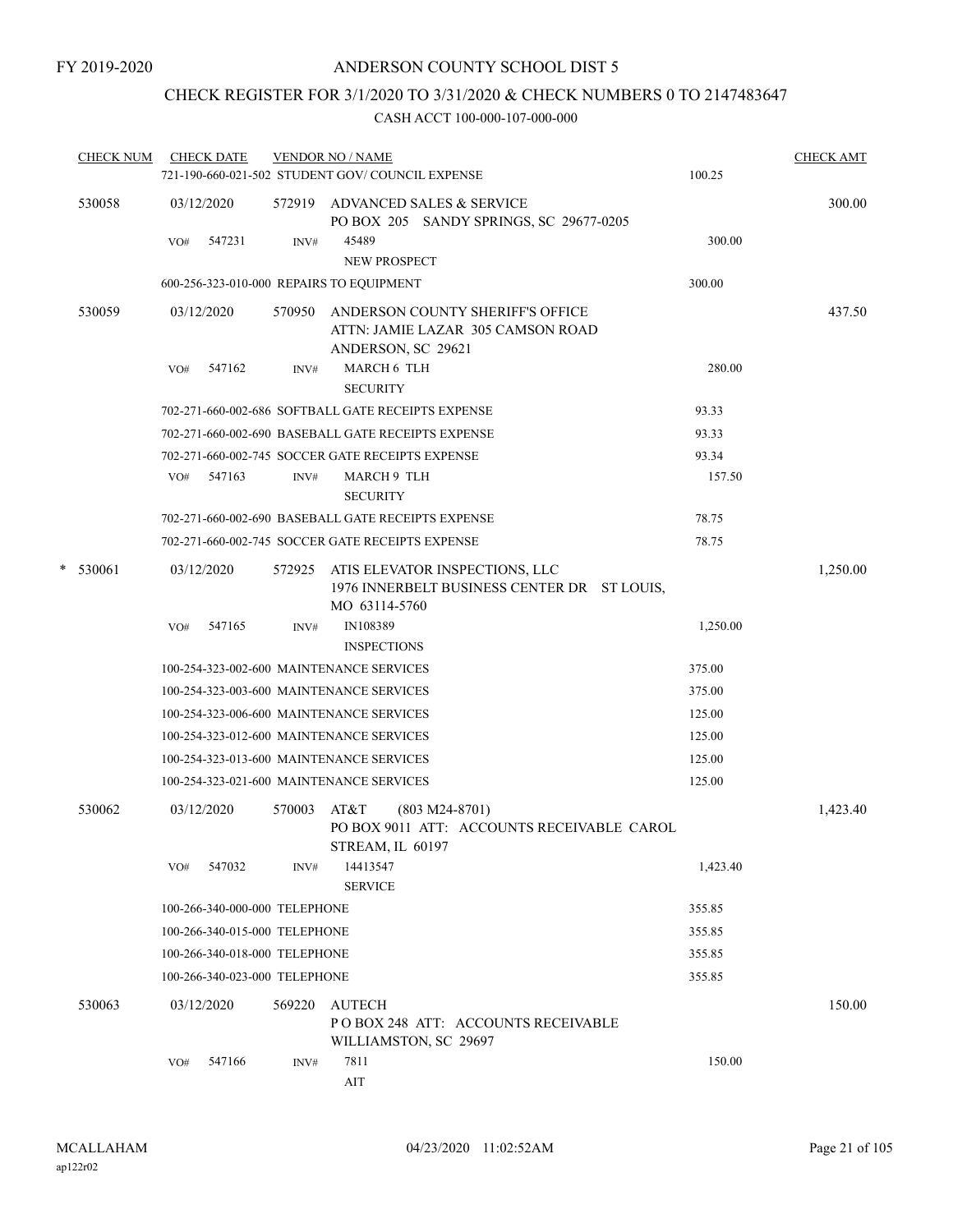# CHECK REGISTER FOR 3/1/2020 TO 3/31/2020 & CHECK NUMBERS 0 TO 2147483647

| <b>CHECK NUM</b> | <b>CHECK DATE</b>                   |        | <b>VENDOR NO / NAME</b><br>131-254-323-031-400 CONTR SERV-HVAC/ELECT/PLUMBING                                          |     |       | 150.00    | <b>CHECK AMT</b> |
|------------------|-------------------------------------|--------|------------------------------------------------------------------------------------------------------------------------|-----|-------|-----------|------------------|
| 530064           | 03/12/2020                          | 568973 | <b>BACKFLOW APPARATUS &amp; VALVE</b><br>20435 SOUTH SUSANA ROAD ATT: ACCOUNTS<br>RECEIVABLE LONG BEACH, CA 90810-1136 |     |       |           | 141.90           |
|                  | 547167<br>VO#                       | INV#   | 941186<br><b>SUPPLIES</b>                                                                                              |     |       | 141.90    |                  |
|                  |                                     |        | 100-254-410-020-400 HVAC/ELECTRICAL/PLUMBING                                                                           |     |       | 141.90    |                  |
| 530065           | 03/12/2020                          | 575832 | BONDED FILTER CO, LLC<br>DEPT #SF 81 PO BOX 830525 BIRMINGHAM, AL<br>35283-0525                                        |     |       |           | 13,435.69        |
|                  | 547031<br>VO#                       | INV#   | ASD00100<br><b>JAN SERVICE</b>                                                                                         | PO# | 11404 | 13,435.69 |                  |
|                  |                                     |        | 100-254-323-002-600 MAINTENANCE SERVICES                                                                               |     |       | 2,520.53  |                  |
|                  |                                     |        | 100-254-323-003-600 MAINTENANCE SERVICES                                                                               |     |       | 2,045.97  |                  |
|                  |                                     |        | 100-254-323-006-600 MAINTENANCE SERVICES                                                                               |     |       | 2,060.79  |                  |
|                  |                                     |        | 100-254-323-007-600 MAINTENANCE SERVICES                                                                               |     |       | 734.03    |                  |
|                  |                                     |        | 100-254-323-009-600 MAINTENANCE SERVICES                                                                               |     |       | 755.38    |                  |
|                  |                                     |        | 100-254-323-011-600 MAINTENANCE SERVICES                                                                               |     |       | 651.66    |                  |
|                  |                                     |        | 100-254-323-015-600 MAINTENANCE SERVICES                                                                               |     |       | 331.62    |                  |
|                  |                                     |        | 100-254-323-016-600 MAINTENANCE SERVICES                                                                               |     |       | 707.58    |                  |
|                  |                                     |        | 100-254-323-019-600 MAINTENANCE SERVICES                                                                               |     |       | 716.44    |                  |
|                  |                                     |        | 100-254-323-020-600 MAINTENANCE SERVICES                                                                               |     |       | 1,675.63  |                  |
|                  |                                     |        | 100-254-323-021-600 MAINTENANCE SERVICES                                                                               |     |       | 937.55    |                  |
|                  |                                     |        | 131-254-323-031-600 MAINTENANCE SERVICES                                                                               |     |       | 298.51    |                  |
| 530066           | 03/12/2020                          | 573123 | BOOSTPROMOTIONS.COM<br>1192 DRAPER PARKWAY #515 DRAPER, UT 84020                                                       |     |       |           | 193.95           |
|                  | VO#<br>547033                       | INV#   | 10010<br><b>SWAG TAGS</b>                                                                                              | PO# | 12366 | 193.95    |                  |
|                  | 100-112-410-019-000 SUPPLIES        |        |                                                                                                                        |     |       | 193.95    |                  |
| 530067           | 03/12/2020                          | 567666 | <b>BRADSHAW, RICK</b><br>BOARD OF TRUSTEES 404 QUAIL HOLLOW<br>ANDERSON, SC 29621                                      |     |       |           | 921.32           |
|                  | 547222<br>VO#                       | INV#   | FEB 19-23<br><b>HILTON HEAD</b>                                                                                        |     |       | 565.32    |                  |
|                  | 100-231-334-000-000 TRUSTEE EXPENSE |        |                                                                                                                        |     |       | 565.32    |                  |
|                  | VO#<br>547223                       | INV#   | FEB 19-23<br><b>HILTON HEAD</b>                                                                                        |     |       | 356.00    |                  |
|                  | 100-231-334-000-000 TRUSTEE EXPENSE |        |                                                                                                                        |     |       | 356.00    |                  |
| 530068           | 03/12/2020                          |        | 576225 BROWN, CHRISTINA**<br>124 SEA PALMS DRIVE ANDERSON, SC 29621                                                    |     |       |           | 1,110.00         |
|                  | 547226<br>VO#                       | INV#   | $2/24 - 3/6$<br><b>TITLE I</b>                                                                                         |     |       | 1,110.00  |                  |
|                  |                                     |        | 201-413-312-000-SJC PS- ST.JOSEPH'S CATHOLIC                                                                           |     |       | 1,110.00  |                  |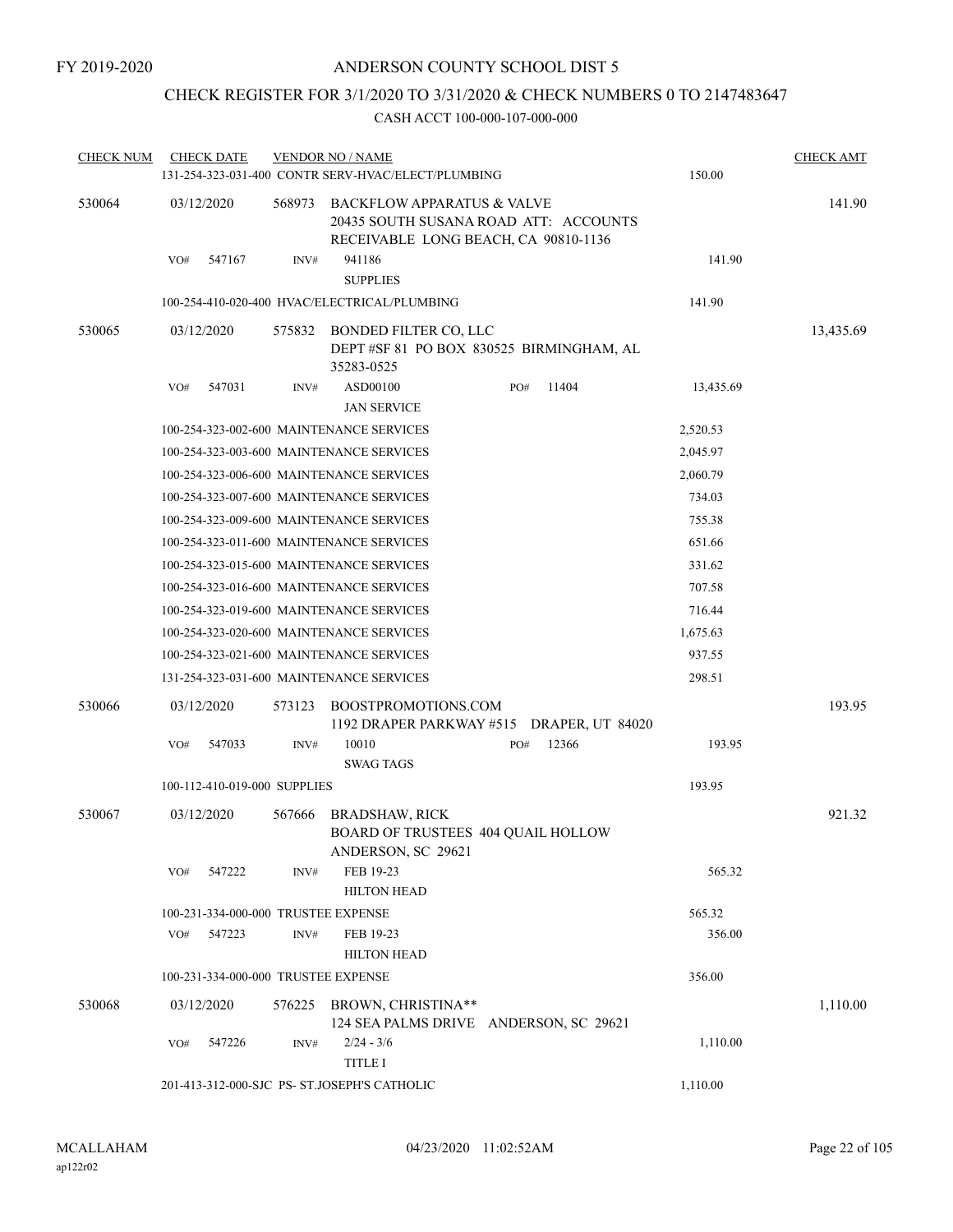FY 2019-2020

## ANDERSON COUNTY SCHOOL DIST 5

# CHECK REGISTER FOR 3/1/2020 TO 3/31/2020 & CHECK NUMBERS 0 TO 2147483647

|   | <b>CHECK NUM</b> | <b>CHECK DATE</b>                       |        | <b>VENDOR NO / NAME</b>                                                                        |          | <b>CHECK AMT</b> |
|---|------------------|-----------------------------------------|--------|------------------------------------------------------------------------------------------------|----------|------------------|
| * | 530070           | 03/12/2020                              | 156900 | CAROLINA PRODUCE COMPANY<br>POBOX 3849 ATT: ACCOUNTS RECEIVABLE<br>ANDERSON, SC 29622          |          | 2,592.40         |
|   |                  | 547248<br>VO#                           | INV#   | <b>FEB 2020</b><br><b>FOOD</b>                                                                 | 2,592.40 |                  |
|   |                  | 600-256-460-002-000 FOOD                |        |                                                                                                | 34.50    |                  |
|   |                  | 600-256-460-003-000 FOOD                |        |                                                                                                | 710.50   |                  |
|   |                  | 600-256-460-005-000 FOOD                |        |                                                                                                | 238.50   |                  |
|   |                  | 600-256-460-006-000 FOOD                |        |                                                                                                | 468.00   |                  |
|   |                  | 600-256-460-007-000 FOOD                |        |                                                                                                | 187.00   |                  |
|   |                  | 600-256-460-008-000 FOOD                |        |                                                                                                | 53.00    |                  |
|   |                  | 600-256-460-009-000 FOOD                |        |                                                                                                | 75.00    |                  |
|   |                  | 600-256-460-010-000 FOOD                |        |                                                                                                | 26.50    |                  |
|   |                  | 600-256-460-011-000 FOOD                |        |                                                                                                | 358.00   |                  |
|   |                  | 600-256-460-013-000 FOOD                |        |                                                                                                | 26.50    |                  |
|   |                  | 600-256-460-018-000 FOOD                |        |                                                                                                | 53.00    |                  |
|   |                  | 631-256-460-031-000 PURCHASED FOOD      |        |                                                                                                | 361.90   |                  |
|   | 530071           | 03/12/2020                              | 566288 | CES CITY ELECTRIC SUPPLY<br>PO BOX 131811 DALLAS, TX 75313                                     |          | 597.90           |
|   |                  | 547169<br>VO#                           | INV#   | 151234<br><b>SUPPLIES</b>                                                                      | 107.30   |                  |
|   |                  |                                         |        | 100-254-410-000-001 MAINT. SUPPLIES-STRUCTURES                                                 | 107.30   |                  |
|   |                  | 547170<br>VO#                           | INV#   | 151312<br><b>SUPPLIES</b>                                                                      | 490.60   |                  |
|   |                  |                                         |        | 100-254-410-003-400 HVAC/ELECTRICAL/PLUMBING                                                   | 490.60   |                  |
|   | 530072           | 03/12/2020                              | 570581 | CITY OF ANDERSON POLICE DEPT<br>401 SOUTH MAIN ST ATTN: TESSA FREDERICKS<br>ANDERSON, SC 29624 |          | 1,032.00         |
|   |                  | 547100<br>VO#                           | INV#   | 006<br><b>ADULT ED SECURITY</b>                                                                | 1,032.00 |                  |
|   |                  | 356-258-312-023-000 CONTRACTED SECURITY |        |                                                                                                | 1,032.00 |                  |
|   | 530073           | 03/12/2020                              | 574613 | COCA-COLA BOTTLING CO CONSOLIDATED<br>PO BOX 602937 CHARLOTTE, NC 28260-2937                   |          | 4,418.05         |
|   |                  | 547235<br>VO#                           | INV#   | $\rm AIT$<br>ACCT 0500985551                                                                   | 1,180.76 |                  |
|   |                  | 631-256-460-031-000 PURCHASED FOOD      |        |                                                                                                | 1,180.76 |                  |
|   |                  | 547236<br>VO#                           | INV#   | TL HANNA<br>ACCT 0500882753                                                                    | 1,655.29 |                  |
|   |                  | 600-256-460-002-000 FOOD                |        |                                                                                                | 1,655.29 |                  |
|   |                  | 547237<br>VO#                           | INV#   | <b>WESTSIDE</b><br>ACCT 0500882748                                                             | 1,582.00 |                  |
|   |                  | 600-256-460-003-000 FOOD                |        |                                                                                                | 1,582.00 |                  |
|   | * 530076         | 03/12/2020                              | 576399 | DAVIS, JOHN**                                                                                  |          | 300.00           |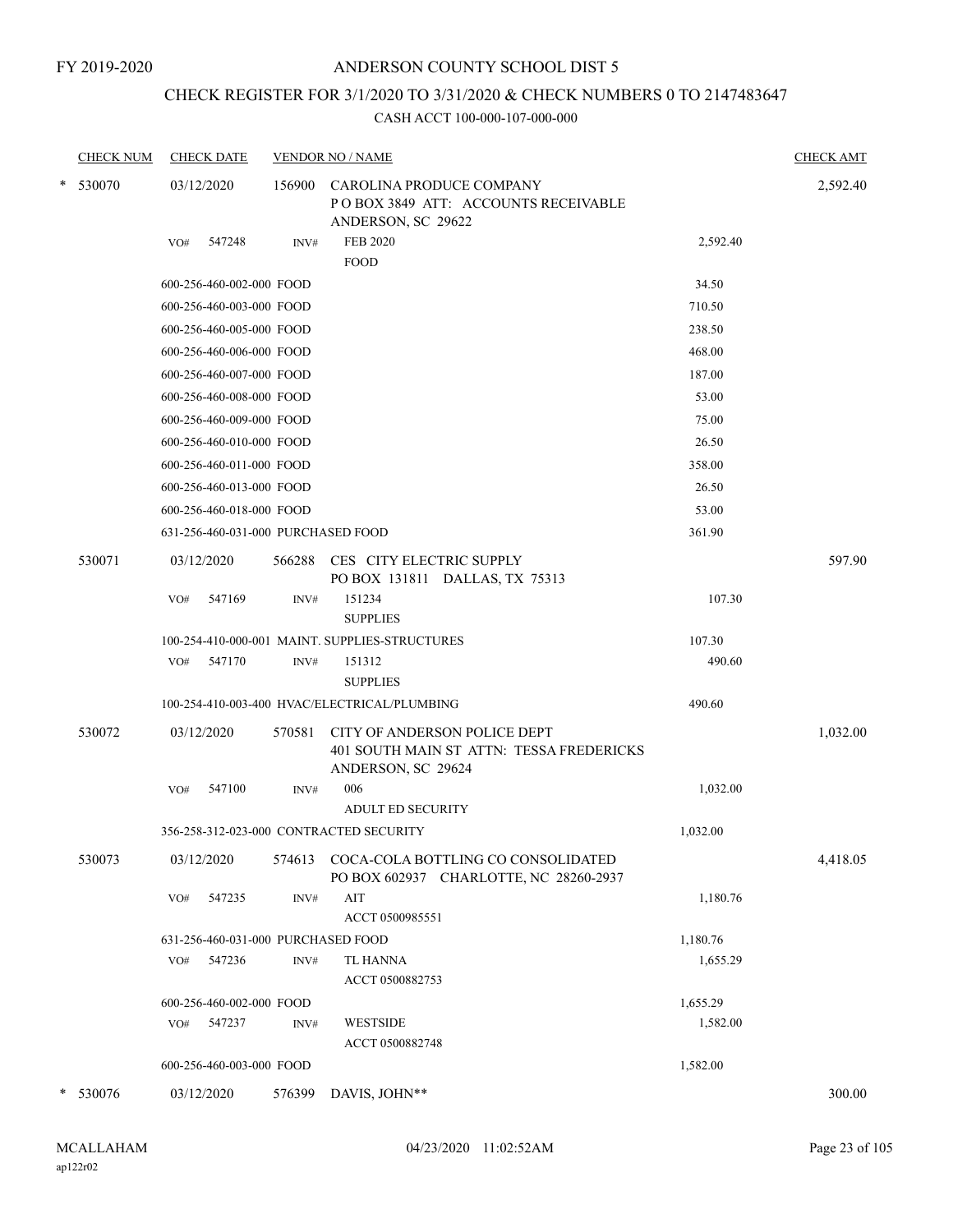## CHECK REGISTER FOR 3/1/2020 TO 3/31/2020 & CHECK NUMBERS 0 TO 2147483647

| <b>CHECK NUM</b> |     | <b>CHECK DATE</b>            |                  | <b>VENDOR NO / NAME</b>                                                              |     |       |                      | <b>CHECK AMT</b> |
|------------------|-----|------------------------------|------------------|--------------------------------------------------------------------------------------|-----|-------|----------------------|------------------|
|                  |     |                              |                  | DAVIS PLUMBING & SEWAGE PO BOX 1473 IVA, SC<br>29655                                 |     |       |                      |                  |
|                  | VO# | 547179                       | $\mathrm{INV}\#$ | 8465<br><b>TL HANNA</b>                                                              |     |       | 300.00               |                  |
|                  |     |                              |                  | 100-254-323-002-400 CONTR SERV-HVAC/ELECT/PLUMBING                                   |     |       | 300.00               |                  |
| 530077           |     | 03/12/2020                   | 198651           | DELL MARKETING LP<br>POBOX 534118 ATT: ACCOUNTS RECEIVABLE<br>ATLANTA, GA 30353-4118 |     |       |                      | 5,897.50         |
|                  | VO# | 547035                       | INV#             | 10378979506<br><b>DELL CASES</b>                                                     | PO# | 12359 | 4,012.50             |                  |
|                  |     |                              |                  | 100-266-545-000-000 1 TO 1 LEASE PAYMENTS                                            |     |       |                      |                  |
|                  | VO# | 547036                       | INV#             | 10378755324                                                                          | PO# | 12416 | 4,012.50<br>1,885.00 |                  |
|                  |     |                              |                  | <b>VMWARE</b>                                                                        |     |       |                      |                  |
|                  |     |                              |                  | 100-266-445-000-000 SOFTWARE TECHNOLOGY                                              |     |       | 1,885.00             |                  |
| 530078           |     | 03/12/2020                   | 570356           | DISCOUNT TWO-WAY RADIO<br>555 W. VICTORIA STREET RANCHO DOMINGUEZ, CA<br>90220-5513  |     |       |                      | 113.00           |
|                  | VO# | 547101                       | INV#             | SI188641<br><b>BATTERIES</b>                                                         | PO# | 12372 | 113.00               |                  |
|                  |     | 883-223-410-000-000 SUPPLIES |                  |                                                                                      |     |       | 113.00               |                  |
| 530079           |     | 03/12/2020                   | 211302           | <b>DUKE ENERGY</b><br>PO BOX 70516 CHARLOTTE, NC 28272-0516                          |     |       |                      | 102,740.88       |
|                  | VO# | 547030                       | INV#             | <b>DUE 3/20</b><br><b>UTILITIES</b>                                                  |     |       | 102,740.88           |                  |
|                  |     |                              |                  | 100-254-470-000-000 ENERGY-ELECTRICITY & WATER                                       |     |       | 147.78               |                  |
|                  |     |                              |                  | 100-254-470-000-000 ENERGY-ELECTRICITY & WATER                                       |     |       | 580.91               |                  |
|                  |     |                              |                  | 100-254-470-001-000 ENERGY-ELECTRICITY & WATER                                       |     |       | 250.27               |                  |
|                  |     |                              |                  | 100-254-470-002-000 ENERGY-ELECTRICITY & WATER                                       |     |       | 16,532.88            |                  |
|                  |     |                              |                  | 100-254-470-005-000 ENERGY-ELECTRICITY & WATER                                       |     |       | 11,247.39            |                  |
|                  |     |                              |                  | 100-254-470-006-000 ENERGY-ELECTRICITY & WATER                                       |     |       | 15,059.40            |                  |
|                  |     |                              |                  | 100-254-470-008-000 ENERGY-ELECTRICITY & WATER                                       |     |       | 6,415.93             |                  |
|                  |     |                              |                  | 100-254-470-011-000 ENERGY-ELECTRICITY & WATER                                       |     |       | 3,231.99             |                  |
|                  |     |                              |                  | 100-254-470-012-000 ENERGY-ELECTRICITY & WATER                                       |     |       | 5,209.11             |                  |
|                  |     |                              |                  | 100-254-470-013-000 ENERGY-ELECTRICITY & WATER                                       |     |       | 9,991.91             |                  |
|                  |     |                              |                  | 100-254-470-014-000 ENERGY-ELECTRICITY & WATER                                       |     |       | 4,441.61             |                  |
|                  |     |                              |                  | 100-254-470-014-THR UTILITIES - THEATRE                                              |     |       | 2,005.90             |                  |
|                  |     |                              |                  | 100-254-470-015-000 ENERGY-ELECTRICITY & WATER                                       |     |       | 1,905.79             |                  |
|                  |     |                              |                  | 100-254-470-017-000 ENERGY-ELECTRICITY & WATER                                       |     |       | 6,956.94             |                  |
|                  |     |                              |                  | 100-254-470-020-000 ENERGY-ELECTRICITY & WATER                                       |     |       | 10,705.61            |                  |
|                  |     |                              |                  | 100-254-470-021-000 ENERGY-ELECTRICITY & WATER                                       |     |       | 7,920.42             |                  |
|                  |     | 600-256-470-026-000 ENERGY   |                  |                                                                                      |     |       | 137.04               |                  |
| 530080           |     | 03/12/2020                   | 573962 ECMC      |                                                                                      |     |       |                      | 230.27           |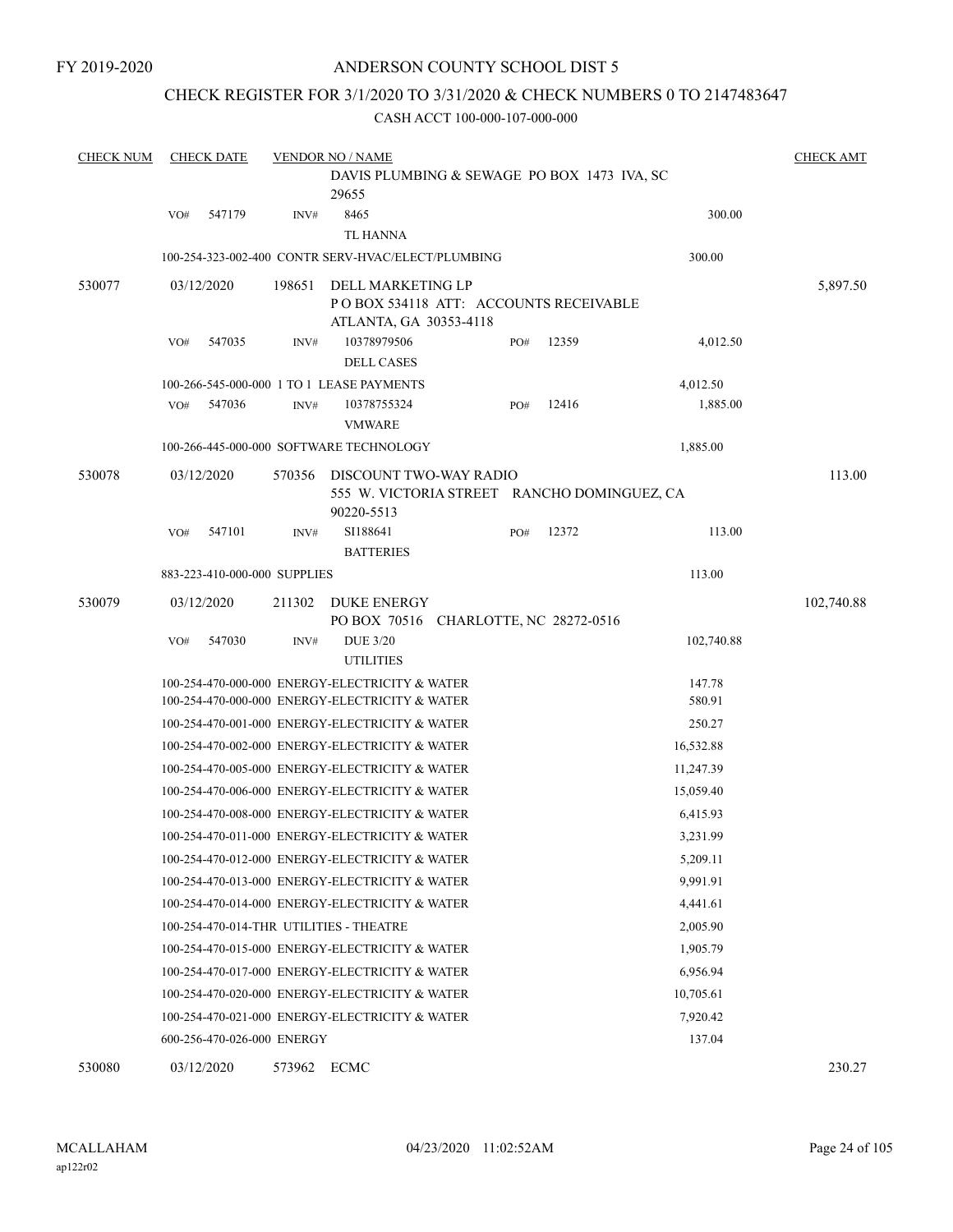FY 2019-2020

## ANDERSON COUNTY SCHOOL DIST 5

## CHECK REGISTER FOR 3/1/2020 TO 3/31/2020 & CHECK NUMBERS 0 TO 2147483647

|   | <b>CHECK NUM</b> |     | <b>CHECK DATE</b>                 |        | <b>VENDOR NO / NAME</b>                                                               |     |       |          |          | <b>CHECK AMT</b> |
|---|------------------|-----|-----------------------------------|--------|---------------------------------------------------------------------------------------|-----|-------|----------|----------|------------------|
|   |                  |     |                                   |        | LOCKBOX 7096 P.O. BOX 16478 ST. PAUL, MN<br>55116-0478                                |     |       |          |          |                  |
|   |                  | VO# | 547093                            | INV#   | PAYROLL 3/13                                                                          |     |       |          | 230.27   |                  |
|   |                  |     |                                   |        | <b>DEDUCTIONS</b>                                                                     |     |       |          |          |                  |
|   |                  |     | 100-000-441-000-000 MISCELLANEOUS |        |                                                                                       |     |       |          | 230.27   |                  |
|   | 530081           |     | 03/12/2020                        | 563495 | ELECTRIC CITY UTILITIES                                                               |     |       |          |          | 7,210.01         |
|   |                  |     |                                   |        | CITY OF ANDERSON 601 SOUTH MAIN ST<br>ANDERSON, SC 29624                              |     |       |          |          |                  |
|   |                  | VO# | 547241                            | INV#   | <b>DUE 3/26</b><br><b>UTILITIES</b>                                                   |     |       |          | 7,210.01 |                  |
|   |                  |     |                                   |        | 100-254-470-001-000 ENERGY-ELECTRICITY & WATER                                        |     |       |          | 666.88   |                  |
|   |                  |     |                                   |        | 100-254-470-005-000 ENERGY-ELECTRICITY & WATER                                        |     |       |          | 12.00    |                  |
|   |                  |     |                                   |        | 100-254-470-006-000 ENERGY-ELECTRICITY & WATER                                        |     |       | 2,241.22 |          |                  |
|   |                  |     |                                   |        | 100-254-470-015-000 ENERGY-ELECTRICITY & WATER                                        |     |       |          | 978.40   |                  |
|   |                  |     |                                   |        | 100-254-470-016-000 ENERGY-ELECTRICITY & WATER                                        |     |       | 1,124.23 |          |                  |
|   |                  |     |                                   |        | 100-254-470-018-000 ENERGY-ELECTRICITY & WATER                                        |     |       |          | 781.35   |                  |
|   |                  |     |                                   |        | 100-254-470-021-000 ENERGY-ELECTRICITY & WATER                                        |     |       | 1,405.93 |          |                  |
|   | 530082           |     | 03/12/2020                        | 566164 | ELLIS, JAMIE**<br>125 SCOTTS BLUFF DRIVE SIMPSONVILLE, SC 29681                       |     |       |          |          | 122.60           |
|   |                  | VO# | 547076                            | INV#   | 3/9 WHS                                                                               |     |       |          | 122.60   |                  |
|   |                  |     |                                   |        | <b>SOCCER OFFICIAL</b>                                                                |     |       |          |          |                  |
|   |                  |     |                                   |        | 703-271-660-003-745 SOCCER GATE RECEIPTS EXPENSE                                      |     |       |          | 122.60   |                  |
|   | 530083           |     | 03/12/2020                        | 226925 | EMPIRE MUSIC CO LTD<br>POBOX 98 ATT: ACCOUNTS RECEIVABLE<br>BELLINGHAM, WA 98227-0098 |     |       |          |          | 671.18           |
|   |                  | VO# | 547102                            | INV#   | 0612403<br><b>MCLEES ELEM</b>                                                         |     |       |          | 671.18   |                  |
|   |                  |     |                                   |        | 708-271-660-008-335 CHORUS CLUB EXPENSE                                               |     |       |          | 666.80   |                  |
|   |                  |     |                                   |        | 708-271-660-008-335 CHORUS CLUB EXPENSE                                               |     |       |          | 4.38     |                  |
| * | 530085           |     | 03/12/2020                        | 574009 | FUN EXPRESS, LLC<br>PO BOX 14463 DES MOINES, IA 50306                                 |     |       |          |          | 1,443.50         |
|   |                  | VO# | 547105                            | INV#   | 701711422-01<br><b>NEVITT FOREST</b>                                                  |     |       |          | 1,443.50 |                  |
|   |                  |     |                                   |        | 712-271-660-012-324 POSTIVE BEHAVIOR I.S. EXPENSE                                     |     |       |          | 1,443.50 |                  |
|   | 530086           |     | 03/12/2020                        | 575875 | <b>FUSION SYSTEMS LLC</b><br>FUSION AUDIO VIDEO & FUSION COMMERCIAL 119 N             |     |       |          |          | 6,389.34         |
|   |                  | VO# | 547038                            | INV#   | MARKLEY ST GREENVILLE, SC 29601<br>250                                                | PO# | 12030 |          | 6,389.34 |                  |
|   |                  |     |                                   |        | <b>SOUTHWOOD</b>                                                                      |     |       |          |          |                  |
|   |                  |     |                                   |        | 515-253-520-000-ART FINE ARTS CENTER                                                  |     |       | 6,389.34 |          |                  |
|   | 530087           |     | 03/12/2020                        | 563975 | <b>GARDENERS SUPPLY COMPANY</b>                                                       |     |       |          |          | 513.02           |
|   |                  |     |                                   |        | 128 INTERVALE ROAD BURLINGTON, VT 05401-2850                                          |     |       |          |          |                  |
|   |                  | VO# | 547106                            | INV#   | SINV05804681<br>ACCT #14270235                                                        |     |       |          | 213.89   |                  |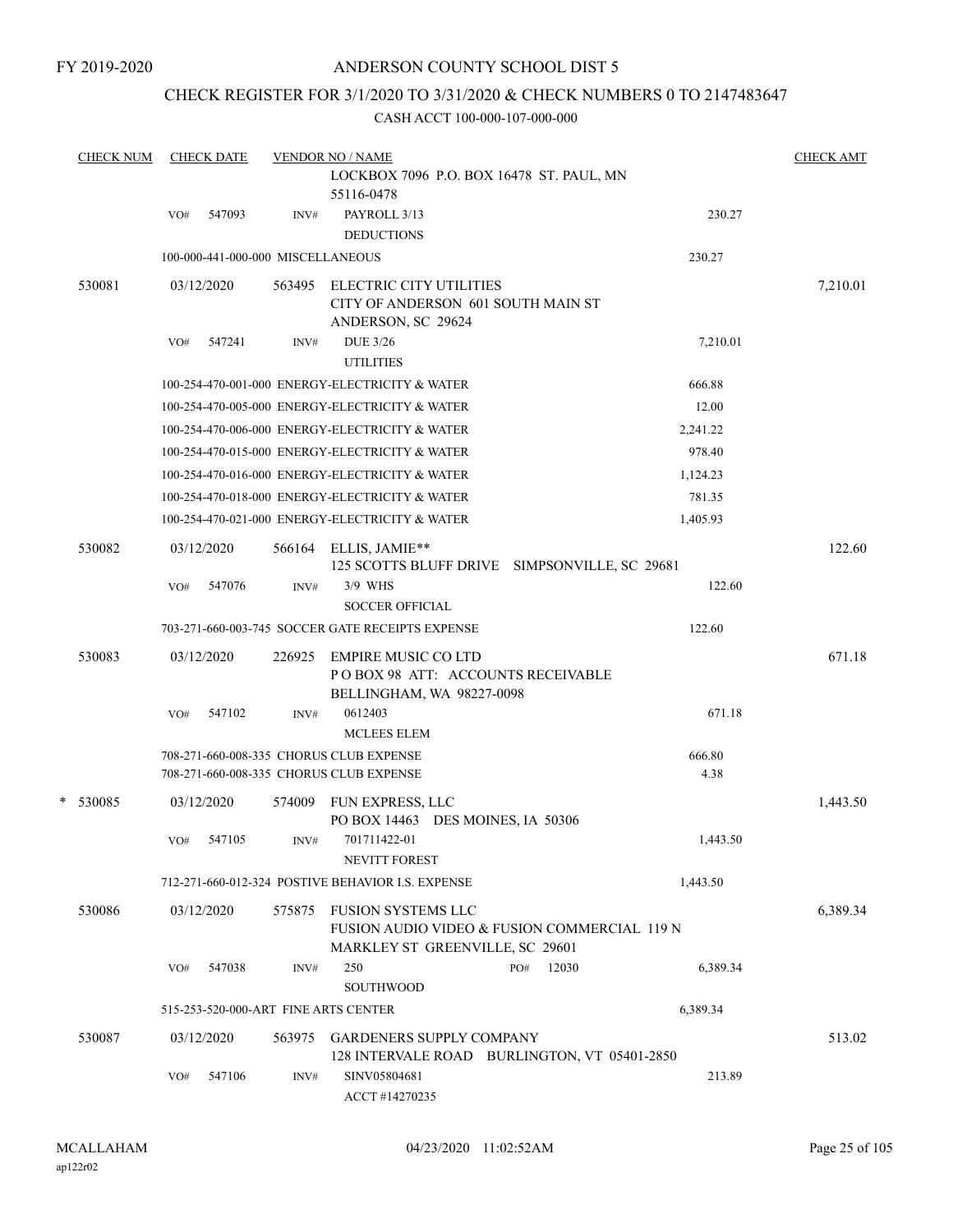## CHECK REGISTER FOR 3/1/2020 TO 3/31/2020 & CHECK NUMBERS 0 TO 2147483647

|   | <b>CHECK NUM</b> |     | <b>CHECK DATE</b>                    |        | <b>VENDOR NO / NAME</b>                                                                                    |       |           | <b>CHECK AMT</b> |
|---|------------------|-----|--------------------------------------|--------|------------------------------------------------------------------------------------------------------------|-------|-----------|------------------|
|   |                  |     | 833-256-410-013-000 SUPPLIES         |        |                                                                                                            |       | 213.89    |                  |
|   |                  |     | VO# 547107                           | INV#   | SINV05803260<br>ACCT #14270235                                                                             |       | 187.81    |                  |
|   |                  |     | 833-256-410-013-000 SUPPLIES         |        |                                                                                                            |       | 187.81    |                  |
|   |                  | VO# | 547108                               | INV#   | SINV05805616                                                                                               |       | 111.32    |                  |
|   |                  |     |                                      |        | ACCT #14270235                                                                                             |       |           |                  |
|   |                  |     | 833-256-410-013-000 SUPPLIES         |        |                                                                                                            |       | 111.32    |                  |
|   | 530088           |     | 03/12/2020                           |        | 567977 HARVEY & ASSOCIATES, INC<br>POBOX 818 ATT: ACCOUNTS RECEIVABLE<br>FOUNTAIN INN, SC 29644            |       |           | 1,067.32         |
|   |                  | VO# | 547187                               | INV#   | 30691<br><b>TL HANNA</b>                                                                                   |       | 1,067.32  |                  |
|   |                  |     |                                      |        | 100-254-323-002-400 CONTR SERV-HVAC/ELECT/PLUMBING                                                         |       | 1,067.32  |                  |
|   |                  |     |                                      |        |                                                                                                            |       |           |                  |
|   | 530089           |     | 03/12/2020                           |        | 569972 HILLCREST HIGH SCHOOL<br>3665 S INDUSTRIAL DR SIMPSONVILLE, SC 29681                                |       |           | 150.00           |
|   |                  | VO# | 547109                               | INV#   | <b>TRACK MEET</b><br><b>WESTSIDE HS</b>                                                                    |       | 150.00    |                  |
|   |                  |     | 100-271-410-003-000 SUPPLIES         |        |                                                                                                            |       | 150.00    |                  |
| * | 530091           |     | 03/12/2020                           | 574294 | <b>INDEPENDENT MAIL</b><br>SUBSCRIPTIONS PO BOX 742699 CINCINNATI, OH                                      |       |           | 419.01           |
|   |                  |     |                                      |        | 45274-2699                                                                                                 |       |           |                  |
|   |                  | VO# | 547185                               | INV#   | $10/19 - 2/21$                                                                                             |       | 419.01    |                  |
|   |                  |     |                                      |        | ACCT#A10946392                                                                                             |       |           |                  |
|   |                  |     |                                      |        | 100-252-312-000-000 PURCHASED SERVICES                                                                     |       | 419.01    |                  |
|   | 530092           |     | 03/12/2020                           |        | 576446 INNOVATIVE CONCESSIONS ENTERPRISES LLC<br>130 PROMINENCE POINT PKWY STE 130-354<br>CANTON, GA 30114 |       |           | 2,052.00         |
|   |                  | VO# | 547238                               | INV#   | <b>STMT 11486</b><br><b>FEB 2020</b>                                                                       |       | 2,052.00  |                  |
|   |                  |     | 600-256-410-005-000 SUPPLIES         |        |                                                                                                            |       | 756.00    |                  |
|   |                  |     | 600-256-410-013-000 SUPPLIES         |        |                                                                                                            |       | 648.00    |                  |
|   |                  |     | 600-256-410-017-000 SUPPLIES         |        |                                                                                                            |       | 648.00    |                  |
|   | * 530094         |     | 03/12/2020                           |        | 307745 KENDALL HUNT PUBLISHING CO<br>PO BOX 1840 ATT: ACCOUNTS RECEIVABLE                                  |       |           | 1,796.91         |
|   |                  | VO# | 547113                               | INV#   | DUBUQUE, IA 52004-1840<br>12292587<br>PO#<br><b>SUPPLIES</b>                                               | 12391 | 1,796.91  |                  |
|   |                  |     | 100-221-410-011-TST SUPPLIES-TESTING |        |                                                                                                            |       | 1,615.71  |                  |
|   |                  |     | 100-221-410-011-TST SUPPLIES-TESTING |        |                                                                                                            |       | 181.20    |                  |
|   | * 530097         |     | 03/12/2020                           | 564353 | LAZER CONSTRUCTION COMPANY INC<br>PO BOX 5103 ATT: ACCOUNTS RECEIVABLE<br>ANDERSON, SC 29623               |       |           | 13,280.67        |
|   |                  | VO# | 547039                               | INV#   | 7618-19<br>SOUTHWOOD                                                                                       |       | 13,280.67 |                  |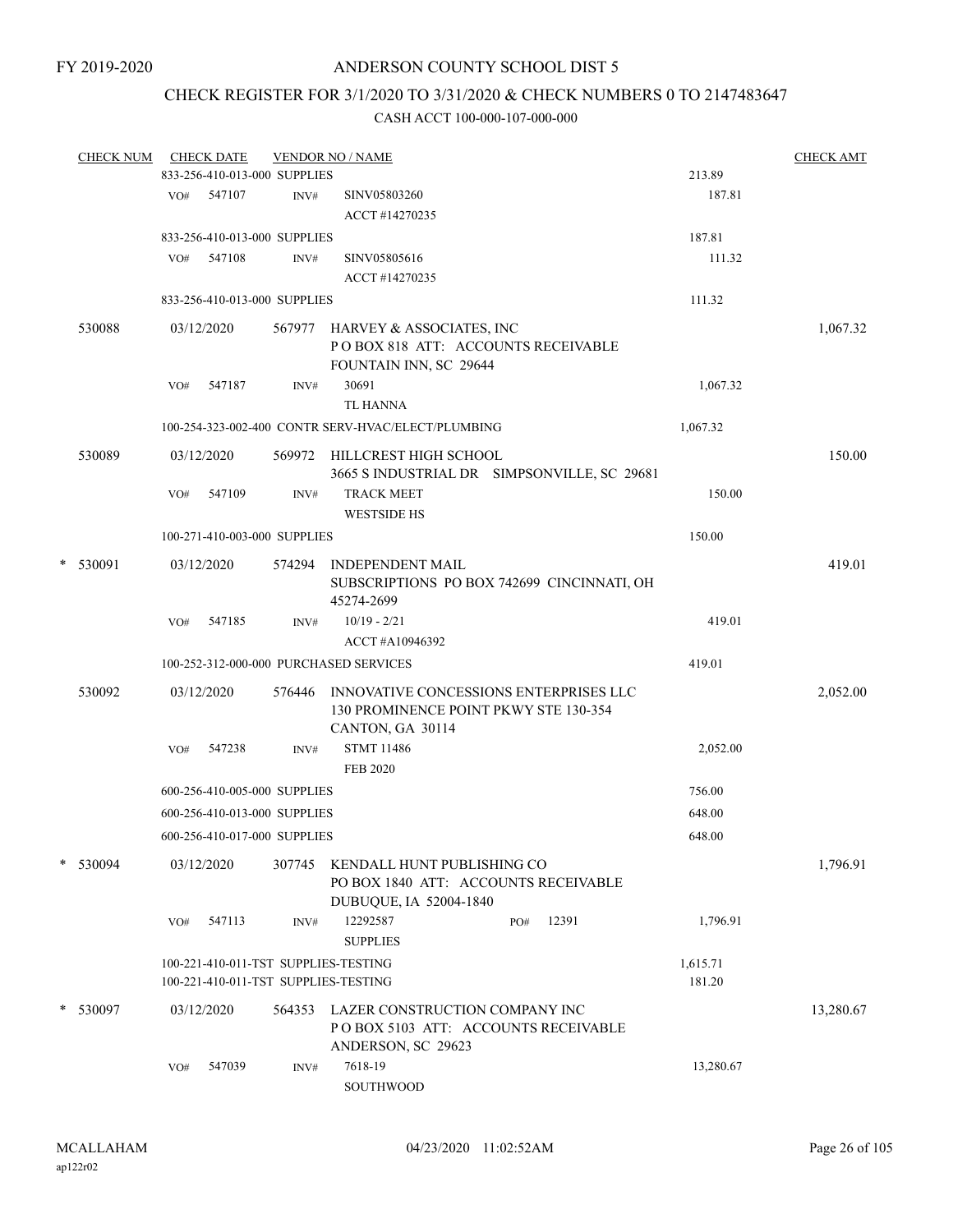# CHECK REGISTER FOR 3/1/2020 TO 3/31/2020 & CHECK NUMBERS 0 TO 2147483647

| <b>CHECK NUM</b> |                                                      | <b>CHECK DATE</b>                              |        | <b>VENDOR NO / NAME</b><br>505-253-520-021-ART SOUTHWOOD AUDITORIUM                      | 13,280.67 | <b>CHECK AMT</b> |  |  |  |
|------------------|------------------------------------------------------|------------------------------------------------|--------|------------------------------------------------------------------------------------------|-----------|------------------|--|--|--|
| $*$ 530100       |                                                      | 03/12/2020                                     |        | 329401 LOWES BUSINESS ACCOUNT<br>PO BOX 530954 CREDIT SERVICES ATLANTA, GA               |           | 247.17           |  |  |  |
|                  | VO#                                                  | 547246                                         | INV#   | 30353-0954<br><b>PURCHASES</b><br>ACCT9800 728800 8                                      | 247.17    |                  |  |  |  |
|                  |                                                      |                                                |        | 505-271-540-002-BSC BASEBALL&SOFTBALL COMPLEX                                            | 247.17    |                  |  |  |  |
| 530101           |                                                      | 03/12/2020                                     | 329401 | <b>LOWES BUSINESS ACCOUNT</b><br>PO BOX 530954 CREDIT SERVICES ATLANTA, GA<br>30353-0954 |           | 1,409.63         |  |  |  |
|                  | VO#                                                  | 547242                                         | INV#   | <b>PURCHASES</b><br>ACCT9800 728800 8                                                    | 1,409.63  |                  |  |  |  |
|                  |                                                      | 100-254-410-000-000 CUSTODIAL SUPPLIES         | 19.11  |                                                                                          |           |                  |  |  |  |
|                  |                                                      | 100-254-410-000-001 MAINT. SUPPLIES-STRUCTURES | 332.03 |                                                                                          |           |                  |  |  |  |
|                  |                                                      | 100-254-410-000-400 HVAC SUPPLIES              | 27.57  |                                                                                          |           |                  |  |  |  |
|                  |                                                      | 100-254-410-001-001 SUPPLIES - MAINTENANCE     | 90.89  |                                                                                          |           |                  |  |  |  |
|                  |                                                      |                                                |        | 100-254-410-001-400 HVAC/ELECTRICAL/PLUMBING                                             | 13.11     |                  |  |  |  |
|                  | 100-254-410-002-001 SUPPLIES - MAINTENANCE<br>349.25 |                                                |        |                                                                                          |           |                  |  |  |  |
|                  |                                                      |                                                |        | 100-254-410-003-001 SUPPLIES - MAINTENANCE                                               | 97.03     |                  |  |  |  |
|                  |                                                      |                                                |        | 100-254-410-010-001 SUPPLIES - MAINTENANCE                                               | 26.42     |                  |  |  |  |
|                  |                                                      |                                                |        | 100-254-410-016-001 SUPPLIES - MAINTENANCE                                               | 239.59    |                  |  |  |  |
|                  |                                                      |                                                |        | 100-254-410-019-001 SUPPLIES - MAINTENANCE                                               | 104.08    |                  |  |  |  |
|                  |                                                      |                                                |        | 100-254-410-020-001 SUPPLIES - MAINTENANCE                                               | 31.48     |                  |  |  |  |
|                  |                                                      |                                                |        | 100-254-410-021-001 SUPPLIES - MAINTENANCE                                               | 79.07     |                  |  |  |  |
| $*$ 530103       |                                                      | 03/12/2020                                     | 334500 | <b>MAMA PENN'S</b><br>2802 NORTH MAIN STREET ANDERSON, SC 29621                          |           | 513.05           |  |  |  |
|                  | VO#                                                  | 547117                                         | INV#   | <b>AIT STAFF</b><br><b>THANKSGIVING</b>                                                  | 513.05    |                  |  |  |  |
|                  |                                                      |                                                |        | 131-115-312-031-000 PURCHASED SERVICES                                                   | 513.05    |                  |  |  |  |
| 530104           |                                                      | 03/12/2020                                     | 576302 | MARYLAND CHILD SUPPORT ACCOUNT<br>PO BOX 17396 BALTIMORE, MD 21297-1396                  |           | 104.75           |  |  |  |
|                  | VO#                                                  | 547087                                         | INV#   | PAYROLL 3/13<br><b>DEDUCTIONS</b>                                                        | 104.75    |                  |  |  |  |
|                  |                                                      |                                                |        | 100-000-435-000-000 WAGE GARNISH/CH SUPPORT                                              | 104.75    |                  |  |  |  |
| 530105           |                                                      | 03/12/2020                                     |        | 566736 MUSIC THEATRE INTERNATIONAL<br>423 WEST 55TH STREET NEW YORK, NY 10019            |           | 760.00           |  |  |  |
|                  | VO#                                                  | 547119                                         | INV#   | 886468<br><b>CALHOUN LION KING</b>                                                       | 760.00    |                  |  |  |  |
|                  |                                                      |                                                |        | 714-271-660-014-328 PRODUCTIONS EXPENSE                                                  | 760.00    |                  |  |  |  |
| 530106           |                                                      | 03/12/2020                                     | 564010 | NC CHILD SUPPORT CENTRALIZED COLLECTNS<br>POBOX 900012 RALEIGH, NC 27675-9012            |           | 305.50           |  |  |  |
|                  | VO#                                                  | 547088                                         | INV#   | PAYROLL 3/13<br><b>DEDUCTIONS</b>                                                        | 305.50    |                  |  |  |  |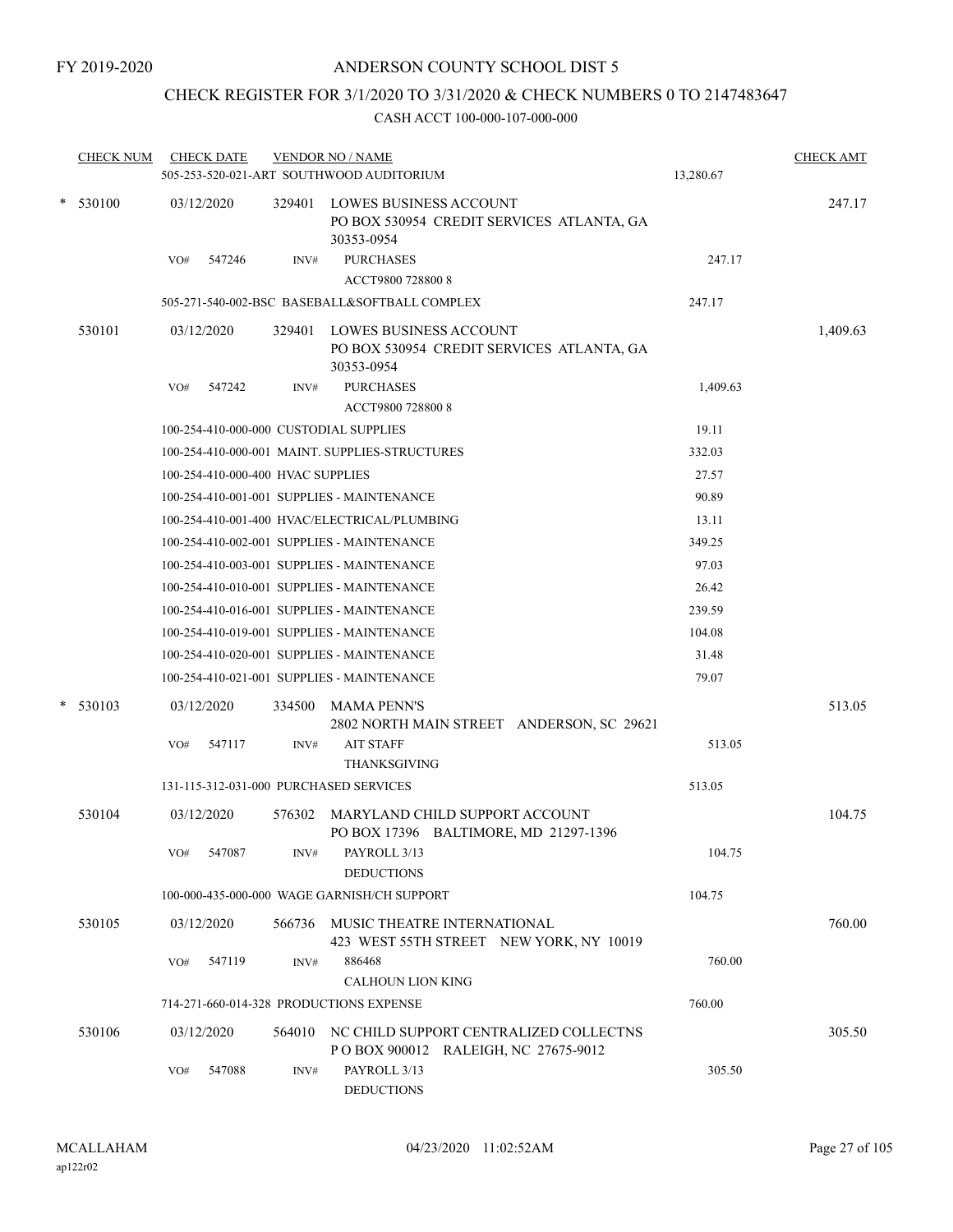# CHECK REGISTER FOR 3/1/2020 TO 3/31/2020 & CHECK NUMBERS 0 TO 2147483647

| <b>CHECK NUM</b> |     | <b>CHECK DATE</b> |                                   | <b>VENDOR NO / NAME</b><br>100-000-435-000-000 WAGE GARNISH/CH SUPPORT                                  | 305.50 | <b>CHECK AMT</b> |
|------------------|-----|-------------------|-----------------------------------|---------------------------------------------------------------------------------------------------------|--------|------------------|
| 530107           |     | 03/12/2020        |                                   | 573776 O'BRIEN, PATRICK**<br>218 SPRING LAKE LOOP SIMPSONVILLE, SC 29681                                |        | 128.00           |
|                  | VO# | 547077            | INV#                              | 3/9 WHS<br><b>SOCCER OFFICIAL</b>                                                                       | 128.00 |                  |
|                  |     |                   |                                   | 703-271-660-003-745 SOCCER GATE RECEIPTS EXPENSE                                                        | 128.00 |                  |
| * 530110         |     | 03/12/2020        |                                   | 568036 PIEDMONT NATURAL GAS<br>PO BOX 1246 CHARLOTTE, NC 28201-1246                                     |        | 1,129.40         |
|                  | VO# | 547239            | INV#                              | 9000769202001<br><b>UTILITIES</b>                                                                       | 158.55 |                  |
|                  |     |                   | 600-256-470-012-000 ENERGY        |                                                                                                         | 158.55 |                  |
|                  | VO# | 547240            | INV#                              | 4000769201001<br><b>UTILITIES</b>                                                                       | 970.85 |                  |
|                  |     |                   | 100-254-472-012-000 ENERGY-GAS    |                                                                                                         | 970.85 |                  |
| 530111           |     | 03/12/2020        |                                   | 572384 PIONEER CREDIT RECOVERY, INC<br>PO BOX 158 ARCADE, NY 14009                                      |        | 221.53           |
|                  | VO# | 547094            | INV#                              | PAYROLL 3/13<br><b>DEDUCTIONS</b>                                                                       | 221.53 |                  |
|                  |     |                   | 100-000-441-000-000 MISCELLANEOUS |                                                                                                         | 221.53 |                  |
| 530112           |     | 03/12/2020        |                                   | 573906 PRODUCTIONS UNLIMITED, INC.<br>870 ANDERSON RIDGE RD. GREER, SC 29651                            |        | 480.00           |
|                  | VO# | 547042            | INV#                              | 17826<br><b>CALHOUN ELEM</b>                                                                            | 480.00 |                  |
|                  |     |                   |                                   | 100-266-314-014-000 REPAIRS TO EQUIPMENT                                                                | 480.00 |                  |
| * 530114         |     | 03/12/2020        |                                   | 565825 READY REFRESH<br>PO BOX 856192 LOUISVILLE, KY 40285-6192                                         |        | 158.01           |
|                  | VO# | 547127            | INV#                              | 00B2500099821<br><b>FEB SERVICE</b>                                                                     | 158.01 |                  |
|                  |     |                   |                                   | 100-255-323-000-000 CONTRACTED SERVICES                                                                 | 158.01 |                  |
| 530115           |     | 03/12/2020        |                                   | 576456 RED FOX DISTRIBUTION LLC<br>104 COMMERCE BLVD EASLEY, SC 29642                                   |        | 133.60           |
|                  |     | VO# 547193        | INV#                              | 6003<br><b>SUPPLIES</b>                                                                                 | 133.60 |                  |
|                  |     |                   |                                   | 631-256-460-031-000 PURCHASED FOOD                                                                      | 133.60 |                  |
| $* 530117$       |     | 03/12/2020        |                                   | 455650 SAFETY KLEEN SYSTEMS, INC<br>POBOX 650509 ATT: ACCOUNTS RECEIVABLE<br>DALLAS, TX 75265-0509      |        | 527.82           |
|                  | VO# | 547129            | INV#                              | 82319758<br>ACCT AN15958                                                                                | 527.82 |                  |
|                  |     |                   | 100-254-323-000-001 CONTRACT SRVS |                                                                                                         | 527.82 |                  |
| 530118           |     | 03/12/2020        |                                   | 445575 SC DEPT OF EMPLOYMENT & WORKFORCE<br>ATTENTION: UI COLLECTIONS PO BOX 2644<br>COLUMBIA, SC 29202 |        | 166.62           |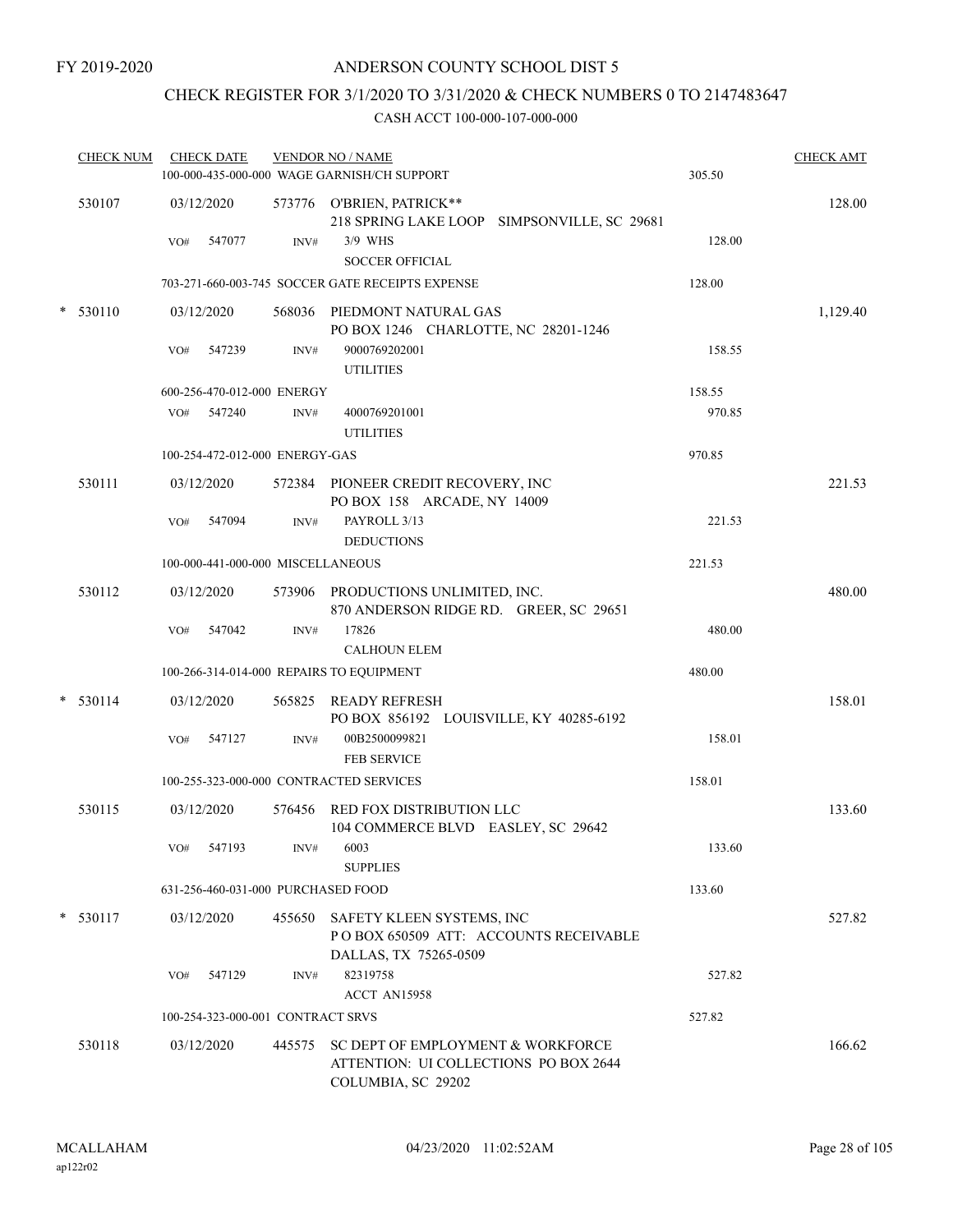# CHECK REGISTER FOR 3/1/2020 TO 3/31/2020 & CHECK NUMBERS 0 TO 2147483647

|   | <b>CHECK NUM</b> | <b>CHECK DATE</b> |            |        | <b>VENDOR NO / NAME</b>                                                                                 |                     | <b>CHECK AMT</b> |
|---|------------------|-------------------|------------|--------|---------------------------------------------------------------------------------------------------------|---------------------|------------------|
|   |                  | VO#               | 547089     | INV#   | PAYROLL 3/13<br><b>DEDUCTIONS</b>                                                                       | 166.62              |                  |
|   |                  |                   |            |        | 100-000-442-000-000 UNEMPLOYMENT COMPENSATION LEVY                                                      | 166.62              |                  |
|   | 530119           |                   | 03/12/2020 | 566995 | SC DEPT OF JUVENILE JUSTICE<br>POBOX 21069 ATT: FISCAL AFFAIRS COLUMBIA, SC<br>29221-1069               |                     | 479.72           |
|   |                  | VO#               | 547130     | INV#   | 2000476572<br><b>JAN 2020</b>                                                                           | 479.72              |                  |
|   |                  |                   |            |        | 100-412-720-000-000 PAYMENTS TO OTHER GOV'T UNITS                                                       | 479.72              |                  |
|   | 530120           |                   | 03/12/2020 |        | 568980 SC DEPT OF REVENUE<br>PO BOX 2535 COLUMBIA, SC 29202-2535                                        |                     | 860.99           |
|   |                  | VO#               | 547085     | INV#   | PAYROLL 3/13<br><b>DEDUCTIONS</b>                                                                       | 860.99              |                  |
|   |                  |                   |            |        | 100-000-440-000-000 SC STATE TAX LEVY                                                                   | 860.99              |                  |
|   | 530121           |                   | 03/12/2020 | 570300 | SCHOOL DISTRICT OF PICKENS COUNTY<br>1348 GRIFFIN MILL ROAD ATTN: MISSY RICKEN<br>EASLEY, SC 29640-6997 |                     | 10,954.35        |
|   |                  | VO#               | 547133     | INV#   | 19-20 REVENUE<br><b>GT REGIONAL</b>                                                                     | 10,954.35           |                  |
|   |                  |                   |            |        | 397-003-597-000-CGT GT REGIONAL (C/O)<br>397-003-597-000-CGT GT REGIONAL (C/O)                          | 954.35<br>10,000.00 |                  |
| * | 530123           |                   | 03/12/2020 |        | 450701 SC RETIREMENT SYSTEM (SPP)<br>POBOX 11960 CAPITOL STATION COLUMBIA, SC<br>29211                  |                     | 903.81           |
|   |                  | VO#               | 547083     | INV#   | PAYROLL 3/13<br><b>DEDUCTIONS</b>                                                                       | 903.81              |                  |
|   |                  |                   |            |        | 100-000-438-000-000 RETIREMENT SERV PURCHASE                                                            | 903.81              |                  |
|   | 530124           |                   | 03/12/2020 | 576084 | <b>SC STATE REIMBURSEMENT UNIT</b><br>PO BOX 100303 COLUMBIA, SC 29202-3303                             |                     | 1,020.15         |
|   |                  | VO#               | 547086     | INV#   | PAYROLL 3/13<br><b>DEDUCTIONS</b>                                                                       | 1,020.15            |                  |
|   |                  |                   |            |        | 100-000-435-000-000 WAGE GARNISH/CH SUPPORT                                                             | 1.020.15            |                  |
|   | 530125           |                   | 03/12/2020 | 576092 | <b>SECURITY CENTRAL</b><br>LAKE NORMAN SECURITY PATROL PO BOX 602371<br>CHARLOTTE, NC 28260-2371        |                     | 827.23           |
|   |                  | VO#               | 547195     | INV#   | S1002275771<br><b>SOUTHWOOD</b>                                                                         | 419.33              |                  |
|   |                  |                   |            |        | 100-254-323-021-400 CONTR SERV-HVAC/ELECT/PLUMBING                                                      | 419.33              |                  |
|   |                  |                   | VO# 547196 | INV#   | S1002275824<br><b>SOUTHWOOD</b>                                                                         | 407.90              |                  |
|   |                  |                   |            |        | 100-254-323-021-400 CONTR SERV-HVAC/ELECT/PLUMBING                                                      | 407.90              |                  |
|   | 530126           |                   | 03/12/2020 | 571007 | SIMPLIFIED OFFICE SYSTEMS<br>6220 BUSH RIVER ROAD COLUMBIA, SC 29212                                    |                     | 309.34           |
|   |                  | VO#               | 547200     | INV#   | 200302-0055                                                                                             | 309.34              |                  |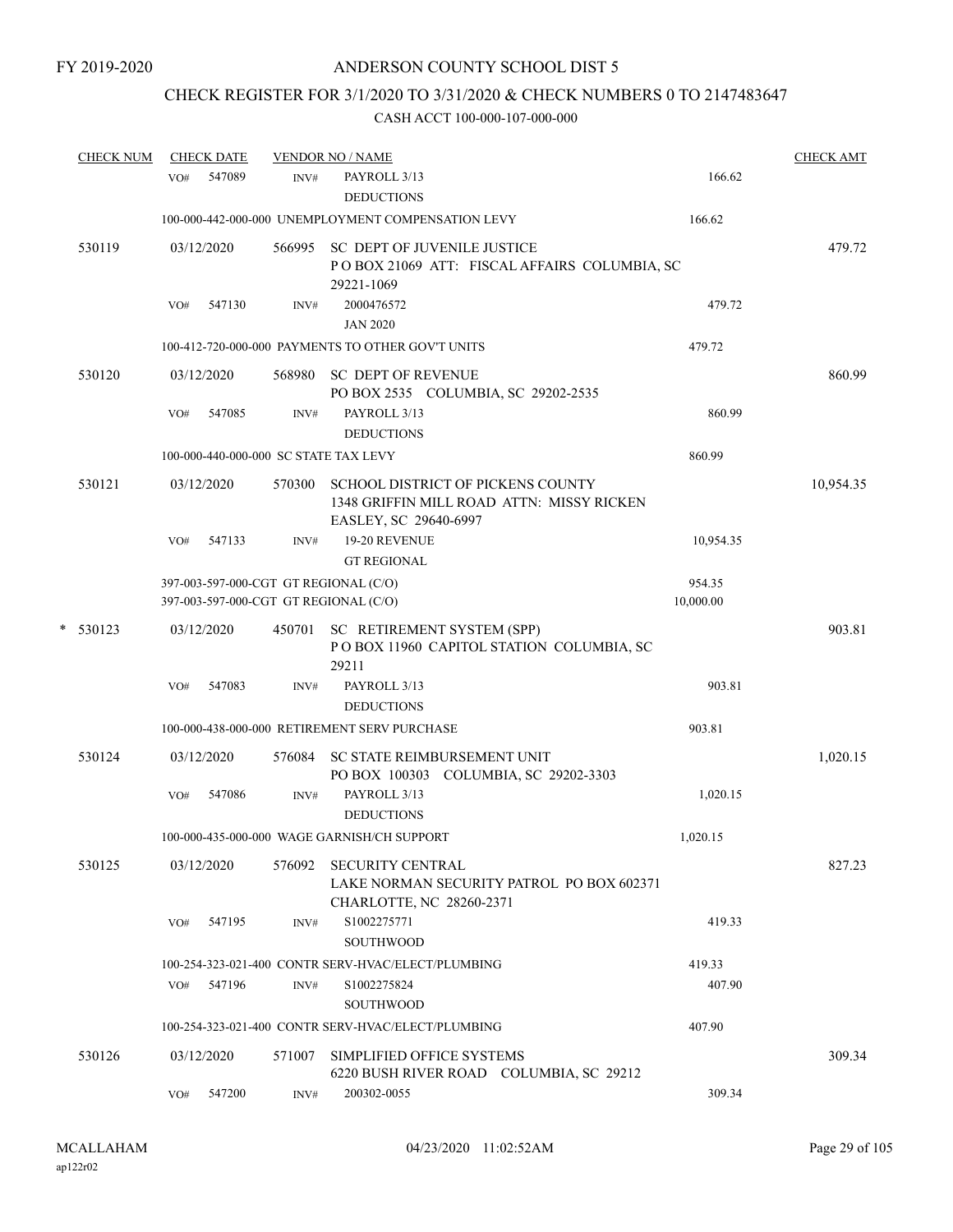FY 2019-2020

## ANDERSON COUNTY SCHOOL DIST 5

## CHECK REGISTER FOR 3/1/2020 TO 3/31/2020 & CHECK NUMBERS 0 TO 2147483647

| <b>CHECK NUM</b> | <b>CHECK DATE</b>                      |        | <b>VENDOR NO / NAME</b><br><b>COPIES</b>                                                               |     |       |           | <b>CHECK AMT</b> |
|------------------|----------------------------------------|--------|--------------------------------------------------------------------------------------------------------|-----|-------|-----------|------------------|
|                  | 201-112-490-016-000 OTHER/ COPIER COST |        |                                                                                                        |     |       | 309.34    |                  |
| 530127           | 03/12/2020                             | 574096 | SUMMIT CONSTRUCTION GROUP LLS<br>101 CONCORD CIR ANDERSON, SC 29621                                    |     |       |           | 15,650.00        |
|                  | 547201<br>VO#                          | INV#   | 168<br><b>BOLLARDS</b>                                                                                 | PO# | 12116 | 14,400.00 |                  |
|                  | 210-258-410-003-BOL BOLLARDS           |        |                                                                                                        |     |       | 3,200.00  |                  |
|                  | 210-258-410-008-BOL BOLLARDS           |        |                                                                                                        |     |       | 1,600.00  |                  |
|                  | 210-258-410-009-BOL BOLLARDS           |        |                                                                                                        |     |       | 2,400.00  |                  |
|                  | 210-258-410-010-BOL BOLLARDS           |        |                                                                                                        |     |       | 1,600.00  |                  |
|                  | 210-258-410-011-BOL BOLLARDS           |        |                                                                                                        |     |       | 800.00    |                  |
|                  | 210-258-410-017-BOL BOLLARDS           |        |                                                                                                        |     |       | 1,600.00  |                  |
|                  | 210-258-410-018-BOL BOLLARDS           |        |                                                                                                        |     |       | 1,600.00  |                  |
|                  | 210-258-410-020-BOL BOLLARDS           |        |                                                                                                        |     |       | 1,600.00  |                  |
|                  | 547202<br>VO#                          | INV#   | 170                                                                                                    |     |       | 450.00    |                  |
|                  |                                        |        | <b>WESTSIDE</b>                                                                                        |     |       |           |                  |
|                  |                                        |        | 505-271-540-003-BSC BASEBALL&SOFTBALL COMPLEX                                                          |     |       | 450.00    |                  |
|                  | 547203<br>VO#                          | INV#   | 169                                                                                                    |     |       | 800.00    |                  |
|                  |                                        |        | <b>TL HANNA</b>                                                                                        |     |       |           |                  |
|                  |                                        |        | 505-271-540-002-BSC BASEBALL&SOFTBALL COMPLEX                                                          |     |       | 800.00    |                  |
| 530128           | 03/12/2020                             | 569972 | <b>TANYA PUSEY</b><br>113 RIVENDALE DR ANDERSON, SC 29621                                              |     |       |           | 339.50           |
|                  | 547159<br>VO#                          | INV#   | <b>TL HANNA</b><br>LUNCH REFUND                                                                        |     |       | 339.50    |                  |
|                  |                                        |        | 600-000-474-002-000 REVENUES COLLECTED IN ADVANCE                                                      |     |       | 339.50    |                  |
| 530129           | 03/12/2020                             | 571571 | <b>TECHPOINT</b><br>144 PEARL INDUSTRIAL AVE HOSCHTON, GA 30548                                        |     |       |           | 2,460.00         |
|                  | 547043<br>VO#                          | INV#   | 2842                                                                                                   | PO# | 12107 | 2,460.00  |                  |
|                  |                                        |        | <b>ASD5 INSTALLATION</b>                                                                               |     |       |           |                  |
|                  |                                        |        | 505-266-345-000-TEC SMARTBOARD REPLACMENTS                                                             |     |       | 2,460.00  |                  |
| 530130           | 03/12/2020                             | 572503 | TG                                                                                                     |     |       |           | 354.45           |
|                  |                                        |        | P O BOX 659601 SAN ANTONIO, TX 78265-9601                                                              |     |       |           |                  |
|                  | VO#<br>547091                          | INV#   | PAYROLL 3/13<br><b>DEDUCTIONS</b>                                                                      |     |       | 354.45    |                  |
|                  | 100-000-441-000-000 MISCELLANEOUS      |        |                                                                                                        |     |       | 354.45    |                  |
| $*$ 530133       | 03/12/2020                             | 576458 | THE PASTA SHOPPE, LLC<br>PO BOX 159245 NASHVILLE, TN 37215                                             |     |       |           | 185.70           |
|                  | 547204<br>VO#                          | INV#   | 0481646                                                                                                |     |       | 185.70    |                  |
|                  |                                        |        | CUST#03-RAMSB2                                                                                         |     |       |           |                  |
|                  | 706-271-660-006-442 SPECIAL ED EXPENSE |        |                                                                                                        |     |       | 185.70    |                  |
| 530134           | 03/12/2020                             | 576122 | THERE IS HOPE COUNSELING, LLC<br>ROYCE V. MILLER 145 THOMAS GREEN BLVD, SUITE<br>210 CLEMSON, SC 29631 |     |       |           | 1,050.00         |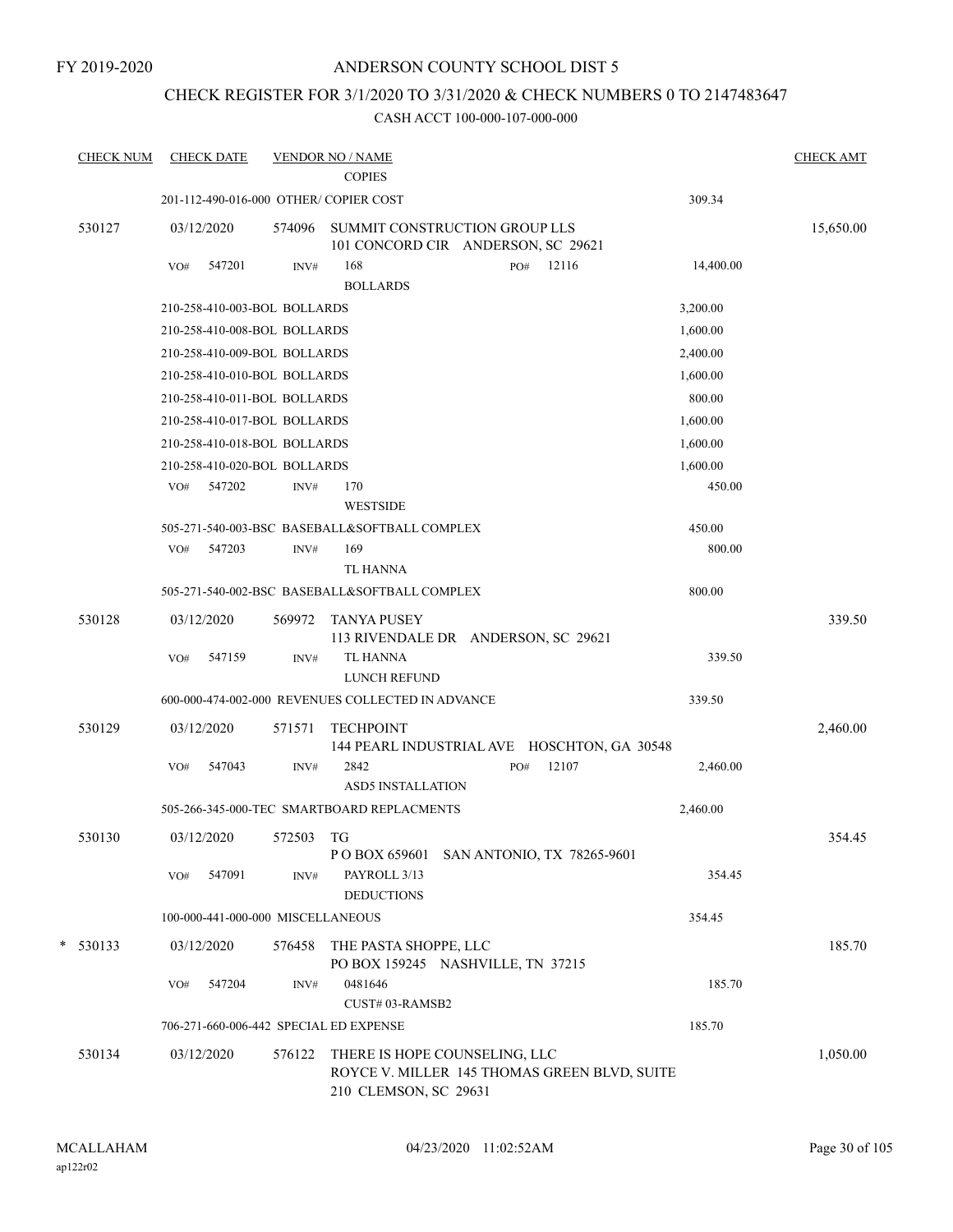## CHECK REGISTER FOR 3/1/2020 TO 3/31/2020 & CHECK NUMBERS 0 TO 2147483647

|   | <b>CHECK NUM</b> | <b>CHECK DATE</b> |                                   |        | <b>VENDOR NO / NAME</b>                                                       |          | <b>CHECK AMT</b> |
|---|------------------|-------------------|-----------------------------------|--------|-------------------------------------------------------------------------------|----------|------------------|
|   |                  | VO#               | 547145                            | INV#   | 161699<br>MARCH $4 & 6$                                                       | 1,050.00 |                  |
|   |                  |                   |                                   |        | 237-128-313-002-000 STUDENT SERVICES/COUNSELOR                                | 525.00   |                  |
|   |                  |                   |                                   |        | 237-128-313-003-000 STUDENT SERVICES/ COUNSELOR                               | 525.00   |                  |
|   | 530135           |                   | 03/12/2020                        | 567627 | THE UPS STORE #5862<br>713 EAST GREENVILLE STREET STE D ANDERSON, SC<br>29621 |          | 141.24           |
|   |                  | VO#               | 547146                            | INV#   | 8068<br><b>CALHOUN COPIES</b>                                                 | 141.24   |                  |
|   |                  |                   |                                   |        | 201-188-410-014-000 SUPPLIES- PARENTING                                       | 141.24   |                  |
|   | 530136           |                   | 03/12/2020                        | 569972 | <b>TISH MCALISTER</b><br>111 UPPER VIEW TERRACE ANDERSON, SC 29625            |          | 615.15           |
|   |                  | VO#               | 547080                            | INV#   | KIAWAH HOTEL<br><b>REIMBURSEMENT</b>                                          | 615.15   |                  |
|   |                  |                   |                                   |        | 267-370-312-000-MSA PS-MONTESSORI SCH OF AND                                  | 615.15   |                  |
| * | 530138           |                   | 03/12/2020                        | 576093 | <b>TRELLIS COMPANY</b><br>PO BOX 659601 SAN ANTONIO, TX 78265-9601            |          | 285.54           |
|   |                  | VO#               | 547090                            | INV#   | PAYROLL 3/13<br><b>DEDUCTIONS</b>                                             | 285.54   |                  |
|   |                  |                   | 100-000-441-000-000 MISCELLANEOUS |        |                                                                               | 285.54   |                  |
|   | 530139           |                   | 03/12/2020                        |        | 571546 TUCKER MATERIALS, INC<br>P.O. BOX 8 MAULDIN, SC 29662                  |          | 421.83           |
|   |                  | VO#               | 547206                            | INV#   | 7201554<br><b>SUPPLIES</b>                                                    | 421.83   |                  |
|   |                  |                   |                                   |        | 100-254-410-000-001 MAINT. SUPPLIES-STRUCTURES                                | 126.55   |                  |
|   |                  |                   |                                   |        | 100-254-410-003-001 SUPPLIES - MAINTENANCE                                    | 84.37    |                  |
|   |                  |                   |                                   |        | 100-254-410-013-001 SUPPLIES - MAINTENANCE                                    | 126.55   |                  |
|   |                  |                   |                                   |        | 100-254-410-020-001 SUPPLIES - MAINTENANCE                                    | 84.36    |                  |
|   | 530140           |                   | 03/12/2020                        | 572513 | <b>UNITED LASER</b><br>P.O. BOX 6889 FLORENCE, SC 29501                       |          | 321.00           |
|   |                  | VO#               | 547228                            | INV#   | 195864<br><b>TONER</b>                                                        | 321.00   |                  |
|   |                  |                   | 600-256-410-000-000 SUPPLIES      |        |                                                                               | 321.00   |                  |
|   | 530141           |                   | 03/12/2020                        | 573815 | UNITED REFRIGERATION, INC<br>PO BOX 740703 ATLANTA, GA 30374-0703             |          | 194.93           |
|   |                  | VO#               | 547208                            | INV#   | 72293183<br><b>SUPPLIES</b>                                                   | 35.22    |                  |
|   |                  |                   |                                   |        | 100-254-410-001-400 HVAC/ELECTRICAL/PLUMBING                                  | 35.22    |                  |
|   |                  | VO#               | 547209                            | INV#   | 72268745<br><b>SUPPLIES</b>                                                   | 159.71   |                  |
|   |                  |                   |                                   |        | 100-254-410-020-400 HVAC/ELECTRICAL/PLUMBING                                  | 159.71   |                  |
|   | 530142           |                   | 03/12/2020                        | 564298 | UNITED WAY OF ANDERSON COUNTY<br>POBOX 2067 ANDERSON, SC 29622                |          | 2,940.23         |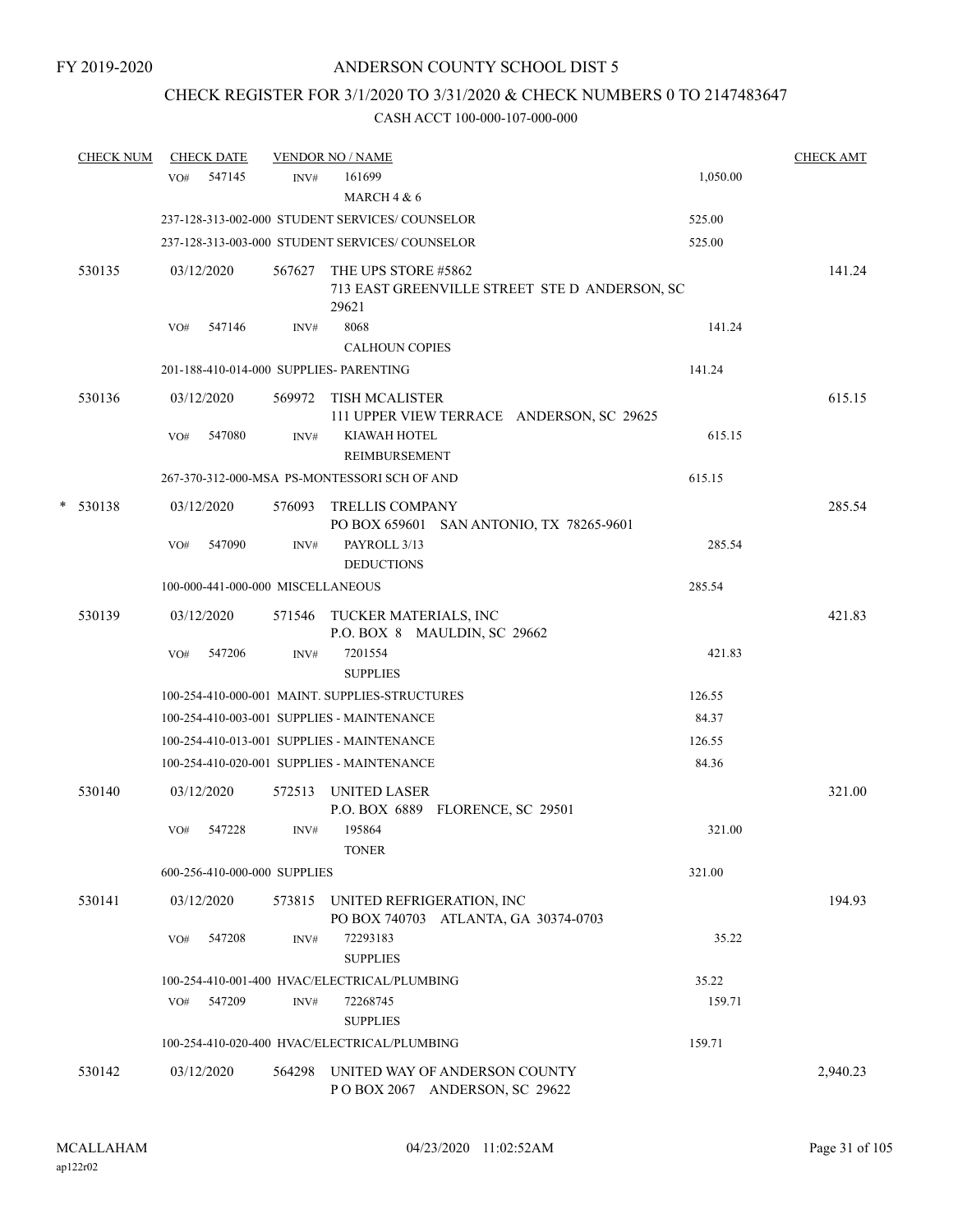# CHECK REGISTER FOR 3/1/2020 TO 3/31/2020 & CHECK NUMBERS 0 TO 2147483647

| <b>CHECK NUM</b> | <b>CHECK DATE</b>                 |        | <b>VENDOR NO / NAME</b>                    |                                                                            |            | <b>CHECK AMT</b> |
|------------------|-----------------------------------|--------|--------------------------------------------|----------------------------------------------------------------------------|------------|------------------|
|                  | 547084<br>VO#                     | INV#   | PAYROLL 3/13<br><b>DEDUCTIONS</b>          |                                                                            | 2,940.23   |                  |
|                  |                                   |        | 100-000-455-000-000 UNITED FUND - PAYABLE  |                                                                            | 2,940.23   |                  |
| 530143           | 03/12/2020                        | 572350 | LOUIS, MO 63179-0356                       | US DEPARTMENT OF EDUCATION AWG<br>NATIONAL PAYMENT CENTER PO BOX 790356 ST |            | 570.27           |
|                  | 547092<br>VO#                     | INV#   | PAYROLL 3/13<br><b>DEDUCTIONS</b>          |                                                                            | 570.27     |                  |
|                  | 100-000-441-000-000 MISCELLANEOUS |        |                                            |                                                                            | 570.27     |                  |
| 530144           | 03/12/2020                        | 510790 | US FOODSERVICE                             | P O BOX 602292 CHARLOTTE, NC 28260-2292                                    |            | 340.20           |
|                  | 547250<br>VO#                     | INV#   | 60813458<br><b>USDA FOODS</b>              |                                                                            | 340.20     |                  |
|                  |                                   |        | 600-256-462-002-000 COMMODITY DISTRIBUTION |                                                                            | 47.25      |                  |
|                  |                                   |        | 600-256-462-003-000 COMMODITY DISTRIBUTION |                                                                            | 6.30       |                  |
|                  |                                   |        | 600-256-462-005-000 COMMODITY DISTRIBUTION |                                                                            | 31.50      |                  |
|                  |                                   |        | 600-256-462-006-000 COMMODITY DISTRIBUTION |                                                                            | 37.80      |                  |
|                  |                                   |        | 600-256-462-007-000 COMMODITY DISTRIBUTION |                                                                            | 22.05      |                  |
|                  |                                   |        | 600-256-462-008-000 COMMODITY DISTRIBUTION |                                                                            | 6.30       |                  |
|                  |                                   |        | 600-256-462-009-000 COMMODITY DISTRIBUTION |                                                                            | 22.05      |                  |
|                  |                                   |        | 600-256-462-010-000 COMMODITY DISTRIBUTION |                                                                            | 37.80      |                  |
|                  |                                   |        | 600-256-462-011-000 COMMODITY DISTRIBUTION |                                                                            | 37.80      |                  |
|                  |                                   |        | 600-256-462-012-000 COMMODITY DISTRIBUTION |                                                                            | 9.45       |                  |
|                  |                                   |        | 600-256-462-013-000 COMMODITY DISTRIBUTION |                                                                            | 9.45       |                  |
|                  |                                   |        | 600-256-462-014-000 COMMODITY DISTRIBUTION |                                                                            | 9.45       |                  |
|                  |                                   |        | 600-256-462-016-000 COMMODITY DISTRIBUTION |                                                                            | 6.30       |                  |
|                  |                                   |        | 600-256-462-017-000 COMMODITY DISTRIBUTION |                                                                            | 18.90      |                  |
|                  |                                   |        | 600-256-462-019-000 COMMODITY DISTRIBUTION |                                                                            | 18.90      |                  |
|                  |                                   |        | 600-256-462-020-000 COMMODITY DISTRIBUTION |                                                                            | 6.30       |                  |
|                  |                                   |        | 600-256-462-021-000 COMMODITY DISTRIBUTION |                                                                            | 12.60      |                  |
| 530145           | 03/12/2020                        |        | 510790 US FOODSERVICE                      | POBOX 602292 CHARLOTTE, NC 28260-2292                                      |            | 295,817.76       |
|                  | VO#<br>547249                     | INV#   | 20950515<br><b>FOOD &amp; SUPPLIES</b>     |                                                                            | 295,817.76 |                  |
|                  | 600-256-410-002-000 SUPPLIES      |        |                                            |                                                                            | 1,715.98   |                  |
|                  | 600-256-410-003-000 SUPPLIES      |        |                                            |                                                                            | 2,059.24   |                  |
|                  | 600-256-410-005-000 SUPPLIES      |        |                                            |                                                                            | 821.65     |                  |
|                  | 600-256-410-006-000 SUPPLIES      |        |                                            |                                                                            | 2,696.09   |                  |
|                  | 600-256-410-007-000 SUPPLIES      |        |                                            |                                                                            | 1,201.09   |                  |
|                  | 600-256-410-008-000 SUPPLIES      |        |                                            |                                                                            | 789.21     |                  |
|                  | 600-256-410-009-000 SUPPLIES      |        |                                            |                                                                            | 866.57     |                  |
|                  | 600-256-410-010-000 SUPPLIES      |        |                                            |                                                                            | 863.29     |                  |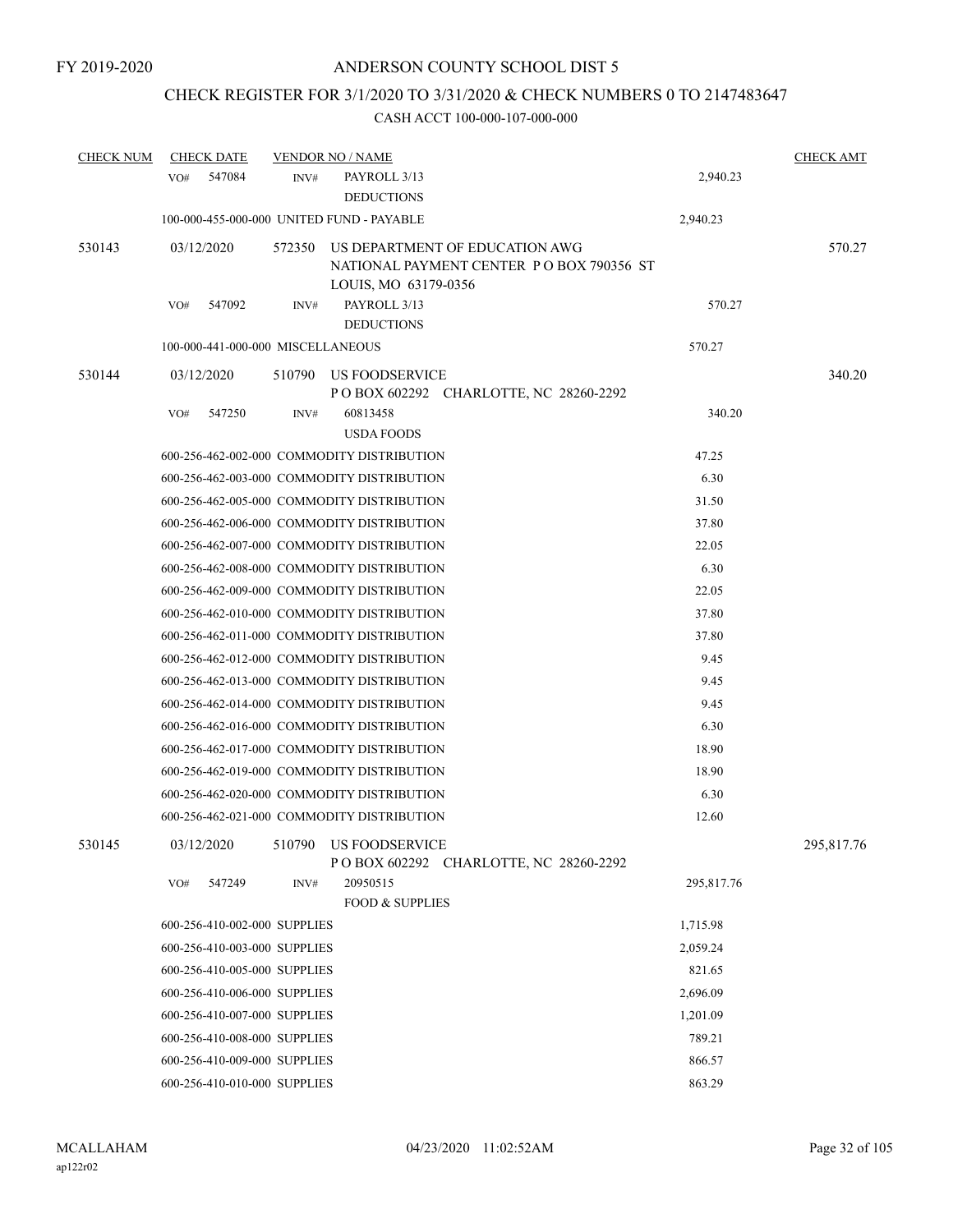# CHECK REGISTER FOR 3/1/2020 TO 3/31/2020 & CHECK NUMBERS 0 TO 2147483647

| <b>CHECK NUM</b> | <b>CHECK DATE</b>                     |        | <b>VENDOR NO / NAME</b>                                           |           | <b>CHECK AMT</b> |
|------------------|---------------------------------------|--------|-------------------------------------------------------------------|-----------|------------------|
|                  | 600-256-410-011-000 SUPPLIES          |        |                                                                   | 1,230.95  |                  |
|                  | 600-256-410-012-000 SUPPLIES          |        |                                                                   | 1,124.76  |                  |
|                  | 600-256-410-013-000 SUPPLIES          |        |                                                                   | 1,100.74  |                  |
|                  | 600-256-410-014-000 SUPPLIES          |        |                                                                   | 1,162.11  |                  |
|                  | 600-256-410-015-000 SUPPLIES          |        |                                                                   | 215.85    |                  |
|                  | 600-256-410-016-000 SUPPLIES          |        |                                                                   | 1,072.12  |                  |
|                  | 600-256-410-017-000 SUPPLIES          |        |                                                                   | 1,444.15  |                  |
|                  | 600-256-410-018-000 SUPPLIES          |        |                                                                   | 191.89    |                  |
|                  | 600-256-410-019-000 SUPPLIES          |        |                                                                   | 966.42    |                  |
|                  | 600-256-410-020-000 SUPPLIES          |        |                                                                   | 1,585.18  |                  |
|                  | 600-256-410-021-000 SUPPLIES          |        |                                                                   | 822.97    |                  |
|                  | 600-256-460-002-000 FOOD              |        |                                                                   | 27,402.54 |                  |
|                  | 600-256-460-003-000 FOOD              |        |                                                                   | 33,761.13 |                  |
|                  | 600-256-460-005-000 FOOD              |        |                                                                   | 15,312.19 |                  |
|                  | 600-256-460-006-000 FOOD              |        |                                                                   | 32,754.98 |                  |
|                  | 600-256-460-007-000 FOOD              |        |                                                                   | 12,980.55 |                  |
|                  | 600-256-460-008-000 FOOD              |        |                                                                   | 10,180.65 |                  |
|                  | 600-256-460-009-000 FOOD              |        |                                                                   | 9,403.12  |                  |
|                  | 600-256-460-010-000 FOOD              |        |                                                                   | 14,781.64 |                  |
|                  | 600-256-460-011-000 FOOD              |        |                                                                   | 13,435.51 |                  |
|                  | 600-256-460-012-000 FOOD              |        |                                                                   | 12,660.96 |                  |
|                  | 600-256-460-013-000 FOOD              |        |                                                                   | 10,994.28 |                  |
|                  | 600-256-460-014-000 FOOD              |        |                                                                   | 11,522.88 |                  |
|                  | 600-256-460-015-000 FOOD              |        |                                                                   | 4,446.17  |                  |
|                  | 600-256-460-016-000 FOOD              |        |                                                                   | 10,149.56 |                  |
|                  | 600-256-460-017-000 FOOD              |        |                                                                   | 9,546.82  |                  |
|                  | 600-256-460-018-000 FOOD              |        | 4,078.53                                                          |           |                  |
|                  | 600-256-460-019-000 FOOD              |        |                                                                   | 10,581.65 |                  |
|                  | 600-256-460-020-000 FOOD              |        |                                                                   | 16,547.28 |                  |
|                  | 600-256-460-021-000 FOOD              |        |                                                                   | 9,323.11  |                  |
|                  | 631-256-410-031-000 SUPPLIES          |        |                                                                   | 245.44    |                  |
|                  | 631-256-410-031-CAT SUPPLIES-CATERING |        |                                                                   | 119.65    |                  |
|                  | 631-256-460-031-000 PURCHASED FOOD    |        |                                                                   | 3,000.12  |                  |
|                  | 631-256-460-031-CAT FOOD-CATERING     |        |                                                                   | 658.74    |                  |
| 530146           | 03/12/2020                            | 574511 | VERIFIED SERVICES LTD, LLC<br>518 COUNTRY MDWS ANDERSON, SC 29626 |           | 2,363.97         |
|                  | 547210<br>VO#                         | INV#   | VSSC180724<br>NEVITT FOREST                                       | 2,363.97  |                  |
|                  |                                       |        | 100-254-323-012-600 MAINTENANCE SERVICES                          | 2,363.97  |                  |
| 530147           | 03/12/2020                            | 519401 | <b>VERIZON</b><br>P O BOX 660108<br>DALLAS, TX 75266-0652         |           | 5,666.37         |
|                  | 547048<br>VO#                         | INV#   | 9849128726                                                        | 5,666.37  |                  |
|                  |                                       |        |                                                                   |           |                  |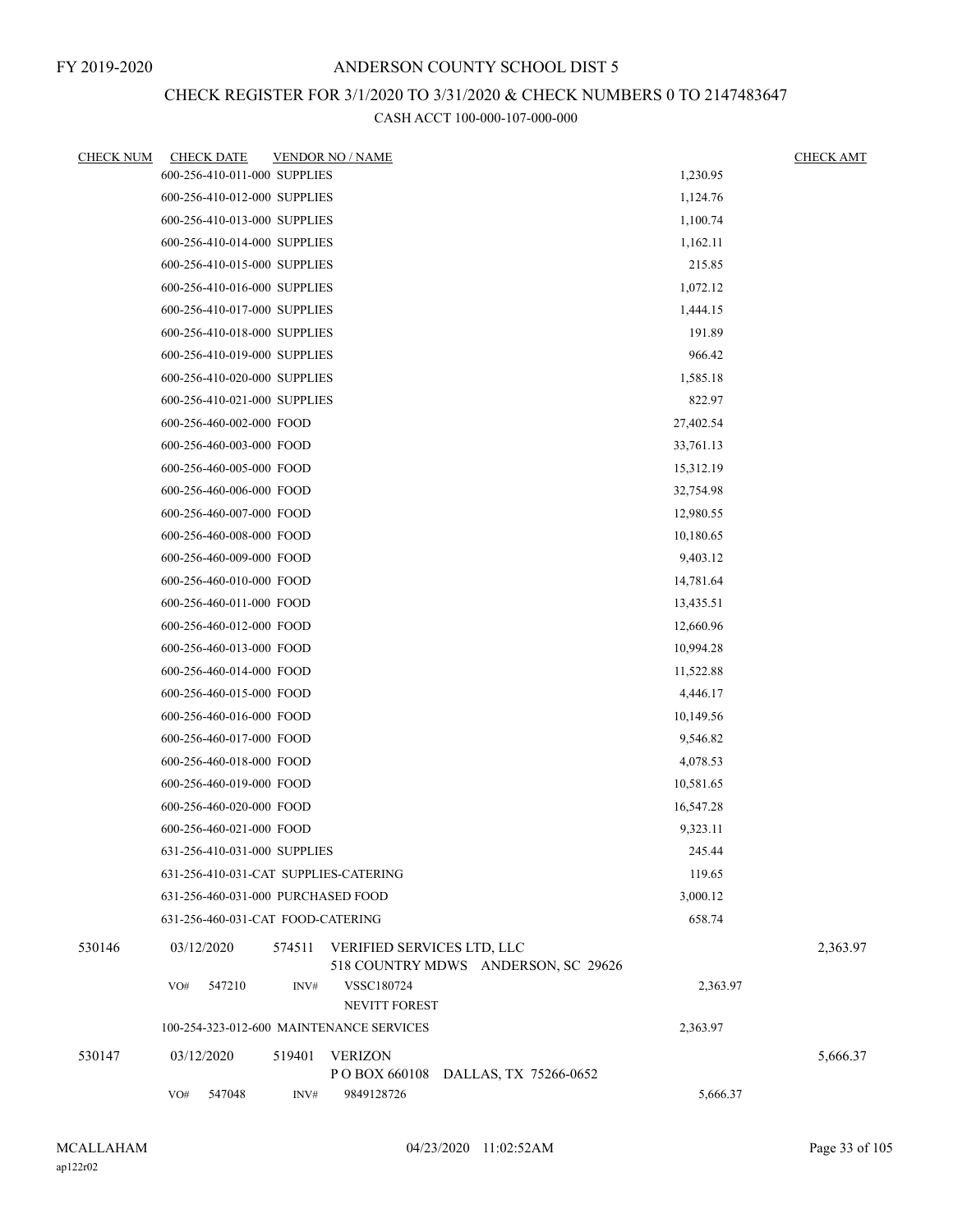FY 2019-2020

### ANDERSON COUNTY SCHOOL DIST 5

## CHECK REGISTER FOR 3/1/2020 TO 3/31/2020 & CHECK NUMBERS 0 TO 2147483647

| <b>CHECK NUM</b> | <b>CHECK DATE</b>                       |        | <b>VENDOR NO / NAME</b>                                                                           |          | <b>CHECK AMT</b> |
|------------------|-----------------------------------------|--------|---------------------------------------------------------------------------------------------------|----------|------------------|
|                  |                                         |        | <b>FEB SERVICE</b>                                                                                |          |                  |
|                  | 100-266-340-000-000 TELEPHONE           |        |                                                                                                   | 4,219.25 |                  |
|                  | 100-266-340-001-000 TELEPHONE           |        |                                                                                                   | 118.62   |                  |
|                  | 100-266-340-002-000 TELEPHONE           |        |                                                                                                   | 91.96    |                  |
|                  | 100-266-340-003-000 TELEPHONE           |        |                                                                                                   | 107.28   |                  |
|                  | 100-266-340-006-000 TELEPHONE           |        |                                                                                                   | 71.24    |                  |
|                  | 100-266-340-007-000 TELEPHONE           |        |                                                                                                   | 67.13    |                  |
|                  | 100-266-340-008-000 TELEPHONE           |        |                                                                                                   | 67.13    |                  |
|                  | 100-266-340-009-000 TELEPHONE           |        |                                                                                                   | 67.12    |                  |
|                  | 100-266-340-010-000 TELEPHONE           |        |                                                                                                   | 13.48    |                  |
|                  | 100-266-340-012-000 TELEPHONE           |        |                                                                                                   | 69.81    |                  |
|                  | 100-266-340-013-000 TELEPHONE           |        |                                                                                                   | 13.49    |                  |
|                  | 100-266-340-014-000 TELEPHONE           |        |                                                                                                   | 67.12    |                  |
|                  | 100-266-340-015-000 TELEPHONE           |        |                                                                                                   | 80.61    |                  |
|                  | 100-266-340-016-000 TELEPHONE           |        |                                                                                                   | 53.64    |                  |
|                  | 100-266-340-017-000 TELEPHONE           |        |                                                                                                   | 77.12    |                  |
|                  | 100-266-340-018-000 TELEPHONE           |        |                                                                                                   | 13.48    |                  |
|                  | 100-266-340-019-000 TELEPHONE           |        |                                                                                                   | 13.49    |                  |
|                  | 100-266-340-020-000 TELEPHONE           |        |                                                                                                   | 17.60    |                  |
|                  | 131-266-340-031-000 TELEPHONE           |        |                                                                                                   | 79.15    |                  |
|                  | 210-211-340-001-000 TELEPHONE           |        |                                                                                                   | 56.32    |                  |
|                  | 283-126-340-000-000 TELEPHONE           |        |                                                                                                   | 48.76    |                  |
|                  | 338-221-340-000-EAR TELEPHONE           |        |                                                                                                   | 38.01    |                  |
|                  | 600-256-340-000-000 TELEPHONE           |        |                                                                                                   | 160.92   |                  |
|                  | 900-188-340-000-006 HOMELESS TELEPHONE  |        |                                                                                                   | 53.64    |                  |
| 530148           | 03/12/2020                              | 524353 | WAL-MART COMMUNITY/GEMB<br>PO BOX 530934 ATT: ACCOUNTS RECEIVABLE<br>ATLANTA, GA 30353-0934       |          | 155.98           |
|                  | 547147<br>VO#                           | INV#   | 2021 5306<br><b>GLENVIEW</b>                                                                      | 155.98   |                  |
|                  |                                         |        | 720-271-660-020-587 FIELD TRIPS- GR. 8 EXPENSE                                                    | 148.60   |                  |
|                  |                                         |        | 720-271-660-020-587 FIELD TRIPS- GR. 8 EXPENSE                                                    | $-6.47$  |                  |
|                  | 720-271-660-020-607 DANCE EXPENSE       |        |                                                                                                   | $-23.56$ |                  |
|                  | 720-271-660-020-666 CONCESSIONS EXPENSE |        |                                                                                                   | 7.96     |                  |
|                  |                                         |        | 720-271-660-020-753 BASKETBALL GATE EXPENSE                                                       | 29.45    |                  |
| 530149           | 03/12/2020                              |        | 524353 WAL-MART COMMUNITY/GEMB<br>POBOX 530934 ATT: ACCOUNTS RECEIVABLE<br>ATLANTA, GA 30353-0934 |          | 345.92           |
|                  | 547148<br>VO#                           | INV#   | 2022 6022<br><b>HOMELAND PARK</b>                                                                 | 345.92   |                  |
|                  | 100-112-410-011-000 SUPPLIES            |        |                                                                                                   | 57.90    |                  |
|                  |                                         |        | 711-271-660-011-201 MISCELLANEOUS EXPENSE                                                         | 288.02   |                  |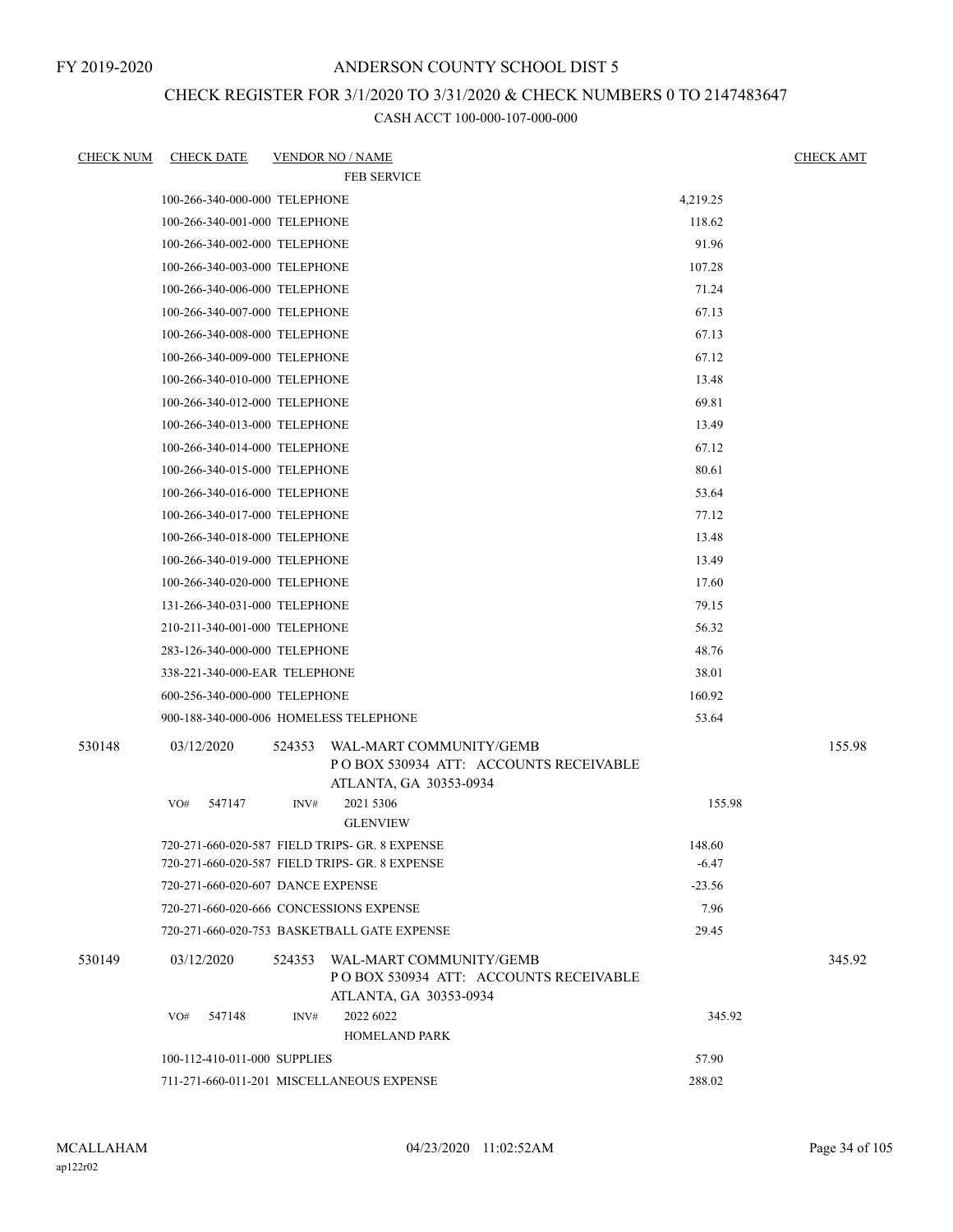# CHECK REGISTER FOR 3/1/2020 TO 3/31/2020 & CHECK NUMBERS 0 TO 2147483647

| <b>CHECK NUM</b> |     | <b>CHECK DATE</b>                   |        | <b>VENDOR NO / NAME</b>                                                                  |          | <b>CHECK AMT</b> |
|------------------|-----|-------------------------------------|--------|------------------------------------------------------------------------------------------|----------|------------------|
| 530150           |     | 03/12/2020                          | 573864 | WELLS FARGO VENDOR FIN SERV                                                              |          | 2,941.03         |
|                  |     |                                     |        | PO BOX 105710 ATLANTA, GA 30348-5710                                                     |          |                  |
|                  | VO# | 547149                              | INV#   | 5009364487<br>11252<br>PO#<br><b>COPIER</b>                                              | 144.45   |                  |
|                  |     | 100-115-410-003-000 SUPPLIES        |        |                                                                                          | 144.45   |                  |
|                  | VO# | 547150                              | INV#   | 11264<br>5009467715<br>PO#<br><b>COPIER</b>                                              | 222.56   |                  |
|                  |     | 100-147-410-018-000 SUPPLIES        |        |                                                                                          | 222.56   |                  |
|                  | VO# | 547151                              | INV#   | 11257<br>5009449176<br>PO#<br><b>COPIER</b>                                              | 1,054.69 |                  |
|                  |     | 100-114-410-003-000 SUPPLIES        |        |                                                                                          | 1,054.69 |                  |
|                  | VO# | 547152                              | INV#   | 5009489063<br><b>COPIER</b>                                                              | 252.52   |                  |
|                  |     |                                     |        | 100-181-410-023-000 SUPPLIES-ADULT ED.                                                   | 252.52   |                  |
|                  | VO# | 547211                              | INV#   | 5007367092<br><b>COPIERS</b>                                                             | 1,266.81 |                  |
|                  |     | 201-112-490-014-000 COPIER COST     |        |                                                                                          | 1,266.81 |                  |
| 530151           |     | 03/12/2020                          | 565833 | <b>WEX BANK</b><br>WRIGHT EXPRESS FLEET SERVICES PO BOX 6293                             |          | 5,204.57         |
|                  | VO# | 547047                              | INV#   | CAROL STREAM, IL 60197-6293<br>64348435<br><b>FUEL</b>                                   | 5,204.57 |                  |
|                  |     | 100-255-411-000-000 GASOLINE        |        |                                                                                          | 5,204.57 |                  |
| 530152           |     | 03/12/2020                          | 566130 | WILBURN, THOMAS**<br>190 BAY HILL DRIVE BOILING SPRINGS, SC 29316                        |          | 158.70           |
|                  | VO# | 547074                              | INV#   | 3/5 WHS<br><b>SOCCER OFFICIAL</b>                                                        | 158.70   |                  |
|                  |     |                                     |        | 703-271-660-003-745 SOCCER GATE RECEIPTS EXPENSE                                         | 158.70   |                  |
| 530153           |     | 03/17/2020                          | 571711 | <b>GRIFFITH, JOHN P</b><br>BOARD OF TRUSTEES 1313 NORTHAMPTON ROAD<br>ANDERSON, SC 29621 |          | 782.92           |
|                  | VO# | 547252                              | INV#   | FEB 20-23<br><b>HILTON HEAD</b>                                                          | 267.00   |                  |
|                  |     | 100-231-334-000-000 TRUSTEE EXPENSE |        |                                                                                          | 267.00   |                  |
|                  | VO# | 547253                              | INV#   | FEB 20-23<br><b>HILTON HEAD</b>                                                          | 515.92   |                  |
|                  |     | 100-231-334-000-000 TRUSTEE EXPENSE |        |                                                                                          | 515.92   |                  |
| 530154           |     | 03/17/2020                          |        | 573217 HART, SHERRY**<br>1221 KEONE CIRCLE WILLIAMSTON, SC 29697                         |          | 160.00           |
|                  | VO# | 547254                              | INV#   | 3/17 MEAL                                                                                | 160.00   |                  |
|                  |     |                                     |        | <b>BOARD MEETING</b>                                                                     |          |                  |
|                  |     | 100-231-334-000-000 TRUSTEE EXPENSE |        |                                                                                          | 160.00   |                  |
| 530155           |     | 03/19/2020                          | 573978 | AAA SUPPLY INC<br>PO BOX 17769 GREENVILLE, SC 29606                                      |          | 484.04           |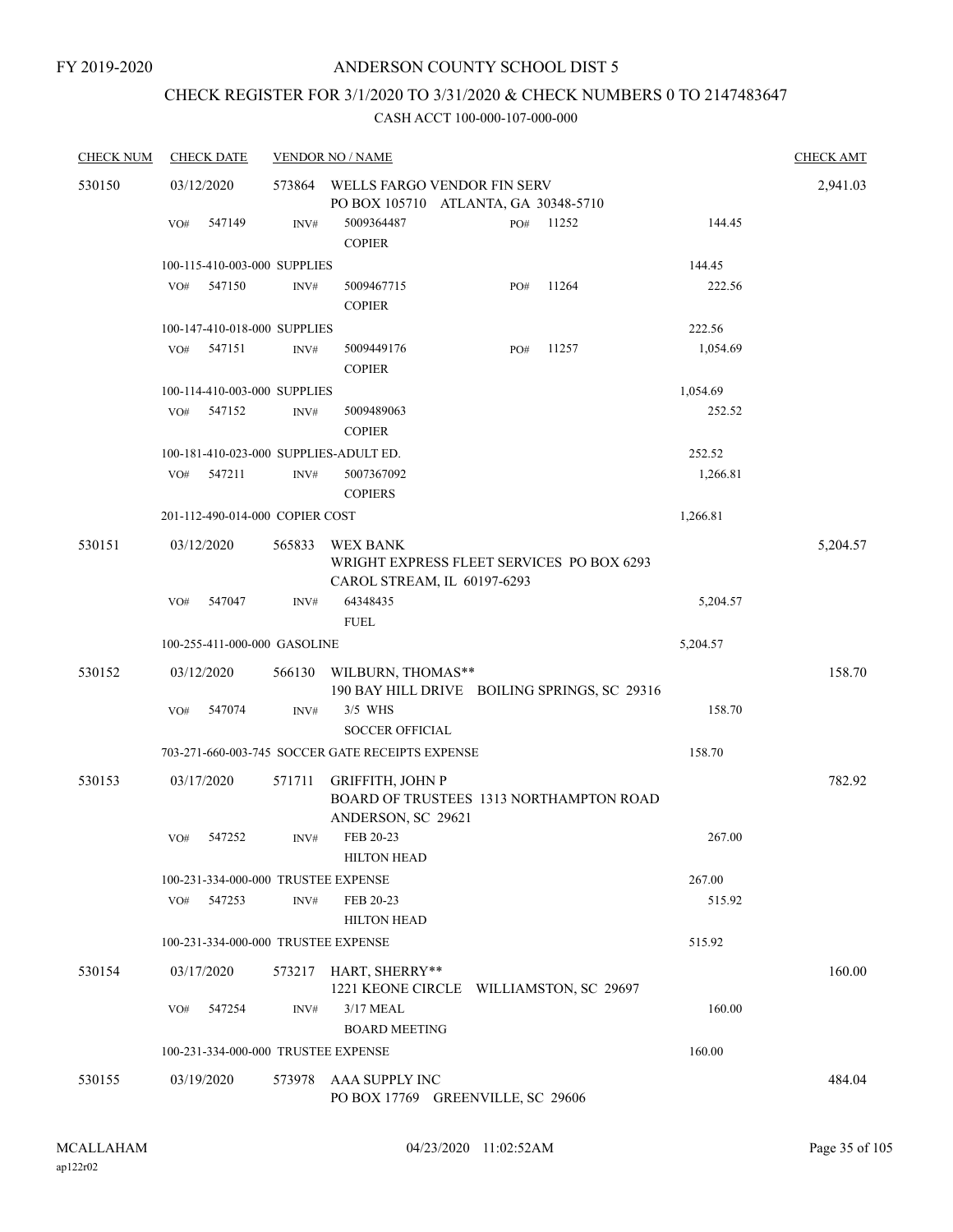## CHECK REGISTER FOR 3/1/2020 TO 3/31/2020 & CHECK NUMBERS 0 TO 2147483647

| <b>CHECK NUM</b> |     | <b>CHECK DATE</b>                            |        | <b>VENDOR NO / NAME</b>                                                                     |                  | <b>CHECK AMT</b> |
|------------------|-----|----------------------------------------------|--------|---------------------------------------------------------------------------------------------|------------------|------------------|
|                  | VO# | 547458                                       | INV#   | 04-523160<br><b>SUPPLIES</b>                                                                | 45.07            |                  |
|                  |     |                                              |        | 100-254-410-003-400 HVAC/ELECTRICAL/PLUMBING                                                | 11.26            |                  |
|                  |     | 100-254-410-018-400 HVAC/ELECTRICAL/PLUMBING | 22.54  |                                                                                             |                  |                  |
|                  |     |                                              |        | 100-254-410-023-400 SUPPLIES-HVAC/ELECT/PLUMBING                                            | 11.27            |                  |
|                  |     | VO# 547459                                   | INV#   | 04-522390<br><b>SUPPLIES</b>                                                                | 135.25           |                  |
|                  |     |                                              |        | 100-254-410-001-ALT ALT SCHOOL FACILITY SUPPLIES                                            | 135.25           |                  |
|                  | VO# | 547460                                       | INV#   | 04-522360<br><b>SUPPLIES</b>                                                                | 182.23           |                  |
|                  |     |                                              |        | 100-254-410-002-400 HVAC/ELECTRICAL/PLUMBING                                                | 182.23           |                  |
|                  | VO# | 547461                                       | INV#   | 04-522730<br><b>SUPPLIES</b>                                                                | 91.53            |                  |
|                  |     |                                              |        | 100-254-410-020-400 HVAC/ELECTRICAL/PLUMBING                                                | 91.53            |                  |
|                  |     | VO# 547462                                   | INV#   | 04-522870<br><b>SUPPLIES</b>                                                                | 29.96            |                  |
|                  |     |                                              |        | 100-254-410-006-400 HVAC/ELECTRICAL/PLUMBING                                                | 29.96            |                  |
| 530156           |     | 03/19/2020                                   |        | 575930 AMERICAN LEGION AUXILIARY POST 14<br>418 N. SHIRLEY AVENUE HONEA PATH, SC 29654      |                  | 990.00           |
|                  | VO# | 547294                                       | INV#   | <b>GIRLS STATE</b><br><b>WESTSIDE HS</b>                                                    | 990.00           |                  |
|                  |     |                                              |        | 100-390-410-000-000 SUPPLIES AND MATERIALS                                                  | 990.00           |                  |
| 530157           |     | 03/19/2020                                   | 570950 | ANDERSON COUNTY SHERIFF'S OFFICE<br>ATTN: JAMIE LAZAR 305 CAMSON ROAD<br>ANDERSON, SC 29621 |                  | 1,680.00         |
|                  | VO# | 547296                                       | INV#   | 3/13 WHS<br><b>BASEBALL SECURITY</b>                                                        | 157.50           |                  |
|                  |     |                                              |        | 703-271-660-003-690 BASEBALL GATE RECEIPTS EXPENSE                                          | 157.50           |                  |
|                  | VO# | 547297                                       | INV#   | $3/12$ WHS<br><b>SECURITY</b>                                                               | 192.50           |                  |
|                  |     |                                              |        | 703-271-660-003-686 SOFTBALL GATE RECEIPTS EXPENSE                                          | 70.00            |                  |
|                  |     |                                              |        | 703-271-660-003-690 BASEBALL GATE RECEIPTS EXPENSE                                          | 70.00            |                  |
|                  |     | 703-271-660-003-691 TRACK EXPENSE            |        |                                                                                             | 52.50            |                  |
|                  | VO# | 547410                                       | INV#   | $3/14$ TLH<br><b>BASEBALL SECURITY</b>                                                      | 350.00           |                  |
|                  |     |                                              |        | 702-271-660-002-690 BASEBALL GATE RECEIPTS EXPENSE                                          | 350.00           |                  |
|                  | VO# | 547411                                       | INV#   | $3/13$ TLH<br><b>SECURITY</b>                                                               | 332.50           |                  |
|                  |     |                                              |        | 702-271-660-002-686 SOFTBALL GATE RECEIPTS EXPENSE                                          | 110.83           |                  |
|                  |     |                                              |        | 702-271-660-002-690 BASEBALL GATE RECEIPTS EXPENSE                                          | 110.83           |                  |
|                  | VO# | 547412                                       | INV#   | 702-271-660-002-745 SOCCER GATE RECEIPTS EXPENSE<br>$3/12$ TLH                              | 110.84<br>122.50 |                  |
|                  |     |                                              |        | <b>BASEBALL SECURITY</b><br>702-271-660-002-690 BASEBALL GATE RECEIPTS EXPENSE              | 122.50           |                  |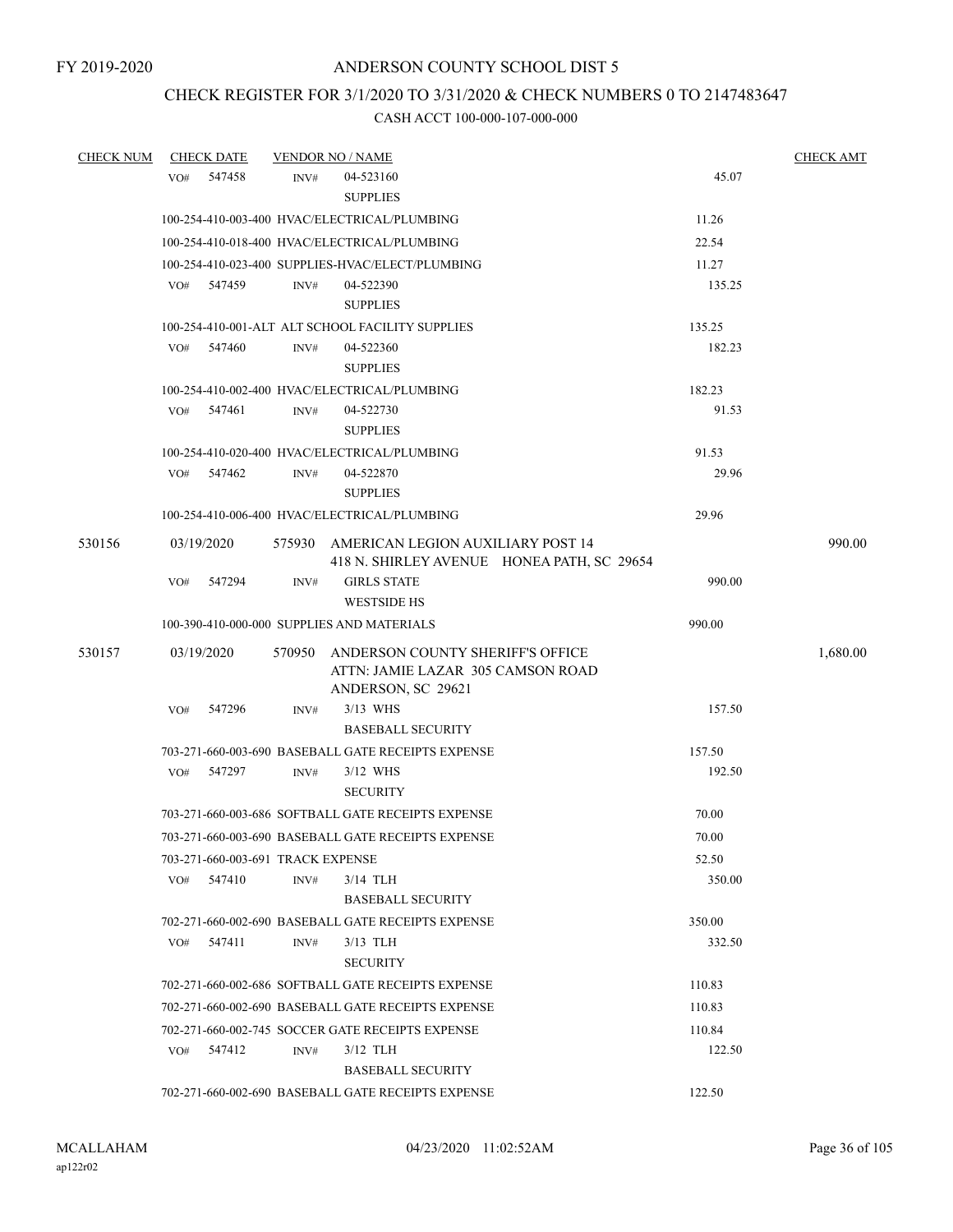## CHECK REGISTER FOR 3/1/2020 TO 3/31/2020 & CHECK NUMBERS 0 TO 2147483647

| <b>CHECK NUM</b> |     | <b>CHECK DATE</b> |                              | <b>VENDOR NO / NAME</b>                                                                            |     |       |                    | <b>CHECK AMT</b> |
|------------------|-----|-------------------|------------------------------|----------------------------------------------------------------------------------------------------|-----|-------|--------------------|------------------|
|                  | VO# | 547413            | INV#                         | 3/11 TLH                                                                                           |     |       | 140.00             |                  |
|                  |     |                   |                              | TLH SECURITY                                                                                       |     |       |                    |                  |
|                  |     |                   |                              | 702-271-660-002-692 TRACK GATE EXPENSE                                                             |     |       | 140.00             |                  |
|                  | VO# | 547414            | INV#                         | $3/10$ TLH                                                                                         |     |       | 262.50             |                  |
|                  |     |                   |                              | TLH SECURITY                                                                                       |     |       |                    |                  |
|                  |     |                   |                              | 702-271-660-002-686 SOFTBALL GATE RECEIPTS EXPENSE                                                 |     |       | 131.25             |                  |
|                  |     |                   |                              | 702-271-660-002-742 LACROSSE GATE EXPENSE                                                          |     |       | 131.25             |                  |
|                  |     | VO# 547415        | INV#                         | <b>OVERTIME</b>                                                                                    |     |       | 122.50             |                  |
|                  |     |                   |                              | <b>ROBERT ANDERSON</b>                                                                             |     |       |                    |                  |
|                  |     |                   |                              | 100-113-410-006-VEN SUPPLY-ADDT'L FOR LOST VENDING                                                 |     |       | 122.50             |                  |
| $*$ 530159       |     | 03/19/2020        | 569488                       | ANDERSON SCREEN PRINT<br>412 WILLIAMSTON ROAD ATT: ACCOUNTS<br>RECEIVABLE ANDERSON, SC 29621       |     |       |                    | 171.09           |
|                  | VO# | 547469            | INV#                         | 4003<br><b>SIGNS</b>                                                                               |     |       | 171.09             |                  |
|                  |     |                   |                              | 100-254-410-002-001 SUPPLIES - MAINTENANCE                                                         |     |       | 171.09             |                  |
| 530160           |     | 03/19/2020        | 570168                       | APPLE, INC<br>PO BOX 281877 ATT: ACCOUNTS RECEIVABLE<br>ATLANTA, GA 30384-1877                     |     |       |                    | 319.93           |
|                  | VO# | 547298            | INV#                         | AB35880601<br><b>TECHNOLOGY</b>                                                                    |     |       | 319.93             |                  |
|                  |     |                   | 100-271-410-002-000 SUPPLIES |                                                                                                    |     |       | 319.93             |                  |
| 530161           |     | 03/19/2020        |                              | 575868 AVEANNA HEALTHCARE<br>PO BOX 102714 ATLANTA, GA 30368-2714                                  |     |       |                    | 3,845.60         |
|                  | VO# | 547299            | INV#                         | <b>DEC 18-20</b><br>JAN 7-31                                                                       | PO# | 11761 | 3,845.60           |                  |
|                  |     |                   |                              | 283-126-312-017-000 CONTRACTED SERVICES                                                            |     |       | 836.40             |                  |
|                  |     |                   |                              | 283-126-312-017-000 CONTRACTED SERVICES                                                            |     |       | 3,009.20           |                  |
| $*$ 530164       |     | 03/19/2020        | 575063                       | BAYADA HOME HEALTH CARE, INC.<br>PO BOX 536446 PITTSBURGH, PA 15253-5906                           |     |       |                    | 3,398.50         |
|                  | VO# | 547302            | INV#                         | 15420256<br>15399126                                                                               | PO# | 11607 | 1,981.00           |                  |
|                  |     |                   |                              | 283-126-312-017-000 CONTRACTED SERVICES<br>283-126-312-017-000 CONTRACTED SERVICES                 |     |       | 1,414.00<br>567.00 |                  |
|                  |     | VO# 547416        | INV#                         | 15441190                                                                                           | PO# | 11607 | 1,417.50           |                  |
|                  |     |                   |                              | MARCH <sub>2-6</sub>                                                                               |     |       |                    |                  |
|                  |     |                   |                              | 283-126-312-017-000 CONTRACTED SERVICES                                                            |     |       | 1,417.50           |                  |
| 530165           |     | 03/19/2020        | 567918                       | BERNHARDT HOUSE OF VIOLINS LLC<br>5 CATEECHEE AVE ATT: ACCOUNTS RECEIVABLE<br>GREENVILLE, SC 29605 |     |       |                    | 307.30           |
|                  | VO# | 547303            | INV#                         | 191354<br><b>SOUTHWOOD</b>                                                                         |     |       | 268.78             |                  |
|                  |     |                   |                              | 100-113-410-021-MUS MUSIC ALLOCATION                                                               |     |       | 268.78             |                  |
|                  | VO# | 547304            | INV#                         | 191122                                                                                             |     |       | 38.52              |                  |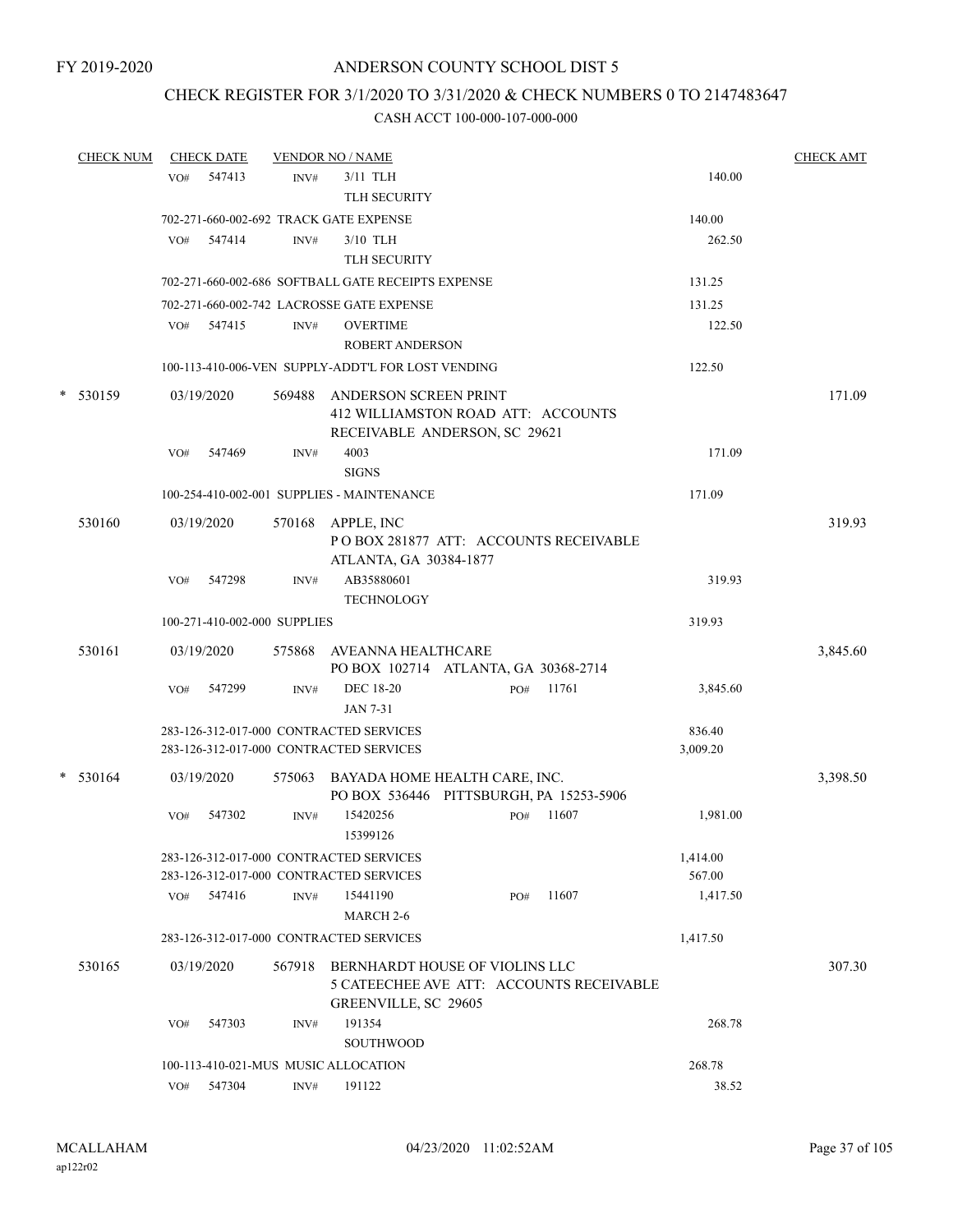## CHECK REGISTER FOR 3/1/2020 TO 3/31/2020 & CHECK NUMBERS 0 TO 2147483647

| <b>CHECK NUM</b> |     | <b>CHECK DATE</b>                 |        | <b>VENDOR NO / NAME</b><br><b>SOUTHWOOD</b>                                                          |     |       |                | <b>CHECK AMT</b> |
|------------------|-----|-----------------------------------|--------|------------------------------------------------------------------------------------------------------|-----|-------|----------------|------------------|
|                  |     |                                   |        | 100-113-410-021-MUS MUSIC ALLOCATION                                                                 |     |       | 38.52          |                  |
| 530166           |     | 03/19/2020                        | 563453 | <b>B&amp;H PHOTO-VIDEO</b><br>P.O. BOX 28072 REMITTANCE PROCESSING CENTER<br>NEW YORK, NY 10087-8072 |     |       |                | 191.80           |
|                  | VO# | 547366                            | INV#   | 167927504<br>cust #4228921                                                                           | PO# | 12325 | 191.80         |                  |
|                  |     |                                   |        | 100-266-314-017-000 REPAIRS TO EQUIPMENT                                                             |     |       | 191.80         |                  |
| 530167           |     | 03/19/2020                        | 576427 | BLUE RIDGE EQUIPMENT SERVICES LLC<br>DAVID L PARKER 1001 DICKERSON RD ANDERSON, SC<br>29626          |     |       |                | 950.00           |
|                  | VO# | 547470                            | INV#   | PO 11348<br><b>TLHANNA</b>                                                                           | PO# | 11348 | 950.00         |                  |
|                  |     |                                   |        | 100-254-323-002-001 CONTRACTED SERVICES                                                              |     |       | 950.00         |                  |
| $*$ 530169       |     | 03/19/2020                        |        | 571047 CAROLINA PHOTOGRAPHY, INC<br>PO BOX 8564 GREENVILLE, SC 29604                                 |     |       |                | 4,214.44         |
|                  | VO# | 547306                            | INV#   | 202076<br><b>MCLEES ELEM</b>                                                                         |     |       | 4,214.44       |                  |
|                  |     |                                   |        | 708-271-660-008-240 YEARBOOK EXPENSE                                                                 |     |       | 4,214.44       |                  |
| $*$ 530171       |     | 03/19/2020                        |        | 160602 CDW GOVERNMENT<br>75 REMITTANCE DRIVE SUITE 1515 ATT:                                         |     |       |                | 348.38           |
|                  | VO# | 547418                            | INV#   | ACCOUNTS RECEIVABLE CHICAGO, IL 60675-1515<br><b>XCV7244</b><br><b>PRINTER</b>                       |     |       | 348.38         |                  |
|                  |     | 100-222-410-013-000 SUPPLIES      |        |                                                                                                      |     |       | 348.38         |                  |
| 530172           |     | 03/19/2020                        | 566288 | CES CITY ELECTRIC SUPPLY<br>PO BOX 131811 DALLAS, TX 75313                                           |     |       |                | 381.11           |
|                  | VO# | 547477                            | INV#   | 151591<br><b>SUPPLIES</b>                                                                            |     |       | 56.74          |                  |
|                  | VO# | 547478                            | INV#   | 100-254-410-000-001 MAINT. SUPPLIES-STRUCTURES<br>151458<br><b>SUPPLIES</b>                          |     |       | 56.74<br>93.36 |                  |
|                  |     | 100-254-410-000-400 HVAC SUPPLIES |        |                                                                                                      |     |       | 93.36          |                  |
|                  |     | VO# 547479                        | INV#   | 151459<br><b>SUPPLIES</b>                                                                            |     |       | 64.17          |                  |
|                  |     |                                   |        | 100-254-410-000-001 MAINT. SUPPLIES-STRUCTURES                                                       |     |       | 64.17          |                  |
|                  |     | VO# 547480                        | INV#   | 151457<br><b>SUPPLIES</b>                                                                            |     |       | 166.84         |                  |
|                  |     |                                   |        | 100-254-410-005-400 HVAC/ELECTRICAL/PLUMBING                                                         |     |       | 166.84         |                  |
| 530173           |     | 03/19/2020                        |        | 568558 CHARTER COMMUNICATIONS<br>PO BOX 742614 ATT: ACCOUNTS RECEIVABLE<br>CINCINNATI, OH 45274-2614 |     |       |                | 341.25           |
|                  | VO# | 547417                            | INV#   | 672778030620<br><b>SERVICE</b>                                                                       |     |       | 94.98          |                  |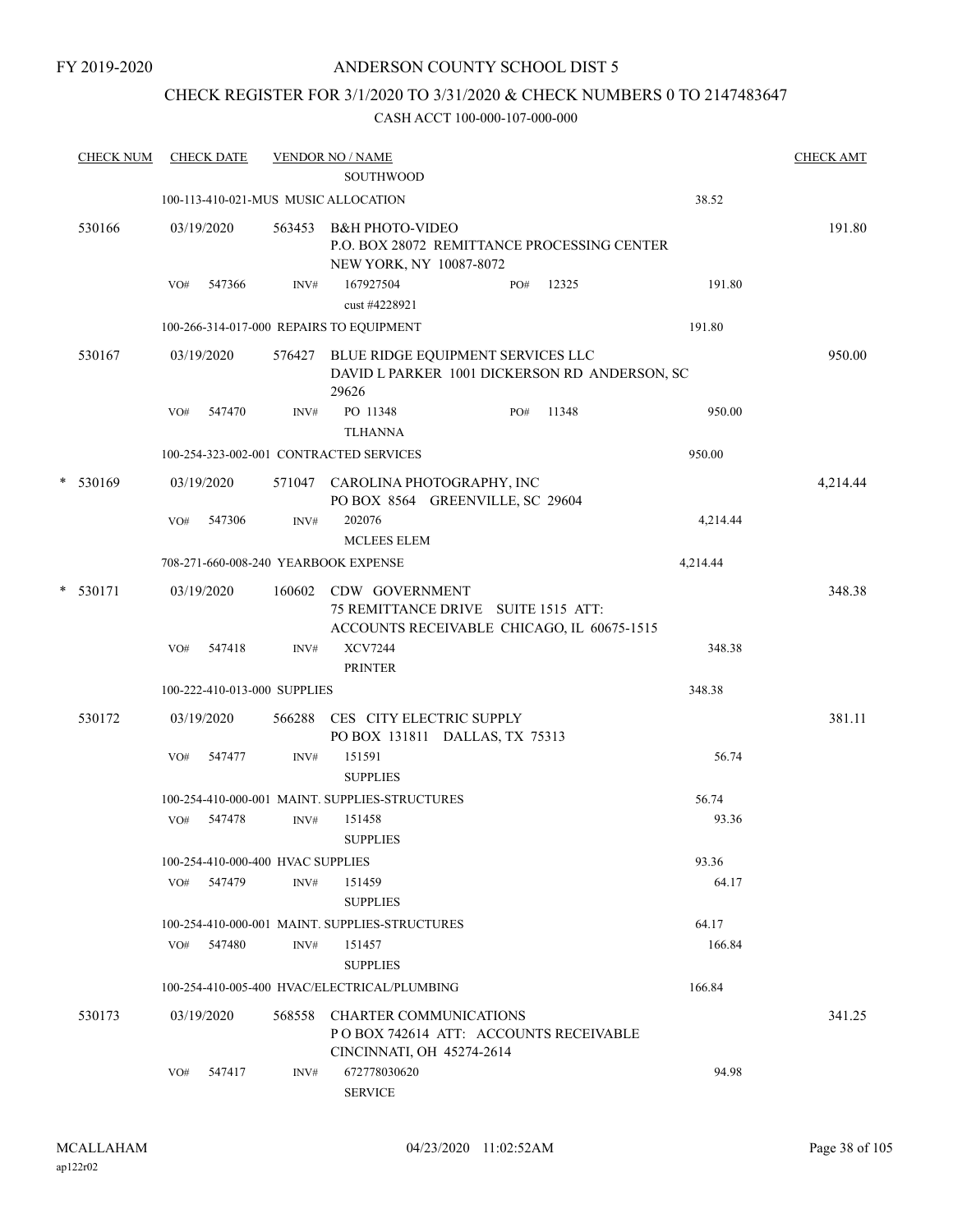## CHECK REGISTER FOR 3/1/2020 TO 3/31/2020 & CHECK NUMBERS 0 TO 2147483647

|   | <b>CHECK NUM</b> |     | <b>CHECK DATE</b> | 100-266-340-000-000 TELEPHONE   | <b>VENDOR NO / NAME</b>                                                              |                  | 94.98     | <b>CHECK AMT</b> |
|---|------------------|-----|-------------------|---------------------------------|--------------------------------------------------------------------------------------|------------------|-----------|------------------|
|   |                  | VO# | 547475            | INV#                            | 663728030620<br><b>SERVICE</b>                                                       |                  | 246.27    |                  |
|   |                  |     |                   | 100-266-340-000-000 TELEPHONE   |                                                                                      |                  | 246.27    |                  |
|   | 530174           |     | 03/19/2020        |                                 | 569972 CLARKA WICKLIFFE<br><b>125 CLIFFWICK LANE</b>                                 | SENECA, SC 29672 |           | 244.90           |
|   |                  | VO# | 547256            | INV#                            | <b>EMCEE</b><br><b>WESTSIDE PAGEANT</b>                                              |                  | 244.90    |                  |
|   |                  |     |                   |                                 | 703-271-660-003-629 MISS WESTSIDE EXPENSE                                            |                  | 244.90    |                  |
|   | 530175           |     | 03/19/2020        | 573557                          | CLAY-KING<br>125 BEN-ABI ROAD SPARTANBURG, SC 29307-5400                             |                  |           | 583.01           |
|   |                  | VO# | 547419            | INV#                            | 4906<br><b>MCLEES SUPPLIES</b>                                                       |                  | 583.01    |                  |
|   |                  |     |                   | 708-271-660-008-228 ART EXPENSE |                                                                                      |                  | 583.01    |                  |
|   | 530176           |     | 03/19/2020        | 571933                          | COLEMAN, AMY**<br>STEPPIN OUT DANCE STUDIO 102 COMMERCE BLVD<br>ANDERSON, SC 29625   |                  |           | 1,100.00         |
|   |                  | VO# | 547309            | INV#                            | <b>DIRECTING</b><br><b>WESTSIDE PAGEANT</b>                                          |                  | 1,100.00  |                  |
|   |                  |     |                   |                                 | 703-271-660-003-629 MISS WESTSIDE EXPENSE                                            |                  | 1,100.00  |                  |
| * | 530180           |     | 03/19/2020        | 198651                          | DELL MARKETING LP<br>POBOX 534118 ATT: ACCOUNTS RECEIVABLE<br>ATLANTA, GA 30353-4118 |                  |           | 12,330.68        |
|   |                  | VO# | 547488            | INV#                            | 10380182443<br><b>MONITORS</b>                                                       | 12410<br>PO#     | 12,330.68 |                  |
|   |                  |     |                   |                                 | 505-266-345-000-TEC SMARTBOARD REPLACMENTS                                           |                  | 12,330.68 |                  |
|   | * 530182         |     | 03/19/2020        | 211302                          | <b>DUKE ENERGY</b><br>PO BOX 70516 CHARLOTTE, NC 28272-0516                          |                  |           | 3,889.53         |
|   |                  | VO# | 547535            | INV#                            | 0002050044<br><b>VARENNES ELEM</b>                                                   |                  | 3,801.06  |                  |
|   |                  |     |                   |                                 | 100-254-470-016-000 ENERGY-ELECTRICITY & WATER                                       |                  | 3,801.06  |                  |
|   |                  | VO# | 547536            | INV#                            | 1345197467<br>PROJECT CHALLENGE                                                      |                  | 88.47     |                  |
|   |                  |     |                   |                                 | 100-254-470-023-000 ENERGY-ELECTRICITY & WATER                                       |                  | 88.47     |                  |
|   | 530183           |     | 03/19/2020        |                                 | 575943 DUBRO, JON**<br>109 LINKSIDE DR ANDERSON, SC 29621                            |                  |           | 111.00           |
|   |                  | VO# | 547265            | INV#                            | 3/13 WHS<br><b>SOCCER OFFICIAL</b>                                                   |                  | 111.00    |                  |
|   |                  |     |                   |                                 | 703-271-660-003-745 SOCCER GATE RECEIPTS EXPENSE                                     |                  | 111.00    |                  |
|   | 530184           |     | 03/19/2020        | 563495                          | ELECTRIC CITY UTILITIES<br>CITY OF ANDERSON 601 SOUTH MAIN ST<br>ANDERSON, SC 29624  |                  |           | 1,075.43         |
|   |                  | VO# | 547537            | INV#                            | 295758061<br>NEVITT FOREST                                                           |                  | 962.41    |                  |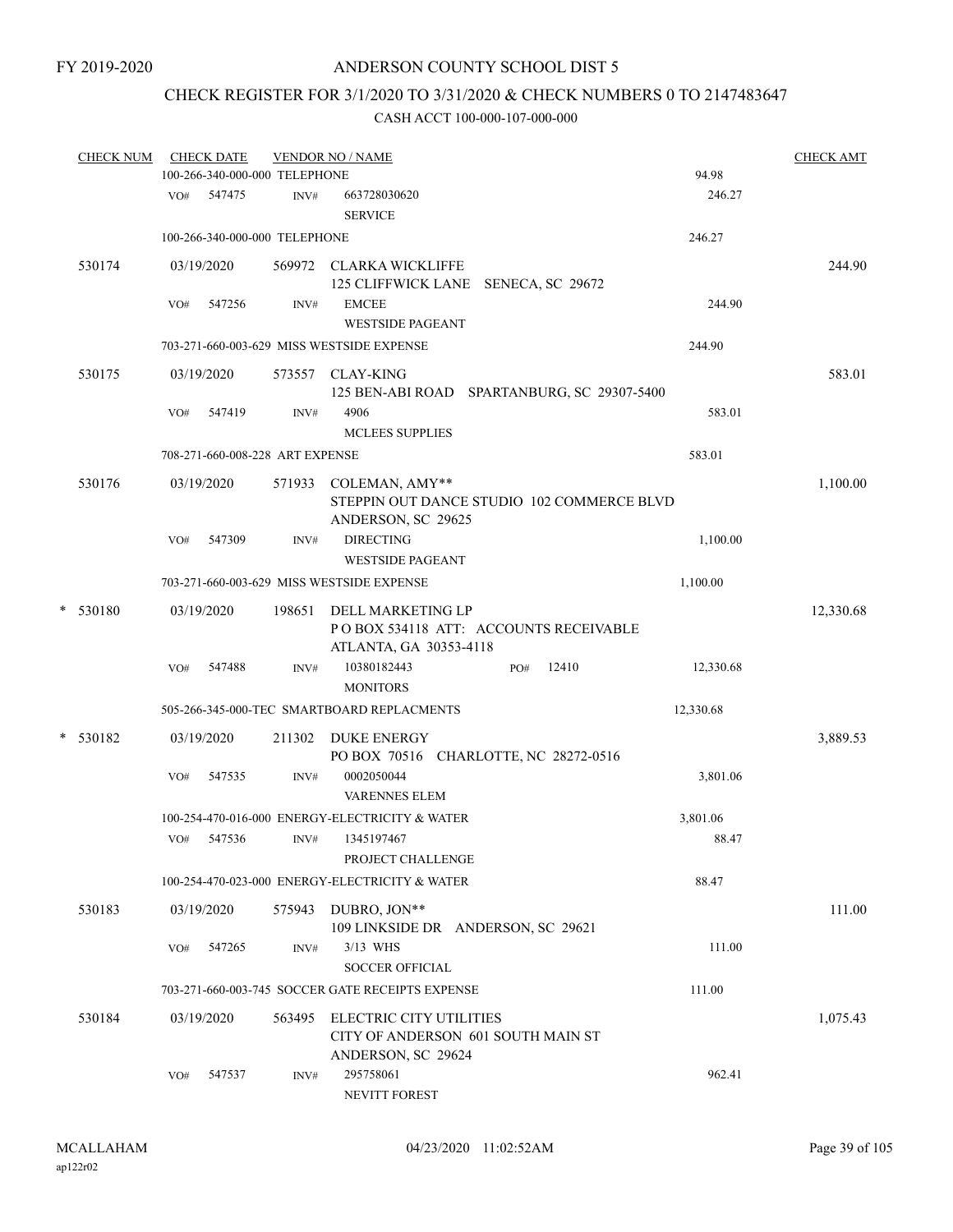## CHECK REGISTER FOR 3/1/2020 TO 3/31/2020 & CHECK NUMBERS 0 TO 2147483647

|           | <b>CHECK NUM</b> |     | <b>CHECK DATE</b>              |        | <b>VENDOR NO / NAME</b><br>100-254-470-012-000 ENERGY-ELECTRICITY & WATER                             |     |       | 962.41   | <b>CHECK AMT</b> |
|-----------|------------------|-----|--------------------------------|--------|-------------------------------------------------------------------------------------------------------|-----|-------|----------|------------------|
|           |                  | VO# | 547538                         | INV#   | 495402011<br>506 E WHITNER ST                                                                         |     |       | 113.02   |                  |
|           |                  |     |                                |        | 100-254-470-000-000 ENERGY-ELECTRICITY & WATER                                                        |     |       | 113.02   |                  |
|           | 530185           |     | 03/19/2020                     |        | 575636 ELECTRIC CITY EXTREME, INC<br>400 E. RIVER STREET, SUITE A ANDERSON, SC 29624                  |     |       |          | 402.32           |
|           |                  | VO# | 547312                         | INV#   | 1338<br><b>T SHIRTS</b>                                                                               |     |       | 402.32   |                  |
|           |                  |     | 100-232-410-000-000 SUPPLIES   |        |                                                                                                       |     |       | 402.32   |                  |
|           | 530186           |     | 03/19/2020                     |        | 569352 FRONTLINE TECHNOLOGIES<br>PO BOX 780577 PHILADELPHIA, PA 19178-0577                            |     |       |          | 6,113.42         |
|           |                  | VO# | 547370                         | INV#   | US113249<br><b>ACCT #12488</b>                                                                        | PO# | 11334 | 1,077.80 |                  |
|           |                  |     |                                |        | 283-213-316-000-000 HEALTHMASTER DATA PROCESSING                                                      |     |       | 1,077.80 |                  |
|           |                  | VO# | 547371                         | INV#   | US111952<br>ACCT #12488                                                                               | PO# | 11334 | 5,035.62 |                  |
|           |                  |     |                                |        | 283-213-316-000-000 HEALTHMASTER DATA PROCESSING                                                      |     |       | 5,035.62 |                  |
| $^{\ast}$ | 530188           |     | 03/19/2020                     | 249700 | GLENN PLUMBING COMPANY, INC<br>481 EAST WHITNER STREET ATT: ACCOUNTS<br>RECEIVABLE ANDERSON, SC 29624 |     |       |          | 1,770.00         |
|           |                  | VO# | 547497                         | INV#   | 0320005<br><b>WESTSIDE</b>                                                                            |     |       | 1,770.00 |                  |
|           |                  |     |                                |        | 100-254-410-003-400 HVAC/ELECTRICAL/PLUMBING                                                          |     |       | 1,770.00 |                  |
|           | 530189           |     | 03/19/2020                     | 574279 | HALLIGAN MAHONEY & WILLIAMS<br>PO BOX 11367 COLUMBIA, SC 29211-1367                                   |     |       |          | 3,518.25         |
|           |                  | VO# | 547498                         | INV#   | 14290<br><b>FEB SERVICES</b>                                                                          |     |       | 3,518.25 |                  |
|           |                  |     | 100-231-319-000-000 LEGAL FEES |        |                                                                                                       |     |       | 3,518.25 |                  |
|           | $*$ 530191       |     | 03/19/2020                     | 576459 | HOLIDAY, CHASE**<br>603 CAMP CREEK RD CENTRAL, SC 29630                                               |     |       |          | 119.80           |
|           |                  | VO# | 547394                         | INV#   | 3/12 WHS<br><b>BASEBALL OFFICIAL</b>                                                                  |     |       | 119.80   |                  |
|           |                  |     |                                |        | 703-271-660-003-690 BASEBALL GATE RECEIPTS EXPENSE                                                    |     |       | 119.80   |                  |
|           | * 530198         |     | 03/19/2020                     | 568647 | MANSFIELD OIL COMPANY<br>PO BOX 733706 DALLAS, TX 75373-3706                                          |     |       |          | 3,269.52         |
|           |                  | VO# | 547443                         | INV#   | <b>SQLCD 583751</b><br><b>FUEL</b>                                                                    |     |       | 3,269.52 |                  |
|           |                  |     | 100-254-411-000-001 GASOLINE   |        |                                                                                                       |     |       | 3,216.91 |                  |
|           |                  |     | 100-255-411-000-000 GASOLINE   |        |                                                                                                       |     |       | 52.61    |                  |
|           | $*$ 530200       |     | 03/19/2020                     | 575334 | MCDONALD, JOHN EARL**<br>MACS ELECTRICAL COMPANY, LLC 505 SUNSET<br>DRIVE ANDERSON, SC 29625          |     |       |          | 1,850.00         |
|           |                  | VO# | 547499                         | INV#   | 2020-133<br>NORTH POINTE                                                                              |     |       | 1,850.00 |                  |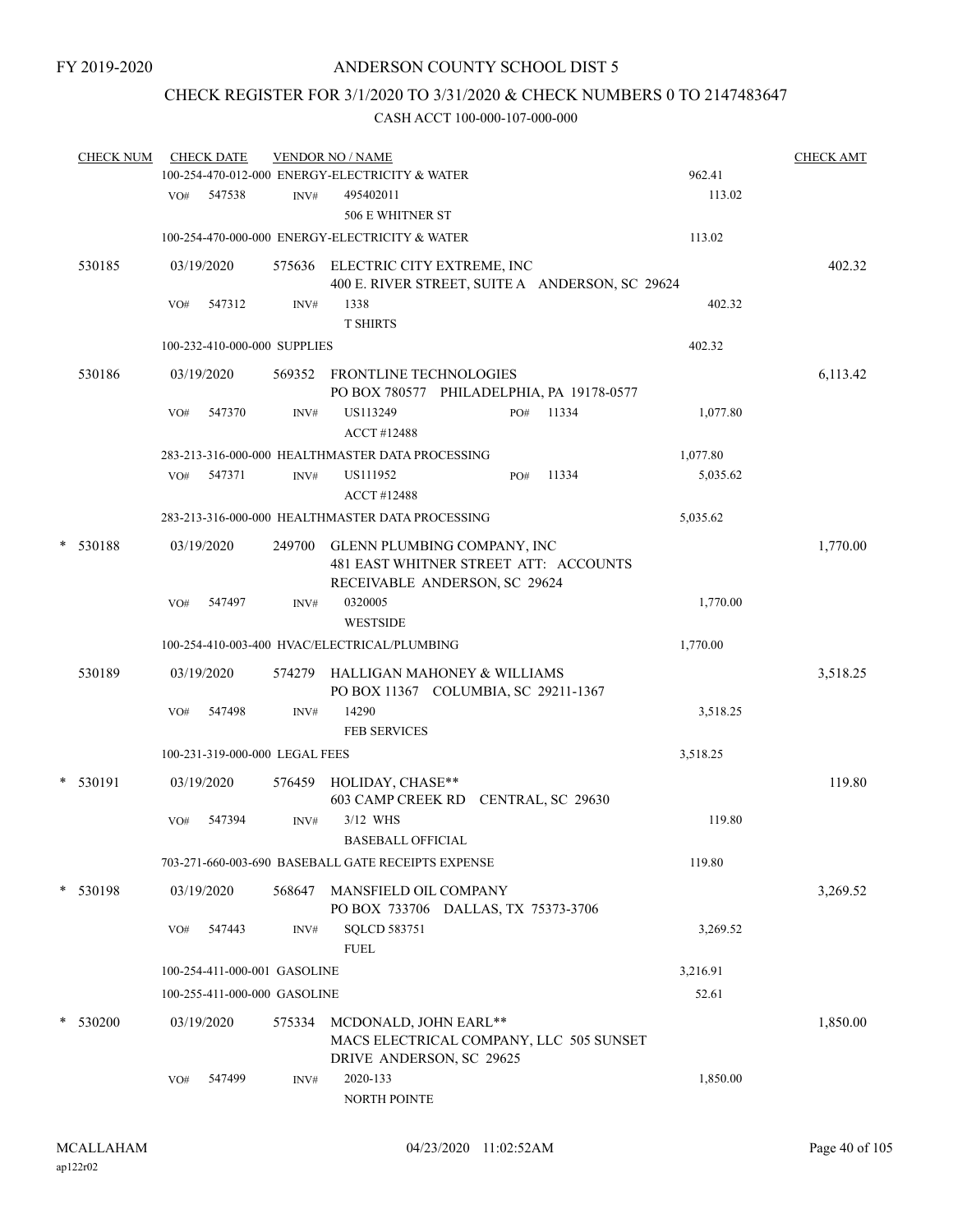## ANDERSON COUNTY SCHOOL DIST 5

## CHECK REGISTER FOR 3/1/2020 TO 3/31/2020 & CHECK NUMBERS 0 TO 2147483647

| <b>CHECK NUM</b> |     | <b>CHECK DATE</b>       |                              | <b>VENDOR NO / NAME</b>                                                                       |     |       |          | <b>CHECK AMT</b> |
|------------------|-----|-------------------------|------------------------------|-----------------------------------------------------------------------------------------------|-----|-------|----------|------------------|
|                  |     | 100-254-323-013-SOD SOD |                              |                                                                                               |     |       | 1,850.00 |                  |
| * 530202         |     | 03/19/2020              | 572500                       | NATURE'S VISION<br>265 WILLOW BROOK ROAD UNIT 1 FREEHOLD, NJ<br>07728                         |     |       |          | 2,260.80         |
|                  | VO# | 547322                  | INV#                         | <b>FUNDRAISER</b><br><b>WEST MARKET</b>                                                       |     |       | 2,260.80 |                  |
|                  |     |                         |                              | 718-271-660-018-290 MISC. FUNDRAISER EXPENSE                                                  |     |       | 2,260.80 |                  |
| 530203           |     | 03/19/2020              | 573002                       | NIXALITE of AMERICA INC.<br>PO BOX 727 EAST MOLINE, IL 61244                                  |     |       |          | 106.71           |
|                  | VO# | 547505                  | INV#                         | 202001571<br><b>SUPPLIES</b>                                                                  |     |       | 106.71   |                  |
|                  |     |                         |                              | 505-271-540-002-BSC BASEBALL&SOFTBALL COMPLEX                                                 |     |       | 53.36    |                  |
|                  |     |                         |                              | 505-271-540-003-BSC BASEBALL&SOFTBALL COMPLEX                                                 |     |       | 53.35    |                  |
| 530204           |     | 03/19/2020              |                              | 573528 PCC, INC<br>PO BOX 22294 LITTLE ROCK, AR 72221                                         |     |       |          | 236.00           |
|                  | VO# | 547329                  | INV#                         | 7762<br><b>TL HANNA</b>                                                                       |     |       | 236.00   |                  |
|                  |     |                         | 100-271-410-002-000 SUPPLIES |                                                                                               |     |       | 236.00   |                  |
| 530205           |     | 03/19/2020              |                              | 573625 PROFESSIONAL CREDENTIAL SERVICES, INC<br>25 CENTURY BLVD SUITE 505 NASHVILLE, TN 37214 |     |       |          | 2,975.00         |
|                  | VO# | 547378                  | INV#                         | 202006<br><b>LICENSE TESTING</b>                                                              | PO# | 12493 | 2,975.00 |                  |
|                  |     |                         | 131-115-410-031-000 SUPPLIES |                                                                                               |     |       | 2,975.00 |                  |
| * 530208         |     | 03/19/2020              | 572955                       | <b>PSAT</b><br>12192 COLLECTION CENTER DRIVE CHICAGO, IL<br>60693                             |     |       |          | 16,689.00        |
|                  | VO# | 547507                  | INV#                         | 382038755A<br><b>TL HANNA</b>                                                                 | PO# | 12444 | 9,622.00 |                  |
|                  |     |                         |                              | 319-221-312-000-000 PURCHASED SERVICES-TESTING                                                |     |       | 9,622.00 |                  |
|                  | VO# | 547508                  | INV#                         | 382039806A<br><b>WESTSIDE HS</b>                                                              | PO# | 12444 | 6,880.00 |                  |
|                  |     |                         |                              | 319-221-312-000-000 PURCHASED SERVICES-TESTING                                                |     |       | 6,880.00 |                  |
|                  | VO# | 547509                  | INV#                         | 382046732A<br><b>AV CHARTER</b>                                                               | PO# | 12444 | 187.00   |                  |
|                  |     |                         |                              | 319-221-312-000-000 PURCHASED SERVICES-TESTING                                                |     |       | 187.00   |                  |
| 530209           |     | 03/19/2020              | 428975                       | RALPH HAYES TOYOTA<br>PO BOX 5058 ANDERSON, SC 29623                                          |     |       |          | 149.80           |
|                  | VO# | 547379                  | INV#                         | 022820-5<br>M HOGBERG                                                                         |     |       | 149.80   |                  |
|                  |     |                         |                              | 809-224-333-000-000 TRIPS AND CONFERENCES                                                     |     |       | 149.80   |                  |
| 530210           |     | 03/19/2020              |                              | 430325 RAVAN, STEPHEN.**<br>120 MIRIAM ROAD STARR, SC 29684                                   |     |       |          | 114.50           |
|                  | VO# | 547395                  | INV#                         | 3/12 WHS                                                                                      |     |       | 114.50   |                  |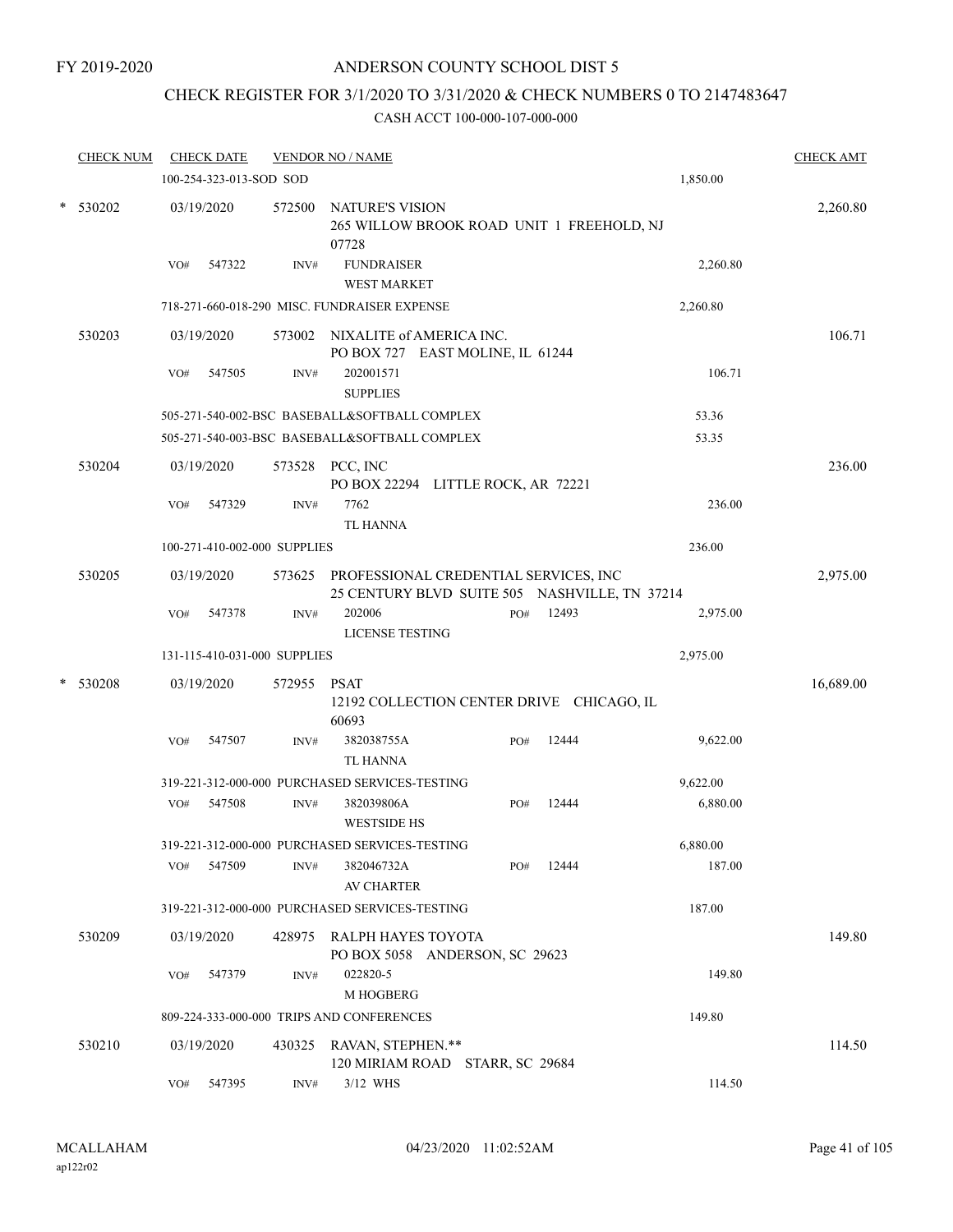## CHECK REGISTER FOR 3/1/2020 TO 3/31/2020 & CHECK NUMBERS 0 TO 2147483647

| <b>CHECK NUM</b> |     | <b>CHECK DATE</b> |        | <b>VENDOR NO / NAME</b>                                        |     |       |          | <b>CHECK AMT</b> |
|------------------|-----|-------------------|--------|----------------------------------------------------------------|-----|-------|----------|------------------|
|                  |     |                   |        | SOFTBALL OFFICIAL                                              |     |       |          |                  |
|                  |     |                   |        | 703-271-660-003-686 SOFTBALL GATE RECEIPTS EXPENSE             |     |       | 114.50   |                  |
| 530211           |     | 03/19/2020        |        | 573390 RESCARE HOMECARE<br>PO BOX 2797 VALDOSTA, GA 31604-2797 |     |       |          | 960.00           |
|                  | VO# | 547432            | INV#   | 7606300112698                                                  | PO# | 12041 | 960.00   |                  |
|                  |     |                   |        | FEB 18-28                                                      |     |       |          |                  |
|                  |     |                   |        | 283-126-312-017-000 CONTRACTED SERVICES                        |     |       | 960.00   |                  |
|                  |     |                   |        |                                                                |     |       |          |                  |
| $* 530213$       |     | 03/19/2020        |        | 574364 RODRIGUEZ, EUDES M^^<br>143 COSMOS LANE GREER, SC 29651 |     |       |          | 140.70           |
|                  | VO# | 547266            | INV#   | 3/13 WHS                                                       |     |       | 140.70   |                  |
|                  |     |                   |        | <b>SOCCER OFFICIAL</b>                                         |     |       |          |                  |
|                  |     |                   |        | 703-271-660-003-745 SOCCER GATE RECEIPTS EXPENSE               |     |       | 140.70   |                  |
|                  |     |                   |        |                                                                |     |       |          |                  |
| 530214           |     | 03/19/2020        |        | 567525 ROWLAND MECHANICAL                                      |     |       |          | 7,231.38         |
|                  |     |                   |        | 4035 HWY 24 ANDERSON, SC 29626                                 |     |       |          |                  |
|                  | VO# | 547433            | INV#   | 9873-9886                                                      | PO# | 11201 | 5,252.37 |                  |
|                  |     |                   |        | <b>BUS REPAIRS</b>                                             |     |       |          |                  |
|                  |     |                   |        | 100-255-323-000-ACT ACTIVITY BUS CONTRACTED SERVICES           |     |       | 85.39    |                  |
|                  |     |                   |        | 100-255-323-000-ACT ACTIVITY BUS CONTRACTED SERVICES           |     |       | 93.59    |                  |
|                  |     |                   |        | 100-255-323-000-ACT ACTIVITY BUS CONTRACTED SERVICES           |     |       | 85.39    |                  |
|                  |     |                   |        | 100-255-323-000-ACT ACTIVITY BUS CONTRACTED SERVICES           |     |       | 95.81    |                  |
|                  |     |                   |        | 100-255-323-000-ACT ACTIVITY BUS CONTRACTED SERVICES           |     |       | 575.00   |                  |
|                  |     |                   |        | 100-255-323-000-ACT ACTIVITY BUS CONTRACTED SERVICES           |     |       | 46.00    |                  |
|                  |     |                   |        | 100-255-323-000-ACT ACTIVITY BUS CONTRACTED SERVICES           |     |       | 85.39    |                  |
|                  |     |                   |        | 100-255-323-000-ACT ACTIVITY BUS CONTRACTED SERVICES           |     |       | 3,238.06 |                  |
|                  |     |                   |        | 100-255-323-000-ACT ACTIVITY BUS CONTRACTED SERVICES           |     |       | 85.39    |                  |
|                  |     |                   |        | 100-255-323-000-ACT ACTIVITY BUS CONTRACTED SERVICES           |     |       | 115.00   |                  |
|                  |     |                   |        | 100-255-323-000-ACT ACTIVITY BUS CONTRACTED SERVICES           |     |       | 69.00    |                  |
|                  |     |                   |        | 100-255-323-000-ACT ACTIVITY BUS CONTRACTED SERVICES           |     |       | 499.37   |                  |
|                  |     |                   |        | 100-255-323-000-ACT ACTIVITY BUS CONTRACTED SERVICES           |     |       | 85.39    |                  |
|                  |     |                   |        | 100-255-323-000-ACT ACTIVITY BUS CONTRACTED SERVICES           |     |       | 93.59    |                  |
|                  |     | VO# 547434        | INV#   | 9858-9872                                                      | PO# | 11201 | 1,979.01 |                  |
|                  |     |                   |        | <b>BUS REPAIRS</b>                                             |     |       |          |                  |
|                  |     |                   |        | 100-255-323-000-ACT ACTIVITY BUS CONTRACTED SERVICES           |     |       | 93.59    |                  |
|                  |     |                   |        | 100-255-323-000-ACT ACTIVITY BUS CONTRACTED SERVICES           |     |       | 70.16    |                  |
|                  |     |                   |        | 100-255-323-000-ACT ACTIVITY BUS CONTRACTED SERVICES           |     |       | 575.00   |                  |
|                  |     |                   |        | 100-255-323-000-ACT ACTIVITY BUS CONTRACTED SERVICES           |     |       | 487.87   |                  |
|                  |     |                   |        | 100-255-323-000-ACT ACTIVITY BUS CONTRACTED SERVICES           |     |       | 46.00    |                  |
|                  |     |                   |        | 100-255-323-000-ACT ACTIVITY BUS CONTRACTED SERVICES           |     |       | 46.00    |                  |
|                  |     |                   |        | 100-255-323-000-ACT ACTIVITY BUS CONTRACTED SERVICES           |     |       | 46.00    |                  |
|                  |     |                   |        | 100-255-323-000-ACT ACTIVITY BUS CONTRACTED SERVICES           |     |       | 46.00    |                  |
|                  |     |                   |        | 100-255-323-000-ACT ACTIVITY BUS CONTRACTED SERVICES           |     |       | 115.00   |                  |
|                  |     |                   |        | 100-255-323-000-ACT ACTIVITY BUS CONTRACTED SERVICES           |     |       | 46.00    |                  |
|                  |     |                   |        | 100-255-323-000-ACT ACTIVITY BUS CONTRACTED SERVICES           |     |       | 161.00   |                  |
|                  |     |                   |        | 100-255-323-000-ACT ACTIVITY BUS CONTRACTED SERVICES           |     |       | 46.00    |                  |
|                  |     |                   |        | 100-255-323-000-ACT ACTIVITY BUS CONTRACTED SERVICES           |     |       | 69.00    |                  |
|                  |     |                   |        | 100-255-323-000-ACT ACTIVITY BUS CONTRACTED SERVICES           |     |       | 85.39    |                  |
|                  |     |                   |        | 100-255-323-000-ACT ACTIVITY BUS CONTRACTED SERVICES           |     |       | 46.00    |                  |
| 530215           |     | 03/19/2020        | 572780 | SAFETY & COMPLIANCE MGMT INC                                   |     |       |          | 1,237.60         |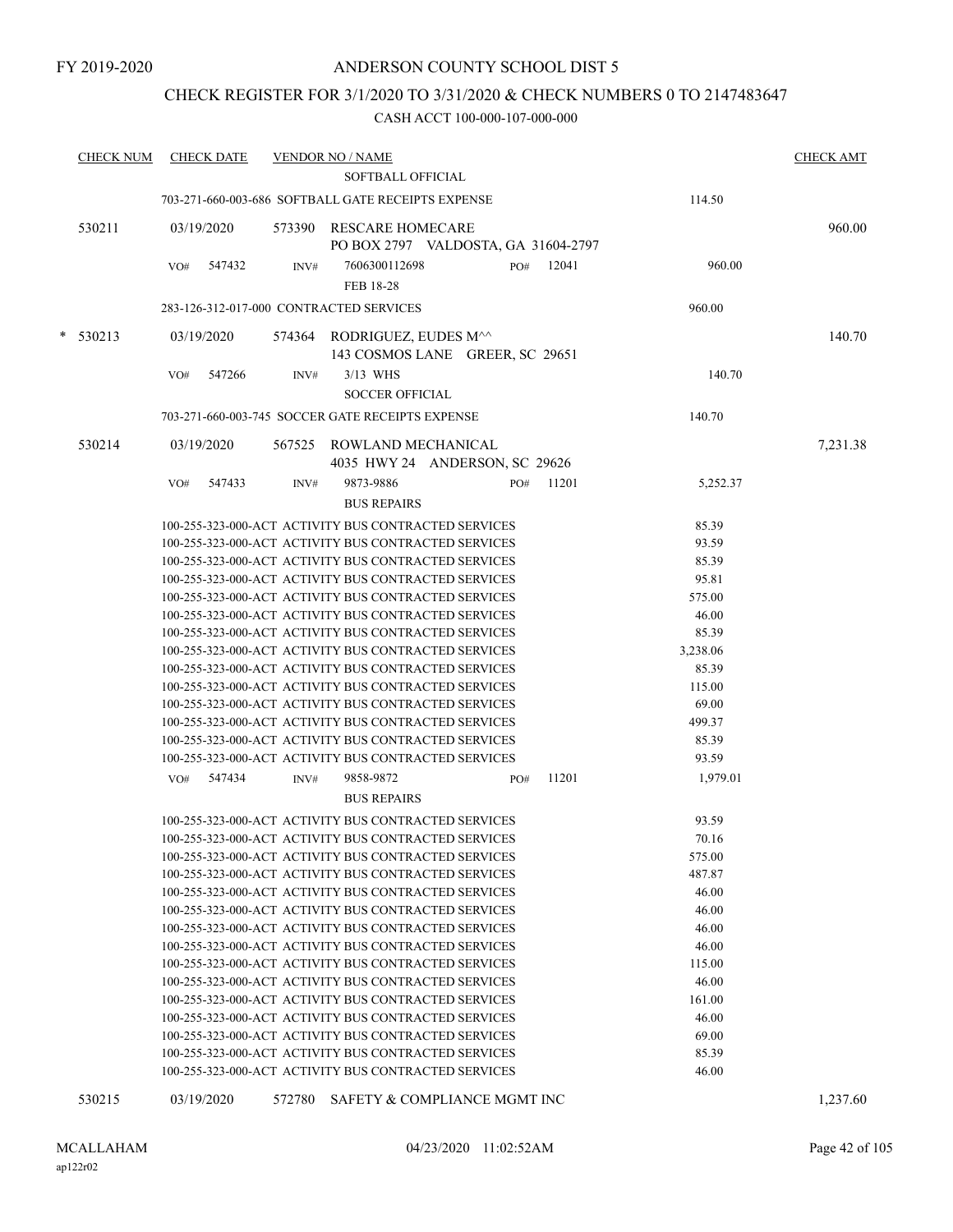## ANDERSON COUNTY SCHOOL DIST 5

## CHECK REGISTER FOR 3/1/2020 TO 3/31/2020 & CHECK NUMBERS 0 TO 2147483647

| <b>CHECK NUM</b> | <b>CHECK DATE</b>                |                | <b>VENDOR NO / NAME</b>                            |          | <b>CHECK AMT</b> |
|------------------|----------------------------------|----------------|----------------------------------------------------|----------|------------------|
|                  |                                  |                | P.O. BOX 615 ROCK SPRING, GA 30739                 |          |                  |
|                  | 547336<br>VO#                    | $\text{INV}\#$ | 26260                                              | 618.80   |                  |
|                  |                                  |                | <b>WESTSIDE HS</b>                                 |          |                  |
|                  | 100-271-312-003-TST DRUG TESTING |                |                                                    | 500.00   |                  |
|                  | 100-271-312-003-TST DRUG TESTING |                |                                                    | 118.80   |                  |
|                  | VO# 547337                       | INV#           | 26260                                              | 618.80   |                  |
|                  |                                  |                | <b>TL HANNA</b>                                    |          |                  |
|                  | 100-271-312-002-TST DRUG TESTING |                |                                                    | 500.00   |                  |
|                  | 100-271-312-002-TST DRUG TESTING |                |                                                    | 118.80   |                  |
| 530216           | 03/19/2020                       | 564374         | <b>SCASL</b>                                       |          | 975.00           |
|                  |                                  |                | SC ASSOC OF SCHOOL LIBRARIANS PO BOX 2442          |          |                  |
|                  |                                  |                | COLUMBIA, SC 29202                                 |          |                  |
|                  | 547334<br>VO#                    | INV#           | <b>REGISTRATION</b><br>12257<br>PO#                | 975.00   |                  |
|                  |                                  |                | <b>MARCH 5-7 CONF</b>                              |          |                  |
|                  |                                  |                | 100-222-333-000-MDA MEDIA SPECIALIST TRAVEL        | 975.00   |                  |
| 530217           | 03/19/2020                       | 575877         | SC YOUNG FARMER & AGRIBUSINESS ASSOC               |          | 300.00           |
|                  |                                  |                | C/O TROY HELMS 107 SOUTH FRENCH ST                 |          |                  |
|                  |                                  |                | LANCASTER, SC 29720                                |          |                  |
|                  | 547335<br>VO#                    | INV#           | MEMBERSHIP                                         | 300.00   |                  |
|                  |                                  |                | <b>ANDERSON SC</b>                                 |          |                  |
|                  | 731-271-660-031-850 FFA EXPENSE  |                |                                                    | 300.00   |                  |
| $\ast$<br>530219 | 03/19/2020                       |                | 571007 SIMPLIFIED OFFICE SYSTEMS                   |          | 808.62           |
|                  |                                  |                | 6220 BUSH RIVER ROAD COLUMBIA, SC 29212            |          |                  |
|                  | 547384<br>VO#                    | INV#           | 200302-0053                                        | 346.58   |                  |
|                  |                                  |                | <b>COPIES</b>                                      |          |                  |
|                  | 201-113-490-006-000 COPIER COST  |                |                                                    | 346.58   |                  |
|                  | VO# 547385                       | INV#           | 200302-0054                                        | 291.73   |                  |
|                  |                                  |                | <b>COPIES</b>                                      |          |                  |
|                  | 201-113-490-006-000 COPIER COST  |                |                                                    | 291.73   |                  |
|                  | 547438<br>VO#                    | INV#           | 200309-0045                                        | 170.31   |                  |
|                  |                                  |                | <b>COPIES</b>                                      |          |                  |
|                  |                                  |                | 100-113-410-005-VEN SUPPLY-ADDT'L FOR LOST VENDING | 170.31   |                  |
|                  |                                  |                |                                                    |          |                  |
| 530220           | 03/19/2020                       | 569448         | STANLAND, RICK**                                   |          | 109.00           |
|                  |                                  |                | 815 N. MAIN ST. ANDERSON, SC 29621                 |          |                  |
|                  | 547397<br>VO#                    | INV#           | 3/12 WHS                                           | 109.00   |                  |
|                  |                                  |                | <b>BASEBALL OFFICIAL</b>                           |          |                  |
|                  |                                  |                | 703-271-660-003-690 BASEBALL GATE RECEIPTS EXPENSE | 109.00   |                  |
| * 530222         | 03/19/2020                       | 574096         | SUMMIT CONSTRUCTION GROUP LLS                      |          | 8,585.00         |
|                  |                                  |                | 101 CONCORD CIR ANDERSON, SC 29621                 |          |                  |
|                  | VO#<br>547516                    | INV#           | 172                                                | 2,400.00 |                  |
|                  |                                  |                | <b>WESTSIDE</b>                                    |          |                  |
|                  |                                  |                | 100-254-410-003-400 HVAC/ELECTRICAL/PLUMBING       | 2,400.00 |                  |
|                  | 547517<br>VO#                    | INV#           | 171                                                | 1,800.00 |                  |
|                  |                                  |                | WESTSIDE                                           |          |                  |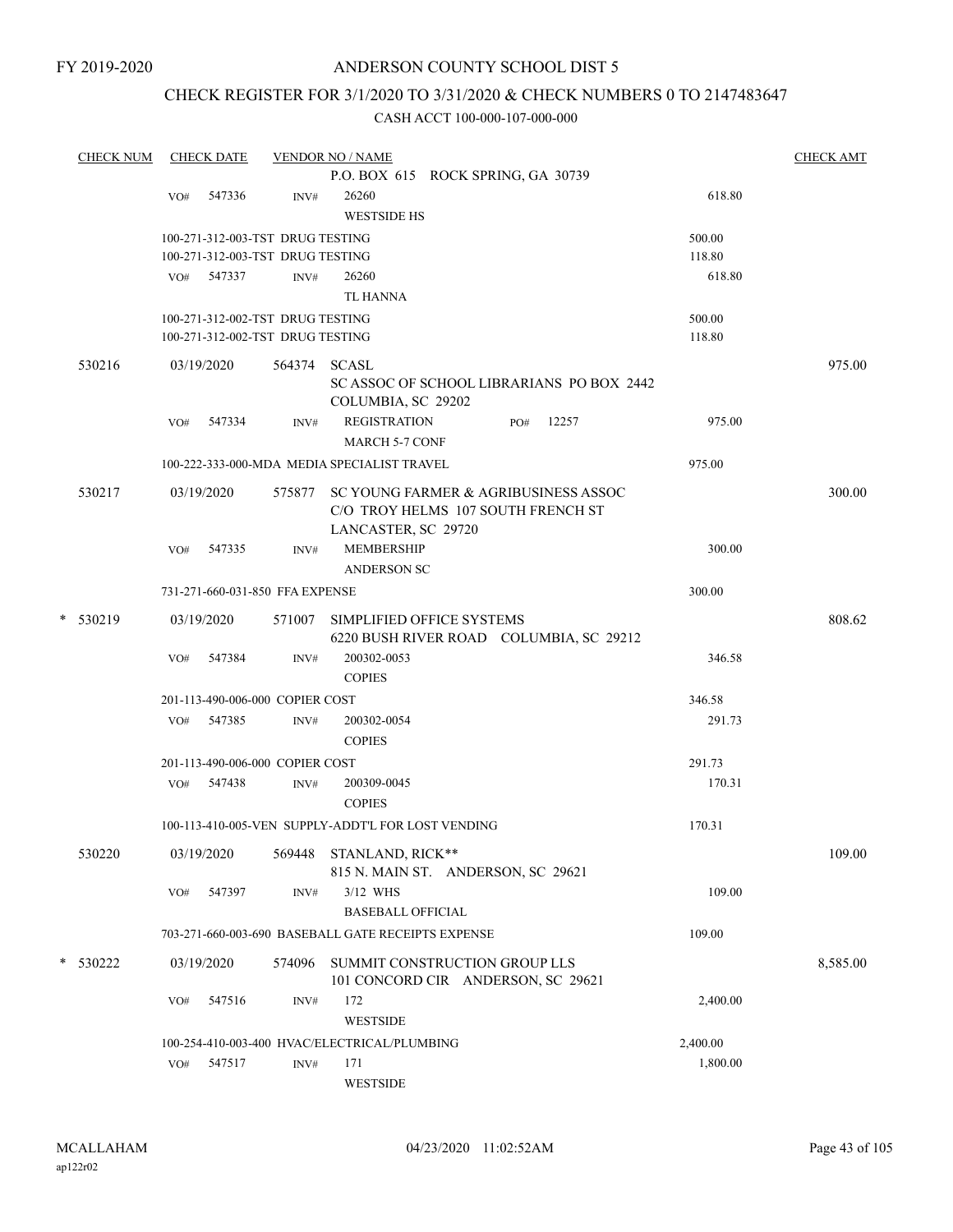## CHECK REGISTER FOR 3/1/2020 TO 3/31/2020 & CHECK NUMBERS 0 TO 2147483647

| <b>CHECK NUM</b> | <b>CHECK DATE</b>            |        | <b>VENDOR NO / NAME</b>                                                                                |          | <b>CHECK AMT</b> |
|------------------|------------------------------|--------|--------------------------------------------------------------------------------------------------------|----------|------------------|
|                  |                              |        | 100-254-410-003-400 HVAC/ELECTRICAL/PLUMBING                                                           | 1,800.00 |                  |
|                  | VO# 547518                   | INV#   | 174                                                                                                    | 1,900.00 |                  |
|                  |                              |        | TLH & WHS                                                                                              |          |                  |
|                  |                              |        | 505-271-540-002-BSC BASEBALL&SOFTBALL COMPLEX                                                          | 950.00   |                  |
|                  |                              |        | 505-271-540-003-BSC BASEBALL&SOFTBALL COMPLEX                                                          | 950.00   |                  |
|                  | 547519<br>VO#                | INV#   | 173                                                                                                    | 2,485.00 |                  |
|                  |                              |        | TLH & WHS                                                                                              |          |                  |
|                  |                              |        | 505-271-540-002-BSC BASEBALL&SOFTBALL COMPLEX                                                          | 1,242.50 |                  |
|                  |                              |        | 505-271-540-003-BSC BASEBALL&SOFTBALL COMPLEX                                                          | 1,242.50 |                  |
| 530223           | 03/19/2020                   | 563611 | THE GREENVILLE ZOO<br>150 CLEVELAND PARK DRIVE GREENVILLE, SC 29601                                    |          | 1,118.00         |
|                  | 547347<br>VO#                | INV#   | 2070                                                                                                   | 1,118.00 |                  |
|                  |                              |        | SOUTHWOOD                                                                                              |          |                  |
|                  |                              |        | 817-224-333-021-000 TRIPS AND CONFERENCES                                                              | 1,118.00 |                  |
| 530224           | 03/19/2020                   | 576122 | THERE IS HOPE COUNSELING, LLC<br>ROYCE V. MILLER 145 THOMAS GREEN BLVD, SUITE<br>210 CLEMSON, SC 29631 |          | 1,050.00         |
|                  | 547439<br>VO#                | INV#   | 161709                                                                                                 | 1,050.00 |                  |
|                  |                              |        | <b>MARCH 11 &amp; 13</b>                                                                               |          |                  |
|                  |                              |        | 237-128-313-002-000 STUDENT SERVICES/ COUNSELOR                                                        | 525.00   |                  |
|                  |                              |        | 237-128-313-003-000 STUDENT SERVICES/ COUNSELOR                                                        | 525.00   |                  |
|                  |                              |        |                                                                                                        |          |                  |
| 530225           | 03/19/2020                   | 572513 | UNITED LASER<br>P.O. BOX 6889 FLORENCE, SC 29501                                                       |          | 360.53           |
|                  | 547348<br>VO#                | INV#   | 195626<br><b>TONER</b>                                                                                 | 360.53   |                  |
|                  | 100-212-410-021-000 SUPPLIES |        |                                                                                                        | 360.53   |                  |
| 530226           | 03/19/2020                   | 573815 |                                                                                                        |          | 253.55           |
|                  |                              |        | UNITED REFRIGERATION, INC<br>PO BOX 740703 ATLANTA, GA 30374-0703                                      |          |                  |
|                  | VO#<br>547521                | INV#   | 72418619                                                                                               | 36.38    |                  |
|                  |                              |        | <b>SUPPLIES</b>                                                                                        |          |                  |
|                  |                              |        | 100-254-410-005-400 HVAC/ELECTRICAL/PLUMBING                                                           | 36.38    |                  |
|                  | 547522<br>VO#                | INV#   | 72291932                                                                                               | 115.82   |                  |
|                  |                              |        | <b>SUPPLIES</b>                                                                                        |          |                  |
|                  |                              |        | 100-254-410-020-400 HVAC/ELECTRICAL/PLUMBING                                                           | 115.82   |                  |
|                  | 547523<br>VO#                | INV#   | 72426504                                                                                               | 15.88    |                  |
|                  |                              |        | <b>SUPPLIES</b>                                                                                        |          |                  |
|                  |                              |        | 100-254-410-007-400 HVAC/ELECTRICAL/PLUMBING                                                           | 15.88    |                  |
|                  | VO# 547524                   | INV#   | 72480130                                                                                               | 65.25    |                  |
|                  |                              |        | <b>SUPPLIES</b>                                                                                        |          |                  |
|                  |                              |        | 100-254-410-000-001 MAINT. SUPPLIES-STRUCTURES                                                         | 65.25    |                  |
|                  | 547525<br>VO#                | INV#   | 72479295                                                                                               | 20.22    |                  |
|                  |                              |        | <b>SUPPLIES</b>                                                                                        |          |                  |
|                  |                              |        | 100-254-410-003-400 HVAC/ELECTRICAL/PLUMBING                                                           | 20.22    |                  |
|                  |                              |        |                                                                                                        |          |                  |
| * 530228         | 03/19/2020                   |        | 574511 VERIFIED SERVICES LTD, LLC                                                                      |          | 1,350.00         |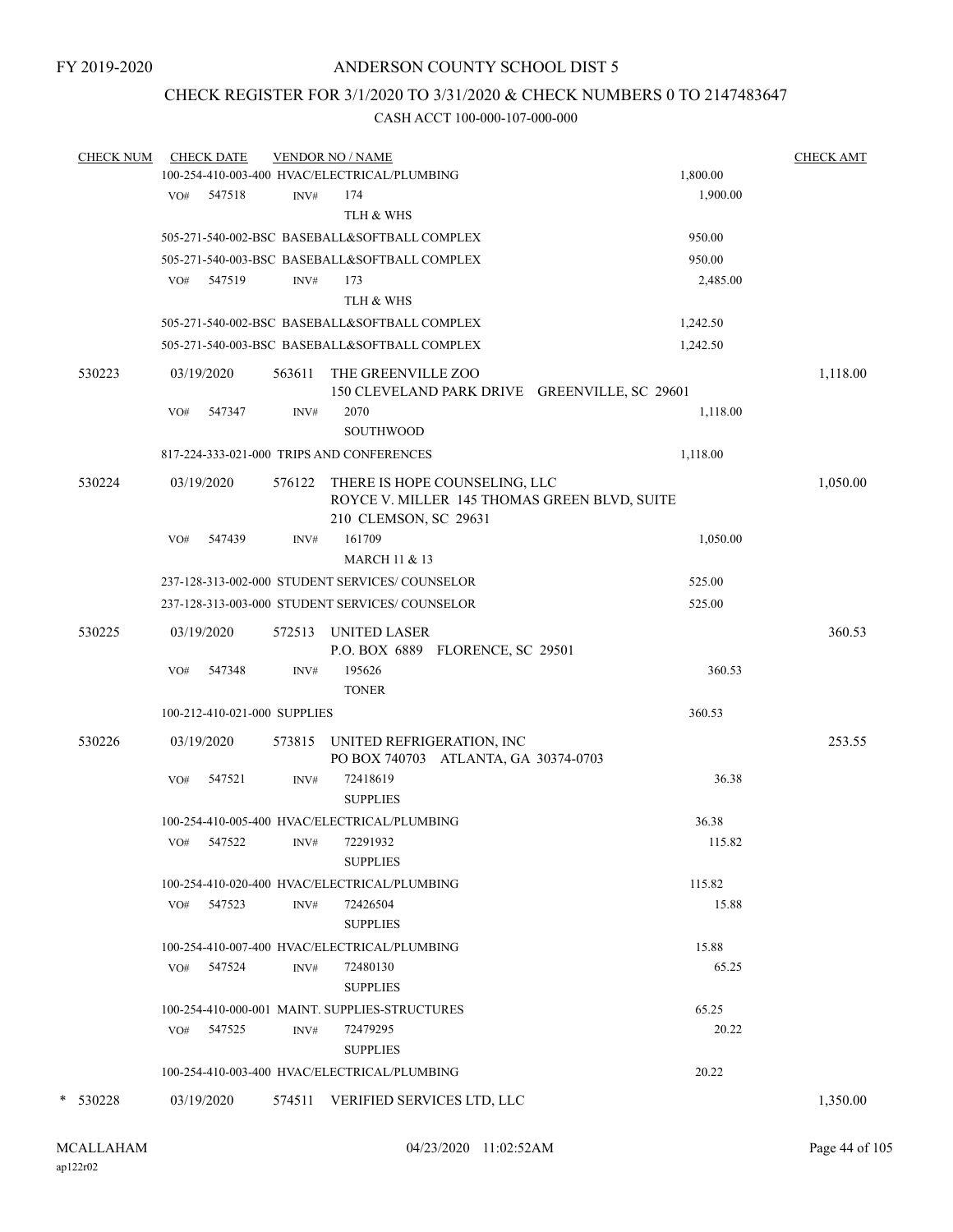## ANDERSON COUNTY SCHOOL DIST 5

## CHECK REGISTER FOR 3/1/2020 TO 3/31/2020 & CHECK NUMBERS 0 TO 2147483647

|        | <b>CHECK NUM</b> |     | <b>CHECK DATE</b> |                              | <b>VENDOR NO / NAME</b>                            |     |       |          | <b>CHECK AMT</b> |
|--------|------------------|-----|-------------------|------------------------------|----------------------------------------------------|-----|-------|----------|------------------|
|        |                  |     |                   |                              | 518 COUNTRY MDWS ANDERSON, SC 29626                |     |       |          |                  |
|        |                  | VO# | 547527            | INV#                         | VSSC180745                                         |     |       | 450.00   |                  |
|        |                  |     |                   |                              | <b>MIDWAY REPAIR</b>                               |     |       |          |                  |
|        |                  |     |                   |                              | 100-254-323-017-001 CONTRACTED SERVICES            |     |       | 450.00   |                  |
|        |                  | VO# | 547528            | INV#                         | VSSC180748                                         |     |       | 900.00   |                  |
|        |                  |     |                   |                              | <b>NEVITT FOREST</b>                               |     |       |          |                  |
|        |                  |     |                   |                              | 100-254-323-012-001 CONTRACTED SERVICES            |     |       | 900.00   |                  |
| $\ast$ | 530230           |     | 03/19/2020        |                              | 524353 WAL-MART COMMUNITY/GEMB                     |     |       |          | 124.21           |
|        |                  |     |                   |                              | POBOX 530934 ATT: ACCOUNTS RECEIVABLE              |     |       |          |                  |
|        |                  |     |                   |                              | ATLANTA, GA 30353-0934                             |     |       |          |                  |
|        |                  | VO# | 547440            | INV#                         | 1016 1838                                          |     |       | 124.21   |                  |
|        |                  |     |                   |                              | <b>MIDWAY ELEM</b>                                 |     |       |          |                  |
|        |                  |     |                   |                              | 717-190-660-017-201 MISCELLANEOUS EXPENSE          |     |       | 124.21   |                  |
|        | 530231           |     | 03/19/2020        |                              | 524353 WAL-MART COMMUNITY/GEMB                     |     |       |          | 3,106.83         |
|        |                  |     |                   |                              | POBOX 530934 ATT: ACCOUNTS RECEIVABLE              |     |       |          |                  |
|        |                  |     |                   |                              | ATLANTA, GA 30353-0934                             |     |       |          |                  |
|        |                  | VO# | 547349            | INV#                         | 2021 5314                                          |     |       | 3,106.83 |                  |
|        |                  |     |                   |                              | <b>ROBERT ANDERSON</b>                             |     |       |          |                  |
|        |                  |     |                   | 100-113-410-006-000 SUPPLIES |                                                    |     |       | 88.37    |                  |
|        |                  |     |                   |                              | 100-113-410-006-VEN SUPPLY-ADDT'L FOR LOST VENDING |     |       | 619.07   |                  |
|        |                  |     |                   |                              | 706-271-660-006-411 MISCELLANEOUS EXPENSE          |     |       | 371.18   |                  |
|        |                  |     |                   |                              |                                                    |     |       |          |                  |
|        |                  |     |                   |                              | 706-271-660-006-666 CONCESSIONS EXPENSE            |     |       | 2,028.21 |                  |
|        | 530232           |     | 03/19/2020        |                              | 573864 WELLS FARGO VENDOR FIN SERV                 |     |       |          | 369.15           |
|        |                  |     |                   |                              | PO BOX 105710 ATLANTA, GA 30348-5710               |     |       |          |                  |
|        |                  | VO# | 547441            | INV#                         | 5009563453                                         |     |       | 369.15   |                  |
|        |                  |     |                   |                              | <b>COPIER</b>                                      |     |       |          |                  |
|        |                  |     |                   |                              | 100-113-410-020-VEN SUPPLY-ADDT'L FOR LOST VENDING |     |       | 369.15   |                  |
|        | 530233           |     | 03/19/2020        | 576433                       | WILLIAM D GILBERT                                  |     |       |          | 740.44           |
|        |                  |     |                   |                              | SLM CORPORATION INC 705 NORTH MAIN ST              |     |       |          |                  |
|        |                  |     |                   |                              | BELTON, SC 29627                                   |     |       |          |                  |
|        |                  | VO# | 547339            | INV#                         | 0044365                                            | PO# | 12354 | 740.44   |                  |
|        |                  |     |                   |                              | <b>CARTS</b>                                       |     |       |          |                  |
|        |                  |     |                   |                              | 505-271-540-002-BSC BASEBALL&SOFTBALL COMPLEX      |     |       | 740.44   |                  |
|        | 530234           |     | 03/19/2020        |                              | 570117 WOOTEN, STANLEY**                           |     |       |          | 113.60           |
|        |                  |     |                   |                              | 13 COKER CIRCLE WILLIAMSTON, SC 29697              |     |       |          |                  |
|        |                  | VO# | 547396            | INV#                         | 3/12 WHS                                           |     |       | 113.60   |                  |
|        |                  |     |                   |                              | SOFTBALL OFFICIAL                                  |     |       |          |                  |
|        |                  |     |                   |                              | 703-271-660-003-686 SOFTBALL GATE RECEIPTS EXPENSE |     |       | 113.60   |                  |
|        | 530235           |     | 03/26/2020        |                              | 576412 AMAZON CAPITAL SERVICES                     |     |       |          | 6,983.44         |
|        |                  |     |                   |                              | PO BOX 035184 SEATTLE, WA 98124-5184               |     |       |          |                  |
|        |                  | VO# | 547540            | INV#                         | 1TDKGF44Q4K9                                       | PO# | 12433 | 63.09    |                  |
|        |                  |     |                   |                              | <b>SUPPLIES</b>                                    |     |       |          |                  |
|        |                  |     |                   |                              | 207-116-410-020-001 SUPPLIES AND MATERIALS         |     |       | 63.09    |                  |
|        |                  |     | VO# 547541        | INV#                         | <b>PURCHASES</b>                                   | PO# | 12423 | 397.84   |                  |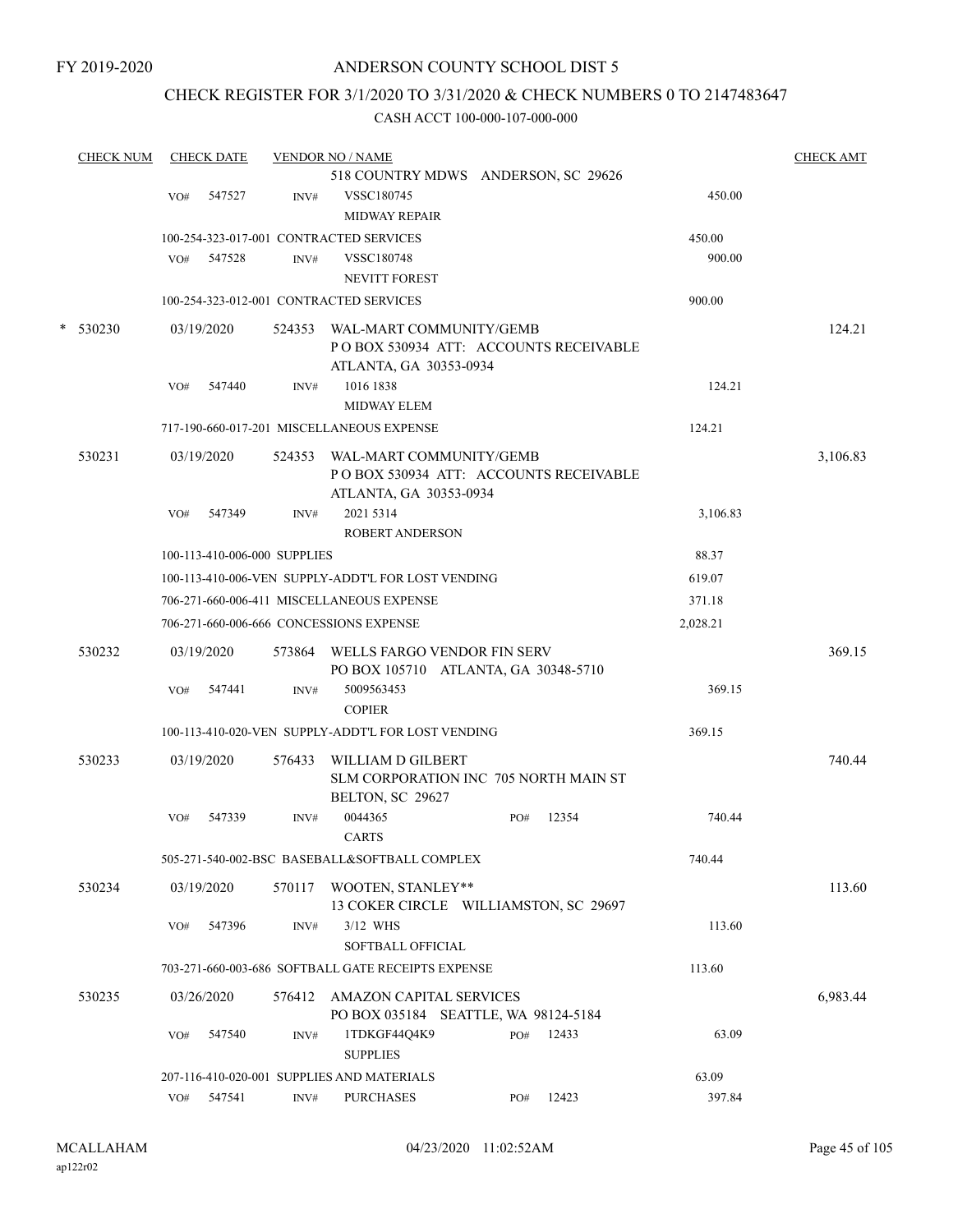## ANDERSON COUNTY SCHOOL DIST 5

## CHECK REGISTER FOR 3/1/2020 TO 3/31/2020 & CHECK NUMBERS 0 TO 2147483647

| <b>CHECK NUM</b> | <b>CHECK DATE</b>                             | <b>VENDOR NO / NAME</b> |                                                                                        |     |       |           | <b>CHECK AMT</b> |
|------------------|-----------------------------------------------|-------------------------|----------------------------------------------------------------------------------------|-----|-------|-----------|------------------|
|                  |                                               |                         | <b>SUPPLIES</b>                                                                        |     |       |           |                  |
|                  | 395-212-410-000-000 SUPPLIES AND MATERIALS    |                         |                                                                                        |     |       | 245.34    |                  |
|                  | 395-212-410-000-000 SUPPLIES AND MATERIALS    |                         |                                                                                        |     |       | 152.50    |                  |
|                  | VO# 547542                                    | INV#                    | A2QG7V7TDJIMYY<br><b>PURCHASES</b>                                                     |     |       | 6,522.51  |                  |
|                  | 100-112-410-007-BUD SUPPLIES                  |                         |                                                                                        |     |       | 1,733.20  |                  |
|                  | 201-112-410-010-000 SUPPLIES                  |                         |                                                                                        |     |       | 368.70    |                  |
|                  | 201-112-410-012-000 SUPPLIES AND MATERIALS    |                         |                                                                                        |     |       | 160.20    |                  |
|                  |                                               |                         | 702-271-660-002-663 ATHLETIC GENERAL EXPENSE                                           |     |       | 46.00     |                  |
|                  |                                               |                         | 702-271-660-002-797 STUDENT RUN BUSINESS EXPENSE                                       |     |       | 27.39     |                  |
|                  |                                               |                         | 703-271-660-003-410 GENERAL ADMINISTRATION EXPENSE                                     |     |       | 138.68    |                  |
|                  | 705-271-660-005-411 MISCELLANEOUS EXPENSE     |                         |                                                                                        |     |       | 288.24    |                  |
|                  |                                               |                         | 705-271-660-005-582 JEKYLL ISLAND TRIP EXPENSE                                         |     |       | 87.37     |                  |
|                  | 705-271-660-005-586 FIELD TRIPS- GR.7 EXPENSE |                         |                                                                                        |     |       | 47.40     |                  |
|                  | 705-271-660-005-600 ART CLUB EXPENSE          |                         |                                                                                        |     |       | 235.75    |                  |
|                  | 705-271-660-005-600 ART CLUB EXPENSE          |                         |                                                                                        |     |       | 83.39     |                  |
|                  | 706-271-660-006-600 ART CLUB EXPENSE          |                         |                                                                                        |     |       | 268.78    |                  |
|                  | 706-271-660-006-600 ART CLUB EXPENSE          |                         |                                                                                        |     |       | $-40.13$  |                  |
|                  | 707-190-660-007-305 LIBRARY EXPENSE           |                         |                                                                                        |     |       | 489.12    |                  |
|                  | 708-271-660-008-201 MISCELLANEOUS EXPENSE     |                         |                                                                                        |     |       | 64.65     |                  |
|                  | 709-271-660-009-201 MISCELLANEOUS EXPENSE     |                         |                                                                                        |     |       | 410.66    |                  |
|                  | 712-271-660-012-305 LIBRARY EXPENSE           |                         |                                                                                        |     |       | 66.23     |                  |
|                  | 713-271-660-013-201 MISCELLANEOUS EXPENSE     |                         |                                                                                        |     |       | 790.40    |                  |
|                  | 716-271-660-016-201 MISCELLANEOUS EXPENSE     |                         |                                                                                        |     |       | 111.00    |                  |
|                  | 717-190-660-017-314 LEGO LEAGUE EXPENSE       |                         |                                                                                        |     |       | 116.36    |                  |
|                  |                                               |                         | 720-271-660-020-493 SCHOOL/CLASS DONATIONS EXPENSE                                     |     |       | 247.59    |                  |
|                  | 721-190-660-021-411 MISCELLANEOUS EXPENSE     |                         |                                                                                        |     |       | 152.07    |                  |
|                  |                                               |                         | 723-190-660-023-911 MISCELLANEOUS- ADULT ED EXPENSE                                    |     |       | 267.93    |                  |
|                  | 731-271-660-031-860 HEALTH SCIENCE EXPENSE    |                         |                                                                                        |     |       | 105.93    |                  |
|                  |                                               |                         | 731-271-660-031-861 NETWORKING CLASS EXPENSE                                           |     |       | 162.54    |                  |
|                  | 852-252-410-000-000 SUPPLIES                  |                         |                                                                                        |     |       | 59.90     |                  |
|                  | 871-113-410-000-000 SUPPLIES AND MATERIALS    |                         |                                                                                        |     |       | 33.16     |                  |
| $* 530237$       | 03/26/2020                                    | 112250                  | ANDERSON COUNTY FINANCE DEPT<br>POBOX 8002 ATT: ALEX MCLEES ANDERSON, SC<br>29622-8002 |     |       |           | 98,504.77        |
|                  | 547577<br>VO#                                 | INV#                    | <b>FEB 2020</b><br><b>RESOURCE OFFICERS</b>                                            | PO# | 11450 | 91,505.98 |                  |
|                  |                                               |                         | 100-258-312-000-000 CONTRACTED SERVICES - RESOURCE OFFR                                |     |       | 91,505.98 |                  |
|                  | VO# 547578                                    | INV#                    | <b>FEB 2020</b>                                                                        | PO# | 11451 | 6,998.79  |                  |
|                  |                                               |                         | <b>AIT OFFICER</b>                                                                     |     |       |           |                  |
|                  | 131-258-312-031-000 SECURITY CONTRACT - SRO   |                         |                                                                                        |     |       | 6,998.79  |                  |
| 530238           | 03/26/2020                                    | 568170                  | <b>ANDERSON UNIVERSITY</b><br>316 BOULEVARD ANDERSON, SC 29621                         |     |       |           | 6,000.00         |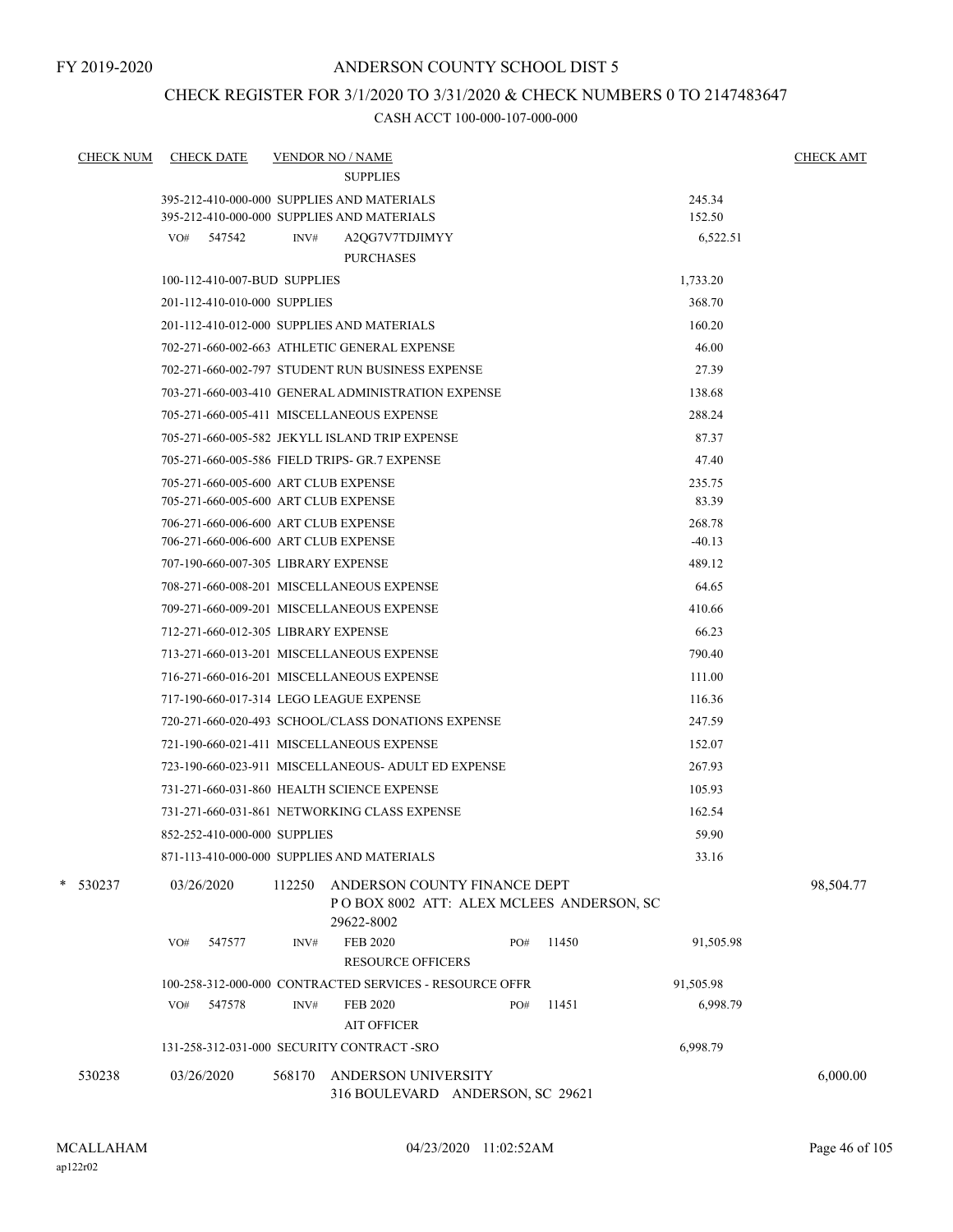## CHECK REGISTER FOR 3/1/2020 TO 3/31/2020 & CHECK NUMBERS 0 TO 2147483647

|   | <b>CHECK NUM</b> |     | <b>CHECK DATE</b>              |        | <b>VENDOR NO / NAME</b>                                                                              |     |       |          | <b>CHECK AMT</b> |
|---|------------------|-----|--------------------------------|--------|------------------------------------------------------------------------------------------------------|-----|-------|----------|------------------|
|   |                  | VO# | 547580                         | INV#   | <b>TL HANNA</b><br><b>SPRING 2020</b>                                                                | PO# | 12497 | 6,000.00 |                  |
|   |                  |     |                                |        | 100-221-312-000-DCC PS- DUAL CREDIT CLASS                                                            |     |       | 6,000.00 |                  |
|   | 530239           |     | 03/26/2020                     | 566585 | <b>BANK OF AMERICA</b><br>PO BOX 15731 ATT: ACCOUNTS RECEIVABLE<br>WILMINGTON, DE 19886-5731         |     |       |          | 1,488.85         |
|   |                  | VO# | 547581                         | INV#   | <b>JAN 26-FEB 25</b><br><b>PURCHASES</b>                                                             |     |       | 1,488.85 |                  |
|   |                  |     | 131-254-410-031-000 SUPPLIES   |        |                                                                                                      |     |       | 144.44   |                  |
|   |                  |     |                                |        | 201-112-410-007-000 SUPPLIES AND MATERIALS                                                           |     |       | 428.00   |                  |
|   |                  |     |                                |        | 232-360-490-000-000 OTHER SUPPLIES (SUPPLEMENTAL)                                                    |     |       | 916.41   |                  |
|   | 530240           |     | 03/26/2020                     | 563453 | <b>B&amp;H PHOTO-VIDEO</b><br>P.O. BOX 28072 REMITTANCE PROCESSING CENTER<br>NEW YORK, NY 10087-8072 |     |       |          | 674.09           |
|   |                  | VO# | 547582                         | INV#   | 169011479<br><b>SUPPLIES</b>                                                                         | PO# | 12465 | 674.09   |                  |
|   |                  |     |                                |        | 329-115-410-031-000 SUPPLIES-STATE EQUIPMENT                                                         |     |       | 674.09   |                  |
|   | 530241           |     | 03/26/2020                     |        | 152495 CAMCOR, INC<br>POBOX 1899 ATT: ACCOUNTS RECEIVABLE<br>BURLINGTON, NC 27216-1899               |     |       |          | 205.86           |
|   |                  | VO# | 547584                         | INV#   | 2490626<br><b>HEADPHONES</b>                                                                         | PO# | 12479 | 205.86   |                  |
|   |                  |     |                                |        | 100-221-410-013-TST SUPPLIES-TESTING                                                                 |     |       | 205.86   |                  |
| * | 530243           |     | 03/26/2020                     | 156900 | CAROLINA PRODUCE COMPANY<br>POBOX 3849 ATT: ACCOUNTS RECEIVABLE<br>ANDERSON, SC 29622                |     |       |          | 3,405.50         |
|   |                  | VO# | 547585                         | INV#   | 907766 FFV<br><b>NEVITT FOREST</b>                                                                   |     |       | 1,653.50 |                  |
|   |                  |     | 600-256-460-012-FFV FOOD-FFVP  |        |                                                                                                      |     |       | 1,653.50 |                  |
|   |                  | VO# | 547586                         | INV#   | 907758 FFV<br><b>VARENNES</b>                                                                        |     |       | 789.50   |                  |
|   |                  |     | 600-256-460-016-FFV FOOD-FFVP  |        |                                                                                                      |     |       | 789.50   |                  |
|   |                  | VO# | 547587                         | INV#   | 907732 FFV<br><b>HOMELAND PARK</b>                                                                   |     |       | 962.50   |                  |
|   |                  |     | 600-256-460-011-FFV FOOD- FFVP |        |                                                                                                      |     |       | 962.50   |                  |
|   | 530244           |     | 03/26/2020                     | 160602 | CDW GOVERNMENT<br>75 REMITTANCE DRIVE SUITE 1515 ATT:<br>ACCOUNTS RECEIVABLE CHICAGO, IL 60675-1515  |     |       |          | 1,366.39         |
|   |                  | VO# | 547594                         | INV#   | XDX6280<br><b>PRINTER</b>                                                                            |     |       | 577.80   |                  |
|   |                  |     | 100-271-410-002-000 SUPPLIES   |        |                                                                                                      |     |       | 577.80   |                  |
|   |                  | VO# | 547595                         | INV#   | XDX6282<br><b>TONER</b>                                                                              |     |       | 788.59   |                  |
|   |                  |     | 100-271-410-002-000 SUPPLIES   |        |                                                                                                      |     |       | 788.59   |                  |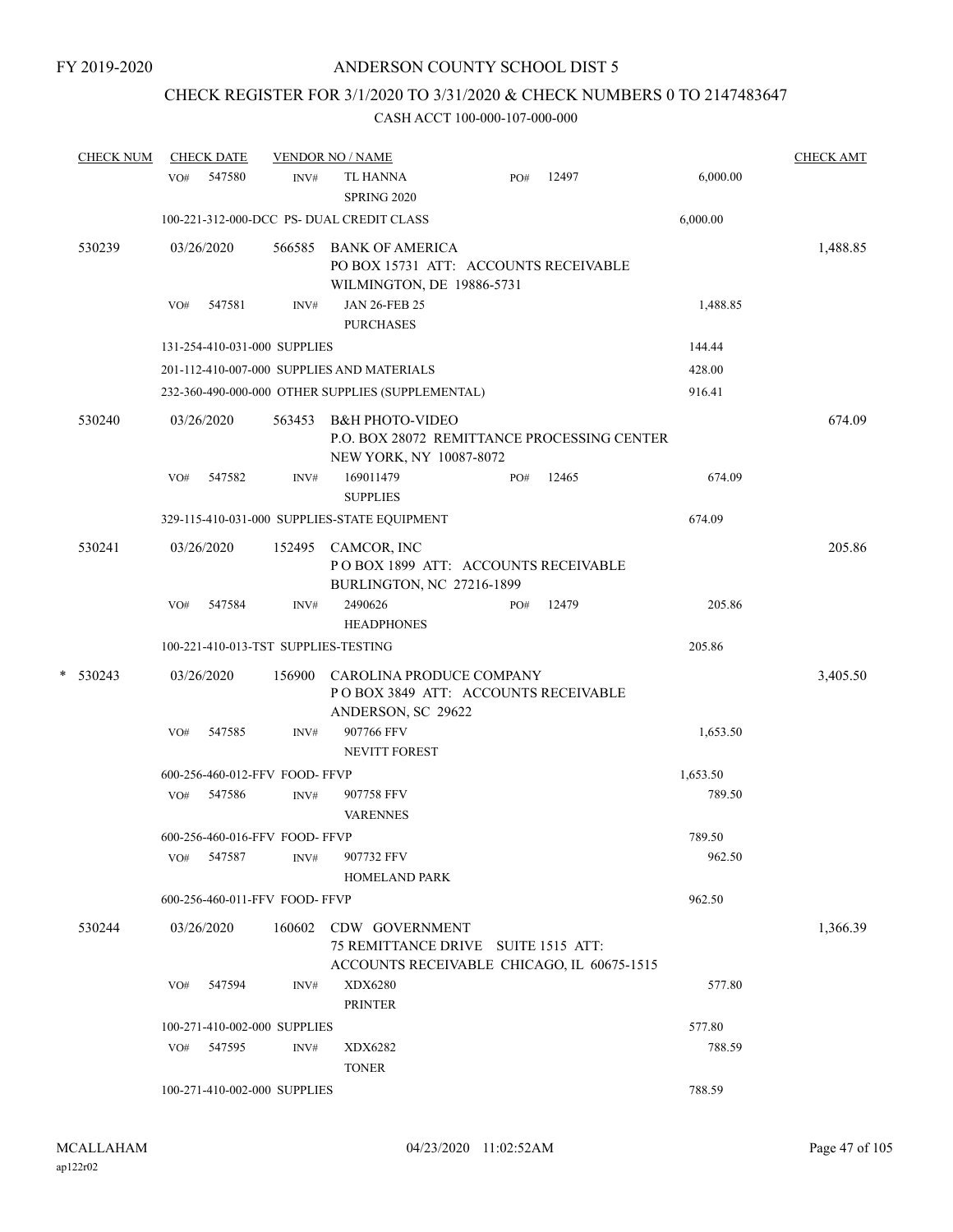# CHECK REGISTER FOR 3/1/2020 TO 3/31/2020 & CHECK NUMBERS 0 TO 2147483647

| <b>CHECK NUM</b> | <b>CHECK DATE</b>                        |        | <b>VENDOR NO / NAME</b>                                         |     |           |          |          |  |
|------------------|------------------------------------------|--------|-----------------------------------------------------------------|-----|-----------|----------|----------|--|
| 530245           | 03/26/2020                               |        | 566288 CES CITY ELECTRIC SUPPLY                                 |     |           |          | 203.30   |  |
|                  |                                          |        | PO BOX 131811 DALLAS, TX 75313                                  |     |           |          |          |  |
|                  | 547593<br>VO#                            | INV#   | 151657                                                          |     |           | 203.30   |          |  |
|                  |                                          |        | <b>SUPPLIES</b>                                                 |     |           |          |          |  |
|                  | 100-254-410-000-400 HVAC SUPPLIES        |        |                                                                 |     |           | 203.30   |          |  |
| 530246           | 03/26/2020                               |        | 576326 C & F MECHANICAL CORP                                    |     |           |          | 135.00   |  |
|                  |                                          |        | 450 HORSESHOE BEND ANDERSON, SC 29625                           |     |           |          |          |  |
|                  | 547590<br>VO#                            | INV#   | 2127<br><b>BRACKET</b>                                          |     |           | 135.00   |          |  |
|                  | 600-256-323-003-000 REPAIRS TO EQUIPMENT |        |                                                                 |     |           | 135.00   |          |  |
|                  |                                          |        |                                                                 |     |           |          |          |  |
| 530247           | 03/26/2020                               |        | 572942 CROMER, AIMEE**<br>1018 THORNEHILL DR ANDERSON, SC 29621 |     |           |          | 181.90   |  |
|                  | 547597<br>VO#                            | INV#   | <b>BEGONIAS</b>                                                 |     |           | 181.90   |          |  |
|                  |                                          |        | <b>MCCANTS</b>                                                  |     |           |          |          |  |
|                  |                                          |        | 705-271-660-005-411 MISCELLANEOUS EXPENSE                       |     |           | 181.90   |          |  |
| 530248           | 03/26/2020                               | 576399 | DAVIS, JOHN**                                                   |     |           |          | 6,110.93 |  |
|                  |                                          |        | DAVIS PLUMBING & SEWAGE PO BOX 1473 IVA, SC<br>29655            |     |           |          |          |  |
|                  | 547599<br>VO#                            | INV#   | 8525                                                            | PO# | 12476     | 6,110.93 |          |  |
|                  |                                          |        | AIT                                                             |     |           |          |          |  |
|                  | 515-253-520-031-CAR CAREER CENTER        |        |                                                                 |     |           | 6,110.93 |          |  |
| 530249           | 03/26/2020                               |        | 573955 DEANNA C. JUMP                                           |     |           |          | 1,150.00 |  |
|                  |                                          |        | 13973 REAMS ROAD WINDERMERE, FL 34786                           |     |           |          |          |  |
|                  | 547620<br>VO#                            | INV#   | <b>FEB 27</b>                                                   | PO# | 12442     | 1,150.00 |          |  |
|                  |                                          |        | <b>CENTERVILLE ELEM</b>                                         |     |           |          |          |  |
|                  |                                          |        | 201-224-333-007-000 TRIPS AND CONFERENCES                       |     |           | 1,150.00 |          |  |
| 530250           | 03/26/2020                               | 567489 | DE LAGE LANDEN                                                  |     |           |          | 421.58   |  |
|                  | 547602                                   |        | POBOX 41602 PHILADELPHIA, PA 19101-1602<br>67440924             |     | 11346     | 156.22   |          |  |
|                  | VO#                                      | INV#   | <b>COPIER</b>                                                   | PO# |           |          |          |  |
|                  | 100-113-410-009-000 SUPPLIES             |        |                                                                 |     |           | 156.22   |          |  |
|                  | VO# 547603                               | INV#   | 67395472                                                        |     | PO# 11249 | 265.36   |          |  |
|                  |                                          |        | <b>COPIER</b>                                                   |     |           |          |          |  |
|                  | 100-113-410-017-000 SUPPLIES             |        |                                                                 |     |           | 265.36   |          |  |
| 530251           | 03/26/2020                               | 198651 | DELL MARKETING LP                                               |     |           |          | 1,025.23 |  |
|                  |                                          |        | POBOX 534118 ATT: ACCOUNTS RECEIVABLE<br>ATLANTA, GA 30353-4118 |     |           |          |          |  |
|                  | 547600<br>VO#                            | INV#   | 10380934120                                                     | PO# | 12463     | 281.58   |          |  |
|                  |                                          |        | <b>TONER</b>                                                    |     |           |          |          |  |
|                  | 100-264-410-000-000 SUPPLIES             |        |                                                                 |     |           | 281.58   |          |  |
|                  | 547601<br>VO#                            | INV#   | 10379370232                                                     | PO# | 12161     | 743.65   |          |  |
|                  |                                          |        | <b>CHARGING CART</b>                                            |     |           |          |          |  |
|                  |                                          |        | 329-115-410-031-000 SUPPLIES-STATE EQUIPMENT                    |     |           | 743.65   |          |  |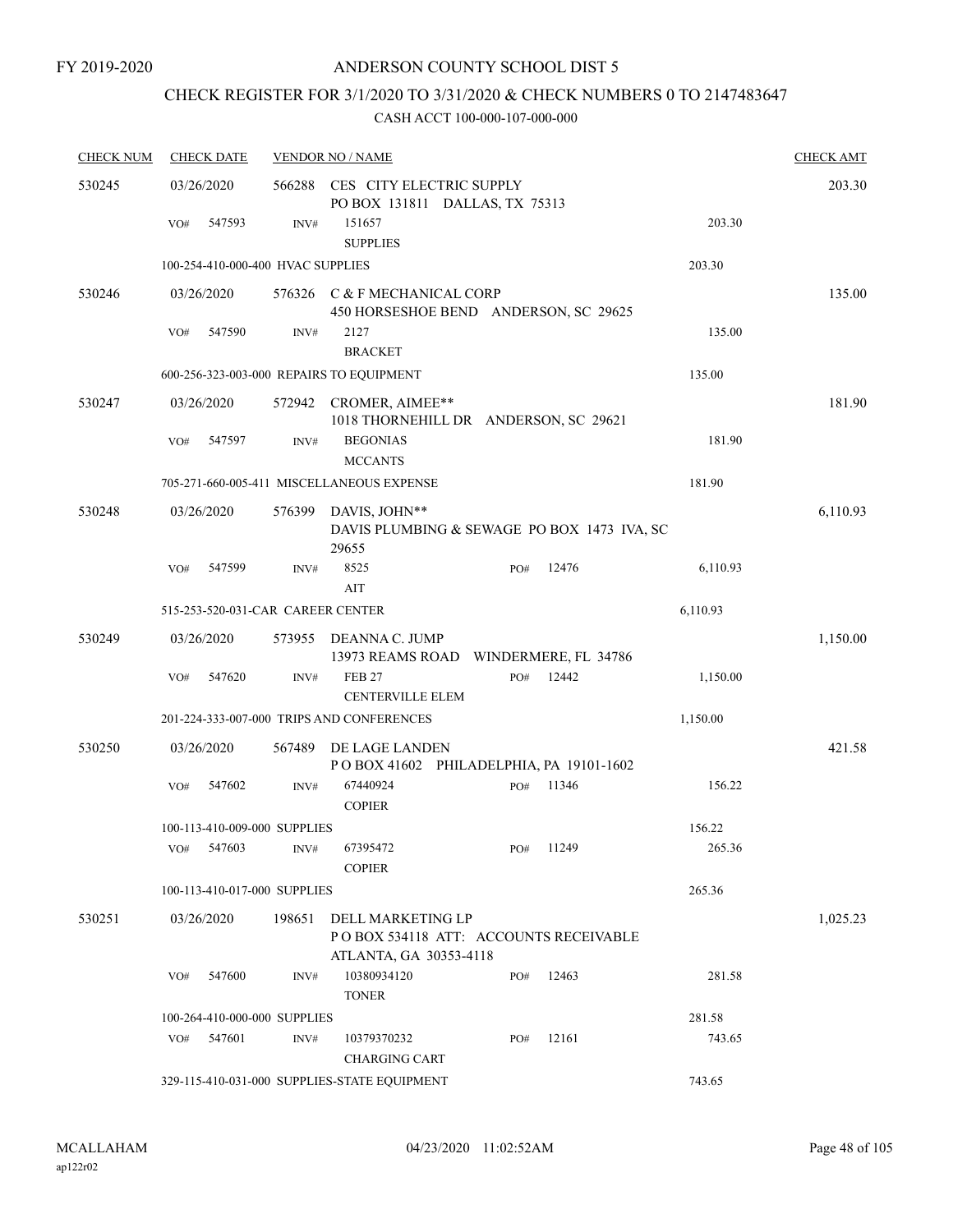## ANDERSON COUNTY SCHOOL DIST 5

## CHECK REGISTER FOR 3/1/2020 TO 3/31/2020 & CHECK NUMBERS 0 TO 2147483647

| <b>CHECK NUM</b> | <b>CHECK DATE</b>                        |        | <b>VENDOR NO / NAME</b>                                                                                        | <b>CHECK AMT</b> |
|------------------|------------------------------------------|--------|----------------------------------------------------------------------------------------------------------------|------------------|
| 530252           | 03/26/2020                               | 575808 | DUE SOUTH COFFEE ROASTERS<br>1320 HAMPTON AVE. EXT. UNIT 4B GREENVILLE, SC<br>29601                            | 145.37           |
|                  | 547604<br>VO#                            | INV#   | R3219<br>145.37<br><b>COFFEE SUPPLIES</b>                                                                      |                  |
|                  | 631-256-460-031-000 PURCHASED FOOD       |        | 145.37                                                                                                         |                  |
| $*$ 530254       | 03/26/2020                               |        | 576345 GO TO GUYS FLOORING LLC<br>1649 WHEAT STREET SUMTER, SC 29150                                           | 7,856.00         |
|                  | 547614<br>VO#                            | INV#   | PO 12378<br>12378<br>7,856.00<br>PO#                                                                           |                  |
|                  |                                          |        | <b>CONCORD ELEM</b>                                                                                            |                  |
|                  |                                          |        | 100-254-323-009-RES RESTROOM RENOVATIONS<br>7,856.00                                                           |                  |
| 530255           | 03/26/2020                               |        | 569372 GREAT AMERICA LEASING CORP<br>PO BOX 660831 ATT: ACCOUNTS RECEIVABLE<br>DALLAS, TX 75266-0831           | 119.84           |
|                  | 547615<br>VO#                            | INV#   | 26657755<br>11247<br>119.84<br>PO#<br><b>COPIER</b>                                                            |                  |
|                  | 100-113-410-005-000 SUPPLIES             |        | 119.84                                                                                                         |                  |
| 530256           | 03/26/2020                               |        | 575096 HOPE KING TEACHING RESOURCES INC<br>1021 MOORHEAD PLACE PENDLETON, SC 29670                             | 4,025.00         |
|                  | 547621<br>VO#                            | INV#   | 2/27 & 3/3<br>12443<br>PO#<br>4,025.00<br><b>CENTERVILLE ELEM</b>                                              |                  |
|                  |                                          |        | 201-224-333-007-000 TRIPS AND CONFERENCES<br>2,875.00<br>201-224-333-007-000 TRIPS AND CONFERENCES<br>1,150.00 |                  |
| $*$ 530258       | 03/26/2020                               |        | 329401 LOWES BUSINESS ACCOUNT<br>PO BOX 530954 CREDIT SERVICES ATLANTA, GA<br>30353-0954                       | 781.61           |
|                  | 547623<br>VO#                            | INV#   | 4309542<br>781.61<br><b>PURCHASES</b>                                                                          |                  |
|                  | 131-115-410-031-000 SUPPLIES             |        | 78.88                                                                                                          |                  |
|                  | 329-115-410-000-0CO SUPPLIES-STATE (C/O) |        | 702.73                                                                                                         |                  |
| $*$ 530260       | 03/26/2020                               |        | 576277 MENDEZ, KIYA**<br>285 JETER RD GILBERT, SC 29054                                                        | 110.00           |
|                  | 547558<br>VO#                            | INV#   | 110.00<br>$2/25 - 3/5$<br><b>AIT INTERNSHIP</b>                                                                |                  |
|                  | 131-115-312-031-000 PURCHASED SERVICES   |        | 110.00                                                                                                         |                  |
| 530261           | 03/26/2020                               | 576088 | PACK STEEL SUPPLY LLC<br>PORTER CAPITAL CORPORATION PO BOX 12105<br>BIRMINGHAM, AL 35202                       | 869.24           |
|                  | 547656<br>VO#                            | INV#   | 3811<br>12420<br>869.24<br>PO#<br><b>SUPPLIES</b>                                                              |                  |
|                  |                                          |        | 329-115-410-031-000 SUPPLIES-STATE EQUIPMENT<br>869.24                                                         |                  |
| 530262           | 03/26/2020                               | 563653 | PITNEY BOWES GLOBAL FINANCIAL SVCS<br>POBOX 371896 ATT: ACCOUNTS RECEIVABLE<br>PITTSBURGH, PA 15250-7896       | 520.99           |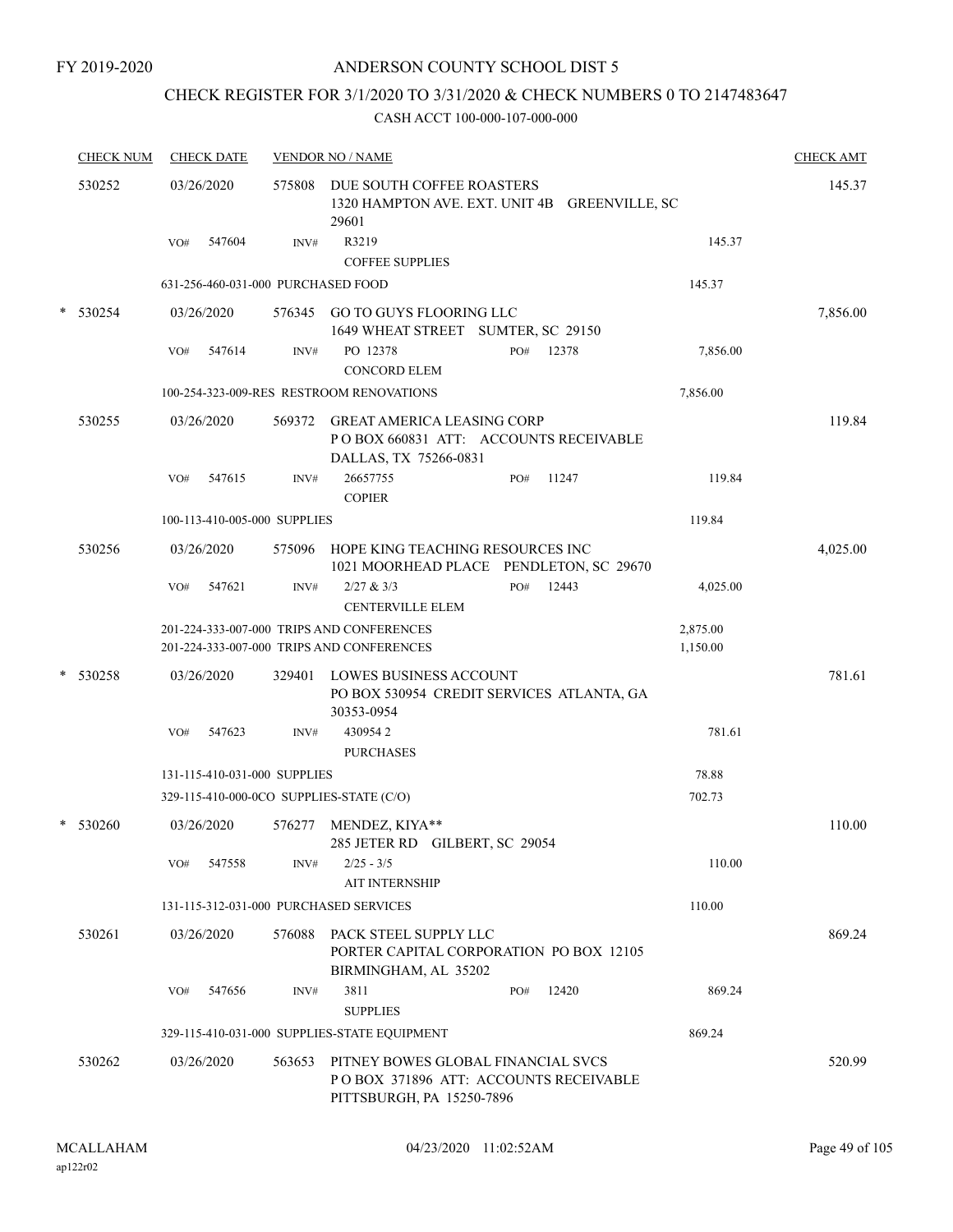## CHECK REGISTER FOR 3/1/2020 TO 3/31/2020 & CHECK NUMBERS 0 TO 2147483647

|   | <b>CHECK NUM</b> |     | <b>CHECK DATE</b> |                                   | <b>VENDOR NO / NAME</b>                                                                    |     |       |          | <b>CHECK AMT</b> |
|---|------------------|-----|-------------------|-----------------------------------|--------------------------------------------------------------------------------------------|-----|-------|----------|------------------|
|   |                  | VO# | 547654            | INV#                              | 0619-9164<br><b>POSTAGE</b>                                                                |     |       | 520.99   |                  |
|   |                  |     |                   |                                   | 100-113-410-006-VEN SUPPLY-ADDT'L FOR LOST VENDING                                         |     |       | 520.99   |                  |
|   | 530263           |     | 03/26/2020        |                                   | 571253 POCKET NURSE<br>P.O. BOX 644898 PITTSBURGH, PA 15264-4898                           |     |       |          | 158.71           |
|   |                  | VO# | 547655            | INV#                              | 1143638-1<br><b>SUPPLIES</b>                                                               | PO# | 12403 | 158.71   |                  |
|   |                  |     |                   |                                   | 329-115-410-031-000 SUPPLIES-STATE EQUIPMENT                                               |     |       | 158.71   |                  |
| * | 530266           |     | 03/26/2020        | 569520                            | SHI INTERNATIONAL CORP<br>POBOX 952121 ATT: ACCOUNTS RECEIVABLE<br>DALLAS, TX 75395-2121   |     |       |          | 246.98           |
|   |                  | VO# | 547675            | INV#                              | B11412742<br>CUST #1059746                                                                 | PO# | 12390 | 246.98   |                  |
|   |                  |     |                   |                                   | 329-114-410-000-0CO SUPPLIES-STATE (C/O)                                                   |     |       | 246.98   |                  |
|   | 530267           |     | 03/26/2020        | 572801                            | <b>SWEETWATER</b><br>5501 US HIGHWAY 30 W FORT WAYNE, IN 46818                             |     |       |          | 1,283.99         |
|   |                  | VO# | 547676            | INV#                              | 22122561<br>CUST #6843733                                                                  |     |       | 1,283.99 |                  |
|   |                  |     |                   | 100-114-410-002-BUD SUPPLIES      |                                                                                            |     |       | 1,283.99 |                  |
|   | 530268           |     | 03/26/2020        | 575821                            | TWC SERVICES INC<br>PO BOX 1612 DES MOINES, IA 50306                                       |     |       |          | 1,635.64         |
|   |                  | VO# | 547677            | INV#                              | 6333993-1<br><b>NORTH POINTE</b>                                                           |     |       | 378.25   |                  |
|   |                  |     |                   |                                   | 600-256-323-013-000 REPAIRS TO EQUIPMENT                                                   |     |       | 378.25   |                  |
|   |                  |     | VO# 547678        | INV#                              | 9029546-1<br><b>NORTH POINTE</b>                                                           |     |       | 1,257.39 |                  |
|   |                  |     |                   |                                   | 600-256-323-013-000 REPAIRS TO EQUIPMENT                                                   |     |       | 1,257.39 |                  |
|   | 530269           |     | 03/26/2020        | 572513                            | UNITED LASER<br>P.O. BOX 6889 FLORENCE, SC 29501                                           |     |       |          | 571.38           |
|   |                  | VO# | 547680            | INV#                              | 196451<br><b>TONER</b>                                                                     | PO# | 12494 | 571.38   |                  |
|   |                  |     |                   |                                   | 201-113-445-006-000 TECHNOLOGY SUPPLIES                                                    |     |       | 571.38   |                  |
|   | $*$ 530271       |     | 03/26/2020        | 576048                            | VITAL RECORDS HOLDINGS, LLC<br>DEPT 5874 PO BOX 11407 BIRMINGHAM, AL<br>35246-5874         |     |       |          | 6,393.70         |
|   |                  | VO# | 547689            | INV#                              | 34286<br><b>SERVICE</b>                                                                    | PO# | 11282 | 6,393.70 |                  |
|   |                  |     |                   |                                   | 397-221-312-000-000 PURCHASED SERVICES                                                     |     |       | 6,393.70 |                  |
|   | * 530274         |     | 03/26/2020        | 524353                            | WAL-MART COMMUNITY/GEMB<br>POBOX 530934 ATT: ACCOUNTS RECEIVABLE<br>ATLANTA, GA 30353-0934 |     |       |          | 541.85           |
|   |                  | VO# | 547695            | INV#                              | 3034 4067<br>WHITEHALL ELEM                                                                |     |       | 541.85   |                  |
|   |                  |     |                   | 201-188-410-000-000 SUPPLIES- PAT |                                                                                            |     |       | 369.76   |                  |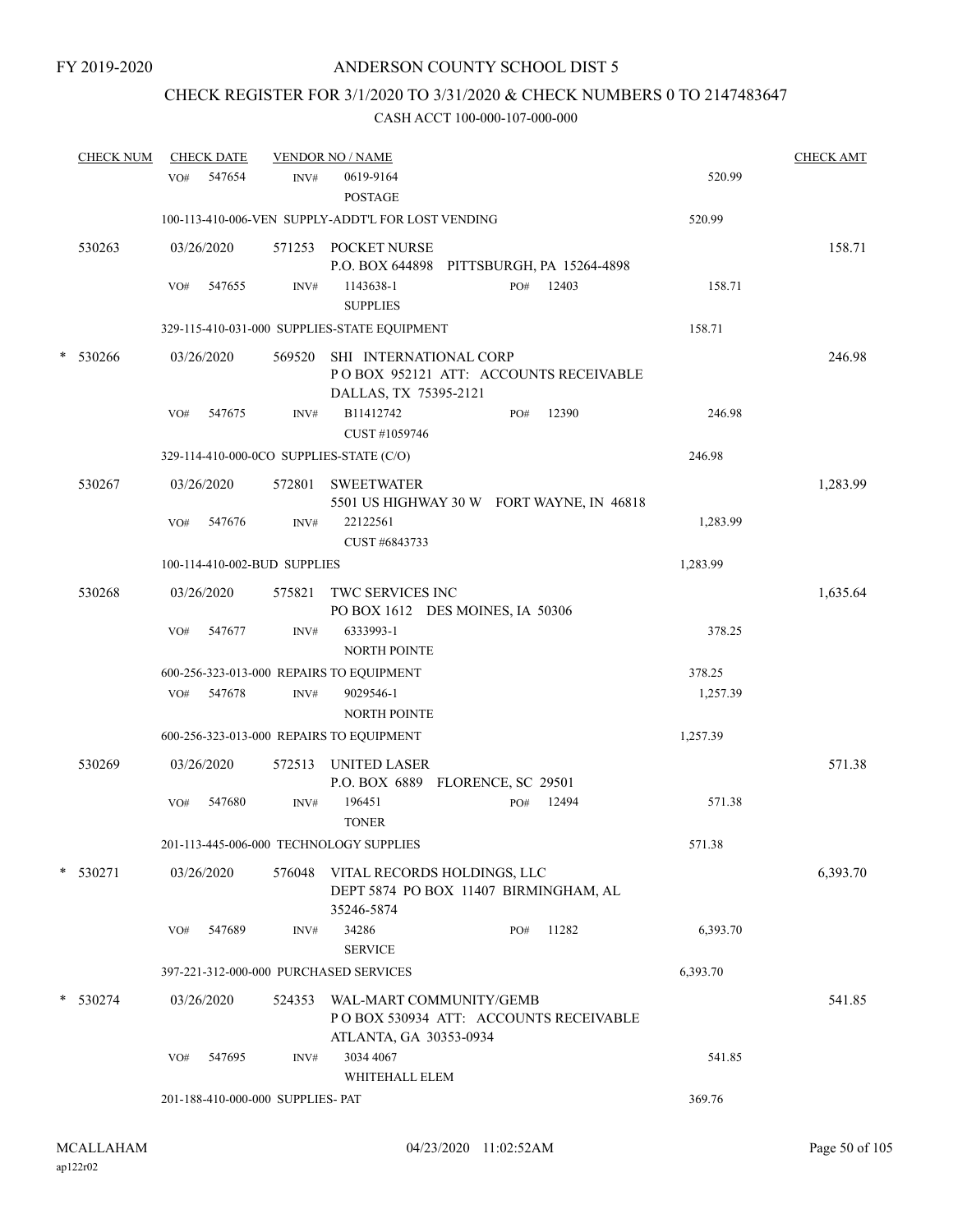## CHECK REGISTER FOR 3/1/2020 TO 3/31/2020 & CHECK NUMBERS 0 TO 2147483647

| <b>CHECK NUM</b> |     | <b>CHECK DATE</b>               |        | <b>VENDOR NO / NAME</b>                                                                        |     |       |          | <b>CHECK AMT</b> |
|------------------|-----|---------------------------------|--------|------------------------------------------------------------------------------------------------|-----|-------|----------|------------------|
|                  |     |                                 |        | 201-188-410-019-000 SUPPLIES- PARENTING                                                        |     |       | 26.88    |                  |
|                  |     |                                 |        | 719-271-660-019-201 MISCELLANEOUS EXPENSE                                                      |     |       | 145.21   |                  |
| 530275           |     | 03/26/2020                      |        | 573864 WELLS FARGO VENDOR FIN SERV<br>PO BOX 105710 ATLANTA, GA 30348-5710                     |     |       |          | 754.75           |
|                  | VO# | 547690                          | INV#   | 5009616675<br><b>COPIER</b>                                                                    | PO# | 11260 | 214.00   |                  |
|                  |     | 100-112-410-017-000 SUPPLIES    |        |                                                                                                |     |       | 214.00   |                  |
|                  | VO# | 547691                          | INV#   | 5009537300<br><b>COPIER</b>                                                                    | PO# | 12019 | 226.31   |                  |
|                  |     |                                 |        | 100-255-323-000-000 CONTRACTED SERVICES                                                        |     |       | 226.31   |                  |
|                  | VO# | 547692                          | INV#   | 5009669186<br><b>COPIER</b>                                                                    | PO# | 11224 | 314.44   |                  |
|                  |     |                                 |        | 329-115-690-031-000 OTHER OBJECTS-WBL                                                          |     |       | 314.44   |                  |
| 530276           |     | 03/26/2020                      | 573036 | WESTSIDE COMMUNITY CENTER<br>1100 WEST FRANKLIN STREET ANDERSON, SC 29624                      |     |       |          | 500.00           |
|                  | VO# | 547693                          | INV#   | <b>SPRING GALA</b><br><b>SILVER SPONSOR</b>                                                    |     |       | 500.00   |                  |
|                  |     |                                 |        | 100-390-410-000-000 SUPPLIES AND MATERIALS                                                     |     |       | 500.00   |                  |
| 530277           |     | 03/26/2020                      |        | 576145 AFL ENTERPRISE SERVICES, INC<br>PO BOX 896112 CHARLOTTE, NC 28289-6112                  |     |       |          | 247.76           |
|                  | VO# | 547713                          | INV#   | JC233723<br><b>GLENVIEW</b>                                                                    |     |       | 247.76   |                  |
|                  |     |                                 |        | 100-113-410-020-VEN SUPPLY-ADDT'L FOR LOST VENDING                                             |     |       | 247.76   |                  |
| 530278           |     | 03/26/2020                      |        | 572724 AMERICAN LIBRARY ASSOCIATION<br>50 EAST HURON STREET CHICAGO, IL 60611                  |     |       |          | 279.26           |
|                  | VO# | 547747                          | INV#   | 54308274<br><b>BOOKS</b>                                                                       | PO# | 12119 | 279.26   |                  |
|                  |     | 397-222-410-006-000 MEDIA BOOKS |        |                                                                                                |     |       | 279.26   |                  |
| 530279           |     | 03/26/2020                      | 110100 | AMSTERDAM<br>PO BOX 580 AMSTERDAM, NY 12010                                                    |     |       |          | 424.98           |
|                  | VO# | 547737                          | INV#   | 6575257<br>TEACHER GIFTS                                                                       |     |       | 424.98   |                  |
|                  |     |                                 |        | 707-190-660-007-201 MISCELLANEOUS EXPENSE                                                      |     |       | 424.98   |                  |
| 530280           |     | 03/26/2020                      | 572588 | BRYANT ENTERPRISES, LLC<br>418 SNEAKING CREEK DRIVE HAYESVILLE, NC<br>28904-6423               |     |       |          | 1,390.00         |
|                  | VO# | 547745                          | INV#   | 13319<br><b>RADIOS</b>                                                                         |     |       | 1,390.00 |                  |
|                  |     | 100-233-410-013-RAD RADIOS      |        |                                                                                                |     |       | 1,390.00 |                  |
| 530281           |     | 03/26/2020                      | 570581 | CITY OF ANDERSON POLICE DEPT<br>401 SOUTH MAIN ST ATTN: TESSA FREDERICKS<br>ANDERSON, SC 29624 |     |       |          | 688.00           |
|                  | VO# | 547772                          | INV#   | 007                                                                                            |     |       | 688.00   |                  |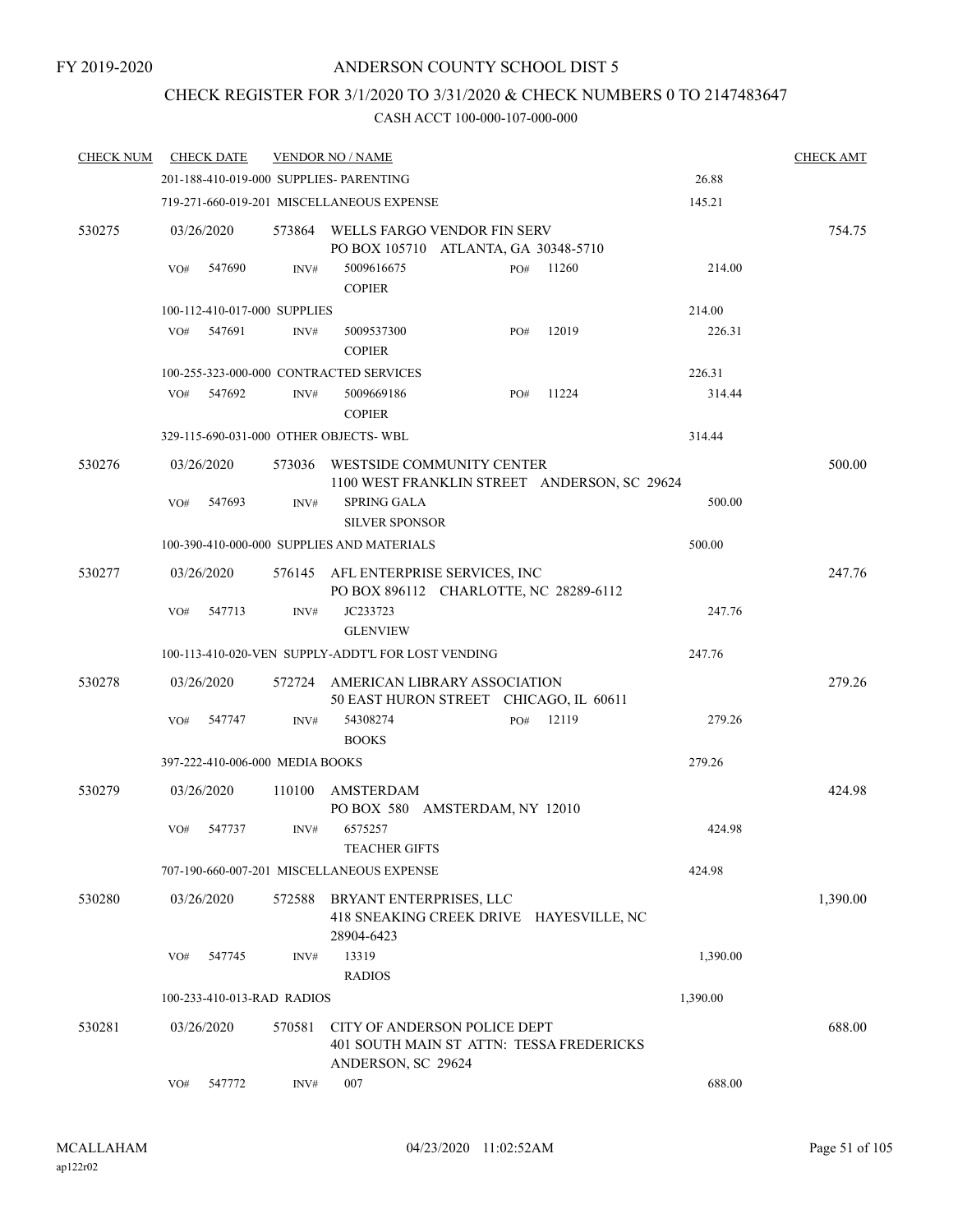## CHECK REGISTER FOR 3/1/2020 TO 3/31/2020 & CHECK NUMBERS 0 TO 2147483647

| <b>CHECK NUM</b> |            | <b>CHECK DATE</b> |        | <b>VENDOR NO / NAME</b>                        |                                            |           | <b>CHECK AMT</b> |
|------------------|------------|-------------------|--------|------------------------------------------------|--------------------------------------------|-----------|------------------|
|                  |            |                   |        | <b>SECURITY</b>                                |                                            |           |                  |
|                  |            |                   |        | 356-258-312-023-000 CONTRACTED SECURITY        |                                            | 688.00    |                  |
| 530282           | 03/26/2020 |                   | 571748 | <b>COLONIAL LIFE</b><br>29202-0903             | PREMIUM PROCESSING PO BOX 903 COLUMBIA, SC |           | 7,402.52         |
|                  | VO#        | 547727            | INV#   | E4041711<br><b>MARCH 2020</b>                  |                                            | 7,402.52  |                  |
|                  |            |                   |        | 100-000-469-000-000 LIFE INSURANCE PAYABLE     |                                            | 7,402.52  |                  |
| 530283           | 03/26/2020 |                   | 211302 | <b>DUKE ENERGY</b>                             | PO BOX 70516 CHARLOTTE, NC 28272-0516      |           | 41,628.57        |
|                  | VO#        | 547777            | INV#   | <b>VARIOUS</b><br><b>ELECTRICITY</b>           |                                            | 41,628.57 |                  |
|                  |            |                   |        | 100-254-470-000-000 ENERGY-ELECTRICITY & WATER |                                            | 67.19     |                  |
|                  |            |                   |        | 100-254-470-001-000 ENERGY-ELECTRICITY & WATER |                                            | 3,632.85  |                  |
|                  |            |                   |        | 100-254-470-001-000 ENERGY-ELECTRICITY & WATER |                                            | 54.72     |                  |
|                  |            |                   |        | 100-254-470-002-000 ENERGY-ELECTRICITY & WATER |                                            | 93.50     |                  |
|                  |            |                   |        | 100-254-470-002-000 ENERGY-ELECTRICITY & WATER |                                            | 50.01     |                  |
|                  |            |                   |        | 100-254-470-003-000 ENERGY-ELECTRICITY & WATER |                                            | 729.06    |                  |
|                  |            |                   |        | 100-254-470-003-000 ENERGY-ELECTRICITY & WATER |                                            | 33.11     |                  |
|                  |            |                   |        | 100-254-470-003-000 ENERGY-ELECTRICITY & WATER |                                            | 876.27    |                  |
|                  |            |                   |        | 100-254-470-003-000 ENERGY-ELECTRICITY & WATER |                                            | 385.25    |                  |
|                  |            |                   |        | 100-254-470-003-000 ENERGY-ELECTRICITY & WATER |                                            | 12,143.86 |                  |
|                  |            |                   |        | 100-254-470-003-000 ENERGY-ELECTRICITY & WATER |                                            | 310.87    |                  |
|                  |            |                   |        | 100-254-470-005-000 ENERGY-ELECTRICITY & WATER |                                            | 73.09     |                  |
|                  |            |                   |        | 100-254-470-007-000 ENERGY-ELECTRICITY & WATER |                                            | 4,218.01  |                  |
|                  |            |                   |        | 100-254-470-008-000 ENERGY-ELECTRICITY & WATER |                                            | 19.65     |                  |
|                  |            |                   |        | 100-254-470-009-000 ENERGY-ELECTRICITY & WATER |                                            | 36.20     |                  |
|                  |            |                   |        | 100-254-470-009-000 ENERGY-ELECTRICITY & WATER |                                            | 4,200.30  |                  |
|                  |            |                   |        | 100-254-470-010-000 ENERGY-ELECTRICITY & WATER |                                            | 4,882.50  |                  |
|                  |            |                   |        | 100-254-470-010-000 ENERGY-ELECTRICITY & WATER |                                            | 13.38     |                  |
|                  |            |                   |        | 100-254-470-012-000 ENERGY-ELECTRICITY & WATER |                                            | 20.63     |                  |
|                  |            |                   |        | 100-254-470-014-000 ENERGY-ELECTRICITY & WATER |                                            | 48.77     |                  |
|                  |            |                   |        | 100-254-470-015-000 ENERGY-ELECTRICITY & WATER |                                            | 20.65     |                  |
|                  |            |                   |        | 100-254-470-015-000 ENERGY-ELECTRICITY & WATER |                                            | 12.52     |                  |
|                  |            |                   |        | 100-254-470-015-000 ENERGY-ELECTRICITY & WATER |                                            | 12.66     |                  |
|                  |            |                   |        | 100-254-470-016-000 ENERGY-ELECTRICITY & WATER |                                            | 3,801.06  |                  |
|                  |            |                   |        | 100-254-470-019-000 ENERGY-ELECTRICITY & WATER |                                            | 3,650.41  |                  |
|                  |            |                   |        | 100-254-470-023-000 ENERGY-ELECTRICITY & WATER |                                            | 2,050.02  |                  |
|                  |            |                   |        | 100-254-470-023-000 ENERGY-ELECTRICITY & WATER |                                            | 103.56    |                  |
|                  |            |                   |        | 100-254-470-023-000 ENERGY-ELECTRICITY & WATER |                                            | 88.47     |                  |
| 530284           | 03/26/2020 |                   | 573962 | ECMC                                           |                                            |           | 230.27           |
|                  |            |                   |        |                                                | LOCKBOX 7096 P.O. BOX 16478 ST. PAUL, MN   |           |                  |
|                  |            |                   |        | 55116-0478                                     |                                            |           |                  |
|                  | VO#        | 547757            | INV#   | 03/30/20                                       |                                            | 230.27    |                  |
|                  |            |                   |        | PAYROLL                                        |                                            |           |                  |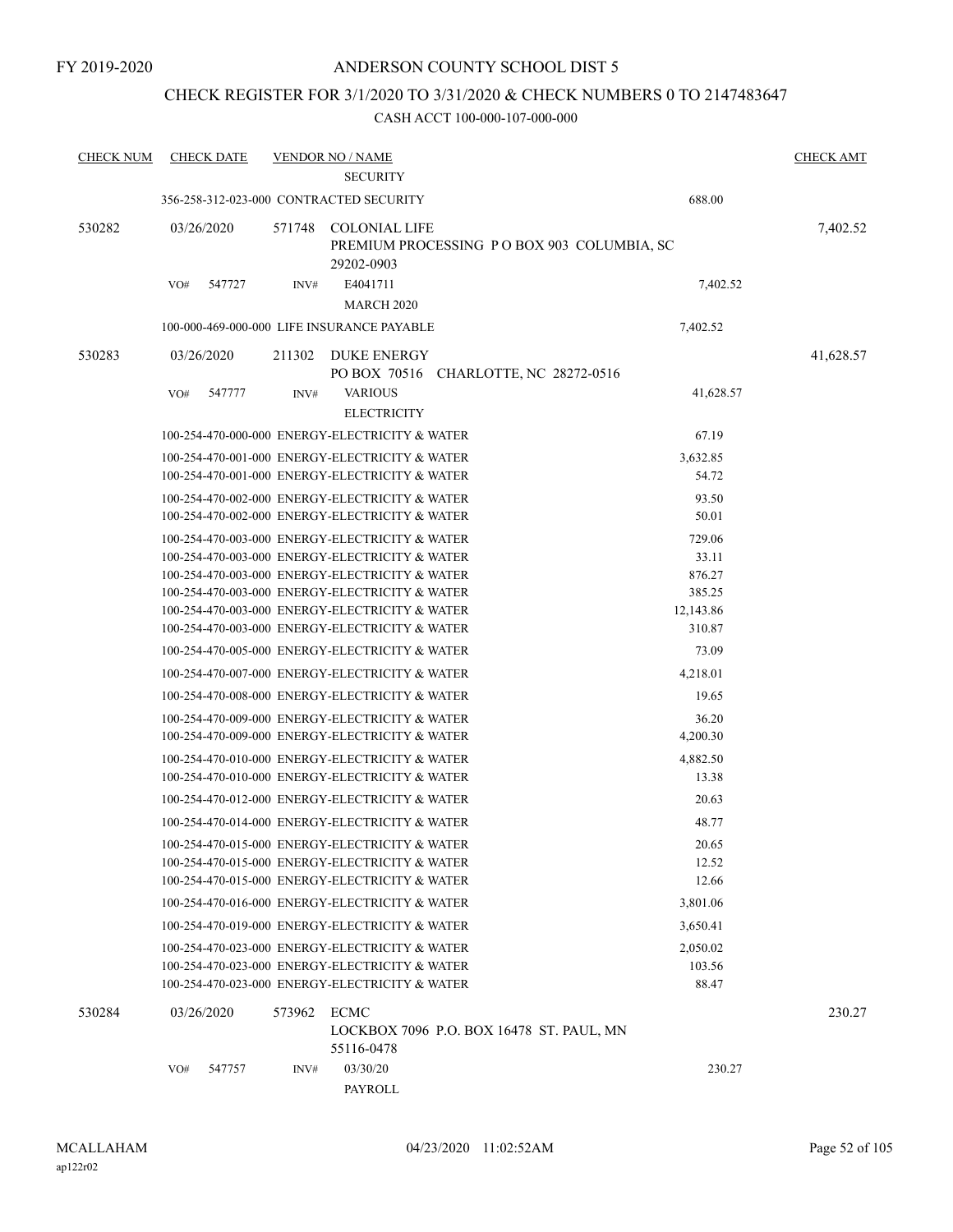## CHECK REGISTER FOR 3/1/2020 TO 3/31/2020 & CHECK NUMBERS 0 TO 2147483647

| <b>CHECK NUM</b> | <b>CHECK DATE</b> |                                   | <b>VENDOR NO / NAME</b>                                                                              |     |       |           | <b>CHECK AMT</b> |
|------------------|-------------------|-----------------------------------|------------------------------------------------------------------------------------------------------|-----|-------|-----------|------------------|
|                  |                   | 100-000-441-000-000 MISCELLANEOUS |                                                                                                      |     |       | 230.27    |                  |
| 530285           | 03/26/2020        | 563495                            | ELECTRIC CITY UTILITIES<br>CITY OF ANDERSON 601 SOUTH MAIN ST<br>ANDERSON, SC 29624                  |     |       |           | 4,490.40         |
|                  | VO#<br>547748     | INV#                              | 165357731<br><b>WATER/SEWER</b>                                                                      |     |       | 145.13    |                  |
|                  |                   |                                   | 100-254-470-023-000 ENERGY-ELECTRICITY & WATER                                                       |     |       | 145.13    |                  |
|                  | 547749<br>VO#     | INV#                              | 136057611<br><b>WATER/SEWER</b>                                                                      |     |       | 124.05    |                  |
|                  |                   |                                   | 100-254-470-005-000 ENERGY-ELECTRICITY & WATER                                                       |     |       | 124.05    |                  |
|                  | VO#<br>547750     | INV#                              | 145157672<br><b>WATER/SEWER</b>                                                                      |     |       | 944.13    |                  |
|                  |                   |                                   | 100-254-470-009-000 ENERGY-ELECTRICITY & WATER                                                       |     |       | 944.13    |                  |
|                  | 547751<br>VO#     | INV#                              | 145114721<br><b>WATER/SEWER</b>                                                                      |     |       | 198.79    |                  |
|                  |                   |                                   | 100-254-470-009-000 ENERGY-ELECTRICITY & WATER                                                       |     |       | 198.79    |                  |
|                  | 547752<br>VO#     | INV#                              | 125257581<br><b>WATER/SEWER</b>                                                                      |     |       | 1,443.08  |                  |
|                  |                   |                                   | 100-254-470-014-000 ENERGY-ELECTRICITY & WATER                                                       |     |       | 1,443.08  |                  |
|                  | 547753<br>VO#     | INV#                              | 136057641<br><b>WATER/SEWER</b>                                                                      |     |       | 1,635.22  |                  |
|                  |                   |                                   | 100-254-470-005-000 ENERGY-ELECTRICITY & WATER                                                       |     |       | 1,635.22  |                  |
| 530286           | 03/26/2020        |                                   | 569372 GREAT AMERICA LEASING CORP<br>PO BOX 660831 ATT: ACCOUNTS RECEIVABLE<br>DALLAS, TX 75266-0831 |     |       |           | 1,598.48         |
|                  | 547776<br>VO#     | INV#                              | 26576559<br><b>COPIERS</b>                                                                           | PO# | 12177 | 1,598.48  |                  |
|                  |                   |                                   | 100-266-345-000-000 TECHNOLOGY INFRASTRUCTURE                                                        |     |       | 1,598.48  |                  |
| 530287           | 03/26/2020        | 576302                            | MARYLAND CHILD SUPPORT ACCOUNT<br>PO BOX 17396 BALTIMORE, MD 21297-1396                              |     |       |           | 203.35           |
|                  | 547762<br>VO#     | INV#                              | 03/30/20<br>PAYROLL                                                                                  |     |       | 203.35    |                  |
|                  |                   |                                   | 100-000-435-000-000 WAGE GARNISH/CH SUPPORT                                                          |     |       | 203.35    |                  |
| 530288           | 03/26/2020        | 569988                            | MCMILLAN PAZDAN SMITH, LLC<br>DEPT 999450 PO BOX 537044 ATLANTA, GA 30353-7044                       |     |       |           | 11,163.37        |
|                  | 547770<br>VO#     | INV#                              | 02000933<br>PROJ 018489.00                                                                           |     |       | 11,163.37 |                  |
|                  |                   |                                   | 505-253-520-002-STD STADIUM RENOVATIONS                                                              |     |       | 11,163.37 |                  |
| 530289           | 03/26/2020        | 573103                            | MILLER, RANDY D**<br>CRITTER KEEPER 1012 WILLOW BRANCH DRIVE<br>SIMPSONVILLE, SC 29680               |     |       |           | 525.00           |
|                  | 547712<br>VO#     | INV#                              | 03/11/20<br><b>GLENVIEW</b>                                                                          |     |       | 525.00    |                  |
|                  |                   |                                   | 100-113-410-020-VEN SUPPLY-ADDT'L FOR LOST VENDING                                                   |     |       | 525.00    |                  |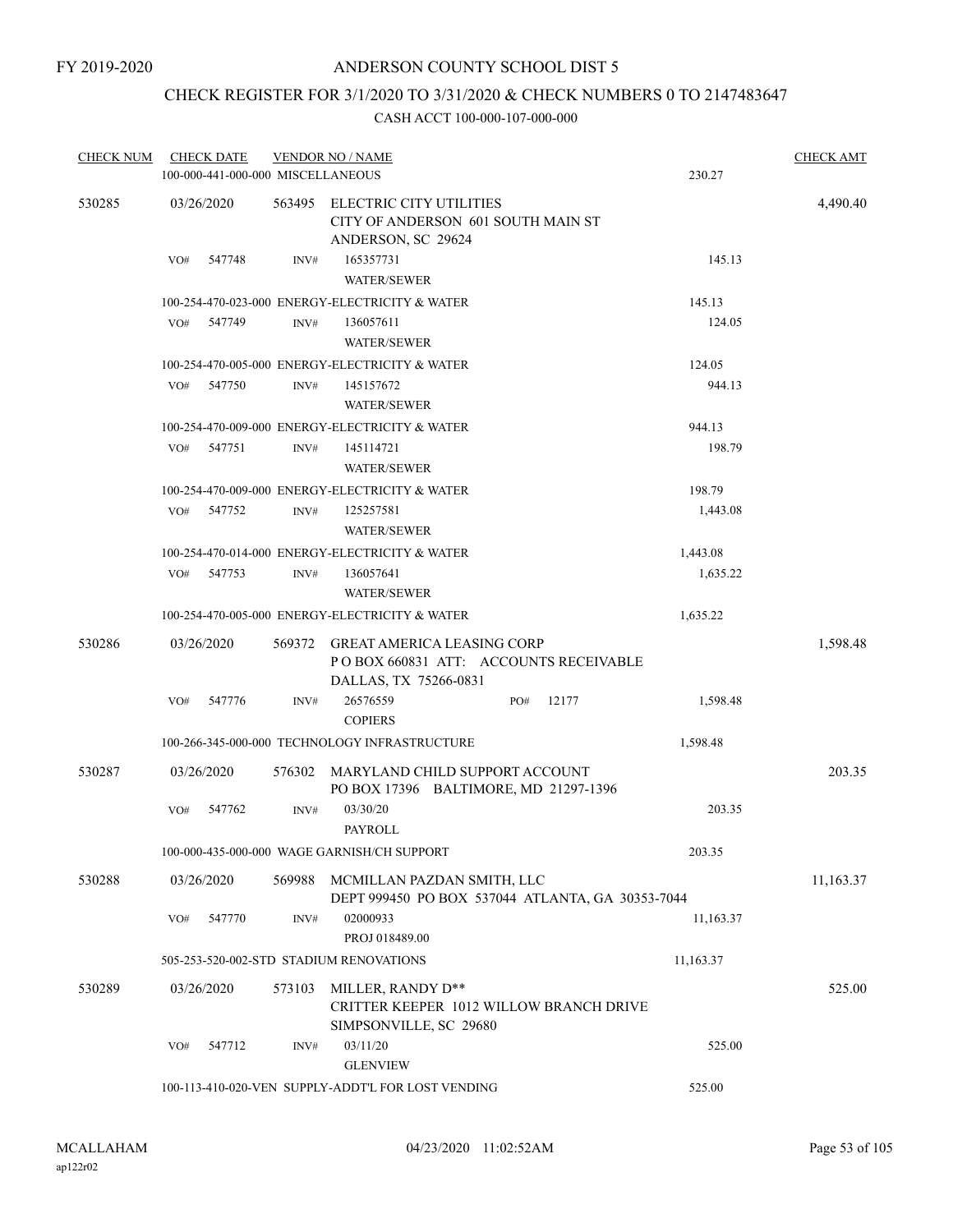## CHECK REGISTER FOR 3/1/2020 TO 3/31/2020 & CHECK NUMBERS 0 TO 2147483647

| <b>CHECK NUM</b> | <b>CHECK DATE</b>                      |        | <b>VENDOR NO / NAME</b>                                                                                              |           | <b>CHECK AMT</b> |
|------------------|----------------------------------------|--------|----------------------------------------------------------------------------------------------------------------------|-----------|------------------|
| 530290           | 03/26/2020                             |        | 564010 NC CHILD SUPPORT CENTRALIZED COLLECTNS<br>POBOX 900012 RALEIGH, NC 27675-9012                                 |           | 305.50           |
|                  | 547763<br>VO#                          | INV#   | 03/30/20<br>PAYROLL                                                                                                  | 305.50    |                  |
|                  |                                        |        | 100-000-435-000-000 WAGE GARNISH/CH SUPPORT                                                                          | 305.50    |                  |
| 530291           | 03/26/2020                             | 382750 | NEW FOUNDATIONS CHILDREN & FAM SVCS INC<br>2300 STANDRIDGE ROAD ATT: DONNA HARRINGTON<br>ANDERSON, SC 29625          |           | 5,013.47         |
|                  | 547740<br>VO#                          | INV#   | 1738<br>12517<br>PO#<br>1739                                                                                         | 5,013.47  |                  |
|                  |                                        |        | 221-113-312-000-NFH ADMIN COORD/VOC FACIL/TUTORS                                                                     | 4,129.97  |                  |
|                  | 221-113-410-000-NFH SUPPLIES           |        |                                                                                                                      | 883.50    |                  |
| 530292           | 03/26/2020                             | 576031 | PATHS EDUCATION WORLDWIDE LLC<br>SOCIAL EMOTIONAL LEARNING WORLDWIDE 553<br>WILLOW OAK DRIVE BOWLING GREEN, KY 42103 |           | 599.83           |
|                  | 547729<br>VO#                          | INV#   | <b>NFE002</b><br><b>FIDELITY VISIT</b>                                                                               | 599.83    |                  |
|                  |                                        |        | 201-112-312-012-000 CONTRACTED SERVICES/AUTHOR                                                                       | 599.83    |                  |
| 530293           | 03/26/2020                             | 569766 | PEAP<br>PRESIDENT'S EDUCATION AWARDS PROGRAM PO<br>BOX 1020 SEWICKLEY, PA 15143-1020                                 |           | 190.00           |
|                  | 547739<br>VO#                          | INV#   | 444628<br><b>SUPPLIES</b>                                                                                            | 190.00    |                  |
|                  |                                        |        | 707-190-660-007-201 MISCELLANEOUS EXPENSE                                                                            | 190.00    |                  |
| 530294           | 03/26/2020                             | 568036 | PIEDMONT NATURAL GAS<br>PO BOX 1246 CHARLOTTE, NC 28201-1246                                                         |           | 20,831.74        |
|                  | 547706<br>VO#                          | INV#   | <b>VARIOUS</b><br><b>NATURAL GAS</b>                                                                                 | 20,831.74 |                  |
|                  | 100-254-472-000-000 ENERGY-GAS         |        |                                                                                                                      | 232.01    |                  |
|                  | 100-254-472-002-000 ENERGY-GAS         |        |                                                                                                                      | 2,881.37  |                  |
|                  | 100-254-472-003-000 ENERGY-GAS         |        |                                                                                                                      | 1,610.39  |                  |
|                  | 100-254-472-005-000 ENERGY-GAS         |        |                                                                                                                      | 2,627.86  |                  |
|                  | 100-254-472-006-000 ENERGY-GAS         |        |                                                                                                                      | 990.94    |                  |
|                  | 100-254-472-007-000 ENERGY-GAS         |        |                                                                                                                      | 766.22    |                  |
|                  | 100-254-472-009-000 ENERGY-GAS         |        |                                                                                                                      | 349.64    |                  |
|                  | 100-254-472-010-000 ENERGY-GAS         |        |                                                                                                                      | 358.05    |                  |
|                  | 100-254-472-013-000 ENERGY-GAS         |        |                                                                                                                      | 524.54    |                  |
|                  | 100-254-472-014-000 ENERGY-GAS         |        |                                                                                                                      | 1,913.82  |                  |
|                  | 100-254-472-019-000 ENERGY-GAS         |        |                                                                                                                      | 1,435.02  |                  |
|                  | 100-254-472-020-000 ENERGY-GAS         |        |                                                                                                                      | 477.40    |                  |
|                  | 100-254-472-023-000 ENERGY-GAS         |        |                                                                                                                      | 1,159.59  |                  |
|                  | 131-254-472-031-000 ENERGY-NATURAL GAS |        |                                                                                                                      | 2,835.79  |                  |
|                  | 600-256-470-002-000 ENERGY             |        |                                                                                                                      | 88.39     |                  |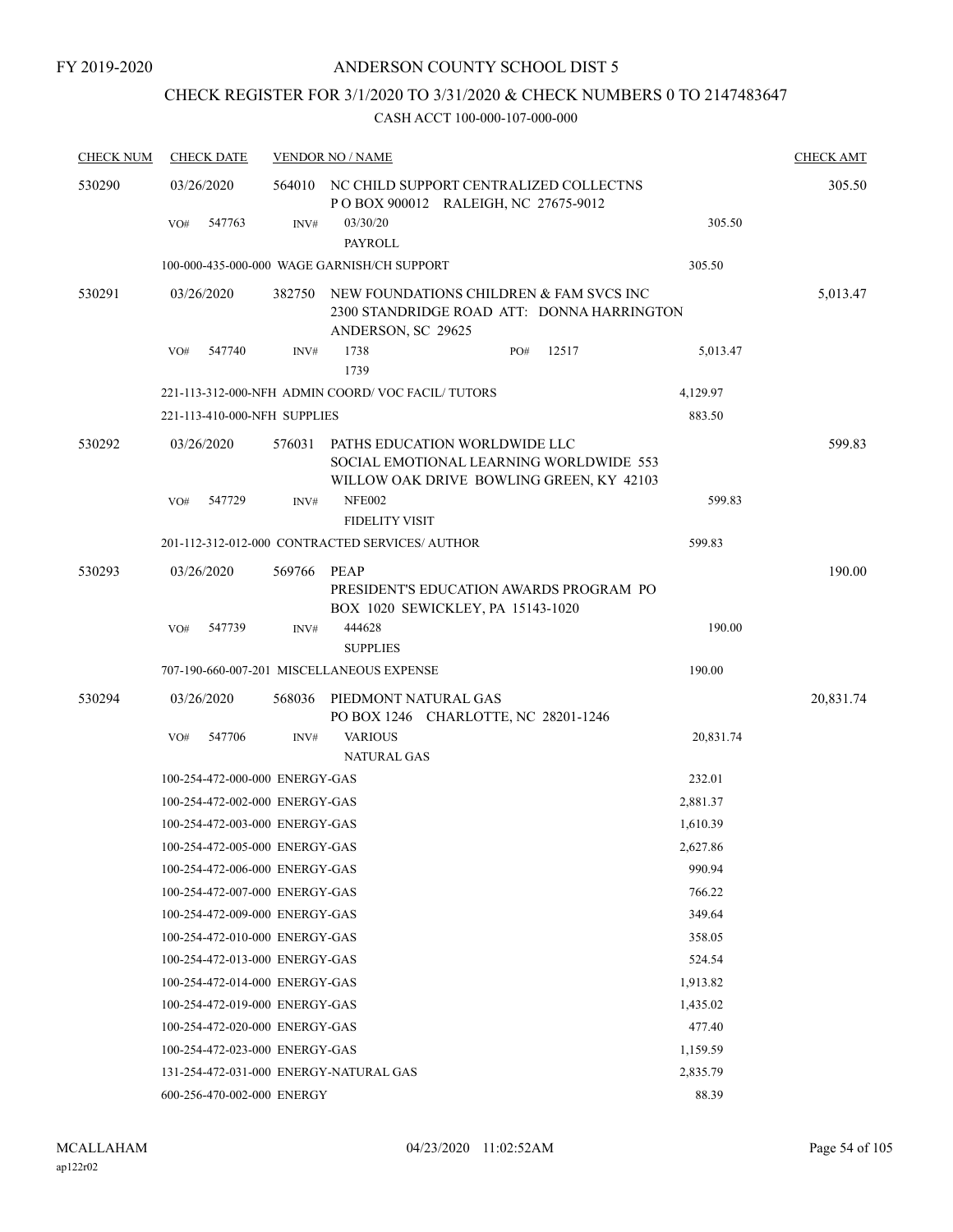## CHECK REGISTER FOR 3/1/2020 TO 3/31/2020 & CHECK NUMBERS 0 TO 2147483647

| <b>CHECK NUM</b> | <b>CHECK DATE</b> |                                              | <b>VENDOR NO / NAME</b>                                                             |     |                                          |          | <b>CHECK AMT</b> |
|------------------|-------------------|----------------------------------------------|-------------------------------------------------------------------------------------|-----|------------------------------------------|----------|------------------|
|                  |                   | 600-256-470-003-000 ENERGY                   |                                                                                     |     |                                          | 86.17    |                  |
|                  |                   | 600-256-470-005-000 ENERGY                   |                                                                                     |     |                                          | 168.61   |                  |
|                  |                   | 600-256-470-007-000 ENERGY                   |                                                                                     |     |                                          | 171.62   |                  |
|                  |                   | 600-256-470-008-000 ENERGY                   |                                                                                     |     |                                          | 181.94   |                  |
|                  |                   | 600-256-470-009-000 ENERGY                   |                                                                                     |     |                                          | 814.58   |                  |
|                  |                   | 600-256-470-010-000 ENERGY                   |                                                                                     |     |                                          | 288.04   |                  |
|                  |                   | 600-256-470-014-000 ENERGY                   |                                                                                     |     |                                          | 198.79   |                  |
|                  |                   | 600-256-470-017-000 ENERGY                   |                                                                                     |     |                                          | 237.21   |                  |
|                  |                   | 600-256-470-018-000 ENERGY                   |                                                                                     |     |                                          | 251.21   |                  |
|                  |                   | 600-256-470-019-000 ENERGY                   |                                                                                     |     |                                          | 182.54   |                  |
| 530295           | 03/26/2020        |                                              | 572384 PIONEER CREDIT RECOVERY, INC<br>PO BOX 158 ARCADE, NY 14009                  |     |                                          |          | 221.53           |
|                  | 547758<br>VO#     | INV#                                         | 03/30/20                                                                            |     |                                          | 221.53   |                  |
|                  |                   |                                              | <b>PAYROLL</b>                                                                      |     |                                          |          |                  |
|                  |                   | 100-000-441-000-000 MISCELLANEOUS            |                                                                                     |     |                                          | 221.53   |                  |
| 530296           | 03/26/2020        | 568980                                       | SC DEPT OF REVENUE<br>PO BOX 2535 COLUMBIA, SC 29202-2535                           |     |                                          |          | 951.30           |
|                  | 547765<br>VO#     | INV#                                         | 03/30/20<br><b>PAYROLL</b>                                                          |     |                                          | 951.30   |                  |
|                  |                   | 100-000-440-000-000 SC STATE TAX LEVY        |                                                                                     |     |                                          | 951.30   |                  |
| 530297           | 03/26/2020        | 450701                                       | SC RETIREMENT SYSTEM (SPP)<br>29211                                                 |     | POBOX 11960 CAPITOL STATION COLUMBIA, SC |          | 903.81           |
|                  | VO#               | 547767<br>INV#                               | 03/30/20<br>PAYROLL                                                                 |     |                                          | 903.81   |                  |
|                  |                   | 100-000-438-000-000 RETIREMENT SERV PURCHASE |                                                                                     |     |                                          | 903.81   |                  |
| 530298           | 03/26/2020        | 451105                                       | <b>SCSBA MEMBERSHIP</b><br>111 RESEARCH DRIVE ATT: MEMBERSHIP<br>COLUMBIA, SC 29203 |     |                                          |          | 2,745.00         |
|                  | VO#               | 547724<br>INV#                               | 34229<br>ANNUAL CONVENTION                                                          | PO# | 12496                                    | 2,745.00 |                  |
|                  |                   | 100-221-333-000-000 TRIPS AND CONFERENCES    |                                                                                     |     |                                          | 275.00   |                  |
|                  |                   | 100-231-334-000-000 TRUSTEE EXPENSE          |                                                                                     |     |                                          | 2,195.00 |                  |
|                  |                   | 100-263-333-000-000 TRIPS AND CONFERENCES    |                                                                                     |     |                                          | 275.00   |                  |
| 530299           | 03/26/2020        |                                              | 576084 SC STATE REIMBURSEMENT UNIT<br>PO BOX 100303 COLUMBIA, SC 29202-3303         |     |                                          |          | 1,139.96         |
|                  | VO#               | 547764<br>INV#                               | 03/30/20<br>PAYROLL                                                                 |     |                                          | 1,139.96 |                  |
|                  |                   | 100-000-435-000-000 WAGE GARNISH/CH SUPPORT  |                                                                                     |     |                                          | 1,139.96 |                  |
| 530300           | 03/26/2020        | 571007                                       | SIMPLIFIED OFFICE SYSTEMS                                                           |     | 6220 BUSH RIVER ROAD COLUMBIA, SC 29212  |          | 138.33           |
|                  | VO#               | 547743<br>INV#                               | 200319-0013<br>SOUTHWOOD                                                            |     |                                          | 138.33   |                  |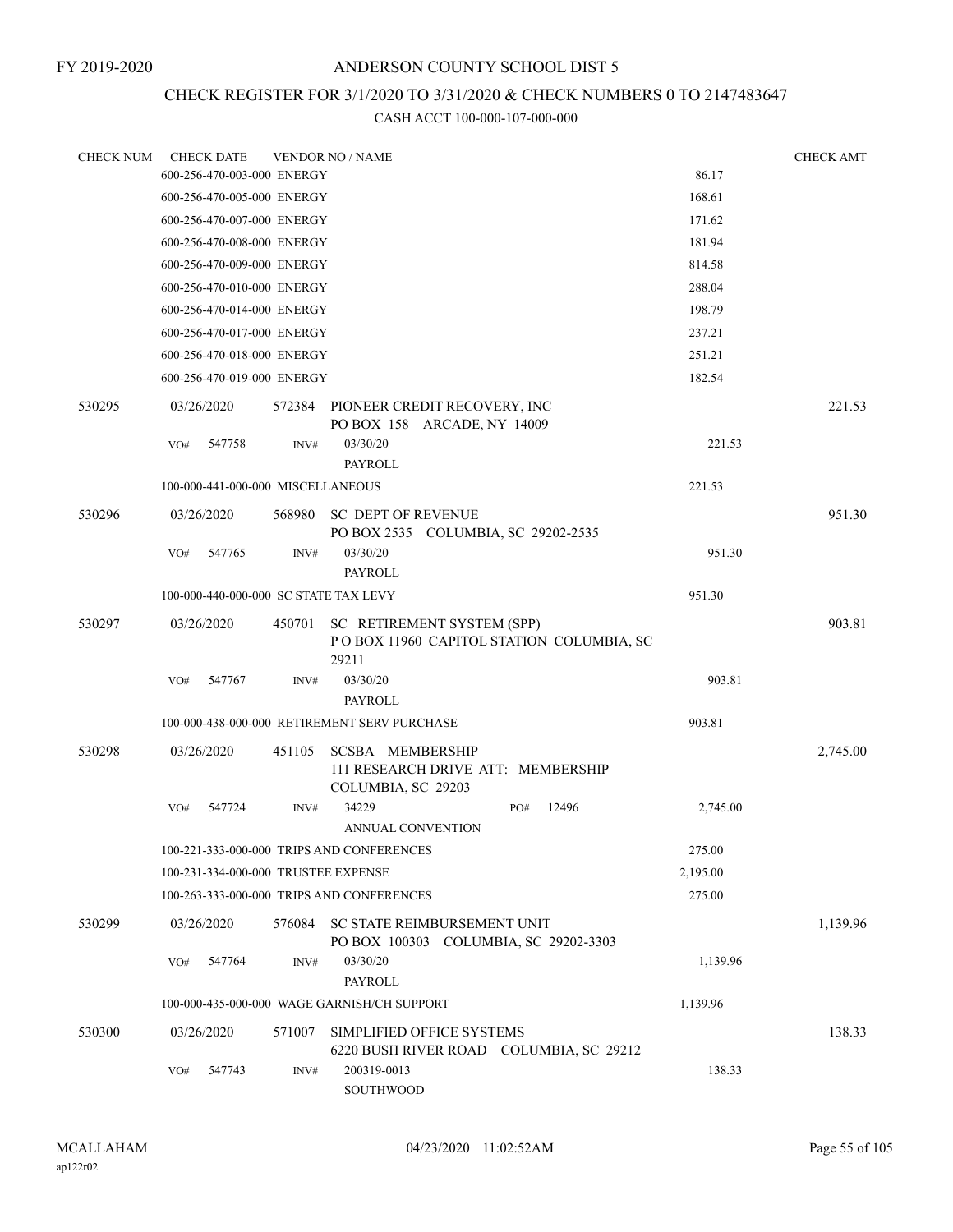## CHECK REGISTER FOR 3/1/2020 TO 3/31/2020 & CHECK NUMBERS 0 TO 2147483647

|   | <b>CHECK NUM</b> |     | <b>CHECK DATE</b><br>100-113-410-021-000 SUPPLIES |        | <b>VENDOR NO / NAME</b>                                                                                          | 138.33    | <b>CHECK AMT</b> |
|---|------------------|-----|---------------------------------------------------|--------|------------------------------------------------------------------------------------------------------------------|-----------|------------------|
|   | 530301           |     | 03/26/2020                                        | 573721 | SSBT AS TTEE FOR SCORP MM61953-001-042<br>MASS MUTUAL RETIREMENT SERVICES PO BOX<br>219062 KANSAS CITY, MO 64121 |           | 20,867.39        |
|   |                  | VO# | 547754                                            | INV#   | 03/30/20<br><b>PAYROLL</b>                                                                                       | 20,867.39 |                  |
|   |                  |     |                                                   |        | 100-000-468-000-000 OPTIONAL RETIREMENT PLAN                                                                     | 13,414.76 |                  |
|   |                  |     |                                                   |        | 100-000-484-000-000 EMPLOYER RETIREMENT PAYABLE                                                                  | 7,452.63  |                  |
| * | 530303           |     | 03/26/2020                                        | 575405 | TC EDUCATIONAL CONSULTING LLC<br>219 COUNTRY GLEN LANE PELZER, SC 29669                                          |           | 250.00           |
|   |                  | VO# | 547741                                            | INV#   | 03/13/20<br>PD                                                                                                   | 250.00    |                  |
|   |                  |     | 210-224-312-016-000 CONSULTANT FEE                |        |                                                                                                                  | 250.00    |                  |
|   | 530304           |     | 03/26/2020                                        | 572503 | TG<br>P O BOX 659601 SAN ANTONIO, TX 78265-9601                                                                  |           | 354.45           |
|   |                  | VO# | 547759                                            | INV#   | 03/30/20<br><b>PAYROLL</b>                                                                                       | 354.45    |                  |
|   |                  |     | 100-000-441-000-000 MISCELLANEOUS                 |        |                                                                                                                  | 354.45    |                  |
|   | 530305           |     | 03/26/2020                                        | 504890 | <b>TIAA-CREF</b><br>POBOX 105316 ATLANTA, GA 30348-5316                                                          |           | 27,890.27        |
|   |                  | VO# | 547755                                            | INV#   | 03/30/20<br><b>PAYROLL</b>                                                                                       | 27,890.27 |                  |
|   |                  |     |                                                   |        | 100-000-468-000-000 OPTIONAL RETIREMENT PLAN                                                                     | 17,929.45 |                  |
|   |                  |     |                                                   |        | 100-000-484-000-000 EMPLOYER RETIREMENT PAYABLE                                                                  | 9,960.82  |                  |
|   | 530306           |     | 03/26/2020                                        | 576093 | <b>TRELLIS COMPANY</b><br>PO BOX 659601 SAN ANTONIO, TX 78265-9601                                               |           | 285.54           |
|   |                  | VO# | 547760                                            | INV#   | 03/30/20<br><b>PAYROLL</b>                                                                                       | 285.54    |                  |
|   |                  |     | 100-000-441-000-000 MISCELLANEOUS                 |        |                                                                                                                  | 285.54    |                  |
|   | 530307           |     | 03/26/2020                                        | 573815 | UNITED REFRIGERATION, INC<br>PO BOX 740703 ATLANTA, GA 30374-0703                                                |           | 160.30           |
|   |                  | VO# | 547728                                            | INV#   | 72416157-00<br><b>SUPPLIES</b>                                                                                   | 160.30    |                  |
|   |                  |     |                                                   |        | 600-256-323-013-000 REPAIRS TO EQUIPMENT                                                                         | 160.30    |                  |
|   | 530308           |     | 03/26/2020                                        | 564298 | UNITED WAY OF ANDERSON COUNTY<br>POBOX 2067 ANDERSON, SC 29622                                                   |           | 2,932.71         |
|   |                  | VO# | 547766                                            | INV#   | 03/30/20<br>PAYROLL                                                                                              | 2,932.71  |                  |
|   |                  |     |                                                   |        | 100-000-455-000-000 UNITED FUND - PAYABLE                                                                        | 2,932.71  |                  |
|   | 530309           |     | 03/26/2020                                        | 569972 | UNIVERSITY OF NOTRE DAME<br>ALLIANCE FOR CATHOLIC EDUCATION 107 CAROLE<br>SANDNER HALL NORTRE DAME, IN 46556     |           | 400.00           |
|   |                  | VO# | 547717                                            | INV#   | 404                                                                                                              | 400.00    |                  |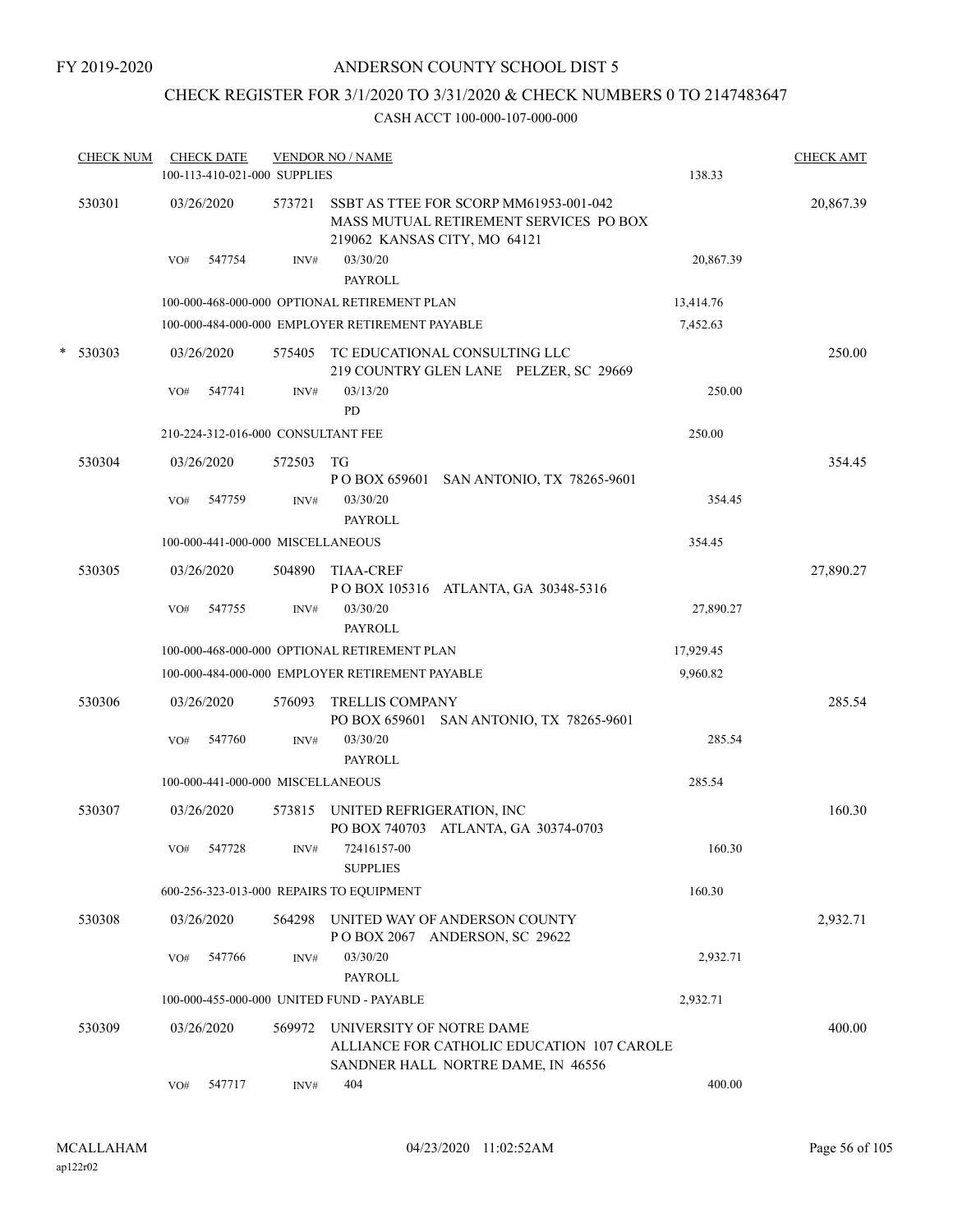## ANDERSON COUNTY SCHOOL DIST 5

## CHECK REGISTER FOR 3/1/2020 TO 3/31/2020 & CHECK NUMBERS 0 TO 2147483647

| <b>CHECK NUM</b> | <b>CHECK DATE</b>           |                                   | <b>VENDOR NO / NAME</b>                                                                            |     |       |           | <b>CHECK AMT</b> |  |
|------------------|-----------------------------|-----------------------------------|----------------------------------------------------------------------------------------------------|-----|-------|-----------|------------------|--|
|                  |                             |                                   | <b>ENROLLMENT</b>                                                                                  |     |       |           |                  |  |
|                  |                             |                                   | 210-370-312-000-000 PROF DEV- ST.JOSEPH CATHOLIC                                                   |     |       | 400.00    |                  |  |
| 530310           | 03/26/2020                  | 572350                            | US DEPARTMENT OF EDUCATION AWG<br>NATIONAL PAYMENT CENTER PO BOX 790356 ST<br>LOUIS, MO 63179-0356 |     |       |           | 570.27           |  |
|                  | 547761<br>VO#               | INV#                              | 03/30/20<br><b>PAYROLL</b>                                                                         |     |       | 570.27    |                  |  |
|                  |                             | 100-000-441-000-000 MISCELLANEOUS |                                                                                                    |     |       | 570.27    |                  |  |
| $* 530312$       | 03/26/2020                  | 575086                            | VALIC<br>C/O JP MORGAN CHASE PO BOX 301701 DALLAS,                                                 |     |       |           | 47,708.18        |  |
|                  | 547756<br>VO#               | INV#                              | TX 75303-1701<br>03/30/20<br><b>PAYROLL</b>                                                        |     |       | 47,708.18 |                  |  |
|                  |                             |                                   | 100-000-468-000-000 OPTIONAL RETIREMENT PLAN                                                       |     |       | 30,669.50 |                  |  |
|                  |                             |                                   | 100-000-484-000-000 EMPLOYER RETIREMENT PAYABLE                                                    |     |       | 17,038.68 |                  |  |
| 530313           | 03/26/2020                  | 573864                            | WELLS FARGO VENDOR FIN SERV<br>PO BOX 105710 ATLANTA, GA 30348-5710                                |     |       |           | 580.60           |  |
|                  | 547732<br>VO#               | INV#                              | 5009631001<br><b>SOUTHWOOD</b>                                                                     | PO# | 11266 | 355.24    |                  |  |
|                  |                             | 100-113-410-021-000 SUPPLIES      |                                                                                                    |     |       | 355.24    |                  |  |
|                  | VO#<br>547733               | INV#                              | 5009631038<br><b>SOUTH FANT</b>                                                                    | PO# | 11261 | 225.36    |                  |  |
|                  |                             | 100-147-410-015-000 SUPPLIES      |                                                                                                    |     |       | 225.36    |                  |  |
| $*$ 12305        | 03/03/2020<br>546605<br>VO# | 574682<br>INV#                    | <b>EMPLOYEE VENDOR</b><br><b>COFFEE BAR</b><br>REIMBURSEMENT                                       |     |       | 176.04    | 301.32 E         |  |
|                  |                             | 821-221-410-000-000 SUPPLIES      |                                                                                                    |     |       | 176.04    |                  |  |
|                  | 546619<br>VO#               | INV#                              | <b>FEB 27</b><br><b>COLUMBIA</b>                                                                   |     |       | 125.28    |                  |  |
|                  |                             |                                   | 821-221-333-000-000 TRIPS AND CONFERENCES                                                          |     |       | 125.28    |                  |  |
| 12306            | 03/03/2020                  | 569031                            | AIRGAS USA<br>POBOX 532609 ATT: ACCOUNTS RECEIVABLE<br>ATLANTA, GA 30353-2609                      |     |       |           | 2,110.48 E       |  |
|                  | 546545<br>VO#               | INV#                              | 9968146891<br><b>SUPPLIES</b>                                                                      |     |       | 1,020.59  |                  |  |
|                  |                             |                                   | 329-115-410-031-000 SUPPLIES-STATE EQUIPMENT                                                       |     |       | 1,020.59  |                  |  |
|                  | 546546<br>VO#               | $\text{INV}\#$                    | 9097972942<br><b>SUPPLIES</b>                                                                      |     |       | 573.52    |                  |  |
|                  |                             |                                   | 329-115-410-031-000 SUPPLIES-STATE EQUIPMENT                                                       |     |       | 573.52    |                  |  |
|                  | 546547<br>VO#               | INV#                              | 9097972941<br><b>SUPPLIES</b>                                                                      |     |       | 516.37    |                  |  |
|                  |                             |                                   | 329-115-410-031-000 SUPPLIES-STATE EQUIPMENT                                                       |     |       | 516.37    |                  |  |
| $*$ 12309        | 03/03/2020                  | 126675                            | ATTAWAY INC                                                                                        |     |       |           | 239.14 E         |  |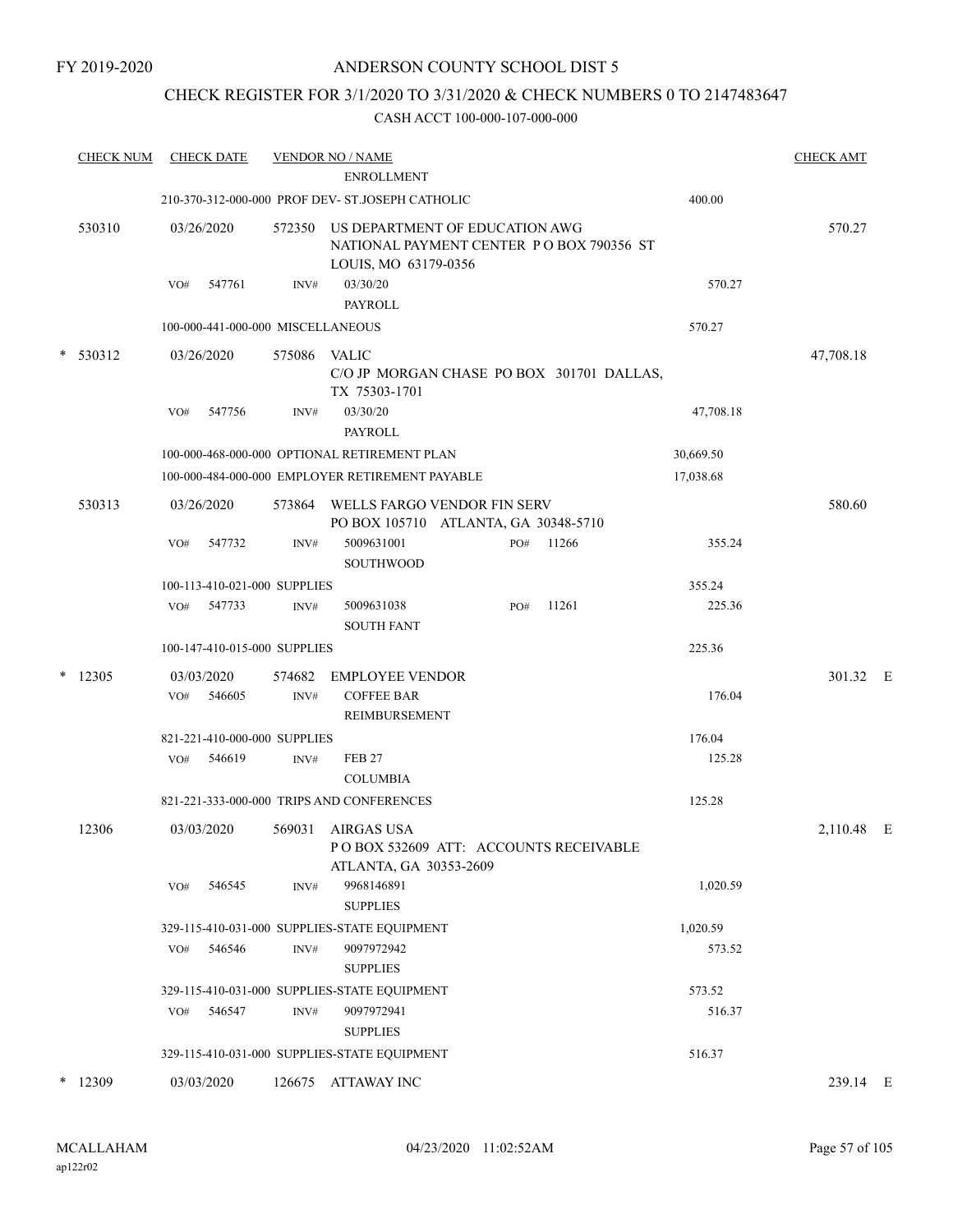## ANDERSON COUNTY SCHOOL DIST 5

## CHECK REGISTER FOR 3/1/2020 TO 3/31/2020 & CHECK NUMBERS 0 TO 2147483647

|        | <b>CHECK NUM</b> |     | <b>CHECK DATE</b>                 |        | <b>VENDOR NO / NAME</b>                                                                               |     |       |        | <b>CHECK AMT</b> |  |
|--------|------------------|-----|-----------------------------------|--------|-------------------------------------------------------------------------------------------------------|-----|-------|--------|------------------|--|
|        |                  |     |                                   |        | POBOX 302 ATT: ACCOUNTS RECEIVABLE                                                                    |     |       |        |                  |  |
|        |                  |     |                                   |        | ANDERSON, SC 29622                                                                                    |     |       |        |                  |  |
|        |                  | VO# | 546551                            | INV#   | 227188<br><b>NEVITT FOREST</b>                                                                        |     |       | 239.14 |                  |  |
|        |                  |     |                                   |        | 201-188-410-012-000 SUPPLIES- PARENTING                                                               |     |       | 239.14 |                  |  |
| $\ast$ | 12311            |     | 03/03/2020                        | 575751 | <b>EMPLOYEE VENDOR</b>                                                                                |     |       |        | 113.67 E         |  |
|        |                  | VO# | 546628                            | INV#   | <b>JAN-FEB</b>                                                                                        |     |       | 113.67 |                  |  |
|        |                  |     |                                   |        | <b>MILEAGE</b>                                                                                        |     |       |        |                  |  |
|        |                  |     | 283-223-333-000-000 TRIPS/MILEAGE |        |                                                                                                       |     |       | 113.67 |                  |  |
|        | $*$ 12317        |     | 03/03/2020                        |        | 155900 CAROLINA BIOLOGICAL SUPPLY<br>POBOX 60232 ATT: ACCOUNTS RECEIVABLE<br>CHARLOTTE, NC 28260-0232 |     |       |        | 1,635.57 E       |  |
|        |                  | VO# | 546552                            | INV#   | 50946350                                                                                              | PO# | 11538 | 907.37 |                  |  |
|        |                  |     |                                   |        | <b>SUPPLIES</b>                                                                                       |     |       |        |                  |  |
|        |                  |     |                                   |        | 326-111-410-000-000 SCIENCE KITS SUPPLIES                                                             |     |       | 907.37 |                  |  |
|        |                  | VO# | 546553                            | INV#   | 50946362<br><b>SUPPLIES</b>                                                                           | PO# | 11538 | 110.16 |                  |  |
|        |                  |     |                                   |        | 326-111-410-000-000 SCIENCE KITS SUPPLIES                                                             |     |       | 110.16 |                  |  |
|        |                  | VO# | 546554                            | INV#   | 50968504<br><b>SUPPLIES</b>                                                                           |     |       | 313.46 |                  |  |
|        |                  |     |                                   |        | 100-114-410-002-SCI SCIENCE MATERIALS                                                                 |     |       | 313.46 |                  |  |
|        |                  | VO# | 546555                            | INV#   | 50972129                                                                                              |     |       | 262.11 |                  |  |
|        |                  |     |                                   |        | <b>SUPPLIES</b>                                                                                       |     |       |        |                  |  |
|        |                  |     |                                   |        | 100-114-410-002-SCI SCIENCE MATERIALS                                                                 |     |       | 262.11 |                  |  |
|        |                  | VO# | 546556                            | INV#   | 50974360                                                                                              |     |       | 42.47  |                  |  |
|        |                  |     |                                   |        | <b>SUPPLIES</b>                                                                                       |     |       |        |                  |  |
|        |                  |     |                                   |        | 100-114-410-002-SCI SCIENCE MATERIALS                                                                 |     |       | 42.47  |                  |  |
|        | 12318            |     | 03/03/2020                        |        | 568574 CCP CROWE'S CORPORATE PROMOTIONS<br>PO BOX 2647 ANDERSON, SC 29622                             |     |       |        | 615.09 E         |  |
|        |                  | VO# | 546557                            | INV#   | 14996<br><b>AIT AUTOMOTIVE</b>                                                                        |     |       | 372.34 |                  |  |
|        |                  |     |                                   |        | 731-271-660-031-862 AUTO MECHANICS 1 EXPENSE                                                          |     |       | 372.34 |                  |  |
|        |                  | VO# | 546558                            | INV#   | 14995<br>AIT FIRE                                                                                     |     |       | 242.75 |                  |  |
|        |                  |     |                                   |        | 131-115-312-031-000 PURCHASED SERVICES                                                                |     |       | 242.75 |                  |  |
|        | $*$ 12320        |     | 03/03/2020                        | 575525 | <b>EMPLOYEE VENDOR</b>                                                                                |     |       |        | 208.86 E         |  |
|        |                  | VO# | 546604                            | INV#   | <b>MATERIALS</b>                                                                                      |     |       | 208.86 |                  |  |
|        |                  |     |                                   |        | REIMBURSEMENT                                                                                         |     |       |        |                  |  |
|        |                  |     | 821-221-410-000-000 SUPPLIES      |        |                                                                                                       |     |       | 208.86 |                  |  |
|        | $*$ 12324        |     | 03/03/2020                        | 569871 | FOLLETT SCHOOL SOLUTIONS, INC                                                                         |     |       |        | 568.49 E         |  |
|        |                  |     |                                   |        | 91826 COLLECTION CENTER DRIVE ATT: ACCOUNTS<br>RECEIVABLE CHICAGO, IL 60693-0918                      |     |       |        |                  |  |
|        |                  | VO# | 546567                            | INV#   | 565999                                                                                                |     |       | 474.35 |                  |  |
|        |                  |     |                                   |        | SOUTHWOOD                                                                                             |     |       |        |                  |  |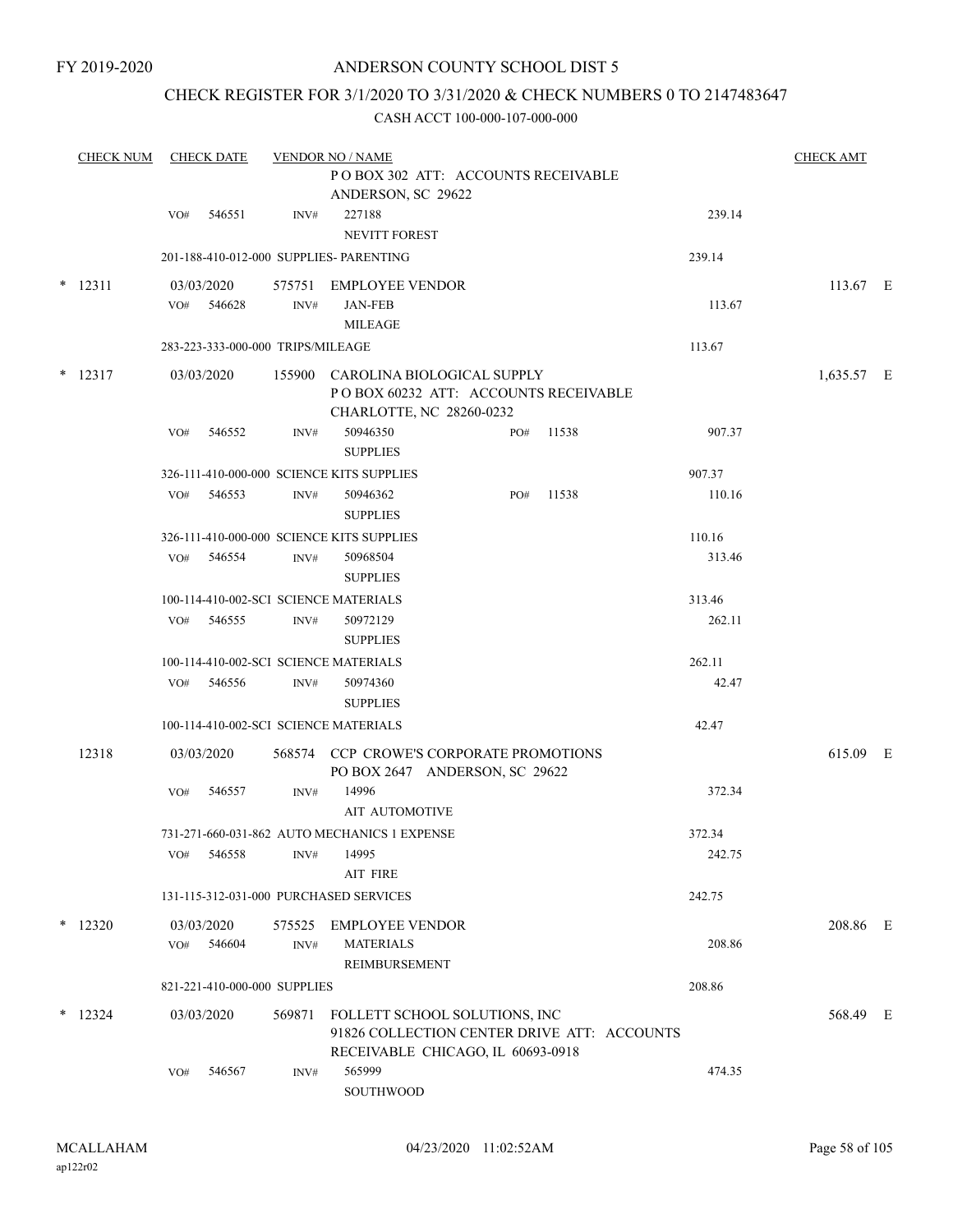## CHECK REGISTER FOR 3/1/2020 TO 3/31/2020 & CHECK NUMBERS 0 TO 2147483647

|        | <b>CHECK NUM</b> |     | <b>CHECK DATE</b> |                                                                      | <b>VENDOR NO / NAME</b>                                                                                 |     |       |                    | <b>CHECK AMT</b> |  |
|--------|------------------|-----|-------------------|----------------------------------------------------------------------|---------------------------------------------------------------------------------------------------------|-----|-------|--------------------|------------------|--|
|        |                  |     |                   | 100-222-410-021-MDA MEDIA EBOOKS                                     |                                                                                                         |     |       | 300.00             |                  |  |
|        |                  |     |                   | 100-222-410-021-MDA MEDIA EBOOKS                                     |                                                                                                         |     |       | 174.35             |                  |  |
|        |                  | VO# | 546637            | INV#                                                                 | 637986                                                                                                  | PO# | 12211 | 94.14              |                  |  |
|        |                  |     |                   |                                                                      | <b>MCCANTS</b>                                                                                          |     |       |                    |                  |  |
|        |                  |     |                   | 100-222-410-005-000 SUPPLIES                                         |                                                                                                         |     |       | 94.14              |                  |  |
| $\ast$ | 12327            |     | 03/03/2020        | 252650                                                               | <b>GRAINGER</b><br>DEPT 867098550 ATT: ACCOUNTS RECEIVABLE<br>PALATINE, IL 60038-0001                   |     |       |                    | 245.80 E         |  |
|        |                  | VO# | 546640            | INV#                                                                 | 9436150958<br><b>SUPPLIES</b>                                                                           |     |       | 245.80             |                  |  |
|        |                  |     |                   |                                                                      | 100-254-410-003-400 HVAC/ELECTRICAL/PLUMBING                                                            |     |       | 245.80             |                  |  |
|        | 12328            |     | 03/03/2020        |                                                                      | 563717 EMPLOYEE VENDOR                                                                                  |     |       |                    | 171.16 E         |  |
|        |                  | VO# | 546678            | INV#                                                                 | FEB <sub>4</sub><br><b>CHARLOTTE</b>                                                                    |     |       | 171.16             |                  |  |
|        |                  |     |                   |                                                                      | 871-224-333-020-000 TRIPS AND CONFERENCES                                                               |     |       | 171.16             |                  |  |
|        |                  |     |                   |                                                                      |                                                                                                         |     |       |                    |                  |  |
| $\ast$ | 12330            |     | 03/03/2020        | 264114                                                               | HEINEMANN<br>15963 COLLECTIONS CENTER DRIVE ATT: ACCOUNTS<br>RECEIVABLE CHICAGO, IL 60693               |     |       |                    | 20,134.86 E      |  |
|        |                  | VO# | 546568            | INV#                                                                 | 7181505<br><b>SUPPLIES</b>                                                                              | PO# | 12237 | 8,613.18           |                  |  |
|        |                  |     |                   | 100-221-410-000-REA PHONICS KITS<br>100-221-410-000-REA PHONICS KITS |                                                                                                         |     |       | 7,902.00<br>711.18 |                  |  |
|        |                  | VO# | 546569            | INV#                                                                 | 7181489<br><b>SUPPLIES</b>                                                                              | PO# | 12220 | 8,613.18           |                  |  |
|        |                  |     |                   | 397-112-410-000-000 Supplies                                         |                                                                                                         |     |       | 7,902.00           |                  |  |
|        |                  |     |                   | 397-112-410-000-000 Supplies                                         |                                                                                                         |     |       | 711.18             |                  |  |
|        |                  | VO# | 546570            | INV#                                                                 | 7182777<br><b>SUPPLIES</b>                                                                              | PO# | 12324 | 603.90             |                  |  |
|        |                  |     |                   |                                                                      | 201-413-410-000-SJC SUPPLIES-ST JOSEPH'S CATHOLIC<br>201-413-410-000-SJC SUPPLIES-ST.JOSEPH'S CATHOLIC  |     |       | 549.00<br>54.90    |                  |  |
|        |                  | VO# | 546571            | INV#                                                                 | 7182627<br><b>SUPPLIES</b>                                                                              | PO# | 12322 | 2,304.60           |                  |  |
|        |                  |     |                   |                                                                      | 201-112-410-012-000 SUPPLIES AND MATERIALS                                                              |     |       | 2,304.60           |                  |  |
|        | 12331            |     | 03/03/2020        |                                                                      | 570057 HERITAGE FOOD SERVICE GROUP<br>P.O. BOX 71595 ATT: ACCOUNTS RECEIVABLE<br>CHICAGO, IL 60694-1595 |     |       |                    | 411.14 E         |  |
|        |                  | VO# | 546572            | INV#                                                                 | 0006468270<br><b>REPAIR PARTS</b>                                                                       |     |       | 411.14             |                  |  |
|        |                  |     |                   |                                                                      | 600-256-323-019-000 REPAIRS TO EQUIPMENT                                                                |     |       | 411.14             |                  |  |
|        | $*12333$         |     | 03/03/2020        | 300176                                                               | <b>JOSTENS INC</b><br>21336 NETWORK PLACE ATT: ACCOUNTS                                                 |     |       |                    | 207.28 E         |  |
|        |                  | VO# | 546641            | INV#                                                                 | RECEIVABLE CHICAGO, IL 60673<br>24014346<br><b>SUPPLIES</b>                                             |     |       | 207.28             |                  |  |
|        |                  |     |                   | 124-114-410-024-000 SUPPLIES                                         |                                                                                                         |     |       | 207.28             |                  |  |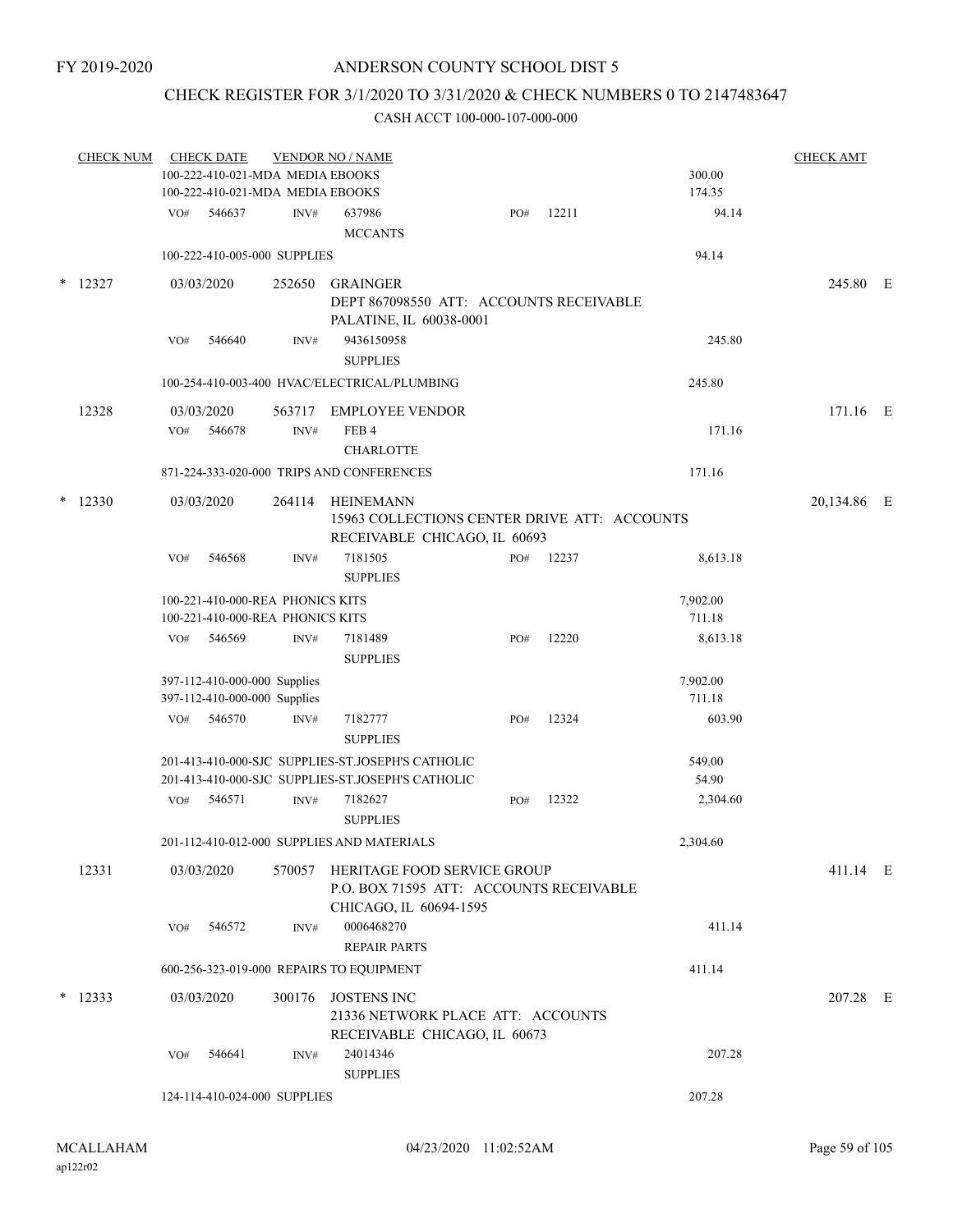## ANDERSON COUNTY SCHOOL DIST 5

## CHECK REGISTER FOR 3/1/2020 TO 3/31/2020 & CHECK NUMBERS 0 TO 2147483647

| <b>CHECK NUM</b> |           |            | <b>CHECK DATE</b>    |                              | <b>VENDOR NO / NAME</b>                                                                          |     |       |                 |              |  |
|------------------|-----------|------------|----------------------|------------------------------|--------------------------------------------------------------------------------------------------|-----|-------|-----------------|--------------|--|
| 12334            |           | 03/03/2020 |                      | 566745                       | JUNIOR LIBRARY GUILD<br>P.O. BOX 6308 ATT: ACCOUNTS RECEIVABLE CAROL<br>STREAM, IL 60197-6308    |     |       |                 | $1,161.10$ E |  |
|                  |           | VO#        | 546574               | INV#                         | 506771<br><b>SUPPLIES</b>                                                                        | PO# | 12343 | 1,161.10        |              |  |
|                  |           |            |                      | 100-222-410-020-000 SUPPLIES |                                                                                                  |     |       | 1,161.10        |              |  |
|                  | 12335     | VO#        | 03/03/2020<br>546618 | 307650<br>$\text{INV}\#$     | <b>EMPLOYEE VENDOR</b><br><b>FEB 28</b><br><b>COLUMBIA</b>                                       |     |       | 143.26          | 143.26 E     |  |
|                  |           |            |                      |                              | 100-221-333-000-000 TRIPS AND CONFERENCES                                                        |     |       | 143.26          |              |  |
|                  | $*$ 12338 | VO#        | 03/03/2020<br>546608 | 327400<br>INV#               | EMPLOYEE VENDOR<br>FEB 12-15<br><b>HILTON HEAD</b>                                               |     |       | 401.20          | 470.94 E     |  |
|                  |           | VO#        | 546614               | INV#                         | 267-224-333-009-PD5 TRIPS- SC STANDARDS<br><b>JAN 23</b><br><b>CLINTON</b>                       |     |       | 401.20<br>69.74 |              |  |
|                  |           |            |                      |                              | 100-221-333-009-000 TRIPS AND CONFERENCES                                                        |     |       | 69.74           |              |  |
|                  | $*$ 12340 | VO#        | 03/03/2020<br>546606 | 574557<br>INV#               | <b>EMPLOYEE VENDOR</b><br><b>MAKEY</b><br>REIMBURSEMENT                                          |     |       | 124.79          | 124.79 E     |  |
|                  |           |            |                      | 821-221-410-000-000 SUPPLIES |                                                                                                  |     |       | 124.79          |              |  |
|                  | $*$ 12342 | VO#        | 03/03/2020<br>546616 | 574698<br>INV#               | <b>EMPLOYEE VENDOR</b><br>FEB 12-15<br><b>HILTON HEAD</b>                                        |     |       | 399.16          | 399.16 E     |  |
|                  |           |            |                      |                              | 267-224-333-013-PD5 TRIPS- SC STANDARDS                                                          |     |       | 399.16          |              |  |
|                  | $*$ 12347 | VO#        | 03/03/2020<br>546534 | 345710<br>INV#               | EMPLOYEE VENDOR<br><b>FEB 25</b><br><b>COLUMBIA</b>                                              |     |       | 179.92          | 179.92 E     |  |
|                  |           |            |                      |                              | 267-264-333-000-RR3 TRIPS-RECRUITE HQ TEACHERS                                                   |     |       | 179.92          |              |  |
|                  | $*$ 12350 |            | 03/03/2020           | 349701                       | MED CENTRAL HEALTH RESOURCES<br>3424 CLEMSON BLVD ATT: ACCOUNTS RECEIVABLE<br>ANDERSON, SC 29621 |     |       |                 | 385.00 E     |  |
|                  |           | VO#        | 546644               | INV#                         | 54682<br><b>BYRUM</b>                                                                            |     |       | 65.00           |              |  |
|                  |           |            |                      |                              | 100-255-323-000-000 CONTRACTED SERVICES                                                          |     |       | 65.00           |              |  |
|                  |           | VO#        | 546645               | INV#                         | 52008<br><b>GORDON</b>                                                                           |     |       | 65.00           |              |  |
|                  |           |            |                      |                              | 100-255-323-000-000 CONTRACTED SERVICES                                                          |     |       | 65.00           |              |  |
|                  |           | VO#        | 546646               | INV#                         | 20387<br><b>RODGERS</b>                                                                          |     |       | 45.00           |              |  |
|                  |           |            |                      |                              | 100-255-323-000-000 CONTRACTED SERVICES                                                          |     |       | 45.00           |              |  |
|                  |           | VO#        | 546647               | INV#                         | 25621<br>GEER                                                                                    |     |       | 65.00           |              |  |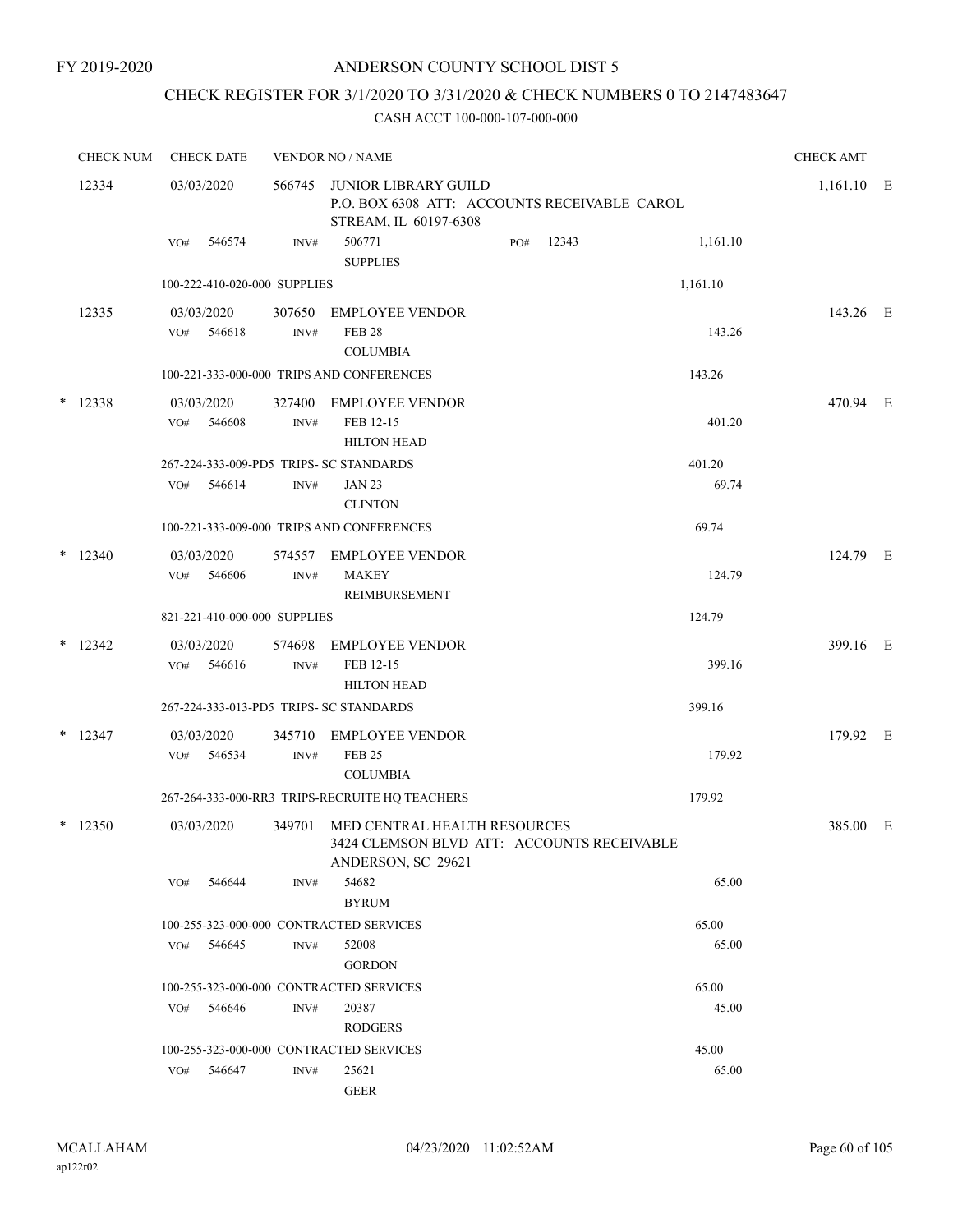# CHECK REGISTER FOR 3/1/2020 TO 3/31/2020 & CHECK NUMBERS 0 TO 2147483647

| <b>CHECK NUM</b> |     | <b>CHECK DATE</b>                |        | <b>VENDOR NO / NAME</b>                             |          | <b>CHECK AMT</b> |  |
|------------------|-----|----------------------------------|--------|-----------------------------------------------------|----------|------------------|--|
|                  |     |                                  |        | 100-255-323-000-000 CONTRACTED SERVICES             | 65.00    |                  |  |
|                  | VO# | 546648                           | INV#   | 12075                                               | 40.00    |                  |  |
|                  |     |                                  |        | <b>WILLIAMS</b>                                     |          |                  |  |
|                  |     |                                  |        | 100-255-323-000-000 CONTRACTED SERVICES             | 40.00    |                  |  |
|                  | VO# | 546649                           | INV#   | 48263                                               | 40.00    |                  |  |
|                  |     |                                  |        | <b>FLOOD</b>                                        |          |                  |  |
|                  |     |                                  |        | 100-255-323-000-000 CONTRACTED SERVICES             | 40.00    |                  |  |
|                  | VO# | 546650                           | INV#   | 45511                                               | 65.00    |                  |  |
|                  |     |                                  |        | <b>CATHEY</b>                                       |          |                  |  |
|                  |     |                                  |        | 100-255-323-000-000 CONTRACTED SERVICES             | 65.00    |                  |  |
| $*$ 12352        |     | 03/03/2020                       | 574558 | EMPLOYEE VENDOR                                     |          | 216.68 E         |  |
|                  | VO# | 546607                           | INV#   | PD BOOKS                                            | 216.68   |                  |  |
|                  |     |                                  |        | REIMBURSEMENT                                       |          |                  |  |
|                  |     | 100-222-410-000-MDA MEDIA EBOOKS |        |                                                     | 216.68   |                  |  |
| 12353            |     | 03/03/2020                       |        | 570874 NEW READERS PRESS                            |          | $1,000.00$ E     |  |
|                  |     |                                  |        | 101 WYOMING STREET SYRACUSE, NY 13204               |          |                  |  |
|                  | VO# | 546576                           | INV#   | 9219450                                             | 1,000.00 |                  |  |
|                  |     |                                  |        | <b>GED TESTING</b>                                  |          |                  |  |
|                  |     |                                  |        | 723-190-660-023-911 MISCELLANEOUS- ADULT ED EXPENSE | 1,000.00 |                  |  |
| 12354            |     | 03/03/2020                       |        | 572025 EMPLOYEE VENDOR                              |          | 903.28 E         |  |
|                  |     | VO# 546535                       | INV#   | <b>OMNI HOTEL</b>                                   | 903.28   |                  |  |
|                  |     |                                  |        | REIMBURSEMENT                                       |          |                  |  |
|                  |     |                                  |        | 100-231-334-000-000 TRUSTEE EXPENSE                 | 903.28   |                  |  |
| 12355            |     | 03/03/2020                       |        | 389900 OFFICE DEPOT                                 |          | 728.11 E         |  |
|                  |     |                                  |        | POBOX 1413 CHARLOTTE, NC 28201-1413                 |          |                  |  |
|                  | VO# | 546577                           | INV#   | 442932823001                                        | 187.68   |                  |  |
|                  |     |                                  |        | <b>SUPPLIES</b>                                     |          |                  |  |
|                  |     |                                  |        | 723-190-660-023-911 MISCELLANEOUS- ADULT ED EXPENSE | 187.68   |                  |  |
|                  | VO# | 546578                           | INV#   | 442934151001                                        | 47.06    |                  |  |
|                  |     |                                  |        | <b>SUPPLIES</b>                                     |          |                  |  |
|                  |     |                                  |        | 723-190-660-023-911 MISCELLANEOUS- ADULT ED EXPENSE | 47.06    |                  |  |
|                  |     |                                  |        | VO# 546654 INV# 435212669001                        | 13.47    |                  |  |
|                  |     |                                  |        | <b>SUPPLIES</b>                                     |          |                  |  |
|                  |     |                                  |        | 713-271-660-013-201 MISCELLANEOUS EXPENSE           | 13.47    |                  |  |
|                  | VO# | 546655                           | INV#   | 435212670001                                        | 112.34   |                  |  |
|                  |     |                                  |        | <b>SUPPLIES</b>                                     |          |                  |  |
|                  |     |                                  |        | 713-271-660-013-201 MISCELLANEOUS EXPENSE           | 112.34   |                  |  |
|                  |     | VO# 546656                       | INV#   | 443603117001                                        | 56.12    |                  |  |
|                  |     |                                  |        | <b>SUPPLIES</b>                                     |          |                  |  |
|                  |     | 100-112-410-019-0RE RELATED ARTS |        |                                                     | 56.12    |                  |  |
|                  |     | VO# 546657                       | INV#   | 443589385001                                        | 311.44   |                  |  |
|                  |     |                                  |        | <b>SUPPLIES</b>                                     |          |                  |  |
|                  |     | 100-112-410-019-0RE RELATED ARTS |        |                                                     | 311.44   |                  |  |
| 12356            |     | 03/03/2020                       |        | 576167 EMPLOYEE VENDOR                              |          | 238.06 E         |  |
|                  |     |                                  |        |                                                     |          |                  |  |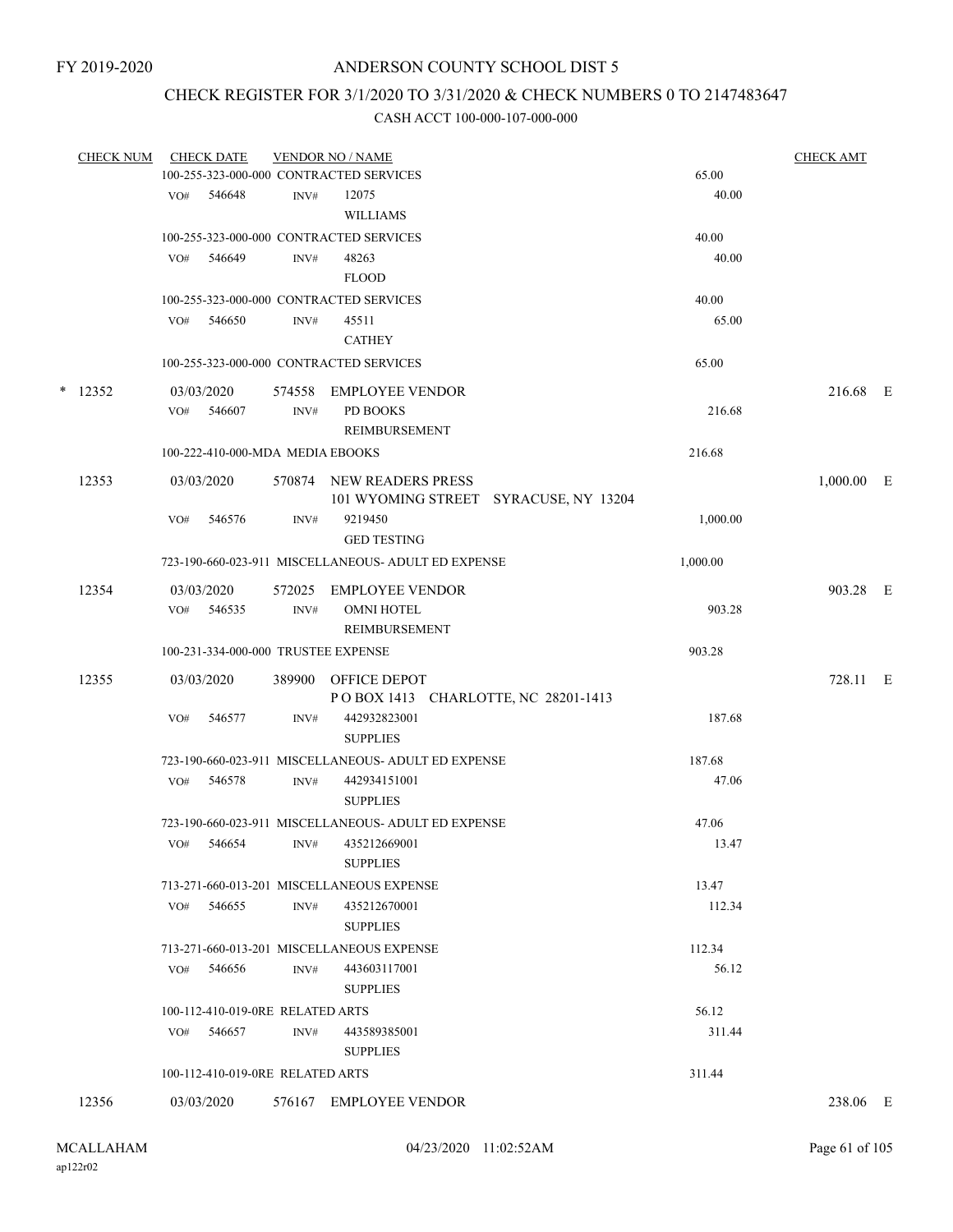## CHECK REGISTER FOR 3/1/2020 TO 3/31/2020 & CHECK NUMBERS 0 TO 2147483647

| <b>CHECK NUM</b> |     | <b>CHECK DATE</b>               |        | <b>VENDOR NO / NAME</b>                                                                                   |     |       |          | <b>CHECK AMT</b> |  |
|------------------|-----|---------------------------------|--------|-----------------------------------------------------------------------------------------------------------|-----|-------|----------|------------------|--|
|                  |     | VO# 546537                      | INV#   | <b>DECOR</b><br>REIMBURSEMENT                                                                             |     |       | 238.06   |                  |  |
|                  |     | 131-115-410-031-000 SUPPLIES    |        |                                                                                                           |     |       | 238.06   |                  |  |
| 12357            |     | 03/03/2020                      |        | 462725 SCHOLASTIC BOOK CLUBS, INC<br>POBOX 3745 ATT: ACCOUNTS RECEIVABLE<br>JEFFERSON CITY, MO 65102-3720 |     |       |          | 210.12 E         |  |
|                  | VO# | 546581                          | INV#   | 21066627<br>WHITEHALL                                                                                     | PO# | 12310 | 210.12   |                  |  |
|                  |     | 201-112-410-019-000 SUPPLIES    |        |                                                                                                           |     |       | 192.77   |                  |  |
|                  |     | 201-112-410-019-000 SUPPLIES    |        |                                                                                                           |     |       | 17.35    |                  |  |
| 12358            |     | 03/03/2020                      | 570059 | <b>SHARP BUSINESS SYSTEMS</b><br>DEPT 1216 PO BOX 121216 DALLAS, TX 75312-1216                            |     |       |          | 13,729.97 E      |  |
|                  | VO# | 546585                          | INV#   | 9002601677<br><b>COPIES</b>                                                                               |     |       | 393.78   |                  |  |
|                  |     | 201-113-490-006-000 COPIER COST |        |                                                                                                           |     |       | 393.78   |                  |  |
|                  | VO# | 546587                          | INV#   | 9002606153<br><b>COPIES</b>                                                                               |     |       | 255.44   |                  |  |
|                  |     |                                 |        | 329-115-690-031-000 OTHER OBJECTS- WBL                                                                    |     |       | 255.44   |                  |  |
|                  | VO# | 546588                          | INV#   | 9002607499<br><b>COPIES</b>                                                                               |     |       | 0.76     |                  |  |
|                  |     |                                 |        | 329-115-690-031-000 OTHER OBJECTS-WBL                                                                     |     |       | 0.76     |                  |  |
|                  | VO# | 546589                          | INV#   | 9002607494<br><b>COPIES</b>                                                                               |     |       | 34.02    |                  |  |
|                  |     |                                 |        | 329-115-690-031-000 OTHER OBJECTS-WBL                                                                     |     |       | 34.02    |                  |  |
|                  | VO# | 546590                          | INV#   | 9002606128<br><b>COPIES</b>                                                                               |     |       | 26.13    |                  |  |
|                  |     |                                 |        | 329-115-690-031-000 OTHER OBJECTS-WBL                                                                     |     |       | 26.13    |                  |  |
|                  | VO# | 546591                          | INV#   | 12188060<br><b>VARENNES ELEM</b>                                                                          | PO# | 12200 | 6,433.04 |                  |  |
|                  |     |                                 |        | 201-112-490-016-000 OTHER/COPIER COST                                                                     |     |       | 6,433.04 |                  |  |
|                  | VO# | 546592                          | INV#   | 12188090<br><b>VARENNES ELEM</b>                                                                          | PO# | 12200 | 6,433.03 |                  |  |
|                  |     |                                 |        | 201-112-490-016-000 OTHER/COPIER COST                                                                     |     |       | 6,433.03 |                  |  |
|                  | VO# | 546664                          | INV#   | 9002606120<br><b>COPIES</b>                                                                               |     |       | 153.77   |                  |  |
|                  |     |                                 |        | 124-114-445-024-000 TECHNOLOGY SUPPLIES                                                                   |     |       | 153.77   |                  |  |
| 12359            |     | 03/03/2020                      | 472700 | <b>SHERWIN WILLIAMS</b><br>613 NORTH MURRAY AVENUE ATT: ACCOUNTS<br>RECEIVABLE ANDERSON, SC 29625         |     |       |          | 343.48 E         |  |
|                  | VO# | 546665                          | INV#   | 7812-5<br><b>SUPPLIES</b>                                                                                 |     |       | 161.59   |                  |  |
|                  |     |                                 |        | 100-254-410-002-001 SUPPLIES - MAINTENANCE                                                                |     |       | 161.59   |                  |  |
|                  | VO# | 546666                          | INV#   | 8465-7<br><b>SUPPLIES</b>                                                                                 |     |       | 101.48   |                  |  |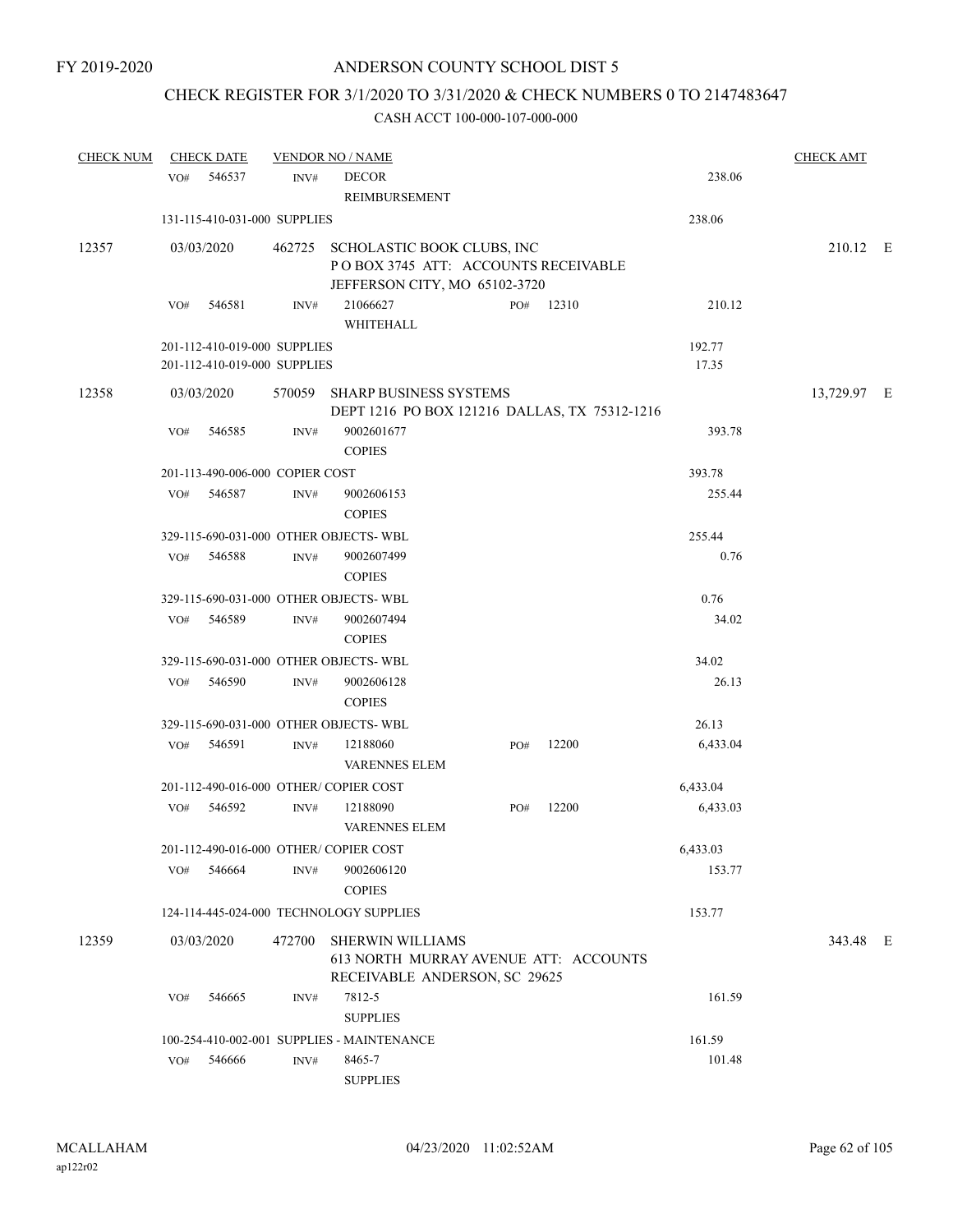## CHECK REGISTER FOR 3/1/2020 TO 3/31/2020 & CHECK NUMBERS 0 TO 2147483647

| <b>CHECK NUM</b> |     | <b>CHECK DATE</b>                   |        | <b>VENDOR NO / NAME</b>                                                                            |     |       |        |          | <b>CHECK AMT</b> |  |
|------------------|-----|-------------------------------------|--------|----------------------------------------------------------------------------------------------------|-----|-------|--------|----------|------------------|--|
|                  |     |                                     |        | 100-254-410-002-001 SUPPLIES - MAINTENANCE                                                         |     |       | 101.48 |          |                  |  |
|                  |     | VO# 546667                          | INV#   | 0877-2<br><b>SUPPLIES</b>                                                                          |     |       |        | 61.92    |                  |  |
|                  |     |                                     |        | 100-254-410-000-001 MAINT. SUPPLIES-STRUCTURES                                                     |     |       | 61.92  |          |                  |  |
|                  | VO# | 546668                              | INV#   | 8374-1<br><b>SUPPLIES</b>                                                                          |     |       |        | 18.49    |                  |  |
|                  |     |                                     |        | 100-254-410-003-001 SUPPLIES - MAINTENANCE                                                         |     |       |        | 18.49    |                  |  |
| 12360            |     | 03/03/2020                          |        | 570654 EMPLOYEE VENDOR                                                                             |     |       |        |          | 942.39 E         |  |
|                  |     | VO# 546538                          | INV#   | <b>HOTEL</b><br><b>REIMBURSEMENT</b>                                                               |     |       |        | 942.39   |                  |  |
|                  |     | 900-181-372-000-015 NEEDY STUDENTS  |        |                                                                                                    |     |       | 942.39 |          |                  |  |
| $*$ 12362        |     | 03/03/2020                          | 571751 | EMPLOYEE VENDOR                                                                                    |     |       |        |          | 129.30 E         |  |
|                  |     | VO# 546536                          | INV#   | <b>PIZZA LUNCH</b><br>REIMBURSEMENT                                                                |     |       |        | 129.30   |                  |  |
|                  |     | 721-190-660-021-519 LIBRARY EXPENSE |        |                                                                                                    |     |       | 129.30 |          |                  |  |
| $*$ 12364        |     | 03/03/2020                          |        | 568718 THE READING WAREHOUSE<br>POBOX 41328 ATT: ACCOUNTS RECEIVABLE NORTH<br>CHARLESTON, SC 29423 |     |       |        |          | 223.58 E         |  |
|                  | VO# | 546672                              | INV#   | 200737<br>WHITEHALL ELEM                                                                           | PO# | 12374 |        | 223.58   |                  |  |
|                  |     | 201-112-410-019-000 SUPPLIES        |        |                                                                                                    |     |       | 223.58 |          |                  |  |
| $*$ 12366        |     | 03/03/2020                          | 532300 | WHITE JONES ACE HARDWARE<br>POBOX 13012 ATT: ACCOUNTS RECEIVABLE<br>ANDERSON, SC 29624             |     |       |        |          | 129.64 E         |  |
|                  | VO# | 546594                              | INV#   | 888681<br><b>SUPPLIES</b>                                                                          |     |       |        | 10.61    |                  |  |
|                  |     |                                     |        | 600-256-323-019-000 REPAIRS TO EQUIPMENT                                                           |     |       | 10.61  |          |                  |  |
|                  |     | VO# 546595                          | INV#   | 402661                                                                                             |     |       |        | 8.84     |                  |  |
|                  |     |                                     |        | <b>SUPPLIES</b>                                                                                    |     |       |        |          |                  |  |
|                  |     |                                     |        | 600-256-323-003-000 REPAIRS TO EQUIPMENT                                                           |     |       |        | 8.84     |                  |  |
|                  | VO# | 546597                              | INV#   | 402879<br><b>SUPPLIES</b>                                                                          |     |       |        | 21.82    |                  |  |
|                  |     |                                     |        | 100-254-410-001-001 SUPPLIES - MAINTENANCE                                                         |     |       |        | 21.82    |                  |  |
|                  | VO# | 546598                              | INV#   | 402911<br><b>SUPPLIES</b>                                                                          |     |       |        | 88.37    |                  |  |
|                  |     |                                     |        | 100-254-410-002-001 SUPPLIES - MAINTENANCE                                                         |     |       | 88.37  |          |                  |  |
| 12367            |     | 03/05/2020                          |        | 573966 ALCO SOAP AND SUPPLY<br>PO BOX 1086 MOORESVILLE, NC 28115                                   |     |       |        |          | 5,393.42 E       |  |
|                  | VO# | 546693                              | INV#   | <b>FEB 2020</b><br><b>SUPPLIES</b>                                                                 |     |       |        | 5,393.42 |                  |  |
|                  |     |                                     |        | 600-256-410-002-CHE CHEMICAL SUPPLIES                                                              |     |       | 544.35 |          |                  |  |
|                  |     |                                     |        | 600-256-410-003-CHE CHEMICAL SUPPLIES                                                              |     |       | 304.19 |          |                  |  |
|                  |     |                                     |        | 600-256-410-005-CHE CHEMICAL SUPPLIES                                                              |     |       | 309.78 |          |                  |  |
|                  |     |                                     |        | 600-256-410-006-CHE CHEMICAL SUPPLIES                                                              |     |       | 254.67 |          |                  |  |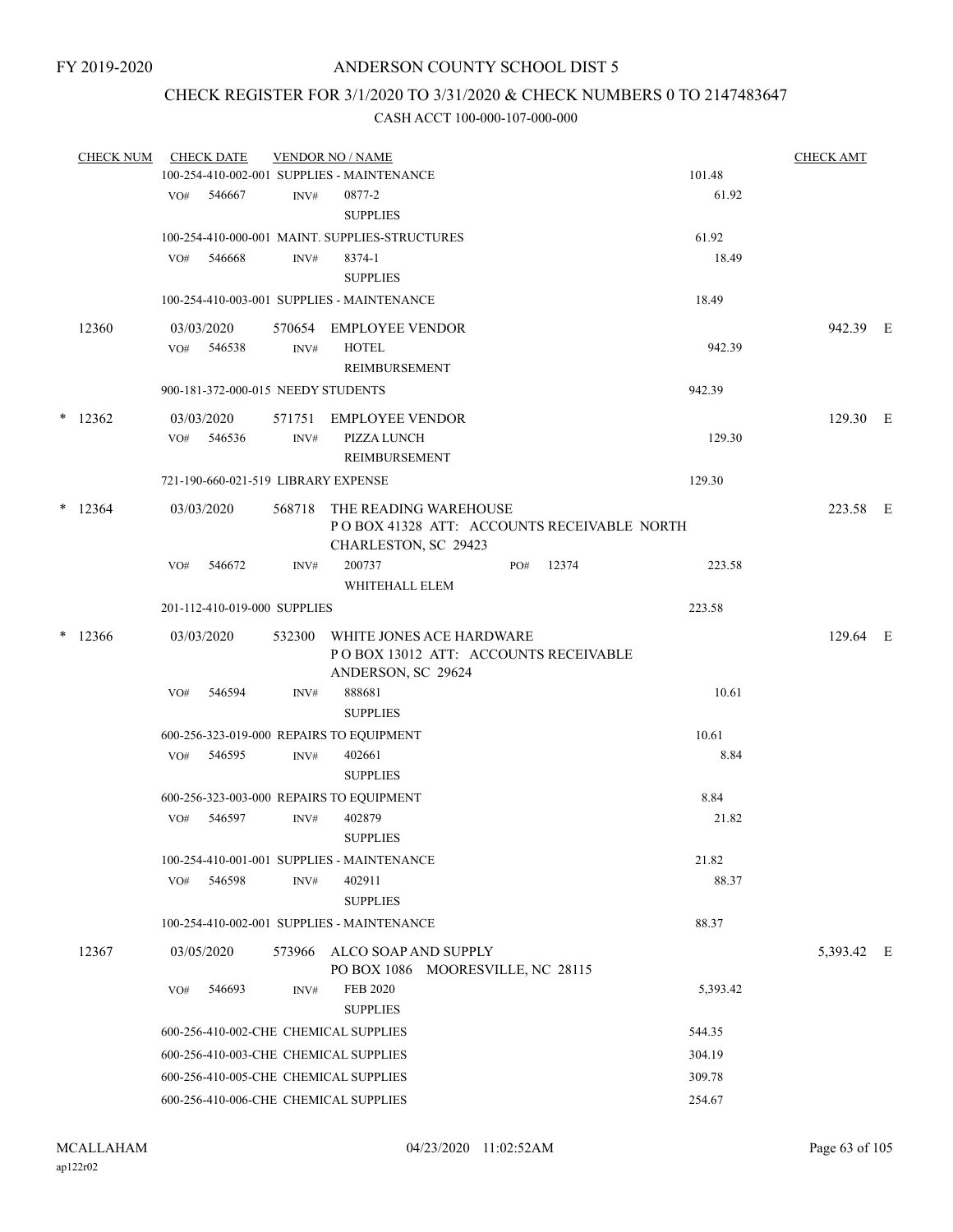## CHECK REGISTER FOR 3/1/2020 TO 3/31/2020 & CHECK NUMBERS 0 TO 2147483647

|   | <b>CHECK NUM</b> |     | <b>CHECK DATE</b> |                              | <b>VENDOR NO / NAME</b>                      |     |       |           | <b>CHECK AMT</b> |  |
|---|------------------|-----|-------------------|------------------------------|----------------------------------------------|-----|-------|-----------|------------------|--|
|   |                  |     |                   |                              | 600-256-410-007-CHE CHEMICAL SUPPLIES        |     |       | 334.44    |                  |  |
|   |                  |     |                   |                              | 600-256-410-008-CHE CHEMICAL SUPPLIES        |     |       | 371.71    |                  |  |
|   |                  |     |                   |                              | 600-256-410-009-CHE CHEMICAL SUPPLIES        |     |       | 194.87    |                  |  |
|   |                  |     |                   |                              | 600-256-410-010-CHE CHEMICAL SUPPLIES        |     |       | 415.39    |                  |  |
|   |                  |     |                   |                              | 600-256-410-011-CHE CHEMICAL SUPPLIES        |     |       | 383.73    |                  |  |
|   |                  |     |                   |                              | 600-256-410-012-CHE CHEMICAL SUPPLIES        |     |       | 128.29    |                  |  |
|   |                  |     |                   |                              | 600-256-410-013-CHE CHEMICAL SUPPLIES        |     |       | 460.96    |                  |  |
|   |                  |     |                   |                              | 600-256-410-014-CHE CHEMICAL SUPPLIES        |     |       | 271.68    |                  |  |
|   |                  |     |                   |                              | 600-256-410-016-CHE CHEMICAL SUPPLIES        |     |       | 297.38    |                  |  |
|   |                  |     |                   |                              | 600-256-410-017-CHE CHEMICAL SUPPLIES        |     |       | 342.64    |                  |  |
|   |                  |     |                   |                              | 600-256-410-018-CHE CHEMICAL SUPPLIES        |     |       | 130.72    |                  |  |
|   |                  |     |                   |                              | 600-256-410-019-CHE CHEMICAL SUPPLIES        |     |       | 203.71    |                  |  |
|   |                  |     |                   |                              | 600-256-410-020-CHE CHEMICAL SUPPLIES        |     |       | 228.58    |                  |  |
|   |                  |     |                   |                              | 600-256-410-021-CHE CHEMICAL SUPPLIES        |     |       | 216.33    |                  |  |
| * | 12369            |     | 03/05/2020        | 564791                       | ANDERSON INTERFAITH MINISTRIES               |     |       |           | 760.15 E         |  |
|   |                  |     |                   |                              | POBOX 1136 ANDERSON, SC 29622                |     |       |           |                  |  |
|   |                  | VO# | 546696            | INV#                         | <b>GLENVIEW MS</b>                           |     |       | 36.00     |                  |  |
|   |                  |     |                   |                              | <b>HEART FOR HELPING</b>                     |     |       |           |                  |  |
|   |                  |     |                   |                              | 720-271-660-020-460 MISC FUNDRAISER EXPENSE  |     |       | 36.00     |                  |  |
|   |                  | VO# | 546817            | INV#                         | <b>DONATION</b>                              |     |       | 724.15    |                  |  |
|   |                  |     |                   |                              | <b>HOMELAND PARK</b>                         |     |       |           |                  |  |
|   |                  |     |                   |                              | 711-271-660-011-290 MISC. FUNDRAISER EXPENSE |     |       | 724.15    |                  |  |
| * | 12373            |     | 03/05/2020        | 143760                       | <b>EMPLOYEE VENDOR</b>                       |     |       |           | 144.26 E         |  |
|   |                  | VO# | 546799            | INV#                         | <b>SAMS CLUB</b>                             |     |       | 144.26    |                  |  |
|   |                  |     |                   |                              | REIMBURSEMENT                                |     |       |           |                  |  |
|   |                  |     |                   |                              | 711-271-660-011-201 MISCELLANEOUS EXPENSE    |     |       | 144.26    |                  |  |
|   | 12374            |     | 03/05/2020        | 564176                       | <b>BSN SPORTS, LLC</b>                       |     |       |           | 3,380.59 E       |  |
|   |                  |     |                   |                              | PO BOX 660176 DALLAS, TX 75209-0176          |     |       |           |                  |  |
|   |                  | VO# | 546821            | INV#                         | 908298582                                    |     |       | 1,608.02  |                  |  |
|   |                  |     |                   |                              | <b>WHS BASEBALL</b>                          |     |       |           |                  |  |
|   |                  |     |                   | 100-271-410-003-000 SUPPLIES |                                              |     |       | 1,608.02  |                  |  |
|   |                  |     | VO# 546822        | INV#                         | 907794871<br><b>CREDIT</b>                   |     |       | $-97.60$  |                  |  |
|   |                  |     |                   | 100-271-410-003-000 SUPPLIES |                                              |     |       | $-97.60$  |                  |  |
|   |                  |     | VO# 546823        | INV#                         | 907617043                                    |     |       | $-115.08$ |                  |  |
|   |                  |     |                   |                              | <b>CREDIT</b>                                |     |       |           |                  |  |
|   |                  |     |                   | 100-271-410-003-000 SUPPLIES |                                              |     |       | $-115.08$ |                  |  |
|   |                  |     | VO# 546824        | INV#                         | 907425994                                    |     |       | 115.56    |                  |  |
|   |                  |     |                   |                              | <b>WESTSIDE</b>                              |     |       |           |                  |  |
|   |                  |     |                   | 100-271-410-003-000 SUPPLIES |                                              |     |       | 115.56    |                  |  |
|   |                  |     | VO# 546825        | INV#                         | 908187036                                    | PO# | 12229 | 701.19    |                  |  |
|   |                  |     |                   |                              | <b>WESTSIDE</b>                              |     |       |           |                  |  |
|   |                  |     |                   | 100-271-410-003-000 SUPPLIES |                                              |     |       | 701.19    |                  |  |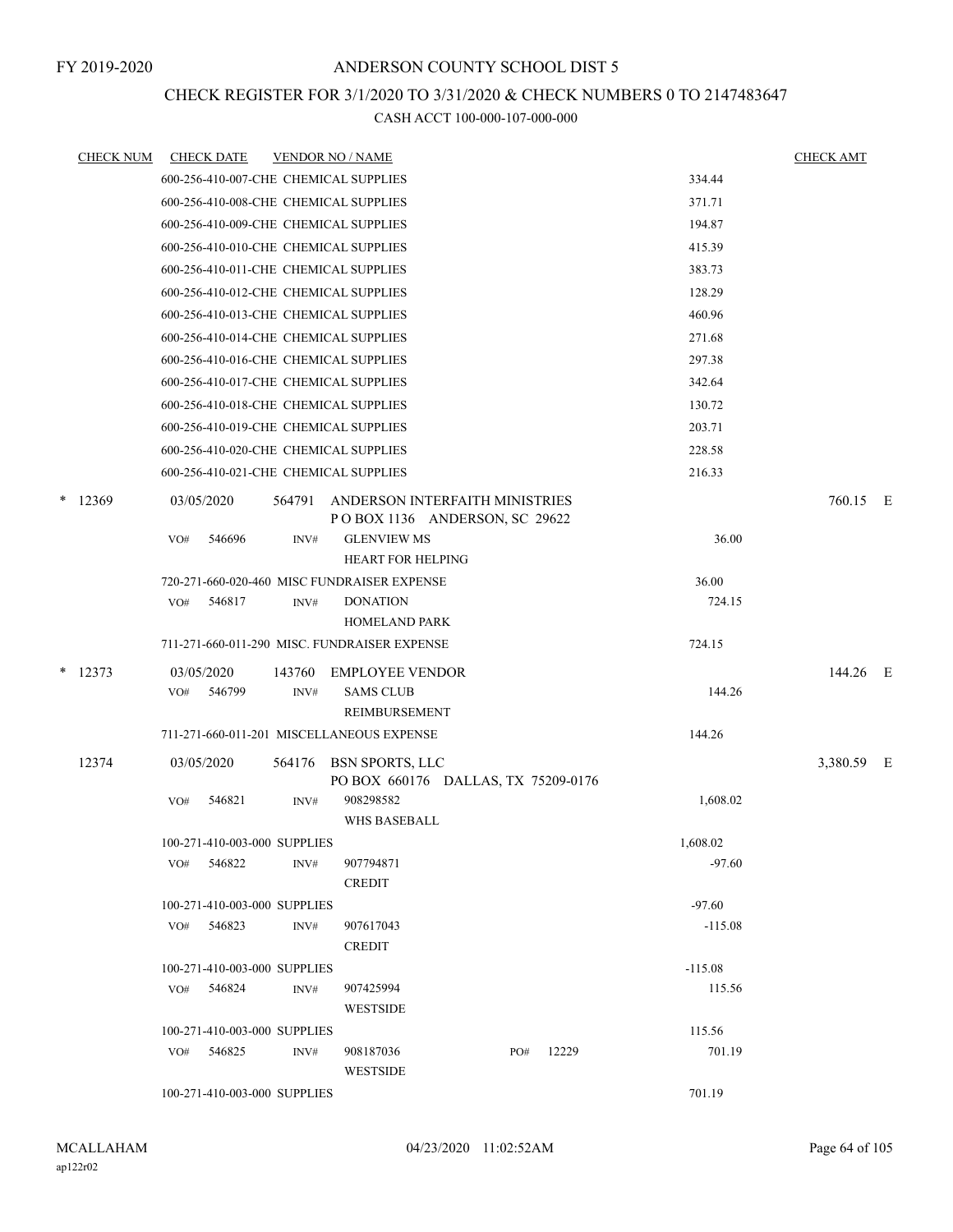## CHECK REGISTER FOR 3/1/2020 TO 3/31/2020 & CHECK NUMBERS 0 TO 2147483647

| <b>CHECK NUM</b> | <b>CHECK DATE</b>                      |                            | <b>VENDOR NO / NAME</b>                                                                             |     |       |          | <b>CHECK AMT</b> |  |
|------------------|----------------------------------------|----------------------------|-----------------------------------------------------------------------------------------------------|-----|-------|----------|------------------|--|
|                  | 546826<br>VO#                          | INV#                       | 908165184<br><b>WESTSIDE</b>                                                                        |     |       | 1,168.50 |                  |  |
|                  | 100-271-410-003-000 SUPPLIES           |                            |                                                                                                     |     |       | 1,168.50 |                  |  |
| 12375            | 03/05/2020                             | 571566                     | BURMAX COMPANY, INC<br>28 BARRETTS AVENUE HOLTSVILLE, NY 11742-2127                                 |     |       |          | 772.61 E         |  |
|                  | 546703<br>VO#                          | INV#                       | 973337<br><b>SUPPLIES</b>                                                                           |     |       | 772.61   |                  |  |
|                  |                                        |                            | 731-271-660-031-823 COSMETOLOGY EXPENSE                                                             |     |       | 772.61   |                  |  |
| * 12380          | 03/05/2020                             | 202600                     | <b>DILLARD'S SPORTS CENTER</b><br>708 WHITEHALL ROAD ATT: ACCOUNTS<br>RECEIVABLE ANDERSON, SC 29625 |     |       |          | 963.91 E         |  |
|                  | 546831<br>VO#                          | INV#                       | 103896<br>WHS SOCCER                                                                                |     |       | 614.82   |                  |  |
|                  | 100-271-410-003-000 SUPPLIES           |                            |                                                                                                     |     |       | 614.82   |                  |  |
|                  | 546832<br>VO#                          | INV#                       | 103898<br>WHS SOCCER                                                                                |     |       | 349.09   |                  |  |
|                  | 100-271-410-003-000 SUPPLIES           |                            |                                                                                                     |     |       | 349.09   |                  |  |
| $*$ 12382        | 03/05/2020                             | 566171                     | EMPLOYMENT SCREENING, INC<br>POBOX 410442 ATT: ACCOUNTS RECEIVABLE<br>CHARLOTTE, NC 28241           |     |       |          | 326.00 E         |  |
|                  | 546712<br>VO#                          | INV#                       | ANDER5030220<br><b>FEB SERVICES</b>                                                                 |     |       | 326.00   |                  |  |
|                  | 100-264-312-000-000 PURCHASED SERVICES |                            |                                                                                                     |     |       | 326.00   |                  |  |
| $*$ 12386        | 03/05/2020<br>546768<br>VO#            | 576042<br>INV#             | <b>EMPLOYEE VENDOR</b><br><b>FEB 13</b>                                                             |     |       | 162.40   | 162.40 E         |  |
|                  |                                        |                            | <b>COLUMBIA</b>                                                                                     |     |       |          |                  |  |
|                  |                                        |                            | 267-224-333-000-P15 TRIPS- NEW PRINC/ASST PRINC                                                     |     |       | 162.40   |                  |  |
| * 12389          | 03/05/2020                             | 264114                     | HEINEMANN<br>15963 COLLECTIONS CENTER DRIVE ATT: ACCOUNTS<br>RECEIVABLE CHICAGO, IL 60693           |     |       |          | $6,004.11$ E     |  |
|                  | 546716<br>VO#                          | INV#                       | 7183132<br><b>MATERIALS</b>                                                                         | PO# | 12333 | 6,004.11 |                  |  |
|                  | 100-221-410-000-REA PHONICS KITS       |                            |                                                                                                     |     |       | 1,646.36 |                  |  |
|                  |                                        |                            | 201-112-410-012-000 SUPPLIES AND MATERIALS                                                          |     |       | 4,357.75 |                  |  |
| 12390            | 03/05/2020<br>VO#<br>546775            | 576051<br>$\mathrm{INV}\#$ | <b>EMPLOYEE VENDOR</b><br>FEB 27-29<br><b>MYRTLE BEACH</b>                                          |     |       | 425.20   | 425.20 E         |  |
|                  |                                        |                            | 809-224-333-000-000 TRIPS AND CONFERENCES                                                           |     |       | 425.20   |                  |  |
| 12391            | 03/05/2020<br>546797<br>VO#            | 572217<br>INV#             | <b>EMPLOYEE VENDOR</b><br><b>SUPPLIES</b>                                                           |     |       | 187.49   | 187.49 E         |  |
|                  |                                        |                            | REIMBURSEMENT                                                                                       |     |       |          |                  |  |
|                  |                                        |                            | 715-271-660-015-201 MISCELLANEOUS EXPENSE                                                           |     |       | 187.49   |                  |  |
| 12392            | 03/05/2020                             |                            | 572225 EMPLOYEE VENDOR                                                                              |     |       |          | 173.30 E         |  |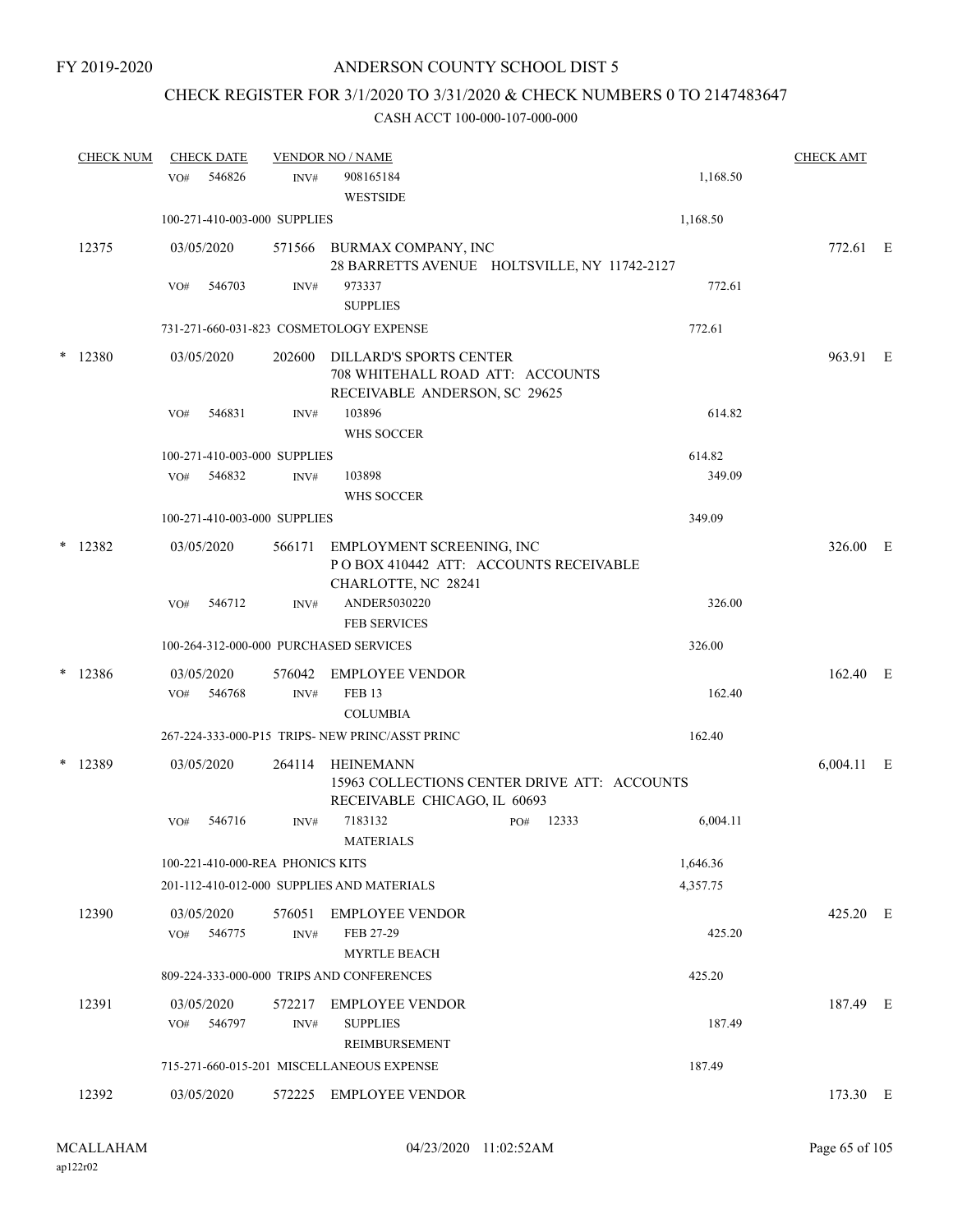# CHECK REGISTER FOR 3/1/2020 TO 3/31/2020 & CHECK NUMBERS 0 TO 2147483647

| <b>CHECK NUM</b> |     | <b>CHECK DATE</b>               |                | <b>VENDOR NO / NAME</b>                                                                 |     |           |          | <b>CHECK AMT</b> |  |
|------------------|-----|---------------------------------|----------------|-----------------------------------------------------------------------------------------|-----|-----------|----------|------------------|--|
|                  | VO# | 546781                          | INV#           | <b>FEB 2020</b><br><b>MILEAGE</b>                                                       |     |           | 173.30   |                  |  |
|                  |     |                                 |                | 100-266-332-000-000 IN-DISTRICT TRAVEL                                                  |     |           | 173.30   |                  |  |
| 12393            |     | 03/05/2020                      |                | 113700 INDEPENDENT MAIL<br>PO BOX 1411 CHARLOTTE, NC 28201-1411                         |     |           |          | 603.20 E         |  |
|                  | VO# | 546838                          | INV#           | 0003230360<br>FEB 7 AD                                                                  |     | PO# 12291 | 101.50   |                  |  |
|                  |     | 100-257-350-000-000 ADVERTISING |                |                                                                                         |     |           | 101.50   |                  |  |
|                  | VO# | 546839                          | INV#           | 0003230360<br>FEB <sub>18</sub> AD                                                      | PO# | 12352     | 123.25   |                  |  |
|                  |     | 100-257-350-000-000 ADVERTISING |                |                                                                                         |     |           | 123.25   |                  |  |
|                  | VO# | 546840                          | INV#           | 0003230360<br>FEB 27 AD                                                                 | PO# | 12395     | 101.50   |                  |  |
|                  |     | 100-257-350-000-000 ADVERTISING |                |                                                                                         |     |           | 101.50   |                  |  |
|                  |     | VO# 546841                      | INV#           | 0003230360<br>FEB 28 AD                                                                 | PO# | 12400     | 81.20    |                  |  |
|                  |     | 100-257-350-000-000 ADVERTISING |                |                                                                                         |     |           | 81.20    |                  |  |
|                  | VO# | 546842                          | $\text{INV}\#$ | 0003230360<br>FEB 29 AD                                                                 | PO# | 12404     | 87.00    |                  |  |
|                  |     | 100-257-350-000-000 ADVERTISING |                |                                                                                         |     |           | 87.00    |                  |  |
|                  | VO# | 546872                          | INV#           | 0002505520<br><b>MAY 2019</b>                                                           |     |           | 108.75   |                  |  |
|                  |     |                                 |                | 100-390-410-000-000 SUPPLIES AND MATERIALS                                              |     |           | 108.75   |                  |  |
| 12394            |     | 03/05/2020                      |                | 276355 IPC SUPPLY, INC<br>POBOX 1987 ATT: ACCOUNTS RECEIVABLE<br>ANDERSON, SC 29622     |     |           |          | 2,650.82 E       |  |
|                  | VO# | 546843                          | INV#           | 41356<br><b>WHSE SUPPLIES</b>                                                           | PO# | 12065     | 606.05   |                  |  |
|                  |     |                                 |                | 100-000-170-000-000 WAREHOUSE INVENTORY                                                 |     |           | 606.05   |                  |  |
|                  |     | VO# 546844                      | INV#           | 41915<br><b>WHSE SUPPLIES</b>                                                           | PO# | 12241     | 378.78   |                  |  |
|                  |     |                                 |                | 100-000-170-000-000 WAREHOUSE INVENTORY                                                 |     |           | 378.78   |                  |  |
|                  | VO# | 546845                          | INV#           | 42042<br><b>WHSE SUPPLIES</b>                                                           | PO# | 12303     | 1,665.99 |                  |  |
|                  |     |                                 |                | 100-000-170-000-000 WAREHOUSE INVENTORY                                                 |     |           | 1,665.99 |                  |  |
| 12395            | VO# | 03/05/2020<br>546772            | 576108<br>INV# | <b>EMPLOYEE VENDOR</b><br><b>FEB 22</b>                                                 |     |           | 165.32   | 165.32 E         |  |
|                  |     |                                 |                | <b>COLUMBIA</b>                                                                         |     |           |          |                  |  |
|                  |     |                                 |                | 207-224-333-031-004 TRIPS AND CONFERENCES                                               |     |           | 165.32   |                  |  |
| $*$ 12397        |     | 03/05/2020                      | 300176         | <b>JOSTENS INC</b><br>21336 NETWORK PLACE ATT: ACCOUNTS<br>RECEIVABLE CHICAGO, IL 60673 |     |           |          | 3,402.26 E       |  |
|                  | VO# | 546720                          | INV#           | JOB #02408<br>SOUTHWOOD                                                                 |     |           | 900.80   |                  |  |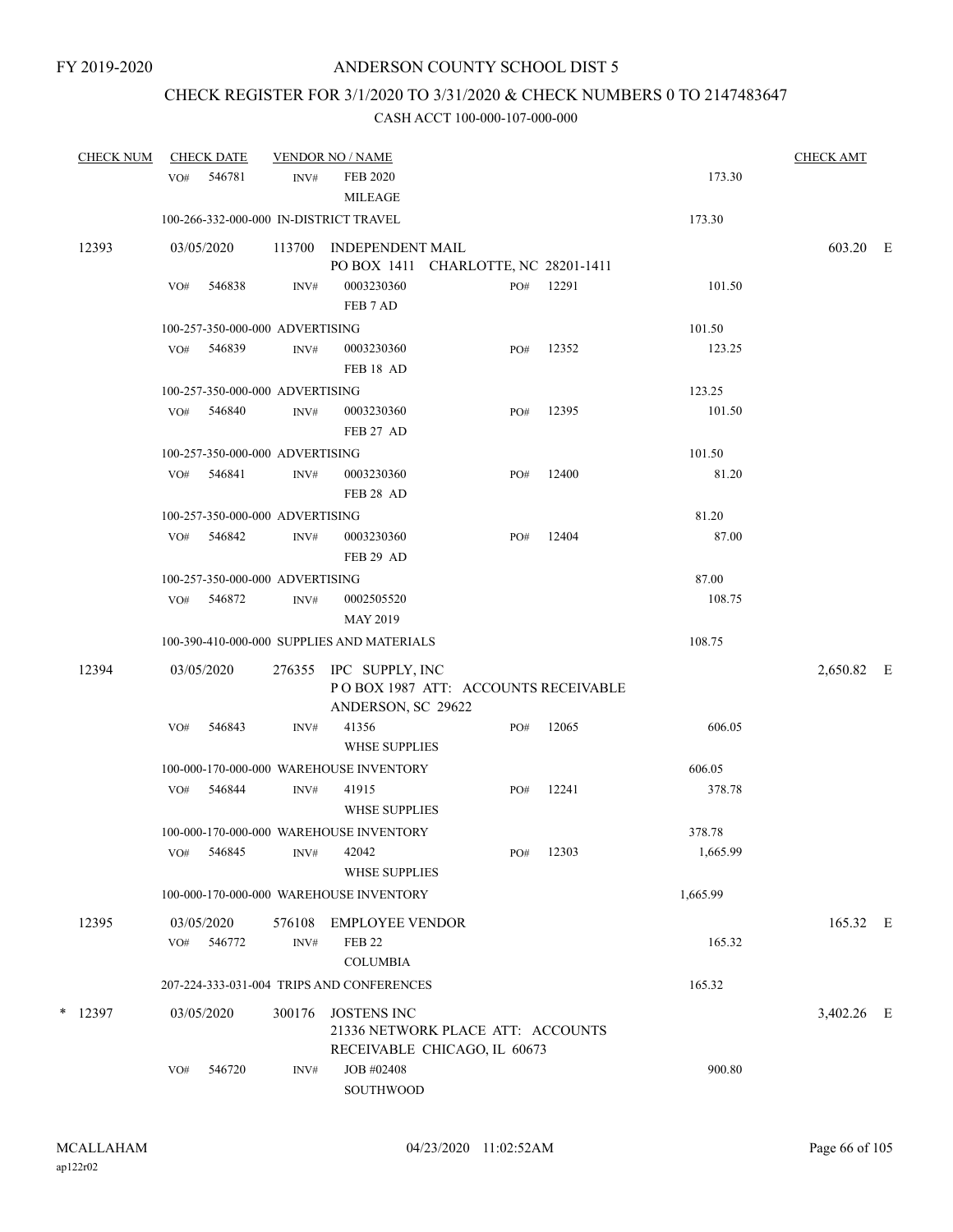## CHECK REGISTER FOR 3/1/2020 TO 3/31/2020 & CHECK NUMBERS 0 TO 2147483647

| <b>CHECK NUM</b> |     | <b>CHECK DATE</b>                     |        | <b>VENDOR NO / NAME</b>                                                              |     |       |          | <b>CHECK AMT</b> |  |
|------------------|-----|---------------------------------------|--------|--------------------------------------------------------------------------------------|-----|-------|----------|------------------|--|
|                  |     |                                       |        | 721-190-660-021-552 YEARBOOK EXPENSE                                                 |     |       | 900.80   |                  |  |
|                  |     | VO# 546721                            | INV#   | JOB #43661<br><b>GLENVIEW</b>                                                        |     |       | 2,501.46 |                  |  |
|                  |     |                                       |        | 720-271-660-020-552 YEARBOOK EXPENSE                                                 |     |       | 2,501.46 |                  |  |
| 12398            |     | 03/05/2020                            |        | 563608 JW PEPPER & SON, INC<br>POBOX 642 ATT: ACCOUNTS RECEIVABLE EXTON,<br>PA 19341 |     |       |          | 332.62 E         |  |
|                  | VO# | 546722                                | INV#   | 263198882<br><b>MIDWAY ELEM</b>                                                      |     |       | 73.34    |                  |  |
|                  |     |                                       |        | 717-190-660-017-335 CHORUS CLUB EXPENSE                                              |     |       | 73.34    |                  |  |
|                  | VO# | 546723                                | INV#   | 263815883<br><b>MIDWAY ELEM</b>                                                      |     |       | 72.59    |                  |  |
|                  |     |                                       |        | 717-190-660-017-335 CHORUS CLUB EXPENSE                                              |     |       | 72.59    |                  |  |
|                  | VO# | 546724                                | INV#   | 272080887<br><b>MIDWAY ELEM</b>                                                      |     |       | 15.00    |                  |  |
|                  |     | 717-190-660-017-220 MUSIC EXPENSE     |        |                                                                                      |     |       | 15.00    |                  |  |
|                  | VO# | 546725                                | INV#   | 272046516<br><b>MIDWAY ELEM</b>                                                      |     |       | 132.69   |                  |  |
|                  |     | 717-190-660-017-220 MUSIC EXPENSE     |        |                                                                                      |     |       | 96.00    |                  |  |
|                  |     |                                       |        | 717-190-660-017-335 CHORUS CLUB EXPENSE                                              |     |       | 36.69    |                  |  |
|                  | VO# | 546726                                | INV#   | 290652329<br><b>SOUTHWOOD</b>                                                        |     |       | 39.00    |                  |  |
|                  |     |                                       |        | 721-190-660-021-637 BAND MS/HS EXPENSE                                               |     |       | 39.00    |                  |  |
| $*$ 12400        |     | 03/05/2020                            |        | 574514 EMPLOYEE VENDOR                                                               |     |       |          | 154.34 E         |  |
|                  |     | VO# 546782                            | INV#   | <b>FEB 2020</b><br><b>MILEAGE</b>                                                    |     |       | 154.34   |                  |  |
|                  |     |                                       |        | 100-266-332-000-000 IN-DISTRICT TRAVEL                                               |     |       | 154.34   |                  |  |
| $*$ 12403        |     | 03/05/2020                            | 564683 | EMPLOYEE VENDOR                                                                      |     |       |          | 120.44 E         |  |
|                  | VO# | 546680                                | INV#   | PAINT PENS<br>REIMBURSEMENT                                                          |     |       | 10.68    |                  |  |
|                  |     |                                       |        | 309-113-410-021-000 SUPPLIES AND MATERIALS                                           |     |       | 10.68    |                  |  |
|                  | VO# | 546774                                | INV#   | FEB 28-29<br><b>NEWBERRY</b>                                                         |     |       | 109.76   |                  |  |
|                  |     | 309-113-333-021-000 TRIPS/ ACTIVITIES |        |                                                                                      |     |       | 109.76   |                  |  |
| $*$ 12405        |     | 03/05/2020                            | 349300 | EMPLOYEE VENDOR                                                                      |     |       |          | 463.89 E         |  |
|                  | VO# | 546779                                | INV#   | FEB 24-26                                                                            |     |       | 463.89   |                  |  |
|                  |     |                                       |        | <b>COLUMBIA</b>                                                                      |     |       |          |                  |  |
|                  |     |                                       |        | 201-224-333-006-000 TRIPS AND CONFERENCES                                            |     |       | 463.89   |                  |  |
| 12406            |     | 03/05/2020                            | 352100 | <b>MEREDITH BATTERY SERVICE</b><br>1802 WEST WHITNER STREET ATT: ACCOUNTS            |     |       |          | 435.79 E         |  |
|                  |     |                                       |        | RECEIVABLE ANDERSON, SC 29624<br>102829                                              |     |       |          |                  |  |
|                  | VO# | 546847                                | INV#   | <b>BATTERIES</b>                                                                     | PO# | 12355 | 435.79   |                  |  |
|                  |     | 100-257-410-000-000 SUPPLIES          |        |                                                                                      |     |       | 435.79   |                  |  |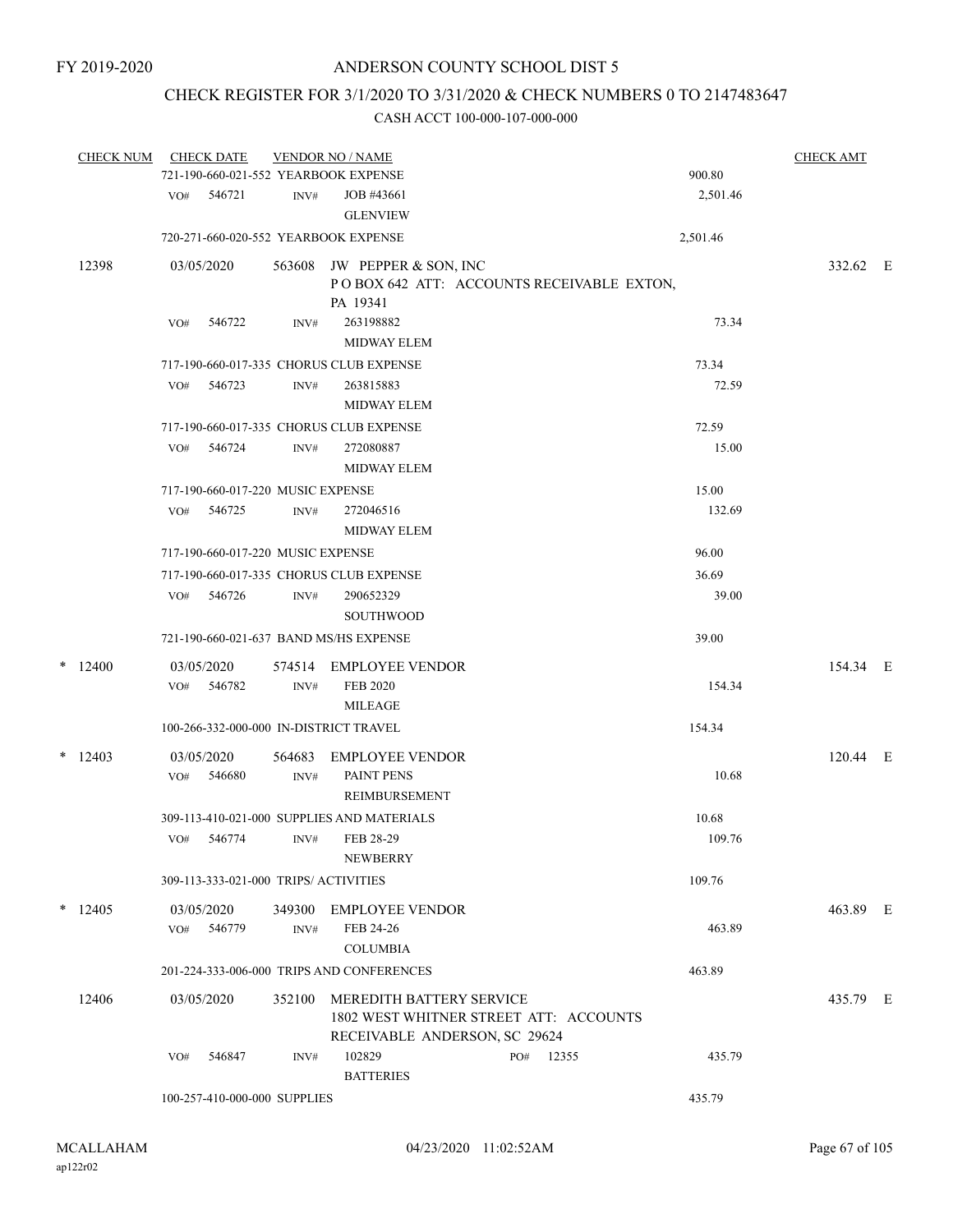## CHECK REGISTER FOR 3/1/2020 TO 3/31/2020 & CHECK NUMBERS 0 TO 2147483647

| <b>CHECK NUM</b> |     | <b>CHECK DATE</b>                 |        | <b>VENDOR NO / NAME</b>                                                        |     |       |          | <b>CHECK AMT</b> |  |
|------------------|-----|-----------------------------------|--------|--------------------------------------------------------------------------------|-----|-------|----------|------------------|--|
| $*$ 12409        |     | 03/05/2020                        |        | 573846 EMPLOYEE VENDOR                                                         |     |       |          | 123.07 E         |  |
|                  |     | VO# 546689                        | INV#   | CANOPY, ETC.                                                                   |     |       | 123.07   |                  |  |
|                  |     |                                   |        | REIMBURSEMENT<br>705-271-660-005-442 SPECIAL ED EXPENSE                        |     |       | 123.07   |                  |  |
|                  |     |                                   |        |                                                                                |     |       |          |                  |  |
| 12410            |     | 03/05/2020                        |        | 389900 OFFICE DEPOT<br>POBOX 1413 CHARLOTTE, NC 28201-1413                     |     |       |          | 1,314.38 E       |  |
|                  | VO# | 546731                            | INV#   | 443771643001<br><b>TONER</b>                                                   |     |       | 291.02   |                  |  |
|                  |     | 100-264-410-000-000 SUPPLIES      |        |                                                                                |     |       | 291.02   |                  |  |
|                  |     | VO# 546732                        | INV#   | 443771644001<br><b>TONER</b>                                                   |     |       | 145.51   |                  |  |
|                  |     | 100-264-410-000-000 SUPPLIES      |        |                                                                                |     |       | 145.51   |                  |  |
|                  |     | VO# 546733                        | INV#   | 443771591001<br><b>SUPPLIES</b>                                                |     |       | 3.17     |                  |  |
|                  |     | 100-264-410-000-000 SUPPLIES      |        |                                                                                |     |       | 3.17     |                  |  |
|                  |     | VO# 546734                        | INV#   | 440555019001<br><b>SUPPLIES</b>                                                |     |       | 58.53    |                  |  |
|                  |     | 100-113-410-020-000 SUPPLIES      |        |                                                                                |     |       | 58.53    |                  |  |
|                  |     | VO# 546735                        | INV#   | 445021371001<br><b>SUPPLIES</b>                                                | PO# | 12364 | 59.18    |                  |  |
|                  |     |                                   |        | 100-221-410-000-TST SUPPLIES-TESTING                                           |     |       | 59.18    |                  |  |
|                  | VO# | 546736                            | INV#   | 441698535001<br><b>SUPPLIES</b>                                                |     |       | 160.50   |                  |  |
|                  |     | 100-112-410-010-000 SUPPLIES      |        |                                                                                |     |       | 160.50   |                  |  |
|                  |     | VO# 546737                        | INV#   | 441925016001<br><b>SUPPLIES</b>                                                |     |       | 500.19   |                  |  |
|                  |     | 100-112-410-010-000 SUPPLIES      |        |                                                                                |     |       | 500.19   |                  |  |
|                  |     | VO# 546849                        | INV#   | 444293149001<br><b>TONER</b>                                                   | PO# | 12348 | 96.28    |                  |  |
|                  |     | 100-113-410-001-PLC SUPPLIES      |        |                                                                                |     |       | 96.28    |                  |  |
| $*$ 12412        |     | 03/05/2020                        | 574804 | <b>EMPLOYEE VENDOR</b>                                                         |     |       |          | 640.38 E         |  |
|                  |     | VO# 546687                        | INV#   | MUSIC EXPENSE<br>REIMBURSEMENT                                                 |     |       | 640.38   |                  |  |
|                  |     | 717-190-660-017-220 MUSIC EXPENSE |        |                                                                                |     |       | 640.38   |                  |  |
| 12413            |     | 03/05/2020                        | 574687 | PRIORITY ONE SECURITY<br>18 INTERCHANGE BLVD., SUITE B GREENVILLE, SC<br>29607 |     |       |          | 1,282.00 E       |  |
|                  | VO# | 546851                            | INV#   | 1948617                                                                        | PO# | 11398 | 1,282.00 |                  |  |
|                  |     |                                   |        | <b>MARCH SERVICE</b>                                                           |     |       |          |                  |  |
|                  |     |                                   |        | 100-254-323-000-600 MAINTENANCE SERVICES                                       |     |       | 92.00    |                  |  |
|                  |     |                                   |        | 100-254-323-001-600 MAINTENANCE SERVICES                                       |     |       | 46.00    |                  |  |
|                  |     |                                   |        | 100-254-323-002-600 MAINTENANCE SERVICES                                       |     |       | 168.00   |                  |  |
|                  |     |                                   |        | 100-254-323-003-600 MAINTENANCE SERVICES                                       |     |       | 102.00   |                  |  |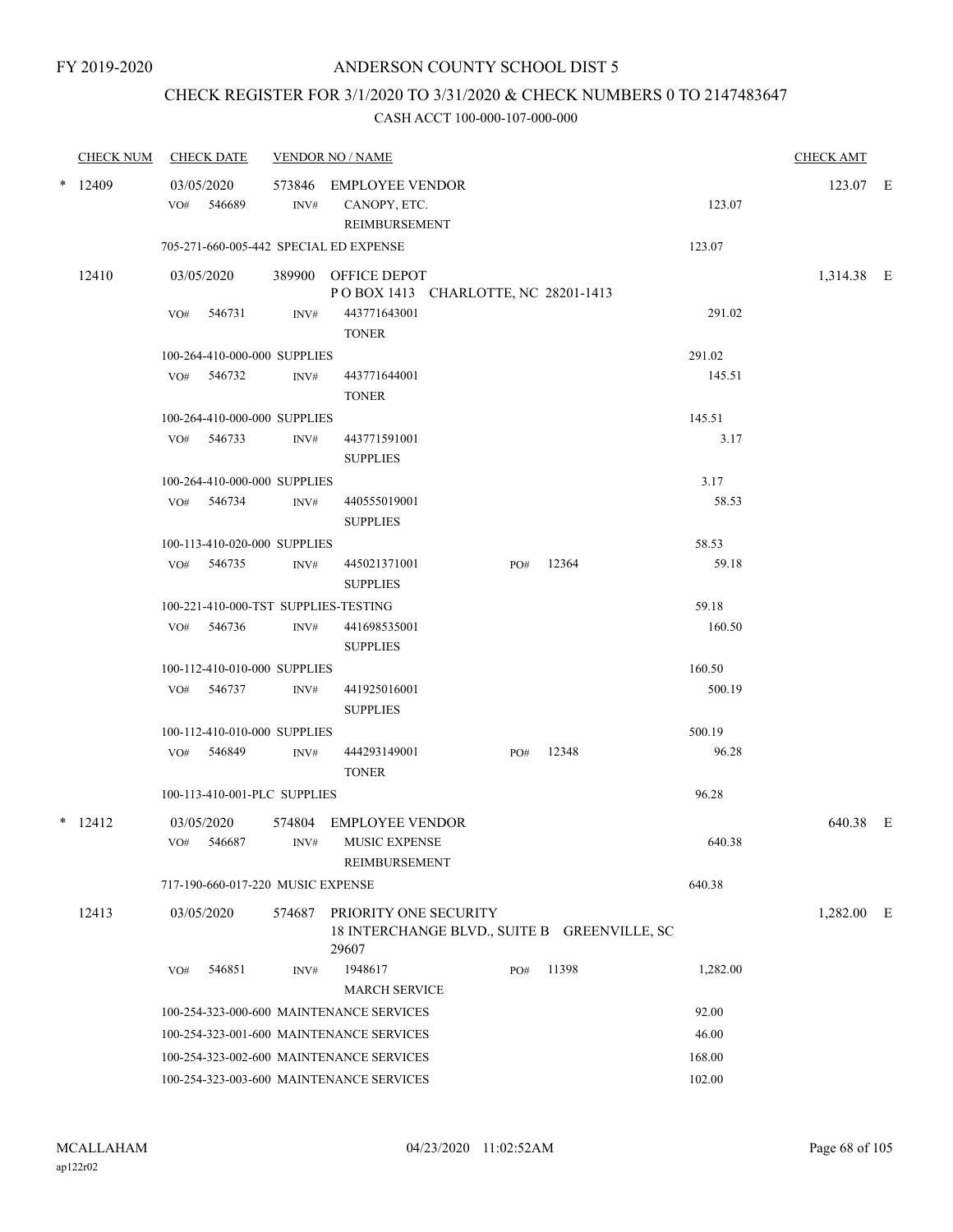## CHECK REGISTER FOR 3/1/2020 TO 3/31/2020 & CHECK NUMBERS 0 TO 2147483647

| CHECK NUM | <b>CHECK DATE</b>                         |        | <b>VENDOR NO / NAME</b>                                                   |     |       |          | <b>CHECK AMT</b> |  |
|-----------|-------------------------------------------|--------|---------------------------------------------------------------------------|-----|-------|----------|------------------|--|
|           | 100-254-323-005-600 MAINTENANCE SERVICES  |        |                                                                           |     |       | 46.00    |                  |  |
|           | 100-254-323-006-600 MAINTENANCE SERVICES  |        |                                                                           |     |       | 69.00    |                  |  |
|           | 100-254-323-007-600 MAINTENANCE SERVICES  |        |                                                                           |     |       | 46.00    |                  |  |
|           | 100-254-323-008-600 MAINTENANCE SERVICES  |        |                                                                           |     |       | 46.00    |                  |  |
|           | 100-254-323-009-600 MAINTENANCE SERVICES  |        |                                                                           |     |       | 46.00    |                  |  |
|           | 100-254-323-010-600 MAINTENANCE SERVICES  |        |                                                                           |     |       | 46.00    |                  |  |
|           | 100-254-323-011-600 MAINTENANCE SERVICES  |        |                                                                           |     |       | 46.00    |                  |  |
|           | 100-254-323-012-600 MAINTENANCE SERVICES  |        |                                                                           |     |       | 46.00    |                  |  |
|           | 100-254-323-013-600 MAINTENANCE SERVICES  |        |                                                                           |     |       | 46.00    |                  |  |
|           | 100-254-323-014-600 MAINTENANCE SERVICES  |        |                                                                           |     |       | 46.00    |                  |  |
|           | 100-254-323-015-600 MAINTENANCE SERVICES  |        |                                                                           |     |       | 46.00    |                  |  |
|           | 100-254-323-016-600 MAINTENANCE SERVICES  |        |                                                                           |     |       | 46.00    |                  |  |
|           | 100-254-323-017-600 MAINTENANCE SERVICES  |        |                                                                           |     |       | 46.00    |                  |  |
|           | 100-254-323-018-600 MAINTENANCE SERVICES  |        |                                                                           |     |       | 46.00    |                  |  |
|           | 100-254-323-019-600 MAINTENANCE SERVICES  |        |                                                                           |     |       | 46.00    |                  |  |
|           | 100-254-323-020-600 MAINTENANCE SERVICES  |        |                                                                           |     |       | 46.00    |                  |  |
|           | 100-254-323-021-600 MAINTENANCE SERVICES  |        |                                                                           |     |       | 46.00    |                  |  |
|           | 100-254-323-023-600 MAINTENANCE SERVICES  |        |                                                                           |     |       | 69.00    |                  |  |
| 12414     | 03/05/2020                                | 575576 | <b>EMPLOYEE VENDOR</b>                                                    |     |       |          | 345.37 E         |  |
|           | 546777<br>VO#                             | INV#   | FEB 18-19                                                                 |     |       | 345.37   |                  |  |
|           |                                           |        | <b>COLUMBIA</b>                                                           |     |       |          |                  |  |
|           | 201-224-333-006-000 TRIPS AND CONFERENCES |        |                                                                           |     |       | 345.37   |                  |  |
| 12415     | 03/05/2020                                |        | 571719 REPUBLIC SERVICES #744<br>PO BOX 9001099 LOUISVILLE, KY 40290-1099 |     |       |          | 8,662.53 E       |  |
|           | 546852<br>VO#                             | INV#   | 001934319<br><b>MARCH SERVICE</b>                                         | PO# | 11399 | 8,662.53 |                  |  |
|           | 100-254-323-000-600 MAINTENANCE SERVICES  |        |                                                                           |     |       | 596.93   |                  |  |
|           | 100-254-323-001-600 MAINTENANCE SERVICES  |        |                                                                           |     |       | 889.32   |                  |  |
|           | 100-254-323-002-600 MAINTENANCE SERVICES  |        |                                                                           |     |       | 619.15   |                  |  |
|           | 100-254-323-003-600 MAINTENANCE SERVICES  |        |                                                                           |     |       | 689.86   |                  |  |
|           | 100-254-323-005-600 MAINTENANCE SERVICES  |        |                                                                           |     |       | 583.80   |                  |  |
|           | 100-254-323-006-600 MAINTENANCE SERVICES  |        |                                                                           |     |       | 475.61   |                  |  |
|           | 100-254-323-007-600 MAINTENANCE SERVICES  |        |                                                                           |     |       | 237.81   |                  |  |
|           | 100-254-323-008-600 MAINTENANCE SERVICES  |        |                                                                           |     |       | 286.01   |                  |  |
|           | 100-254-323-009-600 MAINTENANCE SERVICES  |        |                                                                           |     |       | 237.81   |                  |  |
|           | 100-254-323-010-600 MAINTENANCE SERVICES  |        |                                                                           |     |       | 237.81   |                  |  |
|           | 100-254-323-011-600 MAINTENANCE SERVICES  |        |                                                                           |     |       | 237.81   |                  |  |
|           | 100-254-323-012-600 MAINTENANCE SERVICES  |        |                                                                           |     |       | 416.70   |                  |  |
|           | 100-254-323-013-600 MAINTENANCE SERVICES  |        |                                                                           |     |       | 237.81   |                  |  |
|           | 100-254-323-014-600 MAINTENANCE SERVICES  |        |                                                                           |     |       | 237.81   |                  |  |
|           | 100-254-323-015-600 MAINTENANCE SERVICES  |        |                                                                           |     |       | 237.81   |                  |  |
|           | 100-254-323-016-600 MAINTENANCE SERVICES  |        |                                                                           |     |       | 237.81   |                  |  |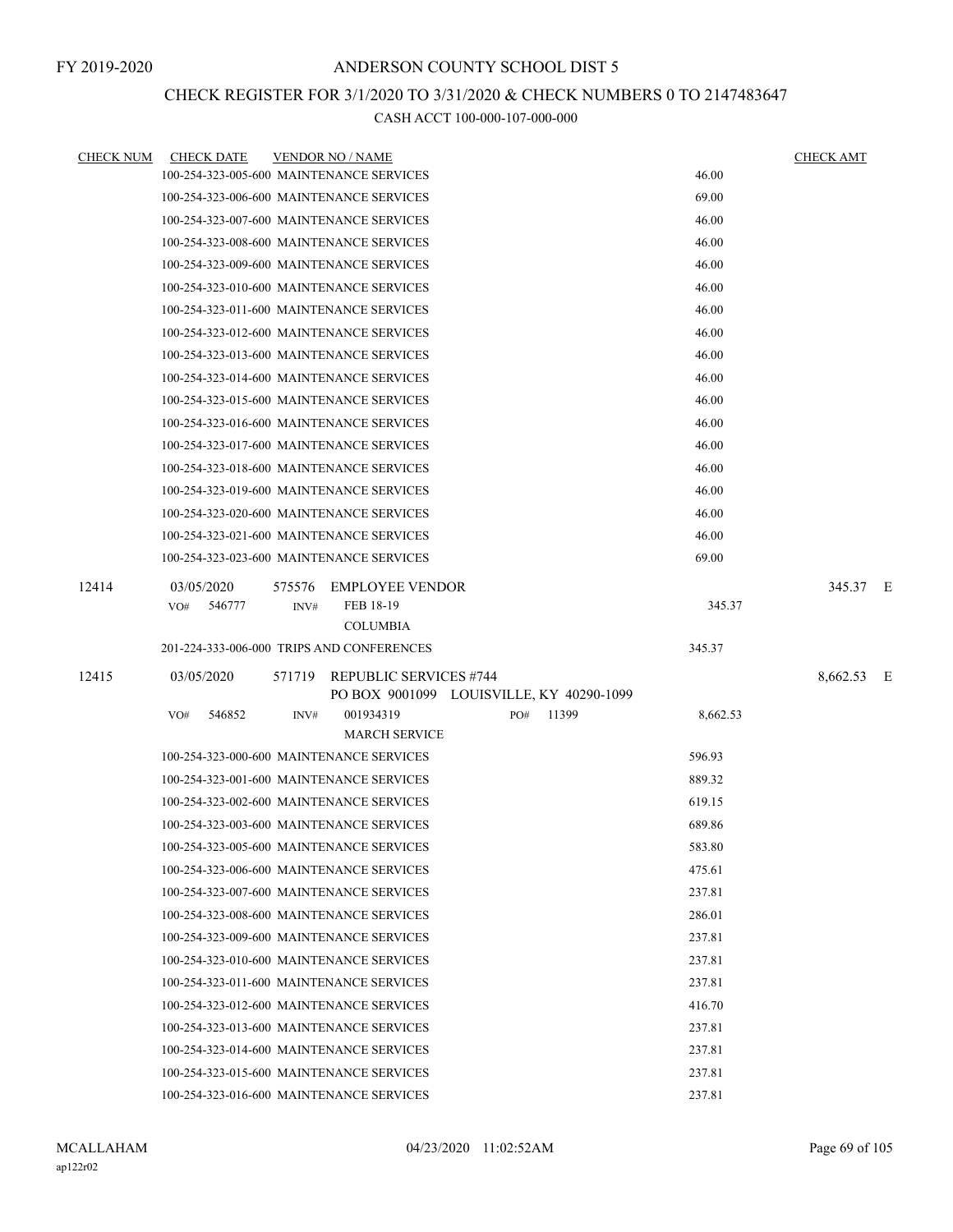## CHECK REGISTER FOR 3/1/2020 TO 3/31/2020 & CHECK NUMBERS 0 TO 2147483647

| <b>CHECK NUM</b> |     | <b>CHECK DATE</b>                      |        | <b>VENDOR NO / NAME</b>                                                        |     |       |                  | <b>CHECK AMT</b> |  |
|------------------|-----|----------------------------------------|--------|--------------------------------------------------------------------------------|-----|-------|------------------|------------------|--|
|                  |     |                                        |        | 100-254-323-017-600 MAINTENANCE SERVICES                                       |     |       | 286.01           |                  |  |
|                  |     |                                        |        | 100-254-323-018-600 MAINTENANCE SERVICES                                       |     |       | 237.81           |                  |  |
|                  |     |                                        |        | 100-254-323-019-600 MAINTENANCE SERVICES                                       |     |       | 237.81           |                  |  |
|                  |     |                                        |        | 100-254-323-020-600 MAINTENANCE SERVICES                                       |     |       | 475.61           |                  |  |
|                  |     |                                        |        | 100-254-323-021-600 MAINTENANCE SERVICES                                       |     |       | 570.95           |                  |  |
|                  |     |                                        |        | 100-254-323-023-600 MAINTENANCE SERVICES                                       |     |       | 177.82           |                  |  |
|                  |     |                                        |        | 131-254-323-031-600 MAINTENANCE SERVICES                                       |     |       | 216.66           |                  |  |
| 12416            |     | 03/05/2020                             | 574513 | <b>EMPLOYEE VENDOR</b>                                                         |     |       |                  | 156.25 E         |  |
|                  | VO# | 546785                                 | INV#   | <b>FEB 2020</b><br><b>MILEAGE</b>                                              |     |       | 156.25           |                  |  |
|                  |     | 100-221-332-000-000 TRAVEL             |        |                                                                                |     |       | 156.25           |                  |  |
| 12417            |     | 03/05/2020                             | 576080 | <b>EMPLOYEE VENDOR</b>                                                         |     |       |                  | 133.43 E         |  |
|                  | VO# | 546679                                 | INV#   | <b>ANIMAL FEED</b>                                                             |     |       | 133.43           |                  |  |
|                  |     |                                        |        | <b>REIMBURSEMENT</b>                                                           |     |       |                  |                  |  |
|                  |     |                                        |        | 329-115-410-031-000 SUPPLIES-STATE EQUIPMENT                                   |     |       | 133.43           |                  |  |
| $*$ 12419        |     | 03/05/2020                             | 570099 | SCHOOL SPECIALTY, INC.<br>32656 COLLECTION CENTER DR. ATT: ACCOUNTS            |     |       |                  | 2,695.31 E       |  |
|                  |     |                                        |        | RECEIVABLE CHICAGO, IL 60693-0656                                              |     |       |                  |                  |  |
|                  | VO# | 546746                                 | INV#   | PO 12147<br>WHITEHALL ELEM                                                     | PO# | 12147 | 1,811.53         |                  |  |
|                  |     | 937-113-410-019-000 SUPPLIES           |        |                                                                                |     |       | 289.99           |                  |  |
|                  |     | 937-113-410-019-000 SUPPLIES           |        |                                                                                |     |       | 1,002.07         |                  |  |
|                  | VO# | 937-113-410-019-000 SUPPLIES<br>546855 | INV#   | 208124577436                                                                   |     | 12306 | 519.47<br>883.78 |                  |  |
|                  |     |                                        |        | <b>WHSE SUPPLIES</b>                                                           | PO# |       |                  |                  |  |
|                  |     |                                        |        | 100-000-170-000-000 WAREHOUSE INVENTORY                                        |     |       | 883.78           |                  |  |
| 12420            |     | 03/05/2020                             | 570059 | <b>SHARP BUSINESS SYSTEMS</b><br>DEPT 1216 PO BOX 121216 DALLAS, TX 75312-1216 |     |       |                  | 5,110.76 E       |  |
|                  | VO# | 546747                                 | INV#   | 9002628081<br><b>COPIES</b>                                                    |     |       | 394.13           |                  |  |
|                  |     | 100-113-410-007-000 SUPPLIES           |        |                                                                                |     |       | 394.13           |                  |  |
|                  |     | VO# 546748                             | INV#   | 9002606124                                                                     |     |       | 181.15           |                  |  |
|                  |     |                                        |        | <b>COPIES</b>                                                                  |     |       |                  |                  |  |
|                  |     | 201-112-490-011-000 COPIER COST        |        |                                                                                |     |       | 181.15           |                  |  |
|                  |     | VO# 546749                             | INV#   | 9002624279<br><b>COPIES</b>                                                    |     |       | 904.63           |                  |  |
|                  |     |                                        |        | 100-252-360-000-000 PRINTING AND BINDING                                       |     |       | 904.63           |                  |  |
|                  |     | VO# 546750                             | INV#   | 9002624351<br><b>COPIES</b>                                                    | PO# | 11250 | 3,428.26         |                  |  |
|                  |     | 100-114-410-002-000 SUPPLIES           |        |                                                                                |     |       | 3,428.26         |                  |  |
|                  | VO# | 546751                                 | INV#   | 9002628259                                                                     |     |       | 102.53           |                  |  |
|                  |     |                                        |        | <b>COPIES</b>                                                                  |     |       |                  |                  |  |
|                  |     | 717-190-660-017-362 COPIER EXPENSE     |        |                                                                                |     |       | 102.53           |                  |  |
|                  | VO# | 546753                                 | INV#   | 9002628075                                                                     |     |       | 100.06           |                  |  |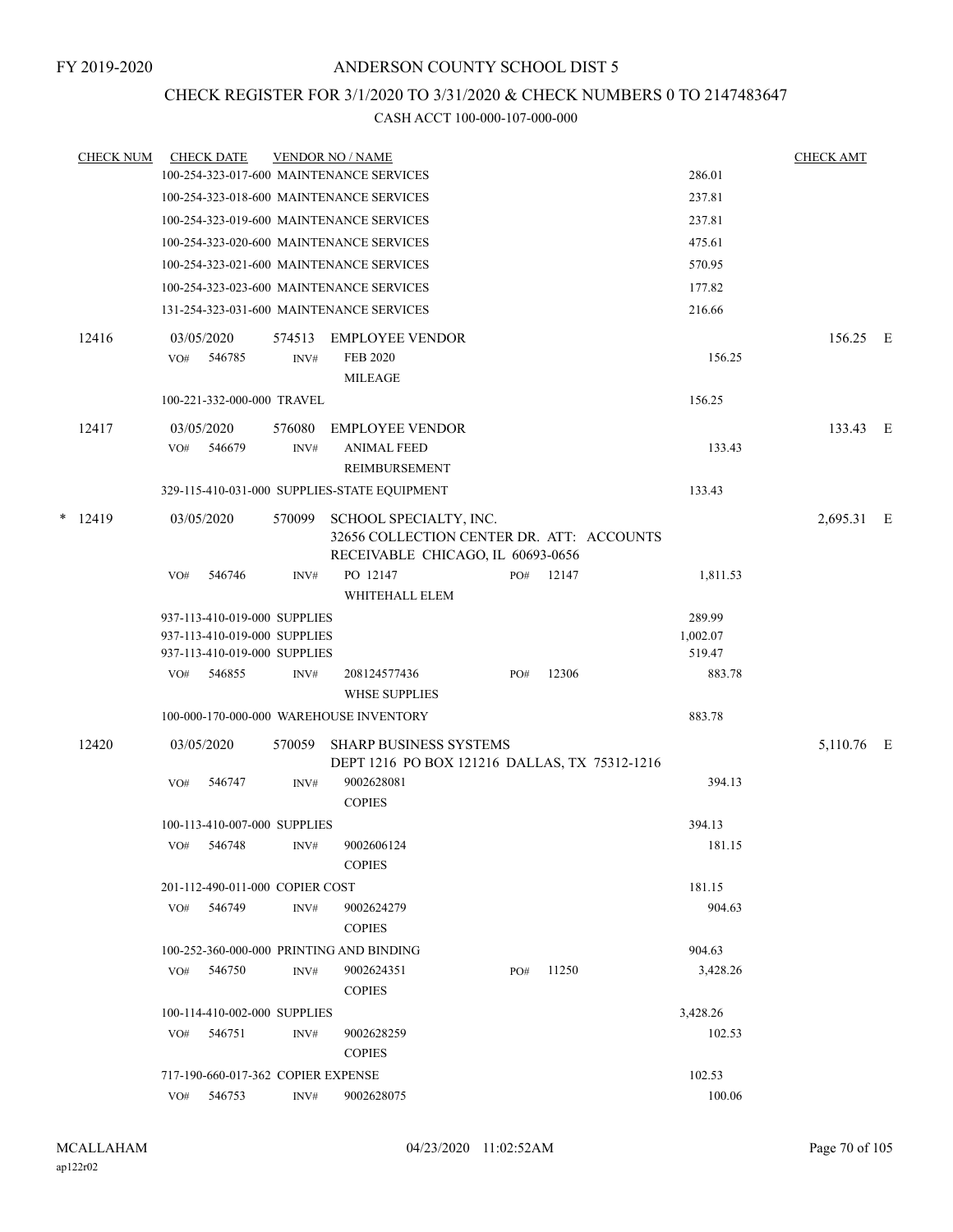## CHECK REGISTER FOR 3/1/2020 TO 3/31/2020 & CHECK NUMBERS 0 TO 2147483647

|   | <b>CHECK NUM</b> | <b>CHECK DATE</b>                   |                | <b>VENDOR NO / NAME</b><br><b>COPIES</b>                                                                                 |     |       |          | <b>CHECK AMT</b> |     |
|---|------------------|-------------------------------------|----------------|--------------------------------------------------------------------------------------------------------------------------|-----|-------|----------|------------------|-----|
|   |                  |                                     |                | 100-255-323-000-000 CONTRACTED SERVICES                                                                                  |     |       | 100.06   |                  |     |
| * | 12422            | 03/05/2020                          | 476700         | SMITH & JONES JANITORIAL<br>1 BILOXI SQUARE ATT: ACCOUNTS RECEIVABLE<br>WEST COLUMBIA, SC 29170                          |     |       |          | 2,568.00         | – E |
|   |                  | 546858<br>VO#                       | INV#           | 199373<br><b>WHSE SUPPLIES</b>                                                                                           | PO# | 12216 | 2,568.00 |                  |     |
|   |                  |                                     |                | 100-000-170-000-000 WAREHOUSE INVENTORY                                                                                  |     |       | 2,568.00 |                  |     |
|   | $*$ 12427        | 03/05/2020                          | 529000         | WEST ANDERSON WATER COMPANY<br>504 HWY 187 SOUTH ATT: ACCOUNTS RECEIVABLE<br>ANDERSON, SC 29626                          |     |       |          | 5,385.00 E       |     |
|   |                  | 546867<br>VO#                       | INV#           | <b>ACCT 6473</b><br><b>WATER &amp; SEWER</b>                                                                             |     |       | 2,285.50 |                  |     |
|   |                  |                                     |                | 100-254-470-008-000 ENERGY-ELECTRICITY & WATER                                                                           |     |       | 2,285.50 |                  |     |
|   |                  | 546868<br>VO#                       | INV#           | <b>ACCT 5438</b><br><b>WATER &amp; SEWER</b>                                                                             |     |       | 3,099.50 |                  |     |
|   |                  |                                     |                | 100-254-470-010-000 ENERGY-ELECTRICITY & WATER                                                                           |     |       | 3,099.50 |                  |     |
| * | 12432            | 03/05/2020<br>546793<br>VO#         | 536460<br>INV# | <b>EMPLOYEE VENDOR</b><br><b>NOV-FEB</b>                                                                                 |     |       | 260.13   | 260.13 E         |     |
|   |                  |                                     |                | <b>MILEAGE</b>                                                                                                           |     |       |          |                  |     |
|   |                  | 100-221-332-000-000 TRAVEL          |                |                                                                                                                          |     |       | 260.13   |                  |     |
|   | $*$ 12441        | 03/10/2020                          | 574473         | CHICK-FIL-A                                                                                                              |     |       |          | 1,339.40 E       |     |
|   |                  | 546997<br>VO#                       | INV#           | 901 HARDEN STREET COLUMBIA, SC 29205<br>3182020<br><b>CENTERVILLE</b>                                                    |     |       | 1,339.40 |                  |     |
|   |                  |                                     |                | 707-190-660-007-353 FIELD TRIPS GRADE 3 EXPENSE                                                                          |     |       | 1,339.40 |                  |     |
|   | 12444            | 03/10/2020                          | 574788         | <b>EMPLOYEE VENDOR</b>                                                                                                   |     |       |          | 133.00 E         |     |
|   |                  | 547011<br>VO#                       | INV#           | <b>REIMBURSEMENT</b><br><b>DUES FOR NAFME</b>                                                                            |     |       | 133.00   |                  |     |
|   |                  | 714-271-660-014-220 MUSIC EXPENSE   |                |                                                                                                                          |     |       | 133.00   |                  |     |
|   | $*$ 12446        | 03/10/2020                          |                | 569871 FOLLETT SCHOOL SOLUTIONS, INC<br>91826 COLLECTION CENTER DRIVE ATT: ACCOUNTS<br>RECEIVABLE CHICAGO, IL 60693-0918 |     |       |          | 2,521.24 E       |     |
|   |                  | 546948<br>VO#                       | INV#           | 00007506<br><b>NEVITT BOOK FAIR</b>                                                                                      |     |       | 2,035.03 |                  |     |
|   |                  | 712-271-660-012-305 LIBRARY EXPENSE |                |                                                                                                                          |     |       | 2,035.03 |                  |     |
|   |                  | VO#<br>547004                       | INV#           | 657933<br><b>BOOKS</b>                                                                                                   | PO# | 12328 | 486.21   |                  |     |
|   |                  | 100-222-410-020-MDA MEDIA EBOOKS    |                |                                                                                                                          |     |       | 486.21   |                  |     |
|   | 12447            | 03/10/2020                          |                | 237555 FORMS & SUPPLY<br>POBOX 563953 ATT: ACCOUNTS RECEIVABLE<br>CHARLOTTE, NC 28256                                    |     |       |          | $117.63 \t E$    |     |
|   |                  | 546991<br>VO#                       | INV#           | 5358588-0<br><b>SUPPLIES</b>                                                                                             | PO# | 12407 | 117.63   |                  |     |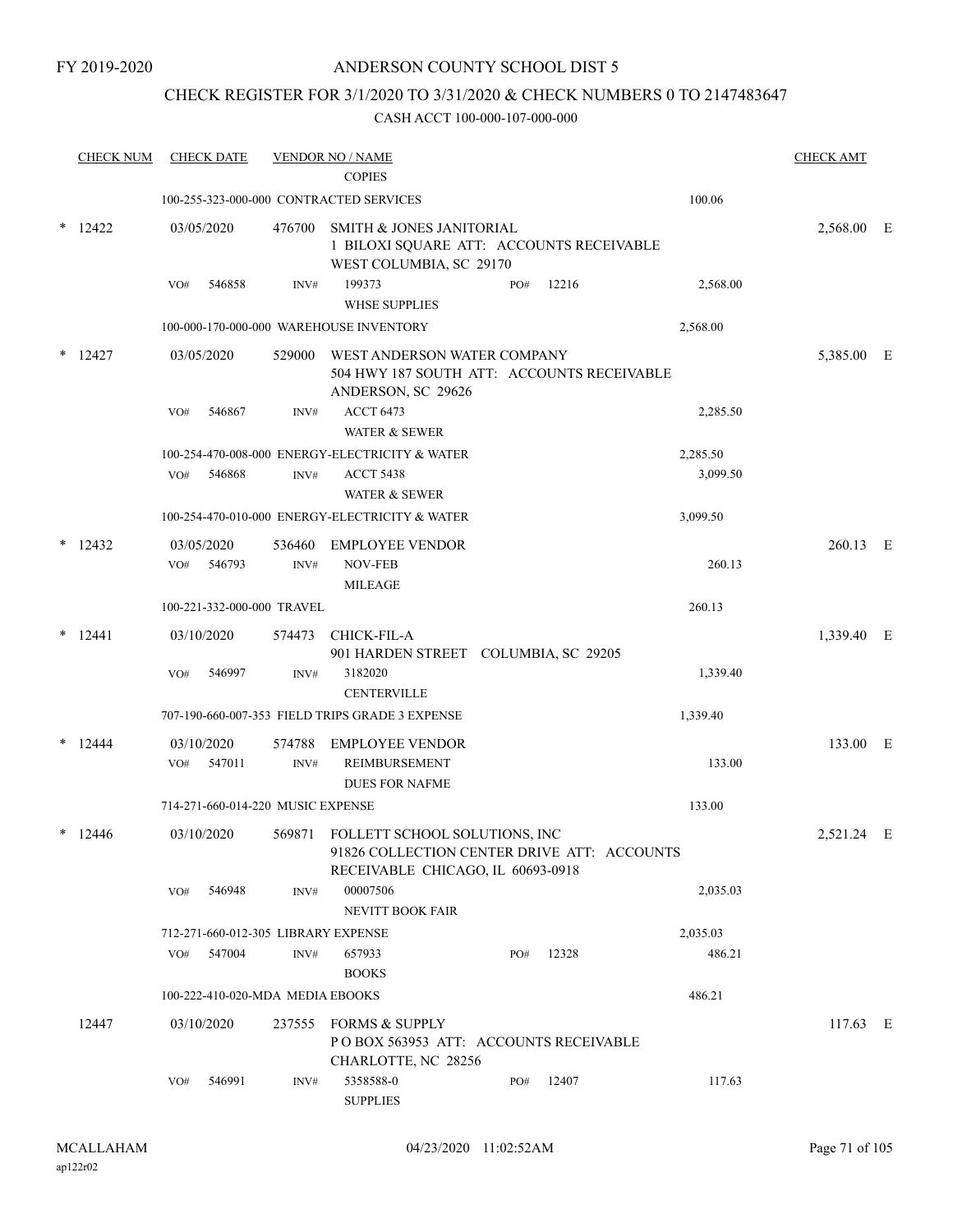## CHECK REGISTER FOR 3/1/2020 TO 3/31/2020 & CHECK NUMBERS 0 TO 2147483647

| <b>CHECK NUM</b> |     | <b>CHECK DATE</b>          |      | <b>VENDOR NO / NAME</b>                                    |                                              |          | <b>CHECK AMT</b> |  |
|------------------|-----|----------------------------|------|------------------------------------------------------------|----------------------------------------------|----------|------------------|--|
|                  |     |                            |      | 100-252-410-000-000 SUPPLIES AND MATERIALS                 |                                              | 117.63   |                  |  |
| $*$ 12449        |     | 03/10/2020<br>VO# 546886   | INV# | 565738 EMPLOYEE VENDOR<br>MARCH 2-4<br><b>ATLANTA</b>      |                                              | 712.88   | 712.88 E         |  |
|                  |     |                            |      | 100-254-333-000-OPS TRIPS-OPERATIONS                       |                                              | 712.88   |                  |  |
| $*$ 12454        |     | 03/10/2020<br>VO# 547021   | INV# | 573862 EMPLOYEE VENDOR<br>MARCH 3-6<br><b>MYRTLE BEACH</b> |                                              | 572.76   | 572.76 E         |  |
|                  |     | 100-252-380-000-000 TRAVEL |      |                                                            |                                              | 572.76   |                  |  |
| 12455            |     | 03/10/2020                 |      | 264114 HEINEMANN<br>RECEIVABLE CHICAGO, IL 60693           | 15963 COLLECTIONS CENTER DRIVE ATT: ACCOUNTS |          | 1,464.64 E       |  |
|                  | VO# | 547016                     | INV# | 7183227<br><b>BOOKS</b>                                    | 12339<br>PO#                                 | 1,464.64 |                  |  |
|                  |     |                            |      | 201-112-410-012-000 SUPPLIES AND MATERIALS                 |                                              | 1,464.64 |                  |  |
| $*$ 12457        |     | 03/10/2020                 |      | 573279 HERSHEY CREAMERY COMPANY                            | 710 CORPORATE CIRCLE SALISBURY, NC 28145     |          | 2,253.88 E       |  |
|                  | VO# | 546949                     | INV# | 15201193<br>NEVITT FOREST                                  |                                              | 68.16    |                  |  |
|                  |     |                            |      | 712-271-660-012-391 ICE CREAM SALES EXPENSE                |                                              | 68.16    |                  |  |
|                  | VO# | 546950                     | INV# | 15150007<br>SOUTHWOOD                                      |                                              | 184.56   |                  |  |
|                  |     | 600-256-460-021-000 FOOD   |      |                                                            |                                              | 184.56   |                  |  |
|                  |     | VO# 546951                 | INV# | 15148903<br><b>GLENVIEW</b>                                |                                              | 330.89   |                  |  |
|                  |     | 600-256-460-020-000 FOOD   |      |                                                            |                                              | 330.89   |                  |  |
|                  |     | VO# 546952                 | INV# | 15100609<br><b>CONCORD</b>                                 |                                              | 373.82   |                  |  |
|                  |     | 600-256-460-009-000 FOOD   |      |                                                            |                                              | 373.82   |                  |  |
|                  |     | VO# 546953                 | INV# | 15102960<br><b>MCLEES</b>                                  |                                              | 330.27   |                  |  |
|                  |     | 600-256-460-008-000 FOOD   |      |                                                            |                                              | 330.27   |                  |  |
|                  |     | $VO#$ 546954               | INV# | 15122538<br><b>CENTERVILLE</b>                             |                                              | 295.13   |                  |  |
|                  |     | 600-256-460-007-000 FOOD   |      |                                                            |                                              | 295.13   |                  |  |
|                  |     | VO# 546955                 | INV# | 15099728<br>ROBERT ANDERSON                                |                                              | 194.09   |                  |  |
|                  |     | 600-256-460-006-000 FOOD   |      |                                                            |                                              | 194.09   |                  |  |
|                  |     | $VO#$ 546956               | INV# | 15150052<br>ROBERT ANDERSON                                |                                              | 271.86   |                  |  |
|                  |     | 600-256-460-006-000 FOOD   |      |                                                            |                                              | 271.86   |                  |  |
|                  |     | VO# 546957                 | INV# | 15149358<br>TL HANNA                                       |                                              | 205.10   |                  |  |
|                  |     | 600-256-460-002-000 FOOD   |      |                                                            |                                              | 205.10   |                  |  |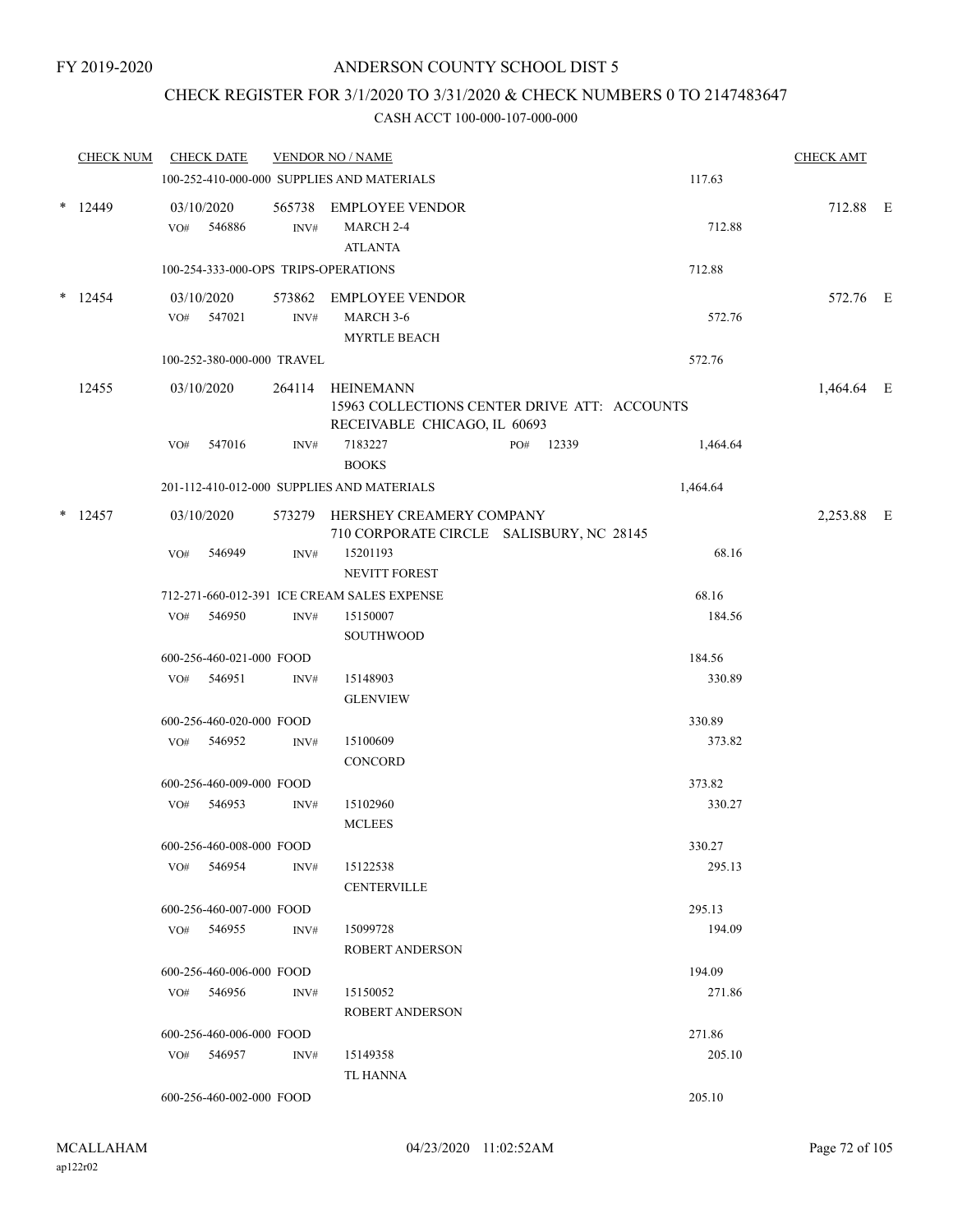## CHECK REGISTER FOR 3/1/2020 TO 3/31/2020 & CHECK NUMBERS 0 TO 2147483647

|   | <b>CHECK NUM</b> | <b>CHECK DATE</b>                       |                | <b>VENDOR NO / NAME</b>                                                                          |          | <b>CHECK AMT</b> |  |
|---|------------------|-----------------------------------------|----------------|--------------------------------------------------------------------------------------------------|----------|------------------|--|
|   | 12459            | 03/10/2020<br>546903<br>VO#             | INV#           | 573295 EMPLOYEE VENDOR<br><b>JAN - FEB</b><br><b>MILEAGE</b>                                     | 135.55   | 135.55 E         |  |
|   |                  | 100-266-332-000-000 IN-DISTRICT TRAVEL  |                |                                                                                                  | 135.55   |                  |  |
| * | 12462            | 03/10/2020                              |                | 300176 JOSTENS INC<br>21336 NETWORK PLACE ATT: ACCOUNTS<br>RECEIVABLE CHICAGO, IL 60673          |          | 1,411.33 E       |  |
|   |                  | 546959<br>VO#                           | INV#           | N002841980<br><b>SUPPLIES</b>                                                                    | 1,411.33 |                  |  |
|   |                  | 100-271-410-002-000 SUPPLIES            |                |                                                                                                  | 1,411.33 |                  |  |
|   | $*$ 12465        | 03/10/2020<br>546883<br>VO#             | 575453<br>INV# | <b>EMPLOYEE VENDOR</b><br><b>FEB 19</b><br><b>CAMDEN</b>                                         | 199.54   | 199.54 E         |  |
|   |                  |                                         |                | 201-224-333-019-000 TRIPS AND CONFERENCES                                                        | 199.54   |                  |  |
|   | 12466            | 03/10/2020<br>VO# 546988                | INV#           | 576454 EMPLOYEE VENDOR<br>02/23-02/25/20<br><b>CHARLOTTE</b>                                     | 650.55   | 650.55 E         |  |
|   |                  | 267-224-333-003-PD1 TRIPS- AVID         |                |                                                                                                  | 650.55   |                  |  |
|   | 12467            | 03/10/2020<br>546877<br>VO#             | 346650<br>INV# | <b>EMPLOYEE VENDOR</b><br><b>FEB 11</b>                                                          | 142.68   | 142.68 E         |  |
|   |                  |                                         |                | <b>COLUMBIA</b>                                                                                  |          |                  |  |
|   |                  |                                         |                | 871-224-333-000-000 TRIPS AND CONFERENCES                                                        | 142.68   |                  |  |
|   | $*12469$         | 03/10/2020<br>546882<br>VO#             | 572467<br>INV# | <b>EMPLOYEE VENDOR</b><br>FEB 23-25<br><b>CHARLOTTE</b>                                          | 215.88   | 215.88 E         |  |
|   |                  | 267-224-333-003-PD1 TRIPS- AVID         |                |                                                                                                  | 215.88   |                  |  |
|   | 12470            | 03/10/2020<br>546904<br>VO#             | 571837<br>INV# | <b>EMPLOYEE VENDOR</b><br>PAPA JOHNS<br>REIMBURSEMENT                                            | 145.00   | 145.00 E         |  |
|   |                  |                                         |                | 717-190-660-017-201 MISCELLANEOUS EXPENSE                                                        | 145.00   |                  |  |
|   | 12471            | 03/10/2020                              | 349701         | MED CENTRAL HEALTH RESOURCES<br>3424 CLEMSON BLVD ATT: ACCOUNTS RECEIVABLE<br>ANDERSON, SC 29621 |          | 230.00 E         |  |
|   |                  | 546961<br>VO#                           | INV#           | 56118<br><b>COOK</b>                                                                             | 20.00    |                  |  |
|   |                  | 100-255-323-000-000 CONTRACTED SERVICES |                |                                                                                                  | 20.00    |                  |  |
|   |                  | 546962<br>VO#                           | INV#           | 56118<br><b>COOK</b>                                                                             | 85.00    |                  |  |
|   |                  | 100-255-323-000-000 CONTRACTED SERVICES |                |                                                                                                  | 85.00    |                  |  |
|   |                  | 546963<br>VO#                           | INV#           | 44945<br>BABA                                                                                    | 20.00    |                  |  |
|   |                  | 100-255-323-000-000 CONTRACTED SERVICES |                |                                                                                                  | 20.00    |                  |  |
|   |                  | 546964<br>VO#                           | INV#           | 56119                                                                                            | 85.00    |                  |  |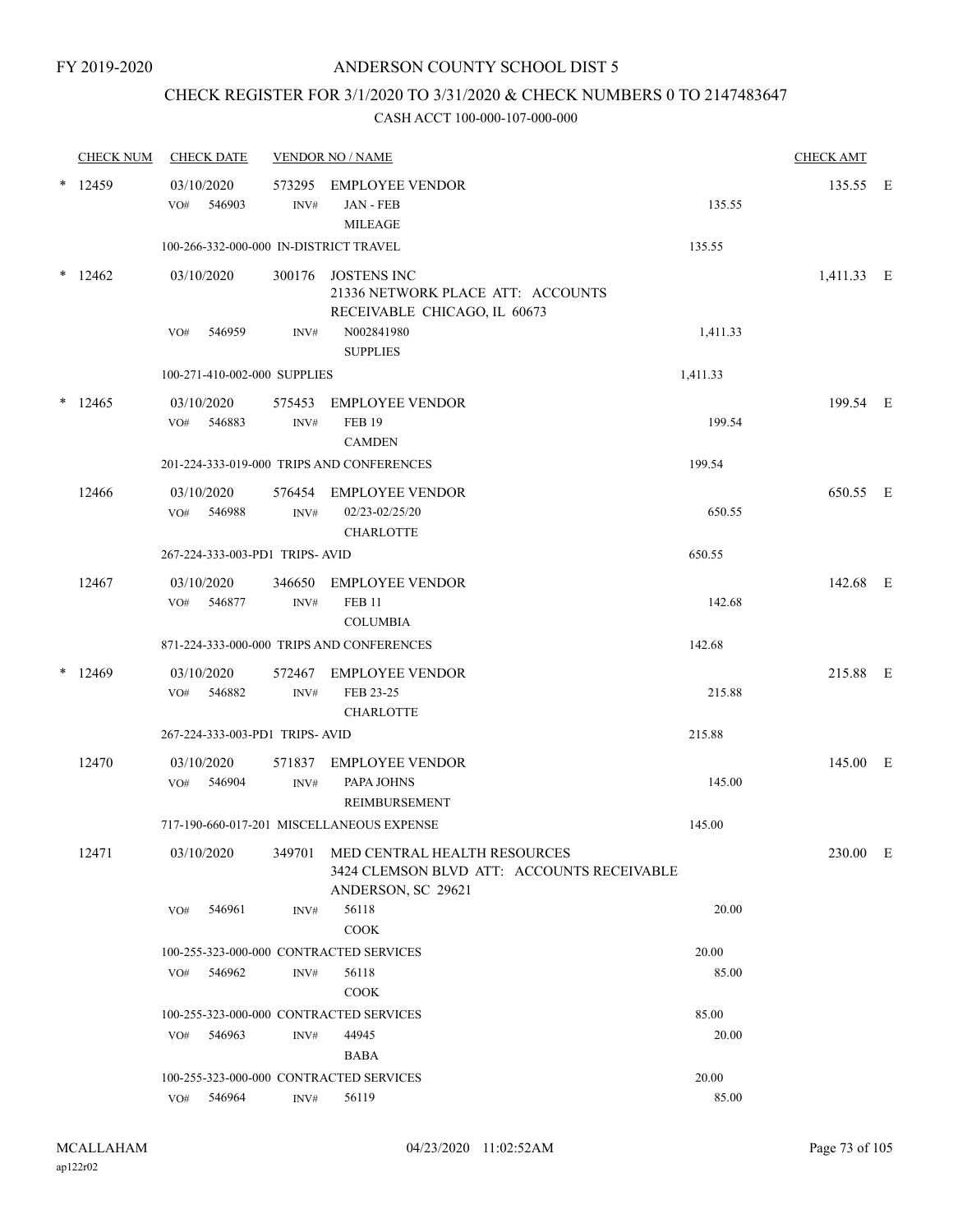## CHECK REGISTER FOR 3/1/2020 TO 3/31/2020 & CHECK NUMBERS 0 TO 2147483647

| <b>CHECK NUM</b> | <b>CHECK DATE</b>                                        |        | <b>VENDOR NO / NAME</b>                                                                        |     |       |                | <b>CHECK AMT</b> |  |
|------------------|----------------------------------------------------------|--------|------------------------------------------------------------------------------------------------|-----|-------|----------------|------------------|--|
|                  |                                                          |        | <b>SHEETS</b>                                                                                  |     |       |                |                  |  |
|                  | 100-255-323-000-000 CONTRACTED SERVICES<br>546965<br>VO# | INV#   | 56119                                                                                          |     |       | 85.00<br>20.00 |                  |  |
|                  |                                                          |        | <b>SHEETS</b>                                                                                  |     |       |                |                  |  |
|                  | 100-255-323-000-000 CONTRACTED SERVICES                  |        |                                                                                                |     |       | 20.00          |                  |  |
| 12472            | 03/10/2020                                               | 569461 | METROGROUP, INC<br>50-23 TWENTY-THIRD STREET LONG ISLAND CITY,<br>NY 11101                     |     |       |                | 2,343.01 E       |  |
|                  | 546993<br>VO#                                            | INV#   | PI670472<br><b>SERVICE</b>                                                                     | PO# | 11339 | 2,343.01       |                  |  |
|                  |                                                          |        | 100-254-323-000-600 MAINTENANCE SERVICES                                                       |     |       | 25.35          |                  |  |
|                  |                                                          |        | 100-254-323-001-600 MAINTENANCE SERVICES                                                       |     |       | 52.43          |                  |  |
|                  |                                                          |        | 100-254-323-002-600 MAINTENANCE SERVICES                                                       |     |       | 471.91         |                  |  |
|                  |                                                          |        | 100-254-323-003-600 MAINTENANCE SERVICES                                                       |     |       | 407.45         |                  |  |
|                  |                                                          |        | 100-254-323-005-600 MAINTENANCE SERVICES                                                       |     |       | 8.05           |                  |  |
|                  |                                                          |        | 100-254-323-007-600 MAINTENANCE SERVICES                                                       |     |       | 25.35          |                  |  |
|                  |                                                          |        | 100-254-323-008-600 MAINTENANCE SERVICES                                                       |     |       | 25.35          |                  |  |
|                  |                                                          |        | 100-254-323-010-600 MAINTENANCE SERVICES                                                       |     |       | 135.24         |                  |  |
|                  |                                                          |        | 100-254-323-011-600 MAINTENANCE SERVICES                                                       |     |       | 25.35          |                  |  |
|                  |                                                          |        | 100-254-323-012-600 MAINTENANCE SERVICES                                                       |     |       | 110.15         |                  |  |
|                  |                                                          |        | 100-254-323-014-600 MAINTENANCE SERVICES                                                       |     |       | 346.62         |                  |  |
|                  |                                                          |        | 100-254-323-015-600 MAINTENANCE SERVICES                                                       |     |       | 25.35          |                  |  |
|                  |                                                          |        | 100-254-323-016-600 MAINTENANCE SERVICES                                                       |     |       | 332.17         |                  |  |
|                  |                                                          |        | 100-254-323-017-600 MAINTENANCE SERVICES                                                       |     |       | 25.35          |                  |  |
|                  |                                                          |        | 100-254-323-019-600 MAINTENANCE SERVICES                                                       |     |       | 170.71         |                  |  |
|                  |                                                          |        | 100-254-323-021-600 MAINTENANCE SERVICES                                                       |     |       | 156.18         |                  |  |
| 12473            | 03/10/2020                                               | 574772 | <b>EMPLOYEE VENDOR</b>                                                                         |     |       |                | 314.12 E         |  |
|                  | 546914<br>VO#                                            | INV#   | <b>DRAMA</b><br>REIMBURSEMENT                                                                  |     |       | 314.12         |                  |  |
|                  |                                                          |        | 817-112-410-014-000 SUPPLIES AND MATERIALS                                                     |     |       | 314.12         |                  |  |
| 12474            | 03/10/2020                                               |        | 573801 MUSICAL INNOVATIONS<br>150-G TANNER RD AT BUTLER GREENVILLE, SC<br>29607-5917           |     |       |                | 299.51 E         |  |
|                  | 546996<br>VO#                                            | INV#   | 402399<br><b>UKULELE</b>                                                                       |     |       | 299.51         |                  |  |
|                  | 707-190-660-007-220 MUSIC EXPENSE                        |        |                                                                                                |     |       | 299.51         |                  |  |
| 12475            | 03/10/2020                                               | 570673 | NATIONAL DROPOUT PREVENTION NETWORK<br>713 E. GREENVILLE ST SUITE D #108 ANDERSON, SC<br>29621 |     |       |                | $3,600.00$ E     |  |
|                  | 546966<br>VO#                                            | INV#   | 20-243-SPN<br>AUG-SEPT 2019                                                                    | PO# | 12361 | 3,600.00       |                  |  |
|                  | 394-224-312-063-000 PURCHASED SERVICES                   |        |                                                                                                |     |       | 3,600.00       |                  |  |
| $*$ 12477        | 03/10/2020                                               |        | 572025 EMPLOYEE VENDOR                                                                         |     |       |                | 580.99 E         |  |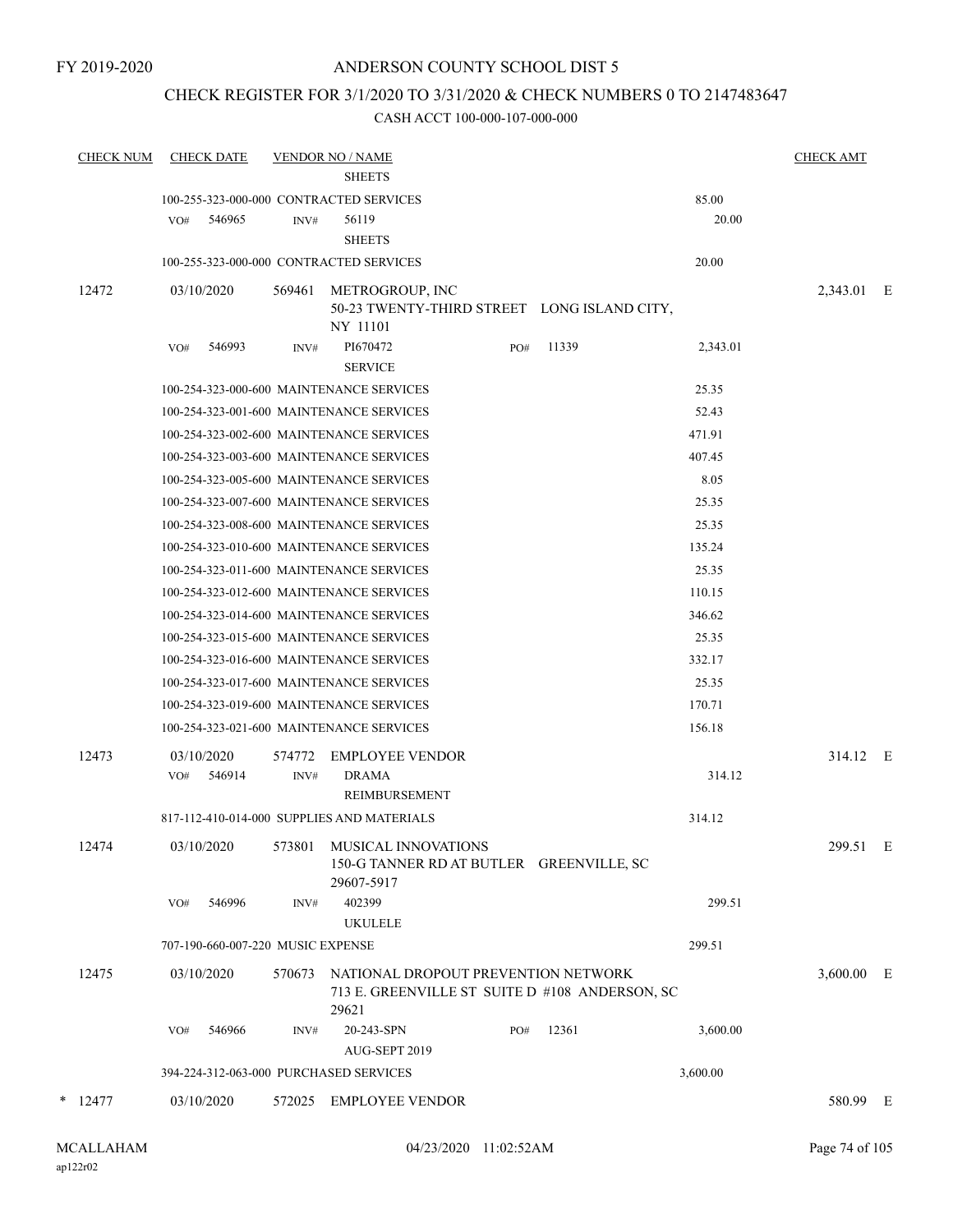## CHECK REGISTER FOR 3/1/2020 TO 3/31/2020 & CHECK NUMBERS 0 TO 2147483647

| <b>CHECK NUM</b> |           | <b>CHECK DATE</b> |                                    | <b>VENDOR NO / NAME</b> |                                                                                  |     |       | <b>CHECK AMT</b> |          |  |
|------------------|-----------|-------------------|------------------------------------|-------------------------|----------------------------------------------------------------------------------|-----|-------|------------------|----------|--|
|                  |           |                   | VO# 547019                         | INV#                    | 03/02-03/04/20                                                                   |     |       | 554.32           |          |  |
|                  |           |                   |                                    |                         | <b>ATLANTA</b>                                                                   |     |       |                  |          |  |
|                  |           |                   |                                    |                         | 100-263-333-000-000 TRIPS AND CONFERENCES                                        |     |       | 554.32           |          |  |
|                  |           |                   | VO# 547020                         | INV#                    | <b>MAMA PENN'S</b><br>03/02/20                                                   |     |       | 26.67            |          |  |
|                  |           |                   |                                    |                         | 100-263-410-000-000 SUPPLIES AND MATERIALS                                       |     |       | 26.67            |          |  |
|                  | 12478     |                   | 03/10/2020                         |                         | 389900 OFFICE DEPOT<br>POBOX 1413 CHARLOTTE, NC 28201-1413                       |     |       |                  | 305.74 E |  |
|                  |           | VO#               | 546967                             | INV#                    | 444891209001<br><b>SUPPLIES</b>                                                  |     |       | 214.11           |          |  |
|                  |           |                   | 100-112-410-010-000 SUPPLIES       |                         |                                                                                  |     |       | 214.11           |          |  |
|                  |           |                   | VO# 546968                         | INV#                    | 444890500001<br><b>SUPPLIES</b>                                                  |     |       | 57.07            |          |  |
|                  |           |                   | 100-112-410-010-000 SUPPLIES       |                         |                                                                                  |     |       | 57.07            |          |  |
|                  |           |                   | VO# 546969                         | INV#                    | 444891210001<br><b>SUPPLIES</b>                                                  |     |       | 12.51            |          |  |
|                  |           |                   | 100-112-410-010-000 SUPPLIES       |                         |                                                                                  |     |       | 12.51            |          |  |
|                  |           |                   | VO# 547006                         | INV#                    | 2388798829<br><b>SUPPLIES</b>                                                    | PO# | 12396 | 22.05            |          |  |
|                  |           |                   | 100-255-410-000-000 SUPPLIES       |                         |                                                                                  |     |       | 22.05            |          |  |
|                  | $*$ 12483 |                   | 03/10/2020                         | 445100                  | SCASA<br>SC ASSOC SCHOOL ADMINISTRATORS 1<br>FERNANDINA COURT COLUMBIA, SC 29212 |     |       |                  | 850.00 E |  |
|                  |           |                   | VO# 546972                         | INV#                    | <b>BONNER &amp; PRESSLEY</b><br><b>2020 INNOVATIVE IDEAS</b>                     |     |       | 550.00           |          |  |
|                  |           |                   |                                    |                         | 207-224-333-031-004 TRIPS AND CONFERENCES                                        |     |       | 550.00           |          |  |
|                  |           |                   | VO# 546973                         | INV#                    | <b>BONNER</b><br>2020 OCTE/CTEA                                                  |     |       | 150.00           |          |  |
|                  |           |                   |                                    |                         | 207-224-333-031-004 TRIPS AND CONFERENCES                                        |     |       | 150.00           |          |  |
|                  |           |                   | VO# 546974                         | INV#                    | <b>PRESSLEY</b><br>2020 OCTE/CTEA                                                |     |       | 150.00           |          |  |
|                  |           |                   |                                    |                         | 207-224-333-031-004 TRIPS AND CONFERENCES                                        |     |       | 150.00           |          |  |
|                  | 12484     |                   | 03/10/2020                         | 570059                  | SHARP BUSINESS SYSTEMS<br>DEPT 1216 PO BOX 121216 DALLAS, TX 75312-1216          |     |       |                  | 137.37 E |  |
|                  |           | VO#               | 546976                             | INV#                    | 9002644158<br><b>COPIES</b>                                                      |     |       | 12.84            |          |  |
|                  |           |                   | 100-113-410-020-000 SUPPLIES       |                         |                                                                                  |     |       | 12.84            |          |  |
|                  |           | VO#               | 546995                             | INV#                    | 9002644197<br><b>COPIES</b>                                                      |     |       | 12.84            |          |  |
|                  |           |                   | 100-113-410-005-000 SUPPLIES       |                         |                                                                                  |     |       | 12.84            |          |  |
|                  |           | VO#               | 547008                             | INV#                    | 9002644092<br><b>ADULT ED</b>                                                    |     |       | 12.84            |          |  |
|                  |           |                   | 723-190-660-023-913 COPIER EXPENSE |                         |                                                                                  |     |       | 12.84            |          |  |
|                  |           |                   | VO# 547009                         | $\mathrm{INV}\#$        | 9002634248                                                                       |     |       | 98.85            |          |  |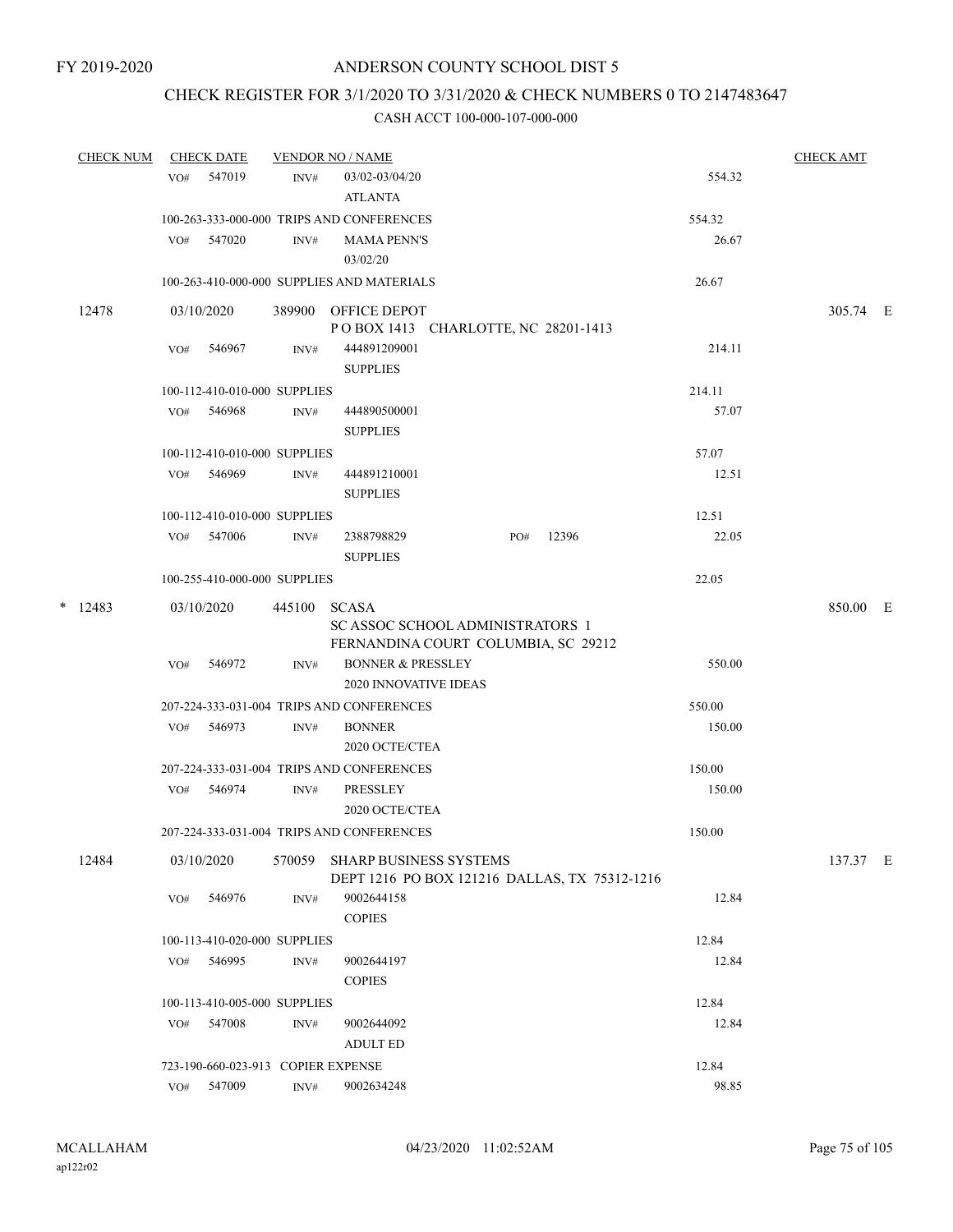## CHECK REGISTER FOR 3/1/2020 TO 3/31/2020 & CHECK NUMBERS 0 TO 2147483647

|        | <b>CHECK NUM</b> |     | <b>CHECK DATE</b>    |                                    | <b>VENDOR NO / NAME</b><br><b>MIDWAY</b>                                             |          | <b>CHECK AMT</b> |  |
|--------|------------------|-----|----------------------|------------------------------------|--------------------------------------------------------------------------------------|----------|------------------|--|
|        |                  |     |                      | 717-190-660-017-362 COPIER EXPENSE |                                                                                      | 98.85    |                  |  |
|        | 12485            | VO# | 03/10/2020<br>546888 | $\text{INV}\#$                     | 574734 EMPLOYEE VENDOR<br><b>FEB 2020</b><br><b>MILEAGE</b>                          | 145.75   | 145.75 E         |  |
|        |                  |     |                      | 283-223-333-000-000 TRIPS/MILEAGE  |                                                                                      | 145.75   |                  |  |
| $\ast$ | 12488            | VO# | 03/10/2020<br>546906 | 576185<br>$\text{INV}\#$           | <b>EMPLOYEE VENDOR</b><br><b>SUPPLIES</b><br>REIMBURSEMENT                           | 41.59    | 167.35 E         |  |
|        |                  |     |                      | 131-115-410-031-000 SUPPLIES       |                                                                                      | 41.59    |                  |  |
|        |                  | VO# | 546989               | INV#                               | REIMBURSEMENT<br><b>OFFICE &amp; PROGRAM SUPPLIES</b>                                | 125.76   |                  |  |
|        |                  |     |                      | 131-115-410-031-000 SUPPLIES       |                                                                                      | 125.76   |                  |  |
|        | 12489            |     | 03/10/2020           |                                    | 510975 U.S. SCHOOL SUPPLY, INC<br>3361 W. HOSPITAL AVE CHAMBLEE, GA 30341-3419       |          | 111.00 E         |  |
|        |                  | VO# | 547018               | INV#                               | 434598A<br><b>SUPPLIES</b>                                                           | 111.00   |                  |  |
|        |                  |     |                      |                                    | 719-271-660-019-201 MISCELLANEOUS EXPENSE                                            | 111.00   |                  |  |
|        | $*$ 12492        | VO# | 03/10/2020<br>546881 | $\text{INV}\#$                     | 574537 EMPLOYEE VENDOR<br>MARCH <sub>2-3</sub><br><b>DECATUR GA</b>                  | 568.82   | 568.82 E         |  |
|        |                  |     |                      |                                    | 100-232-333-000-000 TRIPS AND CONFERENCES                                            | 568.82   |                  |  |
|        | 12493            |     | 03/10/2020           |                                    | 573280 WORLD'S FINEST CHOCOLATE, INC<br>8264 SOLUTIONS CENTER CHICAGO, IL 60677-8002 |          | 1,595.00 E       |  |
|        |                  | VO# | 546999               | INV#                               | 91249083<br><b>SOUTHWOOD</b>                                                         | 1,595.00 |                  |  |
|        |                  |     |                      |                                    | 721-190-660-021-658 ORCHESTRA MIDDLE EXPENSE                                         | 1,595.00 |                  |  |
|        | $*$ 12496        |     | 03/12/2020           | 126675                             | <b>ATTAWAY INC</b><br>POBOX 302 ATT: ACCOUNTS RECEIVABLE<br>ANDERSON, SC 29622       |          | 382.77 E         |  |
|        |                  | VO# | 547233               | INV#                               | 227258<br><b>MAIL PROCESSING</b>                                                     | 382.77   |                  |  |
|        |                  |     |                      | 600-256-410-002-000 SUPPLIES       |                                                                                      | 193.46   |                  |  |
|        |                  |     |                      | 600-256-410-003-000 SUPPLIES       |                                                                                      | 189.31   |                  |  |
|        | 12497            | VO# | 03/12/2020<br>547227 | 576417<br>INV#                     | <b>EMPLOYEE VENDOR</b><br><b>MARCH 5-7</b><br><b>COLUMBIA</b>                        | 614.08   | 614.08 E         |  |
|        |                  |     |                      |                                    | 100-222-333-000-MDA MEDIA SPECIALIST TRAVEL                                          | 614.08   |                  |  |
|        | 12498            | VO# | 03/12/2020<br>547022 | 574512<br>INV#                     | <b>EMPLOYEE VENDOR</b><br><b>MARCH 6</b><br><b>SPARTANBURG</b>                       | 105.12   | 105.12 E         |  |
|        |                  |     |                      |                                    | 821-221-333-000-000 TRIPS AND CONFERENCES                                            | 105.12   |                  |  |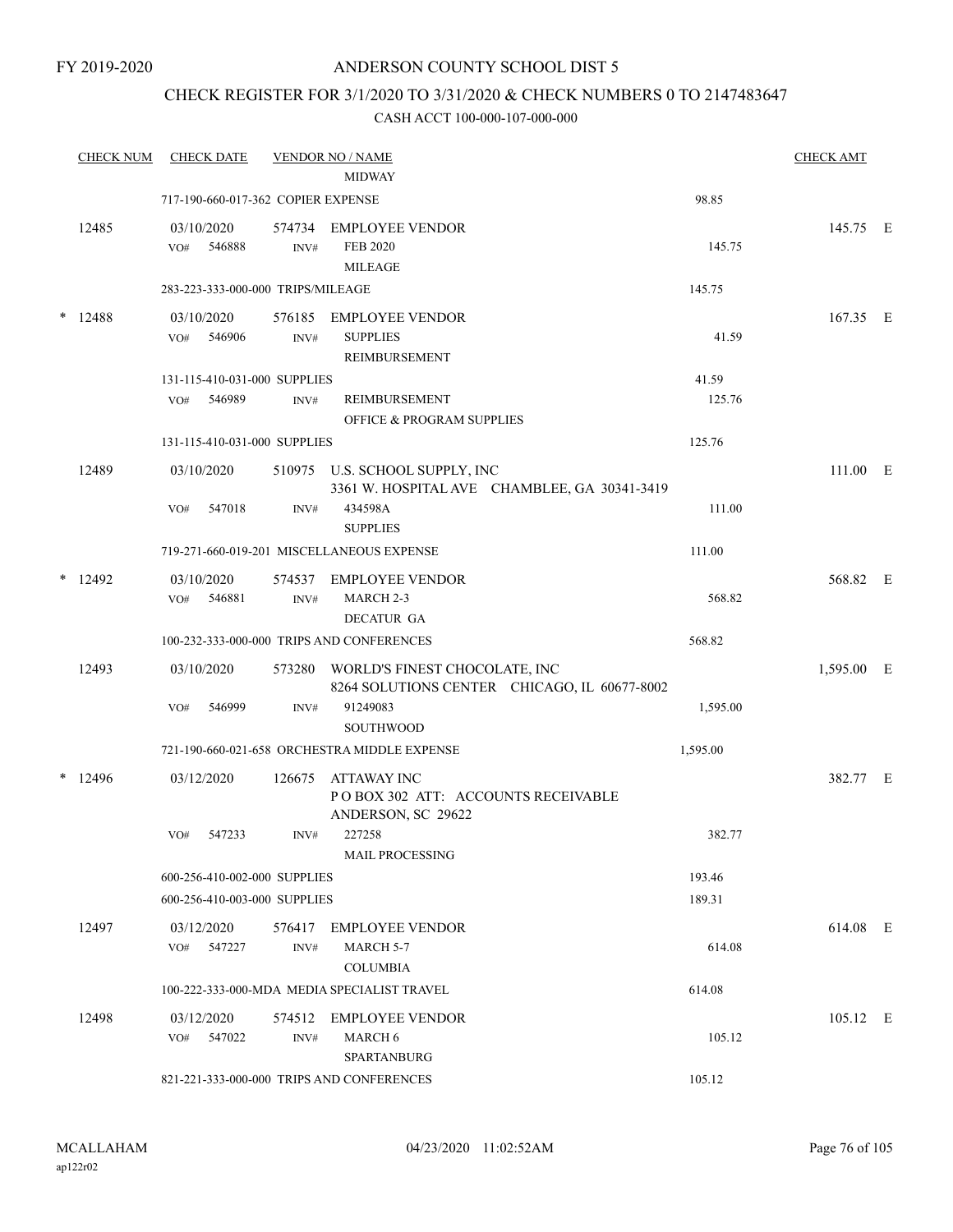## CHECK REGISTER FOR 3/1/2020 TO 3/31/2020 & CHECK NUMBERS 0 TO 2147483647

|        | <b>CHECK NUM</b> |     | <b>CHECK DATE</b>                 |                | <b>VENDOR NO / NAME</b>                                                                           |        | <b>CHECK AMT</b> |  |
|--------|------------------|-----|-----------------------------------|----------------|---------------------------------------------------------------------------------------------------|--------|------------------|--|
|        | 12499            | VO# | 03/12/2020<br>547156              | INV#           | 132560 EMPLOYEE VENDOR<br>MARCH 4-6<br><b>COLUMBIA</b>                                            | 197.00 | 197.00 E         |  |
|        |                  |     |                                   |                | 100-222-333-000-MDA MEDIA SPECIALIST TRAVEL                                                       | 197.00 |                  |  |
|        | $*$ 12501        |     | 03/12/2020                        |                | 564662 BRADY'S SCREEN PRINTING<br>106 CONCORD ROAD ATT: ACCOUNTS RECEIVABLE<br>ANDERSON, SC 29621 |        | 203.30 E         |  |
|        |                  | VO# | 547097                            | INV#           | 36686<br><b>MIDWAY ELEM</b>                                                                       | 203.30 |                  |  |
|        |                  |     |                                   |                | 100-221-410-000-000 SUPPLIES AND MATERIALS                                                        | 203.30 |                  |  |
|        | 12502            |     | 03/12/2020<br>VO# 547052          | $\text{INV}\#$ | 144200 EMPLOYEE VENDOR<br>MARCH 4-6<br><b>DURAHM NC</b>                                           | 140.00 | 140.00 E         |  |
|        |                  |     |                                   |                | 821-221-333-000-000 TRIPS AND CONFERENCES                                                         | 140.00 |                  |  |
| $\ast$ | 12508            |     | 03/12/2020                        |                | 187300 CRESCENT SUPPLY CO, INC<br>POBOX 8798 ATT: ACCOUNTS RECEIVABLE<br>GREENVILLE, SC 29604     |        | 596.29 E         |  |
|        |                  | VO# | 547171                            | INV#           | 390061<br><b>SUPPLIES</b>                                                                         | 112.35 |                  |  |
|        |                  |     |                                   |                | 100-254-410-014-400 HVAC/ELECTRICAL/PLUMBING                                                      | 44.94  |                  |  |
|        |                  |     |                                   |                | 100-254-410-017-400 HVAC/ELECTRICAL/PLUMBING                                                      | 67.41  |                  |  |
|        |                  |     | VO# 547172                        | INV#           | 390062<br><b>SUPPLIES</b>                                                                         | 61.62  |                  |  |
|        |                  |     | 100-254-410-000-400 HVAC SUPPLIES |                |                                                                                                   | 61.62  |                  |  |
|        |                  |     | VO# 547173                        | INV#           | 399891<br><b>SUPPLIES</b>                                                                         | 47.19  |                  |  |
|        |                  |     |                                   |                | 100-254-410-012-400 HVAC/ELECTRICAL/PLUMBING                                                      | 47.19  |                  |  |
|        |                  | VO# | 547174                            | INV#           | 399890<br><b>SUPPLIES</b>                                                                         | 25.59  |                  |  |
|        |                  |     |                                   |                | 100-254-410-010-400 HVAC/ELECTRICAL/PLUMBING                                                      | 25.59  |                  |  |
|        |                  | VO# | 547175                            | INV#           | 390085<br><b>SUPPLIES</b>                                                                         | 55.47  |                  |  |
|        |                  |     | 100-254-410-000-400 HVAC SUPPLIES |                |                                                                                                   | 55.47  |                  |  |
|        |                  | VO# | 547176                            | INV#           | 399951<br><b>SUPPLIES</b>                                                                         | 134.85 |                  |  |
|        |                  |     | 100-254-410-000-400 HVAC SUPPLIES |                |                                                                                                   | 134.85 |                  |  |
|        |                  |     | VO# 547177                        | INV#           | 390060<br><b>SUPPLIES</b>                                                                         | 80.16  |                  |  |
|        |                  |     | 100-254-410-000-400 HVAC SUPPLIES |                |                                                                                                   | 80.16  |                  |  |
|        |                  |     | VO# 547178                        | INV#           | 399954<br><b>SUPPLIES</b>                                                                         | 79.06  |                  |  |
|        |                  |     |                                   |                | 100-254-410-000-001 MAINT. SUPPLIES-STRUCTURES                                                    | 52.57  |                  |  |
|        |                  |     |                                   |                | 131-254-410-031-001 SUPPLIES - MAINTENANCE                                                        | 26.49  |                  |  |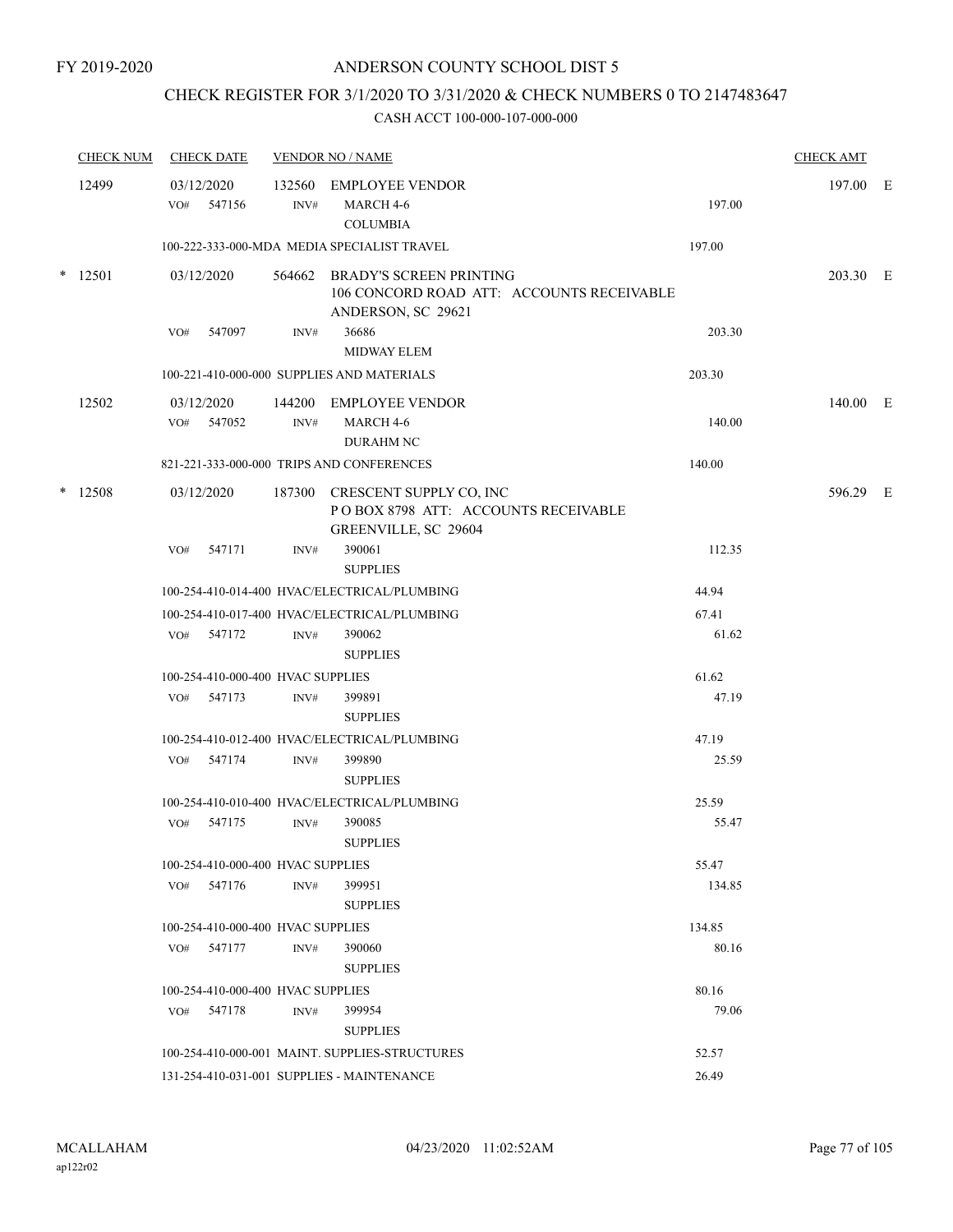## CHECK REGISTER FOR 3/1/2020 TO 3/31/2020 & CHECK NUMBERS 0 TO 2147483647

|        | <b>CHECK NUM</b> | <b>CHECK DATE</b>                                            |            | <b>VENDOR NO / NAME</b>                                                                                                  |              |                    | <b>CHECK AMT</b> |  |
|--------|------------------|--------------------------------------------------------------|------------|--------------------------------------------------------------------------------------------------------------------------|--------------|--------------------|------------------|--|
|        | 12509            | 03/12/2020                                                   |            | 572679 DEFENDER SERVICES, INC.<br>PO BOX 1775 COLUMBIA, SC 29202                                                         |              |                    | 505.68 E         |  |
|        |                  | 547034<br>VO#                                                | INV#       | 747017<br><b>ADULT ED</b>                                                                                                | 11388<br>PO# | 505.68             |                  |  |
|        |                  | 100-181-312-023-000 PURCHASED SERVICES                       |            |                                                                                                                          |              | 505.68             |                  |  |
| $\ast$ | 12512            | 03/12/2020<br>VO# 547070                                     | INV#       | 576280 EMPLOYEE VENDOR<br><b>PATCHES</b><br><b>REIMBURSEMENT</b>                                                         |              | 100.28             | 100.28 E         |  |
|        |                  | 731-271-660-031-857 HOSA EXPENSE                             |            |                                                                                                                          |              | 100.28             |                  |  |
|        | 12513            | 03/12/2020                                                   |            | 569871 FOLLETT SCHOOL SOLUTIONS, INC<br>91826 COLLECTION CENTER DRIVE ATT: ACCOUNTS<br>RECEIVABLE CHICAGO, IL 60693-0918 |              |                    | 1,889.51 E       |  |
|        |                  | 547037<br>VO#                                                | INV#       | 643197<br><b>MIDWAY ELEM</b>                                                                                             | PO# 12232    | 1,889.51           |                  |  |
|        |                  | 100-222-410-017-000 SUPPLIES<br>100-222-410-017-000 SUPPLIES |            |                                                                                                                          |              | 254.03<br>1,635.48 |                  |  |
|        | 12514            | 03/12/2020                                                   |            | 237555 FORMS & SUPPLY<br>POBOX 563953 ATT: ACCOUNTS RECEIVABLE<br>CHARLOTTE, NC 28256                                    |              |                    | 1,488.41 E       |  |
|        |                  | 547104<br>VO#                                                | INV#       | 5360357<br><b>TONER</b>                                                                                                  |              | 247.31             |                  |  |
|        |                  |                                                              |            | 709-271-660-009-201 MISCELLANEOUS EXPENSE                                                                                |              | 247.31             |                  |  |
|        |                  | 547234<br>VO#                                                | INV#       | 5210357<br><b>SUPPLIES</b>                                                                                               | 11828<br>PO# | 1,241.10           |                  |  |
|        |                  |                                                              |            | 505-271-540-002-BSC BASEBALL&SOFTBALL COMPLEX                                                                            |              | 1,241.10           |                  |  |
|        | 12515            | 03/12/2020                                                   |            | 241365 G&G SALES AND SERVICE<br>3359 KENNERLY ROAD ATT: ACCOUNTS RECEIVABLE<br>IRMO, SC 29063-8505                       |              |                    | 1,250.00 E       |  |
|        |                  | 547183<br>VO#                                                | INV#       | 4589<br><b>WESTSIDE HS</b>                                                                                               |              | 1,250.00           |                  |  |
|        |                  | 100-254-323-003-001 CONTRACTED SERVICES                      |            |                                                                                                                          |              | 1,250.00           |                  |  |
|        | $*$ 12517        | 03/12/2020                                                   | 571807 GOS | POBOX 3358 GREENVILLE, SC 29602                                                                                          |              |                    | 4,637.17 E       |  |
|        |                  | VO# 547184                                                   | INV#       | 756306<br><b>STEP STOOLS</b>                                                                                             | PO# 12316    | 4,637.17           |                  |  |
|        |                  | 100-252-410-000-INS INSURANCE GRANT                          |            |                                                                                                                          |              | 4,637.17           |                  |  |
|        | $*$ 12519        | 03/12/2020                                                   |            | 563904 GREENVILLE TURF & TRACTOR INC<br>722 MAULDIN ROAD ATT: ACCOUNTS RECEIVABLE<br><b>GREENVILLE, SC 29607</b>         |              |                    | 1,823.18 E       |  |
|        |                  | 547186<br>VO#                                                | INV#       | W83762<br><b>REPAIR</b>                                                                                                  |              | 1,823.18           |                  |  |
|        |                  | 100-254-410-000-100 SMALL EQUIPMENT                          |            |                                                                                                                          |              | 1,823.18           |                  |  |
|        | 12520            | 03/12/2020                                                   |            | 570057 HERITAGE FOOD SERVICE GROUP                                                                                       |              |                    | $1,608.22$ E     |  |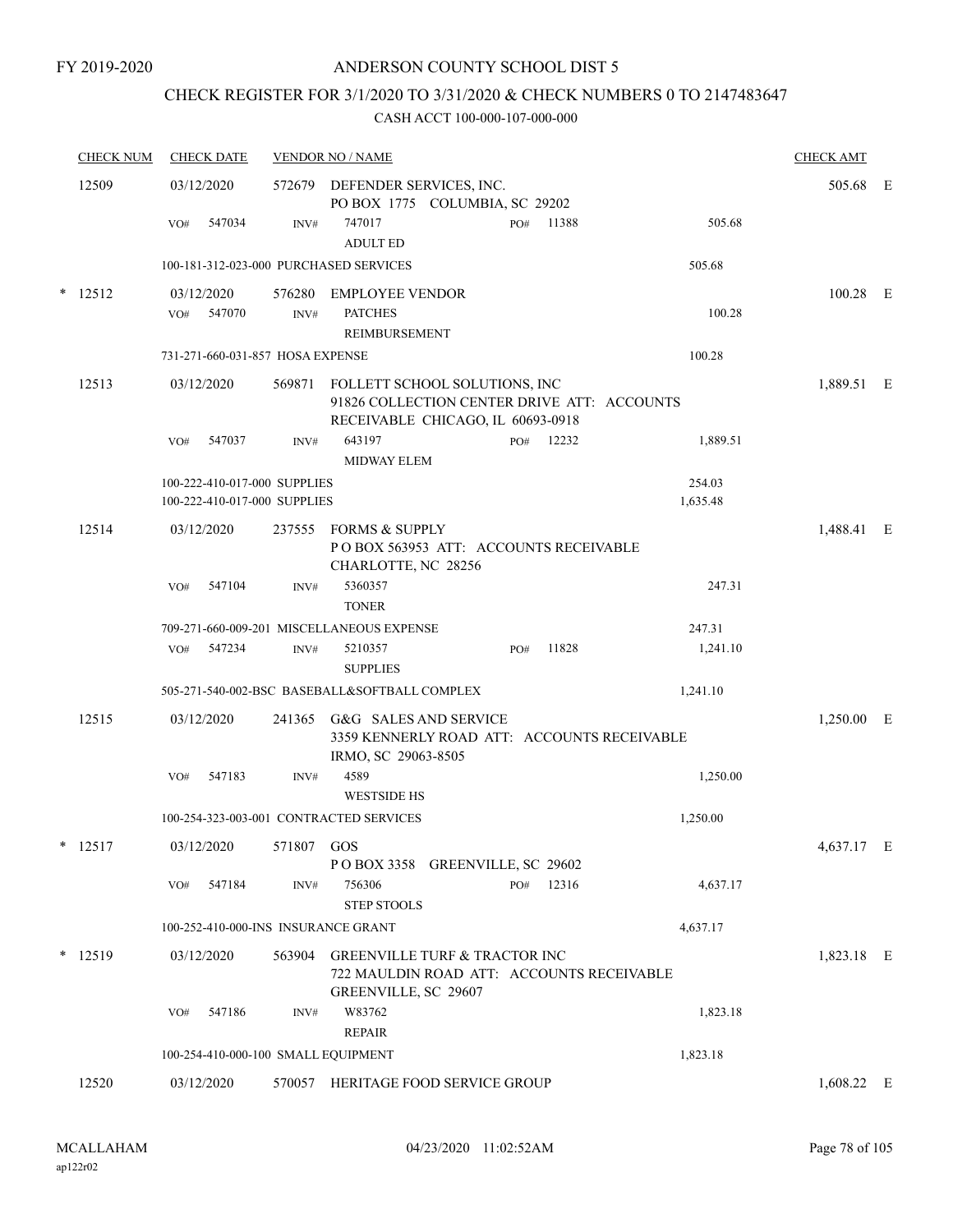## ANDERSON COUNTY SCHOOL DIST 5

## CHECK REGISTER FOR 3/1/2020 TO 3/31/2020 & CHECK NUMBERS 0 TO 2147483647

|   | <b>CHECK NUM</b> | <b>CHECK DATE</b> |                                          | <b>VENDOR NO / NAME</b>                                   |     |       |                 | <b>CHECK AMT</b> |  |
|---|------------------|-------------------|------------------------------------------|-----------------------------------------------------------|-----|-------|-----------------|------------------|--|
|   |                  |                   |                                          |                                                           |     |       |                 |                  |  |
|   |                  |                   |                                          | CHICAGO, IL 60694-1595                                    |     |       |                 |                  |  |
|   |                  | VO#               | 547229<br>INV#                           | 0006485281                                                |     |       | 1,464.82        |                  |  |
|   |                  |                   |                                          | <b>REPAIR PARTS</b>                                       |     |       |                 |                  |  |
|   |                  |                   | 600-256-323-010-000 REPAIRS TO EQUIPMENT |                                                           |     |       | 1,140.80        |                  |  |
|   |                  |                   | 600-256-323-021-000 REPAIRS TO EQUIPMENT |                                                           |     |       | 324.02          |                  |  |
|   |                  | VO#               | 547230<br>INV#                           | 0006509800<br><b>REPAIR PARTS</b>                         |     |       | 143.40          |                  |  |
|   |                  |                   | 600-256-323-002-000 REPAIRS TO EQUIPMENT |                                                           |     |       | 143.40          |                  |  |
|   |                  |                   |                                          |                                                           |     |       |                 |                  |  |
|   | $*$ 12522        | 03/12/2020        | 576075                                   | <b>EMPLOYEE VENDOR</b>                                    |     |       |                 | 346.58 E         |  |
|   |                  | VO#               | 547050<br>INV#                           | <b>FEB22 &amp; MAR 7</b>                                  |     |       | 268.24          |                  |  |
|   |                  |                   |                                          | <b>COLUMBIA</b>                                           |     |       |                 |                  |  |
|   |                  |                   | 547065                                   | 131-115-333-031-000 TRIPS AND CONFERENCES<br><b>FEDEX</b> |     |       | 268.24<br>78.34 |                  |  |
|   |                  | VO#               | INV#                                     | <b>REIMBURSEMENT</b>                                      |     |       |                 |                  |  |
|   |                  |                   |                                          | 329-115-410-031-000 SUPPLIES-STATE EQUIPMENT              |     |       | 78.34           |                  |  |
|   |                  |                   |                                          |                                                           |     |       |                 |                  |  |
| * | 12526            | 03/12/2020        | 307650                                   | <b>EMPLOYEE VENDOR</b>                                    |     |       |                 | 210.10 E         |  |
|   |                  | VO#               | 547053<br>INV#                           | <b>MARCH 6</b>                                            |     |       | 132.24          |                  |  |
|   |                  |                   |                                          | <b>COLUMBIA</b>                                           |     |       | 132.24          |                  |  |
|   |                  | VO#               | 547054<br>INV#                           | 100-221-333-000-000 TRIPS AND CONFERENCES<br>MARCH 9      |     |       | 77.86           |                  |  |
|   |                  |                   |                                          | <b>CLINTON</b>                                            |     |       |                 |                  |  |
|   |                  |                   |                                          | 100-221-333-000-000 TRIPS AND CONFERENCES                 |     |       | 77.86           |                  |  |
| * | 12531            | 03/12/2020        | 564683                                   | <b>EMPLOYEE VENDOR</b>                                    |     |       |                 | 143.44 E         |  |
|   |                  | VO#               | 547057<br>INV#                           | MARCH 4-5                                                 |     |       | 143.44          |                  |  |
|   |                  |                   |                                          | <b>WINTHROP</b>                                           |     |       |                 |                  |  |
|   |                  |                   |                                          | 817-224-333-021-000 TRIPS AND CONFERENCES                 |     |       | 143.44          |                  |  |
|   | 12532            | 03/12/2020        | 574462                                   | <b>EMPLOYEE VENDOR</b>                                    |     |       |                 | 753.08 E         |  |
|   |                  | VO#               | 547023<br>INV#                           | MARCH 3-6                                                 |     |       | 753.08          |                  |  |
|   |                  |                   |                                          | <b>MYRTLE BEACH</b>                                       |     |       |                 |                  |  |
|   |                  |                   |                                          | 100-252-333-000-000 TRIPS AND CONFERENCES                 |     |       | 753.08          |                  |  |
|   | 12533            | 03/12/2020        |                                          | 572165 MCGRAW-HILL SCHOOL EDUCATION, LLC                  |     |       |                 | 546.02 E         |  |
|   |                  |                   |                                          | BMO HARRIS BANK, N.A. LOCKBOX 71545 CHICAGO,              |     |       |                 |                  |  |
|   |                  |                   |                                          | IL 60694-1545                                             |     |       |                 |                  |  |
|   |                  | VO#               | 547189<br>INV#                           | 112279139001                                              | PO# | 12356 | 546.02          |                  |  |
|   |                  |                   |                                          | <b>NEVITT FOREST</b>                                      |     |       |                 |                  |  |
|   |                  |                   |                                          | 201-112-410-012-000 SUPPLIES AND MATERIALS                |     |       | 505.08          |                  |  |
|   |                  |                   |                                          | 201-112-410-012-000 SUPPLIES AND MATERIALS                |     |       | 40.94           |                  |  |
|   | $*$ 12535        | 03/12/2020        | 349701                                   | MED CENTRAL HEALTH RESOURCES                              |     |       |                 | 170.00 E         |  |
|   |                  |                   |                                          | 3424 CLEMSON BLVD ATT: ACCOUNTS RECEIVABLE                |     |       |                 |                  |  |
|   |                  |                   |                                          | ANDERSON, SC 29621                                        |     |       |                 |                  |  |
|   |                  | VO#               | 547040<br>INV#                           | 26397<br><b>GETER</b>                                     |     |       | 105.00          |                  |  |
|   |                  |                   |                                          |                                                           |     |       |                 |                  |  |
|   |                  |                   |                                          | 100-255-323-000-000 CONTRACTED SERVICES                   |     |       | 105.00          |                  |  |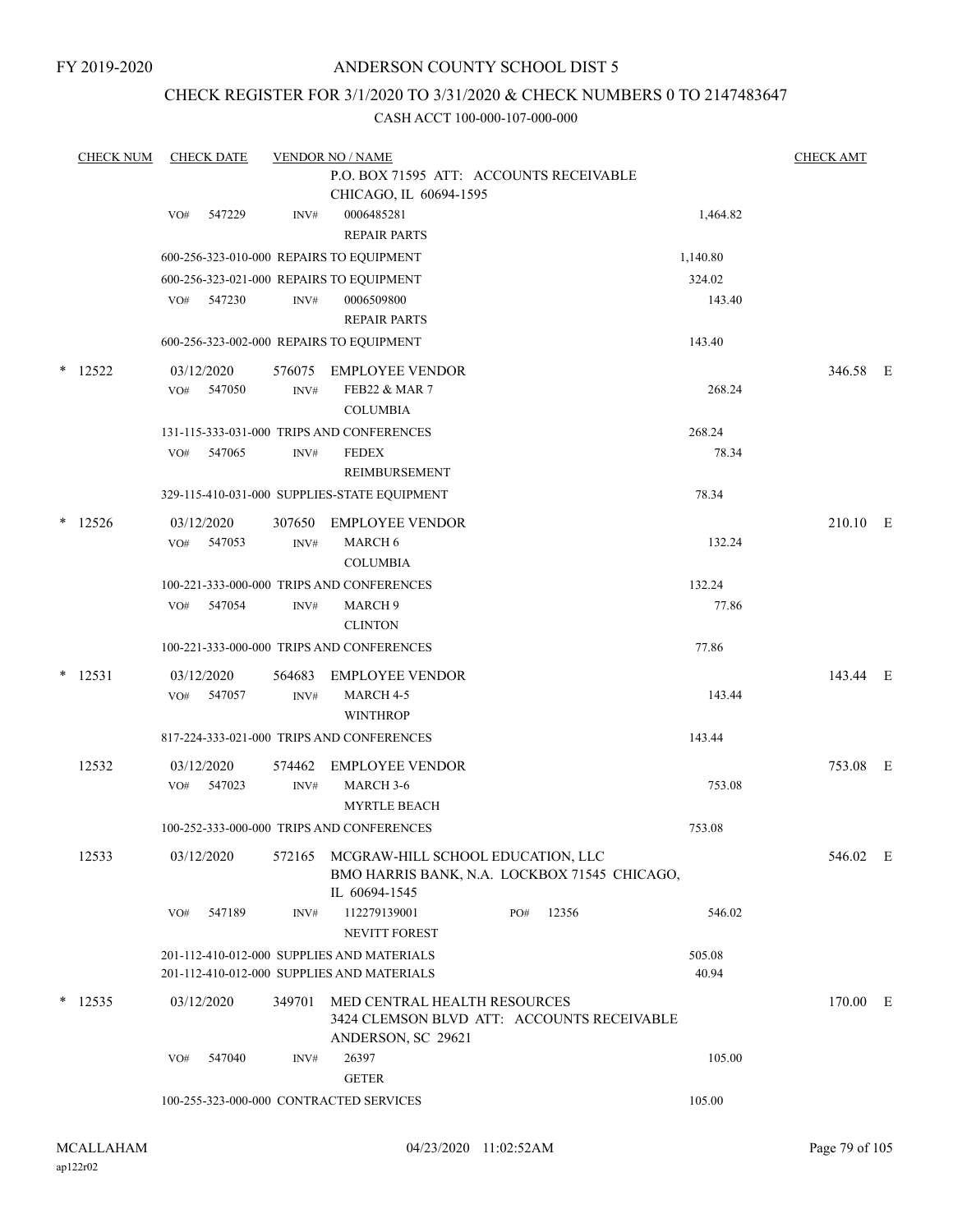## CHECK REGISTER FOR 3/1/2020 TO 3/31/2020 & CHECK NUMBERS 0 TO 2147483647

| <b>CHECK NUM</b> | <b>CHECK DATE</b>                 |                | <b>VENDOR NO / NAME</b>                                        |        | <b>CHECK AMT</b> |  |
|------------------|-----------------------------------|----------------|----------------------------------------------------------------|--------|------------------|--|
|                  | 547041<br>VO#                     | INV#           | 53931                                                          | 65.00  |                  |  |
|                  |                                   |                | <b>MCALISTER</b>                                               |        |                  |  |
|                  |                                   |                | 100-255-323-000-000 CONTRACTED SERVICES                        | 65.00  |                  |  |
| 12536            | 03/12/2020                        |                | 574558 EMPLOYEE VENDOR                                         |        | 843.42 E         |  |
|                  | VO#<br>547049                     | INV#           | MARCH 4-6                                                      | 843.42 |                  |  |
|                  |                                   |                | DURHAM NC                                                      |        |                  |  |
|                  |                                   |                | 821-221-333-000-000 TRIPS AND CONFERENCES                      | 843.42 |                  |  |
|                  | 03/12/2020                        |                | 573801 MUSICAL INNOVATIONS                                     |        | 973.42 E         |  |
| 12537            |                                   |                | 150-G TANNER RD AT BUTLER GREENVILLE, SC<br>29607-5917         |        |                  |  |
|                  | VO#<br>547118                     | INV#           | 393969<br><b>ACCT 14657</b>                                    | 973.42 |                  |  |
|                  |                                   |                | 900-113-416-007-EAV EMILY VICKERY 20/21 SUPPLIES               | 973.42 |                  |  |
|                  |                                   |                |                                                                |        |                  |  |
| 12538            | 03/12/2020                        |                | 574388 NAPA AUTO PARTS<br>508 SOUTH MAIN ST ANDERSON, SC 29624 |        | 542.65 E         |  |
|                  | 547120<br>VO#                     | INV#           | <b>ACCT 15229</b>                                              | 542.65 |                  |  |
|                  |                                   |                | <b>SUPPLIES</b>                                                |        |                  |  |
|                  |                                   |                | 329-115-410-031-000 SUPPLIES-STATE EQUIPMENT                   | 168.11 |                  |  |
|                  |                                   |                | 731-271-660-031-862 AUTO MECHANICS 1 EXPENSE                   | 374.54 |                  |  |
| 12539            | 03/12/2020                        |                | 389900 OFFICE DEPOT                                            |        | 690.93 E         |  |
|                  |                                   |                | POBOX 1413 CHARLOTTE, NC 28201-1413                            |        |                  |  |
|                  | 547121<br>VO#                     | INV#           | 448018192001                                                   | 57.72  |                  |  |
|                  |                                   |                | <b>SUPPLIES</b>                                                |        |                  |  |
|                  |                                   |                | 326-112-410-000-000 SCIENCE KITS SUPPLIES                      | 57.72  |                  |  |
|                  | 547122<br>VO#                     | INV#           | 2388479729                                                     | 125.99 |                  |  |
|                  |                                   |                | <b>SUPPLIES</b>                                                |        |                  |  |
|                  |                                   |                | 100-264-410-000-REC RECRUITING SUPPLIES                        | 125.99 |                  |  |
|                  | 547123<br>VO#                     | $\text{INV}\#$ | 445768103001                                                   | 41.77  |                  |  |
|                  |                                   |                | <b>SUPPLIES</b>                                                |        |                  |  |
|                  |                                   |                | 719-271-660-019-223 LOST LIBRARY BOOKS EXPENSE                 | 41.77  |                  |  |
|                  | 547124<br>VO#                     | INV#           | 442475934001                                                   | 309.91 |                  |  |
|                  |                                   |                | <b>SUPPLIES</b>                                                |        |                  |  |
|                  | 100-233-410-007-000 SUPPLIES      |                |                                                                | 309.91 |                  |  |
|                  | VO# 547190                        | INV#           | 2386509008                                                     | 36.12  |                  |  |
|                  |                                   |                | <b>SUPPLIES</b>                                                |        |                  |  |
|                  | 100-254-410-000-400 HVAC SUPPLIES |                |                                                                | 36.12  |                  |  |
|                  | VO# 547191                        | INV#           | 448181626001<br><b>SUPPLIES</b>                                | 119.42 |                  |  |
|                  | 100-113-410-007-000 SUPPLIES      |                |                                                                | 119.42 |                  |  |
| 12540            | 03/12/2020                        |                | 574722 EMPLOYEE VENDOR                                         |        | 544.74 E         |  |
|                  | 547056<br>VO#                     | INV#           | MARCH 4-5                                                      | 544.74 |                  |  |
|                  |                                   |                | <b>WINTHROP</b>                                                |        |                  |  |
|                  |                                   |                | 817-224-333-021-000 TRIPS AND CONFERENCES                      | 544.74 |                  |  |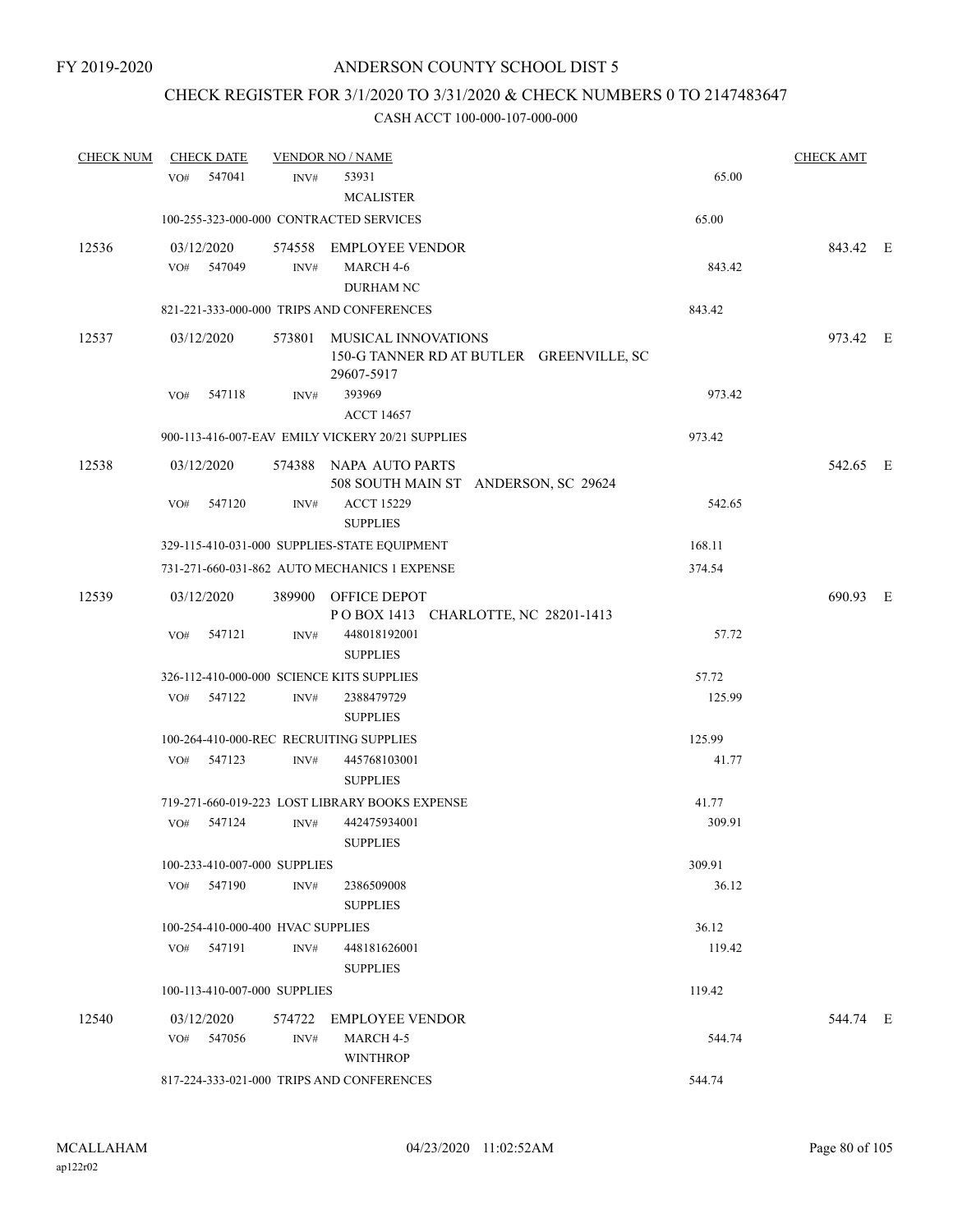## CHECK REGISTER FOR 3/1/2020 TO 3/31/2020 & CHECK NUMBERS 0 TO 2147483647

|       | <b>CHECK NUM</b> |     | <b>CHECK DATE</b>                  |                | <b>VENDOR NO / NAME</b>                                                                                         |     | <b>CHECK AMT</b> |          |            |  |
|-------|------------------|-----|------------------------------------|----------------|-----------------------------------------------------------------------------------------------------------------|-----|------------------|----------|------------|--|
| 12541 |                  |     | 03/12/2020                         |                | 416350 PRESENTATION SYSTEMS SOUTH, INC<br>POBOX 3872 ATT: ACCOUNTS RECEIVABLE<br>MOORESVILLE, NC 28117          |     |                  |          | 349.72 E   |  |
|       |                  |     | VO# 547126                         | INV#           | 200777<br>NORTH POINTE                                                                                          |     |                  | 349.72   |            |  |
|       |                  |     |                                    |                | 713-271-660-013-201 MISCELLANEOUS EXPENSE                                                                       |     |                  | 349.72   |            |  |
|       | $*$ 12544        |     | 03/12/2020                         |                | 570099 SCHOOL SPECIALTY, INC.<br>32656 COLLECTION CENTER DR. ATT: ACCOUNTS<br>RECEIVABLE CHICAGO, IL 60693-0656 |     |                  |          | 4,118.49 E |  |
|       |                  | VO# | 547134                             | INV#           | 309103506531<br><b>SUPPLIES</b>                                                                                 |     |                  | 61.05    |            |  |
|       |                  |     | 709-271-660-009-228 ART EXPENSE    |                |                                                                                                                 |     |                  | 61.05    |            |  |
|       |                  | VO# | 547135                             | INV#           | 208124667711<br><b>SUPPLIES</b>                                                                                 | PO# | 12406            | 4,057.44 |            |  |
|       |                  |     |                                    |                | 201-112-445-012-000 TECHNOLOGY SUPPLIES                                                                         |     |                  | 4,057.44 |            |  |
|       | 12545            |     | 03/12/2020                         |                | 570059 SHARP BUSINESS SYSTEMS<br>DEPT 1216 PO BOX 121216 DALLAS, TX 75312-1216                                  |     |                  |          | 438.79 E   |  |
|       |                  | VO# | 547136                             | INV#           | 9002644101<br><b>LICENSE</b>                                                                                    |     |                  | 44.94    |            |  |
|       |                  |     | 100-115-410-003-000 SUPPLIES       |                |                                                                                                                 |     |                  | 44.94    |            |  |
|       |                  |     | VO# 547137                         | INV#           | 9002644207<br><b>LICENSE</b>                                                                                    |     |                  | 6.42     |            |  |
|       |                  |     | 717-190-660-017-362 COPIER EXPENSE |                |                                                                                                                 |     |                  | 6.42     |            |  |
|       |                  | VO# | 547138                             | INV#           | 9002644196<br><b>LICENSE</b>                                                                                    |     |                  | 25.68    |            |  |
|       |                  |     |                                    |                | 100-252-360-000-000 PRINTING AND BINDING                                                                        |     |                  | 25.68    |            |  |
|       |                  | VO# | 547139                             | INV#           | 9002644251<br><b>LICENSE</b>                                                                                    | PO# | 11250            | 19.26    |            |  |
|       |                  |     | 100-114-410-002-000 SUPPLIES       |                |                                                                                                                 |     |                  | 19.26    |            |  |
|       |                  |     | VO# 547140                         | $\text{INV}\#$ | 9002624254<br><b>COPIES</b>                                                                                     |     |                  | 91.30    |            |  |
|       |                  |     | 100-113-410-005-000 SUPPLIES       |                |                                                                                                                 |     |                  | 91.30    |            |  |
|       |                  | VO# | 547141                             | INV#           | 9002620320<br><b>COPIES</b>                                                                                     |     |                  | 53.92    |            |  |
|       |                  |     | 709-271-660-009-362 COPIER EXPENSE |                |                                                                                                                 |     |                  | 53.92    |            |  |
|       |                  | VO# | 547142                             | INV#           | 9002644125<br><b>LICENSE</b>                                                                                    |     |                  | 6.42     |            |  |
|       |                  |     | 709-271-660-009-362 COPIER EXPENSE |                |                                                                                                                 |     |                  | 6.42     |            |  |
|       |                  | VO# | 547197                             | INV#           | 9002534687<br><b>SOFTWARE</b>                                                                                   |     |                  | 166.35   |            |  |
|       |                  |     |                                    |                | 100-252-360-000-000 PRINTING AND BINDING                                                                        |     |                  | 166.35   |            |  |
|       |                  | VO# | 547198                             | INV#           | 9002628073<br><b>COPIES</b>                                                                                     |     |                  | 24.50    |            |  |
|       |                  |     | 100-254-323-000-001 CONTRACT SRVS  |                |                                                                                                                 |     |                  | 24.50    |            |  |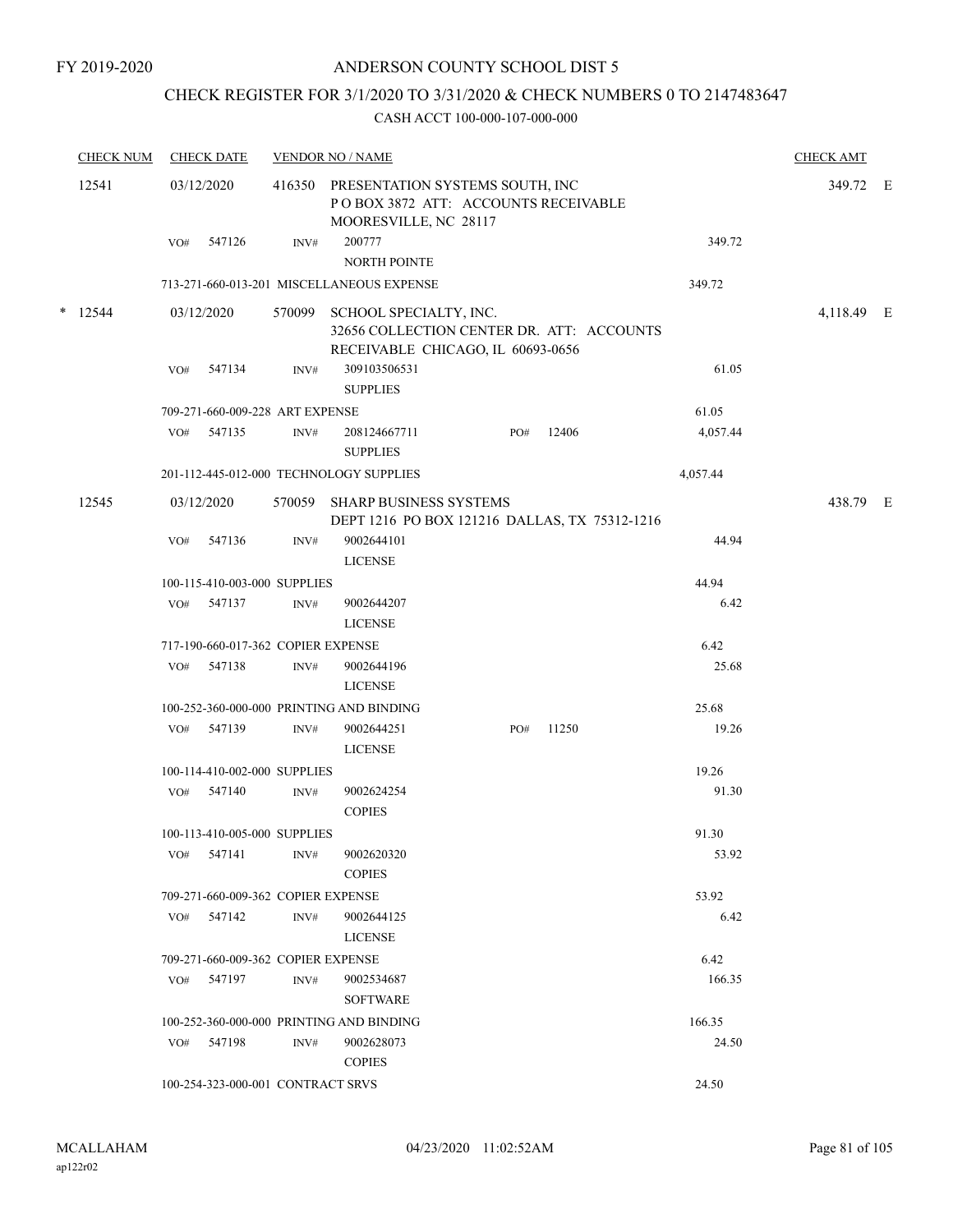## ANDERSON COUNTY SCHOOL DIST 5

## CHECK REGISTER FOR 3/1/2020 TO 3/31/2020 & CHECK NUMBERS 0 TO 2147483647

| <b>CHECK NUM</b><br><b>CHECK DATE</b> |                              |        | <b>VENDOR NO / NAME</b>                                                                               |              |          |            |  |  |
|---------------------------------------|------------------------------|--------|-------------------------------------------------------------------------------------------------------|--------------|----------|------------|--|--|
| $*$ 12552                             | 03/12/2020                   | 569789 | UNIFIRST CORPORATION<br>322 STANDING SPRINGS COURT ATT: ACCOUNTS<br>RECEIVABLE SIMPSONVILLE, SC 29680 |              |          | 421.03 E   |  |  |
|                                       | 547207<br>VO#                | INV#   | 1578913                                                                                               | 11966<br>PO# | 421.03   |            |  |  |
|                                       |                              |        | <b>MOP SERVICE</b>                                                                                    |              |          |            |  |  |
|                                       | 100-254-410-001-000 SUPPLIES |        |                                                                                                       |              | 8.91     |            |  |  |
|                                       | 100-254-410-002-000 SUPPLIES |        |                                                                                                       |              | 27.08    |            |  |  |
|                                       | 100-254-410-003-000 SUPPLIES |        |                                                                                                       |              | 29.86    |            |  |  |
|                                       | 100-254-410-005-000 SUPPLIES |        |                                                                                                       |              | 20.89    |            |  |  |
|                                       | 100-254-410-006-000 SUPPLIES |        |                                                                                                       |              | 28.19    |            |  |  |
|                                       | 100-254-410-007-000 SUPPLIES |        |                                                                                                       |              | 11.22    |            |  |  |
|                                       | 100-254-410-008-000 SUPPLIES |        |                                                                                                       |              | 20.70    |            |  |  |
|                                       | 100-254-410-009-000 SUPPLIES |        |                                                                                                       |              | 15.71    |            |  |  |
|                                       | 100-254-410-010-000 SUPPLIES |        |                                                                                                       |              | 0.00     |            |  |  |
|                                       | 100-254-410-011-000 SUPPLIES |        |                                                                                                       |              | 9.75     |            |  |  |
|                                       | 100-254-410-012-000 SUPPLIES |        |                                                                                                       |              | 9.79     |            |  |  |
|                                       | 100-254-410-013-000 SUPPLIES |        |                                                                                                       |              | 21.45    |            |  |  |
|                                       | 100-254-410-014-000 SUPPLIES |        |                                                                                                       |              | 14.21    |            |  |  |
|                                       | 100-254-410-015-000 SUPPLIES |        |                                                                                                       |              | 11.71    |            |  |  |
|                                       | 100-254-410-016-000 SUPPLIES |        |                                                                                                       |              | 11.71    |            |  |  |
|                                       | 100-254-410-017-000 SUPPLIES |        |                                                                                                       |              | 54.76    |            |  |  |
|                                       | 100-254-410-018-000 SUPPLIES |        |                                                                                                       |              | 14.61    |            |  |  |
|                                       | 100-254-410-019-000 SUPPLIES |        |                                                                                                       |              | 18.75    |            |  |  |
|                                       | 100-254-410-020-000 SUPPLIES |        |                                                                                                       |              | 33.92    |            |  |  |
|                                       | 100-254-410-021-000 SUPPLIES |        |                                                                                                       |              | 23.95    |            |  |  |
|                                       | 100-254-410-023-000 SUPPLIES |        |                                                                                                       |              | 7.59     |            |  |  |
|                                       | 131-254-410-031-000 SUPPLIES |        |                                                                                                       |              | 26.27    |            |  |  |
| 12553                                 | 03/12/2020                   | 567862 | USA TESTPREP LLC<br>PO BOX 2906 TUCKER, GA 30085                                                      |              |          | 2,826.25 E |  |  |
|                                       | 547046<br>VO#                | INV#   | 50776<br>VARENNES ELEM                                                                                | 12169<br>PO# | 2,826.25 |            |  |  |
|                                       | 100-112-410-016-000 SUPPLIES |        |                                                                                                       |              | 1,962.18 |            |  |  |
|                                       | 100-113-410-016-000 SUPPLIES |        |                                                                                                       |              | 864.07   |            |  |  |
| 12554                                 | 03/12/2020                   |        | 532300 WHITE JONES ACE HARDWARE<br>PO BOX 13012 ATT: ACCOUNTS RECEIVABLE<br>ANDERSON, SC 29624        |              |          | 196.76 E   |  |  |
|                                       | 547212<br>VO#                | INV#   | 889021                                                                                                |              | 20.64    |            |  |  |
|                                       |                              |        | <b>SUPPLIES</b>                                                                                       |              |          |            |  |  |
|                                       |                              |        | 100-254-410-012-001 SUPPLIES - MAINTENANCE                                                            |              | 20.64    |            |  |  |
|                                       | 547213<br>VO#                | INV#   | 889049                                                                                                |              | 9.83     |            |  |  |
|                                       |                              |        | <b>SUPPLIES</b>                                                                                       |              |          |            |  |  |
|                                       |                              |        | 100-254-410-014-001 SUPPLIES - MAINTENANCE                                                            |              | 9.83     |            |  |  |
|                                       | 547214<br>VO#                | INV#   | 402966                                                                                                |              | 5.97     |            |  |  |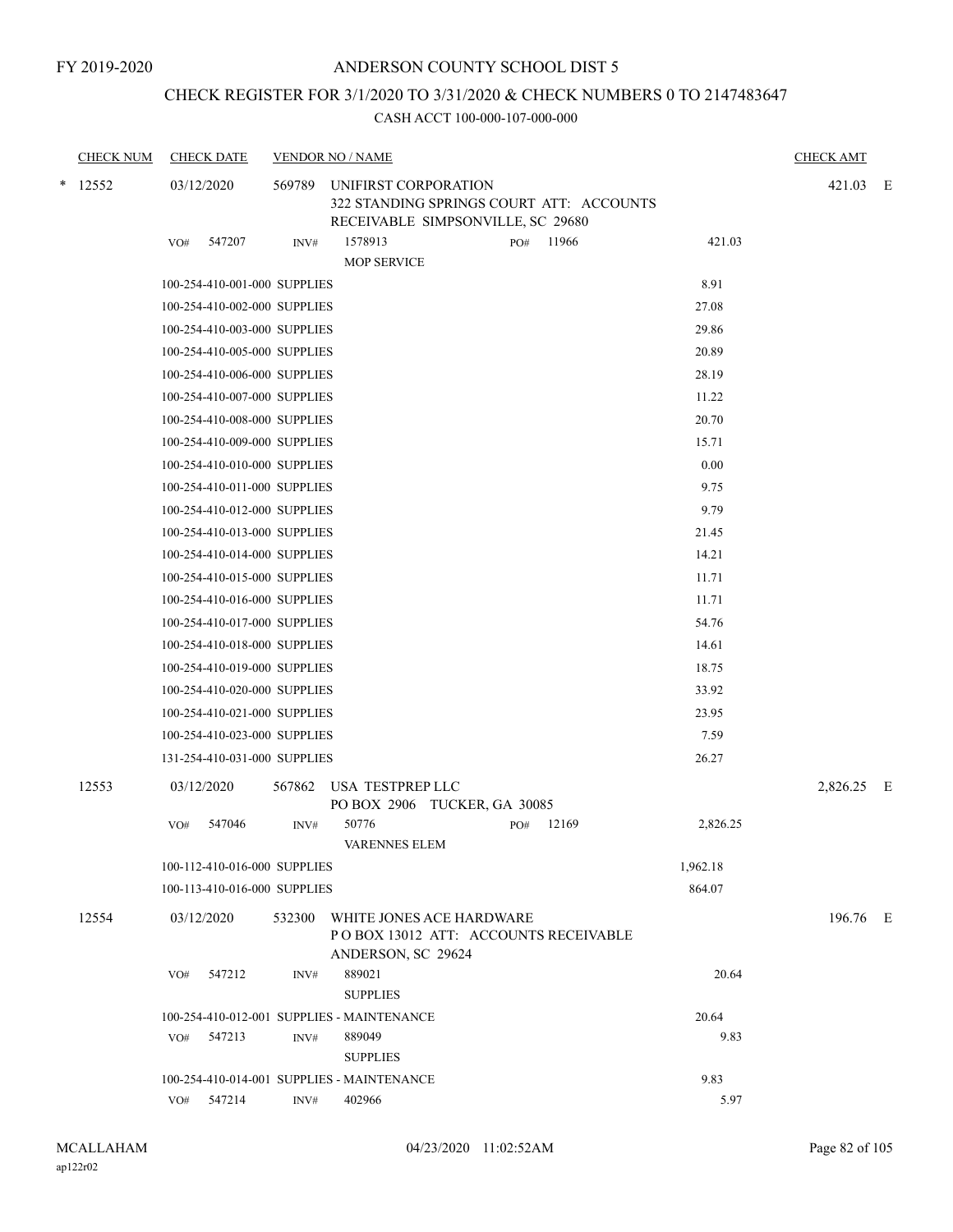## ANDERSON COUNTY SCHOOL DIST 5

## CHECK REGISTER FOR 3/1/2020 TO 3/31/2020 & CHECK NUMBERS 0 TO 2147483647

| CHECK NUM |                   | <b>CHECK DATE</b>                 |                | <b>VENDOR NO / NAME</b>                          |           |         | <b>CHECK AMT</b> |  |
|-----------|-------------------|-----------------------------------|----------------|--------------------------------------------------|-----------|---------|------------------|--|
|           |                   |                                   |                | <b>SUPPLIES</b>                                  |           |         |                  |  |
|           |                   |                                   |                | 100-254-410-000-001 MAINT. SUPPLIES-STRUCTURES   |           | 5.97    |                  |  |
|           | VO#               | 547215                            | INV#           | 889125                                           |           | 3.15    |                  |  |
|           |                   |                                   |                | <b>SUPPLIES</b>                                  |           |         |                  |  |
|           |                   | 100-254-410-016-000 SUPPLIES      |                |                                                  |           | 3.15    |                  |  |
|           |                   | $VO#$ 547216                      | INV#           | 402915                                           |           | 7.25    |                  |  |
|           |                   |                                   |                | <b>SUPPLIES</b>                                  |           |         |                  |  |
|           |                   | 100-254-410-000-400 HVAC SUPPLIES |                |                                                  |           | 7.25    |                  |  |
|           |                   | VO# 547217                        | INV#           | 888951                                           |           | 30.66   |                  |  |
|           |                   |                                   |                | <b>SUPPLIES</b>                                  |           |         |                  |  |
|           |                   |                                   |                | 100-254-410-006-400 HVAC/ELECTRICAL/PLUMBING     |           | 30.66   |                  |  |
|           |                   | VO# 547218                        | INV#           | 889058                                           |           | 20.22   |                  |  |
|           |                   |                                   |                | <b>SUPPLIES</b>                                  |           |         |                  |  |
|           |                   |                                   |                | 100-254-410-000-001 MAINT. SUPPLIES-STRUCTURES   |           | 20.22   |                  |  |
|           |                   | VO# 547219                        | INV#           | 889095 CREDIT<br><b>SUPPLIES</b>                 |           | $-5.13$ |                  |  |
|           |                   |                                   |                | 100-254-410-000-001 MAINT, SUPPLIES-STRUCTURES   |           | $-5.13$ |                  |  |
|           |                   | VO# 547220                        | INV#           | 888833                                           |           | 31.43   |                  |  |
|           |                   |                                   |                | <b>SUPPLIES</b>                                  |           |         |                  |  |
|           |                   |                                   |                | 100-254-410-001-ALT ALT SCHOOL FACILITY SUPPLIES |           | 31.43   |                  |  |
|           |                   | VO# 547221                        | INV#           | 888910                                           |           | 48.39   |                  |  |
|           |                   |                                   |                | <b>SUPPLIES</b>                                  |           |         |                  |  |
|           |                   | 100-254-410-000-400 HVAC SUPPLIES |                |                                                  |           | 48.39   |                  |  |
|           |                   | VO# 547232                        | INV#           | 889122                                           |           | 24.35   |                  |  |
|           |                   |                                   |                | <b>SUPPLIES</b>                                  |           |         |                  |  |
|           |                   |                                   |                | 600-256-323-010-000 REPAIRS TO EQUIPMENT         |           | 24.35   |                  |  |
| $*$ 12557 |                   | 03/12/2020                        | 332750         | WILLIAM V MACGILL & CO                           |           |         | 697.69 E         |  |
|           |                   |                                   |                | 1000 NORTH LOMBARD ROAD ATT: ACCOUNTS            |           |         |                  |  |
|           |                   |                                   |                | RECEIVABLE LOMBARD, IL 60148                     |           |         |                  |  |
|           | VO#               | 547247                            | INV#           | 0711345<br><b>SUPPLIES</b>                       | PO# 12392 | 697.69  |                  |  |
|           |                   |                                   |                | 100-213-410-000-000 SUPPLIES AND MATERIALS       |           | 434.19  |                  |  |
|           |                   | 100-213-410-006-000 SUPPLIES      |                |                                                  |           | 240.00  |                  |  |
|           |                   | 100-213-410-007-000 SUPPLIES      |                |                                                  |           | 11.75   |                  |  |
|           |                   | 100-213-410-014-000 SUPPLIES      |                |                                                  |           | 11.75   |                  |  |
|           |                   |                                   |                |                                                  |           |         |                  |  |
| 12558     | 03/12/2020<br>VO# | 547027                            | 536250<br>INV# | <b>EMPLOYEE VENDOR</b><br><b>FEB 2020</b>        |           | 26.74   | 286.31 E         |  |
|           |                   |                                   |                | <b>MILEAGE</b>                                   |           |         |                  |  |
|           |                   | 100-221-332-000-000 TRAVEL        |                |                                                  |           | 26.74   |                  |  |
|           | VO#               | 547029                            | INV#           | <b>WALMART</b>                                   |           | 259.57  |                  |  |
|           |                   |                                   |                | REIMBURSEMENT                                    |           |         |                  |  |
|           |                   |                                   |                | 100-221-445-000-000 TECHNOLOGY SUPPLIES          |           | 5.22    |                  |  |
|           |                   |                                   |                | 326-111-410-000-000 SCIENCE KITS SUPPLIES        |           | 254.35  |                  |  |
|           |                   |                                   |                |                                                  |           |         |                  |  |
| $*$ 12560 | 03/19/2020        |                                   |                | 102640 ACTION AUTO                               |           |         | 300.97 E         |  |
|           |                   |                                   |                |                                                  |           |         |                  |  |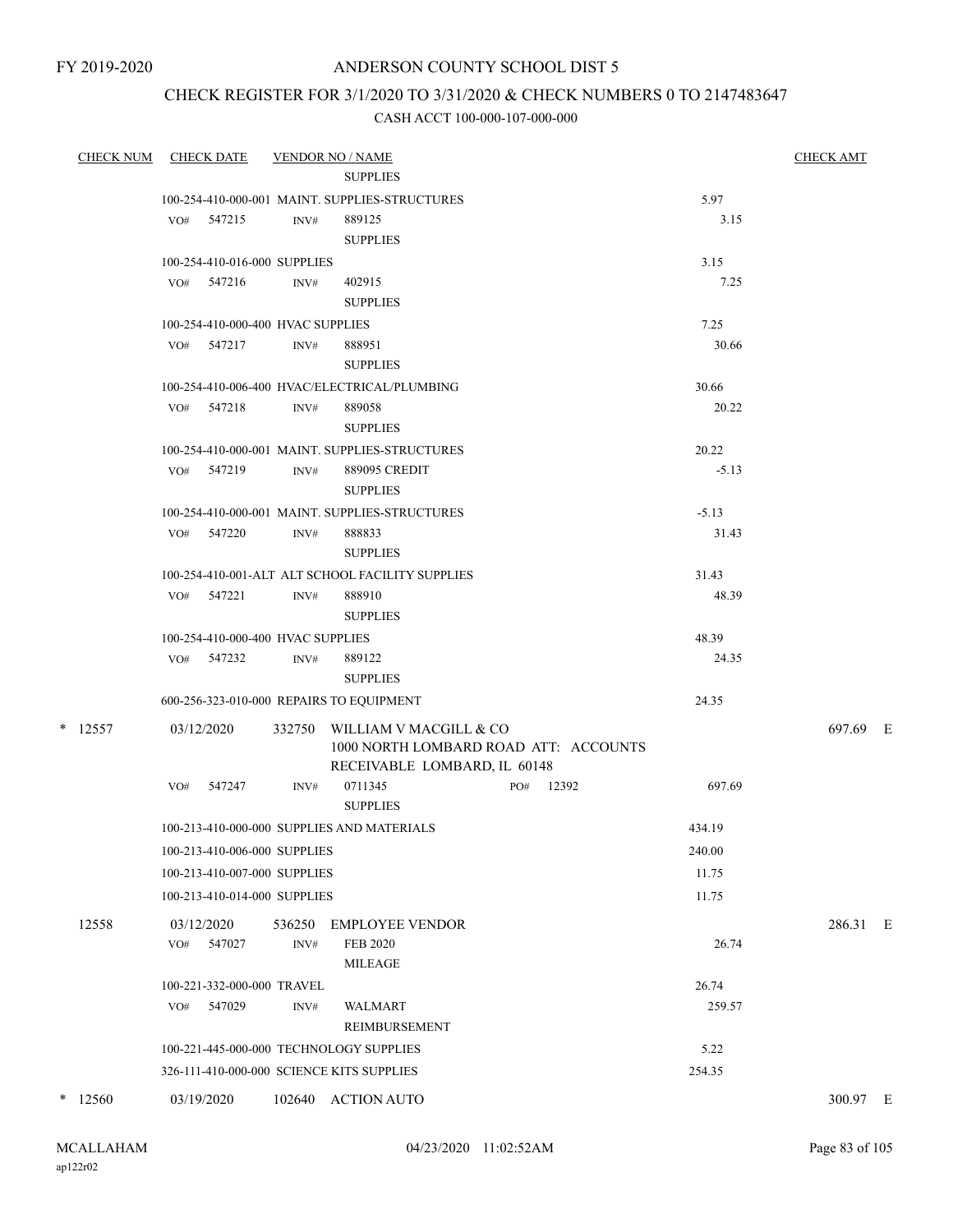## ANDERSON COUNTY SCHOOL DIST 5

## CHECK REGISTER FOR 3/1/2020 TO 3/31/2020 & CHECK NUMBERS 0 TO 2147483647

|   | <b>CHECK NUM</b> |                   | <b>CHECK DATE</b>            |                | <b>VENDOR NO / NAME</b>                                                                     |          |            |  |  |  |
|---|------------------|-------------------|------------------------------|----------------|---------------------------------------------------------------------------------------------|----------|------------|--|--|--|
|   |                  |                   |                              |                | 529 FAIR STREET ATT: ACCOUNTS RECEIVABLE<br>ANDERSON, SC 29625                              |          |            |  |  |  |
|   |                  | VO#               | 547465                       | INV#           | 89547<br><b>SERVICE</b>                                                                     | 300.97   |            |  |  |  |
|   |                  |                   |                              |                | 100-254-412-000-001 TRUCK SERVICE - MAINTENANCE                                             | 300.97   |            |  |  |  |
|   | 12561            | 03/19/2020        |                              | 574758         | <b>EMPLOYEE VENDOR</b>                                                                      |          | 1,257.08 E |  |  |  |
|   |                  | VO#               | 547392                       | INV#           | <b>MARCH 7-11</b>                                                                           | 1,257.08 |            |  |  |  |
|   |                  |                   |                              |                | <b>CHARLESTON</b>                                                                           |          |            |  |  |  |
|   |                  |                   |                              |                | 100-233-333-000-000 TRIPS AND CONFERENCES                                                   | 1,257.08 |            |  |  |  |
| * | 12563            | 03/19/2020        |                              | 569031         | <b>AIRGAS USA</b><br>POBOX 532609 ATT: ACCOUNTS RECEIVABLE<br>ATLANTA, GA 30353-2609        |          | 1,169.47 E |  |  |  |
|   |                  | VO#               | 547463                       | INV#           | 9098794480                                                                                  | 205.44   |            |  |  |  |
|   |                  |                   |                              |                | <b>SUPPLIES</b>                                                                             |          |            |  |  |  |
|   |                  |                   |                              |                | 329-115-410-031-000 SUPPLIES-STATE EQUIPMENT                                                | 205.44   |            |  |  |  |
|   |                  | VO#               | 547464                       | INV#           | 9968929026<br><b>SUPPLIES</b>                                                               | 964.03   |            |  |  |  |
|   |                  |                   |                              |                | 329-115-410-031-000 SUPPLIES-STATE EQUIPMENT                                                | 964.03   |            |  |  |  |
|   |                  |                   |                              |                |                                                                                             |          |            |  |  |  |
|   | 12564            | 03/19/2020        |                              | 573497         | ALL CLEAR PLUMBING<br>18 PIEDMONT HWY PIEDMONT, SC 29673                                    |          | 400.00 E   |  |  |  |
|   |                  | VO#               | 547466                       | INV#           | 7903606<br><b>MCCANTS</b>                                                                   | 400.00   |            |  |  |  |
|   |                  |                   |                              |                | 100-254-410-005-400 HVAC/ELECTRICAL/PLUMBING                                                | 400.00   |            |  |  |  |
|   | 12565            | 03/19/2020        |                              | 111125         | <b>ANDERSON AWARDS</b><br>716 WHITEHALL ROAD ATT: ACCOUNTS<br>RECEIVABLE ANDERSON, SC 29625 |          | 385.20 E   |  |  |  |
|   |                  | VO#               | 547295                       | INV#           | <b>PLAQUES</b><br><b>MIDDLE SCHOOLS</b>                                                     | 385.20   |            |  |  |  |
|   |                  |                   |                              |                | 100-221-410-005-000 SUPPLIES AND MATERIALS                                                  | 145.52   |            |  |  |  |
|   |                  |                   |                              |                | 100-221-410-006-000 SUPPLIES AND MATERIALS                                                  | 59.92    |            |  |  |  |
|   |                  |                   |                              |                | 100-221-410-020-000 SUPPLIES AND MATERIALS                                                  | 102.72   |            |  |  |  |
|   |                  |                   |                              |                | 100-221-410-021-000 SUPPLIES AND MATERIALS                                                  | 77.04    |            |  |  |  |
|   | $*$ 12570        | 03/19/2020        |                              | 201391         | BLICK ART MATERIALS<br>6910 EAGLE WAY CHICAGO, IL 60670-1069                                |          | 401.13 E   |  |  |  |
|   |                  | VO#               | 547305                       | INV#           | 3036803<br>SOUTHWOOD                                                                        | 401.13   |            |  |  |  |
|   |                  |                   | 100-113-410-021-000 SUPPLIES |                |                                                                                             | 292.81   |            |  |  |  |
|   |                  |                   |                              |                | 900-113-410-021-JPP PAUL PARKER 20/21 SUPPLIES                                              | 108.32   |            |  |  |  |
|   | 12571            | 03/19/2020<br>VO# | 547406                       | 141455<br>INV# | EMPLOYEE VENDOR<br>NOV-JAN                                                                  | 159.50   | 159.50 E   |  |  |  |
|   |                  |                   |                              |                | <b>MILEAGE</b>                                                                              |          |            |  |  |  |
|   |                  |                   |                              |                | 100-213-333-000-000 TRIPS AND CONFERENCES                                                   | 159.50   |            |  |  |  |
|   | * 12573          | 03/19/2020        |                              |                | 144200 EMPLOYEE VENDOR                                                                      |          | 296.72 E   |  |  |  |
|   |                  |                   |                              |                |                                                                                             |          |            |  |  |  |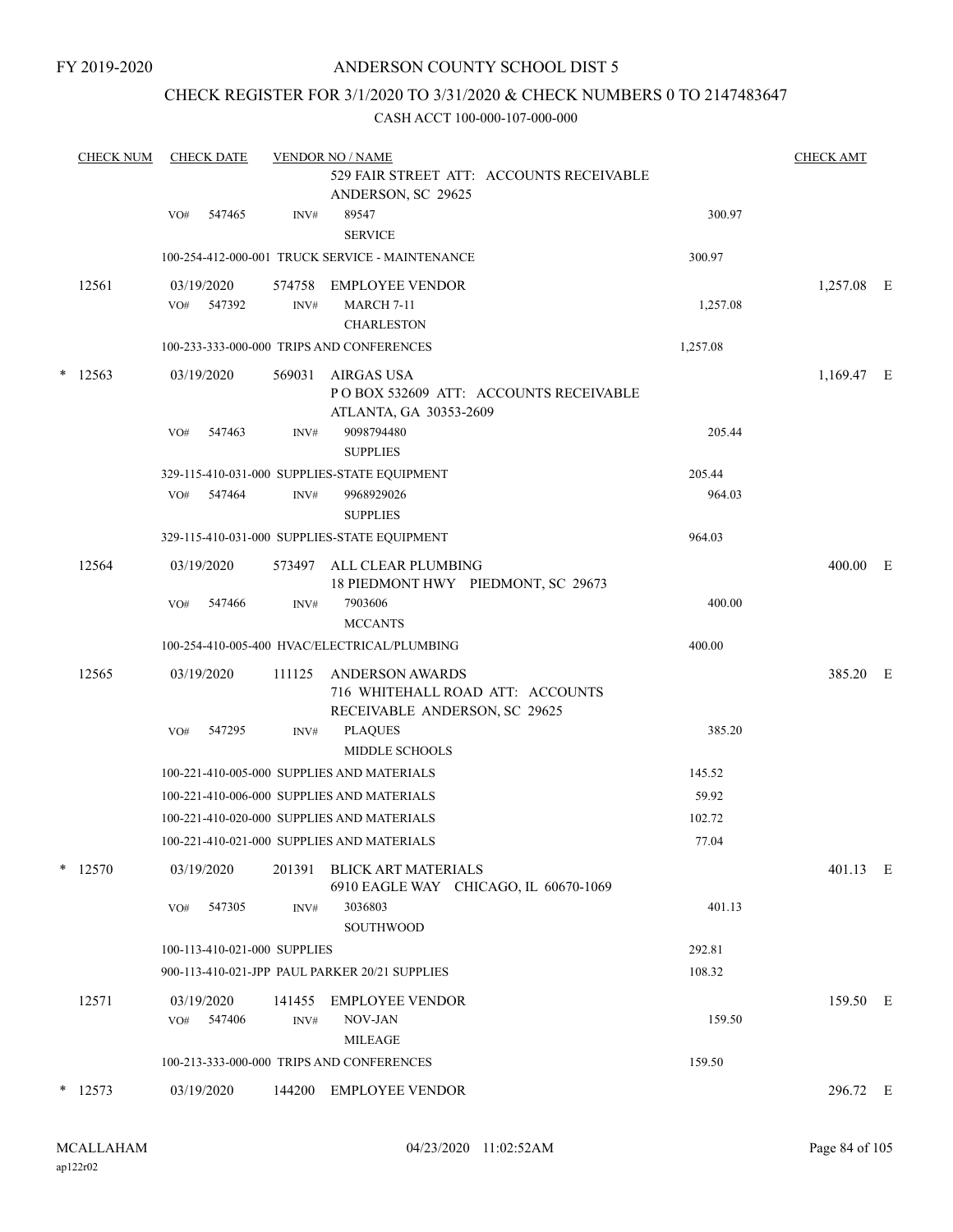## CHECK REGISTER FOR 3/1/2020 TO 3/31/2020 & CHECK NUMBERS 0 TO 2147483647

|   | <b>CHECK NUM</b> | <b>CHECK DATE</b>           |                                      | <b>VENDOR NO / NAME</b>                                                                                   |     |       |          | <b>CHECK AMT</b> |   |
|---|------------------|-----------------------------|--------------------------------------|-----------------------------------------------------------------------------------------------------------|-----|-------|----------|------------------|---|
|   |                  | 547452<br>VO#               | INV#                                 | <b>MARCH 11-12</b><br><b>CHARLESTON</b>                                                                   |     |       | 296.72   |                  |   |
|   |                  |                             |                                      | 821-221-333-000-000 TRIPS AND CONFERENCES                                                                 |     |       | 296.72   |                  |   |
|   | 12574            | 03/19/2020<br>547361<br>VO# | 147195<br>INV#                       | EMPLOYEE VENDOR<br><b>MARCH 12-13</b><br><b>COLUMBIA</b>                                                  |     |       | 314.02   | 314.02 E         |   |
|   |                  |                             |                                      | 356-223-333-023-000 TRIPS AND CONFERENCES                                                                 |     |       | 314.02   |                  |   |
| * | 12577            | 03/19/2020<br>VO#<br>547450 | 573552<br>INV#                       | EMPLOYEE VENDOR<br>MARCH 4-7<br><b>COLUMBIA</b>                                                           |     |       | 1,265.60 | 1,265.60 E       |   |
|   |                  |                             |                                      | 100-222-333-000-MDA MEDIA SPECIALIST TRAVEL                                                               |     |       | 1,265.60 |                  |   |
|   | 12578            | 03/19/2020<br>547267<br>VO# | 564954<br>INV#                       | <b>EMPLOYEE VENDOR</b><br><b>MARCH 8-11</b><br><b>COLUMBIA</b>                                            |     |       | 263.63   | 263.63 E         |   |
|   |                  |                             |                                      | 232-224-333-000-000 TRIPS AND CONFERENCES                                                                 |     |       | 263.63   |                  |   |
|   | 12579            | 03/19/2020                  | 569307                               | CAROLINA PCO SUPPLY CO. INC<br>POBOX 3517 ATT: ACCOUNTS RECEIVABLE CAYCE,<br>SC 29171                     |     |       |          | 994.03 E         |   |
|   |                  | VO#<br>547472               | INV#                                 | 2549<br><b>SUPPLIES</b>                                                                                   |     |       | 73.83    |                  |   |
|   |                  |                             | 100-254-410-000-500 PEST MANAGEMENT  |                                                                                                           |     |       | 73.83    |                  |   |
|   |                  | 547473<br>VO#               | INV#                                 | 133799<br><b>SUPPLIES</b>                                                                                 |     |       | 920.20   |                  |   |
|   |                  |                             | 100-254-410-000-500 PEST MANAGEMENT  |                                                                                                           |     |       | 920.20   |                  |   |
|   | 12580            | 03/19/2020                  | 572787                               | CC&I SERVICES LLC<br>4795 S CHURCH ST EXT SUITE 2 ROEBUCK, SC 29376                                       |     |       |          | 1,281.00         | E |
|   |                  | 547307<br>VO#               | INV#                                 | 5253<br><b>TL HANNA</b>                                                                                   | PO# | 11061 | 600.00   |                  |   |
|   |                  |                             |                                      | 505-253-520-002-STD STADIUM RENOVATIONS                                                                   |     |       | 600.00   |                  |   |
|   |                  | 547308<br>VO#               | INV#                                 | 5254<br><b>ARTS CENTER</b>                                                                                | PO# | 99365 | 681.00   |                  |   |
|   |                  |                             | 515-253-520-000-ART FINE ARTS CENTER |                                                                                                           |     |       | 681.00   |                  |   |
|   | $*$ 12582        | 03/19/2020                  | 177550                               | COLLINS LANDSCAPE MANAGEMENT, INC<br>3304 NORTH HIGHWAY 81 ATT: ACCOUNTS<br>RECEIVABLE ANDERSON, SC 29621 |     |       |          | 187.25 E         |   |
|   |                  | 547476<br>VO#               | INV#                                 | 48645<br><b>CRUSHER RUN</b>                                                                               |     |       | 187.25   |                  |   |
|   |                  |                             |                                      | 505-271-540-002-BSC BASEBALL&SOFTBALL COMPLEX                                                             |     |       | 187.25   |                  |   |
|   | 12583            | 03/19/2020                  | 187300                               | CRESCENT SUPPLY CO, INC<br>POBOX 8798 ATT: ACCOUNTS RECEIVABLE<br>GREENVILLE, SC 29604                    |     |       |          | 983.00 E         |   |
|   |                  | 547367<br>VO#               | INV#                                 | 399952<br><b>SUPPLIES</b>                                                                                 |     |       | 104.81   |                  |   |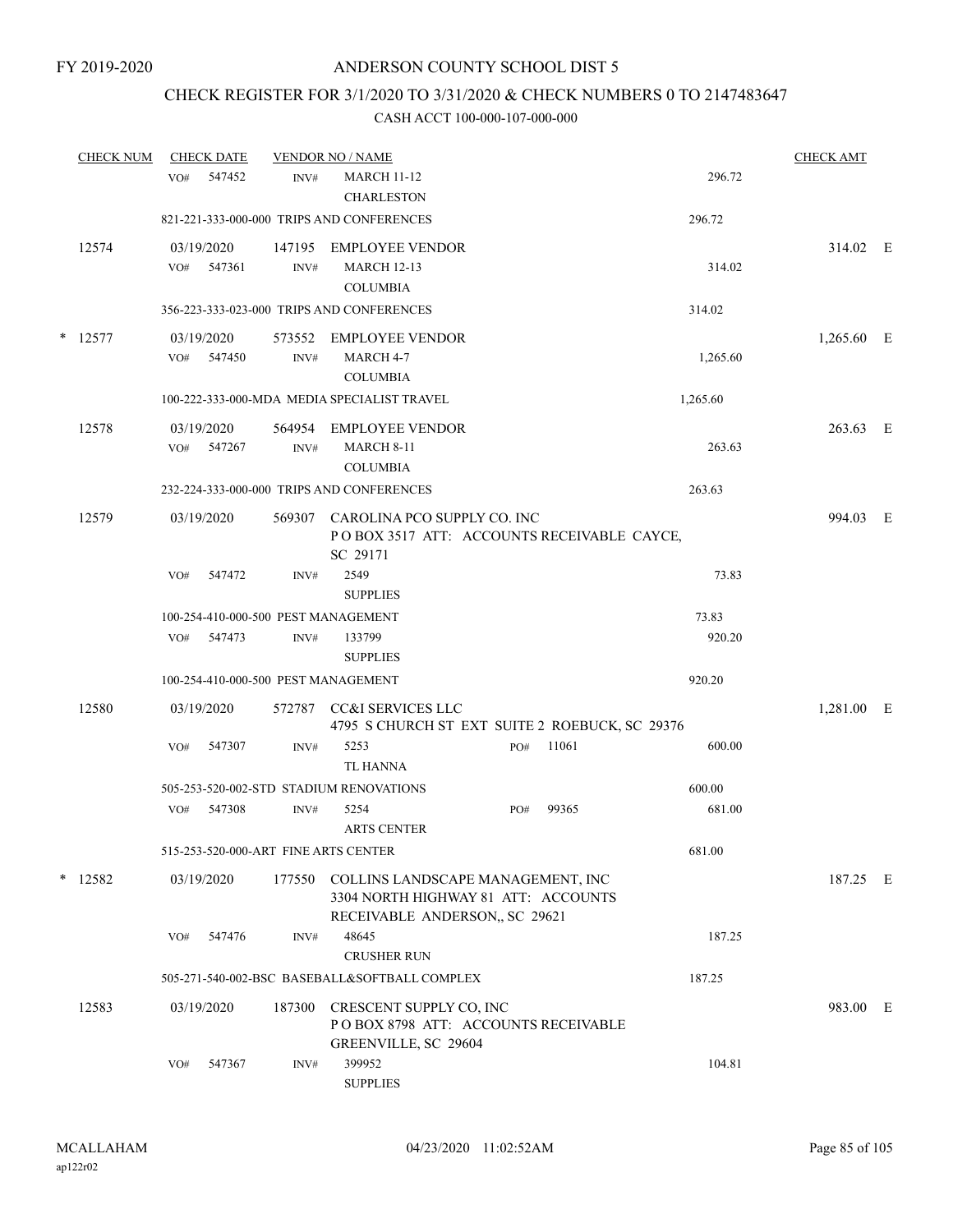# CHECK REGISTER FOR 3/1/2020 TO 3/31/2020 & CHECK NUMBERS 0 TO 2147483647

|  | <b>CHECK NUM</b> |                                                                           | <b>CHECK DATE</b>                 |        | <b>VENDOR NO / NAME</b>                                            |  |        |           |          | <b>CHECK AMT</b> |  |
|--|------------------|---------------------------------------------------------------------------|-----------------------------------|--------|--------------------------------------------------------------------|--|--------|-----------|----------|------------------|--|
|  |                  |                                                                           |                                   |        | 100-254-410-003-400 HVAC/ELECTRICAL/PLUMBING                       |  | 104.81 |           |          |                  |  |
|  |                  |                                                                           | VO# 547481                        | INV#   | 390177                                                             |  |        |           | 92.56    |                  |  |
|  |                  |                                                                           |                                   |        | <b>SUPPLIES</b>                                                    |  |        |           |          |                  |  |
|  |                  |                                                                           | 100-254-410-000-400 HVAC SUPPLIES |        |                                                                    |  |        |           | 92.56    |                  |  |
|  |                  |                                                                           | $VO#$ 547482                      | INV#   | 390128                                                             |  |        |           | 262.79   |                  |  |
|  |                  |                                                                           |                                   |        | <b>SUPPLIES</b>                                                    |  |        |           |          |                  |  |
|  |                  |                                                                           |                                   |        | 100-254-410-002-400 HVAC/ELECTRICAL/PLUMBING                       |  |        |           | 262.79   |                  |  |
|  |                  |                                                                           | VO# 547483                        | INV#   | 390176                                                             |  |        |           | 102.61   |                  |  |
|  |                  |                                                                           |                                   |        | <b>SUPPLIES</b>                                                    |  |        |           |          |                  |  |
|  |                  |                                                                           |                                   |        | 100-254-410-002-400 HVAC/ELECTRICAL/PLUMBING                       |  |        |           | 102.61   |                  |  |
|  |                  |                                                                           | VO# 547484                        | INV#   | 390223                                                             |  |        |           | 2.78     |                  |  |
|  |                  |                                                                           |                                   |        | <b>SUPPLIES</b>                                                    |  |        |           |          |                  |  |
|  |                  |                                                                           |                                   |        |                                                                    |  |        |           |          |                  |  |
|  |                  |                                                                           |                                   |        | 100-254-410-003-400 HVAC/ELECTRICAL/PLUMBING                       |  |        |           | 2.78     |                  |  |
|  |                  |                                                                           | VO# 547485                        | INV#   | 390224                                                             |  |        |           | 119.18   |                  |  |
|  |                  | <b>SUPPLIES</b><br>100-254-410-014-400 HVAC/ELECTRICAL/PLUMBING<br>119.18 |                                   |        |                                                                    |  |        |           |          |                  |  |
|  |                  |                                                                           |                                   |        |                                                                    |  |        |           |          |                  |  |
|  |                  |                                                                           | VO# 547486                        | INV#   | 390265                                                             |  |        |           | 253.06   |                  |  |
|  |                  |                                                                           |                                   |        | <b>SUPPLIES</b>                                                    |  |        |           |          |                  |  |
|  |                  |                                                                           |                                   |        | 100-254-410-003-400 HVAC/ELECTRICAL/PLUMBING                       |  |        |           | 253.06   |                  |  |
|  |                  |                                                                           | VO# 547487                        | INV#   | 390222                                                             |  |        |           | 45.21    |                  |  |
|  |                  |                                                                           |                                   |        | <b>SUPPLIES</b>                                                    |  |        |           |          |                  |  |
|  |                  |                                                                           | 100-254-410-000-400 HVAC SUPPLIES |        |                                                                    |  |        |           | 45.21    |                  |  |
|  | 12584            |                                                                           | 03/19/2020                        |        | 572679 DEFENDER SERVICES, INC.                                     |  |        |           |          | 842.80 E         |  |
|  |                  |                                                                           |                                   |        | PO BOX 1775 COLUMBIA, SC 29202                                     |  |        |           |          |                  |  |
|  |                  | VO#                                                                       | 547369                            | INV#   | 747184                                                             |  |        | PO# 11388 | 842.80   |                  |  |
|  |                  |                                                                           |                                   |        | <b>ADULT ED</b>                                                    |  |        |           |          |                  |  |
|  |                  |                                                                           |                                   |        | 100-181-312-023-000 PURCHASED SERVICES                             |  |        |           | 842.80   |                  |  |
|  |                  |                                                                           |                                   |        |                                                                    |  |        |           |          |                  |  |
|  | $*$ 12586        |                                                                           | 03/19/2020                        |        | 202600 DILLARD'S SPORTS CENTER<br>708 WHITEHALL ROAD ATT: ACCOUNTS |  |        |           |          | 3,956.82 E       |  |
|  |                  |                                                                           |                                   |        | RECEIVABLE ANDERSON, SC 29625                                      |  |        |           |          |                  |  |
|  |                  | VO#                                                                       | 547310                            | INV#   | 108315                                                             |  |        | PO# 12353 | 2,428.90 |                  |  |
|  |                  |                                                                           |                                   |        | <b>TLH SUPPLIES</b>                                                |  |        |           |          |                  |  |
|  |                  |                                                                           |                                   |        | 505-271-540-002-BSC BASEBALL&SOFTBALL COMPLEX                      |  |        |           | 2,428.90 |                  |  |
|  |                  | VO#                                                                       | 547311                            | INV#   | 108320                                                             |  | PO#    | 12292     | 1,527.92 |                  |  |
|  |                  |                                                                           |                                   |        | <b>TLH SUPPLIES</b>                                                |  |        |           |          |                  |  |
|  |                  |                                                                           |                                   |        |                                                                    |  |        |           |          |                  |  |
|  |                  |                                                                           |                                   |        | 505-271-540-002-BSC BASEBALL&SOFTBALL COMPLEX                      |  |        |           | 1,527.92 |                  |  |
|  | * 12589          |                                                                           | 03/19/2020                        | 213300 | EBS, INC                                                           |  |        |           |          | 663.62 E         |  |
|  |                  |                                                                           |                                   |        | 615 EAST RIVER STREET ATT: ACCOUNTS                                |  |        |           |          |                  |  |
|  |                  |                                                                           |                                   |        | RECEIVABLE ANDERSON, SC 29624                                      |  |        |           |          |                  |  |
|  |                  | VO#                                                                       | 547490                            | INV#   | 106453                                                             |  |        |           | 127.33   |                  |  |
|  |                  |                                                                           |                                   |        | <b>KEYS</b>                                                        |  |        |           |          |                  |  |
|  |                  |                                                                           |                                   |        | 100-254-410-014-001 SUPPLIES - MAINTENANCE                         |  |        |           | 127.33   |                  |  |
|  |                  |                                                                           | VO# 547491                        | INV#   | 106456                                                             |  |        |           | 395.90   |                  |  |
|  |                  |                                                                           |                                   |        | <b>KEYS</b>                                                        |  |        |           |          |                  |  |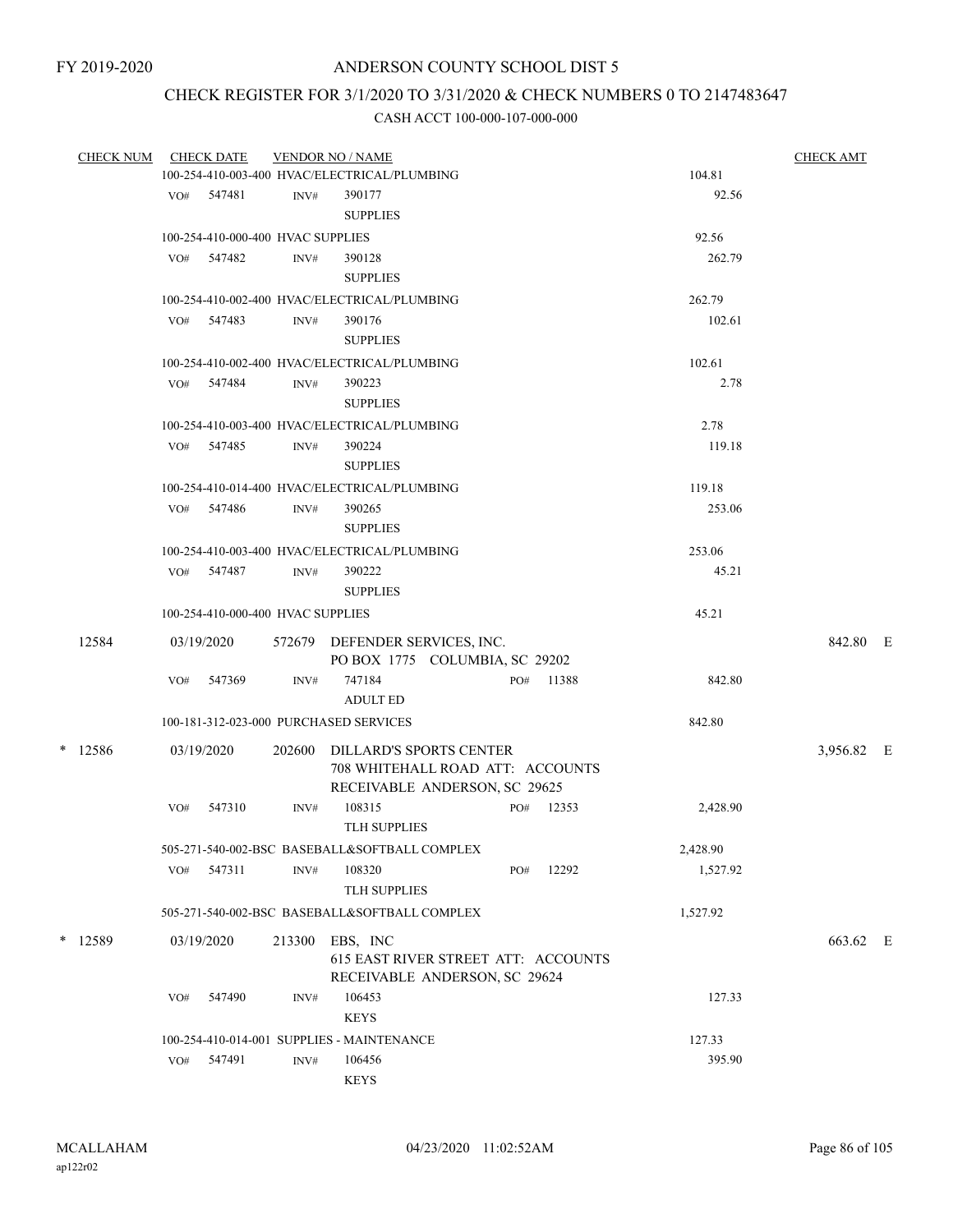## CHECK REGISTER FOR 3/1/2020 TO 3/31/2020 & CHECK NUMBERS 0 TO 2147483647

|   | <b>CHECK NUM</b> |     | <b>CHECK DATE</b>            |        | <b>VENDOR NO / NAME</b>                                                                                           |     |           |           | <b>CHECK AMT</b> |  |
|---|------------------|-----|------------------------------|--------|-------------------------------------------------------------------------------------------------------------------|-----|-----------|-----------|------------------|--|
|   |                  |     |                              |        | 100-254-410-021-001 SUPPLIES - MAINTENANCE                                                                        |     |           | 395.90    |                  |  |
|   |                  |     | VO# 547492                   | INV#   | 106447                                                                                                            |     |           | 14.45     |                  |  |
|   |                  |     |                              |        | <b>KEYS</b>                                                                                                       |     |           |           |                  |  |
|   |                  |     |                              |        | 100-254-410-006-001 SUPPLIES - MAINTENANCE                                                                        |     |           | 14.45     |                  |  |
|   |                  | VO# | 547493                       | INV#   | 106449                                                                                                            |     |           | 5.89      |                  |  |
|   |                  |     |                              |        | <b>KEYS</b>                                                                                                       |     |           |           |                  |  |
|   |                  |     |                              |        | 100-254-410-006-001 SUPPLIES - MAINTENANCE                                                                        |     |           | 5.89      |                  |  |
|   |                  |     | VO# 547494                   | INV#   | 106464<br><b>KEYS</b>                                                                                             |     |           | 29.10     |                  |  |
|   |                  |     |                              |        | 100-254-410-010-001 SUPPLIES - MAINTENANCE                                                                        |     |           | 29.10     |                  |  |
|   |                  |     | VO# 547495                   | INV#   | 106379                                                                                                            |     |           | 90.95     |                  |  |
|   |                  |     |                              |        | <b>RACK</b>                                                                                                       |     |           |           |                  |  |
|   |                  |     |                              |        | 505-253-520-021-ART SOUTHWOOD AUDITORIUM                                                                          |     |           | 90.95     |                  |  |
| * | 12591            |     | 03/19/2020                   | 569871 | FOLLETT SCHOOL SOLUTIONS, INC<br>91826 COLLECTION CENTER DRIVE ATT: ACCOUNTS<br>RECEIVABLE CHICAGO, IL 60693-0918 |     |           |           | 388.96 E         |  |
|   |                  | VO# | 547313                       | INV#   | 654268                                                                                                            |     | PO# 12311 | 388.96    |                  |  |
|   |                  |     |                              |        | <b>WESTSIDE HS</b>                                                                                                |     |           |           |                  |  |
|   |                  |     | 100-222-410-003-000 SUPPLIES |        |                                                                                                                   |     |           | 108.38    |                  |  |
|   |                  |     | 100-222-410-003-000 SUPPLIES |        |                                                                                                                   |     |           | 280.58    |                  |  |
|   | 12592            |     | 03/19/2020                   |        | 237555 FORMS & SUPPLY<br>POBOX 563953 ATT: ACCOUNTS RECEIVABLE<br>CHARLOTTE, NC 28256                             |     |           |           | 15,250.08 E      |  |
|   |                  | VO# | 547314                       | INV#   | 5352239                                                                                                           |     |           | 62.50     |                  |  |
|   |                  |     |                              |        | <b>CHAIRMAT</b>                                                                                                   |     |           |           |                  |  |
|   |                  |     |                              |        | 719-271-660-019-201 MISCELLANEOUS EXPENSE                                                                         |     |           | 62.50     |                  |  |
|   |                  | VO# | 547315                       | INV#   | 5352325                                                                                                           |     |           | 27.27     |                  |  |
|   |                  |     |                              |        | <b>SUPPLIES</b>                                                                                                   |     |           |           |                  |  |
|   |                  |     | 100-233-410-002-000 SUPPLIES |        |                                                                                                                   |     |           | 27.27     |                  |  |
|   |                  | VO# | 547420                       | INV#   | 5322173<br><b>FURNITURE</b>                                                                                       | PO# | 12236     | 13,931.40 |                  |  |
|   |                  |     |                              |        | 243-181-410-023-000 SUPPLIES AND MATERIALS                                                                        |     |           | 6,965.70  |                  |  |
|   |                  |     |                              |        | 243-182-410-023-000 SUPPLIES & MATERIALS                                                                          |     |           | 6,965.70  |                  |  |
|   |                  | VO# | 547421                       | INV#   | 5367581-3                                                                                                         |     |           | 24.46     |                  |  |
|   |                  |     |                              |        | <b>SUPPLIES</b>                                                                                                   |     |           |           |                  |  |
|   |                  |     | 100-113-410-012-000 SUPPLIES |        |                                                                                                                   |     |           | 24.46     |                  |  |
|   |                  |     | VO# 547422                   | INV#   | 5367581-2                                                                                                         |     |           | 391.68    |                  |  |
|   |                  |     |                              |        | <b>SUPPLIES</b>                                                                                                   |     |           |           |                  |  |
|   |                  |     |                              |        | 201-188-410-012-000 SUPPLIES- PARENTING                                                                           |     |           | 391.68    |                  |  |
|   |                  |     | VO# 547423                   | INV#   | 5367581-1<br><b>SUPPLIES</b>                                                                                      |     |           | 812.77    |                  |  |
|   |                  |     |                              |        | 201-188-410-012-000 SUPPLIES- PARENTING                                                                           |     |           | 812.77    |                  |  |
|   | 12593            |     | 03/19/2020                   |        | 572701 GILMAN GEAR<br>PO BOX 97 GILMAN, CT 06336                                                                  |     |           |           | 560.23 E         |  |
|   |                  | VO# | 547424                       | INV#   | SO79610                                                                                                           |     |           | 560.23    |                  |  |
|   |                  |     |                              |        |                                                                                                                   |     |           |           |                  |  |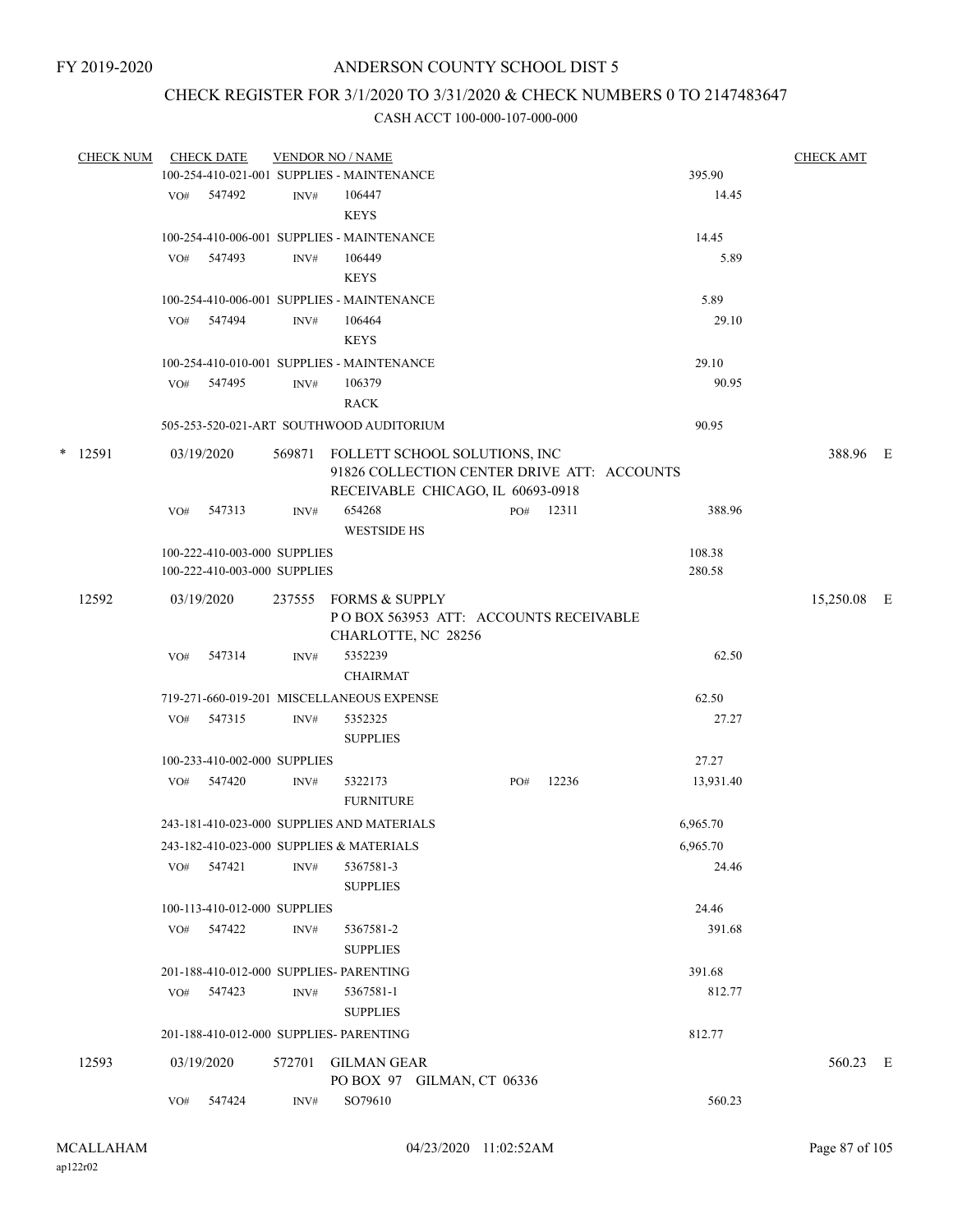## CHECK REGISTER FOR 3/1/2020 TO 3/31/2020 & CHECK NUMBERS 0 TO 2147483647

|        | <b>CHECK NUM</b> |     | <b>CHECK DATE</b>                                            |                          | <b>VENDOR NO / NAME</b><br><b>TL HANNA</b>                                                       |     |       |                     | <b>CHECK AMT</b> |  |
|--------|------------------|-----|--------------------------------------------------------------|--------------------------|--------------------------------------------------------------------------------------------------|-----|-------|---------------------|------------------|--|
|        |                  |     |                                                              |                          | 702-271-660-002-740 LACROSSE BOYS EXPENSE                                                        |     |       | 560.23              |                  |  |
|        | $*$ 12595        | VO# | 03/19/2020<br>547390                                         | 573256<br>INV#           | <b>EMPLOYEE VENDOR</b><br>MARCH 4-6<br><b>RALEIGH NC</b>                                         |     |       | 115.00              | 115.00 E         |  |
|        |                  |     |                                                              |                          | 821-221-333-000-000 TRIPS AND CONFERENCES                                                        |     |       | 115.00              |                  |  |
|        | 12596            | VO# | 03/19/2020<br>547290                                         | 575131<br>INV#           | <b>EMPLOYEE VENDOR</b><br><b>4K SUPPLIES</b><br>REIMBURSEMENT                                    |     |       | 623.79              | 623.79 E         |  |
|        |                  |     | 100-147-410-019-000 SUPPLIES                                 |                          |                                                                                                  |     |       | 623.79              |                  |  |
|        | $*$ 12598        | VO# | 03/19/2020<br>547272                                         | 261875<br>INV#           | <b>EMPLOYEE VENDOR</b><br><b>SUPPLIES</b><br>REIMBURSEMENT                                       |     |       | 390.91              | 390.91 E         |  |
|        |                  |     | 100-112-410-014-0RE RELATED ARTS                             |                          |                                                                                                  |     |       | 221.65              |                  |  |
|        |                  |     | 714-271-660-014-220 MUSIC EXPENSE                            |                          |                                                                                                  |     |       | 66.95               |                  |  |
|        |                  |     |                                                              |                          | 817-112-410-014-000 SUPPLIES AND MATERIALS                                                       |     |       | 102.31              |                  |  |
|        | 12599            |     | 03/19/2020                                                   |                          | 264114 HEINEMANN<br>15963 COLLECTIONS CENTER DRIVE ATT: ACCOUNTS<br>RECEIVABLE CHICAGO, IL 60693 |     |       |                     | 13,465.00 E      |  |
|        |                  | VO# | 547372                                                       | INV#                     | 7175720<br><b>CENTERVILLE</b>                                                                    | PO# | 12198 | 12,499.20           |                  |  |
|        |                  |     |                                                              |                          | 201-112-410-007-000 SUPPLIES AND MATERIALS<br>201-112-410-007-000 SUPPLIES AND MATERIALS         |     |       | 11,520.00<br>979.20 |                  |  |
|        |                  | VO# | 547425                                                       | INV#                     | 7189917<br><b>MATERIALS</b>                                                                      | PO# | 12439 | 965.80              |                  |  |
|        |                  |     | 201-112-410-010-000 SUPPLIES<br>201-112-410-010-000 SUPPLIES |                          |                                                                                                  |     |       | 878.00<br>87.80     |                  |  |
|        | 12600            | VO# | 03/19/2020<br>547287                                         | 576054<br>INV#           | <b>EMPLOYEE VENDOR</b><br><b>FIELD TRIP</b><br>REIMBURSEMENT                                     |     |       | 183.64              | 183.64 E         |  |
|        |                  |     |                                                              |                          | 709-271-660-009-355 FIELD TRIPS GRADE 5 EXPENSE                                                  |     |       | 183.64              |                  |  |
| $\ast$ | 12605            | VO# | 03/19/2020<br>547351                                         | 573252<br>$\text{INV}\#$ | <b>EMPLOYEE VENDOR</b><br><b>MARCH 5</b><br><b>CHARLOTTE</b>                                     |     |       | 150.80              | 150.80 E         |  |
|        |                  |     |                                                              |                          | 871-224-333-000-000 TRIPS AND CONFERENCES                                                        |     |       | 150.80              |                  |  |
|        | $*12607$         | VO# | 03/19/2020<br>547359                                         | 565296<br>$\text{INV}\#$ | <b>EMPLOYEE VENDOR</b><br>MARCH 12<br><b>NEWBERRY</b>                                            |     |       | 121.13              | $121.13$ E       |  |
|        |                  |     |                                                              |                          | 100-221-333-008-000 TRIPS AND CONFERENCES                                                        |     |       | 121.13              |                  |  |
| $\ast$ | 12610            |     | 03/19/2020                                                   | 300176                   | JOSTENS INC<br>21336 NETWORK PLACE ATT: ACCOUNTS<br>RECEIVABLE CHICAGO, IL 60673                 |     |       |                     | 629.32 E         |  |
|        |                  | VO# | 547426                                                       | INV#                     | 737257                                                                                           | PO# | 12369 | 629.32              |                  |  |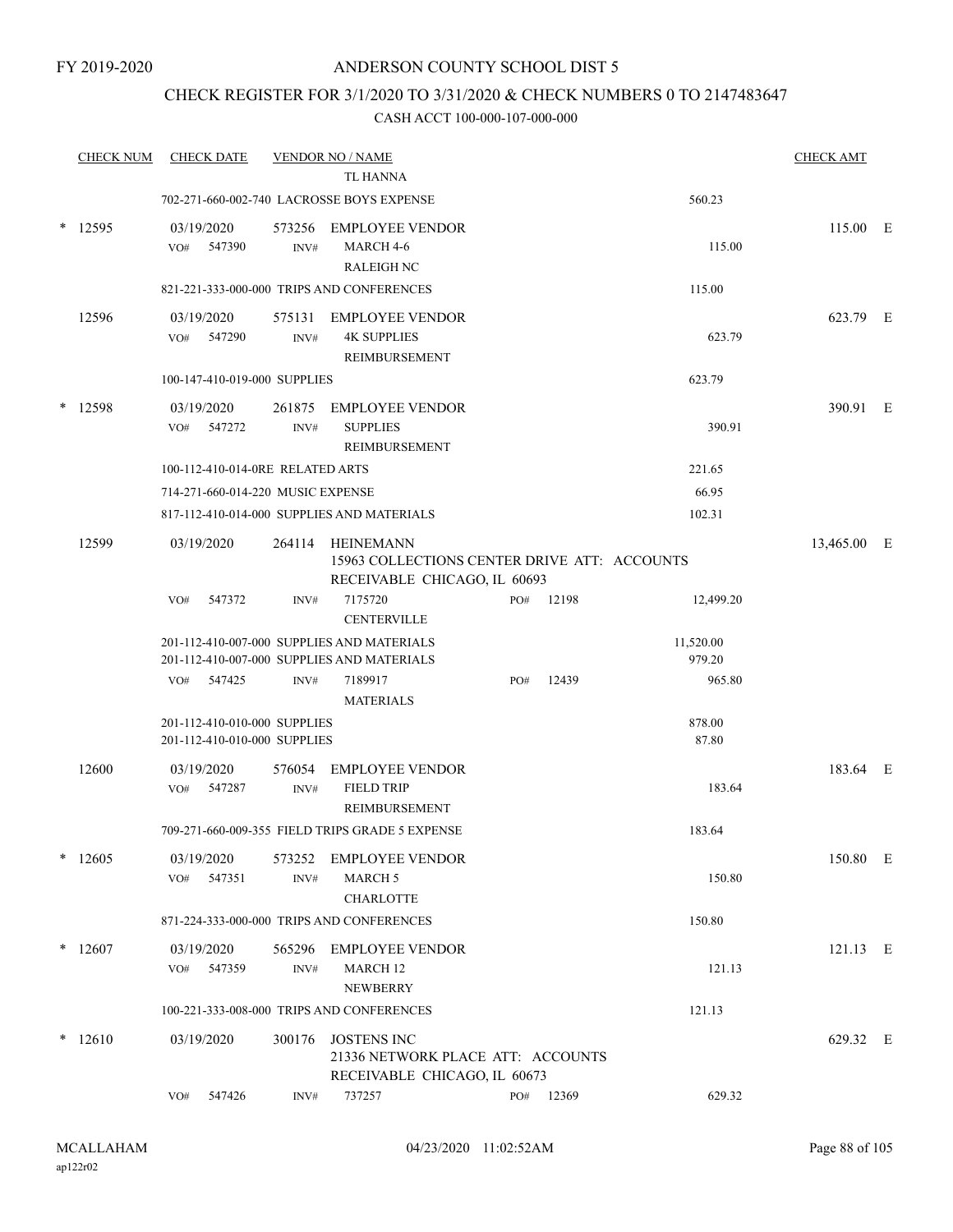## CHECK REGISTER FOR 3/1/2020 TO 3/31/2020 & CHECK NUMBERS 0 TO 2147483647

| <b>CHECK NUM</b> | <b>CHECK DATE</b>           |                                      | <b>VENDOR NO / NAME</b><br><b>GRAD SUPPLIES</b>              |                                           |          | <b>CHECK AMT</b> |  |
|------------------|-----------------------------|--------------------------------------|--------------------------------------------------------------|-------------------------------------------|----------|------------------|--|
|                  |                             |                                      | 100-221-410-000-000 SUPPLIES AND MATERIALS                   |                                           | 629.32   |                  |  |
| 12611            | 03/19/2020                  | 563608                               | JW PEPPER & SON, INC<br>PA 19341                             | POBOX 642 ATT: ACCOUNTS RECEIVABLE EXTON, |          | 979.71 E         |  |
|                  | 547317<br>VO#               | INV#                                 | 277674185<br>SOUTHWOOD                                       |                                           | 84.49    |                  |  |
|                  |                             | 100-114-410-021-COB SUPPLIES         |                                                              |                                           | 84.49    |                  |  |
|                  | 547318<br>VO#               | INV#                                 | 251637311<br>SOUTHWOOD                                       |                                           | 360.49   |                  |  |
|                  |                             | 817-113-410-021-000 SUPPLIES         |                                                              |                                           | 360.49   |                  |  |
|                  | VO#<br>547319               | INV#                                 | 261479969<br><b>SOUTHWOOD</b>                                |                                           | 11.50    |                  |  |
|                  |                             |                                      | 721-190-660-021-641 CHORUS MIDDLE EXPENSE                    |                                           | 11.50    |                  |  |
|                  | 547373<br>VO#               | INV#                                 | 298997764<br><b>SOUTHWOOD</b>                                |                                           | 11.25    |                  |  |
|                  |                             | 100-113-410-021-MUS MUSIC ALLOCATION |                                                              |                                           | 11.25    |                  |  |
|                  | VO#<br>547374               | INV#                                 | 299120888<br><b>SOUTHWOOD</b>                                |                                           | 76.49    |                  |  |
|                  |                             | 100-113-410-021-MUS MUSIC ALLOCATION |                                                              |                                           | 76.49    |                  |  |
|                  | 547375<br>VO#               | INV#                                 | 299175543<br><b>SOUTHWOOD</b>                                |                                           | 435.49   |                  |  |
|                  |                             | 100-113-410-021-MUS MUSIC ALLOCATION |                                                              |                                           | 435.49   |                  |  |
| 12612            | 03/19/2020                  | 307650                               | EMPLOYEE VENDOR                                              |                                           |          | 242.58 E         |  |
|                  | 547358<br>VO#               | $\text{INV}\#$                       | MARCH <sub>13</sub><br><b>NEWBERRY</b>                       |                                           | 135.72   |                  |  |
|                  |                             |                                      | 100-221-333-000-000 TRIPS AND CONFERENCES                    |                                           | 135.72   |                  |  |
|                  | 547363<br>VO#               | INV#                                 | MARCH 12<br><b>NEWBERRY</b>                                  |                                           | 106.86   |                  |  |
|                  |                             |                                      | 100-221-333-000-000 TRIPS AND CONFERENCES                    |                                           | 106.86   |                  |  |
| 12613            | 03/19/2020<br>VO# 547456    | 575128<br>INV#                       | <b>EMPLOYEE VENDOR</b><br><b>MARCH 7-11</b>                  |                                           | 1,490.92 | 1,490.92 E       |  |
|                  |                             |                                      | <b>SAVANNAH</b><br>267-224-333-000-PD5 TRIPS- SC STANDARDS   |                                           | 1,490.92 |                  |  |
| $* 12616$        | 03/19/2020<br>547275<br>VO# | 565441<br>INV#                       | <b>EMPLOYEE VENDOR</b><br><b>LOWES</b><br>REIMBURSEMENT      |                                           | 157.82   | 157.82 E         |  |
|                  |                             |                                      | 831-253-540-031-AER AEROSPACE EQUIPMENT                      |                                           | 157.82   |                  |  |
| 12617            | 03/19/2020<br>547457<br>VO# | 327400<br>INV#                       | <b>EMPLOYEE VENDOR</b><br>MARCH 12                           |                                           | 105.12   | 105.12 E         |  |
|                  |                             |                                      | <b>NEWBERRY</b>                                              |                                           | 105.12   |                  |  |
| 12618            | 03/19/2020                  | 332925                               | 100-221-333-009-000 TRIPS AND CONFERENCES<br>EMPLOYEE VENDOR |                                           |          | 220.24 E         |  |
|                  |                             |                                      |                                                              |                                           |          |                  |  |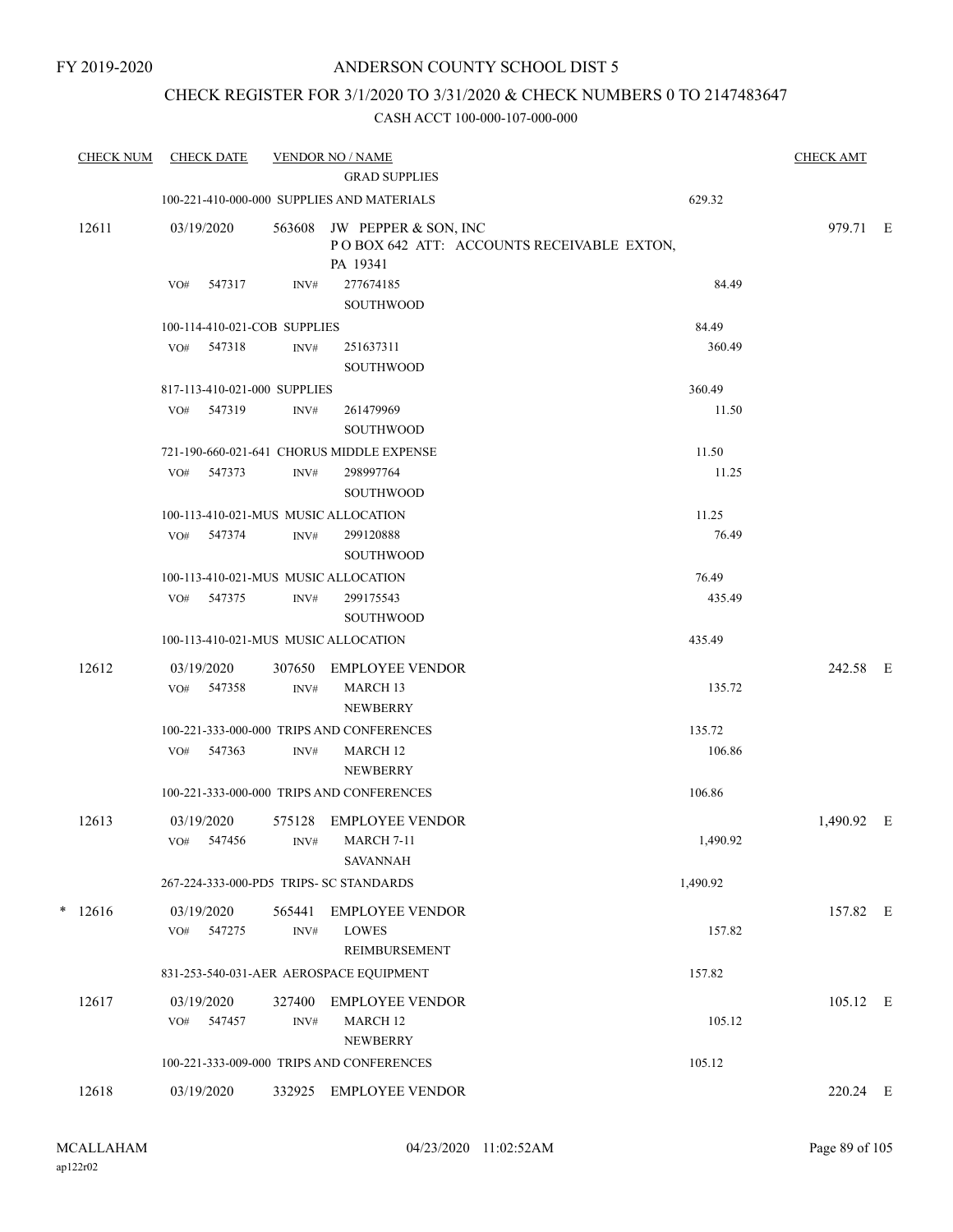## CHECK REGISTER FOR 3/1/2020 TO 3/31/2020 & CHECK NUMBERS 0 TO 2147483647

|   | <b>CHECK NUM</b> | <b>CHECK DATE</b>                      |                | <b>VENDOR NO / NAME</b>                                                                          |        | <b>CHECK AMT</b> |  |
|---|------------------|----------------------------------------|----------------|--------------------------------------------------------------------------------------------------|--------|------------------|--|
|   |                  | 547451<br>VO#                          | INV#           | MARCH 5-7<br><b>COLUMBIA</b>                                                                     | 220.24 |                  |  |
|   |                  |                                        |                | 100-222-333-000-MDA MEDIA SPECIALIST TRAVEL                                                      | 220.24 |                  |  |
|   | 12619            | 03/19/2020<br>547400<br>VO#            | 574565<br>INV# | <b>EMPLOYEE VENDOR</b><br><b>OCT 2019</b><br><b>MILEAGE</b>                                      | 79.58  | 585.48 E         |  |
|   |                  | 100-264-380-000-000 TRAVEL             |                |                                                                                                  | 79.58  |                  |  |
|   |                  | VO#<br>547448                          | INV#           | <b>MARCH 12-13</b><br><b>CHARLESTON</b>                                                          | 505.90 |                  |  |
|   |                  |                                        |                | 267-264-333-000-RR3 TRIPS-RECRUITE HQ TEACHERS                                                   | 505.90 |                  |  |
|   | $*$ 12622        | 03/19/2020<br>547453<br>VO#            | 338700<br>INV# | <b>EMPLOYEE VENDOR</b><br>MARCH 6<br><b>CHARLESTON</b>                                           | 278.06 | 278.06 E         |  |
|   |                  |                                        |                | 709-271-660-009-355 FIELD TRIPS GRADE 5 EXPENSE                                                  | 278.06 |                  |  |
| * | 12628            | 03/19/2020                             | 349701         | MED CENTRAL HEALTH RESOURCES<br>3424 CLEMSON BLVD ATT: ACCOUNTS RECEIVABLE<br>ANDERSON, SC 29621 |        | 300.00 E         |  |
|   |                  | VO#<br>547376                          | INV#           | 56133<br><b>REED</b>                                                                             | 85.00  |                  |  |
|   |                  |                                        |                | 100-255-323-000-000 CONTRACTED SERVICES                                                          | 85.00  |                  |  |
|   |                  | VO#<br>547377                          | INV#           | 44945<br><b>BABA</b>                                                                             | 65.00  |                  |  |
|   |                  |                                        |                | 100-255-323-000-000 CONTRACTED SERVICES                                                          | 65.00  |                  |  |
|   |                  | 547500<br>VO#                          | INV#           | 12394<br><b>GLENN</b>                                                                            | 85.00  |                  |  |
|   |                  |                                        |                | 100-255-323-000-000 CONTRACTED SERVICES                                                          | 85.00  |                  |  |
|   |                  | 547501<br>VO#                          | INV#           | 39338<br><b>SLOAN</b>                                                                            | 65.00  |                  |  |
|   |                  |                                        |                | 100-255-323-000-000 CONTRACTED SERVICES                                                          | 65.00  |                  |  |
|   | 12629            | 03/19/2020<br>547277<br>VO#            | 573699<br>INV# | <b>EMPLOYEE VENDOR</b><br><b>SUPPLIES</b><br>REIMBURSEMENT                                       | 543.38 | 543.38 E         |  |
|   |                  |                                        |                | 900-114-410-003-JCM JENILYN MULKEY 20/21 SUPPLIES                                                | 543.38 |                  |  |
|   | 12630            | 03/19/2020                             | 573801         | MUSICAL INNOVATIONS<br>150-G TANNER RD AT BUTLER GREENVILLE, SC<br>29607-5917                    |        | 119.73 E         |  |
|   |                  | 547427<br>VO#                          | INV#           | 404107<br><b>SOUTHWOOD</b>                                                                       | 119.73 |                  |  |
|   |                  | 721-190-660-021-637 BAND MS/HS EXPENSE |                |                                                                                                  | 119.73 |                  |  |
|   | 12631            | 03/19/2020<br>547282<br>VO#            | 370900<br>INV# | <b>EMPLOYEE VENDOR</b><br><b>CLEMSON LUNCH</b><br>REIMBURSEMENT                                  | 269.64 | 269.64 E         |  |
|   |                  |                                        |                | 724-271-660-024-593 FIELD TRIPS-MISC. EXPENSE                                                    | 269.64 |                  |  |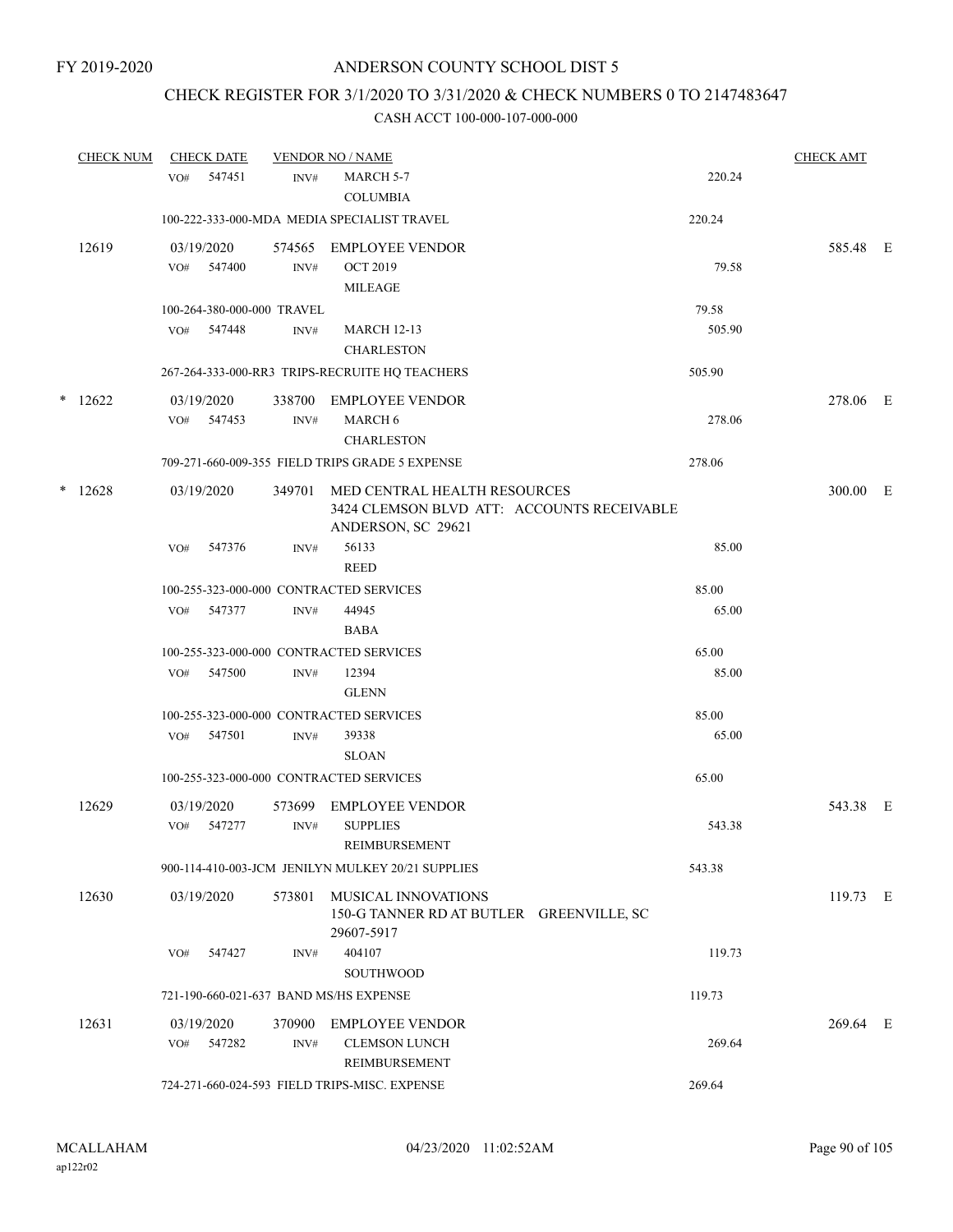## ANDERSON COUNTY SCHOOL DIST 5

## CHECK REGISTER FOR 3/1/2020 TO 3/31/2020 & CHECK NUMBERS 0 TO 2147483647

| <b>CHECK NUM</b> |     | <b>CHECK DATE</b> |                                 | <b>VENDOR NO / NAME</b>                                                                                      |     |           |        | <b>CHECK AMT</b> |  |
|------------------|-----|-------------------|---------------------------------|--------------------------------------------------------------------------------------------------------------|-----|-----------|--------|------------------|--|
| 12632            |     | 03/19/2020        |                                 | 570395 NETWORK CONTROLS & ELECTRIC, INC<br>136 JOHNS ROAD ATT: ACCOUNTS RECEIVABLE<br><b>GREER, SC 29650</b> |     |           |        | 125.00 E         |  |
|                  |     | VO# 547323        | INV#                            | 24349<br>WHITNER ST                                                                                          |     |           | 60.00  |                  |  |
|                  |     |                   |                                 | 100-266-314-000-000 REPAIRS TO EQUIPMENT                                                                     |     |           | 60.00  |                  |  |
|                  |     | VO# 547324        | INV#                            | 24350                                                                                                        |     |           | 65.00  |                  |  |
|                  |     |                   |                                 | <b>TL HANNA</b>                                                                                              |     |           |        |                  |  |
|                  |     |                   |                                 | 100-266-314-002-000 REPAIRS TO EQUIPMENT                                                                     |     |           | 65.00  |                  |  |
| 12633            |     | 03/19/2020        |                                 | 572025 EMPLOYEE VENDOR                                                                                       |     |           |        | 177.68 E         |  |
|                  | VO# | 547365            | INV#                            | MARCH 10<br><b>ATLANTA</b>                                                                                   |     |           | 177.68 |                  |  |
|                  |     |                   |                                 | 100-263-333-000-000 TRIPS AND CONFERENCES                                                                    |     |           | 177.68 |                  |  |
| 12634            |     | 03/19/2020        |                                 | 389900 OFFICE DEPOT                                                                                          |     |           |        | 470.82 E         |  |
|                  |     |                   |                                 | POBOX 1413 CHARLOTTE, NC 28201-1413                                                                          |     |           |        |                  |  |
|                  |     | VO# 547325        | INV#                            | 443589385002<br><b>SUPPLIES</b>                                                                              |     |           | 10.92  |                  |  |
|                  |     |                   | 719-271-660-019-228 ART EXPENSE |                                                                                                              |     |           | 10.92  |                  |  |
|                  | VO# | 547326            | INV#                            | 445767866001<br><b>SUPPLIES</b>                                                                              |     |           | 13.89  |                  |  |
|                  |     |                   |                                 | 719-271-660-019-223 LOST LIBRARY BOOKS EXPENSE                                                               |     |           | 13.89  |                  |  |
|                  |     | VO# 547327        | INV#                            | 2389126494<br><b>SUPPLIES</b>                                                                                |     | PO# 12402 | 34.52  |                  |  |
|                  |     |                   | 100-255-410-000-000 SUPPLIES    |                                                                                                              |     |           | 34.52  |                  |  |
|                  | VO# | 547428            | INV#                            | 428888086001<br><b>SUPPLIES</b>                                                                              |     |           | 74.89  |                  |  |
|                  |     |                   |                                 | 713-271-660-013-201 MISCELLANEOUS EXPENSE                                                                    |     |           | 74.89  |                  |  |
|                  |     | VO# 547429        | INV#                            | 449052566001<br><b>SUPPLIES</b>                                                                              |     |           | 42.02  |                  |  |
|                  |     |                   |                                 | 100-113-410-005-VEN SUPPLY-ADDT'L FOR LOST VENDING                                                           |     |           | 42.02  |                  |  |
|                  | VO# | 547430            | INV#                            | 449049518001<br><b>SUPPLIES</b>                                                                              |     |           | 16.04  |                  |  |
|                  |     |                   |                                 | 100-113-410-005-VEN SUPPLY-ADDT'L FOR LOST VENDING                                                           |     |           | 16.04  |                  |  |
|                  | VO# | 547431            | INV#                            | 452880121001<br><b>SUPPLIES</b>                                                                              |     |           | 67.39  |                  |  |
|                  |     |                   |                                 | 100-113-410-005-VEN SUPPLY-ADDT'L FOR LOST VENDING                                                           |     |           | 67.39  |                  |  |
|                  | VO# | 547506            | INV#                            | 450135744001<br><b>SUPPLIES</b>                                                                              | PO# | 12405     | 211.15 |                  |  |
|                  |     |                   |                                 | 100-221-410-000-TST SUPPLIES-TESTING                                                                         |     |           | 211.15 |                  |  |
| 12635            |     | 03/19/2020        |                                 | 391100 OLD STONE TRACTOR CO, INC<br>PO BOX 13565 ATT: ACCOUNTS RECEIVABLE<br>ANDERSON, SC 29624              |     |           |        | 924.63 E         |  |
|                  | VO# | 547502            | INV#                            | CT05303<br><b>REPAIR PARTS</b>                                                                               |     |           | 93.02  |                  |  |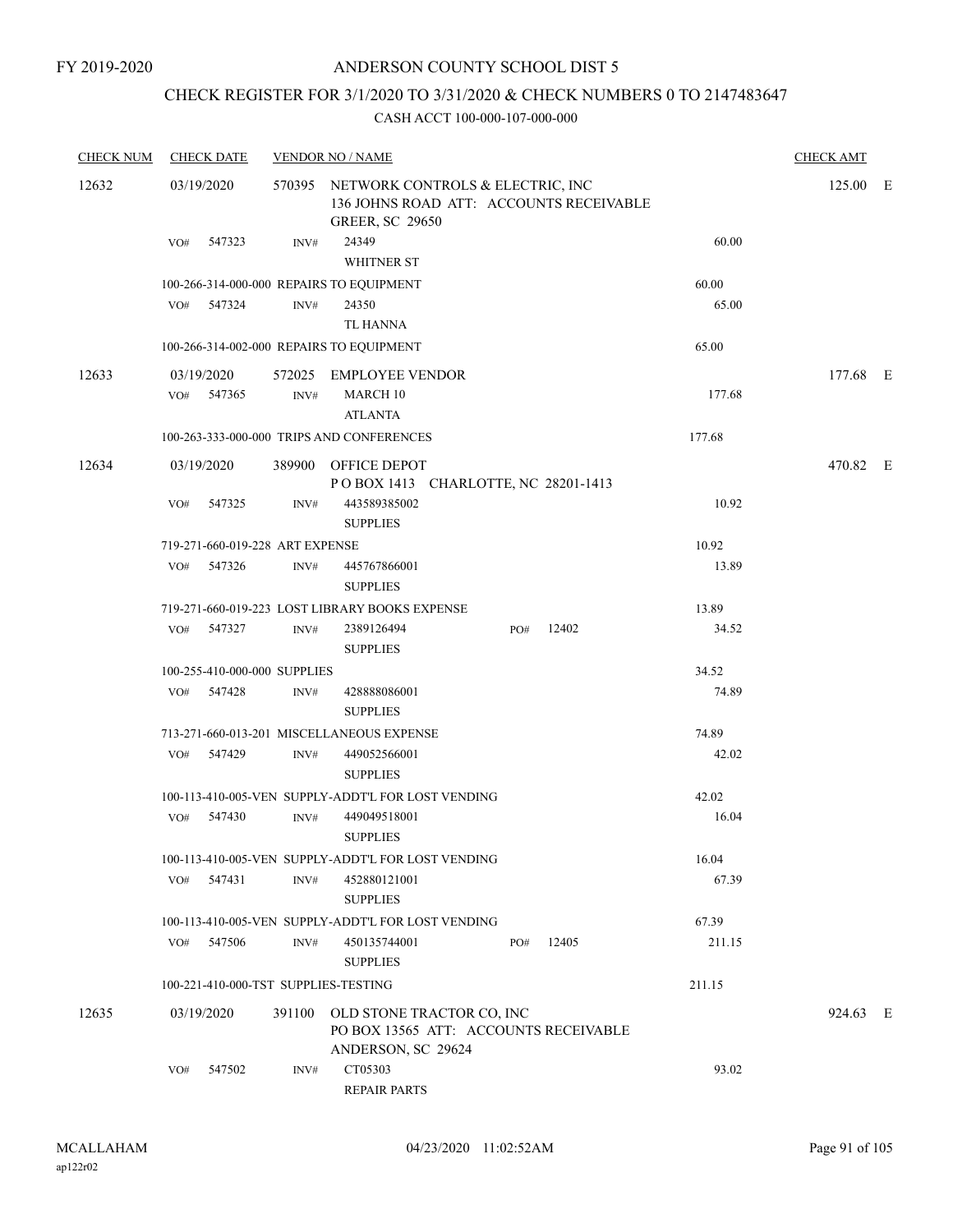## CHECK REGISTER FOR 3/1/2020 TO 3/31/2020 & CHECK NUMBERS 0 TO 2147483647

|   | <b>CHECK NUM</b> |            | <b>CHECK DATE</b>            |      | <b>VENDOR NO / NAME</b>                                               |     |       |          | <b>CHECK AMT</b> |  |
|---|------------------|------------|------------------------------|------|-----------------------------------------------------------------------|-----|-------|----------|------------------|--|
|   |                  |            |                              |      | 100-254-410-000-001 MAINT. SUPPLIES-STRUCTURES                        |     |       | 93.02    |                  |  |
|   |                  |            | VO# 547503                   | INV# | CT05171                                                               |     |       | 34.44    |                  |  |
|   |                  |            |                              |      | <b>REPAIR PARTS</b>                                                   |     |       |          |                  |  |
|   |                  |            |                              |      | 100-254-410-000-001 MAINT. SUPPLIES-STRUCTURES                        |     |       | 34.44    |                  |  |
|   |                  | VO#        | 547504                       | INV# | CT04966                                                               |     |       | 797.17   |                  |  |
|   |                  |            |                              |      | <b>REPAIR PARTS</b>                                                   |     |       |          |                  |  |
|   |                  |            |                              |      | 100-254-410-000-001 MAINT. SUPPLIES-STRUCTURES                        |     |       | 797.17   |                  |  |
|   | 12636            |            | 03/19/2020                   |      | 571574 PALMETTO DIGITAL, LLC<br>179 SINGER ROAD ANDERSON, SC 29625    |     |       |          | 333.84 E         |  |
|   |                  | VO#        | 547328                       | INV# | 004545                                                                |     |       | 333.84   |                  |  |
|   |                  |            |                              |      | <b>TLH TENNIS</b>                                                     |     |       |          |                  |  |
|   |                  |            | 100-271-410-002-000 SUPPLIES |      |                                                                       |     |       | 333.84   |                  |  |
| * | 12638            |            | 03/19/2020                   |      | 574525 EMPLOYEE VENDOR                                                |     |       |          | 134.08 E         |  |
|   |                  | VO#        | 547280                       | INV# | <b>SCIENCE CLUB</b>                                                   |     |       | 134.08   |                  |  |
|   |                  |            |                              |      | <b>REIMBURSEMENT</b>                                                  |     |       |          |                  |  |
|   |                  |            |                              |      | 900-113-410-020-VMP VALARIE PETERSON 20/21 SUPPLIES                   |     |       | 134.08   |                  |  |
|   | 12639            | 03/19/2020 |                              |      | 394675 PIP PRINTING                                                   |     |       |          | 138.42 E         |  |
|   |                  |            |                              |      | 1005 NORTH FANT STREET ATT: ACCOUNTS<br>RECEIVABLE ANDERSON, SC 29621 |     |       |          |                  |  |
|   |                  | VO#        | 547330                       | INV# | 100243                                                                |     |       | 37.11    |                  |  |
|   |                  |            |                              |      | <b>FOWLER CARDS</b>                                                   |     |       |          |                  |  |
|   |                  |            |                              |      | 131-115-312-031-000 PURCHASED SERVICES                                |     |       | 37.11    |                  |  |
|   |                  |            | VO# 547331                   | INV# | 100252                                                                |     |       | 101.31   |                  |  |
|   |                  |            |                              |      | <b>POSTERS</b>                                                        |     |       |          |                  |  |
|   |                  |            |                              |      | 721-190-660-021-647 DRAMA HIGH EXPENSE                                |     |       | 101.31   |                  |  |
|   | 12640            | 03/19/2020 |                              |      | 574372 PLAYGROUND GUARDIAN                                            |     |       |          | 5,400.00 E       |  |
|   |                  |            |                              |      | PO BOX 240981 CHARLOTTE, NC 28224                                     |     |       |          |                  |  |
|   |                  | VO#        | 547332                       | INV# | 11924                                                                 | PO# | 12037 | 5,400.00 |                  |  |
|   |                  |            |                              |      | <b>GMAX TESTING</b>                                                   |     |       |          |                  |  |
|   |                  |            |                              |      | 100-254-323-007-001 CONTRACTED SERVICES                               |     |       | 415.38   |                  |  |
|   |                  |            |                              |      | 100-254-323-008-001 CONTRACTED SERVICES                               |     |       | 415.39   |                  |  |
|   |                  |            |                              |      | 100-254-323-009-001 CONTRACTED SERVICES                               |     |       | 415.39   |                  |  |
|   |                  |            |                              |      | 100-254-323-010-001 CONTRACTED SERVICES                               |     |       | 415.39   |                  |  |
|   |                  |            |                              |      | 100-254-323-011-001 CONTRACTED SERVICES                               |     |       | 415.38   |                  |  |
|   |                  |            |                              |      | 100-254-323-012-001 CONTRACTED SERVICES                               |     |       | 415.38   |                  |  |
|   |                  |            |                              |      | 100-254-323-013-001 CONTRACTED SERVICES                               |     |       | 415.38   |                  |  |
|   |                  |            |                              |      | 100-254-323-014-001 CONTRACTED SERVICES                               |     |       | 415.39   |                  |  |
|   |                  |            |                              |      | 100-254-323-015-001 CONTRACTED SERVICES                               |     |       | 415.38   |                  |  |
|   |                  |            |                              |      | 100-254-323-016-001 CONTRACTED SERVICES                               |     |       | 415.38   |                  |  |
|   |                  |            |                              |      | 100-254-323-017-001 CONTRACTED SERVICES                               |     |       | 415.39   |                  |  |
|   |                  |            |                              |      | 100-254-323-018-001 CONTRACTED SERVICES                               |     |       | 415.38   |                  |  |
|   |                  |            |                              |      | 100-254-323-019-001 CONTRACTED SERVICES                               |     |       | 415.39   |                  |  |
|   | 12641            |            | 03/19/2020                   |      | 576167 EMPLOYEE VENDOR                                                |     |       |          | 119.79 E         |  |
|   |                  |            |                              |      |                                                                       |     |       |          |                  |  |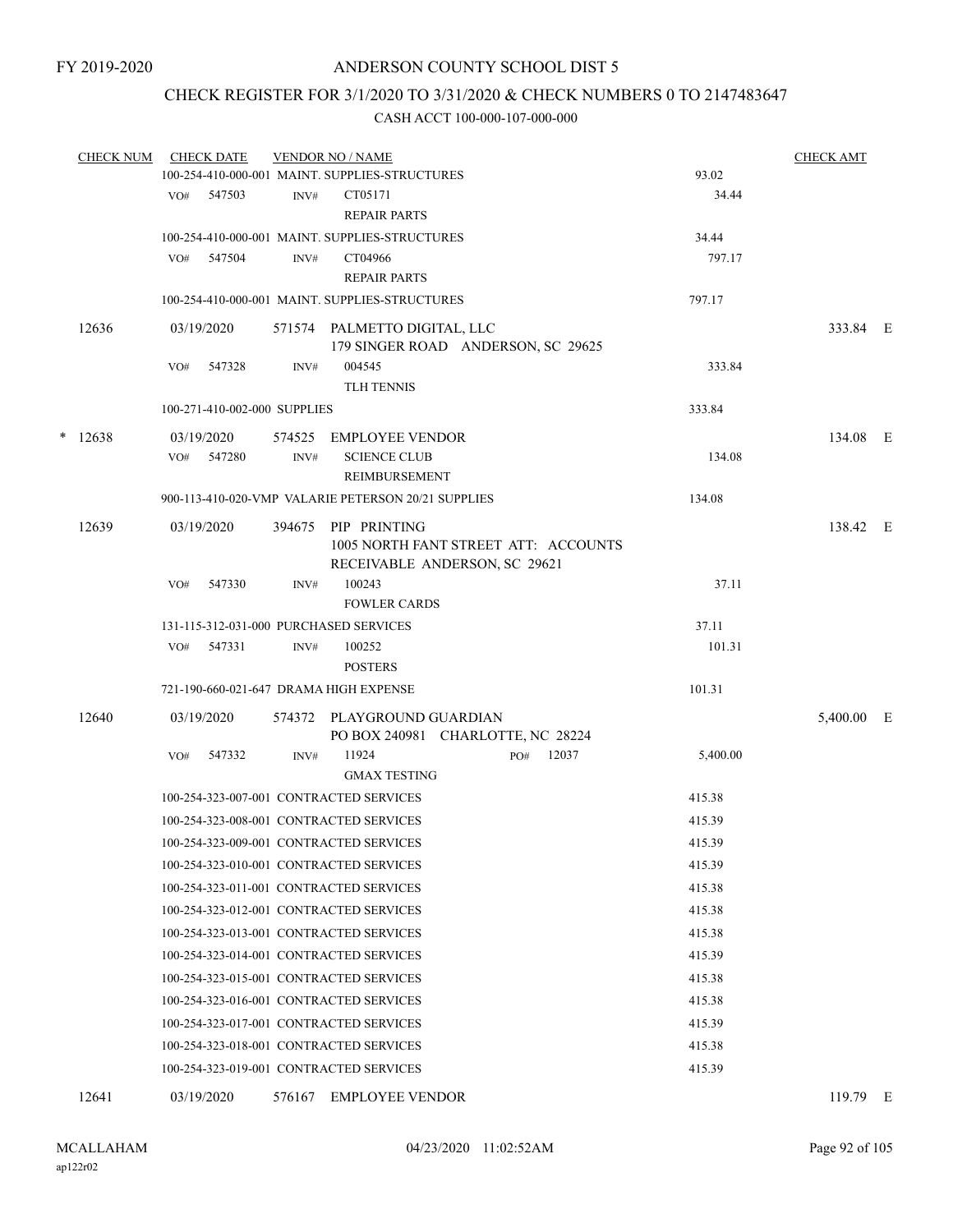## CHECK REGISTER FOR 3/1/2020 TO 3/31/2020 & CHECK NUMBERS 0 TO 2147483647

|        | <b>CHECK NUM</b> |        | <b>CHECK DATE</b> |                                    | <b>VENDOR NO / NAME</b>                                      |     |       |           | <b>CHECK AMT</b> |  |
|--------|------------------|--------|-------------------|------------------------------------|--------------------------------------------------------------|-----|-------|-----------|------------------|--|
|        |                  | VO#    | 547273            | INV#                               | <b>ROSS</b>                                                  |     |       | 119.79    |                  |  |
|        |                  |        |                   |                                    | REIMBURSEMENT                                                |     |       |           |                  |  |
|        |                  |        |                   | 131-115-410-031-000 SUPPLIES       |                                                              |     |       | 119.79    |                  |  |
| $\ast$ | 12643            |        | 03/19/2020        | 574672                             | <b>EMPLOYEE VENDOR</b>                                       |     |       |           | 500.24 E         |  |
|        |                  |        | VO# 547449        | INV#                               | MARCH 4-6                                                    |     |       | 500.24    |                  |  |
|        |                  |        |                   |                                    | <b>COLUMBIA</b>                                              |     |       |           |                  |  |
|        |                  |        |                   |                                    | 100-222-333-000-MDA MEDIA SPECIALIST TRAVEL                  |     |       | 500.24    |                  |  |
|        | 12644            |        | 03/19/2020        | 575688                             | <b>EMPLOYEE VENDOR</b>                                       |     |       |           | 105.16 E         |  |
|        |                  | VO#    | 547444            | INV#                               | <b>FEB 2020</b>                                              |     |       | 105.16    |                  |  |
|        |                  |        |                   |                                    | <b>MILEAGE</b>                                               |     |       |           |                  |  |
|        |                  |        |                   | 283-223-333-000-000 TRIPS/MILEAGE  |                                                              |     |       | 105.16    |                  |  |
|        | 12645            |        | 03/19/2020        | 570099                             | SCHOOL SPECIALTY, INC.                                       |     |       |           | 1,161.90 E       |  |
|        |                  |        |                   |                                    | 32656 COLLECTION CENTER DR. ATT: ACCOUNTS                    |     |       |           |                  |  |
|        |                  |        |                   |                                    | RECEIVABLE CHICAGO, IL 60693-0656                            |     |       |           |                  |  |
|        |                  | VO#    | 547338            | INV#                               | ORD#55151199                                                 |     |       | 1,161.90  |                  |  |
|        |                  |        |                   |                                    | NEW PROSPECT                                                 |     |       |           |                  |  |
|        |                  |        |                   | 937-113-410-010-000 SUPPLIES       |                                                              |     |       | 76.48     |                  |  |
|        |                  |        |                   | 937-113-410-010-000 SUPPLIES       |                                                              |     |       | 1,085.42  |                  |  |
|        | 12646            |        | 03/19/2020        | 469775                             | SEVEN OAKS DOORS & HARDWARE, INC                             |     |       |           | 53,801.19 E      |  |
|        |                  |        |                   |                                    | POBOX 280 ATT: ACCOUNTS RECEIVABLE                           |     |       |           |                  |  |
|        |                  |        |                   |                                    | OAKBORO, NC 28129                                            |     |       |           |                  |  |
|        |                  | VO#    | 547389            | INV#                               | 980556                                                       | PO# | 12045 | 53,579.70 |                  |  |
|        |                  |        |                   |                                    | <b>LOCKS</b>                                                 |     |       |           |                  |  |
|        |                  |        |                   | 100-254-323-000-LOC LOCKS          |                                                              |     |       | 0.00      |                  |  |
|        |                  |        |                   |                                    | 210-258-410-014-000 CAMPUS SECURITY SUPPLIES                 |     |       | 10,679.70 |                  |  |
|        |                  |        |                   |                                    | 970-254-323-002-000 CAMPUS UPGRADES                          |     |       | 42,900.00 |                  |  |
|        |                  |        | VO# 547511        | INV#                               | 980151<br><b>WESTSIDE</b>                                    |     |       | 221.49    |                  |  |
|        |                  |        |                   |                                    | 100-254-410-003-001 SUPPLIES - MAINTENANCE                   |     |       | 221.49    |                  |  |
|        |                  |        |                   |                                    |                                                              |     |       |           |                  |  |
|        | 12647            |        | 03/19/2020        | 573290                             | SHADETREE GRAPHICS, LLC<br>147 POWELL RD. ANDERSON, SC 29625 |     |       |           | 638.75 E         |  |
|        |                  |        | VO# 547340        |                                    | INV# 2020-1494                                               |     |       | 262.50    |                  |  |
|        |                  |        |                   |                                    | MCLEES CHORUS                                                |     |       |           |                  |  |
|        |                  |        |                   |                                    | 708-271-660-008-335 CHORUS CLUB EXPENSE                      |     |       | 262.50    |                  |  |
|        |                  | VO#    | 547341            | INV#                               | 2020-1497                                                    |     |       | 376.25    |                  |  |
|        |                  |        |                   |                                    | <b>CENTERVILLE</b>                                           |     |       |           |                  |  |
|        |                  |        |                   |                                    | 707-190-660-007-335 CHORUS CLUB EXPENSE                      |     |       | 376.25    |                  |  |
|        | 12648            |        | 03/19/2020        | 570059                             | <b>SHARP BUSINESS SYSTEMS</b>                                |     |       |           | 18,734.71 E      |  |
|        |                  |        |                   |                                    | DEPT 1216 PO BOX 121216 DALLAS, TX 75312-1216                |     |       |           |                  |  |
|        |                  | VO#    | 547342            | INV#                               | 9002644206                                                   |     |       | 12.84     |                  |  |
|        |                  |        |                   |                                    | <b>SOFTWARE</b>                                              |     |       |           |                  |  |
|        |                  |        |                   | 708-271-660-008-362 COPIER EXPENSE |                                                              |     |       | 12.84     |                  |  |
|        | VO#              | 547343 | INV#              | 9002644139                         |                                                              |     | 6.42  |           |                  |  |
|        |                  |        |                   |                                    | <b>SOFTWARE</b>                                              |     |       |           |                  |  |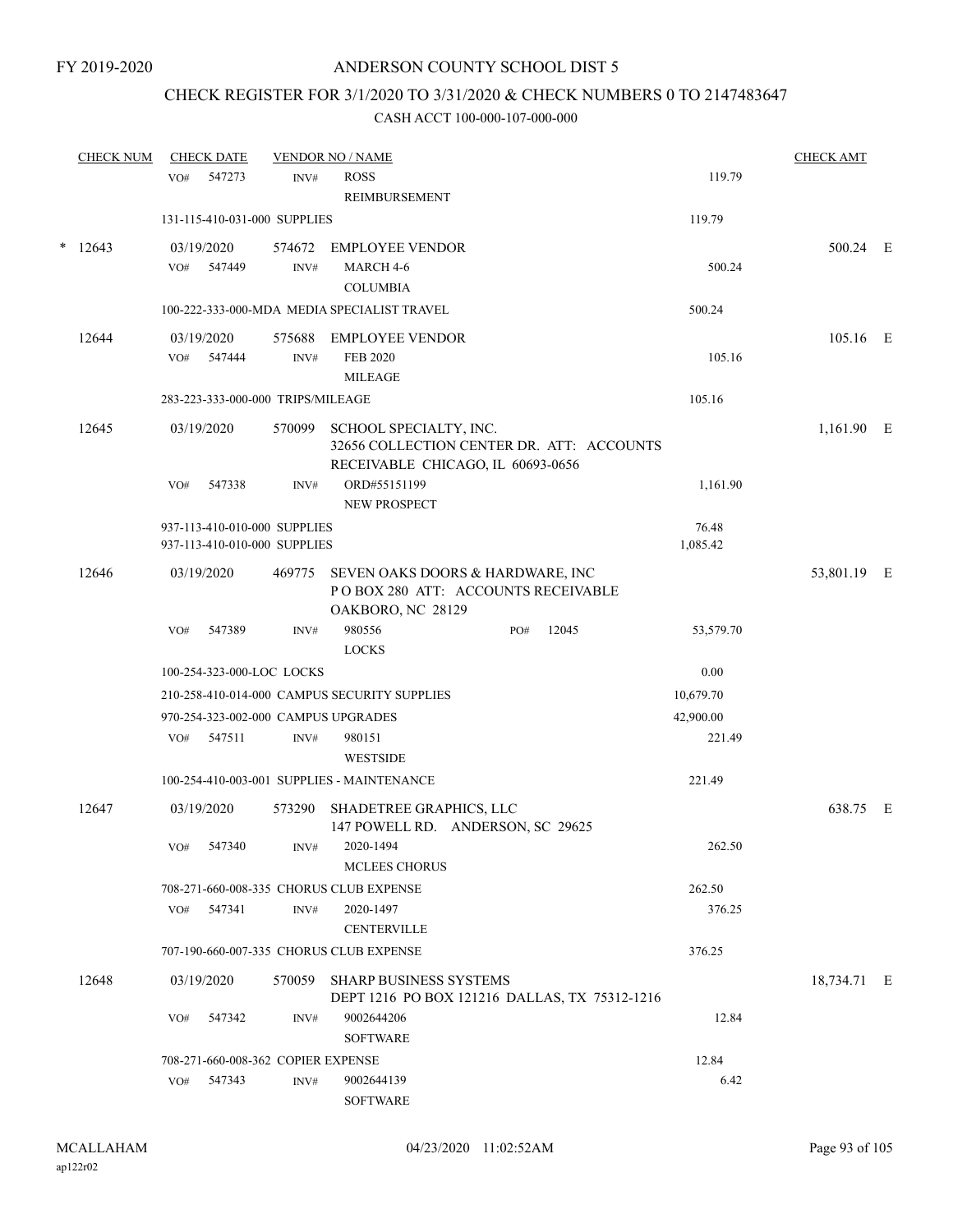# CHECK REGISTER FOR 3/1/2020 TO 3/31/2020 & CHECK NUMBERS 0 TO 2147483647

|  | <b>CHECK NUM</b> |     | <b>CHECK DATE</b>               |        | <b>VENDOR NO / NAME</b>                                             |     |       |           | <b>CHECK AMT</b> |  |
|--|------------------|-----|---------------------------------|--------|---------------------------------------------------------------------|-----|-------|-----------|------------------|--|
|  |                  |     | 715-271-660-015-362 COPIER      |        |                                                                     |     |       | 6.42      |                  |  |
|  |                  |     | VO# 547344                      | INV#   | 9002624271                                                          |     |       | 70.84     |                  |  |
|  |                  |     |                                 |        | <b>COPIES</b>                                                       |     |       |           |                  |  |
|  |                  |     | 715-271-660-015-362 COPIER      |        |                                                                     |     |       | 70.84     |                  |  |
|  |                  |     | VO# 547345                      | INV#   | 9002634231                                                          |     |       | 29.98     |                  |  |
|  |                  |     |                                 |        | <b>COPIES</b>                                                       |     |       |           |                  |  |
|  |                  |     | 100-115-410-003-000 SUPPLIES    |        |                                                                     |     |       | 29.98     |                  |  |
|  |                  |     | VO# 547346                      | INV#   | 9002634244                                                          |     |       | 611.01    |                  |  |
|  |                  |     |                                 |        | <b>COPIES</b>                                                       |     |       |           |                  |  |
|  |                  |     | 100-115-410-003-000 SUPPLIES    |        |                                                                     |     |       | 611.01    |                  |  |
|  |                  |     | VO# 547381                      | INV#   | 12185188                                                            | PO# | 12174 | 16,469.52 |                  |  |
|  |                  |     |                                 |        | <b>COPIER</b>                                                       |     |       |           |                  |  |
|  |                  |     |                                 |        | 100-266-345-000-000 TECHNOLOGY INFRASTRUCTURE                       |     |       | 16,469.52 |                  |  |
|  |                  |     | VO# 547382                      | INV#   | 9002662095                                                          |     |       | 884.28    |                  |  |
|  |                  |     |                                 |        | <b>COPIES</b>                                                       |     |       |           |                  |  |
|  |                  |     | 201-112-490-010-000 COPIER COST |        |                                                                     |     |       | 884.28    |                  |  |
|  |                  |     | VO# 547383                      | INV#   | 9002644275                                                          |     |       | 345.70    |                  |  |
|  |                  |     |                                 |        | <b>COPIES</b>                                                       |     |       |           |                  |  |
|  |                  |     | 201-112-490-012-000 COPIER COST |        |                                                                     |     |       | 345.70    |                  |  |
|  |                  |     | VO# 547435                      | INV#   | 9002667033                                                          |     |       | 291.28    |                  |  |
|  |                  |     |                                 |        | <b>COPIES</b>                                                       |     |       |           |                  |  |
|  |                  |     | 201-113-490-006-000 COPIER COST |        |                                                                     |     |       | 291.28    |                  |  |
|  |                  |     | VO# 547436                      | INV#   | 9002644218                                                          |     |       | 12.84     |                  |  |
|  |                  |     |                                 |        | <b>COPIES</b>                                                       |     |       |           |                  |  |
|  |                  |     | 201-112-490-010-000 COPIER COST |        |                                                                     |     |       | 12.84     |                  |  |
|  | 12649            |     | 03/19/2020                      |        | 472700 SHERWIN WILLIAMS                                             |     |       |           | 209.74 E         |  |
|  |                  |     |                                 |        | 613 NORTH MURRAY AVENUE ATT: ACCOUNTS                               |     |       |           |                  |  |
|  |                  |     |                                 |        | RECEIVABLE ANDERSON, SC 29625                                       |     |       |           |                  |  |
|  |                  | VO# | 547512                          | INV#   | 1469-7                                                              |     |       | 101.48    |                  |  |
|  |                  |     |                                 |        | <b>SUPPLIES</b>                                                     |     |       |           |                  |  |
|  |                  |     |                                 |        | 100-254-410-002-001 SUPPLIES - MAINTENANCE                          |     |       | 101.48    |                  |  |
|  |                  |     | VO# 547513                      | INV#   | 8601-7                                                              |     |       | 26.85     |                  |  |
|  |                  |     |                                 |        | <b>SUPPLIES</b>                                                     |     |       |           |                  |  |
|  |                  |     |                                 |        | 100-254-410-006-001 SUPPLIES - MAINTENANCE                          |     |       | 26.85     |                  |  |
|  |                  |     | VO# 547514                      | INV#   | 8846-8                                                              |     |       | 81.41     |                  |  |
|  |                  |     |                                 |        | <b>SUPPLIES</b>                                                     |     |       |           |                  |  |
|  |                  |     |                                 |        | 100-254-410-008-001 SUPPLIES - MAINTENANCE                          |     |       | 81.41     |                  |  |
|  | $*$ 12652        |     | 03/19/2020                      | 568718 | THE READING WAREHOUSE                                               |     |       |           | 1,037.08 E       |  |
|  |                  |     |                                 |        | PO BOX 41328 ATT: ACCOUNTS RECEIVABLE NORTH<br>CHARLESTON, SC 29423 |     |       |           |                  |  |
|  |                  | VO# | 547386                          | INV#   | 201018                                                              |     |       | 653.00    |                  |  |
|  |                  |     |                                 |        | <b>NEW PROSPECT</b>                                                 |     |       |           |                  |  |
|  |                  |     | 100-112-410-010-BUD SUPPLIES    |        |                                                                     |     |       | 653.00    |                  |  |
|  |                  | VO# | 547520                          | INV#   | 201280                                                              | PO# | 12453 | 384.08    |                  |  |
|  |                  |     |                                 |        | WHITEHALL                                                           |     |       |           |                  |  |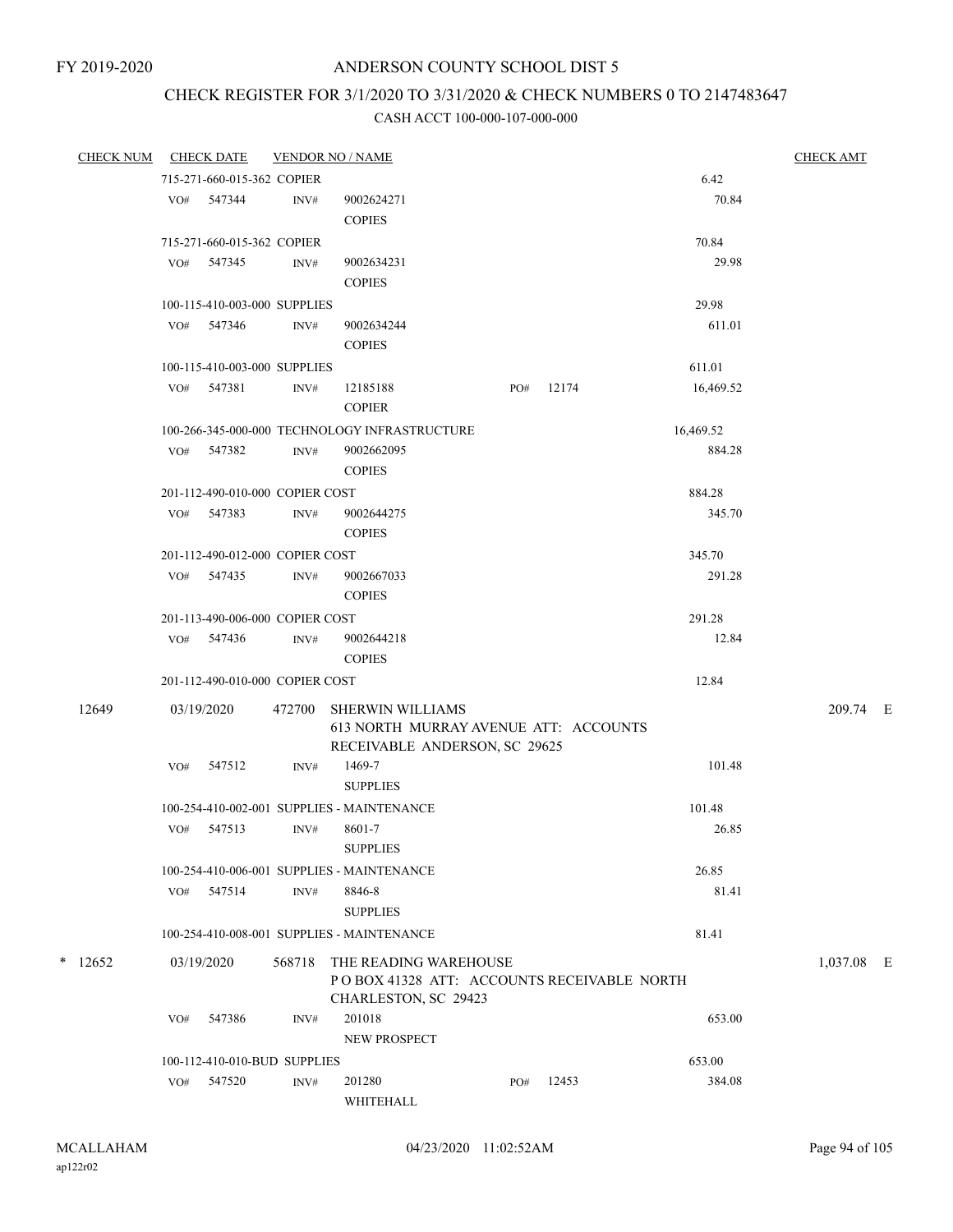## CHECK REGISTER FOR 3/1/2020 TO 3/31/2020 & CHECK NUMBERS 0 TO 2147483647

|        | <b>CHECK NUM</b> |                   | <b>CHECK DATE</b> |                              | <b>VENDOR NO / NAME</b>                                                                        |          | <b>CHECK AMT</b> |  |
|--------|------------------|-------------------|-------------------|------------------------------|------------------------------------------------------------------------------------------------|----------|------------------|--|
|        |                  |                   |                   | 201-112-410-019-000 SUPPLIES |                                                                                                | 384.08   |                  |  |
|        | 12653            | 03/19/2020        | VO# 547391        | INV#                         | 575010 EMPLOYEE VENDOR<br>MARCH 4-7<br><b>COLUMBIA</b>                                         | 782.42   | 782.42 E         |  |
|        |                  |                   |                   |                              | 100-222-333-000-MDA MEDIA SPECIALIST TRAVEL                                                    | 782.42   |                  |  |
| $\ast$ | 12658            | 03/19/2020        | VO# 547285        | INV#                         | 526475 EMPLOYEE VENDOR<br><b>FRAMES</b><br>REIMBURSEMENT                                       | 352.50   | 352.50 E         |  |
|        |                  |                   |                   |                              | 715-271-660-015-316 SPRING FLING EXPENSE                                                       | 352.50   |                  |  |
| $\ast$ | 12660            | 03/19/2020        |                   |                              | 532300 WHITE JONES ACE HARDWARE<br>PO BOX 13012 ATT: ACCOUNTS RECEIVABLE<br>ANDERSON, SC 29624 |          | 282.12 E         |  |
|        |                  | VO#               | 547529            | INV#                         | 889311<br><b>SUPPLIES</b>                                                                      | 151.44   |                  |  |
|        |                  |                   |                   |                              | 505-271-540-002-BSC BASEBALL&SOFTBALL COMPLEX                                                  | 151.44   |                  |  |
|        |                  |                   | VO# 547530        | INV#                         | 403099<br><b>SUPPLIES</b>                                                                      | 82.11    |                  |  |
|        |                  |                   |                   |                              | 505-271-540-003-BSC BASEBALL&SOFTBALL COMPLEX                                                  | 82.11    |                  |  |
|        |                  |                   | $VO#$ 547531      | INV#                         | 889190<br><b>SUPPLIES</b>                                                                      | 29.01    |                  |  |
|        |                  |                   |                   |                              | 100-254-410-001-400 HVAC/ELECTRICAL/PLUMBING                                                   | 29.01    |                  |  |
|        |                  |                   | VO# 547532        | INV#                         | 403115<br><b>SUPPLIES</b>                                                                      | 1.43     |                  |  |
|        |                  |                   |                   |                              | 100-254-410-017-400 HVAC/ELECTRICAL/PLUMBING                                                   | 1.43     |                  |  |
|        |                  |                   | VO# 547533        | INV#                         | 889335<br><b>SUPPLIES</b>                                                                      | 12.82    |                  |  |
|        |                  |                   |                   |                              | 100-254-410-003-400 HVAC/ELECTRICAL/PLUMBING                                                   | 12.82    |                  |  |
|        |                  |                   | VO# 547534        | INV#                         | 403112<br><b>SUPPLIES</b>                                                                      | 5.31     |                  |  |
|        |                  |                   |                   |                              | 100-254-410-006-400 HVAC/ELECTRICAL/PLUMBING                                                   | 5.31     |                  |  |
|        | 12661            | 03/19/2020<br>VO# | 547539            | INV#                         | 576461 EMPLOYEE VENDOR<br>MARCH 5-7<br><b>COLUMBIA</b>                                         | 494.92   | 494.92 E         |  |
|        |                  |                   |                   |                              | 100-222-333-000-MDA MEDIA SPECIALIST TRAVEL                                                    | 494.92   |                  |  |
|        | 12662            | 03/19/2020<br>VO# | 547271            | 574537<br>INV#               | <b>EMPLOYEE VENDOR</b><br><b>MARCH 2020</b><br>MILEAGE                                         | 350.90   | 1,484.74 E       |  |
|        |                  |                   |                   |                              | 100-232-333-000-000 TRIPS AND CONFERENCES                                                      | 350.90   |                  |  |
|        |                  | VO#               | 547447            | INV#                         | <b>MARCH 10-11</b><br><b>CHARLESTON</b>                                                        | 1,133.84 |                  |  |
|        |                  |                   |                   |                              | 100-232-333-000-000 TRIPS AND CONFERENCES                                                      | 1,133.84 |                  |  |
| $\ast$ | 12664            | 03/19/2020        |                   | 573280                       | WORLD'S FINEST CHOCOLATE, INC<br>8264 SOLUTIONS CENTER CHICAGO, IL 60677-8002                  |          | 3,477.50 E       |  |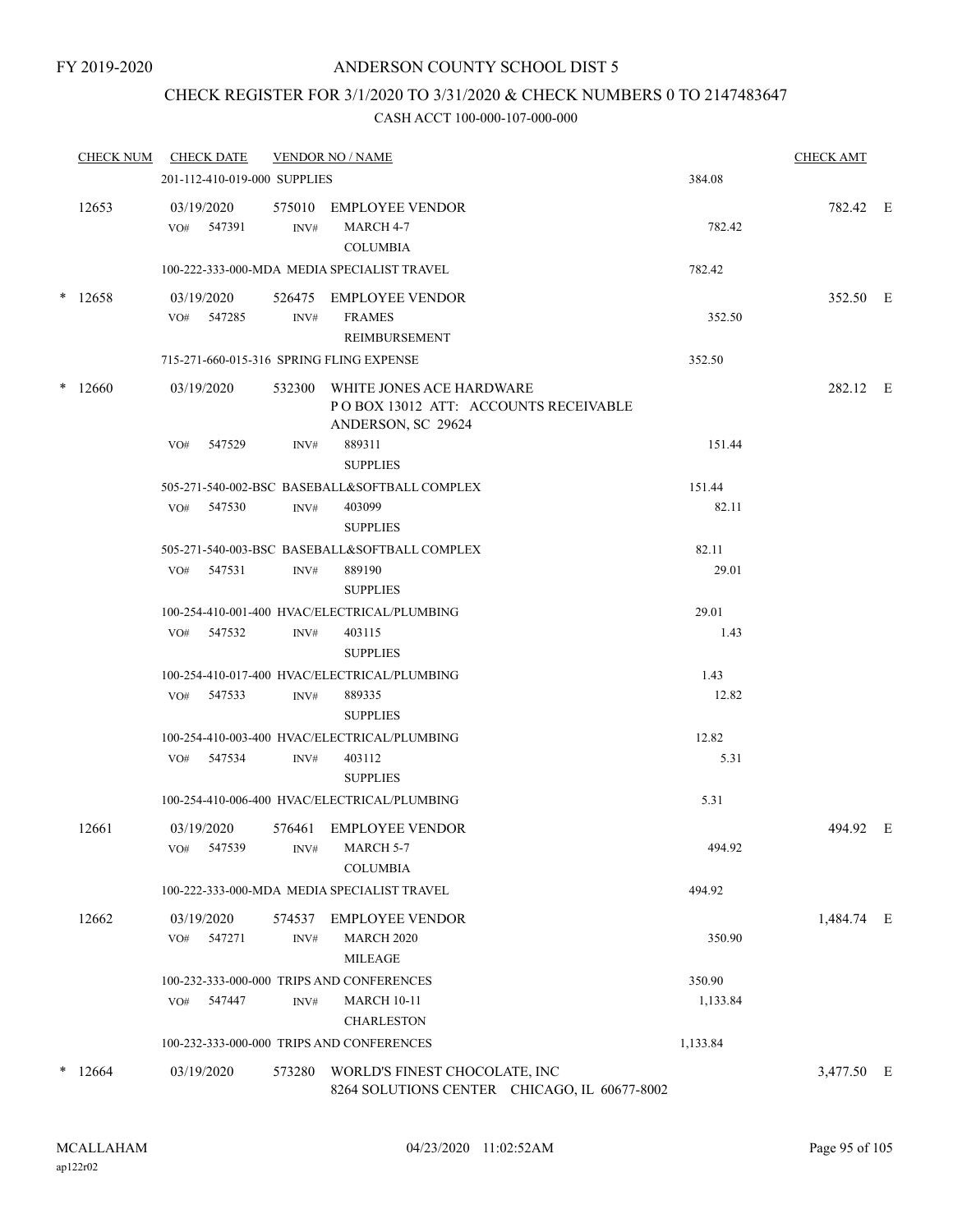## CHECK REGISTER FOR 3/1/2020 TO 3/31/2020 & CHECK NUMBERS 0 TO 2147483647

|        | <b>CHECK NUM</b> |     | <b>CHECK DATE</b> |                              | <b>VENDOR NO / NAME</b>                                                                                 |          | <b>CHECK AMT</b> |  |
|--------|------------------|-----|-------------------|------------------------------|---------------------------------------------------------------------------------------------------------|----------|------------------|--|
|        |                  | VO# | 547442            | INV#                         | 91255911<br><b>NEVITT FOREST</b>                                                                        | 3,477.50 |                  |  |
|        |                  |     |                   |                              | 712-271-660-012-201 MISCELLANEOUS EXPENSE                                                               | 3,477.50 |                  |  |
| $\ast$ | 12666            |     | 03/26/2020        | 569031                       | <b>AIRGAS USA</b><br>POBOX 532609 ATT: ACCOUNTS RECEIVABLE<br>ATLANTA, GA 30353-2609                    |          | 487.36 E         |  |
|        |                  | VO# | 547572            | INV#                         | 9098956439<br><b>SUPPLIES</b>                                                                           | 487.36   |                  |  |
|        |                  |     |                   |                              | 329-115-410-031-000 SUPPLIES-STATE EQUIPMENT                                                            | 487.36   |                  |  |
|        |                  |     |                   |                              |                                                                                                         |          |                  |  |
|        | 12667            |     | 03/26/2020        | 113600                       | ANDERSON FIRE & SAFETY<br>POBOX 1265 ATT: ACCOUNTS RECEIVABLE<br>ANDERSON, SC 29622                     |          | 139.31 E         |  |
|        |                  | VO# | 547579            | INV#                         | 5325<br><b>LOCKS</b>                                                                                    | 139.31   |                  |  |
|        |                  |     |                   |                              | 100-254-410-006-001 SUPPLIES - MAINTENANCE                                                              | 139.31   |                  |  |
|        | 12668            |     | 03/26/2020        | 114225                       | ANDERSON RESTAURANT EQUIPMENT<br>112 EAST MAULDIN STREET ATT: ACCOUNTS<br>RECEIVABLE ANDERSON, SC 29621 |          | 1,220.96 E       |  |
|        |                  | VO# | 547574            | INV#                         | 58404<br><b>SUPPLIES</b>                                                                                | 34.19    |                  |  |
|        |                  |     |                   | 600-256-410-007-000 SUPPLIES |                                                                                                         | 34.19    |                  |  |
|        |                  |     | VO# 547575        | INV#                         | 57839<br><b>SUPPLIES</b>                                                                                | 1,143.65 |                  |  |
|        |                  |     |                   | 600-256-410-000-000 SUPPLIES |                                                                                                         | 1,143.65 |                  |  |
|        |                  |     | VO# 547576        | INV#                         | 57896<br><b>SUPPLIES</b>                                                                                | 43.12    |                  |  |
|        |                  |     |                   | 600-256-410-005-000 SUPPLIES |                                                                                                         | 43.12    |                  |  |
| $\ast$ | 12671            |     | 03/26/2020        |                              | 574512 EMPLOYEE VENDOR                                                                                  |          | 625.60 E         |  |
|        |                  |     | VO# 547543        | INV#                         | <b>MARCH 11-12</b><br><b>CHARLESTON</b>                                                                 | 625.60   |                  |  |
|        |                  |     |                   |                              | 821-221-333-000-000 TRIPS AND CONFERENCES                                                               | 625.60   |                  |  |
|        | 12672            |     | 03/26/2020        |                              | 201391 BLICK ART MATERIALS<br>6910 EAGLE WAY CHICAGO, IL 60670-1069                                     |          | 526.43 E         |  |
|        |                  | VO# | 547583            | INV#                         | 3157788<br><b>SUPPLIES</b>                                                                              | 526.43   |                  |  |
|        |                  |     |                   |                              | 706-271-660-006-600 ART CLUB EXPENSE                                                                    | 526.43   |                  |  |
|        | $*12678$         |     | 03/26/2020        |                              | 155900 CAROLINA BIOLOGICAL SUPPLY<br>POBOX 60232 ATT: ACCOUNTS RECEIVABLE<br>CHARLOTTE, NC 28260-0232   |          | $1,025.43$ E     |  |
|        |                  | VO# | 547588            | INV#                         | 50993976<br>12424<br>PO#<br><b>SUPPLIES</b>                                                             | 988.59   |                  |  |
|        |                  |     |                   |                              | 326-113-410-000-000 SCIENCE KITS SUPPLIES                                                               | 988.59   |                  |  |
|        |                  | VO# | 547589            | INV#                         | 51000365<br>11538<br>PO#                                                                                | 36.84    |                  |  |
|        |                  |     |                   |                              | <b>SUPPLIES</b>                                                                                         |          |                  |  |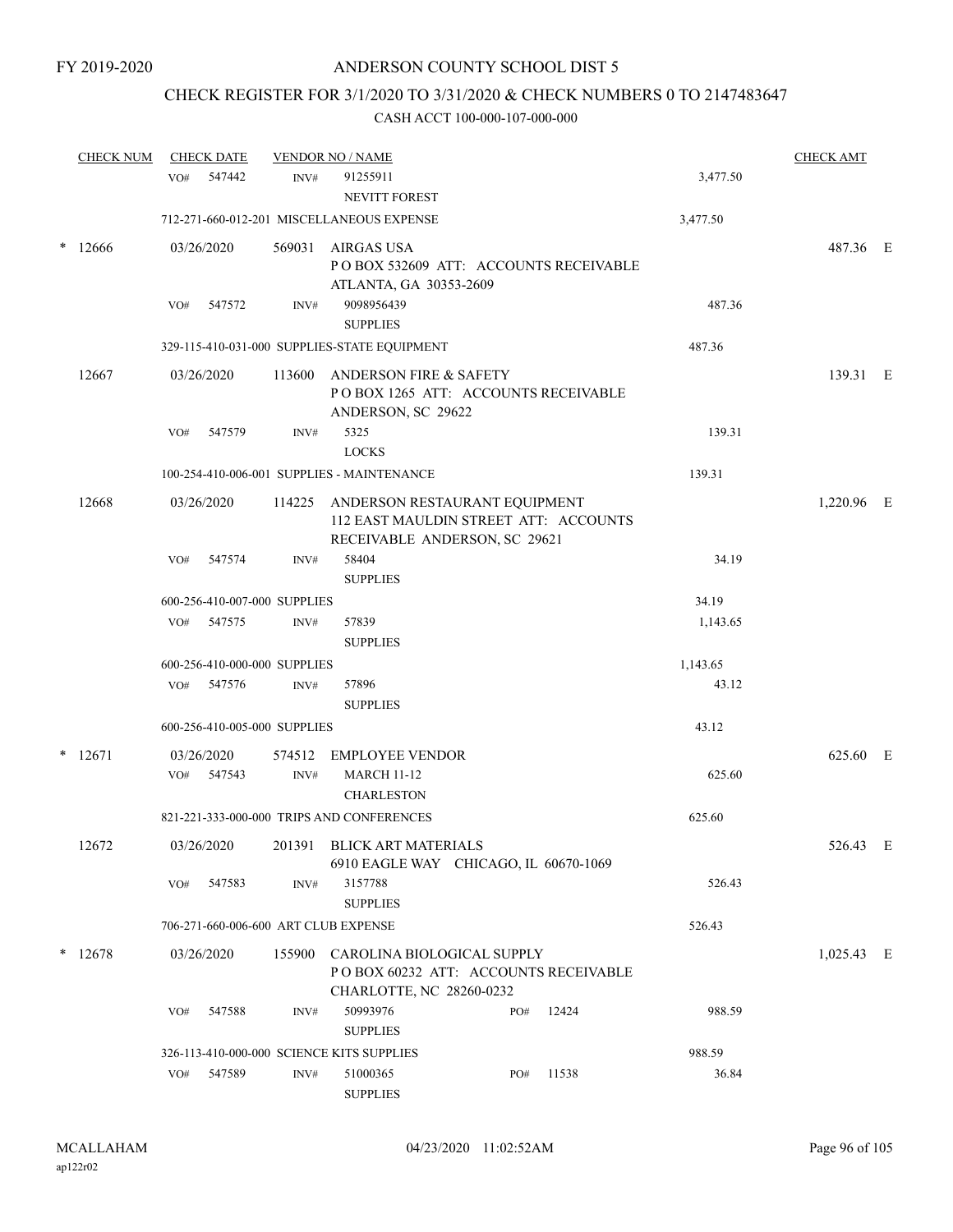## CHECK REGISTER FOR 3/1/2020 TO 3/31/2020 & CHECK NUMBERS 0 TO 2147483647

|        | <b>CHECK NUM</b> |     | <b>CHECK DATE</b>                   |        | <b>VENDOR NO / NAME</b><br>326-111-410-000-000 SCIENCE KITS SUPPLIES                                              | 36.84    | <b>CHECK AMT</b> |  |
|--------|------------------|-----|-------------------------------------|--------|-------------------------------------------------------------------------------------------------------------------|----------|------------------|--|
|        | $*12680$         |     | 03/26/2020                          |        | 568574 CCP CROWE'S CORPORATE PROMOTIONS<br>PO BOX 2647 ANDERSON, SC 29622                                         |          | 912.03 E         |  |
|        |                  | VO# | 547591                              | INV#   | 15060<br><b>MCCANTS</b>                                                                                           | 912.03   |                  |  |
|        |                  |     |                                     |        | 705-271-660-005-582 JEKYLL ISLAND TRIP EXPENSE                                                                    | 912.03   |                  |  |
|        | $*12682$         |     | 03/26/2020                          |        | 566330 CLEAN CARE OF ANDERSON<br>P.O. BOX 1563 ATT: ACCOUNTS RECEIVABLE<br>ANDERSON, SC 29622                     |          | 2,495.00 E       |  |
|        |                  | VO# | 547596                              | INV#   | 26457                                                                                                             | 2,495.00 |                  |  |
|        |                  |     |                                     |        | <b>MCLEES &amp; MIDWAY</b>                                                                                        |          |                  |  |
|        |                  |     | 100-254-410-008-C19 SUPPIES - C19   |        |                                                                                                                   | 1,247.50 |                  |  |
|        |                  |     | 100-254-410-017-C19 SUPPIES - C19   |        |                                                                                                                   | 1,247.50 |                  |  |
| $\ast$ | 12684            |     | 03/26/2020                          |        | 235550 FLINN SCIENTIFIC INC<br>PO BOX 71721 ATT: ACCOUNTS RECEIVABLE<br>CHICAGO, IL 60694-1721                    |          | 2,381.54 E       |  |
|        |                  | VO# | 547607                              | INV#   | 2466280<br><b>SUPPLIES</b>                                                                                        | 2,381.54 |                  |  |
|        |                  |     |                                     |        | 100-114-410-002-INQ INQUIRY BASED LEARNING                                                                        | 2,381.54 |                  |  |
|        | 12685            |     | 03/26/2020                          | 569871 | FOLLETT SCHOOL SOLUTIONS, INC<br>91826 COLLECTION CENTER DRIVE ATT: ACCOUNTS<br>RECEIVABLE CHICAGO, IL 60693-0918 |          | 656.97 E         |  |
|        |                  | VO# | 547608                              | INV#   | 648122F<br><b>SOUTHWOOD</b>                                                                                       | 656.97   |                  |  |
|        |                  |     | 721-190-660-021-519 LIBRARY EXPENSE |        |                                                                                                                   | 656.97   |                  |  |
|        | 12686            |     | 03/26/2020                          |        | 237555 FORMS & SUPPLY<br>POBOX 563953 ATT: ACCOUNTS RECEIVABLE<br>CHARLOTTE, NC 28256                             |          | 1,092.89 E       |  |
|        |                  | VO# | 547609                              | INV#   | 5374036<br><b>SUPPLIES</b>                                                                                        | 341.81   |                  |  |
|        |                  |     |                                     |        | 715-271-660-015-201 MISCELLANEOUS EXPENSE                                                                         | 341.81   |                  |  |
|        |                  | VO# | 547610                              | INV#   | 5365470<br><b>SUPPLIES</b>                                                                                        | 290.19   |                  |  |
|        |                  |     |                                     |        | 709-271-660-009-201 MISCELLANEOUS EXPENSE                                                                         | 290.19   |                  |  |
|        |                  | VO# | 547611                              | INV#   | 5385887<br><b>SUPPLIES</b>                                                                                        | 229.68   |                  |  |
|        |                  |     |                                     |        | 708-271-660-008-201 MISCELLANEOUS EXPENSE                                                                         | 229.68   |                  |  |
|        |                  | VO# | 547612                              | INV#   | 5366683<br><b>SUPPLIES</b>                                                                                        | 200.95   |                  |  |
|        |                  |     |                                     |        | 709-271-660-009-201 MISCELLANEOUS EXPENSE                                                                         | 200.95   |                  |  |
|        |                  |     | $VO#$ 547613                        | INV#   | 5369221<br><b>SUPPLIES</b>                                                                                        | 30.26    |                  |  |
|        |                  |     |                                     |        | 709-271-660-009-201 MISCELLANEOUS EXPENSE                                                                         | 30.26    |                  |  |
|        | 12687            |     | 03/26/2020                          |        | 575971 EMPLOYEE VENDOR                                                                                            |          | 237.44 E         |  |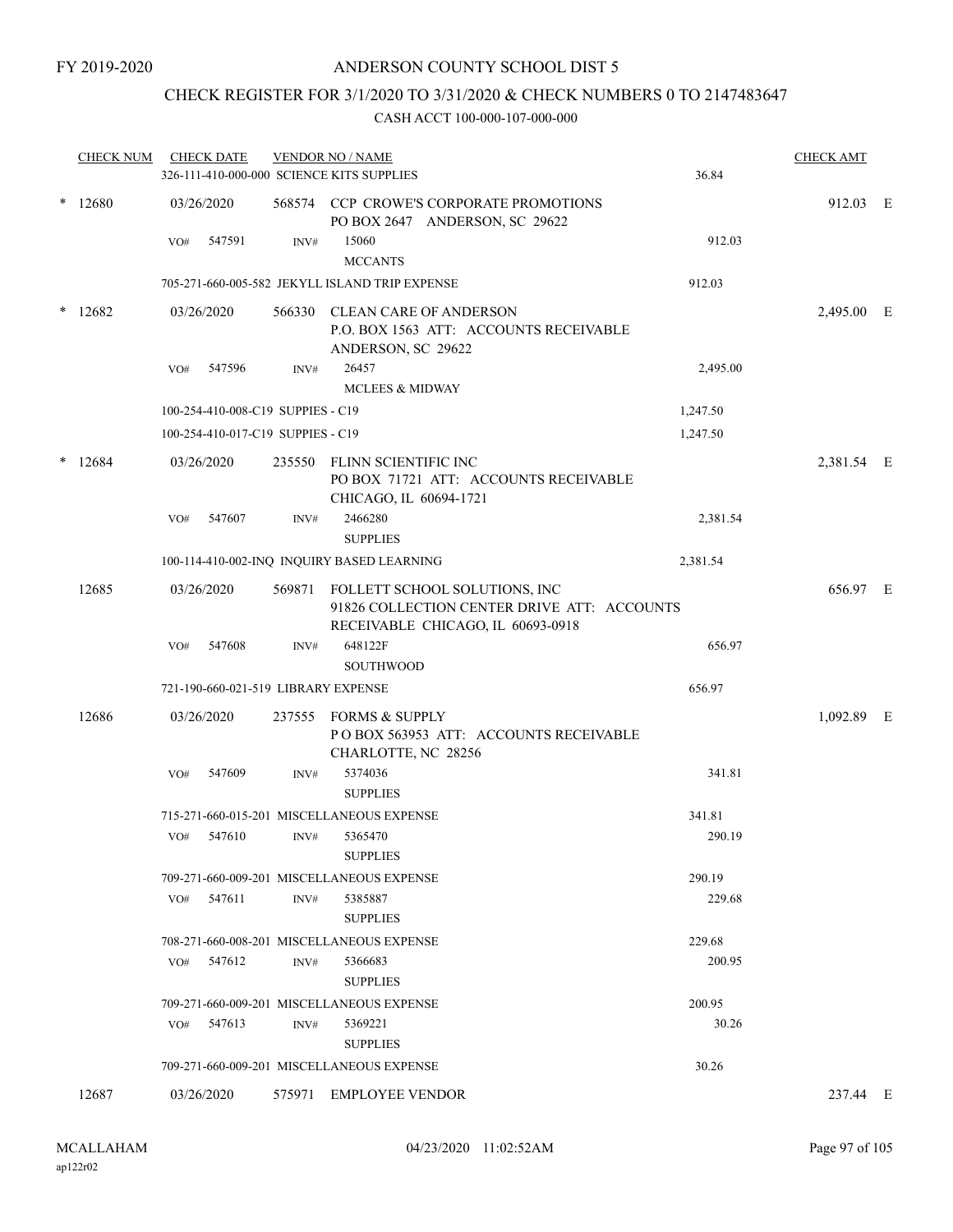## CHECK REGISTER FOR 3/1/2020 TO 3/31/2020 & CHECK NUMBERS 0 TO 2147483647

| <b>CHECK NUM</b> |           | <b>CHECK DATE</b> |                          |                          | <b>VENDOR NO / NAME</b>                                                                          |        | <b>CHECK AMT</b> |  |
|------------------|-----------|-------------------|--------------------------|--------------------------|--------------------------------------------------------------------------------------------------|--------|------------------|--|
|                  |           | VO#               | 547549                   | INV#                     | <b>MARCH 12-13</b><br><b>CHAPIN SC</b>                                                           | 237.44 |                  |  |
|                  |           |                   |                          |                          | 600-256-333-000-000 TRIPS AND CONFERENCES                                                        | 237.44 |                  |  |
|                  | 12688     | VO#               | 03/26/2020<br>547698     | 576467<br>$\text{INV}\#$ | EMPLOYEE VENDOR<br>MARCH <sub>13</sub><br><b>COLUMBIA</b>                                        | 154.28 | 154.28 E         |  |
|                  |           |                   |                          |                          | 356-183-333-023-000 TRIPS AND CONFERENCES                                                        | 154.28 |                  |  |
|                  | 12689     | VO#               | 03/26/2020<br>547704     | INV#                     | 575857 EMPLOYEE VENDOR<br><b>BANQUET</b><br><b>REIMBURSEMENT</b>                                 | 149.50 | 149.50 E         |  |
|                  |           |                   |                          |                          | 705-271-660-005-751 BASKETBALL BOYS EXPENSE                                                      | 149.50 |                  |  |
|                  | 12690     |                   | 03/26/2020               | 570057                   | HERITAGE FOOD SERVICE GROUP<br>P.O. BOX 71595 ATT: ACCOUNTS RECEIVABLE<br>CHICAGO, IL 60694-1595 |        | 1,563.21 E       |  |
|                  |           | VO#               | 547617                   | INV#                     | 6524507<br><b>SUPPLIES</b>                                                                       | 330.23 |                  |  |
|                  |           |                   |                          |                          | 600-256-323-010-000 REPAIRS TO EQUIPMENT                                                         | 330.23 |                  |  |
|                  |           |                   | VO# 547618               | INV#                     | 6537179<br><b>SUPPLIES</b>                                                                       | 908.92 |                  |  |
|                  |           |                   |                          |                          | 600-256-323-010-000 REPAIRS TO EQUIPMENT                                                         | 908.92 |                  |  |
|                  |           |                   | VO# 547619               | INV#                     | 6525973<br><b>SUPPLIES</b>                                                                       | 324.06 |                  |  |
|                  |           |                   |                          |                          | 600-256-323-010-000 REPAIRS TO EQUIPMENT                                                         | 324.06 |                  |  |
|                  | $*$ 12692 |                   | 03/26/2020<br>VO# 547545 | 576108<br>INV#           | <b>EMPLOYEE VENDOR</b><br><b>MARCH7</b><br><b>COLUMBIA</b>                                       | 165.32 | 165.32 E         |  |
|                  |           |                   |                          |                          | 207-224-333-031-004 TRIPS AND CONFERENCES                                                        | 165.32 |                  |  |
|                  | $*$ 12698 |                   | 03/26/2020               | 570294                   | MARIANNA INDUSTRIES<br>11222 "I" STREET ATT: ACCOUNTS RECEIVABLE<br>OMAHA, NE 68137-1296         |        | 624.68 E         |  |
|                  |           | VO#               | 547624                   | INV#                     | 001-025937-20<br><b>SUPPLIES</b>                                                                 | 624.68 |                  |  |
|                  |           |                   |                          |                          | 731-271-660-031-823 COSMETOLOGY EXPENSE                                                          | 624.68 |                  |  |
|                  | 12699     | VO#               | 03/26/2020<br>547546     | 575312<br>INV#           | EMPLOYEE VENDOR<br><b>MARCH7</b><br><b>COLUMBIA</b>                                              | 123.66 | 123.66 E         |  |
|                  |           |                   |                          |                          | 207-224-333-031-004 TRIPS AND CONFERENCES                                                        | 123.66 |                  |  |
|                  | $*$ 12703 | 03/26/2020        |                          | 349701                   | MED CENTRAL HEALTH RESOURCES<br>3424 CLEMSON BLVD ATT: ACCOUNTS RECEIVABLE<br>ANDERSON, SC 29621 |        | 710.00 E         |  |
|                  |           | VO#               | 547625                   | INV#                     | 50201<br><b>BAILEY</b>                                                                           | 65.00  |                  |  |
|                  |           |                   |                          |                          | 100-255-323-000-000 CONTRACTED SERVICES                                                          | 65.00  |                  |  |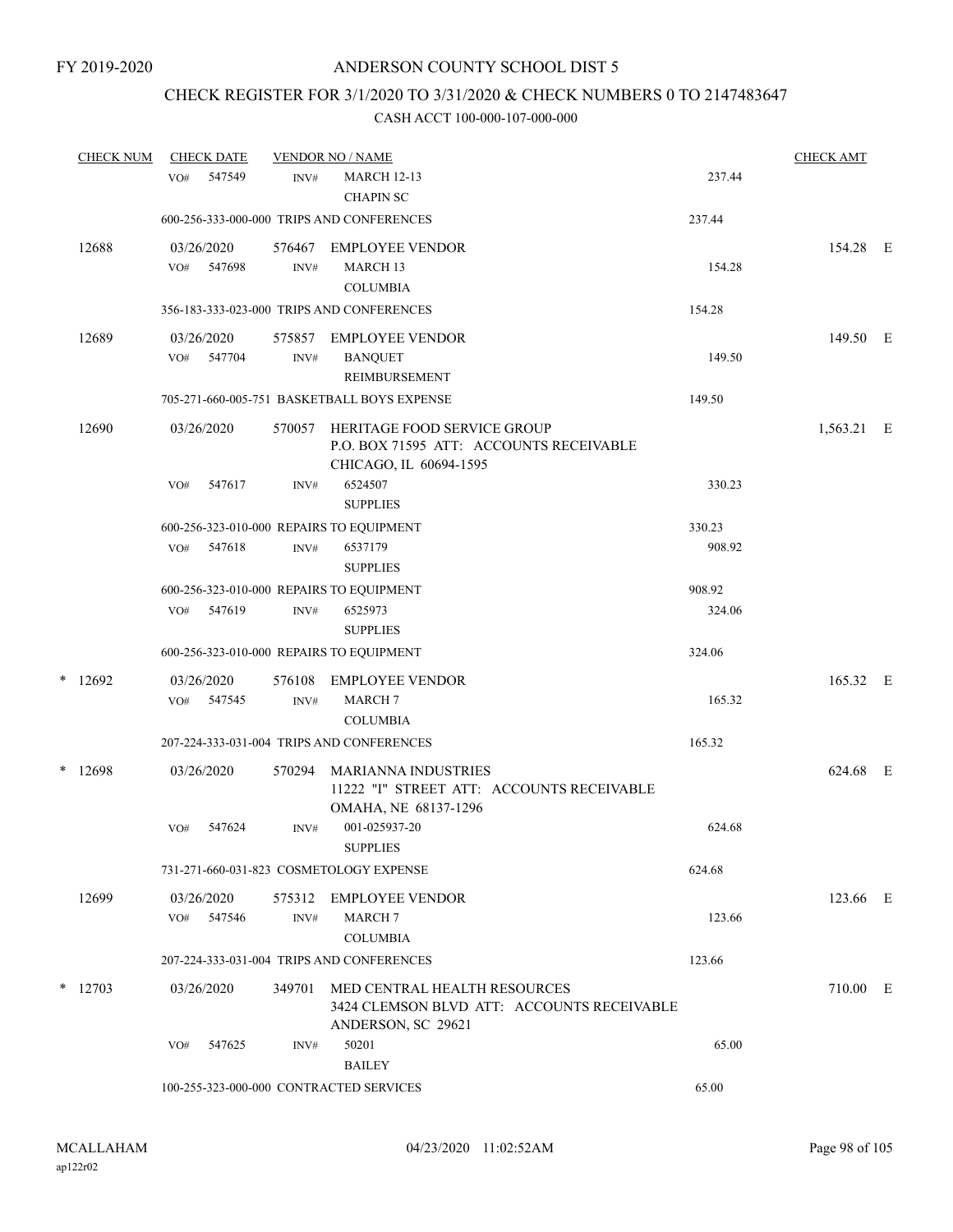## CHECK REGISTER FOR 3/1/2020 TO 3/31/2020 & CHECK NUMBERS 0 TO 2147483647

| <b>CHECK NUM</b> | <b>CHECK DATE</b> |              |      | <b>VENDOR NO / NAME</b>                   | <b>CHECK AMT</b> |          |  |
|------------------|-------------------|--------------|------|-------------------------------------------|------------------|----------|--|
|                  | VO#               | 547626       | INV# | 41428                                     | 65.00            |          |  |
|                  |                   |              |      | <b>CLEVELAND</b>                          |                  |          |  |
|                  |                   |              |      | 100-255-323-000-000 CONTRACTED SERVICES   | 65.00            |          |  |
|                  |                   | VO# 547627   | INV# | 55686                                     | 40.00            |          |  |
|                  |                   |              |      | <b>PACI</b>                               |                  |          |  |
|                  |                   |              |      | 100-255-323-000-000 CONTRACTED SERVICES   | 40.00            |          |  |
|                  |                   | VO# 547628   | INV# | 19992                                     | 65.00            |          |  |
|                  |                   |              |      | <b>MORGAN</b>                             |                  |          |  |
|                  |                   |              |      | 100-255-323-000-000 CONTRACTED SERVICES   | 65.00            |          |  |
|                  |                   | VO# 547629   | INV# | 33579                                     | 65.00            |          |  |
|                  |                   |              |      | <b>JORDAN</b>                             |                  |          |  |
|                  |                   |              |      | 100-255-323-000-000 CONTRACTED SERVICES   | 65.00            |          |  |
|                  |                   | VO# 547630   | INV# | 7631                                      | 65.00            |          |  |
|                  |                   |              |      | <b>RAINEY</b>                             |                  |          |  |
|                  |                   |              |      | 100-255-323-000-000 CONTRACTED SERVICES   | 65.00            |          |  |
|                  |                   | $VO#$ 547631 | INV# | 47467                                     | 45.00            |          |  |
|                  |                   |              |      | <b>SMITH</b>                              |                  |          |  |
|                  |                   |              |      | 100-255-323-000-000 CONTRACTED SERVICES   | 45.00            |          |  |
|                  |                   | VO# 547632   | INV# | 19590                                     | 65.00            |          |  |
|                  |                   |              |      | WALKER                                    |                  |          |  |
|                  |                   |              |      | 100-255-323-000-000 CONTRACTED SERVICES   | 65.00            |          |  |
|                  |                   | VO# 547633   | INV# | 41626                                     | 65.00            |          |  |
|                  |                   |              |      | <b>DINGLE</b>                             |                  |          |  |
|                  |                   |              |      | 100-255-323-000-000 CONTRACTED SERVICES   | 65.00            |          |  |
|                  |                   | VO# 547634   | INV# | 55874                                     | 85.00            |          |  |
|                  |                   |              |      | <b>GRATE</b>                              |                  |          |  |
|                  |                   |              |      | 100-255-323-000-000 CONTRACTED SERVICES   | 85.00            |          |  |
|                  |                   | VO# 547635   | INV# | 56121                                     | 85.00            |          |  |
|                  |                   |              |      | <b>THOMAS</b>                             |                  |          |  |
|                  |                   |              |      | 100-255-323-000-000 CONTRACTED SERVICES   | 85.00            |          |  |
| $*$ 12706        |                   | 03/26/2020   |      | 389900 OFFICE DEPOT                       |                  | 656.54 E |  |
|                  |                   |              |      | POBOX 1413 CHARLOTTE, NC 28201-1413       |                  |          |  |
|                  | VO#               | 547638       | INV# | 433222253001                              | $-61.84$         |          |  |
|                  |                   |              |      | <b>CREDIT</b>                             |                  |          |  |
|                  |                   |              |      | 713-271-660-013-201 MISCELLANEOUS EXPENSE | $-61.84$         |          |  |
|                  | VO#               | 547639       | INV# | 452870081001                              | $-16.04$         |          |  |
|                  |                   |              |      | <b>CREDIT</b>                             |                  |          |  |
|                  |                   |              |      | 713-271-660-013-201 MISCELLANEOUS EXPENSE | $-16.04$         |          |  |
|                  | VO#               | 547640       | INV# | 450856187001                              | 16.04            |          |  |
|                  |                   |              |      | <b>SUPPLIES</b>                           |                  |          |  |
|                  |                   |              |      | 713-271-660-013-201 MISCELLANEOUS EXPENSE | 16.04            |          |  |
|                  | VO#               | 547641       | INV# | 453586528001                              | 16.04            |          |  |
|                  |                   |              |      | <b>SUPPLIES</b>                           |                  |          |  |
|                  |                   |              |      | 713-271-660-013-201 MISCELLANEOUS EXPENSE | 16.04            |          |  |
|                  |                   | VO# 547642   | INV# | 450856183001                              | 92.01            |          |  |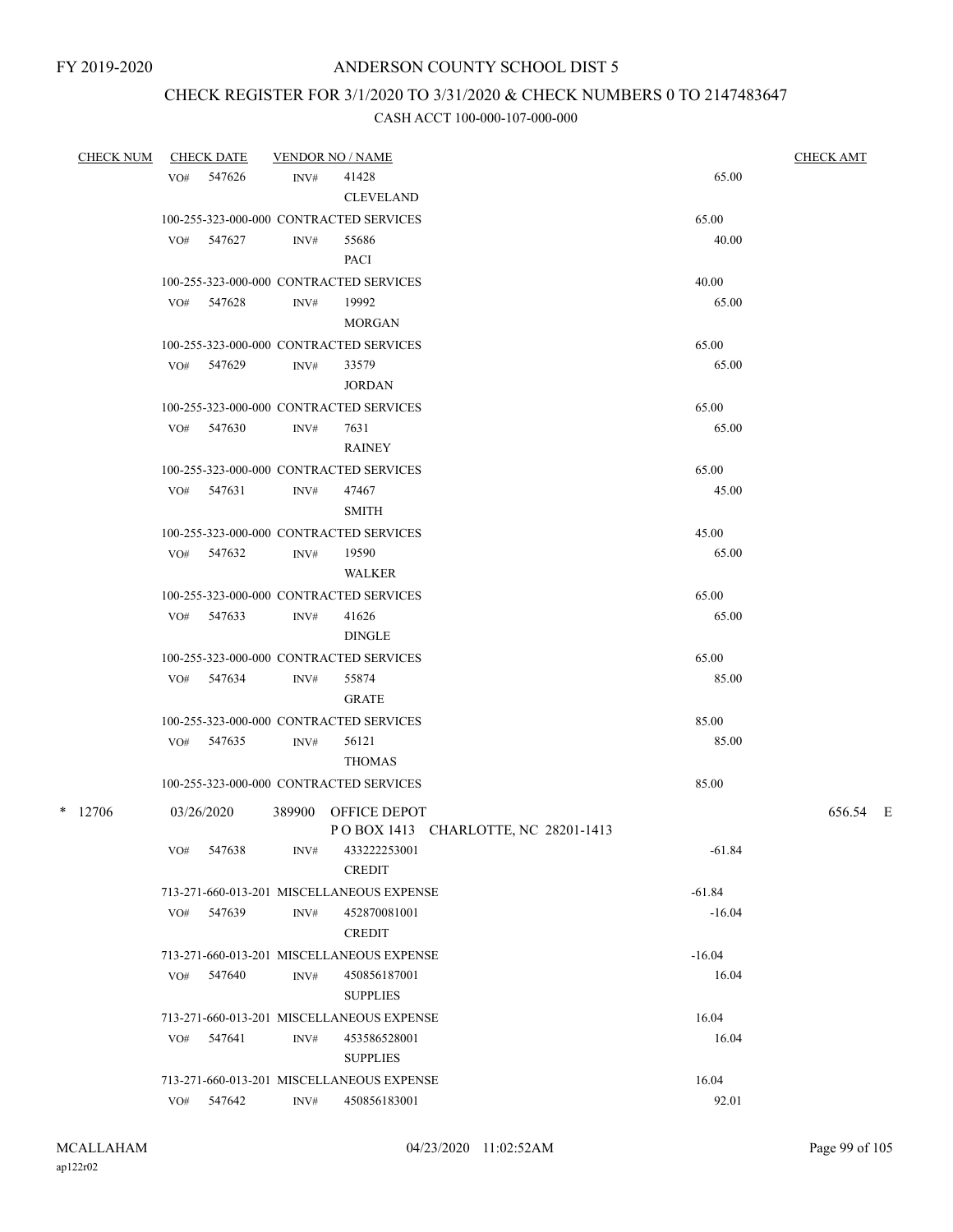## CHECK REGISTER FOR 3/1/2020 TO 3/31/2020 & CHECK NUMBERS 0 TO 2147483647

| <b>CHECK NUM</b> |     | <b>CHECK DATE</b>            |                                           | <b>VENDOR NO / NAME</b>                                                        |     |       |        | <b>CHECK AMT</b> |  |
|------------------|-----|------------------------------|-------------------------------------------|--------------------------------------------------------------------------------|-----|-------|--------|------------------|--|
|                  |     |                              |                                           | <b>SUPPLIES</b>                                                                |     |       |        |                  |  |
|                  |     |                              |                                           | 713-271-660-013-201 MISCELLANEOUS EXPENSE                                      |     |       | 92.01  |                  |  |
|                  |     | VO# 547643                   | INV#                                      | 450856186001                                                                   |     |       | 29.94  |                  |  |
|                  |     |                              |                                           | <b>SUPPLIES</b>                                                                |     |       |        |                  |  |
|                  |     |                              |                                           | 713-271-660-013-201 MISCELLANEOUS EXPENSE                                      |     |       | 29.94  |                  |  |
|                  |     | VO# 547644                   | INV#                                      | 450856185001<br><b>SUPPLIES</b>                                                |     |       | 29.63  |                  |  |
|                  |     |                              |                                           | 713-271-660-013-201 MISCELLANEOUS EXPENSE                                      |     |       | 29.63  |                  |  |
|                  |     | VO# 547645                   | INV#                                      | 450855408001<br><b>SUPPLIES</b>                                                |     |       | 21.92  |                  |  |
|                  |     |                              | 713-271-660-013-201 MISCELLANEOUS EXPENSE |                                                                                |     |       | 21.92  |                  |  |
|                  |     | VO# 547646                   | INV#                                      | 453586925001<br><b>SUPPLIES</b>                                                |     |       | 45.33  |                  |  |
|                  |     |                              |                                           | 713-271-660-013-201 MISCELLANEOUS EXPENSE                                      |     |       | 45.33  |                  |  |
|                  |     | VO# 547647                   | INV#                                      | 452066035001<br><b>SUPPLIES</b>                                                |     |       | 55.40  |                  |  |
|                  |     | 600-256-410-000-000 SUPPLIES |                                           |                                                                                |     |       | 55.40  |                  |  |
|                  |     | VO# 547648                   | INV#                                      | 449908005001<br><b>SUPPLIES</b>                                                |     |       | 92.94  |                  |  |
|                  |     | 600-256-410-000-000 SUPPLIES |                                           |                                                                                |     |       | 92.94  |                  |  |
|                  |     | VO# 547649                   | INV#                                      | 452166443001<br><b>SUPPLIES</b>                                                | PO# | 12417 | 177.49 |                  |  |
|                  |     |                              |                                           | 395-212-410-000-000 SUPPLIES AND MATERIALS                                     |     |       | 177.49 |                  |  |
|                  |     | VO# 547650                   | INV#                                      | 452728127001<br><b>SUPPLIES</b>                                                |     |       | 61.31  |                  |  |
|                  |     | 100-233-410-002-000 SUPPLIES |                                           |                                                                                |     |       | 61.31  |                  |  |
|                  |     | VO# 547651                   | INV#                                      | 453025714001<br><b>SUPPLIES</b>                                                |     |       | 56.26  |                  |  |
|                  |     | 100-233-410-002-000 SUPPLIES |                                           |                                                                                |     |       | 56.26  |                  |  |
|                  |     | VO# 547652                   | INV#                                      | 2392272791<br><b>SUPPLIES</b>                                                  | PO# | 12450 | 40.11  |                  |  |
|                  |     | 100-255-410-000-000 SUPPLIES |                                           |                                                                                |     |       | 40.11  |                  |  |
| *<br>12710       | VO# | 03/26/2020<br>547564         | 576080<br>INV#                            | <b>EMPLOYEE VENDOR</b><br><b>STRAW</b>                                         |     |       | 162.05 | 469.56 E         |  |
|                  |     |                              |                                           | REIMBURSEMENT                                                                  |     |       |        |                  |  |
|                  |     |                              |                                           | 329-115-410-031-000 SUPPLIES-STATE EQUIPMENT                                   |     |       | 162.05 |                  |  |
|                  | VO# | 547565                       | INV#                                      | <b>VET EXPENSES</b><br>REIMBURSEMENT                                           |     |       | 307.51 |                  |  |
|                  |     |                              |                                           | 329-115-410-031-000 SUPPLIES-STATE EQUIPMENT                                   |     |       | 307.51 |                  |  |
| 12711            |     | 03/26/2020                   | 570059                                    | <b>SHARP BUSINESS SYSTEMS</b><br>DEPT 1216 PO BOX 121216 DALLAS, TX 75312-1216 |     |       |        | 4,717.10 E       |  |
|                  | VO# | 547659                       | INV#                                      | 9002685268<br><b>SOFTWARE</b>                                                  |     |       | 166.35 |                  |  |
|                  |     |                              |                                           | 100-252-360-000-000 PRINTING AND BINDING                                       |     |       | 166.35 |                  |  |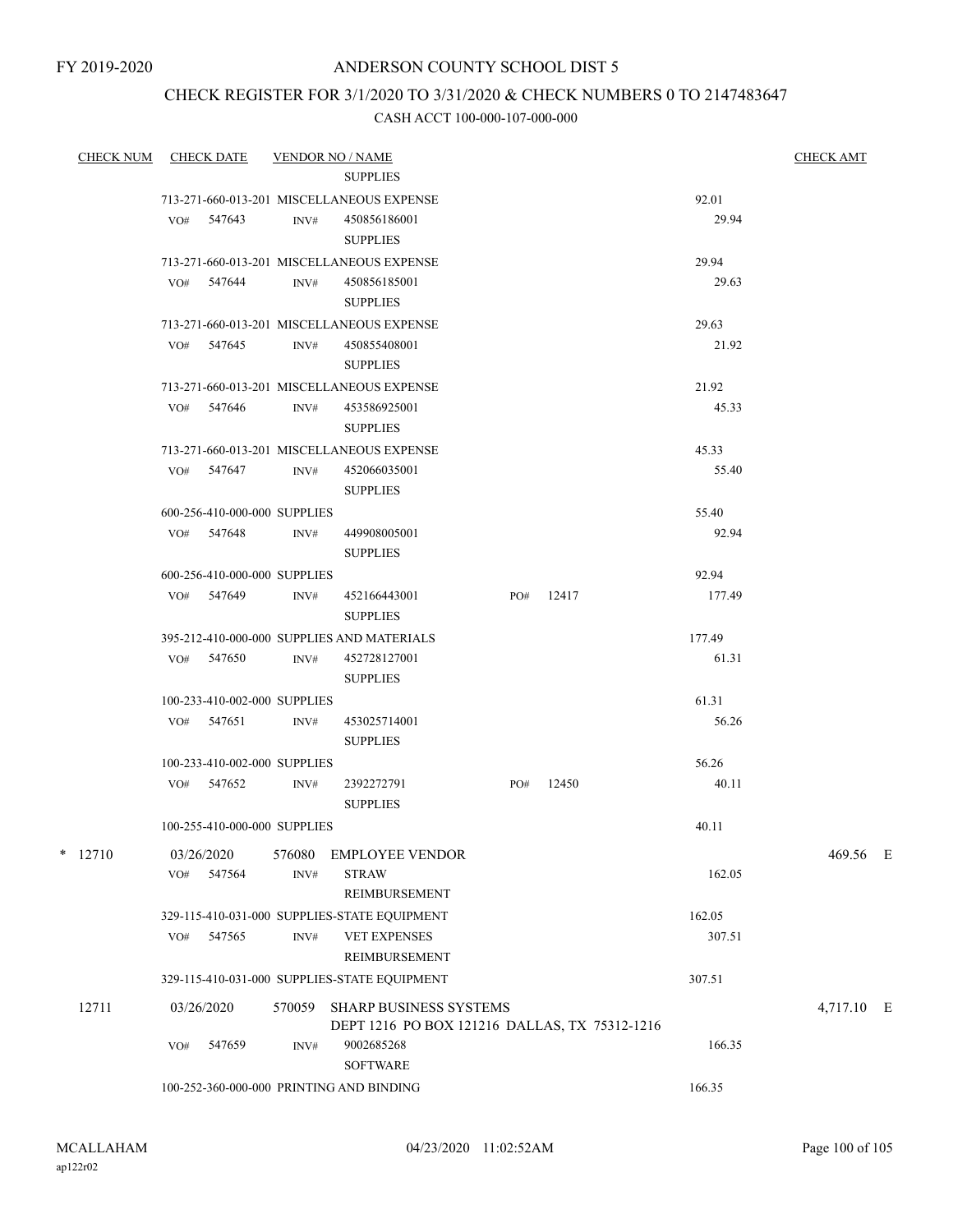# CHECK REGISTER FOR 3/1/2020 TO 3/31/2020 & CHECK NUMBERS 0 TO 2147483647

#### CASH ACCT 100-000-107-000-000

| <b>CHECK NUM</b> | <b>CHECK DATE</b> |                                    |        | <b>VENDOR NO / NAME</b>                                                                     | <b>CHECK AMT</b> |       |          |            |
|------------------|-------------------|------------------------------------|--------|---------------------------------------------------------------------------------------------|------------------|-------|----------|------------|
|                  | VO#               | 547660                             | INV#   | 9002686918<br><b>COPIES</b>                                                                 |                  |       | 882.12   |            |
|                  |                   |                                    |        | 100-252-360-000-000 PRINTING AND BINDING                                                    |                  |       | 882.12   |            |
|                  |                   | VO# 547661                         | INV#   | 9002677800<br><b>COPIES</b>                                                                 |                  |       | 41.51    |            |
|                  |                   | 717-190-660-017-362 COPIER EXPENSE |        |                                                                                             |                  |       | 41.51    |            |
|                  |                   | VO# 547662                         | INV#   | 9002666932                                                                                  |                  |       | 137.81   |            |
|                  |                   |                                    |        | <b>COPIES</b>                                                                               |                  |       |          |            |
|                  |                   | 708-271-660-008-362 COPIER EXPENSE |        |                                                                                             |                  |       | 137.81   |            |
|                  |                   | $VO#$ 547663                       | INV#   | 9002667030<br><b>COPIES</b>                                                                 |                  |       | 27.98    |            |
|                  |                   | 708-271-660-008-362 COPIER EXPENSE |        |                                                                                             |                  |       | 27.98    |            |
|                  |                   | VO# 547664                         | INV#   | 9002667025<br><b>COPIES</b>                                                                 |                  |       | 33.07    |            |
|                  |                   | 723-190-660-023-913 COPIER EXPENSE |        |                                                                                             |                  |       | 33.07    |            |
|                  |                   | VO# 547665                         | INV#   | 9002674724<br><b>COPIES</b>                                                                 | PO#              | 11250 | 56.86    |            |
|                  |                   | 100-114-410-002-000 SUPPLIES       |        |                                                                                             |                  |       | 56.86    |            |
|                  |                   | VO# 547666                         | INV#   | 9002680666<br><b>COPIES</b>                                                                 | PO#              | 11250 | 2,610.68 |            |
|                  |                   | 100-114-410-002-000 SUPPLIES       |        |                                                                                             |                  |       | 2,610.68 |            |
|                  |                   | VO# 547667                         | INV#   | 9002680556<br><b>COPIES</b>                                                                 | PO#              | 11250 | 264.71   |            |
|                  |                   | 100-114-410-002-000 SUPPLIES       |        |                                                                                             |                  |       | 264.71   |            |
|                  |                   | VO# 547668                         | INV#   | 9002680551<br><b>COPIES</b>                                                                 |                  |       | 136.67   |            |
|                  |                   | 100-113-410-021-000 SUPPLIES       |        |                                                                                             |                  |       | 136.67   |            |
|                  |                   | VO# 547669                         | INV#   | 9002680544<br><b>COPIES</b>                                                                 |                  |       | 1.03     |            |
|                  |                   | 131-115-410-031-000 SUPPLIES       |        |                                                                                             |                  |       | 1.03     |            |
|                  |                   | VO# 547670                         | INV#   | 9002680530<br><b>COPIES</b>                                                                 |                  |       | 18.87    |            |
|                  |                   | 131-115-410-031-000 SUPPLIES       |        |                                                                                             |                  |       | 18.87    |            |
|                  | VO#               | 547671                             | INV#   | 9002680523<br><b>COPIES</b>                                                                 |                  |       | 329.92   |            |
|                  |                   | 131-115-410-031-000 SUPPLIES       |        |                                                                                             |                  |       | 329.92   |            |
|                  | VO#               | 547672                             | INV#   | 9002680521<br><b>COPIES</b>                                                                 |                  |       | 7.64     |            |
|                  |                   | 131-115-410-031-000 SUPPLIES       |        |                                                                                             |                  |       | 7.64     |            |
|                  | VO#               | 547673                             | INV#   | 9002674727<br><b>COPIES</b>                                                                 |                  |       | 1.88     |            |
|                  |                   | 100-254-323-000-001 CONTRACT SRVS  |        |                                                                                             |                  |       | 1.88     |            |
| $*$ 12715        |                   | 03/26/2020                         | 568718 | THE READING WAREHOUSE<br>POBOX 41328 ATT: ACCOUNTS RECEIVABLE NORTH<br>CHARLESTON, SC 29423 |                  |       |          | 2,280.00 E |

ap122r02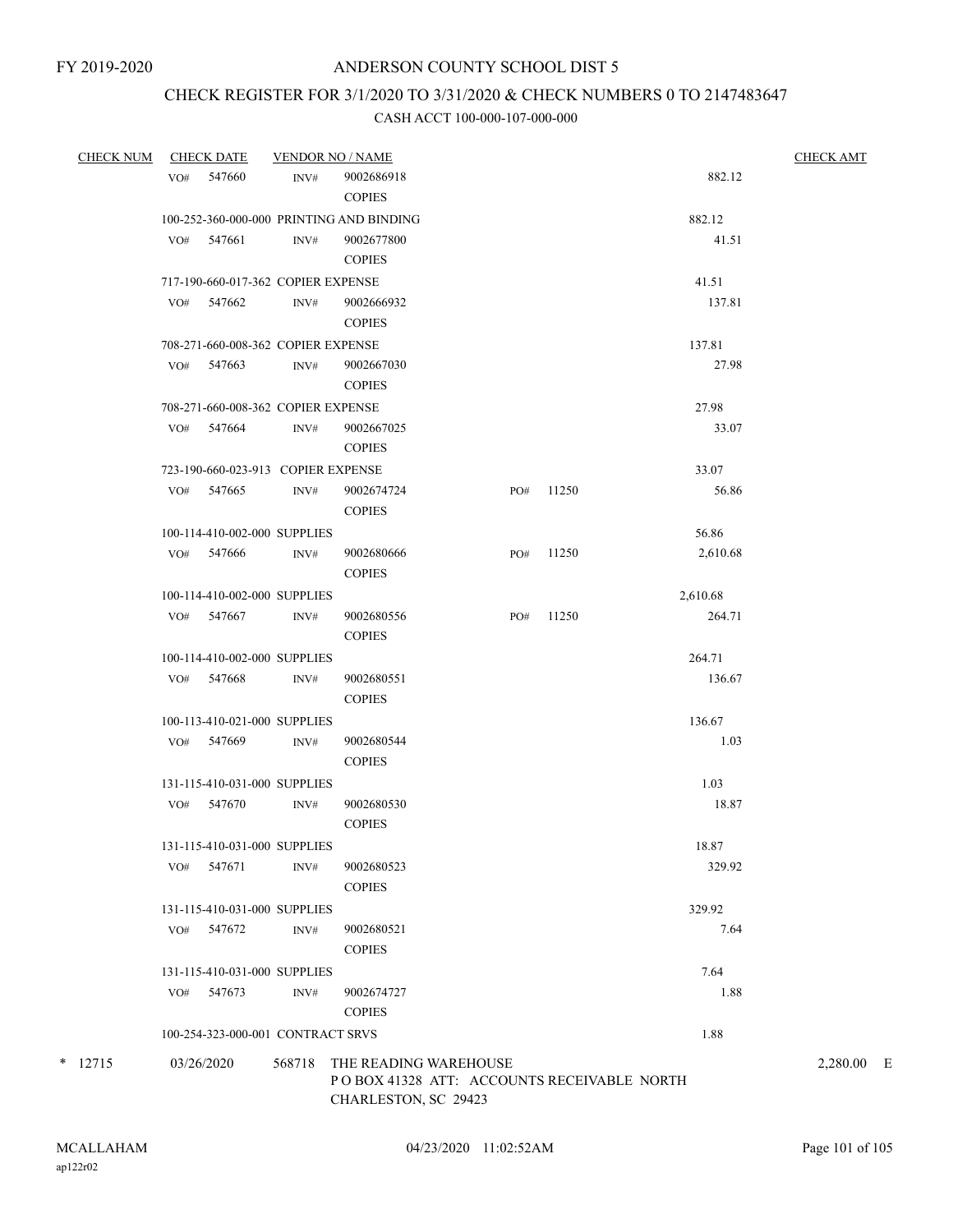## CHECK REGISTER FOR 3/1/2020 TO 3/31/2020 & CHECK NUMBERS 0 TO 2147483647

|        | <b>CHECK NUM</b> |            | <b>CHECK DATE</b>            |        | <b>VENDOR NO / NAME</b>                                                                             |     |                                           |          | <b>CHECK AMT</b> |  |
|--------|------------------|------------|------------------------------|--------|-----------------------------------------------------------------------------------------------------|-----|-------------------------------------------|----------|------------------|--|
|        |                  | VO#        | 547679                       | INV#   | 201024<br>NEW PROSPECT                                                                              |     |                                           | 2,280.00 |                  |  |
|        |                  |            | 100-112-410-010-BOK SUPPLIES |        |                                                                                                     |     |                                           | 2,280.00 |                  |  |
| $\ast$ | 12720            | 03/26/2020 |                              | 569031 | <b>AIRGAS USA</b><br>ATLANTA, GA 30353-2609                                                         |     | POBOX 532609 ATT: ACCOUNTS RECEIVABLE     |          | 2,627.49 E       |  |
|        |                  | VO#        | 547769                       | INV#   | 9098457724<br><b>SUPPLIES</b>                                                                       | PO# | 12377                                     | 2,627.49 |                  |  |
|        |                  |            |                              |        | 329-115-410-031-000 SUPPLIES-STATE EQUIPMENT                                                        |     |                                           | 2,627.49 |                  |  |
|        | 12721            |            | 03/26/2020                   | 569462 | CROSSROADS ENVIRONMENTAL, LLC<br>29303                                                              |     | 1258 BOILING SPRINGS ROAD SPARTANBURG, SC |          | 1,500.00 E       |  |
|        |                  | VO#        | 547730                       | INV#   | 8648<br><b>SURVEILLANCES</b>                                                                        | PO# | 11705                                     | 1,500.00 |                  |  |
|        |                  |            |                              |        | 100-254-323-000-400 CONTRACT SRVS.-HVAC                                                             |     |                                           | 250.00   |                  |  |
|        |                  |            |                              |        | 100-254-323-001-400 CONTR SERV-HVAC/ELECT/PLUMBING                                                  |     |                                           | 125.00   |                  |  |
|        |                  |            |                              |        | 100-254-323-003-400 CONTR SERV-HVAC/ELECT/PLUMBING                                                  |     |                                           | 125.00   |                  |  |
|        |                  |            |                              |        | 100-254-323-005-400 CONTR SERV-HVAC/ELECT/PLUMBING                                                  |     |                                           | 125.00   |                  |  |
|        |                  |            |                              |        | 100-254-323-010-400 CONTR SERV-HVAC/ELECT/PLUMBING                                                  |     |                                           | 125.00   |                  |  |
|        |                  |            |                              |        | 100-254-323-012-400 CONTR SERV-HVAC/ELECT/PLUMBING                                                  |     |                                           | 125.00   |                  |  |
|        |                  |            |                              |        | 100-254-323-014-400 CONTR SERV-HVAC/ELECT/PLUMBING                                                  |     |                                           | 125.00   |                  |  |
|        |                  |            |                              |        | 100-254-323-016-400 CONTR SERV-HVAC/ELECT/PLUMBING                                                  |     |                                           | 125.00   |                  |  |
|        |                  |            |                              |        | 100-254-323-019-400 CONTR SERV-HVAC/ELECT/PLUMBING                                                  |     |                                           | 125.00   |                  |  |
|        |                  |            |                              |        | 100-254-323-021-400 CONTR SERV-HVAC/ELECT/PLUMBING                                                  |     |                                           | 125.00   |                  |  |
|        |                  |            |                              |        | 100-254-323-023-400 CONTR SERV.-HVAC/ELECT/PLUMBING                                                 |     |                                           | 125.00   |                  |  |
|        | 12722            | 03/26/2020 |                              | 572679 | DEFENDER SERVICES, INC.<br>PO BOX 1775 COLUMBIA, SC 29202                                           |     |                                           |          | 1,685.60 E       |  |
|        |                  | VO#        | 547771                       | INV#   | 747546<br>W/E 3/13/20                                                                               | PO# | 11388                                     | 842.80   |                  |  |
|        |                  |            |                              |        | 100-181-312-023-000 PURCHASED SERVICES                                                              |     |                                           | 842.80   |                  |  |
|        |                  | VO#        | 547773                       | INV#   | 747406<br>W/E 3/6/20                                                                                | PO# | 11388                                     | 842.80   |                  |  |
|        |                  |            |                              |        | 100-181-312-023-000 PURCHASED SERVICES                                                              |     |                                           | 842.80   |                  |  |
|        | 12723            |            | 03/26/2020                   | 202600 | <b>DILLARD'S SPORTS CENTER</b><br>708 WHITEHALL ROAD ATT: ACCOUNTS<br>RECEIVABLE ANDERSON, SC 29625 |     |                                           |          | $1,502.20$ E     |  |
|        |                  | VO#        | 547714                       | INV#   | 108090<br><b>PAINT</b>                                                                              |     |                                           | 92.00    |                  |  |
|        |                  |            |                              |        | 100-254-410-003-001 SUPPLIES - MAINTENANCE                                                          |     |                                           | 92.00    |                  |  |
|        |                  | VO#        | 547715                       | INV#   | 108096<br>PAINT                                                                                     |     |                                           | 276.00   |                  |  |
|        |                  |            |                              |        | 100-254-410-007-001 SUPPLIES - MAINTENANCE                                                          |     |                                           | 46.00    |                  |  |
|        |                  |            |                              |        | 100-254-410-010-001 SUPPLIES - MAINTENANCE                                                          |     |                                           | 46.00    |                  |  |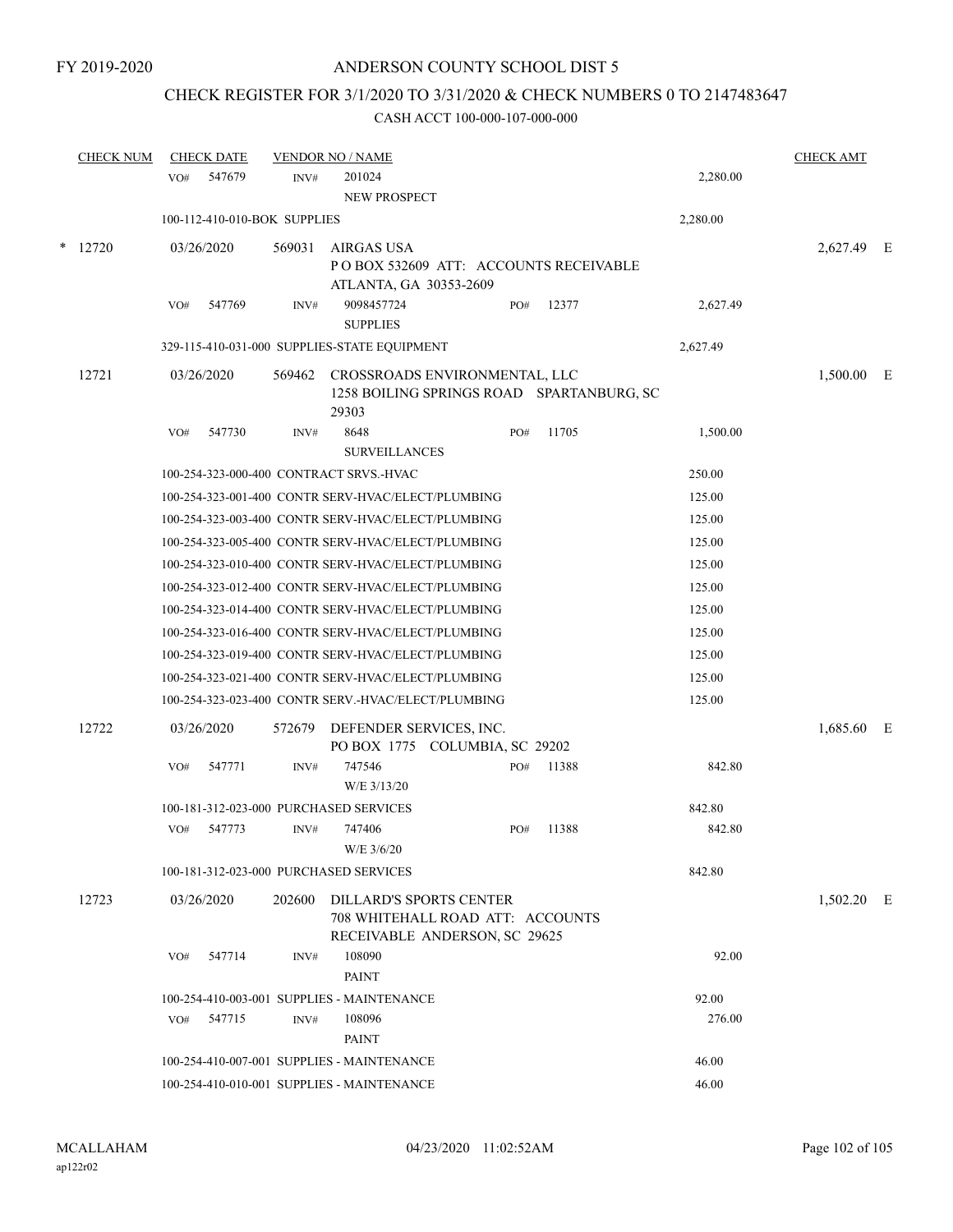## CHECK REGISTER FOR 3/1/2020 TO 3/31/2020 & CHECK NUMBERS 0 TO 2147483647

| <b>CHECK NUM</b> |       | <b>CHECK DATE</b> |            | <b>VENDOR NO / NAME</b>         |                                                                                                                   |     |       | <b>CHECK AMT</b> |             |  |
|------------------|-------|-------------------|------------|---------------------------------|-------------------------------------------------------------------------------------------------------------------|-----|-------|------------------|-------------|--|
|                  |       |                   |            |                                 | 100-254-410-012-001 SUPPLIES - MAINTENANCE                                                                        |     |       | 46.00            |             |  |
|                  |       |                   |            |                                 | 100-254-410-014-001 SUPPLIES - MAINTENANCE                                                                        |     |       | 46.00            |             |  |
|                  |       |                   |            |                                 | 100-254-410-016-001 SUPPLIES - MAINTENANCE                                                                        |     |       | 46.00            |             |  |
|                  |       |                   |            |                                 | 100-254-410-019-001 SUPPLIES - MAINTENANCE                                                                        |     |       | 46.00            |             |  |
|                  |       | VO#               | 547716     | INV#                            | 108098                                                                                                            |     |       | 1,134.20         |             |  |
|                  |       |                   |            |                                 | <b>NETS</b>                                                                                                       |     |       |                  |             |  |
|                  |       |                   |            |                                 | 505-271-540-002-BSC BASEBALL&SOFTBALL COMPLEX                                                                     |     |       | 567.10           |             |  |
|                  |       |                   |            |                                 | 505-271-540-003-BSC BASEBALL&SOFTBALL COMPLEX                                                                     |     |       | 567.10           |             |  |
|                  | 12724 |                   | 03/26/2020 | 569871                          | FOLLETT SCHOOL SOLUTIONS, INC<br>91826 COLLECTION CENTER DRIVE ATT: ACCOUNTS<br>RECEIVABLE CHICAGO, IL 60693-0918 |     |       |                  | 10,356.74 E |  |
|                  |       | VO#               | 547731     | INV#                            | 633567F<br><b>BOOKS</b>                                                                                           | PO# | 12167 | 10,356.74        |             |  |
|                  |       |                   |            | 397-222-410-006-000 MEDIA BOOKS |                                                                                                                   |     |       | 10,356.74        |             |  |
|                  | 12725 |                   | 03/26/2020 | 237555                          | <b>FORMS &amp; SUPPLY</b><br>POBOX 563953 ATT: ACCOUNTS RECEIVABLE<br>CHARLOTTE, NC 28256                         |     |       |                  | 258.99 E    |  |
|                  |       | VO#               | 547718     | INV#                            | 5372289-0<br><b>INK</b>                                                                                           | PO# | 12455 | 111.28           |             |  |
|                  |       |                   |            |                                 | 100-252-410-000-000 SUPPLIES AND MATERIALS                                                                        |     |       | 111.28           |             |  |
|                  |       | VO#               | 547775     | INV#                            | 5304024-0<br><b>SUPPLIES</b>                                                                                      |     |       | 147.71           |             |  |
|                  |       |                   |            | 100-112-410-011-000 SUPPLIES    |                                                                                                                   |     |       | 147.71           |             |  |
|                  | 12726 |                   | 03/26/2020 | 563608                          | JW PEPPER & SON, INC<br>POBOX 642 ATT: ACCOUNTS RECEIVABLE EXTON,<br>PA 19341                                     |     |       |                  | 533.51 E    |  |
|                  |       | VO#               | 547710     | INV#                            | 300761474<br><b>MUSIC</b>                                                                                         |     |       | 69.23            |             |  |
|                  |       |                   |            |                                 | 100-113-410-021-MUS MUSIC ALLOCATION                                                                              |     |       | 69.23            |             |  |
|                  |       | VO#               | 547721     | INV#                            | 303446330<br><b>MUSIC</b>                                                                                         |     |       | 15.60            |             |  |
|                  |       |                   |            |                                 | 100-113-410-021-MUS MUSIC ALLOCATION                                                                              |     |       | 15.60            |             |  |
|                  |       | VO#               | 547722     | INV#                            | 301372424<br><b>MUSIC</b>                                                                                         |     |       | 448.68           |             |  |
|                  |       |                   |            |                                 | 100-113-410-021-MUS MUSIC ALLOCATION                                                                              |     |       | 448.68           |             |  |
|                  | 12727 |                   | 03/26/2020 | 574918                          | <b>EMPLOYEE VENDOR</b>                                                                                            |     |       |                  | 469.44 E    |  |
|                  |       | VO#               | 547709     | INV#                            | 03/11-03/12/20<br><b>CHARLESTON</b>                                                                               |     |       | 300.64           |             |  |
|                  |       |                   |            |                                 | 821-221-333-000-000 TRIPS AND CONFERENCES                                                                         |     |       | 300.64           |             |  |
|                  |       | VO#               | 547768     | INV#                            | 03/03/20                                                                                                          |     |       | 168.80           |             |  |
|                  |       |                   |            |                                 | <b>COLUMBIA</b>                                                                                                   |     |       |                  |             |  |
|                  |       |                   |            |                                 | 821-221-333-000-000 TRIPS AND CONFERENCES                                                                         |     |       | 168.80           |             |  |
| *                | 12729 |                   | 03/26/2020 | 569461                          | METROGROUP, INC                                                                                                   |     |       |                  | 2,343.01 E  |  |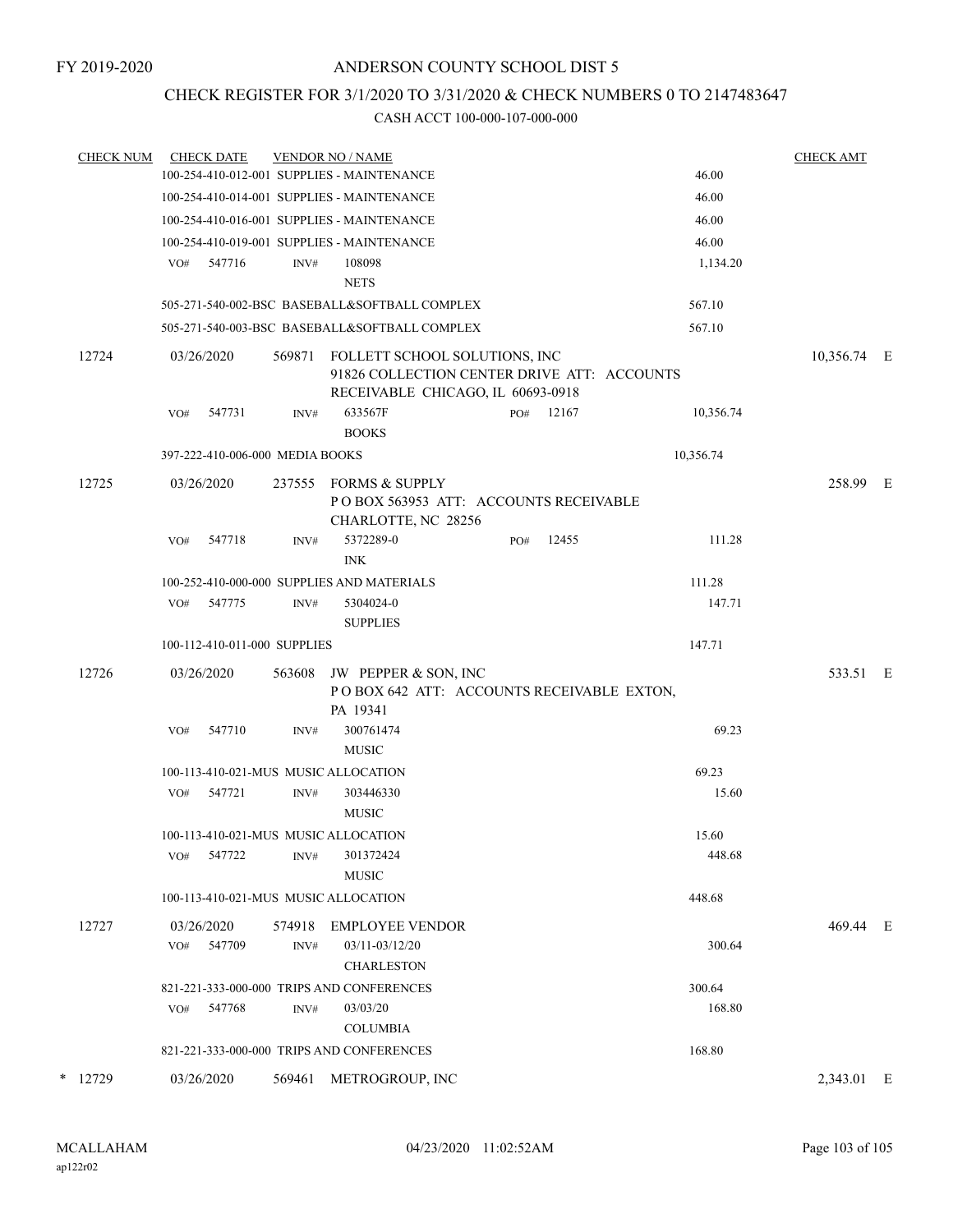## ANDERSON COUNTY SCHOOL DIST 5

## CHECK REGISTER FOR 3/1/2020 TO 3/31/2020 & CHECK NUMBERS 0 TO 2147483647

| <b>CHECK NUM</b> | <b>CHECK DATE</b>                          |        | <b>VENDOR NO / NAME</b>         |                                             |       |          | <b>CHECK AMT</b> |  |
|------------------|--------------------------------------------|--------|---------------------------------|---------------------------------------------|-------|----------|------------------|--|
|                  |                                            |        |                                 | 50-23 TWENTY-THIRD STREET LONG ISLAND CITY, |       |          |                  |  |
|                  |                                            |        | NY 11101                        |                                             |       |          |                  |  |
|                  | 547774<br>VO#                              | INV#   | 665761<br><b>TREATMENT</b>      | PO#                                         | 11339 | 2,343.01 |                  |  |
|                  | 100-254-323-000-600 MAINTENANCE SERVICES   |        |                                 |                                             |       | 25.35    |                  |  |
|                  | 100-254-323-001-600 MAINTENANCE SERVICES   |        |                                 |                                             |       | 52.43    |                  |  |
|                  | 100-254-323-002-600 MAINTENANCE SERVICES   |        |                                 |                                             |       | 471.91   |                  |  |
|                  | 100-254-323-003-600 MAINTENANCE SERVICES   |        |                                 |                                             |       | 407.45   |                  |  |
|                  | 100-254-323-005-600 MAINTENANCE SERVICES   |        |                                 |                                             |       | 8.05     |                  |  |
|                  | 100-254-323-007-600 MAINTENANCE SERVICES   |        |                                 |                                             |       | 25.35    |                  |  |
|                  | 100-254-323-008-600 MAINTENANCE SERVICES   |        |                                 |                                             |       | 25.35    |                  |  |
|                  | 100-254-323-010-600 MAINTENANCE SERVICES   |        |                                 |                                             |       | 135.24   |                  |  |
|                  | 100-254-323-011-600 MAINTENANCE SERVICES   |        |                                 |                                             |       | 25.35    |                  |  |
|                  | 100-254-323-012-600 MAINTENANCE SERVICES   |        |                                 |                                             |       | 110.15   |                  |  |
|                  | 100-254-323-014-600 MAINTENANCE SERVICES   |        |                                 |                                             |       | 346.62   |                  |  |
|                  | 100-254-323-015-600 MAINTENANCE SERVICES   |        |                                 |                                             |       | 25.35    |                  |  |
|                  | 100-254-323-016-600 MAINTENANCE SERVICES   |        |                                 |                                             |       | 332.17   |                  |  |
|                  | 100-254-323-017-600 MAINTENANCE SERVICES   |        |                                 |                                             |       | 25.35    |                  |  |
|                  | 100-254-323-019-600 MAINTENANCE SERVICES   |        |                                 |                                             |       | 170.71   |                  |  |
|                  | 100-254-323-021-600 MAINTENANCE SERVICES   |        |                                 |                                             |       | 156.18   |                  |  |
| 12730            | 03/26/2020                                 | 574558 | <b>EMPLOYEE VENDOR</b>          |                                             |       |          | 291.48 E         |  |
|                  | 547708<br>VO#                              | INV#   | 03/11-03/12/20                  |                                             |       | 291.48   |                  |  |
|                  |                                            |        | <b>CHARLESTON</b>               |                                             |       |          |                  |  |
|                  | 821-221-333-000-000 TRIPS AND CONFERENCES  |        |                                 |                                             |       | 291.48   |                  |  |
| 12731            | 03/26/2020                                 | 389900 | <b>OFFICE DEPOT</b>             | POBOX 1413 CHARLOTTE, NC 28201-1413         |       |          | 317.91 E         |  |
|                  | VO#<br>547725                              | INV#   | 2392272850<br><b>SUPPLIES</b>   |                                             |       | 51.69    |                  |  |
|                  | 100-264-410-000-REC RECRUITING SUPPLIES    |        |                                 |                                             |       | 51.69    |                  |  |
|                  | 547734<br>VO#                              | INV#   | 454161336001<br><b>SUPPLIES</b> | PO#                                         | 12432 | 119.82   |                  |  |
|                  | 100-213-410-000-000 SUPPLIES AND MATERIALS |        |                                 |                                             |       | 119.82   |                  |  |
|                  | 547735<br>VO#                              | INV#   | 454161337001<br><b>SUPPLIES</b> | PO#                                         | 12432 | 55.47    |                  |  |
|                  | 100-213-410-000-000 SUPPLIES AND MATERIALS |        |                                 |                                             |       | 55.47    |                  |  |
|                  | 547736<br>VO#                              | INV#   | 454158015001                    | PO#                                         | 12432 | 90.93    |                  |  |
|                  |                                            |        | <b>SUPPLIES</b>                 |                                             |       |          |                  |  |
|                  | 100-213-410-000-000 SUPPLIES AND MATERIALS |        |                                 |                                             |       | 78.95    |                  |  |
|                  | 100-213-410-006-000 SUPPLIES               |        |                                 |                                             |       | 11.98    |                  |  |
| $*$ 12733        | 03/26/2020                                 | 426200 | <b>QUILL CORPORATION</b>        | POBOX 37600 ATT: ACCOUNTS RECEIVABLE        |       |          | 209.99 E         |  |
|                  | 547742<br>VO#                              | INV#   | 5470048                         | PHILADELPHIA, PA 19101-0600                 |       | 109.13   |                  |  |
|                  |                                            |        |                                 |                                             |       |          |                  |  |